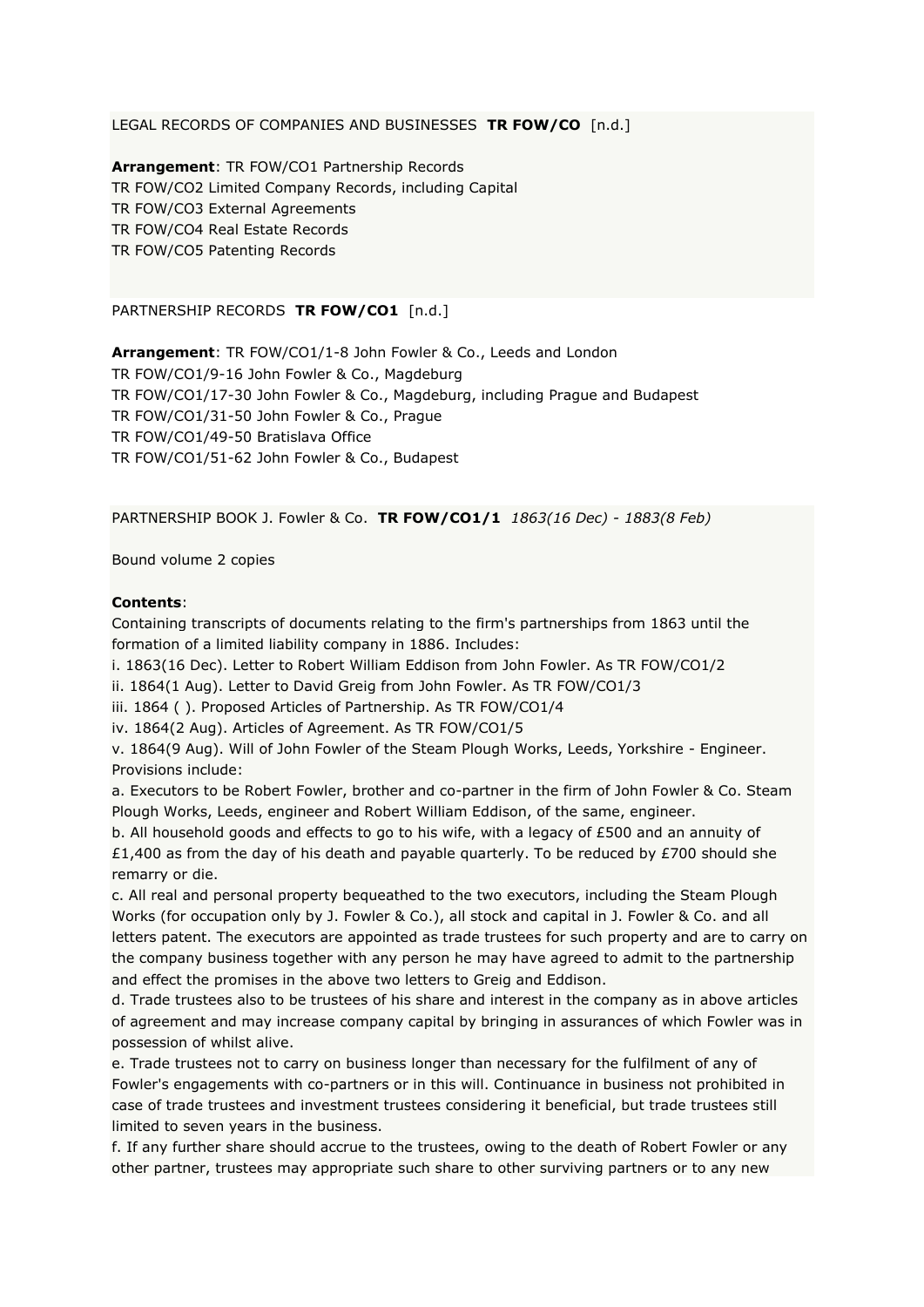partner, such appropriation being made with consent of the other partners.

g. Trade trustees may concur with other partners to admit fresh partners and for that purpose modify partnership agreements if necessary, but the investment trustees may also be parties to any such admission or modification.

h. Patent rights to be retained "in specie" and not sold, unless both trade and investment trustees think a sale to be more advantageous. Trade trustees to protect patents and retain sufficient funds for this purpose, which if not immediately required to be invested

i. Fullest general powers conveyed on trade trustees, including those of executors.

j. Any of Fowler's money withdrawn from the business or not required for other purposes to be paid over to investment trustees, who are to give a receipt exonerating trade trustees. Trade trustees not to permit more than a due proportion of capital to remain in the business and investment trustees may call for an account for this purpose, so that Fowler's estate may only contribute capital in proportion with other partners.

k. Investment trustees to pay legacy and debts, if not already paid, and maintain the annuity. Monies and investments in hands of investment trustees primarily to pay annuity and thereafter each son at 25 to take £5,000 and each daughter at 21 or marriage to take £5,000. Money remaining then to be divided double for sons to daughters up to £10,000 per son, and then treble for sons up to £17,500 per son. After that to be divided equally between sons and daughters until £22,500 per son and £15,000 per daughter achieved. When an only child has received £25,000, or each son £22,500, then the widow to have one third of the residue and the remaining two thirds to be shared jointly amongst the children. Daughter's money to be paid to her for life and then to her husband if any and so directed by her will, and then to her children (sons at 21, daughters at 21 or marriage). If children fail, to be paid as under daughter's will or if not, to next of kin.

l. Mrs. Fowler to educate and maintain children out of the annuity and investment trustees may enjoin such, witholding and applying annuity themselves if necessary. Investment trustees may also set apart a fund to meet the annuity. They may also advance one half of each son's share, if between 21 and 25, to establish him in business and have power to settle a daughter's share if marrying under 21, in both cases appropriating property should they think fit and such appropriation not to be disturbed thereafter.

m. Investment trustees also to have power to make any general arrangements to admit any son, over 21, to a share in the business and to appropriate any part of the capital for his share or part of his share in residuary estate.

n. Trade and investment trustees may invest monies of Fowler's estate in parliamentary securities (including mortgages of freeholds), in railway debentures, loans for public purposes authorised in the colonies, loans on security of tolls, rates or duties, or use it to purchase real estate.

o. Investment trustees may also apply whole or any part of income of presumptive share of any child or grandchild for maintenance or education.

p. Both sets of trustees to exercise any powers conferred by the Act of 24 Vict., concerning powers of trustees and mortgagees in settlements, mortgages and wills.

q. Vacancies in respective trusteeships to be supplied by Mrs. Fowler and investment trustees.

r. Both sets of trustees to be different persons if possible, or at least one investment trustee be different from the trade trustees. Investment trustees may exercise powers of trade trustees if non-continuing or surviving. If no trustees at all left, their powers go to the executors.

s. All estates vested in Fowler by trust or mortgage bequeathed to Robert Fowler and R. W. Eddison.

t. Guardians of children whilst under 21 to be Robert Fowler, R. W. Eddison and also his wife, whilst widowed.

vi. 1865(20 Jan). Probate of the will of John Fowler, late of the Steam Plough Works, Leeds, Yorkshire and of Prospect House, Ackworth, Yorkshire - engineer, died 1864(4 Dec) at Prospect House. Administration granted to Robert Fowler and Robert William Eddison, executors under the will. The District Registry of the Court of Probate, Wakefield, Yorkshire.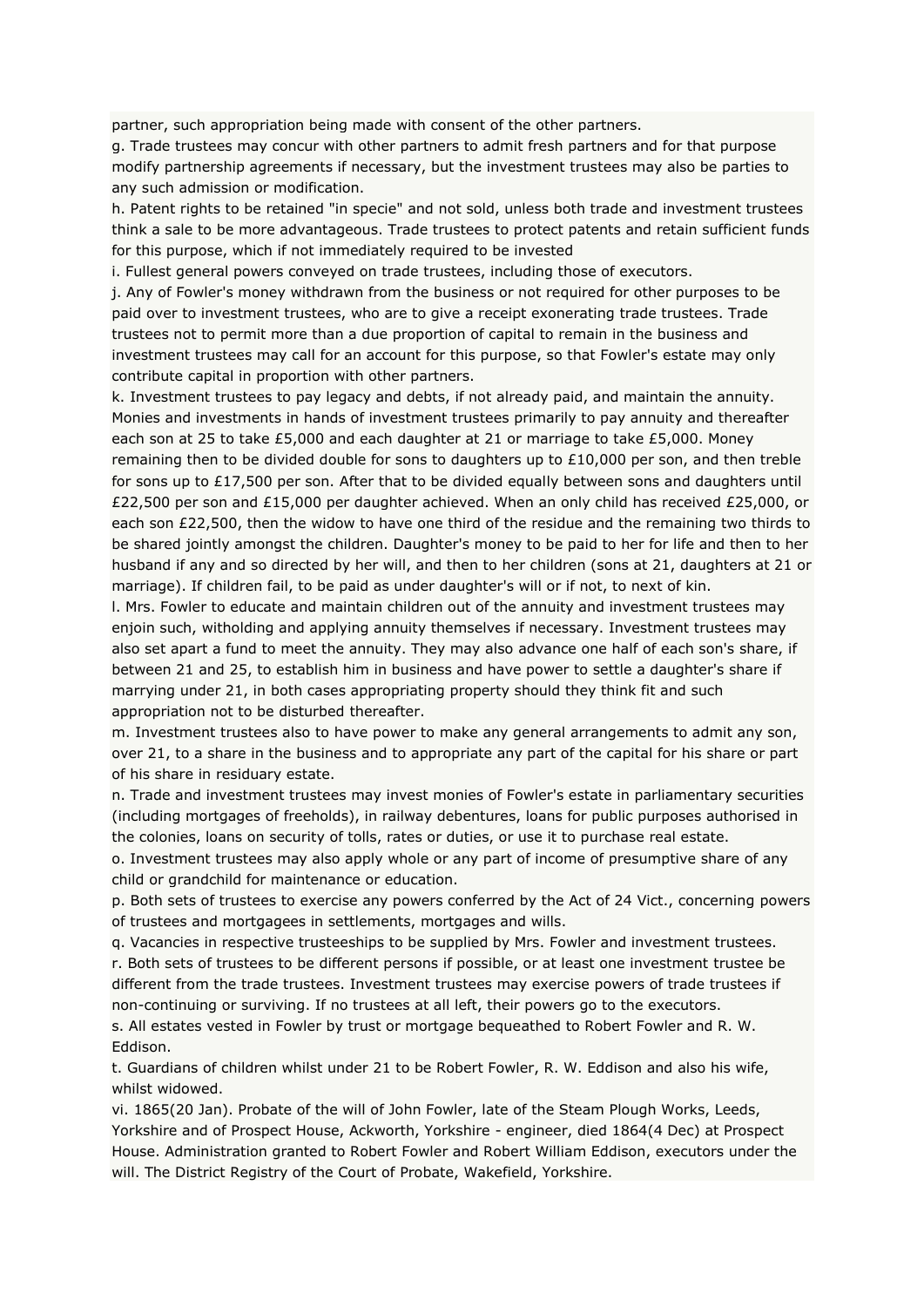vii. 1867(6 Mar). Articles of Agreement. As TR FOW/CO1/6. viii. 1873(13 Nov). Memorandum of Agreement. As TR FOW/CO1/8 ix. 1883(8 Feb). Memorandum of Agreement extending the partnership of John Fowler & Co. for a further four years beyond the termination of the partnership term at 1883(30 Jun).

LETTER [Draft] to Robert W. Eddison from John Fowler, Steam Plough Works, Leeds. **TR FOW/CO1/2** *1863(16 Dec)*

## **Contents**:

Asks Eddison to become and executor and trustee of his will and proposes to increase his salary from £300 per year to £500 per year for the period 1863(30 Jun) - 1865(30 Jun) and thereafter for a further three years one eighth of the profits of the business on top of £500 per year. After 1868(30 Jun) Eddison will then have the option to join the partnership of John Fowler & Co. for fifteen years, taking one eighth of the profits and contributing one eighth of the capital. If Fowler dies after Eddison becomes a partner, Eddison to take one sixth of the profits and provide one sixth of the capital, provided he acts as Fowler's trustee and executor. If Fowler dies before Eddison admitted to partnership, Eddison has immediate option to join partnership on Fowler's death or from 30 Jun next ensuing, taking one sixth of the profits and providing one sixth of the capital. Salary of £500 per year to be continued to be paid while a partner as an outgoing from the partnership. Any entitlement to profits by Eddison prior to 1868(30 Jun) may in part or all be retained by the company to be applied towards his contribution towards capital when a partner or repaid if partnership option declined with five per cent interest.

When a partner, partnership to have benefit of all Eddison's inventions applicable to the company's business. Provisions made for nature of partnership deed. No fresh partners to be introduced beyond Robert Fowler and David Greig, without consent of majority of partners. Also clauses concerning retirement from partnership and repayments to Eddison if partnership dissolved, payable over period of two years.

If Eddison's option of admission to partnership on 1863(30 Jun) is on terms other than above he is entitled to £10,000 compensation, payable over a period of two years. Same to apply if he is not allowed to continue as a partner within fifteen years of his admission. If he dies within said fifteen years his estate will receive his share of the partnership profits and capital up to his death. Must enter partnership as 'a going concern'. This letter to be binding on Fowler's representatives and partners. Reference is also made to fifteen clauses below constituting proposed partnership articles.

Eddison's acceptance is signed at the foot of the letter but Fowler did not sign.

LETTER to David Greig from John Fowler, Steam Plough Works, Leeds. **TR FOW/CO1/3** *1864(1 Aug)*

## **Contents**:

Proposes to increase Greig's salary and make arrangements for his admission to partnership of John Fowler & Co. If £70,000 expenses incurred in advancing steam cultivation not be cleared off in two years following 1863(30 Jun) then they will not be treated as a charge on the business in respect of Greig. Fowler and Greig's deed of arrangement 1860(22 Dec) to remain unaffected. Greig's salary to be increased by £200 per year to £500 per year up to 1865(30 Jun) of which Greig is already in receipt. For three years thereafter to 1868(30 Jun) he is to receive as well one eighth of the profits of the business. Greig thereafter will have option to join partnership for fifteen years, taking one eighth of the profits and providing one eighth of the capital and retaining his yearly salary of £500 as an outgoing on the partnership. If Fowler dies after Greig becomes a partner Greig to take one sixth of profits and provide one sixth of capital. Any entitlement to profits by Greig prior to 1868(30 Jun) may in part or all be retained by the Company to be applied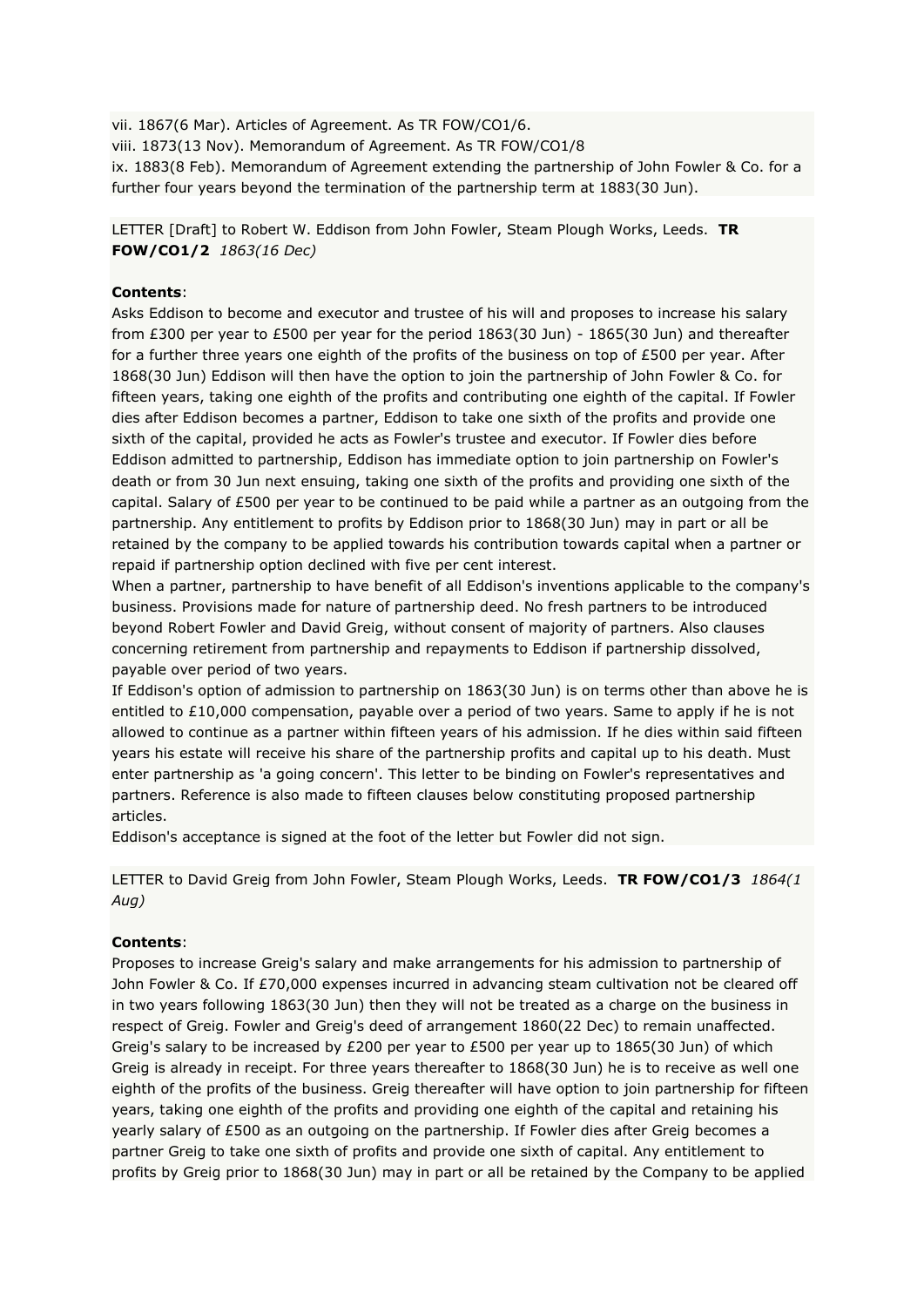towards his contribution towards capital when a partner, or repaid if partnership option declined with five per cent interest.

When a partner, partnership to have benefit of all Greig's inventions applicable to Company's business. Provisions made for nature of partnership deed. No fresh partners to be introduced beyond Robert Fowler and Robert William Eddison without consent of majority of partners. Also clauses concerning retirement from partnership and repayments to Greig if partnership dissolved, payable over a period of two years.

If Greig's option of admission to partnership on 1868(30 Jun) is on terms other than above, he is entitled to £10,000 compensation, payable over a period of two years. Same to apply if he is not allowed to continue as a partner within fifteen years of his admission. If he dies within said fifteen years, his estate will receive his share of the partnership profits and capital up to his death. Must enter partnership as 'a going concern'. The letter to be binding on Fowler's representatives and partners. Reference is also made to fifteen clauses below constituting proposed partnership articles.

Greig's acceptance is signed at the foot of the letter, 1864(19 Aug)

PROPOSED ARTICLES OF PARTNERSHIP as referred to in above two letters **TR FOW/CO1/4** *1864*

## **Contents**:

Concerning the subsequent admission of Robert William Eddison and David Greig to the partnership of John Fowler & Co. Clauses include:

i. Proper books of account be kept and these with all securities and relevant correspondence to be stored in counting house of company. All partners to have access thereto.

ii. Partners to be just and faithful to each other in business transactions. No partner, without written consent of the others, to use the company money, goods or effects for other than company business or engage in another trade or business.

iii. Bonds for payment of money on account of partnership must be signed or authorised by all partners, otherwise they will be regarded on account of signees only.

iv. No partner to take on an apprentice without consent of others, or to continue to employ a clerk, journeyman or servant to whom others object.

v. Any money or goods upon credit of the partnership lent by one partner to persons forbidden by other partners will be paid by that partner to the partnership.

vi. If any partner buys or contracts for goods in excess of  $£1,000$  on partnership account without others consent, they may either opt to have the goods on the partnership account or the partner's account.

vii. No partner to release or compound for any partnership debt above £100 without others consent. If he does so he is to pay the amount concerned to the partnership.

viii. No partner to cause seizure of company stock and effects.

ix. Each partner to duly pay his private and separate debts and indemnify the partnership against such.

x. Partner may be expelled for bankruptcy, insolvency and embezzlement of company stock, money, credit or property or seizure of such company effects to offset his debts.

xi. Purchases of freehold real estate out of company money by one partner to be taken as part of capital of partnership and as personal estate, not real estate.

xii. Arbitration clause

## ARTICLES OF AGREEMENT **TR FOW/CO1/5** *1864(2 Aug)*

Four and a half membranes, bifoliate.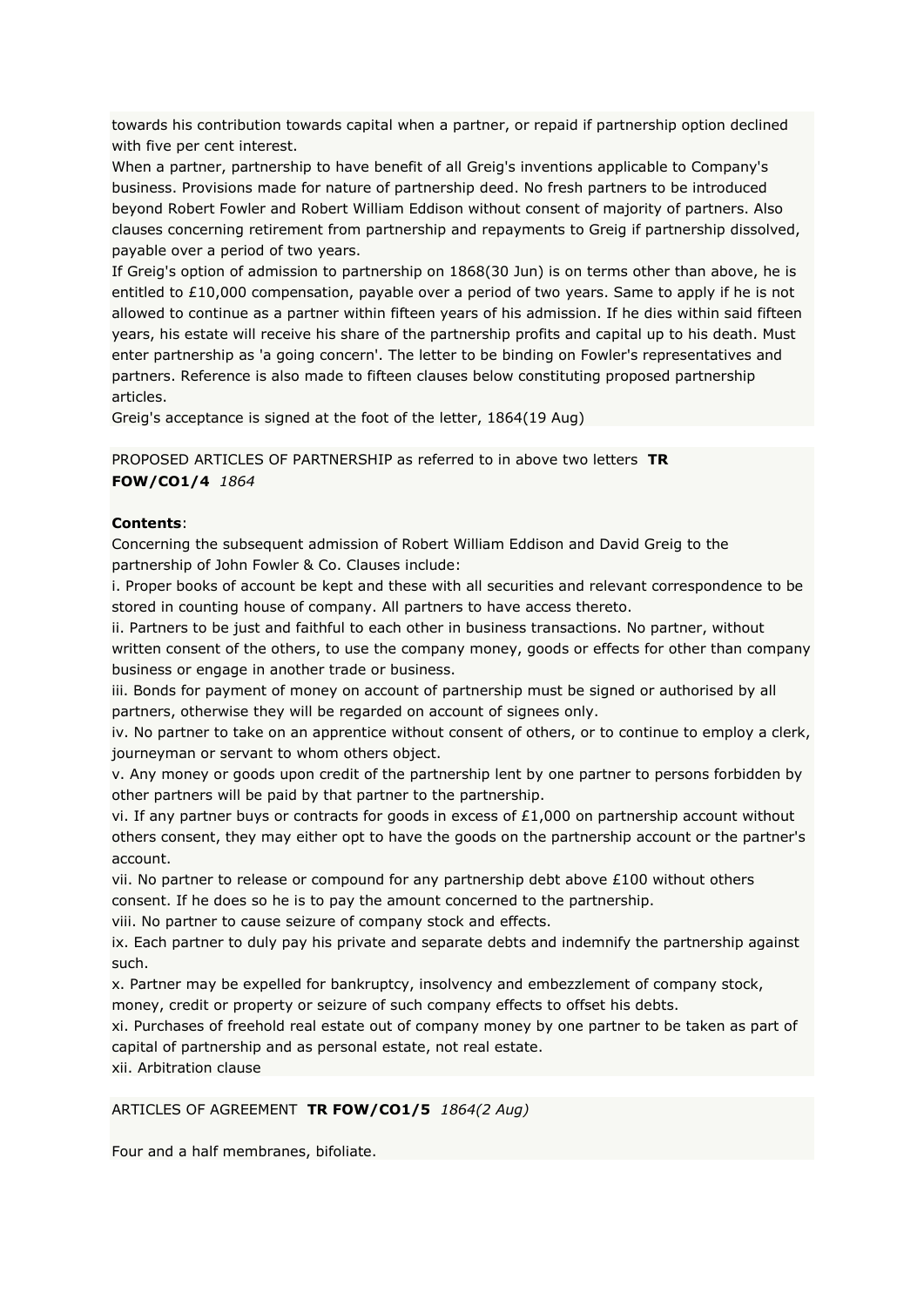### **Contents**:

Party 1: John Fowler

Party 2: Robert Fowler

For the continuation and regulation of the partnership subsisting between the two parties in the business of agricultural engineers, and now carried on by them as partners at will at the Steam Plough Works, Leeds and 28 Cornhill, London. Terms include:

i. The articles to refer to this partnership and its successors prior to 1883(30 Jun)

ii. David Greig and Robert William Eddison entitled to be introduced into partnership by Party 1 in accord with preceding two letters. [TR FOW/CO1/2 and TR FOW/CO1/3]

iii. If Party 1 to die during term of partnership his share to be inherited by trustees appointed under his will, who will become partners, including power of introduction as in ii.

iv. Eddison's and Greig's share of the partnership on their introduction to come out of Party 1's. v. Trustees under the will of Party 1 to retire after seven years from the partnership if he, Party 1, should die before 1873(30 Jun)

vi. If partners, other than Party 1, die their share to go to Party 1.

vii. Unless partners agree otherwise, the business to continue as John Fowler & Co. at the Steam Plough Works, Leeds.

viii. Whilst Parties 1 and 2 are the only partners, share of profits to be eleven-sixteenths to Party 1 and five-sixteenths to Party 2.

ix. Partners to provide capital in proportion to their shares and bear losses in similar proportions, save through the fraud or neglect of either of them, in which case all the loss to be borne by the Party concerned.

x. Partners capital subject to yearly interest of five per cent, payable half-yearly as partnership outgoing on 30 Jun and 31 Dec.

xi. Capital may be introduced by a partner at any time provided his co-partners have the option to introduce capital at the same time, in proportion to their share in the business. A partner contributing any excess of capital in relation to his co-partners shares may be requested to withdraw the excess.

xii. No partnership property or funds to be appropriated for individual partners uses, save as equivalent to his share of the profits.

xiii. Partners only to draw on capital for subsistence and profits to be capitalised until there is £100,000 capital in the business.

xiv. Partnership entitled to occupation of Steam Plough Works, Leeds, the property of Parties 1 and 2, at a rent of five per cent on the cost of the land and ten per cent on the cost of the buildings, payable as an outgoing on the partnership each half year on 30 Jun and 31 Dec.

xv. The partnership to be licencees of Party 1's patents on equal terms with Party 1 as the firms of Ransomes & Sims; Clayton, Shuttleworth & Co., and Charles Burrell, in accord with an agreement of 1861(16 Dec). [TR FOW/CO5/ ]

xvi. The partnership bankers to be Williams Brown & Co. Leeds.

xvii. Party 1 or his trustees not bound to give their personal attention to the management of the business.

xviii. Partnership accounts to be maintained, including clear statements of the introduction of capital. To be settled yearly as at 30 Jun, including details of profit and loss ascertained by a capital account taken on all partnership property and assets. Any differences here to be determined by arbitration.

xix. If Party 1 dies before 1873(30 Jun) and his trustees thereafter retire from the partnership before its expiration, i.e. 1883(30 Jun) and/or any of the other partners die before the expiration, partnership may then continue if more than one partner remaining. The retiring partner, or his executors if deceased, are then entitled within three months of the event to receive interest on the partner's capital up to the time of the event, and receive the partner's actual capital in three equal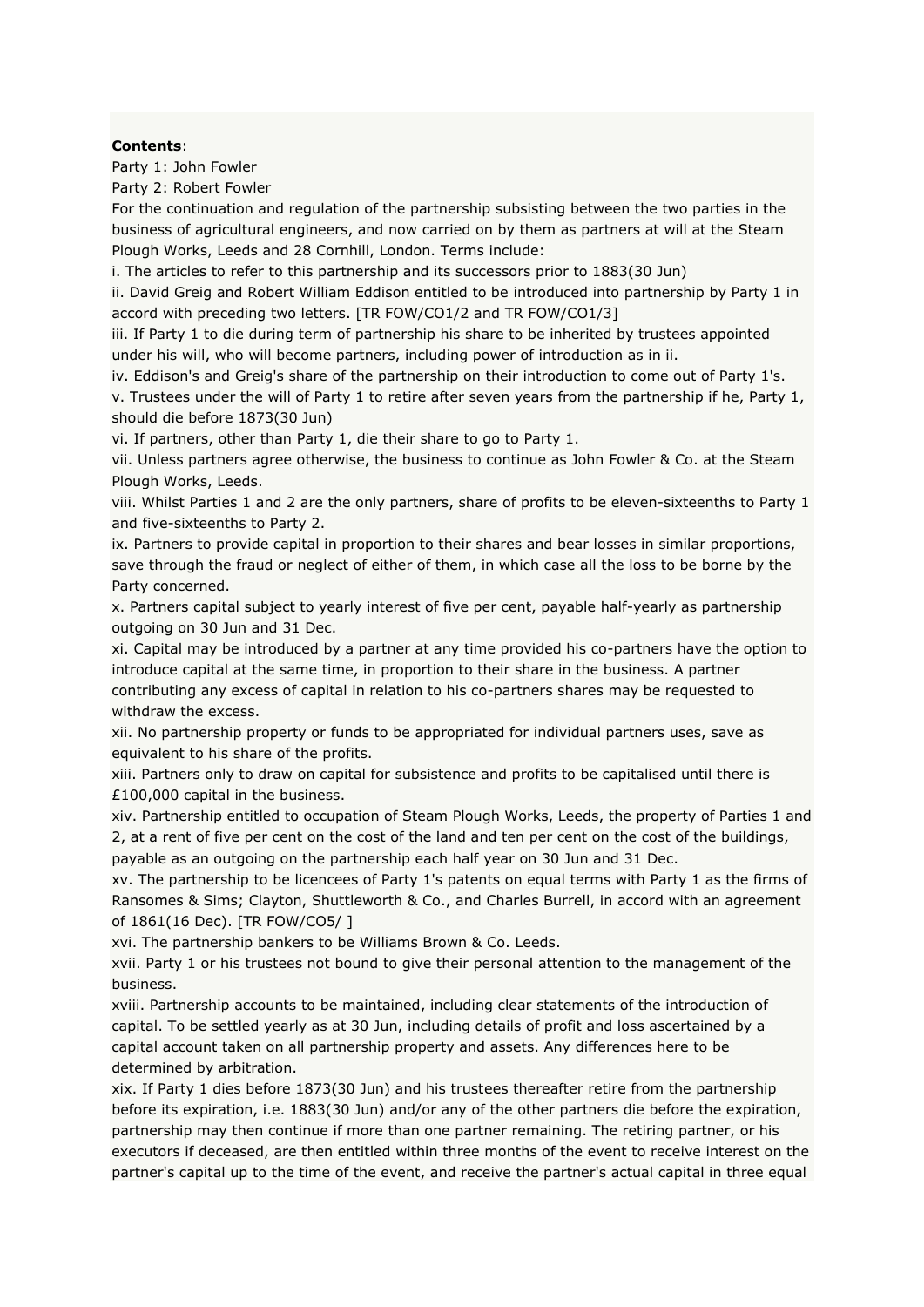yearly instalments, though these may be accelerated. Bonds to the value of twice the partner's capital may be entered into to guarantee repayment or alternatively a passive lien upon the partnership until repayment made.

xx. If death or retirement occurs as in xix. a profit and loss account of the business to be made up to 30 Jun immediately proceeding, in agreement with retiring partner or his executors, and a sum in lieu of profits for the period between 30 Jun and the retirement/death to be paid within three months of such an event at the rate of the year's profits preceding 30 Jun.

xxi. If death or retirement occurs as in xix. remaining partners to share profits thus:

a. Robert Fowler and both David Greig and Robert William Eddison survive - Robert Fowler twothirds; David Greig one-sixth; Robert William Eddison one sixth.

b. Robert Fowler and either David Greig or Robert William Eddison survive - Robert Fowler fivesixths; David Greig or Robert William Eddison one-sixth.

xxii. Dissolution clause, including justifiable causes.

Both copies of the articles are extant, one for each party.

## ARTICLES OF AGREEMENT **TR FOW/CO1/6** *1867(6 Mar)*

## **Contents**:

Party 1: Robert Fowler and Robert William Eddison of the Steam Plough Works, Leeds

Party 2: Joseph Whitwell Pease of Darlington, Co. Durham

Party 3: David Greig of the Steam Plough Works, Leeds

Party 4: Money Wigram of Moor Place, Much Hatcham - Esquire

Party 5: Reginald Wigram of Coburg St. Leeds - son of Money Wigram

Concerning the probable admission of Party 5 into the partnership of John Fowler & Co. of the Steam Plough Works, Leeds - agricultural, locomotive and general manufacturing engineers and machinists, with provisions meantime regarding the position of Party 5. Terms include:

i. Party 5 to be employed by J. Fowler & Co. as foreman until 1869(1 Jul) with powers of discharge.

ii. Party 4 to pay the company £20,000 ultimately intended to be Party 5's partnership capital but until that time it will be a loan to the company with yearly interest at five per cent, payable half yearly.

iii. Party 5's salary to be  $£10$  per year with five-thirty-secondths of company profits. The latter sum may be paid out or retained with five per cent yearly interest by the company as part of Party 5's contribution to the company capital.

iv. If Party 5 joins partnership he will have five-thirty-secondths of profits and contribute fivethirty-secondths of the capital and be an active working partner.

v. If Party 5 does not join the partnership then £20,000 is repayable to Party 4, twelve months after such an event, and with interest, but three months after if Party 5 is discharged by the company.

vi. Security of repayment to Party 4 to be a mortgage on all the land and buildings of the Steam Plough Works, Leeds, excluding fixtures, machinery and plant.

vii. If Party 5's contribution to the partnership capital amounts to more than five-thirty-secondths on his admission, the excess may either be repayed to Party 4 within twelve months or left in the business.

viii. Party 1 herein involved as partners of the company and as trade trustees and executors of John Fowler. Robert Fowler and Party 2 involved as investment trustees of the will of John Fowler. Existing agreement with Party 3 to be subject to these presents. Party 2 under no personal liability for the repayment of £20,000 or its interest.

ix. Arbitration clause.

There is also a draft of the agreement dated 1866, TR FOW/CO1/6/1, which is as above minus the arbitration clause.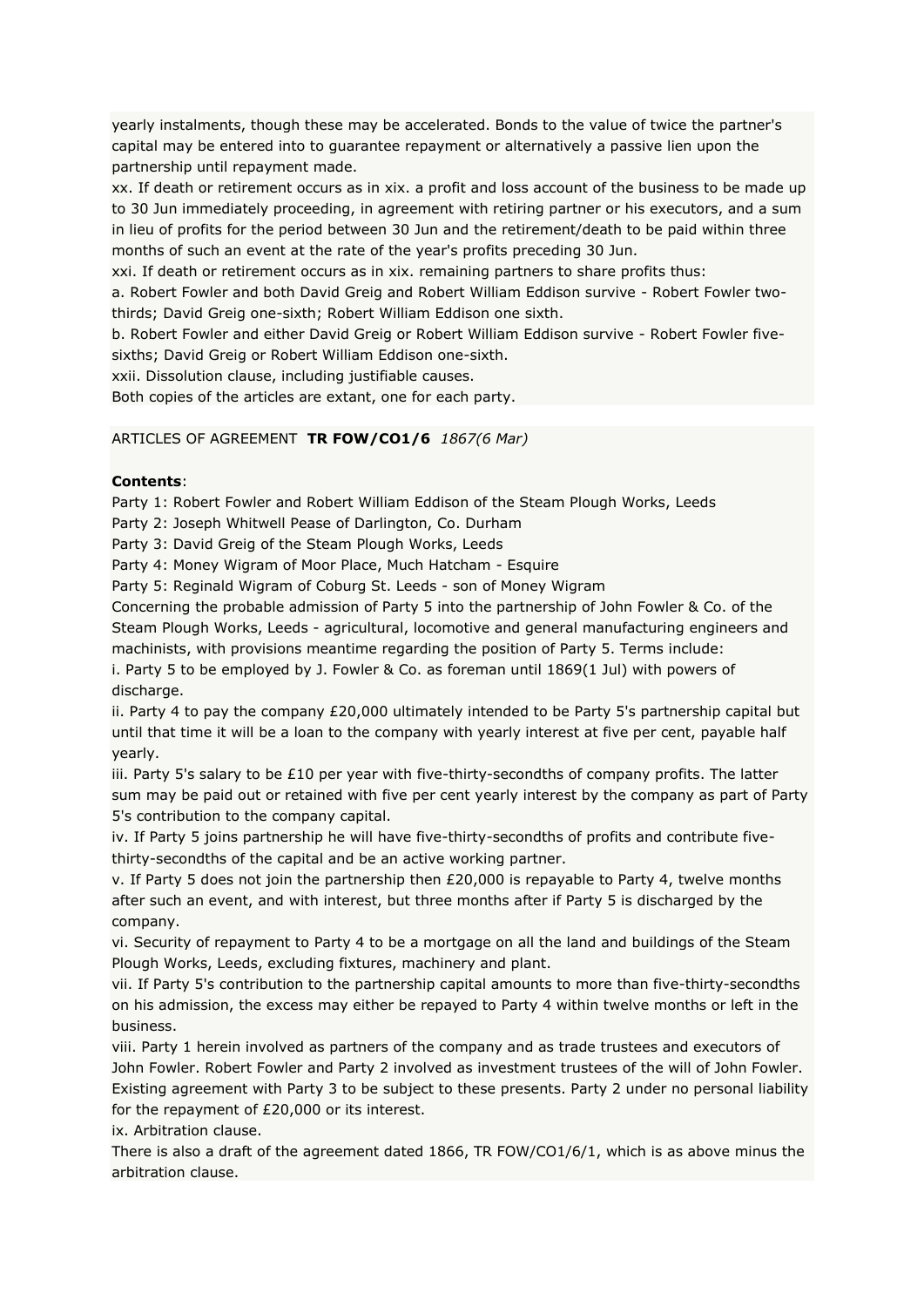## MEMORANDUM OF AGREEMENT **TR FOW/CO1/7** *1870(4 Feb)*

## **Contents**:

Parties: Robert Fowler, David Greig and Robert William Eddison, members of the firm of John Fowler & Co. of the Steam Plough Works, Leeds and of Cornhill, London.

That from 1871(30 Jun) David Greig's share in the company profits to be one-sixth whether or not the trade trustees under the will of John Fowler shall retire from the company. As from 1868(30 Jun) to 1871(30 Jun) Greig to receive a salary in addition to that of £500 per year, comprising of the difference between one-eighth of the company profits and one-sixth of the profits, payable as an outgoing on the company accounts. This is so that Greig were in the same position as if having received one-sixth of the company profits since 1868(30 Jun).

All three copies of the memorandum are extant, one for each party.

### MEMORANDUM OF AGREEMENT **TR FOW/CO1/8** *1873(13 Nov)*

## **Contents**:

Parties: Robert William Eddison, David Greig, Robert Fowler and Reginald Wigram. To admit Barnard Fowler to the partnership of John Fowler & Co. from 1873(1 Jul) on the footing of existing arrangements. His share of business to be five-thirty-secondths, allotted by Robert Fowler and reversible to him if Barnard Fowler should die. Barnard Fowler added his assent to the memorandum.

## ARTICLES OF AGREEMENT [Draft] **TR FOW/CO1/9** *1871*

### **Contents**:

Party 1: John Fowler & Co. of the Steam Plough Works, Leeds and 71 Cornhill, London - engineers, steam plough and agricultural implement makers

Party 2: Gustav Adolph Toepffer of Toepffer's Park, Strettin, Germany - merchant and Richard Toepffer of the same, his son

Whereby Party 2 will act as representatives for Party 1 by establishing an office and depot at Magdeburg for the sale of steam ploughs and other agricultural machinery in Germany and elsewhere on the Continent. Terms include:

i. Magdeburg store and office to be established in premises already taken at an annual rent of 210 thalers for two years by Party 2 for Party 1. Richard Toepffer to reside at Magdeburg and manage office and store. Party 1 to supply a book-keeper and a storekeeper.

ii. Sales of goods supplied by Party 1 to the new German empire will provide Party 2 with a commission of five per cent on the invoice price whether sold direct from Magdeburg by local agents or direct by Party 1 to purchasers. Commission to be reckoned separately on each sale and payable when full purchase price paid to Party 1, with provisions for defective machinery or mistakes in delivery.

iii. If Party 2 effects sales in Bohemia, Moravia, Austria, Hungary, Russia or any adjacent states beyond the German Empire, they will receive a commission as in ii, except at 7½%, and purchasers will get a cash on delivery discount of 2½%.

iv. All orders for steam ploughing and agricultural machinery to be remitted to Party 1, and no orders for similar machinery made by other manufacturers to be solicited or ordered save through Party 1.

v. Richard Toepffer to travel within the German Empire advising and assisting purchasers of such goods in their working and maintenance.

vi. Party 1 to pay rent of Magdeburg premises and cost of the fittings and maintenance, the salaries of the book-keeper and the storekeeper. Richard Toepffer's travelling expenses, expenses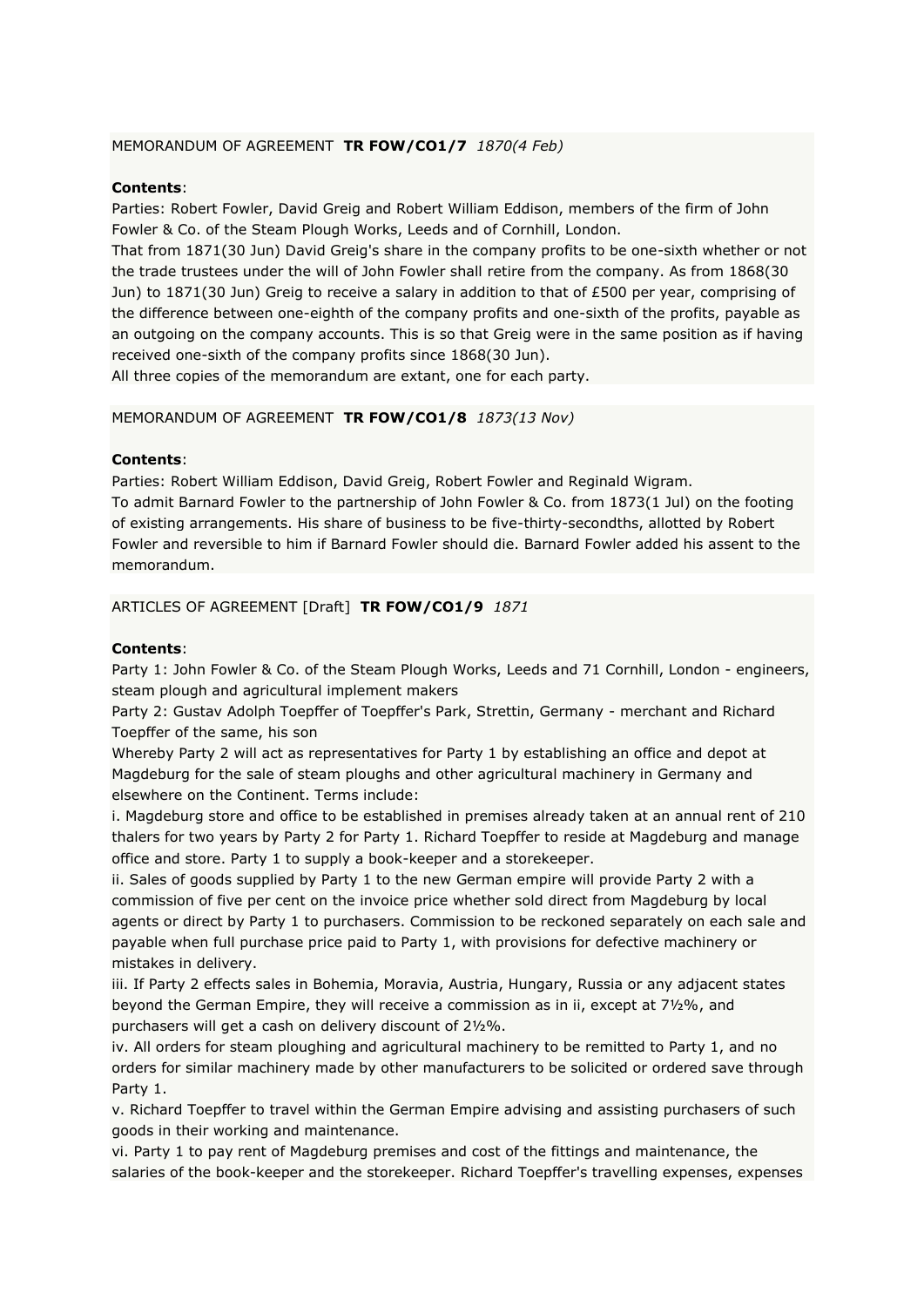of mechanics and engineers not chargeable to customers, and provide necessary capital both for current expenses and as advances

vii. Party 1 to send a supply of duplicate steam ploughing machinery parts to be sold at English prices, plus cost of freight duty and expenses.

viii. Party 1 to approve the exhibition of steam ploughing and other machinery at trials and meetings, and the insertion of advertisements authorising expenditure where appropriate. ix. If commission in any year exceed  $£1,000$ , then surplus will go to Party 1 to defray their expenses in payments herein agreed. If there is money left after such expenses have been met, the remainder will go to Party 2. Commissions payable quarterly in advance on 1 Jan, 1 Apr, 1 Jul and 1 Oct.

x. All bills, acceptances, cheques and securities to be made in favour of Party 1 and if any monies be obtained by Party 2 then they may be remitted to Party 1.

xi. Agreement may be ended should Richard Toepffer die, become too ill to perform his obligations or breach clause x, but the death of Gustav Toepffer will not prejudice the agreement.

xii. Agreement to commence on 1871(1 Apr) for three years. If neither party gives notice to terminate by six months prior to the end of the three years the agreement will last for a further three years. This procedure will then continue at three yearly intervals.

xiii. Arbitration clause.

[There are two copies, the original draft and a later typescript copy. The actual signed agreement is not extant but according to TR FOW/CO1/15 this was executed 1872(Jan)].

EXTRACTS from above draft agreement of clauses ii, iii, vi, ix, and xii. **TR FOW/CO1/9/1** *1871*

## NOTES **TR FOW/CO1/10** *1872 [Dec?]*

## **Contents**:

Of terms to be included in a memorandum of agreement between John Fowler & Co., and George Turner, to be dated 1873(1 Jan). These are the original notes by Turner with comments and excisions in reply to Fowlers.

SUPPLEMENTAL AGREEMENT **TR FOW/CO1/11** *1873*

## **Contents**:

[Draft]

Party 1: John Fowler & Co., of the Steam Plough Works, Leeds and of 71 Cornhill, London engineers, steam plough and agricultural implement makers

Party 2: Gustav Adolph Toepffer of Toepffer's Park, Strettin, Germany - merchant and Richard Toepffer of the same, his son

To TR FOW/CO1/9 above admitting George Turner to the Magdeburg business of Party 1, with onethird share in the commission payable. Terms of above agreement to remain in force except for the following:

i. Commission to be 10% on direct sales for which no other commission is payable but 10% minus agent's commission on indirect sales. Agent's commission not to exceed 5%.

ii. Delete £1,000 in clause ix of above agreement and insert £1,500.

iii. Business conduct of George Turner to conform with that of Party 2. If any dispute between the two then referral for final settlement to Robert Fowler, a partner of Party 1.

iv. Agreement to last six years from 1873(1 Jan) provided Richard Toepffer live and discharge his duties. Party 2 has the option to give three months notice prior to the end of the six years for an extension of a further four years.

v. If whilst the two agreements in force Party 1 establishes elsewhere in Magdeburg or Germany a workshop or factory for the manufacture of steam ploughs and other agricultural machinery, Party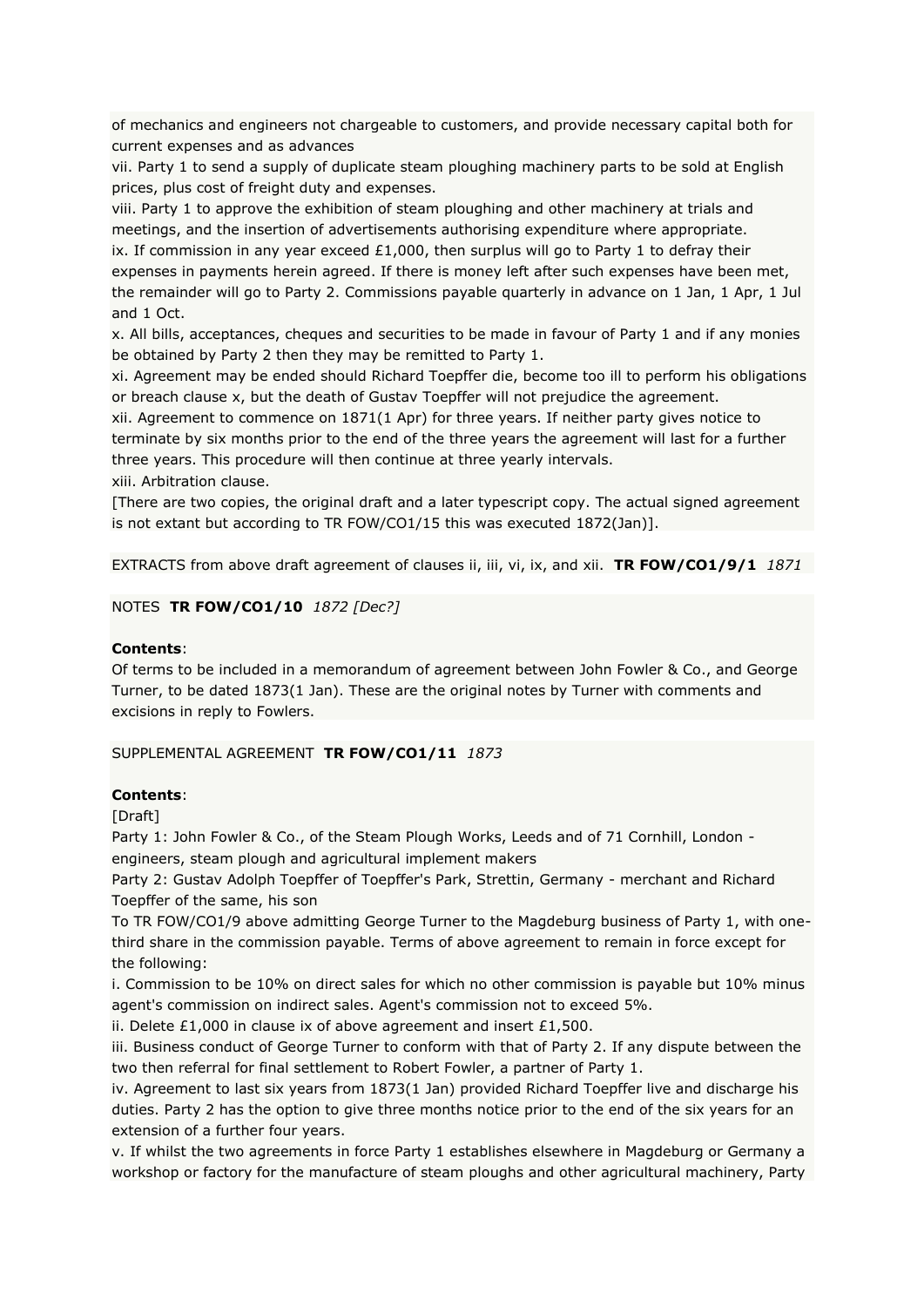1's obligations over commission would be as if such machinery sold were manufactured in England. vi. Party 1 may retain and account for direct, George Turner's share of the commission. [There are two versions of the draft, a preliminary and a revised version. The actual signed agreement is not extant, but according to TR FOW/CO1/15 this was signed 1873(27 Dec)].

## LETTERS OF AGREEMENT **TR FOW/CO1/12** *1873(Feb)*

## **Contents**:

i. 19 Feb. To George Turner, Magdeburg from John Fowler & Co., Cornhill, London. Concerns Turner's attachment to the firm's Magdeburg branch, receiving one-third of the branch commission quaranteed at a minimum of £250 for the first year and £300 per annum for the succeeding five years. The remaining terms are as included in the above agreement.

ii. 24 Feb. To John Fowler & Co., Cornhill, London from George Turner, Magdeburg. Accepts terms as in letter of 19 Feb.

[Signed version and unsigned duplicate]

CORRESPONDENCE FILE **TR FOW/CO1/13** *1871 - 1873*

## **Contents**:

Between Robert Fowler, John Fowler & Co., Cornhill, London and Richard Toepffer, Magdeburg. [The file comprises three typescript copies per letter made at a later date and of a somewhat inaccurate nature. The original letters are not extant].

Letter to Toepffer from Fowler. **TR FOW/CO1/13/i** *1871(14 Jun)*

#### **Contents**:

Is getting agreement through and requests return of draft. Encloses  $E41$  and has heard no more from Weyhanet. 'Turner has made a splendid deep plough just to suit your requirements'.

Letter to Toepffer from Fowlers. **TR FOW/CO1/13/ii** *1872(23 Aug)*

#### **Contents**:

Commission to be made up to 30 Jun.

Letter to Toepffer from Fowlers. **TR FOW/CO1/13/iii** *1872(3 Sep)*

Letter to Toepffer from Robert Fowler. **TR FOW/CO1/13/iv** *1873(9 Jan)*

#### **Contents**:

'It is most tiresome about Hornung and Rabi. I don't consider we are free from blame. We had no business to ask them to alter the bills'. Suggests rider to agreement being negotiated with Turner.

CORRESPONDENCE between John Fowler & Co., Cornhill, London and Wilson, Bristows & Carpmael, Copthall Buildings, London E.C., Solicitors **TR FOW/CO1/14** *1873 - 1874*

#### **Contents**:

Concerning the remittal of above agreements, TR FOW/CO1/11 and TR FOW/CO1/12. There are three letters, 1873(18 Jul), 1873(1 Sep) and 1874(18 May).

LETTER to Theo Davis, John Fowler & Co. (Leeds) Ltd., London from Bristows, Cooke & Carpmael, London E.C.2., solicitors. **TR FOW/CO1/15** *1921(1 Jun)*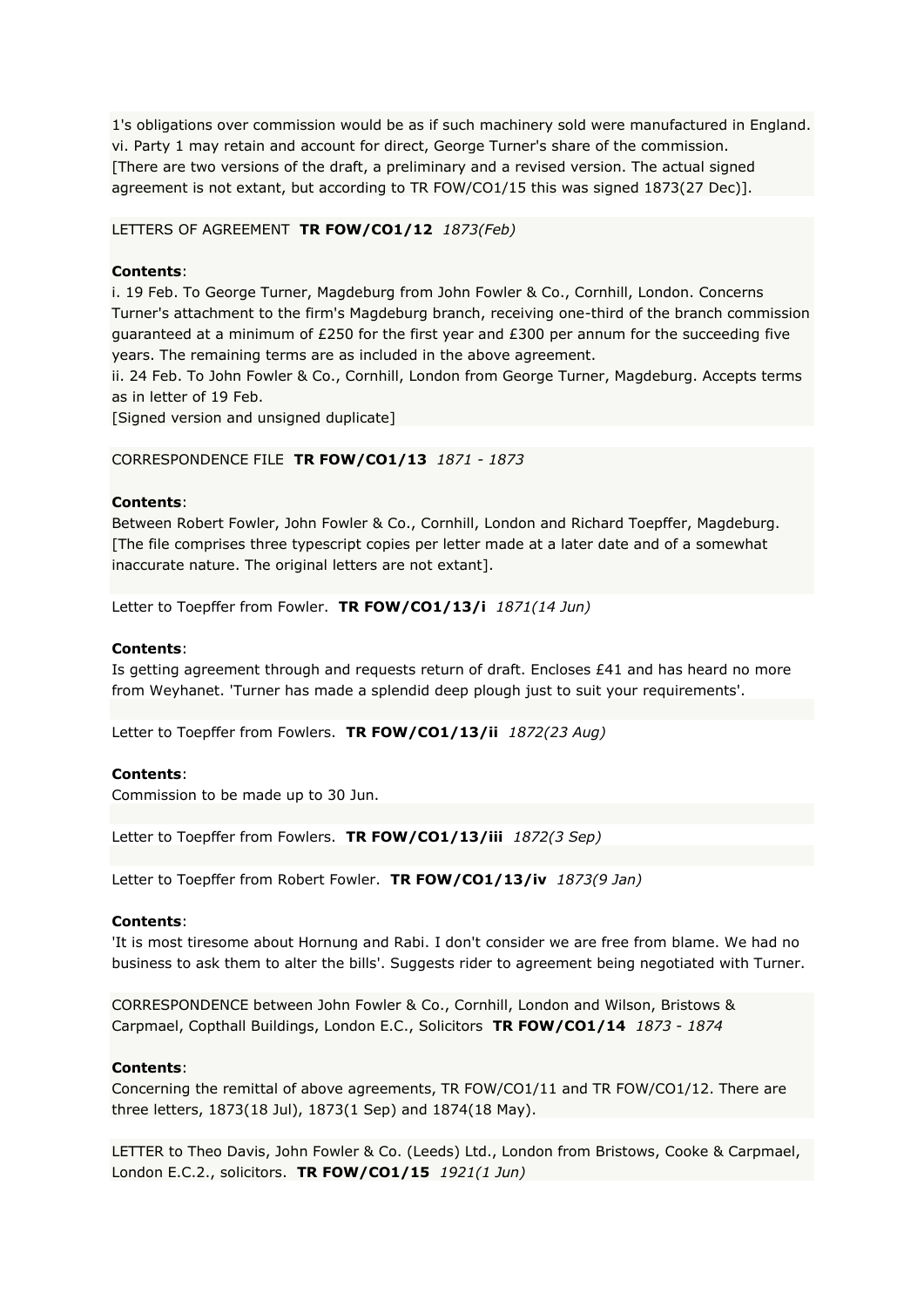## **Contents**:

Concerns validity of early agreements involving John Fowler & Co., Magdeburg during 1871-1873 and compiled due to litigation below, TR FOW/CO1/16.

VOLUME OF LITIGATION **TR FOW/CO1/16** *1922(8 May) - 1924(31 Mar)*

Bound volume

## **Contents**:

Anglo-German Mixed Arbitral Tribunal, Claim 705.

Claimants: John Fowler & Co. (Leeds) Ltd.

Respondents: The German Government

In respect of the branch business John Fowler & Co., Magdeburg. Compensation is claimed under Article 297 of the Treaty of Versailles, as £1,168,672-19-1d. The business was placed under state control 1914(17 Sep) and George Masenhauser appointed 1914(21 Sep) as supervisor. On 1917(8 Mar) he was appointed to wind up the firm and sold the business 1917(27 Mar) to a firm R. Wolf Actien-Gesellschaft, Buckau, in the persons of R. Toepffer and Ernst Wolff, together with the style of the firm, though excluding liabilities. Contents:

i 1922(8 May). Memorial by claimants. Includes the following eight schedules in respect of financial claims: [Pp 39]

1. Buildings, furniture and motor cars.

2. Stock in trade and stock transferred from Magdeburg to Prague and Budapest during 1914(4 Aug) - 1916(31 Dec)

3. Cash with bankers, cash in hand and investments.

4. German debtors at 1914(4 Aug) and liabilities to German Nationals at same.

5. Debts and monies collected at Magdeburg during the war from external sources; liabilities to non-German creditors paid by Magdeburg.

6. Debts and monies collected at Magdeburg during the war in respect of German and Polish prewar acceptances held in London by the claimants.

7. Compensation for loss of use of the various sums claimed and of principal amounts.

8. Compensation for loss of profits resulting from liquidation of the Magdeburg business and the forcible transfer of such business to a German competitor.

ii. [1922(Dec)]. Response [copy] by the respondents to i. above. To dismiss the claim with costs. Includes five exhibits. [Pp 26]

iii. 1923(23 Apr). Reply by the claimants to the response ii. above. Includes four exhibits. [Pp 17] iv. 1923(3 Aug). Rejoinder [copy] by the respondents to the reply iii. above. [Pp 4]

v. 1923(9 Oct). Statement of witnesses [copy] submitted on the behalf of the respondents. Includes two exhibits. [pp 4]

vi. 1924(31 Mar). Statement of witnesses [copy] submitted on the behalf of the claimants. [Pp 3] Also includes a copy letter providing additional information on two witnesses names and nationalities, 1924(7 Apr)

CORRESPONDENCE between Richard Toepffer, John Fowler & Co., Magdeburg and Robert Fowler, John Fowler & Co. (Leeds) Ltd., London. **TR FOW/CO1/17** *1886 - 1887*

Letter to Fowler from Toepffer. **TR FOW/CO1/17/i** *1886(17 Dec)*

## **Contents**:

Says his solicitor says that to have an article added to your articles of association appointing the late partners in the business agents of the company to conduct the German, Austrian and Russian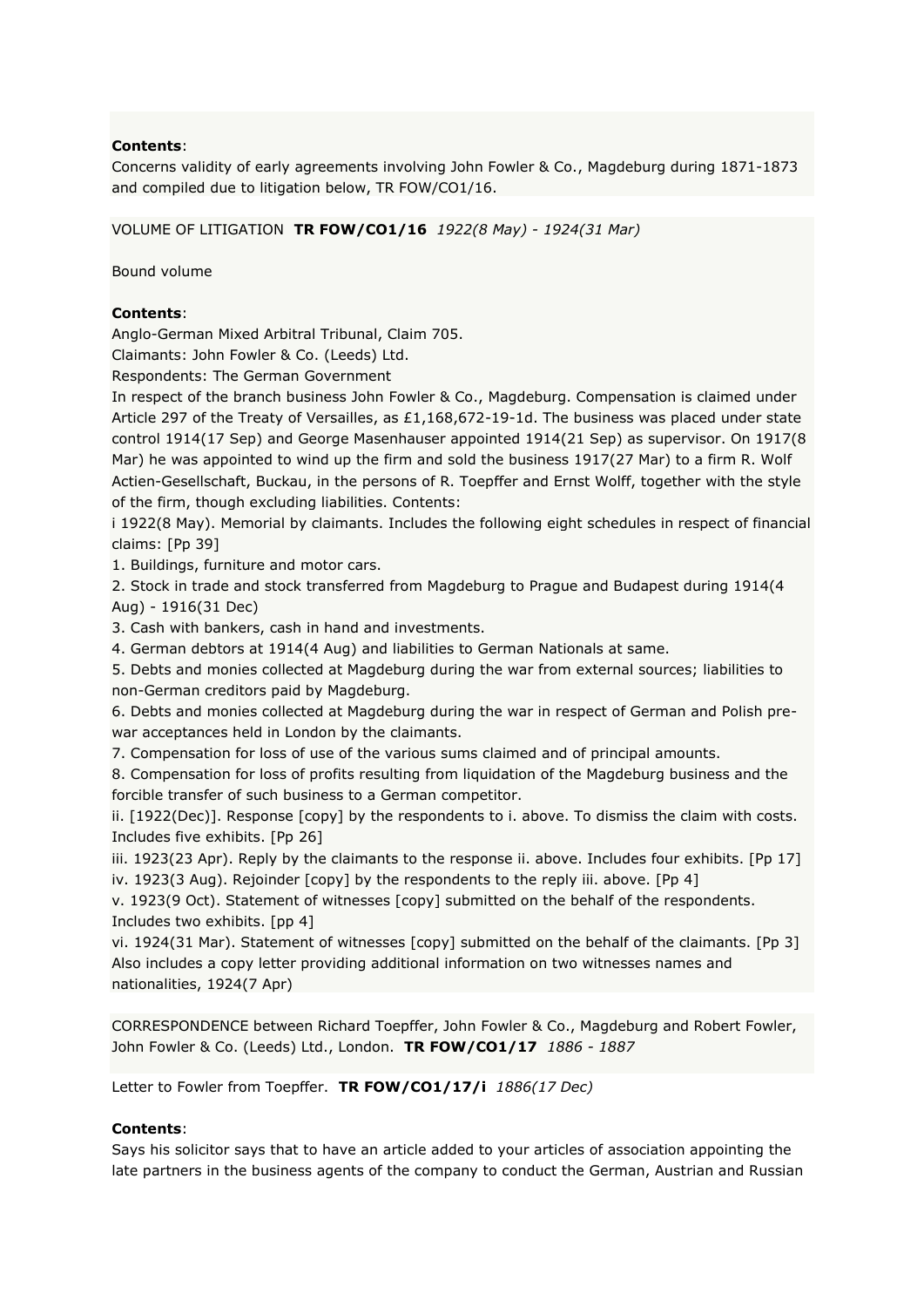business under the old name would not do. Suggests that articles of association indicate that Robert Fowler, David Greig and R. W. Eddison, late partners in the firm of John Fowler & Co., are allowed to continue to trade on their own joint account as John Fowler & Co., in Germany, Russia and Austria with the head office in England. There would then be no alteration in the commercial register at Magdeburg but the partnership books and the limited company books must be kept separate.

Letter to Fowler from Toepffer **TR FOW/CO1/17/ii** *1887(6 Jan)*

## **Contents**:

Says Wigram's name was not registered as part of the Magdeburg or Prague partnerships. The partnerships were registered Magdeburg, 1873(13 Sep) and Prague, 1881(13 Dec).

RESOLUTION **TR FOW/CO1/18** *1892(24 Mar)*

Two typescript copies

## **Contents**:

[Copy] passed by the directors of John Fowler & Co. (Leeds) Ltd., at a board meeting 1892(24 Mar), that to comply with German law with regard to their branch at Magdeburg [including branches at Prague and Budapest] the said branch is here transferred with its property and assets to R. H. Fowler and Alfred Fowler. They are to carry on the business as agents or trustees under the style of John Fowler & Co., and to appoint any sub-agent or sub-manager. All related costs, losses and expenses of R. H. and A. Fowler to be indemnified by the English firm.

CONTRACT OF PARTNERSHIP **TR FOW/CO1/19** *1905(5 Jun)*

## **Contents**:

Party 1: Robert Henry Fowler and Alfred Fowler, entered in the commercial registers in Magdeburg, Prague and Budapest as partners in the firm of John Fowler & Co.

Party 2: Richard Toepffer and George Turner

Party 2 to join Party 1 as partners in John Fowler & Co., in Magdeburg, Budapest and Prague. Procurists to be appointed only by consent of all four partners. Party 2 not to take a share of the profits or losses of the firm but to receive proceeds as prior to this contract. Differences of opinion over business conduct to be jointly settled by R. H. Fowler and G. Turner. A new arrangement to be made should any partner die. Any partner may retire by giving twelve months written notice. [Two signed originals and two typescript copies]

AGREEMENT **TR FOW/CO1/20** *1905(5 Jun)*

## **Contents**:

In accord with a resolution of the board of John Fowler & Co. (Leeds) Ltd., 1905(22 May) whereby Robert Henry Fowler and Alfred Fowler were allowed to admit Richard Toepffer and George Turner as partners in the firm of John Fowler & Co., Magdeburg, Budapest and Prague with powers as granted to R. H. and A. Fowler by a board resolution of 1892(24 Mar) [TR FOW/CO1/18], the four partners now agree to carry on the said business of John Fowler & Co., as agents and trustees for John Fowler & Co. (Leeds) Ltd., as heretofore.

MEMORANDUM OF AGREEMENT **TR FOW/CO1/21** *1905(5 Jun)*

## **Contents**: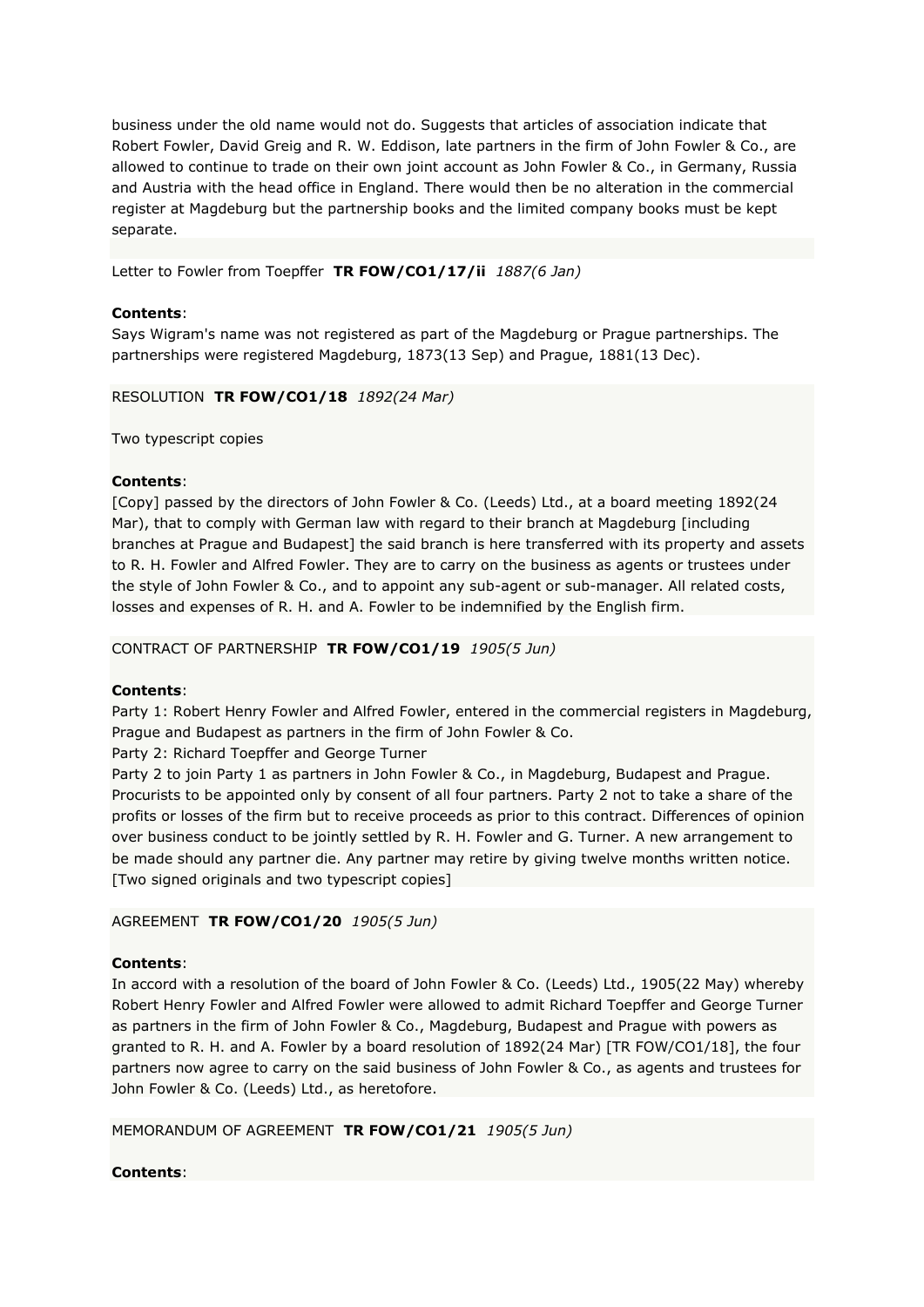Party 1: John Fowler & Co. (Leeds) Ltd.

Party 2: Richard Toepffer of Magdeburg, Germany

Party 3: George Turner of Kenley, Surrey, England

With reference to various sums of money deposited and to be deposited at interest with Party 1 by Parties 2 and 3. Should either Party 2 or 3 die the amount of such capital at their time of decease shall be paid out to their legal representatives in five equal annual instalments with interest, commencing twelve months after their decease. Party 1 has the option to accelerate the rate of such payment or to pay out the entire capital with interest immediately upon decease. [One signed original and three typescript copies]

AGREEMENT **TR FOW/CO1/22** *1911(19 Oct)*

## **Contents**:

Party 1: Robert Henry Fowler

Party 2: George Turner and Richard Toepffer

That the divisions of profits and losses between John Fowler & Co. (Leeds) Ltd., and Party 2, both partners of John Fowler & Co., Magdeburg, Prague and Budapest, as fixed in an agreement of 1905(5 Jun) [TR FOW/CO1/19] be replaced by the following:

i. Commission, formerly 10% on engines and implements, 5% on spare parts, to be calculated for the convenience of account keeping at an average of 8.88% on the net turnover, plus profit or less loss as shown on the partnership balance sheet.

ii. Net turnover to be the deduction from gross turnover of the balance of the expenses accounts, as shown in the auditors' statement to John Fowler & Co. (Leeds) Ltd., 1911(17 Jul) of the partnership accounts.

iii. Commission payable to Party 2 to be paid as before in sterling.

AGREEMENT **TR FOW/CO1/23** *1913(11 Nov)*

Language: English and German

## **Contents**:

Parties: Richard Toepffer, George Turner, R. H. Fowler and Alfred Fowler, members of the partnership firms of John Fowler & Co., existing in Magdeburg, Prague and Budapest and entered in the commercial registers in each of these places

Recognising that the whole of their rights as members of the three partnership firms are exercised on the account of John Fowler & Co. (Leeds) Ltd., of London and Leeds as trustees with no interest in the property or goodwill of the three partnership firms.

[Two originals in English, one fully signed and registered, the other signed only, and a typescript German translation]

AGREEMENT **TR FOW/CO1/24** *1913(11 Nov)* Language: English and German

## **Contents**:

Parties: Richard Toepffer, George Turner, R. H. Fowler and Alfred Fowler, members of the partnership firms of John Fowler & Co., existing in Magdeburg, Prague and Budapest Partly altering the contractual relationship of the parties as settled by two agreements of 1905(5 Jun) [TR FOW/CO1/19 and TR FOW/CO1/20] and 1911(19 Oct) [TR FOW/CO1/22], terms include: i. Each of the parties has the power to retire from the partnership firm by giving twelve months written notice, but only for the end of a business year, i.e. 31 Dec.

ii. The retirement or death of partnership members will not dissolve the partnerships, but continued between the remaining members.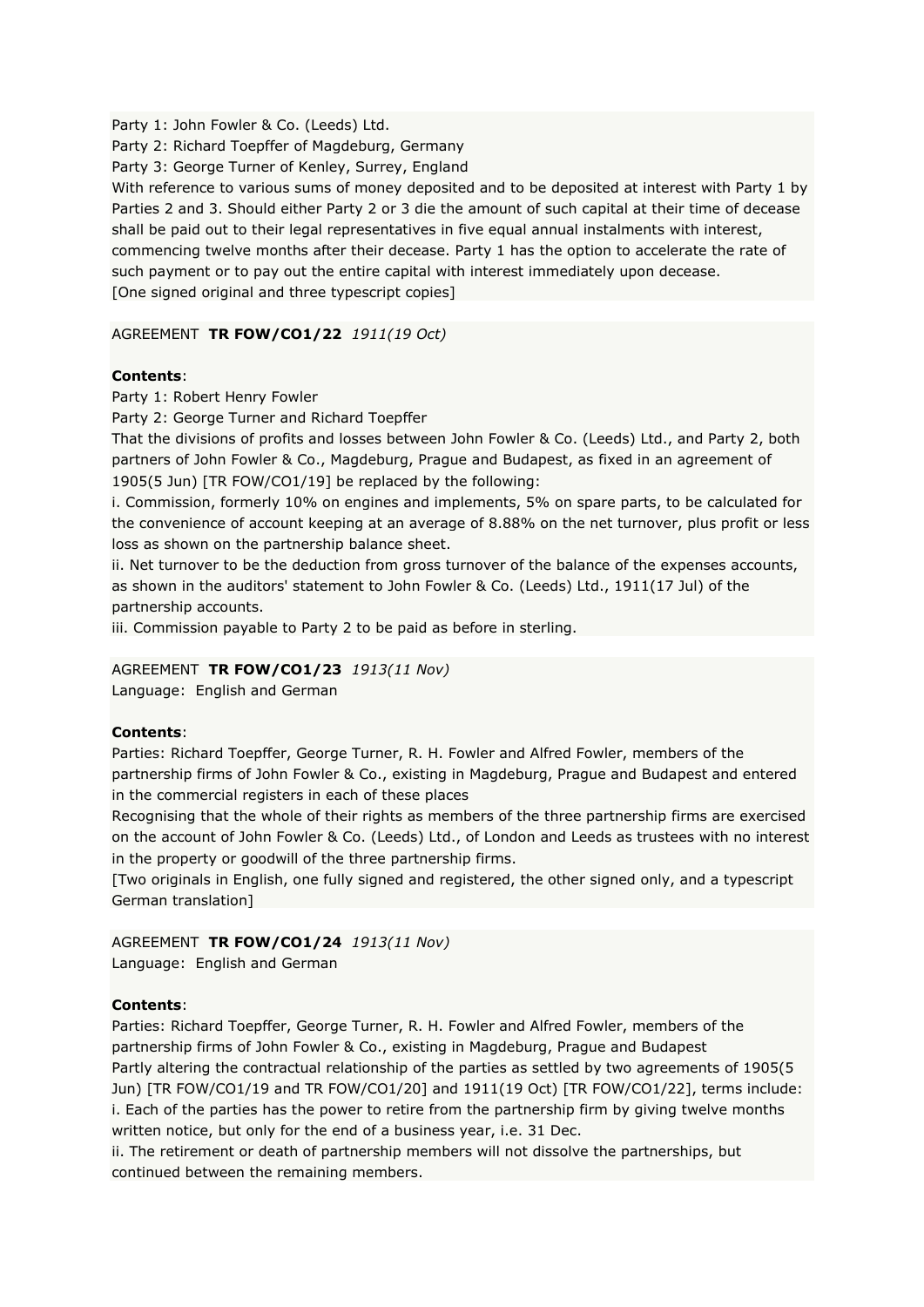iii. The retiring partner or the heirs of a deceased partner will have no interest in the partnership property. The heirs of a deceased member will be entitled to the share of the business due to the partner for the proportion of the current business year concerned.

iv. Clauses five and six of the agreement of 1905(5 Jun) are cancelled.

[Two originals in English, one fully signed and registered the other signed only, and two typescript copies, one in German and one in English]

## FILE **TR FOW/CO1/25** *1913(Oct - Nov)*

Two copies

## **Contents**:

Concerning above two agreements. Includes:

i. Draft of TR FOW/CO1/24

ii. Draft of TR FOW/CO1/23

iii. 28 Oct. Letter to R. H. Fowler, John Fowler & Co. (Leeds) Ltd., London from Richard Toepffer, John Fowler & Co., Magdeburg remitting both drafts. Also mentions drafts of property arrangements for Prague and Budapest.

iv. 5 Nov. Copy letter to Toepffer from R. H. Fowler, remitting copies of agreements for signature and noting two minor alterations.

## DECLARATION **TR FOW/CO1/26** *1919(19 Apr)*

Language: English and German

## **Contents**:

By Richard Toepffer of Magdeburg before Justizrat Hermann Ullmann, Public Notary in the District of the Oberlandesgericht in Naumburg an der Saale, Magdeburg, to safeguard rights abroad. That is in respect of the three open trading companies at Magdeburg, Prague and Budapest under the style of John Fowler & Co., the members being Robert Henry Fowler, Alfred Fowler, George Turner and Toepffer. The Magdeburg business was liquidated compulsorily by a Chancellor's decree of 1916(31 Jul) but the other two companies are still extant. The property of these two companies belongs to John Fowler & Co. (Leeds) Ltd., of Leeds and London, with the company members acting as trustees and the rights of both companies are exercised on the behalf of John Fowler & Co. (Leeds) Ltd. Both Toepffer and Turner have no share of the profit or loss of the two companies but receive commission instead.

The credit bank balances for Prague are on deposit in the name of John Fowler & Co., Magdeburg and for Budapest in the name of John Fowler & Co., Budapest, but both belong to John Fowler & Co. (Leeds) Ltd. The Prague accounts are in the name of John Fowler & Co., Magdeburg, solely to be in the control of Toepffer who is domiciled at Magdeburg. The Budapest accounts were formerly posted the same, but over ten years ago changed due to the appointment of Toepffer's nephew, Ernst Wolff, domiciled in Budapest, to be in the name of John Fowler & Co., Budapest. There was no attempt to mislead as the members of all three firms were the same.

Accounts are also being kept in Prague and Budapest as John Fowler & Co., Domizilkonto, into which sums have been paid, deposited by acceptors of bills of exchange in order to honour their acceptances. The actual bills are in the hands of John Fowler & Co. (Leeds) Ltd., where they were sent prior to the outbreak of war. In Budapest various sums have been paid into banks by debtors to bills of exchange and special accounts opened in the debtors' names.

## DECLARATION **TR FOW/CO1/27** *1920(28 Jun)*

## **Contents**: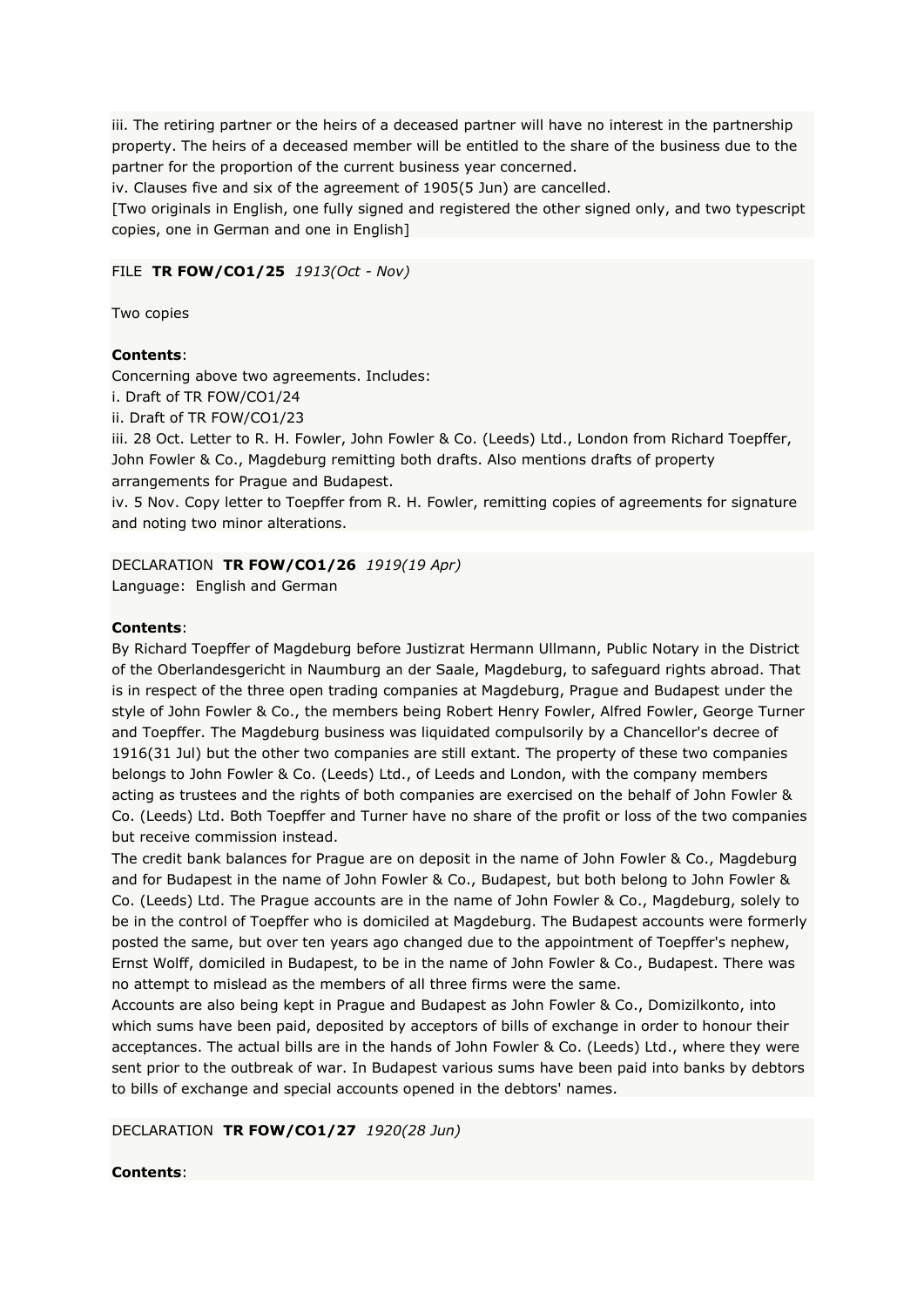[Duplicate] by Henry Sparshatt of 1 Copthall Buildings, London, solicitor of the Supreme Court of the Judicature in England and a commissioner to administer oaths before John Alfred Donnison of London, public notary. That he has been a solicitor for forty years and is familiar with both English commercial and inheritance laws. He has perused the partnership contract 1905(5 Jun) [TR FOW/CO1/19] in respect of John Fowler & Co., Magdeburg, Prague and Budapest, including the term whereby if any partner should die or retire, his interest in the business would cease and his heirs have no interest in the property of the partnership. This is valid in English law and therefore the heirs of Robert Henry Fowler, died 1919(4 May) and of Richard Toepffer, died 1919(19 Jun) have no claim, the deceased partners' interest passing to the surviving partners, namely Alfred Fowler and George Turner. [In English with Hungarian translation. There is the following pencil note by Theo Davis: "This is a duplicate not legalised. Prepared in event of not being able to get legalised in time but this was accomplished and this duplicate became unnecessary".]

## CONTRACT OF PARTNERSHIP **TR FOW/CO1/28** *1920(28 Jun)* Language: Hungarian

## **Contents**:

Party 1: Alfred Fowler and George Turner, entered in the commercial registers in Magdeburg, Prague and Budapest as partners in the firm of John Fowler & Co.

Party 2: Charles Henry Fowler and Godfrey Pelly

Whereby Party 2 joins Party 1 as partners in the above three branch partnerships. Terms include: i. Consent of all four partners needed to appoint procurists.

ii. Differences over business conduct to be jointly settled by Alfred Fowler and George Turner.

iii. Any partner may retire by giving twelve months written notice, with regard to the end of the business year, i.e. 31 Dec.

iv. If a partner retires or dies, the partnerships will not be dissolved but continued by the remaining members.

v. The retiring partner or the heirs of a deceased partner will have no interest in the partnership property. The heirs of a deceased partner will be entitled to the share of the business due to the partner for the proportion of the current business year concerned.

[Three signed copies and one unsigned duplicate, the latter with Hungarian translation]

FILE **TR FOW/CO1/29** *1927(5 Nov)*

## **Contents**:

Of papers concerning payment to George Turner of outstanding commission relating to John Fowler & Co., Magdeburg, Prague and Budapest prior to the outbreak of war in 1914.

Receipt **TR FOW/CO1/29/i** *1927(5 Nov)*

## **Contents**:

From George Turner to John Fowler & Co. (Leeds) Ltd., for £13,615-2-2d.

Letter of receipt **TR FOW/CO1/29/ii** *1929(26 Aug)*

## **Contents**:

From George Turner to John Fowler & Co. (Leeds) Ltd., for £903-6-6d.

Copy letter to the executors of George Turner from John Fowler & Co. (Leeds) Ltd. **TR FOW/CO1/29/iii** *1931(19 Nov)*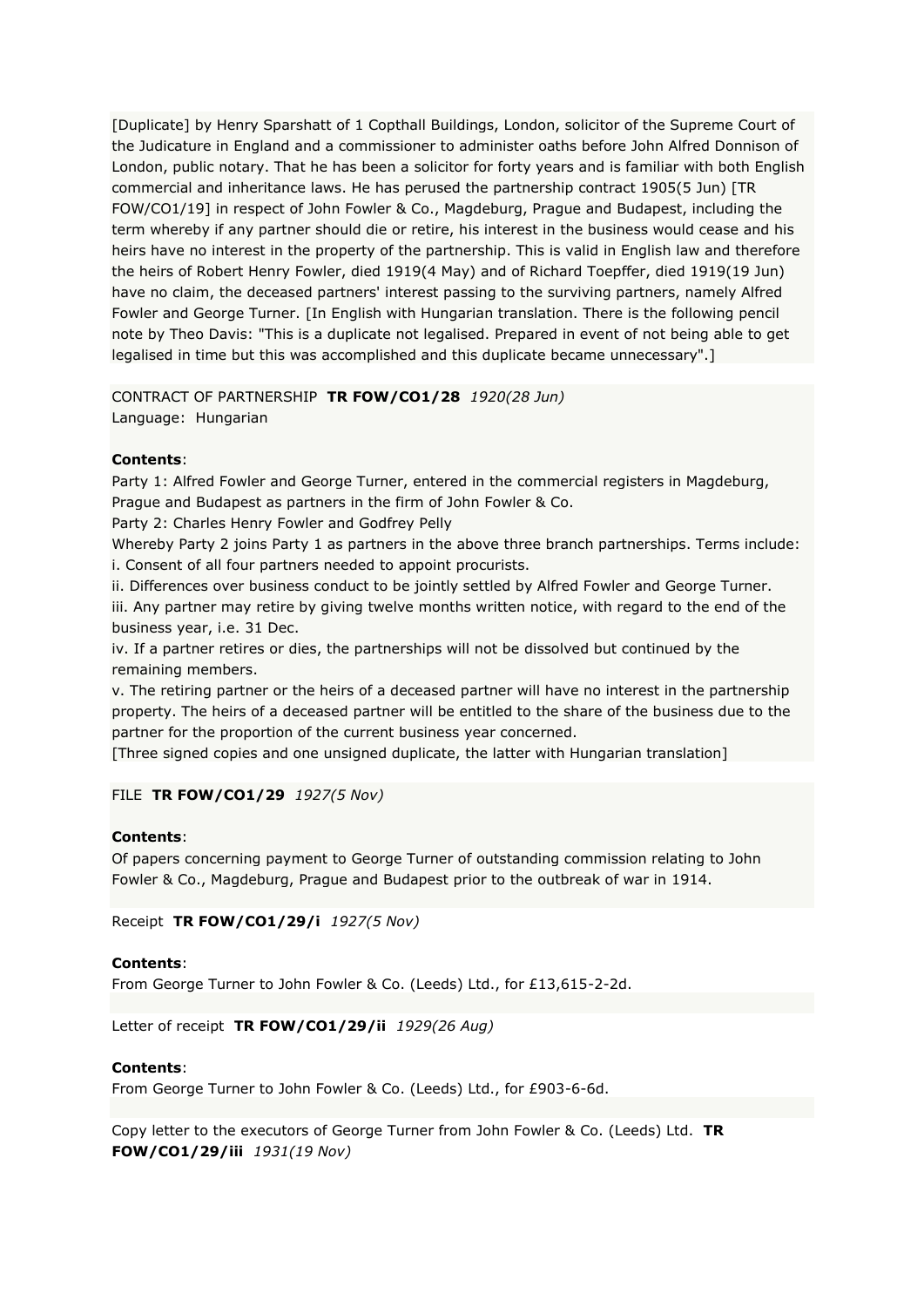## **Contents**:

Concerning calculations that £1,718-13-3d commission is still left to be paid.

Letter to John Fowler & Co. (Leeds) Ltd., from Bristows, Cooke & Carpmael **TR FOW/CO1/29/iv** *1931(30 Nov)*

## **Contents**:

Remitting receipt for above £1,718-13-3d.

LETTER **TR FOW/CO1/30** *1931(27 Jul)*

#### **Contents**:

Of receipt to John Fowler & Co. (Leeds) Ltd., from Percy Fitzroy Rouse and Edward Guesemann, solicitors and administrators of the estate of Richard Toepffer deceased, died 1919(19 Jun) and acting upon letters of administration, 1931(23 Jul) for £16,600 in settlement and discharge of all claims together with £375-12-3d. interest. [Presumably in respect of outstanding commission relative to John Fowler & Co., Magdeburg, Prague and Budapest.]

LETTER to John Fowler & Co. (Leeds) Ltd., London from Dr. Felix Wellemin, Prague **TR FOW/CO1/31** *1920(30 Aug)*

#### **Contents**:

Concerning registration problems over John Fowler & Co., Prague. Advises best to wait "until the position is settled in accordance with the various treaties".

PETITION **TR FOW/CO1/32** *1920(4 Nov)* Language: Hungarian

## **Contents**:

[Copy] by Dr. Felix Wellemin of Prague, advocate on the behalf of John Fowler & Co., Prague, requesting the entry of the name of George Turner jnr., as procurist for John Fowler & Co., in the commercial register at Prague.

[in Hungarian - two typescript copies] Affixed is:

i. 1920(6 Sep). Copy letter to Dr. Felix Wellemin, Prague from John Fowler & Co. (Leeds) Ltd., concerning the lack of urgency to register the new firm of John Fowler & Co., Prague, due to determining the share of the new partners. "Each partner's share would of course be a merely nominal amount as we ourselves (the British company) would provide all the capital".

### DECLARATION **TR FOW/CO1/33** *1921(22 Sep)*

Five typescript copies

## **Contents**:

[Copy] by Amy Isabel Fowler and Alfred Fowler, executors of the will of Robert Henry Fowler of 113 Cannon Street, London, who died 1919(4 May), will dated 1919(3 Jan) and proved in the Principal Probate Registry of the High Court of Justice, 1919(29 Oct), a partner in John Fowler & Co., Prague, before John A. Donnison of London, public notary, that the estate of the deceased has no claim on the rights and obligations of the above firm and they request the removal of the deceased's name from the commercial register in Prague.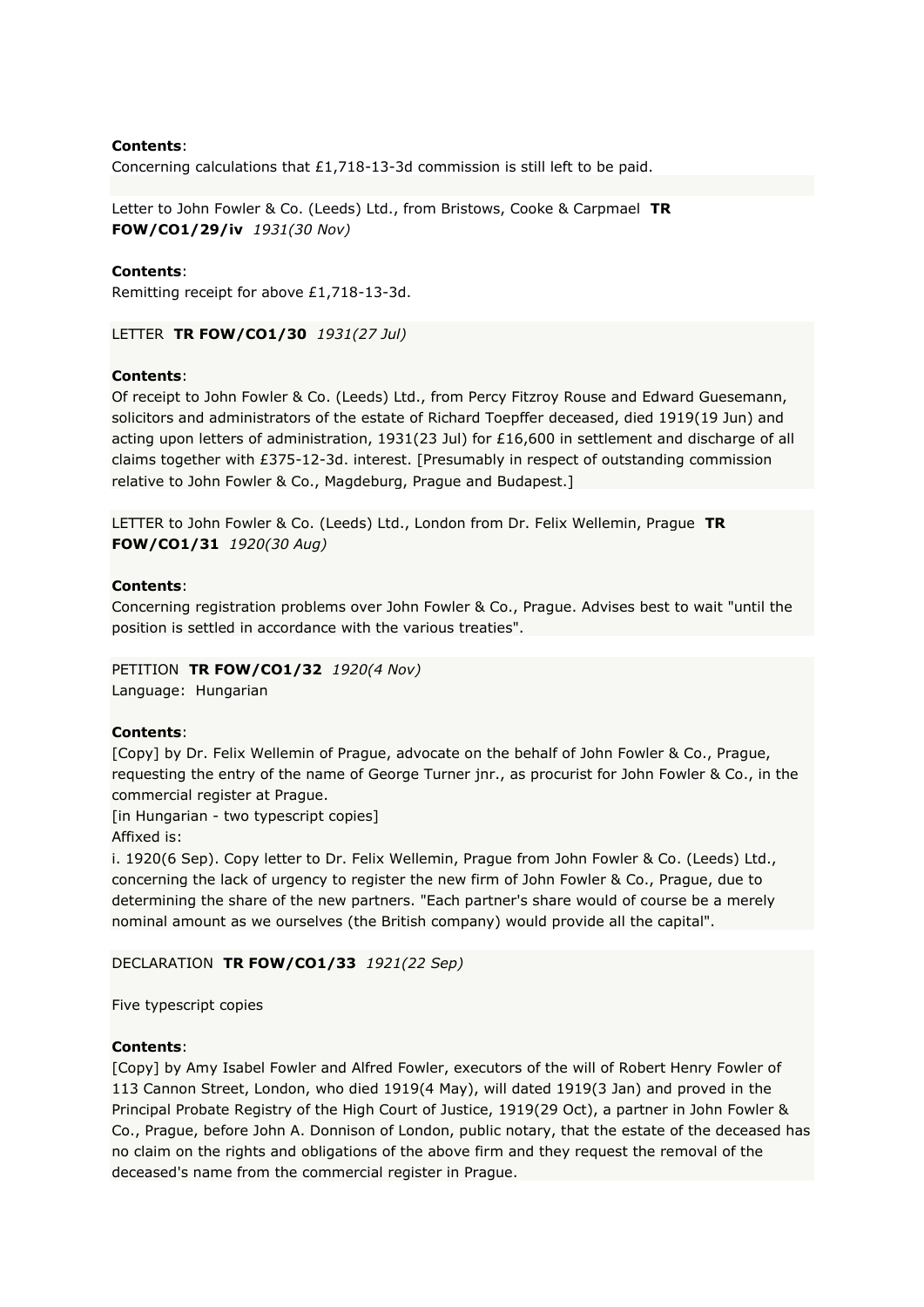## CERTIFIED EXTRACT **TR FOW/CO1/33/1** *1921(17 Oct)*

## Six typescript copies

## **Contents**:

[Copy] from the Principal Registry of the Probate, Divorce and Admiralty Division, of the High Court of Justice, 1919(29 Oct), that the will of Robert Henry Fowler of the Steam Plough Works, Leeds, of 113 Cannon Street, London and of 5 Park Square, West Regents Park, Surrey, who died at 5 Park Square, 1919(4 May) was duly proved and that administration was granted to Amy Isabel Fowler of 5 Park Square, widow of the deceased and to Alfred Fowler of 113 Cannon Street, engineer and brother of the deceased, the executors named in the will. Estate gross, £202, 107-16-10d., net £201, 441-6-3d. Certified by John A. Donnison of London, public notary.

DECLARATION **TR FOW/CO1/34** *1922(6 Jan)*

Four typescript copies

## **Contents**:

[Copy] by Alfred Fowler of 113 Cannon Street, London, engineer and brother of Robert Henry Fowler, deceased; Amy Isabel Fowler of 62 Gloucester Terrace, London, widow of Robert Henry Fowler; Charles Henry Fowler of 113 Cannon Street, London, only son of Robert Henry Fowler; Isabel Amy Pelly, wife of Godfrey Pelly of 47 Gloucester Terrace, London, only daughter of Robert Henry Fowler - all heirs by the will of Robert Henry Fowler, a public partner of John Fowler & Co., Prague, before John Alfred Donnison of London, public notary. That in accord with the contract for the continuance of the firm of John Fowler & Co., Prague the name of Robert Henry Fowler should be removed as a partner and the firm carried on by the surviving partners.

## DECLARATION **TR FOW/CO1/35** *1922(20 Jan)*

Four typescript copies

## **Contents**:

[Copy] by Henry Sparshott of 1 Copthall Buildings, London, solicitor of the Supreme Court of the Judicature in England and a commissioner to administer oaths, before John Alfred Donnison of London, public notary. That he has been a solicitor for forty years and is familiar with English inheritance law. Under the will of Robert Henry Fowler, a partner of John Fowler & Co., Prague, proved in the Probate Division of the High Court of Justice in England, 1919(29 Oct), his sole heirs are his wife Amy Isabel Fowler, his brother Alfred Fowler, and his two children Charles Henry Fowler and Isabel Amy Pelly.

LETTER [Copy] to John Fowler & Co. (Leeds) Ltd., London from Dr. Felix Wellemin, Prague **TR FOW/CO1/36** *1922(9 May)* Language: German

## **Contents**:

That by a decree of the local commercial court, 1922(2 May), the names of Robert Henry Fowler and Richard Toepffer were removed from the commercial register at Prague.

AGREEMENT **TR FOW/CO1/37** *1922(17 Jul)* Language: Hungarian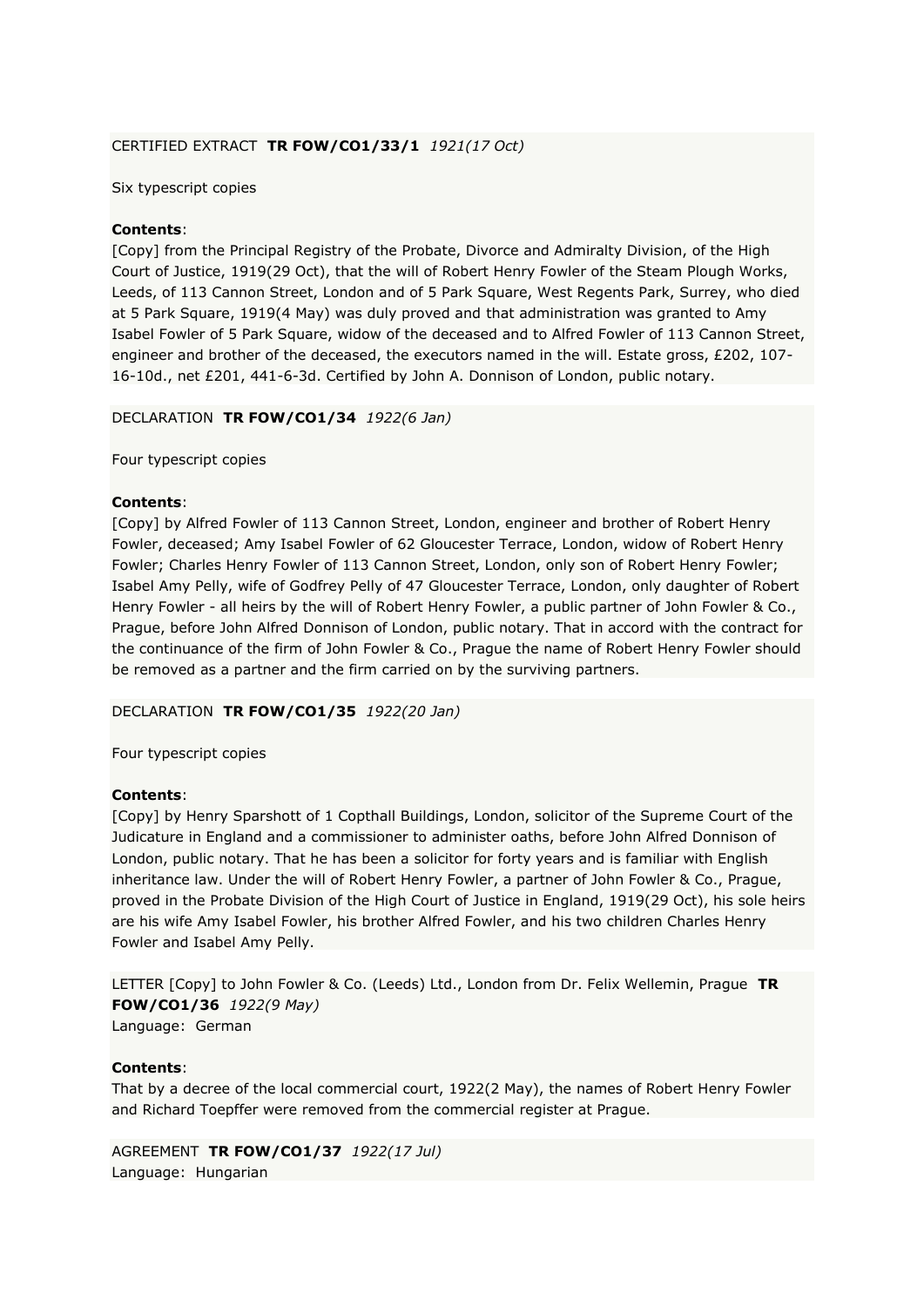## **Contents**:

[Copy] Party 1: Alfred Fowler of London; George Turner of Kenley, England, co-partners in the firm of John Fowler & Co., Prague

Party 2: Charles Henry Fowler and Edmund Godfrey Pelly

Whereby Party 1 admits Party 2 to the above firm. Both of the new partners are to provide 150,000 Kc each as capital.

Affixed is:

i. 1922(19 Jun). Copy letter to John Fowler & Co., Prague from John Fowler & Co. (Leeds) Ltd. Concerns addition of C. H. Fowler and E. G. Pelly to the Prague and Budapest partnership. In 1920 apparently 'the documents taken to Budapest were found unsuitable and returned' and the matter then left pending. In 1921 the names of the two deceased partners, were effaced from both partnerships. Notes that the Czechoslovak authorities have been informed of Prague registration and income tax and the relationship of the firm to John Fowler & Co. (Leeds) Ltd.

## DECLARATION **TR FOW/CO1/38** *1922(4 Oct)*

Three typescript copies

## **Contents**:

[Copy] by Amy Isabel Fowler of 62 Gloucester Terrace, Hyde Park, London, widow before John A. Donnison of London, public notary, that Charles Henry Fowler, desirous of becoming a partner in John Fowler & Co., Prague, is the son of Robert Henry Fowler, a former partner in the firm and of herself; that he was born 1885(4 Jan) at St. John's Wood, London and due to an oversight by herself his birth was not registered so that there is no official record of his birth extant.

## LETTER **TR FOW/CO1/38/1** *1922(20 Jul)*

## **Contents**:

To Alfred Fowler from Henry Sparshatt of Bristows, Cooke and Carpmael, solicitors, concerning absence of C. H. Fowler's birth certificate and the need to make a declaration over non-registration of his birth to the German authorities.

## NOTIFICATION **TR FOW/CO1/39** *1923(12 Jan)*

Language: English and Hungarian

## **Contents**:

[Copy] of the registration of Charles Henry Fowler and Edmund Godfrey Pelly, both of London, as partners in the firm of John Fowler & Co., Prague. The Commercial Court of Law in Prague, Section VI.

Affixed are:

i. 1923(23 Jan). Copy letter to John Fowler & Co. (Leeds) Ltd., from John Fowler & Co., Prague remitting the above. Notes 'the entry... is at last officially recognised'.

ii. 1923(3 Feb). Copy letter to John Fowler & Co., Prague from John Fowler & Co. (Leeds) Ltd., in reply.

OFFICIAL INCOME TAX RETURNS **TR FOW/CO1/40** *1923(20 Jan)* Language: German

## **Contents**: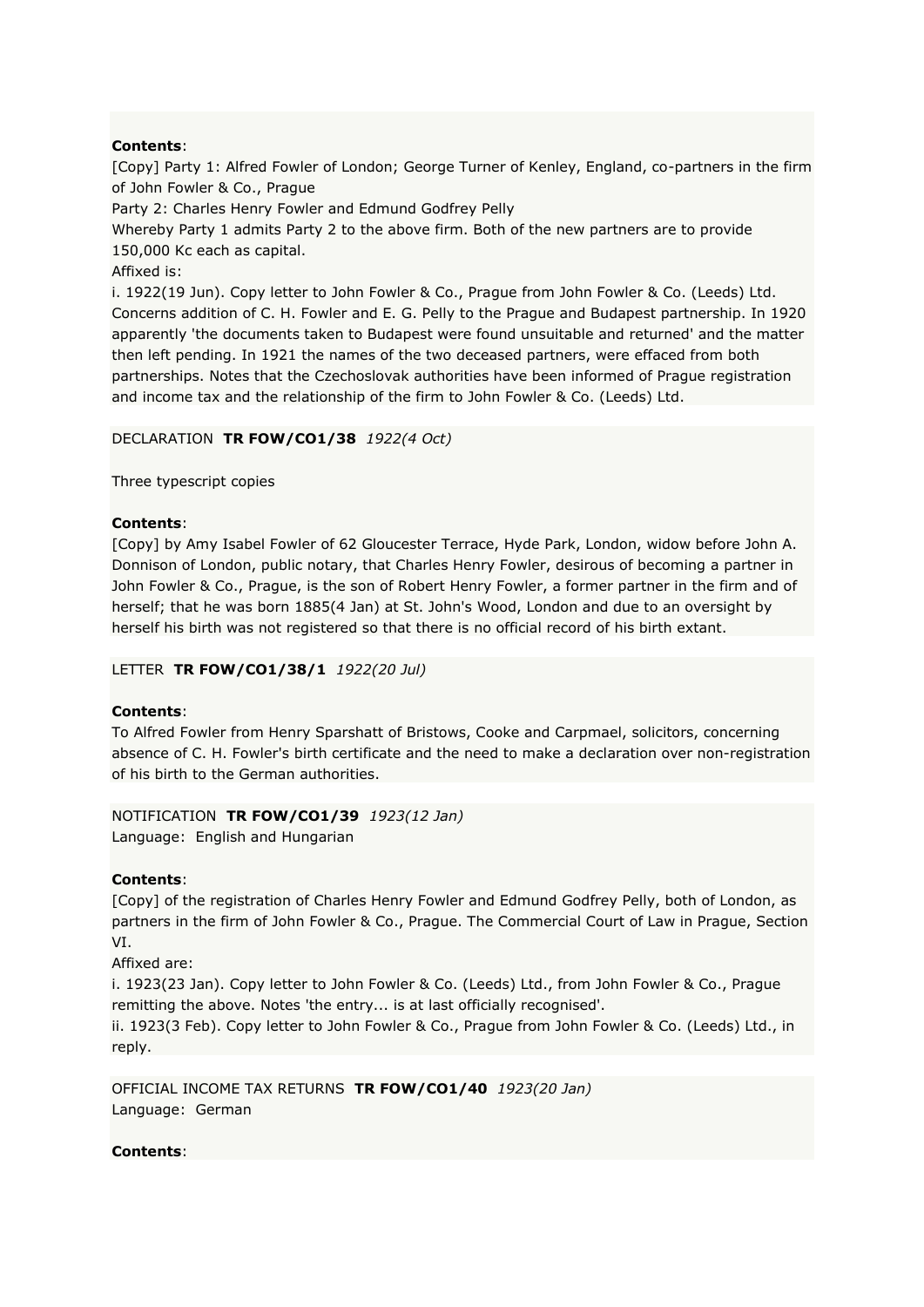[Copies] in the names of Charles Henry Fowler and Edmund Godfrey Pelly respectively, both newly registered directors of John Fowler & Co., Prague.

Affixed is:

i. 1923(29 Jan). Copy letter to John Fowler & Co. (Leeds) Ltd., from John Fowler & Co., Prague remitting originals of the above for signature.

## DECLARATION **TR FOW/CO1/41** *1923(16 Jul)*

Three typescript copies Language: German

## **Contents**:

[Copy] by Charles Henry Fowler and Edmund Godfrey Pelly, members of John Fowler & Co., Prague, in lieu of oath, before John Alfred Donnison of London, public notary, that they own no shares in the capital of the firm, but are entitled to a share in the profit. Affixed are:

i. 1923(22 Jun). Copy letter to John Fowler & Co., Prague from Dr. Felix Wellemin, Prague concerning remittal of above declaration to England for signature.

ii. 1923(2 Jul). Copy letter to John Fowler & Co., Prague from Dr. Felix Wellemin, Prague concerning above declaration with regard to real increase of capital and increment-value tax. Provides very detailed legal explanations, stating 'These authorities might sooner or later give the order that the present registration of the firm of John Fowler & Co., as a trading company, will be altered by the registration thereof as a limited company in accordance with the actual facts'. iii. 1923(3 Jul). Copy letter to John Fowler & Co., (Leeds) Ltd., from John Fowler & Co., Prague agreeing with the standpoint advocated in ii. by Dr. Wellemin and disagreeing with standpoint of English company.

iv. 1924(19 Jul). Copy letter to John Fowler & Co., Prague from John Fowler & Co. (Leeds) Ltd., remitting above signed declaration.

## DECLARATION **TR FOW/CO1/42** *1930(31 May)*

## Three typescript copies

## **Contents**:

[Copy] by Bertha Turner of Hillside, Kenley, Surrey, widow of George Turner; Margaret Gertrude Rose Turner of the same, daughter of George Turner deceased; George Turner of Nad Spadem, 727 Podoli, Prague, son of George Turner deceased - all heirs by the will of George Turner deceased, a public partner of John Fowler & Co., Prague, before John A. Donnison of London, public notary, that in accord with the deed for continuance of the said partnership, the name of George Turner should be removed as a partner from the commercial register in Prague and the firm carried on by the surviving partners under the same style.

## DECLARATION **TR FOW/CO1/43** *1930(29 May)*

Four typescript copies

## **Contents**:

[Copy] by Arnold Wilson Bristow of 1 Copthall Buildings, London, a solicitor of the Supreme Court of the Judicature in England, before John A. Donnison of London, public notary, that he has been a solicitor for thirty-six years and is well acquainted with English inheritance laws. That by the will of George Turner deceased, proved in the Probate Division of the High Court of Justice in England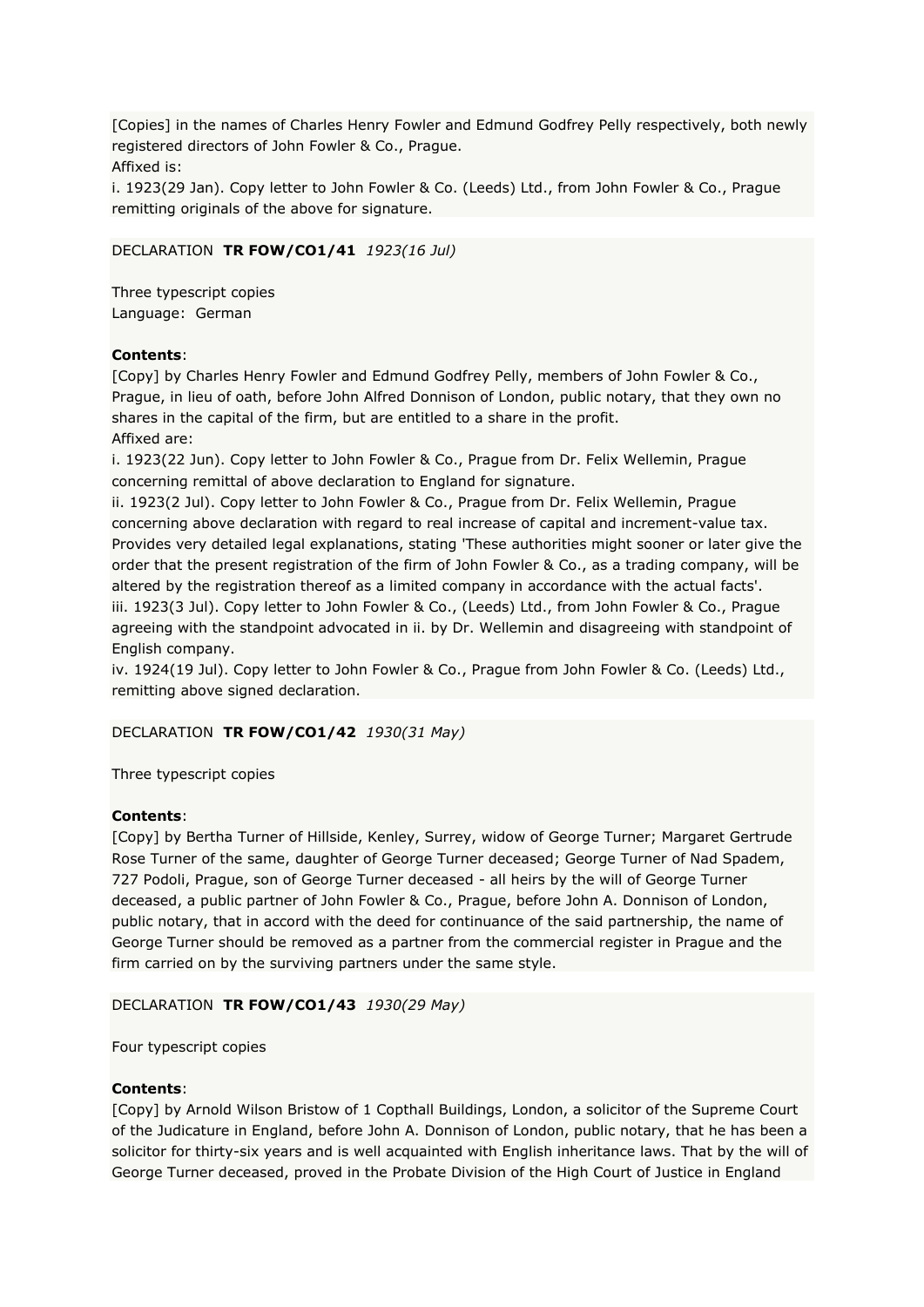1930(11 Feb), a partner in the firm of John Fowler & Co., Prague, his sole heirs are his widow, Bertha Turner and two children, Margaret Gertrude Rose Turner and George Turner. That he has inspected the legal evidence of the Prague partnership and that George Turner's share therein expired with his decease, his heirs having no claim to a share in the partnership capital or its continuation.

LETTER **TR FOW/CO1/44** *1931(1 Dec)*

Language: German

## **Contents**:

[Copy] to John Fowler & Co. (Leeds) Ltd., from Dr. Felix Wellemin, Prague concerning the cancellation of George Turner's name as a partner in John Fowler & Co., Prague from the commercial register in Prague. Explains delay and legal complications "because the Commercial Court wanted to have the proof that the inland estate left by the deceased should be dealt with by the Inland Probate Court here".

## PETITION **TR FOW/CO1/45** *1932*

Language: German

## **Contents**:

[Copy] to the District Commercial Court, Prague by Charles Henry Fowler of London, public partner of the firm John Fowler & Co., Prague, for the cancellation of Mr. Ernst Wolff of Budapest as procurist, registered 1916(31 Oct).

[In Hungarian and German with English translation] Affixed is:

i. 1932(15 Mar). Copy letter to John Fowler & Co. (Leeds) Ltd., from Dr. Felix Wellemin, Prague, remitting original version of petition for signature by C. H. Fowler.

## DECLARATION **TR FOW/CO1/46** *1933(21 Nov)*

Two typescript copies

## **Contents**:

[Copy] by Albert Young Hyland of 30 Great St.Helens, London, a solicitor of the Supreme Court of Judicature in England, before John A. Donnison of London, public notary, that he has been a solicitor for forty-eight years and is acquainted with English inheritance laws. That by the will of Alfred Fowler, a partner in John Fowler & Co., Prague, who died 1933(12 Aug), his will being dated 1932(25 Nov), his sole legatee and heir was Paul Rudolph Hasson. That the will was proved 1933(7 Sep) in the Probate Division of the High Court of Justice in England. That he has inspected the legal evidence of the Prague partnership and that Alfred Fowler's share therein expired with his decease, his heir having no claim to a share in the partnership capital or its continuation.

# PETITION **TR FOW/CO1/47** *1933(4 Dec)*

Language: English and German

## **Contents**:

To the Commercial Court, Prague by Edmund Godfrey Pelly and Charles Henry Fowler, public partners of John Fowler & Co., Prague for the cancellation of Alfred Fowler from the partnership, died 1933(12 Aug), and noting that the estate of the deceased has no claims on the partnership capital and the heirs have no right of entry into the partnership.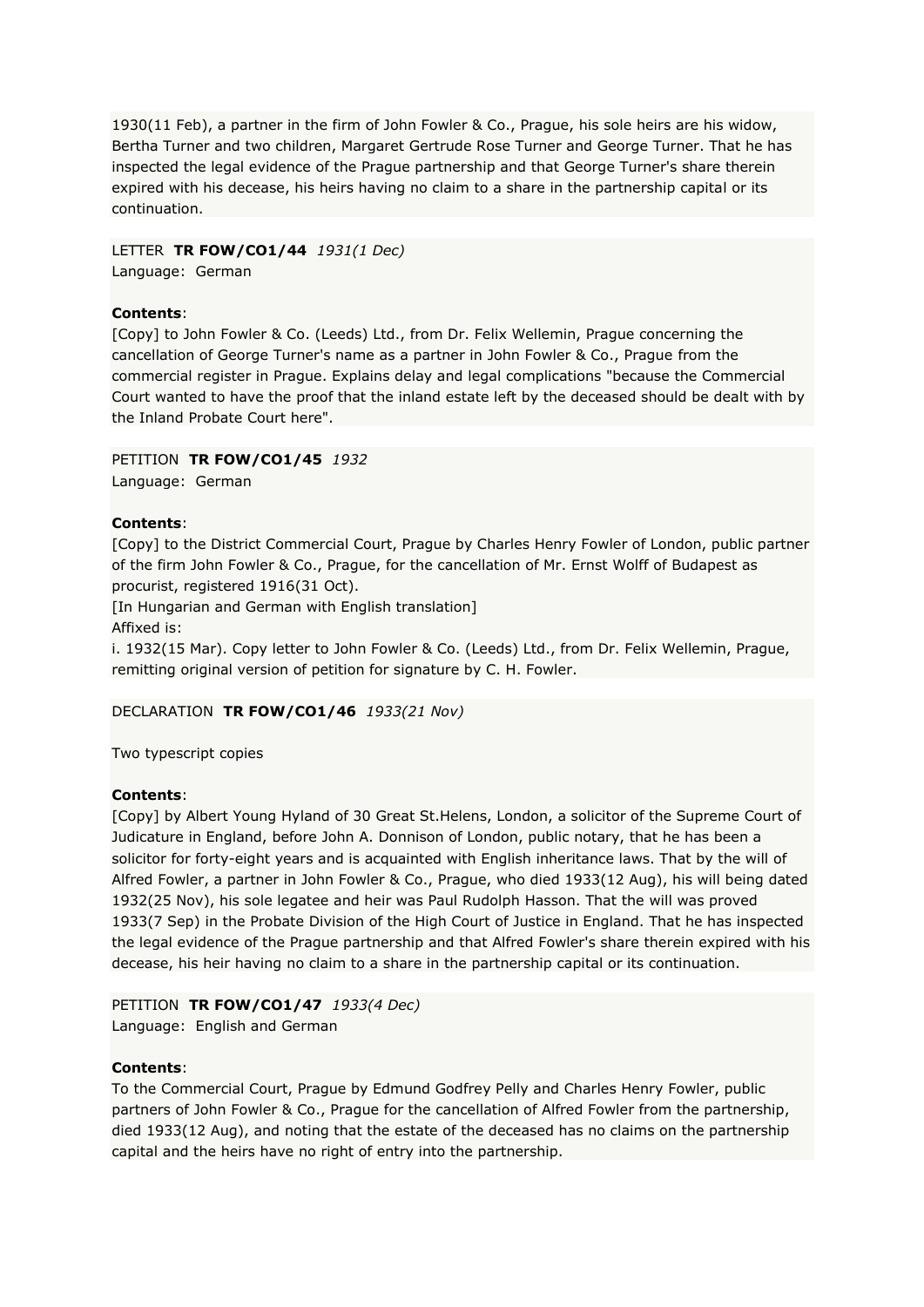## PETITION **TR FOW/CO1/48** *1934*

Language: English and Hungarian

## **Contents**:

[Copy] to the Commercial Court, Prague by Edmund Godfrey Pelly and Charles Henry Fowler, public partners of John Fowler & Co., Prague, to register Theodore Davis as a partner in the above firm. Davis will bring no capital into the firm, but share in the profit as his fellow partners.

## DECLARATION **TR FOW/CO1/49** *1922(24 Jan)*

Four typescript copies Language: English and German

## **Contents**:

[Copy] by Alfred Fowler, a partner of John Fowler & Co., Prague with a branch office at Bratislava, before John A. Donnison of London, public notary, that his signature is as signed on the declaration, for purposes of registration in the commercial register.

## DECLARATION **TR FOW/CO1/50** *1923(4 Jun)*

Five typescript copies Language: German

## **Contents**:

[Copy] by Charles Henry Fowler and Edmund Godfrey Pelly, partners of John Fowler & Co., Prague with a branch office at Bratislava, before John A. Donnison of London, public notary, that their signatures are as signed on the declaration, for purposes of registration in the commercial register. Affixed are:

i. 1923(7 May). Copy letter to Dr. Samuel Zsigmond, Bratislava from John Fowler & Co., Prague, requesting reasons for need of certified signatures of C. H. Fowler and E. G. Pelly.

[Translation from German]

ii. 1923(9 May). Copy letter to John Fowler & Co., Prague from Dr. Samuel Zsigmond, Bratislava in reply.

[Translation from German]

PETITION **TR FOW/CO1/51** *1920(6 Oct)*

Six typescript copies Language: English and Hungarian

## **Contents**:

[Copy] by Alfred Fowler and George Turner, partners of John Fowler & Co., Budapest to the Royal Law Courts, Budapest, that they hereby withdraw Mr. Ernst Wolff as procurist for the firm, due to his departure to Prague, and that the name of Hubert Harold Scott of Budapest be entered in his place in the commercial register at Budapest.

Affixed is:

i. 1920(3 Sep). Copy letter to John Fowler & Co., (Leeds) Ltd., from Dr. Max Somogyi of Budapest concerning continuance of John Fowler & Co., Budapest by the two surviving partners and the appointment of Hubert Scott as procurist. Remits original of above petition.

[Translation from German?]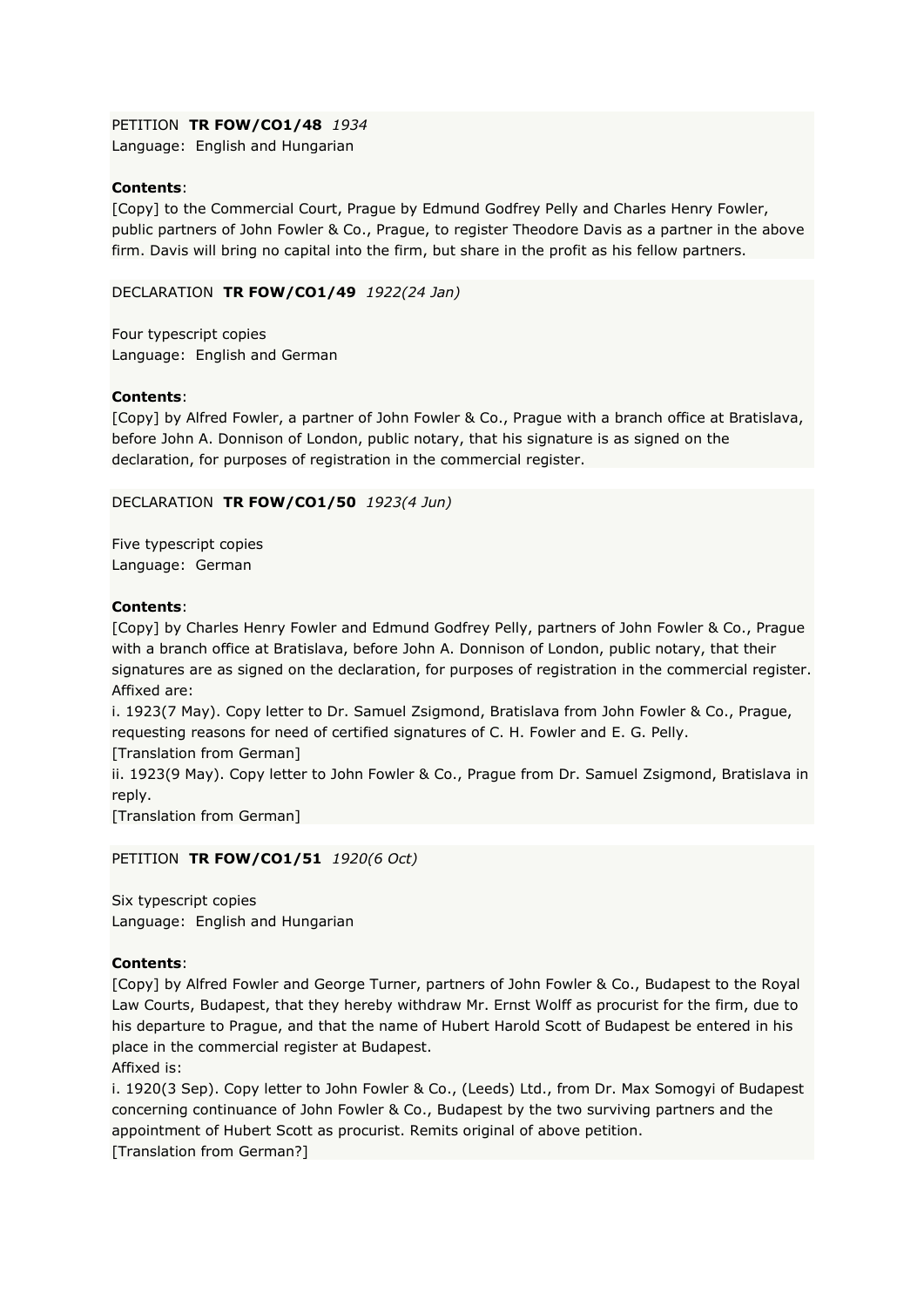## DECLARATION **TR FOW/CO1/52** *1921(22 Sep)*

Three typescript copies

## **Contents**:

[Copy] by Amy Isabel Fowler and Alfred Fowler, executors of the will of Robert Henry Fowler of 113 Cannon St., London, who died 1919(4 May), will dated 1919(3 Jan) and proved in the Principal Probate Registry of the High Court of Justice 1919(29 Oct), a partner in John Fowler & Co., Budapest, before John A. Donnison of London, public notary, that the estate of the deceased has no claim on the rights and obligations of the above firm, and they request the removal of the deceased's name from the commercial register in Budapest.

## CERTIFIED EXTRACT **TR FOW/CO1/52/1** *1921(27 Sep)*

Three typescript copies

## **Contents**:

[Copy] from the Principal Registry of the Probate Divorce and Admiralty Division of the High Court of Justice, 1919(29 Oct), that the will of Robert Henry Fowler of the Steam Plough Works, Leeds, Yorkshire and of 113 Cannon Street, London, and of 5 Park Square, West Regents Park, Surrey, who died at 5 Park Square 1919(4 May), was duly proved and that administration was granted to Amy Isabel Fowler of 5 Park Square, widow of the deceased and to Alfred Fowler of 113 Cannon Street, engineer and brother of the deceased, the executors named in his will. Estate gross £202,107-16-10d., net £201, 441-6-3d. Certified by John A. Donnison of London, public notary.

FILE **TR FOW/CO1/53** *1922(11 Oct - 3 Nov)*

## **Contents**:

Concerning the registration of Charles Henry Fowler and Edmund Godfrey Pelly as partners of John Fowler & Co., Budapest. Documentary evidence required was a petition asking the Hungarian Chamber of Commerce to grant them trading certificates, copies of their birth certificates and a 'sittlichkeits', 'a certificate given by the police or a magistrate stating that they are both fit and proper persons...and that there is nothing morally against them. This is a new thing which has been introduced and is aimed more or less against the Jews'.

## PETITION **TR FOW/CO1/54** *1923(30 Apr)* Language: English and German

## **Contents**:

[Copy] by Alfred Fowler and George Turner, sole members of John Fowler & Co., Budapest to the Royal Law Courts, Budapest that Charles Henry Fowler and Edmund Godfrey Pelly join the above firm as partners and be duly entered in the commercial register at Budapest. Various corroboratory documents enclosed.

[Four typescript copies in Hungarian with a German translation and English translation from the German]

Affixed is

i. 1923(14 Apr). Copy letter to John Fowler & Co., Budapest from Dr. Max Somogyi of Budapest concerning eventual acquisition of trading certificates for C. H. Fowler and E. G. Pelly as referred to in TR FOW/CO1/53 and remittal of the original of above petition to London for signature.

CERTIFIED EXTRACT **TR FOW/CO1/55** *1923(5 Dec)*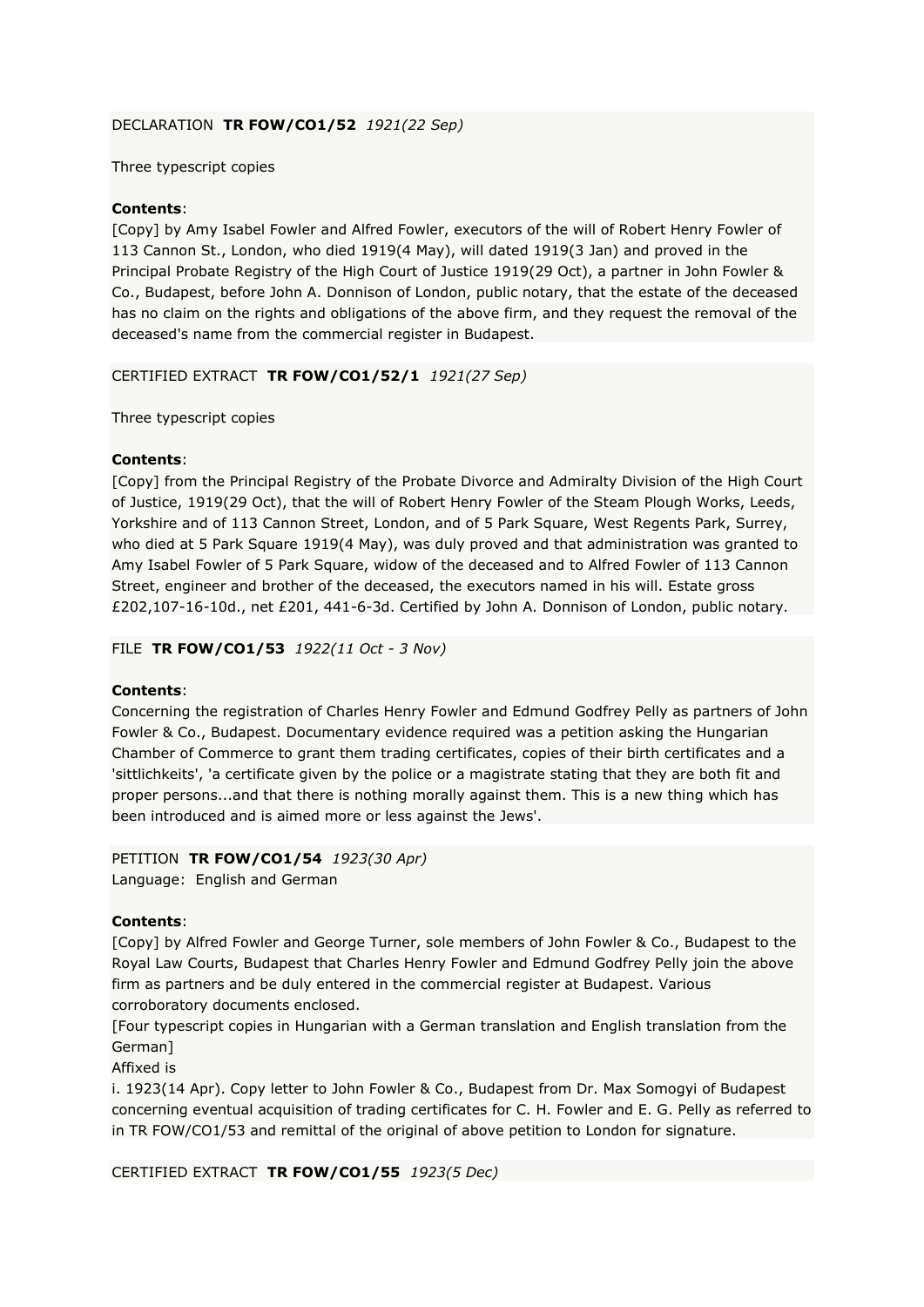## **Contents**:

From the commercial register at Budapest, Vol VIII fol.220, in respect of the trading partnership, John Fowler & Co., firm no. 1934. Eight entries covering 1887(12 Sep) - 1923(1 Sep).

## DECLARATION **TR FOW/CO1/56** *1930(2 Jun)*

Four typescript copies

## **Contents**:

[Copy] by Bertha Turner of Hillside, Kenley, Surrey, widow of George Turner deceased, late of the same. Alfred Fowler of 113 Cannon St., London; Walter Heaton Smith of Yately House, Kenley, all executors under the will of George Turner, before John A. Donnison of London, public notary, that the estate of George Turner has no claims over rights and obligations in the firm of John Fowler & Co., Budapest and the executors hereby assent to the removal of George Turner's name from the commercial register at Budapest.

## CERTIFIED EXTRACT **TR FOW/CO1/56/1** *1930(28 May)*

Three typescript copies

## **Contents**:

[Copy] from the Principal Registry of the Probate, Divorce and Admiralty Division of the High Court of Justice, 1930(11 Feb), that the will of George Turner of Hillside, Kenley, Surrey, died there 1929(9 Dec), was duly proved and that administration was granted to Bertha Turner, widow of the same; Alfred Fowler of 112 Cannon St., London, company director and Walter Heaton Smith of Yately House, Kenley, surgeon, as in the terms of the will and its codicil. Estate gross £144,994-4- 8d., net £136,556-16-3d. Certified by John A. Donnison, public notary.

COPY LETTER **TR FOW/CO1/57** *1930(17 Jul)*

## **Contents**:

To John Fowler & Co. (Leeds) Ltd., from John Fowler & Co., Budapest advising official cancellation of George Turner's name from the commercial register at Budapest.

DECLARATION **TR FOW/CO1/58** *1933(29 May)*

## **Contents**:

[Copy] by John Alfred Donnison of London, public notary, that on 1922(4 Oct) Amy Isabel Fowler appeared before him and declared that her son, Charles Henry Fowler, was born 1885(4 Jan) at St. John's Wood, London and that by an oversight the birth was not registered within the time prescribed by the law. Affixed is:

i. 1939(19 May). Copy letter to John Fowler & Co. (Leeds) Ltd. from [John Fowler & Co., Budapest] concerning re-registration of the Budapest firm, and the need for birth certificates of the three partners and certificates of British citizenship.

## PETITION **TR FOW/CO1/59** *1933(28 Nov)*

## **Contents**:

[Copy] by Charles Henry Fowler and Edmund Godfrey Pelly to the Royal tribunal in its capacity as Commercial tribunal, Budapest, that they together with Alfred Fowler, now deceased, were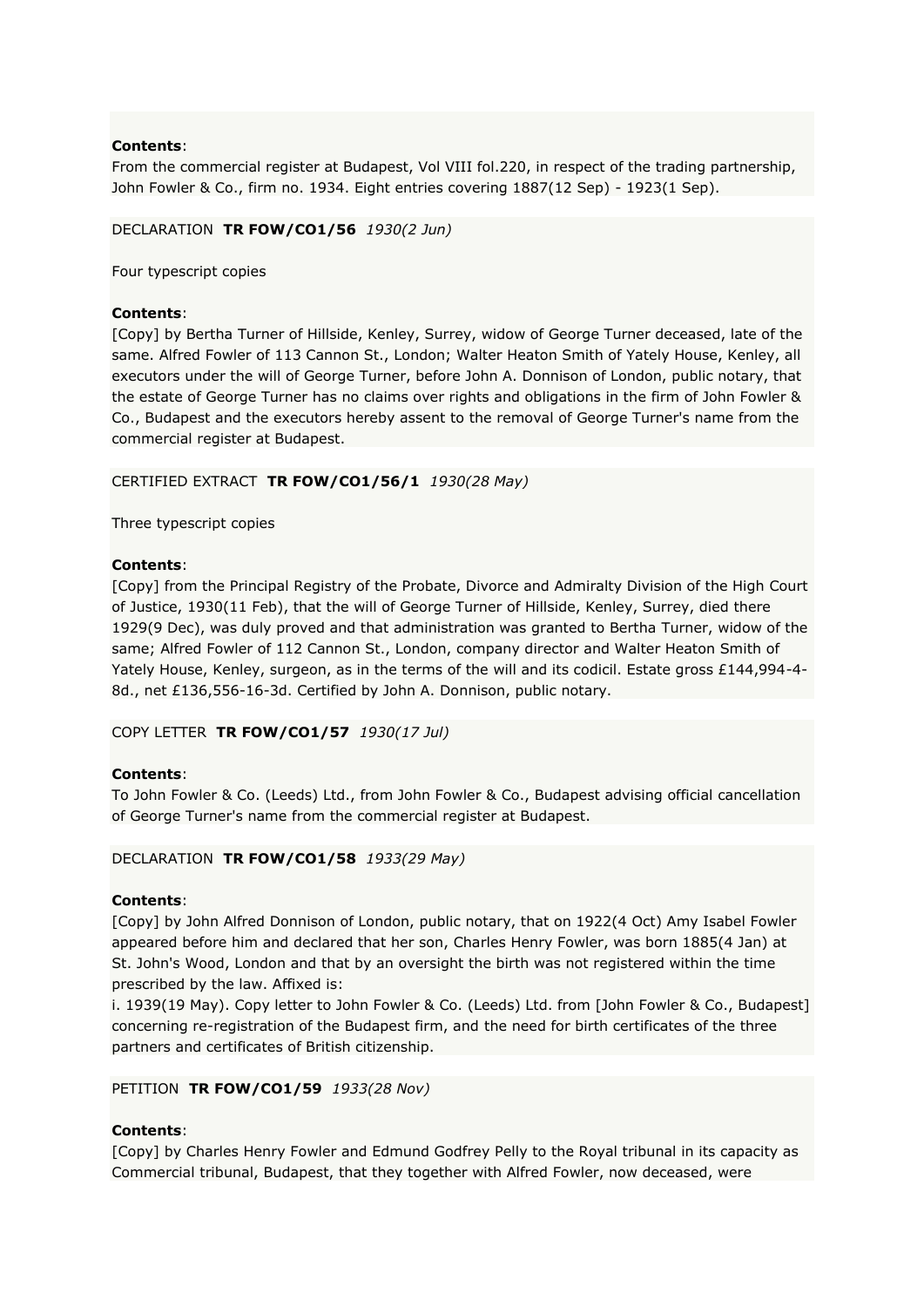registered as a partnership, John Fowler & Co., Budapest and their registration cancelled, upon application, 1931(9 Jul). That the partnership 'has however not been actually dissolved', the assets have been invariably maintained and the two surviving partners now wish to resume business. Walter Marsh of Budapest is to be appointed as manager. The business activity and headquarters of the partnership will be as before. Necessary documentation is enclosed. The 'firm's lawyer in this matter is to be Dr. Imre de Rittinger, Budapest. Affixed are:

i. 1934(7 May). Copy letter to Theo Davis, John Fowler & Co. (Leeds) Ltd., from Dr. Rittinger, Budapest noting re-registration of partnership.

ii. 1934(11 May). Copy letter to Dr. Rittinger from Theo Davis in reply. 'It is very satisfactory that this is at last settled in our favour'.

## DECLARATION **TR FOW/CO1/60** *1934(3 Apr)*

## **Contents**:

[Copy] by Paul Rudolph Hasson of 26 Gilbert S., Grosvenor Square, London, before John A. Donnison of London, public notary, that in his capacity as sole heir of Alfred Fowler deceased, of 113 Cannon St., London, a partner in John Fowler & Co., Budapest, he does not own any participation in the property and funds of that partnership and moreoever has no intention of entering the same.

DECLARATION **TR FOW/CO1/60/1** *1934(3 Apr)*

## **Contents**:

[Copy] by John A. Donnison of London, public notary, that Paul Rudolph Hasson of 26 Gilbert St., Grosvenor Square, London, by the probate granted 1933(7 Sep) of the will of Alfred Fowler deceased, and by the will itself dated 1933(12 Aug), is the sole and exclusive heir of Alfred Fowler, a member of John Fowler & Co., Budapest.

## DECLARATION **TR FOW/CO1/61** *1940(15 Mar)*

Three typescript copies

## **Contents**:

[Copy] by Isabel Amy Pelly of 60 Hamilton Terrace, London N.W.8., widow and heir of Edmund Godfrey Pelly deceased; Humphrey Richard Pelly of Lindsays, Ingatestone, Essex, coal merchant and executor of Edmund Godfrey Pelly, before Edwin Courtney Walker of London, public notary, that E.G. Pelly, a partner of John Fowler & Co., Budapest, did not own any participation in the property or funds of that partnership, and that they have no intention of entering that partnership.

## DECLARATION **TR FOW/CO1/61/1** *1940(15 Mar)*

Three typescript copies

## **Contents**:

[Copy] by Edwin Courtney Walker of London, public notary, that Isabel Amy Pelly of 60 Hamilton Terrace, London N.W.8., by the probate granted 1940(9 Jan) of the will of Edmund Godfrey Pelly, died 1939(28 Oct), is the sole and exclusive heir of Edmund Godfrey Pelly, a partner of John Fowler & Co., Budapest.

CERTIFIED EXTRACT **TR FOW/CO1/61/2** *1940(14 Mar)*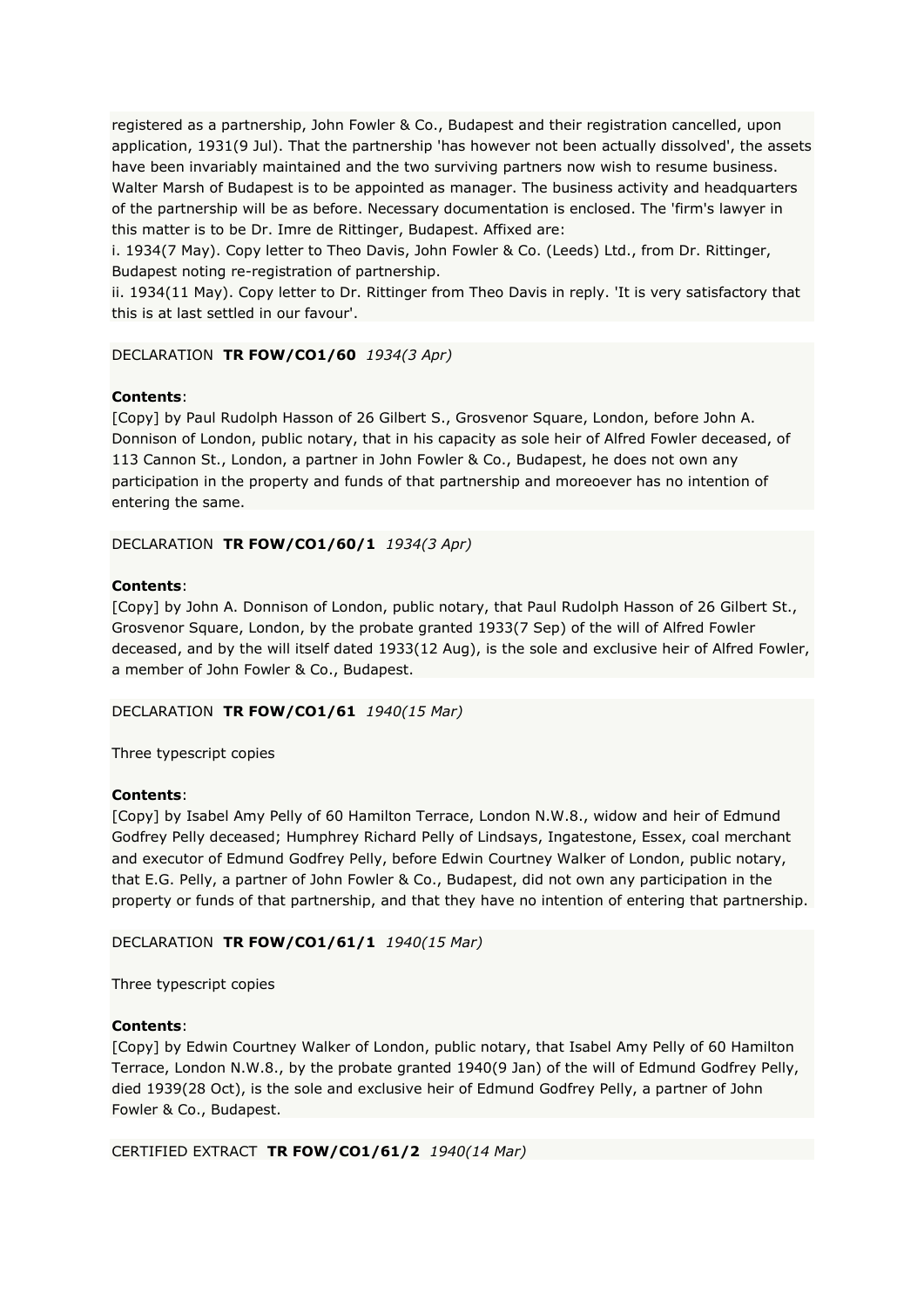### Three typescript copies

## **Contents**:

[Copy] from the Principal Registry of the Probate, Divorce and Admiralty Division of the High Court of Justice, 1940(9 Jan), that the will of Edmund Godfrey Pelly of 60 Hamilton Terrace, St. John's Wood, Middlesex, died 1939(28 Oct) at Royal Victoria Hospital, Netley, Hampshire, was duly proved and that administration was granted to Humphrey Richard Pelly of Lindsays, Ingatestones, Essex, coal merchant, executor with power reserved to the other executor. Estate gross £20,455- 17-8d., net £15,430-6-6d. Certified by Edwin Courtney Walker of London, public notary.

#### DECLARATION **TR FOW/CO1/62** *1940(15 Mar)*

Three typescript copies

#### **Contents**:

[Copy] by parties, and before notary, as in TR FOW/CO1/61 that the estate of the late Edmund Godfrey Pelly has no claim over rights or obligations in the firm John Fowler & Co., Budapest and they therefore assent to the removal of the deceased's name from the commercial register at Budapest.

LIMITED COMPANY RECORDS including CAPITAL **TR FOW/CO2** [n.d.]

**Arrangement**: TRFOW/CO2/1-33 John Fowler & Co. (Leeds) Ltd. TR FOW/CO2/1 Company Book TR FOW/CO2/2-12 Memorandum and Articles of Association TR FOW/CO2/13-26 Shares TR FOW/CO2/27-30 Debentures TR FOW/CO2/31-33 Profit Sharing Scheme TR FOW/CO2/34-79 Branches and Subsidiaries of John Fowler & Co. (Leeds) Ltd. TR FOW/CO2/34-38 England TR FOW/CO2/34-36 Cable Cultivating Contractors Ltd. TR FOW/CO2/37 The Mechanical Cleansing Service Ltd. TR FOW/CO2/38 Essex Tillage Contractors Ltd. TR FOW/CO2/39-51 Europe TR FOW/CO2/39-40 John Fowler & Co., G.m.b.H., Magdeburg. TR FOW/CO2/41-43 Société des Etablissements John Fowler, Melun. TR FOW/CO2/44-51 Societa Anonima "La Penetrazione", Rome. TR FOW/CO2/52-61 Asia TR FOW/CO2/52-53 John Fowler & Co. (India) Ltd. TR FOW/CO2/54-61 John Fowler & Co. (Manila) Ltd. TR FOW/CO2/62 Africa TR FOW/CO2/62 The Fowler Tarspraying Co., Ltd., Johannesburg. TR FOW/CO2/63-79 Australasia TR FOW/CO2/63-74 John Fowler & Co. (Sydney) Ltd. John Fowler & Co. (Australia) Ltd. TR FOW/CO2/75-79 John Fowler & Co. (New Zealand) Ltd. TR FOW/CO2/80-98 General Investments TR FOW/CO2/80 Belgian 4½% May and November Bonds TR FOW/CO2/81 The Newry Traction Co., Ltd. TR FOW/CO2/82 The Rhodesia Cotton Co., Ltd.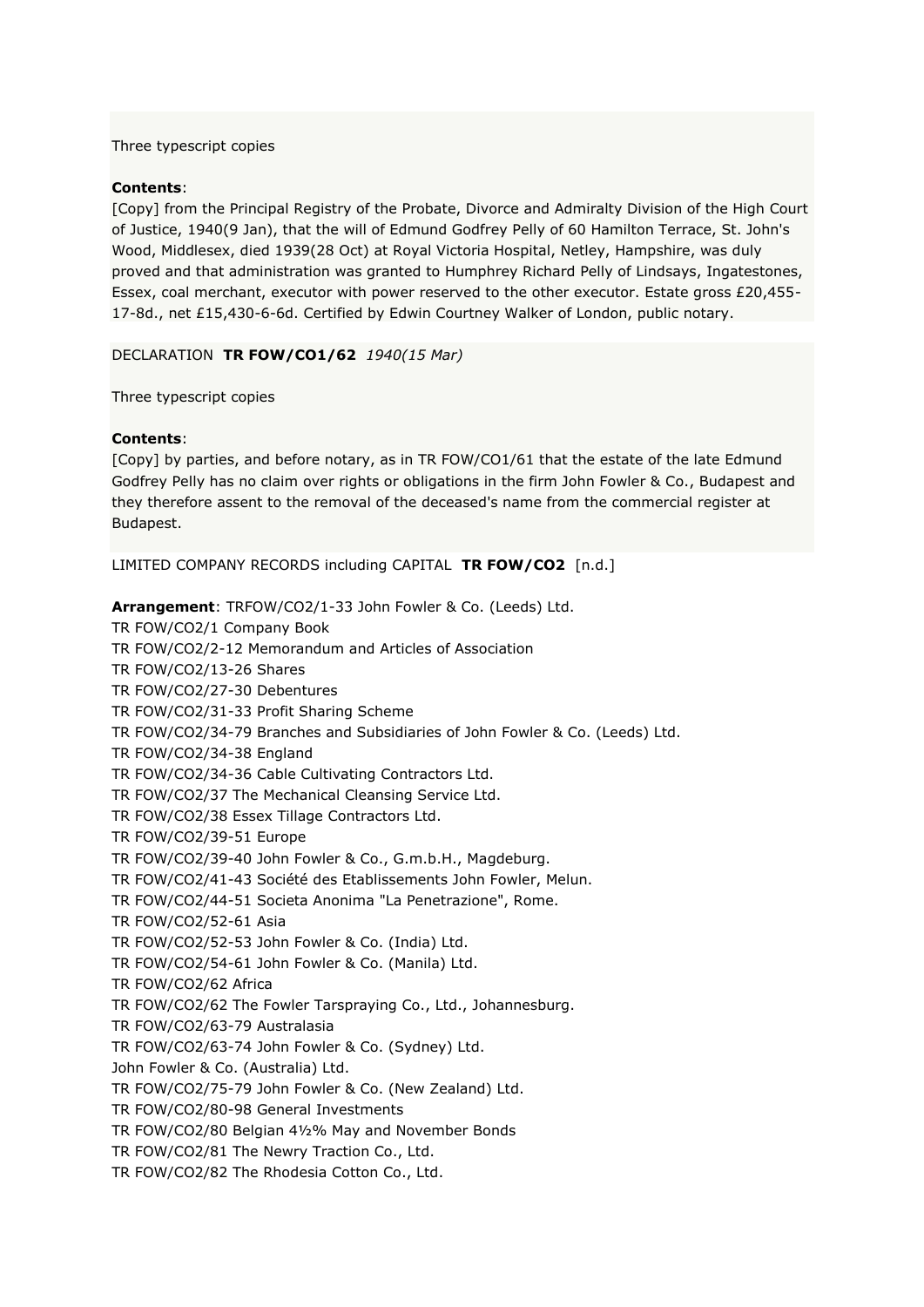TR FOW/CO2/83 Underwood, Sons & Co., Ltd. TR FOW/CO2/84 British 4½% War Loan, 1925-45. TR FOW/CO2/85-86 Incorporated Anglo-Roumanian Industries Ltd. TR FOW/CO2/87 The Orchard Sugar Co., Ltd. TR FOW/CO2/88 General List of Share Certificates TR FOW/CO2/89-98 Miscellaneous Prospectuses, Particulars and Financial Press Cuttings.

COMPANY BOOK John Fowler & Co. (Leeds) Ltd **TR FOW/CO2/1** *1862(7 Aug) - 1931(9 Mar)*

Bound volume

Act of parliament, 25 and 26 Vict. CAP.LXXXIX. **TR FOW/CO2/1/i** *1862(7 Aug)*

#### **Contents**:

'An act for the incorporation, regulation and winding-up of trading companies and other associations'. Pp 849-940

Act of parliament, 30 and 31 Vict. CAP.CXXXI. **TR FOW/CO2/1/ii** *1867(20 Aug)*

## **Contents**:

'An act to amend the companies act, 1862'. Pp 1505-1518

Act of parliament, 40 and 41 Vict. CAP.XXVI. **TR FOW/CO2/1/iii** *1877(23 Jul)*

#### **Contents**:

'An act to amend the companies acts of 1862 and 1867'. Pp 3

Act of parliament, 42 and 43 Vict. CAP.LXXVI. **TR FOW/CO2/1/iv** *1879(15 Aug)*

### **Contents**:

'An act to amend the law with respect to the liability of members of banking and other joint stock companies; and for other purposes'. Pp 4

Act of parliament, 43 Vict. CAP.XIX. **TR FOW/CO2/1/v** *1880(24 Mar)*

### **Contents**:

'An act to amend the companies acts of 1862, 1867, 1877 and 1879'. Pp 4

Act of parliament, 46 and 47 Vict. CAP.XXVIII. **TR FOW/CO2/1/vi** *1883(20 Aug)*

## **Contents**:

'An act to amend the companies acts 1862 and 1867'. Pp 2

Act of parliament, 49 Vict. CAP.XXIII. **TR FOW/CO2/1/vii** *1886(4 Jun)*

## **Contents**:

'An act to amend the companies acts of 1862, 1867, 1870, 1877, 1879, 1880 and 1883'. Pp 4

Act of parliament, 53 and 54 Vict. CAP.LXII. **TR FOW/CO2/1/viii** *1890(18 Aug)*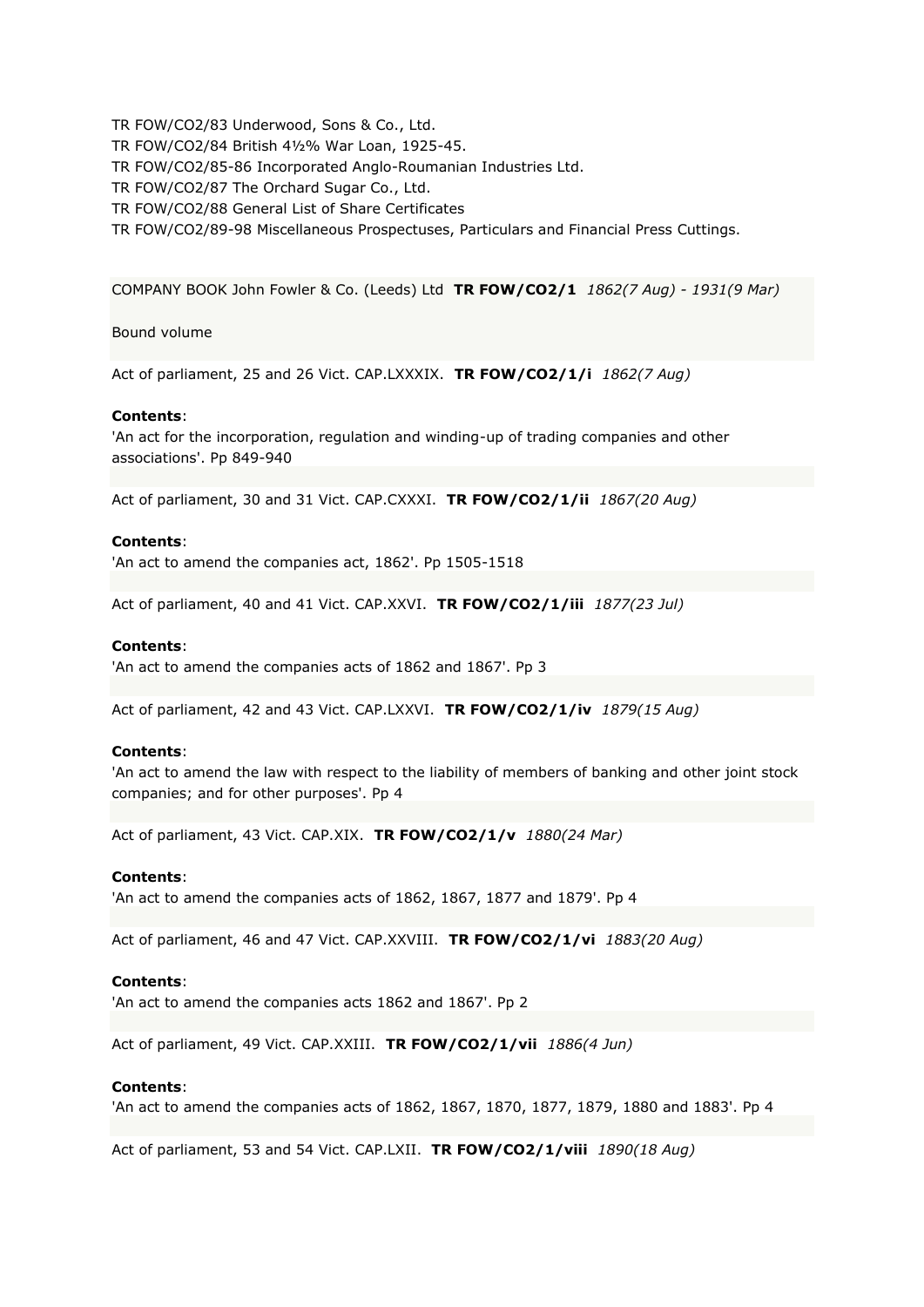## **Contents**:

'An act to give further powers to companies with respect to certain instruments under which they may be constituted or regulated'. Pp 3

Act of parliament, 53 and 54 Vict. CAP.LXIII. **TR FOW/CO2/1/ix** *1890(18 Aug)*

### **Contents**:

'An act to amend the law relating to the winding up of companies in England and Wales'. Pp 21

Act of parliament, 53 and 54 Vict. CAP.LXIV. **TR FOW/CO2/1/x** *1890(18 Aug)*

#### **Contents**:

'An act to amend the law relating to the liability of directors and others for statements in prospectuses and other documents soliciting applications for shares or debentures'. Pp 3

Act of parliament, 56 and 57 Vict. CAP.LVIII. **TR FOW/CO2/1/xi** *1893(22 Sep)*

### **Contents**:

'An act to amend section ten of the companies (winding-up) act 1890'. Pp 1

Act of parliament, 63 and 64 Vict. CAP.XLVIII. **TR FOW/CO2/1/xii** *1900(8 Aug)*

### **Contents**:

'An act to amend the companies acts'. Pp 18

Act of parliament, 7 Edw.7. CAP.L. **TR FOW/CO2/1/xiii** *1907(28 Aug)*

#### **Contents**:

'An act to amend the companies acts, 1862-1900'. Pp 30

Statutory rules and orders, Board of trade No. 596, L.15 **TR FOW/CO2/1/xiv** *1906(30 Jul)*

#### **Contents**:

'Substituting a new table A for that contained in the first schedule of the companies act 1862'. Pp 19

Certificate of incorporation [Copy] of John Fowler & Co. (Leeds) Ltd., as a limited company. **TR FOW/CO2/1/xv** *1886(13 Aug)*

### **Contents**:

Pp 1

Memorandum and articles of association of John Fowler & Co. (Leeds) Ltd., as a limited company. **TR FOW/CO2/1/xvi** *1886(27 Jul)*

#### **Contents**:

Contents include details of interpretation clause, domicile, capital, shares, share certificates and transfers, forfeiture and relinquishment of shares, lien on shares, general meetings, votes and proxies, direction and management, powers of board, proceedings of directors and committees of directors, common seal, registered and other offices, minutes of proceedings, accounts and annual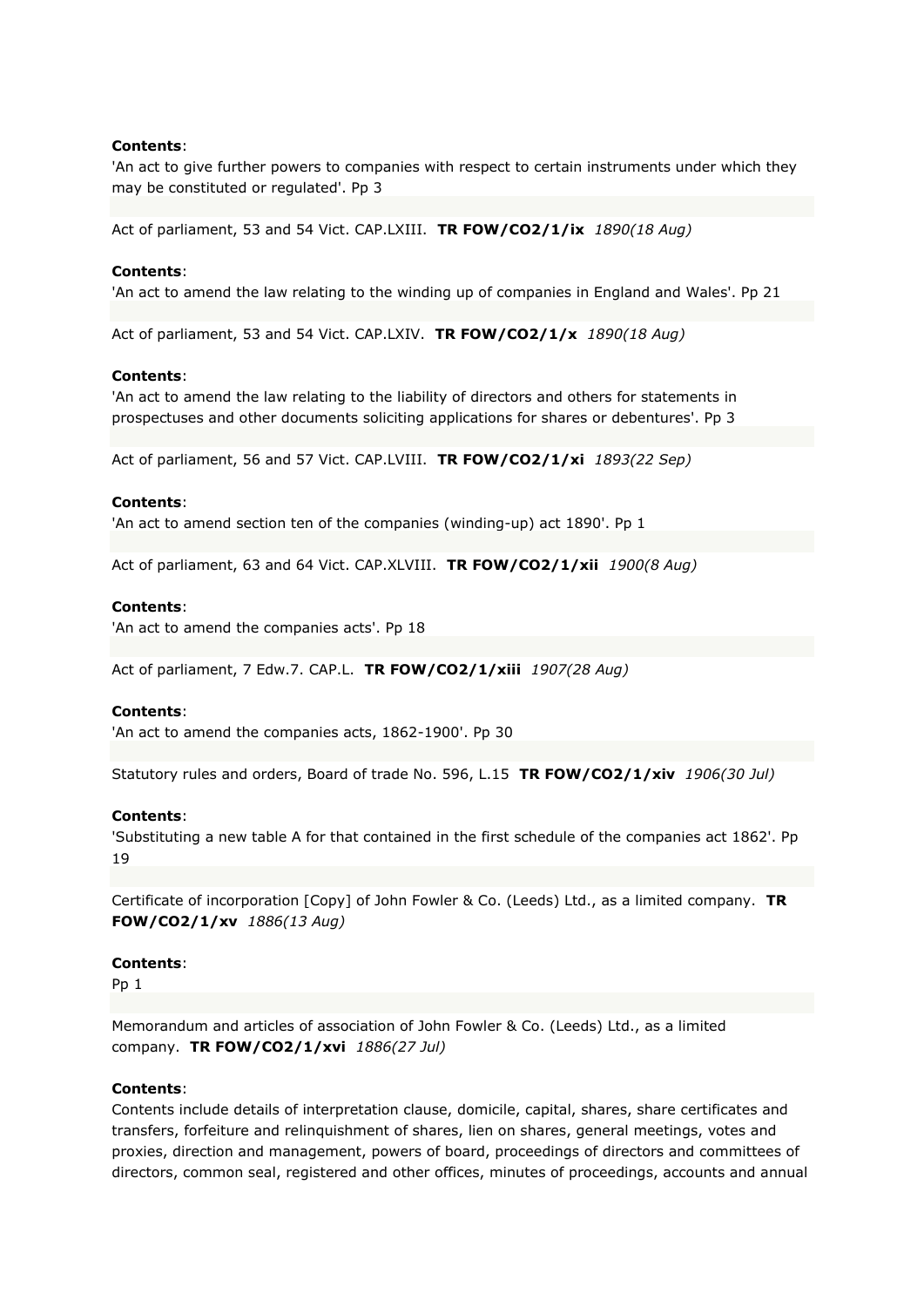balance sheet, dividends and bonuses and reserve fund, indemnities of directors, officers and others, audit and inspection of accounts, notices. Pp 35.

Contract [Copy] **TR FOW/CO2/1/xvii** *1886(17 Aug)*

## **Contents**:

Party 1: John Fowler & Co. (Leeds) Ltd., a company incorporated under the companies acts of 1862-1883.

Party 2: Robert Fowler, David Greig, Robert William Eddison and Reginald Wigram, all of the Steam Plough Works, Leeds, Yorkshire and of Lombard St., London - founders and now directors of the above company, previously trading in partnership as engineers and manufacturers of locomotive steam plough and agricultural machinery, under the title of John Fowler & Co. To carry into effect arrangements for the formation of Party 1. Terms include

a. Registration of this contract in office for the registration of joint stock companies in England and elsewhere where necessary, in any foreign country.

b. Immediately after such registration, company to issue shares in its nominal capital to Party 2, namely:

Robert Fowler 10,000 preference shares at £10 each, Nos 1-10,000

9,187 ordinary shares at £10 each, Nos 50,001-59,187

David Greig 3,800 preference shares at £10 each Nos 10,001-13,800

3,000 ordinary shares at £10 each Nos 59,188-62,187

Robert William 1,900 preference shares at £10 each Nos 13,801-15,700

Eddison 3,000 ordinary shares at £10 each Nos 62,188-65,187

Reginald Wigram 6,300 preference shares at £10 each Nos 15,701-22,000

2,813 ordinary shares at £10 each Nos 65,188-68,000

c. Nominal amount of capital represented by preference shares above and one half the capital represented by the ordinary shares above to be considered paid up in consideration for the transfer to Party 1 of

i) The business and goodwill of John Fowler & Co., as from 1885(31 Jun) Party 2 will be responsible to Party 1 as debtors for any monies withdrawn from prior partnership or on credit to partnership.

ii) All partnership property, real or personal, as described in the schedule. Includes: balances in bank; cash in hand; bills receivable; securities; debts; plant engines, boilers, steam ploughs and machinery being manufactured or manufactured; stock and materials at Leeds, Magdeburg or any branch or agency; steam ploughs, traction engines and machinery on hire; patent rights and trade marks. Party 1 will pay in return Party 2's partnership liabilities as at 1885(30 Jun) and fulfil Party 2's contracts or engagements.

iii) All the separate real estate right of Robert Fowler in the partnership premises, the Steam Plough Works, Leeds. This is particularised by a summary list of thirty-six conveyances, 1863- 1877, stating date, conveyee, description and area in square yards. [Total 37,952 square yards] Party 1 will pay all debts, charges and liens upon these premises, especially £48,561 to the trustees of the late John Fowler and £21,316 to the representatives of the late Mrs. John Fowler. d. Above allotment and payment of shares to be considered as fulfilling the memorandum of association and be subject thereunto.

Debenture **TR FOW/CO2/1/xviii** *[1886]*

## **Contents**:

[Blank] for the issue of £150,000 4½% first mortgage debentures at not less than £100 each. John Fowler & Co. (Leeds) Ltd.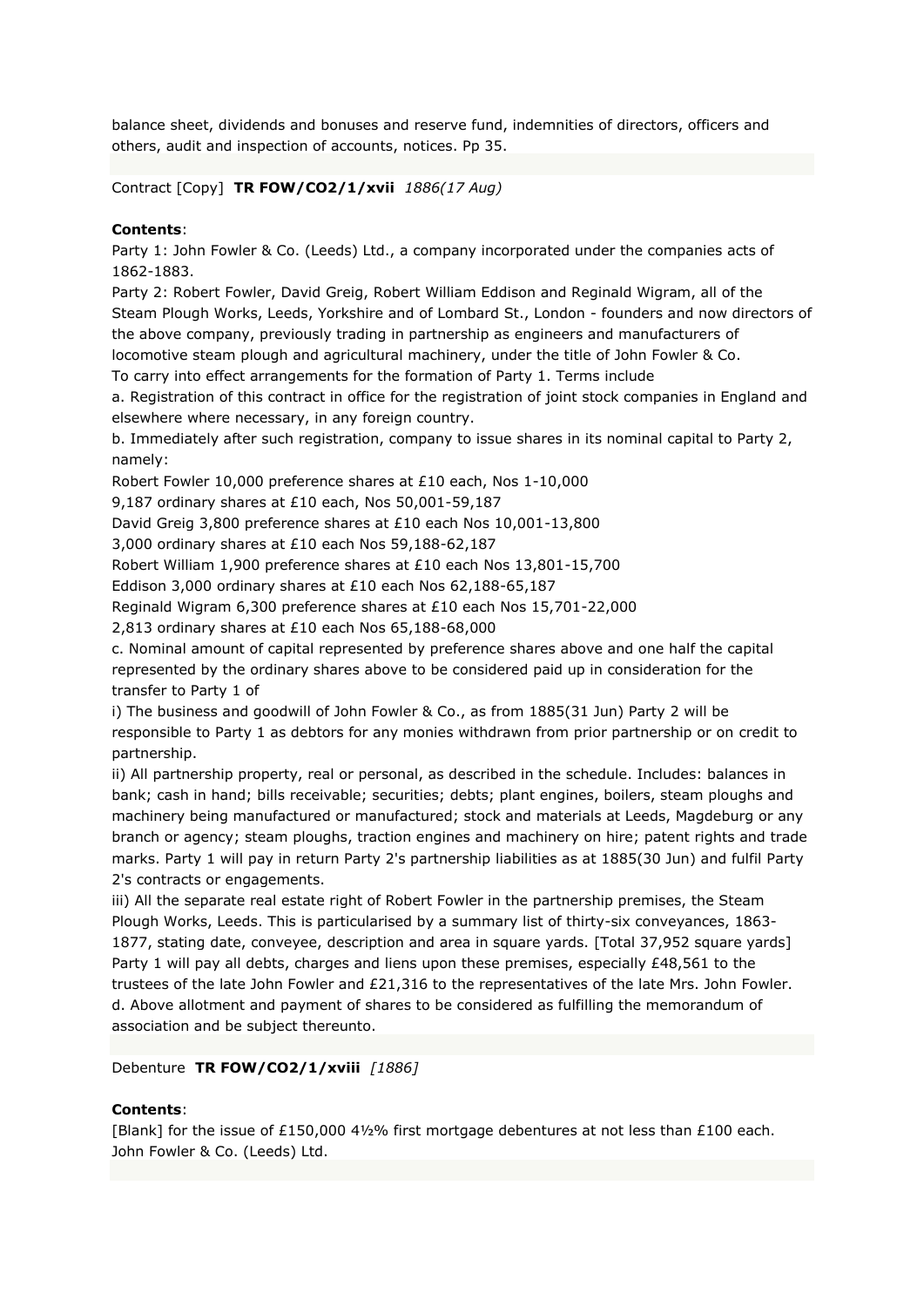Memorandum and articles of association. **TR FOW/CO2/1/xix** *1886(27 Jul)-1896(13 Jan)*

## **Contents**:

This is as xvi. with subsequent alterations to the articles embodied in special resolutions of 1895(24 Dec) and 1896(13 Jan). There are also copies of the two resolutions, of the certificate of incorporation. Pp 40. Affixed is a copy of the special resolution of 1908(9 Jun).

Trust deed [Copy] **TR FOW/CO2/1/xx** *1896(28 Jan)*

### **Contents**:

Party 1: John Fowler & Co. (Leeds) Ltd. Party 2: The Law Debenture Corporation Ltd. For securing £200,000 first mortgage debentures. Contains forty-six clauses and three schedules. Pp 31

Debenture **TR FOW/CO2/1/xxi** *1896(9 Mar)*

#### **Contents**:

[Blank] for the issue of £200,000 4% first mortgage debentures, namely 2,000 debentures of £100 each. John Fowler & Co. (Leeds) Ltd.

Prospectus **TR FOW/CO2/1/xxii** *1896(30 Jan)*

### **Contents**:

For the issue of £200,000 4% first mortgage debentures of £100 each, repayable 1926(1 Jan). Includes details of subscribed capital, assets, profits, a summary valuation of the Steam Plough Works and a memorandum of association. John Fowler & Co. (Leeds) Ltd. Pp 4. A blank application form is included. Pp 1

Letter to shareholders from chairman of John Fowler & Co. (Leeds) Ltd. **TR FOW/CO2/1/xxiii** *1930(7 Mar)*

#### **Contents**:

Concerning an EGM on 31 Mar to authorise the repayment of preference share capital due to the substantial compensation received from the Anglo-German mixed arbitral tribunal 1929(Nov).

Form of proxy **TR FOW/CO2/1/xxiv** *1930*

#### **Contents**:

[Blank] for shareholders in agreement with above letter but unable to attend EGM. Pp 1

Notice to shareholders of EGM **TR FOW/CO2/1/xxv** *1930(7 Mar)*

#### **Contents**:

To be held at 113 Cannon Street, London E.C.4., 31 Mar. Pp 1

Letter to shareholders from Charles Fowler, Managing Director **TR FOW/CO2/1/xxvi** *1930(7 Mar)*

## **Contents**:

Dissenting with above proposal to repay preference share capital.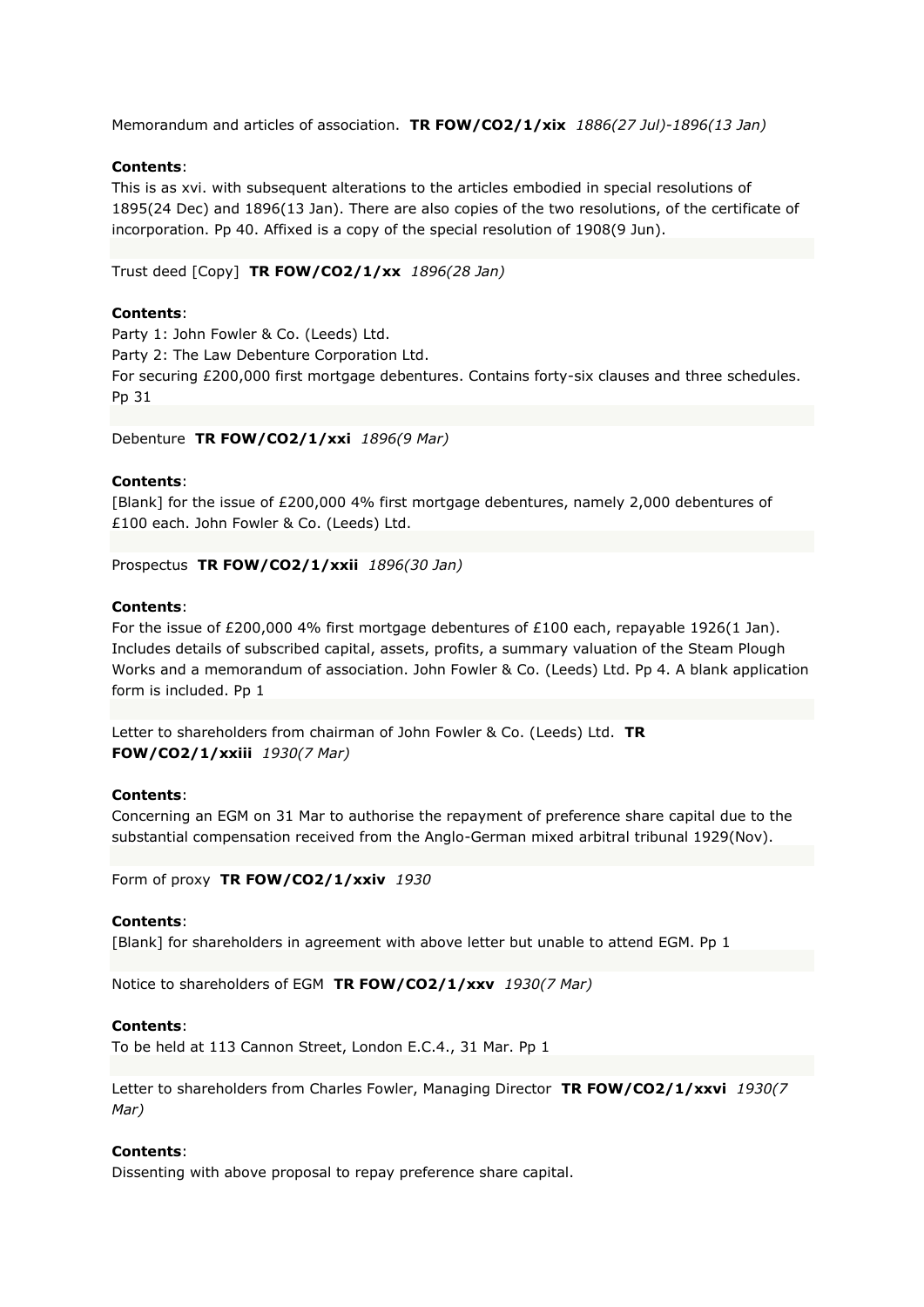Form of proxy **TR FOW/CO2/1/xxvii** *1930*

### **Contents**:

[Blank] for shareholders in agreement with above letter but unable to attend EGM. Pp 1

Letter to shareholders **TR FOW/CO2/1/xxviii** *1930(13 Mar)*

#### **Contents**:

From the chairman in reply to C. H. Fowler's letter above xxvi.

Letter to shareholders from C. H. Fowler **TR FOW/CO2/1/xxix** *1930(15 Mar)*

#### **Contents**:

Withdrawing request for proxy in above matter.

Form of proxy **TR FOW/CO2/1/xxx** *1931*

## **Contents**:

[Blank] for shareholders in agreement with following notice but unable to attend EGM. Pp 1

Notice to shareholders of EGM **TR FOW/CO2/1/xxxi** *1931(12 Dec)*

### **Contents**:

To be held at 113 Cannon Street, London E.C.4., 9 Mar concerning alterations to articles of association. Pp 1

Memorandum and articles of association for John Fowler & Co. (Leeds) Ltd. **TR FOW/CO2/1/xxxii** *1886(27 Jul) and 1931(9 Mar)*

## **Contents**:

As a company limited by shares. The articles include details of interpretation clause, business shares, lien, calls on shares, transfer, transmission and forfeiture of shares, alterations and increase of capital, modification of class rights, general meetings, proceedings and voting at general meetings voting rights, proxies, directors, managing directors, and powers and duties of directors, rotation and proceedings of directors, company seal, trustees, secretary, dividends and reserve fund, capitalisation of reserves, accounts, audit notices, winding-up and indemnity. The articles were adopted by special resolution 1931(9 Mar) replacing those of 1886(27 Jul). The memorandum is as 1886(27 Jul) and there is also a copy of the certificate of incorporation. Pp 33

MEMORANDUM AND ARTICLES OF ASSOCIATION **TR FOW/CO2/2** *1886(27 Jul)*

#### **Contents**:

John Fowler & Co. (Leeds) Ltd., as TR FOW/CO2/1/xvi. with a copy of the certificate of incorporation. Pp 36

MEMORANDUM AND ARTICLES OF ASSOCIATION **TR FOW/CO2/3** *1886(27 Jul)*

#### **Contents**: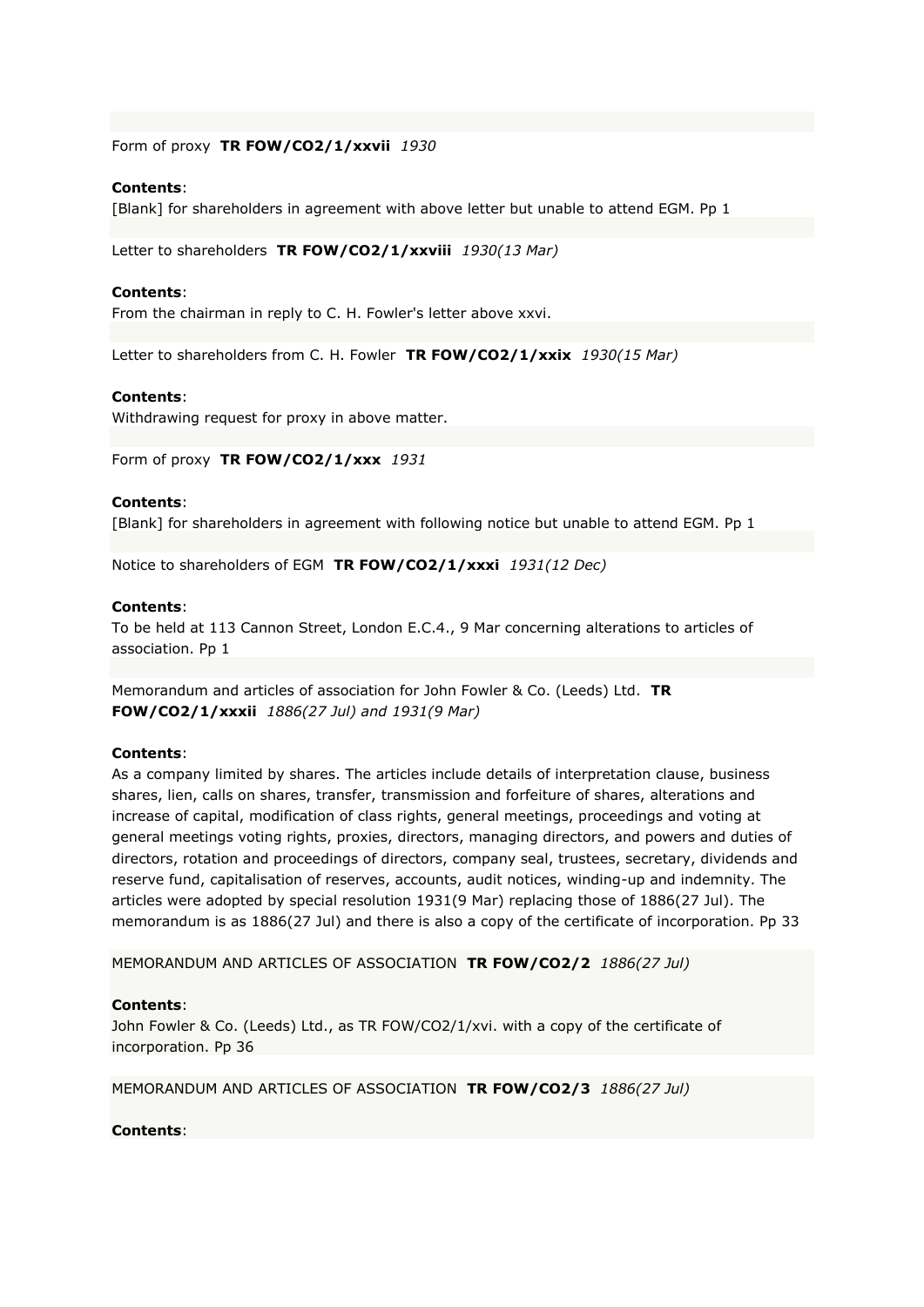John Fowler & Co. (Leeds) Ltd., as TR FOW/CO2/1 xvi. with a copy of the certificate of incorporation and manuscript alterations as eventually officially passed by the special resolution of 1895(24 Dec). Pp 36

## NOTICE **TR FOW/CO2/3/1** *1894*

## **Contents**:

Of alterations as contained in manuscript from to above articles for presentation to the AGM and for confirmation at a subsequent general meeting.

## ARTICLES OF ASSOCIATION **TR FOW/CO2/4** *1895*

Three copies

## **Contents**:

John Fowler & Co. (Leeds) Ltd. These are the articles printed with the modifications as in TR FOW/CO2/3 above, for presentation to the EGM of 1895(24 Dec) for confirmation. There is also a copy of the certificate of incorporation, but not of the memorandum of association. Pp 11-40

MEMORANDUM AND ARTICLES OF ASSOCIATION **TR FOW/CO2/4/1** *1886(27 Jul) - 1895*

## **Contents**:

John Fowler & Co. (Leeds) Ltd., as TR FOW/CO2/4 above, plus the memorandum of 1886(27 Jul). Pp 40

MEMORANDUM AND ARTICLES OF ASSOCIATION **TR FOW/CO2/5** *1886(27 Jul) - 1895*

## **Contents**:

John Fowler & Co. (Leeds) Ltd. These are the articles as printed in TR FOW/CO1/4 above with manuscript alterations relating to variance of the company capital, as eventually officially passed by the special resolution of 1896(13 Jan). The memorandum is that of 1886(27 Jul) and there is also a copy of the certificate of registration. Pp 40

MEMORANDUM AND ARTICLES OF ASSOCIATION **TR FOW/CO2/6** *1886(27 Jul) - 1896(13 Jan)*

## **Contents**:

John Fowler & Co. (Leeds) Ltd. The articles are printed with the modifications as in TR FOW/CO2/5 above. There are also copies of the two special resolutions of the EGMs of 1895(24 Dec) and 1896(13 Jan) together with a copy of the certificate of incorporation. Pp 40 [Two copies, one is the usual copy for distribution to shareholders, the other is a certified copy in respect of the two special resolutions.]

MEMORANDUM AND ARTICLES OF ASSOCIATION **TR FOW/CO2/7** *1886 - 1908*

Two copies, both typescript Language: English and French

## **Contents**:

John Fowler & Co. (Leeds) Ltd., as TR FOW/CO2/6 above, together with a copy of a further special resolution of an EGM of 1908(9 Jun).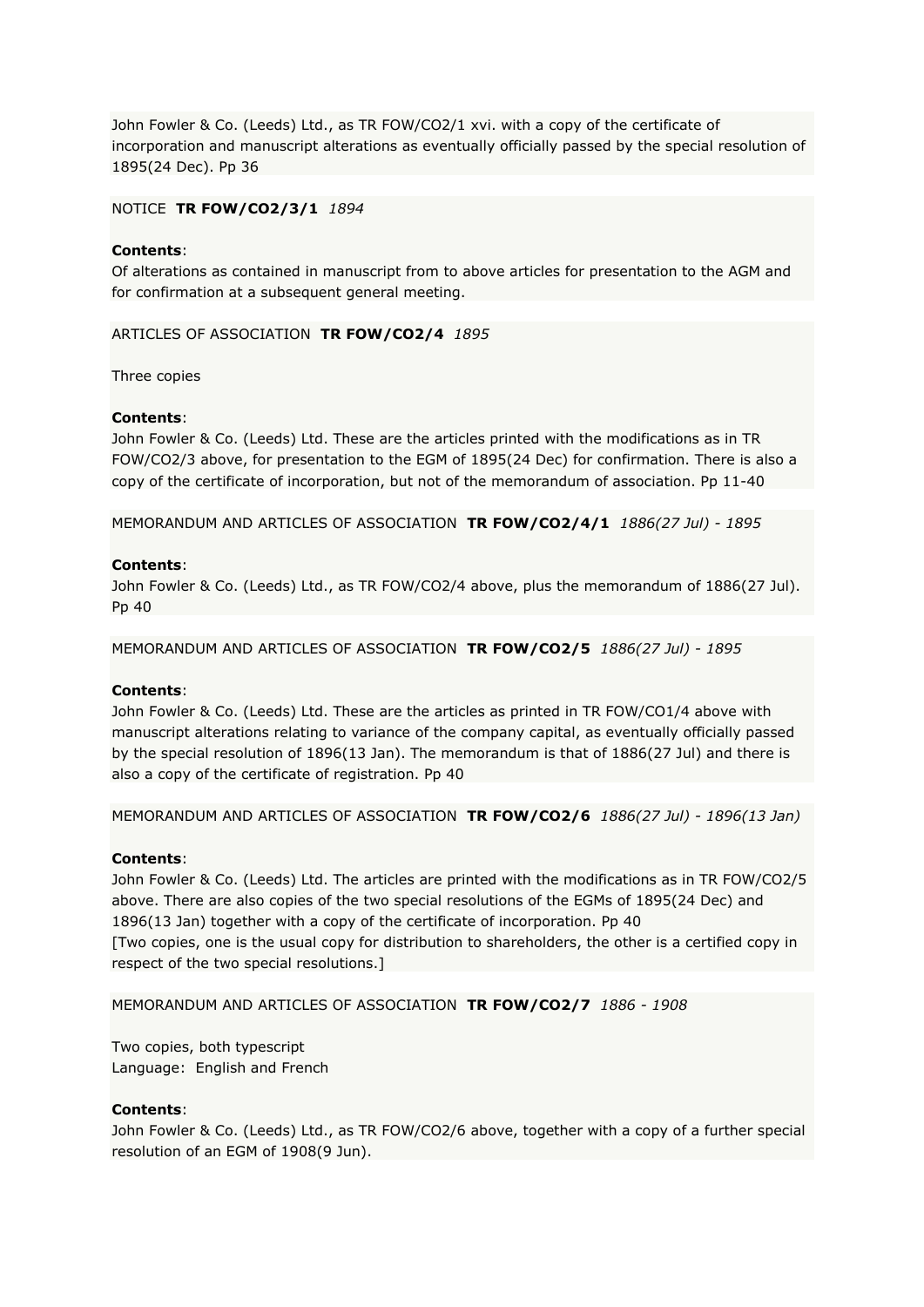## SPECIAL RESOLUTIONS **TR FOW/CO2/7/1** *1908(9 Jun)*

Three printed copies and one typescript copy

## **Contents**:

To alter the articles of association, as in TR FOW/CO2/7 above. Pp 1

NOTICES OF THE TWO EGMs **TR FOW/CO2/7/2** *1908(1 and 9 Jun)*

## **Contents**:

Of 1908(9 and 24 Jun) to respectively pass and confirm above special resolution.

MEMORANDUM AND ARTICLES OF ASSOCIATION **TR FOW/CO2/8** *1886(27 Jul) and 1931(9 Mar)*

## **Contents**:

John Fowler & Co. (Leeds) Ltd., as TR FOW/CO2/1/xxxii. Pp 33 In three forms: First proof - two copies; second proof - four copies; third and final proof - two copies.

NOTICE **TR FOW/CO2/8/1** *1930(7 Mar)*

## **Contents**:

To shareholders of EGM to be held 1930(31 Mar) at 113 Cannon Street, London, concerning reduction of capital. Pp 1

NOTICE **TR FOW/CO2/8/2** *1931(12 Feb)*

Two printed copies and draft

## **Contents**:

To shareholders of EGM to be held 1931(9 Mar) at 113 Cannon Street, London, concerning alteration of articles of association. Pp 1

## LETTER **TR FOW/CO2/8/3** *1931(12 Feb)*

One printed copy and draft

## **Contents**:

To shareholders concerning proposed alteration of articles of association. Pp 1

## FORM OF PROXY **TR FOW/CO2/8/4** *1931*

Original and draft

#### **Contents**:

[Blank] for shareholders in respect of the EGM of 1931(9 Mar). Pp 1

## NOTES **TR FOW/CO2/8/5** *1931(Jan)*

Three copies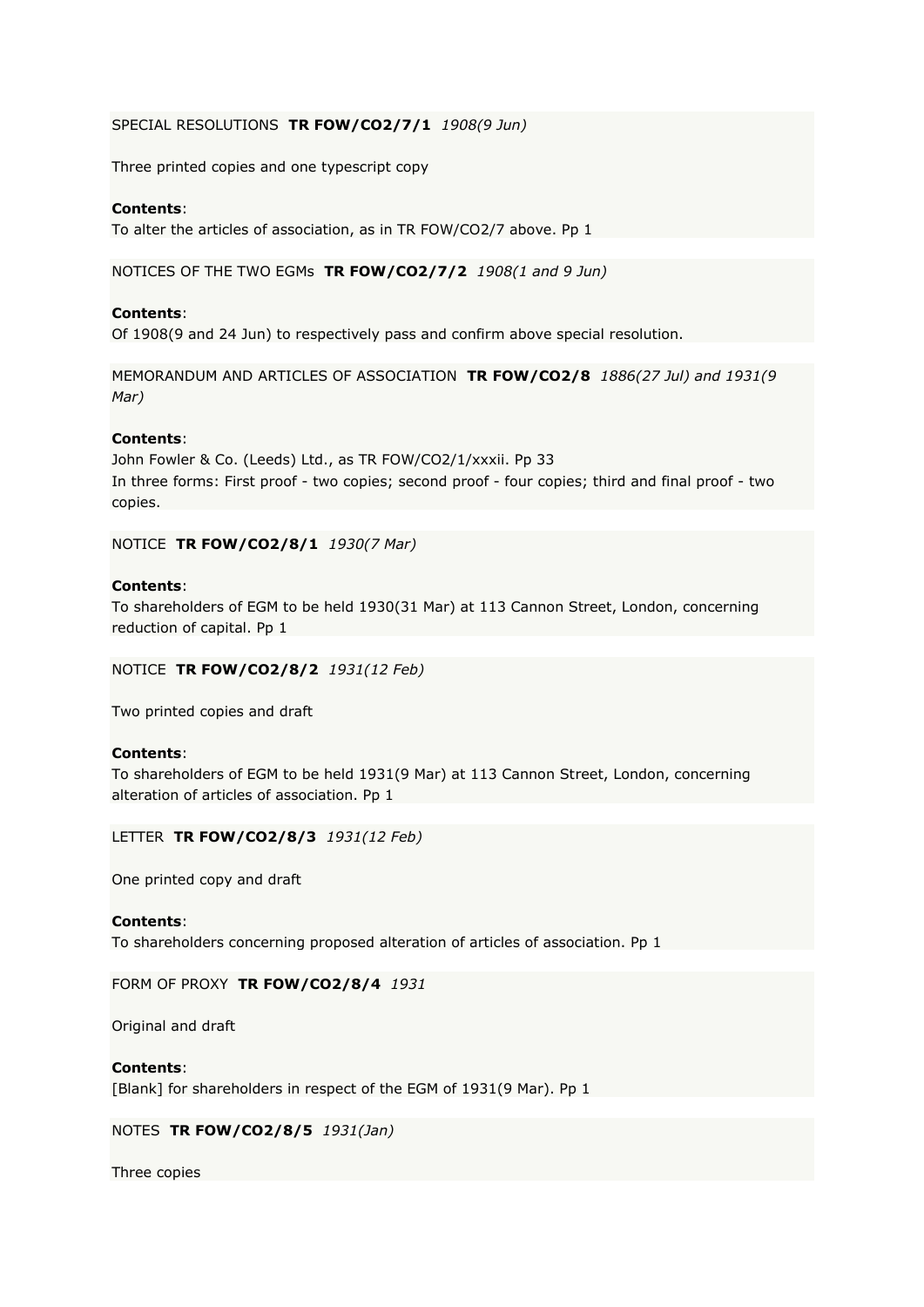## **Contents**:

On proof of new articles of association. Compiled by Theo Davis.

CORRESPONDENCE FILE concerning new articles of association. **TR FOW/CO2/8/6** *1930(8 Jan) - 1931(13 Mar)*

## **Contents**:

Those involved are individual members of Fowlers, and the solicitors, Johnson, Jecks and Colclough, London.

ROUGH NOTES **TR FOW/CO2/8/7** *1931*

## **Contents**:

Concerning new articles of association. Compiled by Theo Davis.

MEMORANDUM AND ARTICLES OF ASSOCIATION **TR FOW/CO2/9** *1886(27 Jul) and 1951(30 Jan)*

Two copies

## **Contents**:

For John Fowler & Co. (Leeds) Ltd., as a company by shares. The articles include details of business, capital, shares, certificates, calls on shares, lien, transfer, transmission and forfeiture of shares, stock, increase of capital, alterations of capital, AGMs including notice of and proceedings, votes of members, modification of rights, directors, including powers, managing directors, rotation, proceeding and alternate directors, minutes, seal, secretary, dividends, reserves, capitalisation of profits and reserves, accounts, audit, notices, winding up and indemnity. The articles were confirmed by a special resolution of an EGM 1951(30 Jan) of which there is a copy. There were subsequent alterations to the articles passed by special resolutions of three EGMs, 1960(12 Apr), 1964(11 Aug) and 1965(13 Apr) for which there are copies for 1960 and 1965 resolutions only. The memorandum is that of 1886(27 Jul) and there is a copy of the certificate of incorporation. Pp 29

LETTER **TR FOW/CO2/10** *1886(3 Aug)*

## **Contents**:

[Copy] to John Fowler & Co., from Curar, Cooper & Curar, stating that a John Fowler & Co., Ltd., is entered in the register of joint stock companies as a firm of brewers in Prestonpan, Scotland and are in 'full and active operation'. Hence John Fowler & Co., cannot adopt the style of John Fowler & Co., Ltd., when they become a limited company.

CERTIFICATE **TR FOW/CO2/11** *1930(29 Jul)*

## **Contents**:

Of registration of an order of the High Court of Justice, chancery division, 1930(21 Jul) and of a minute fixed by the order, concerning the reduction of capital by John Fowler & Co. (Leeds) Ltd.

CORRESPONDENCE FILE **TR FOW/CO2/12** *1888(17-18Dec)*

## **Contents**: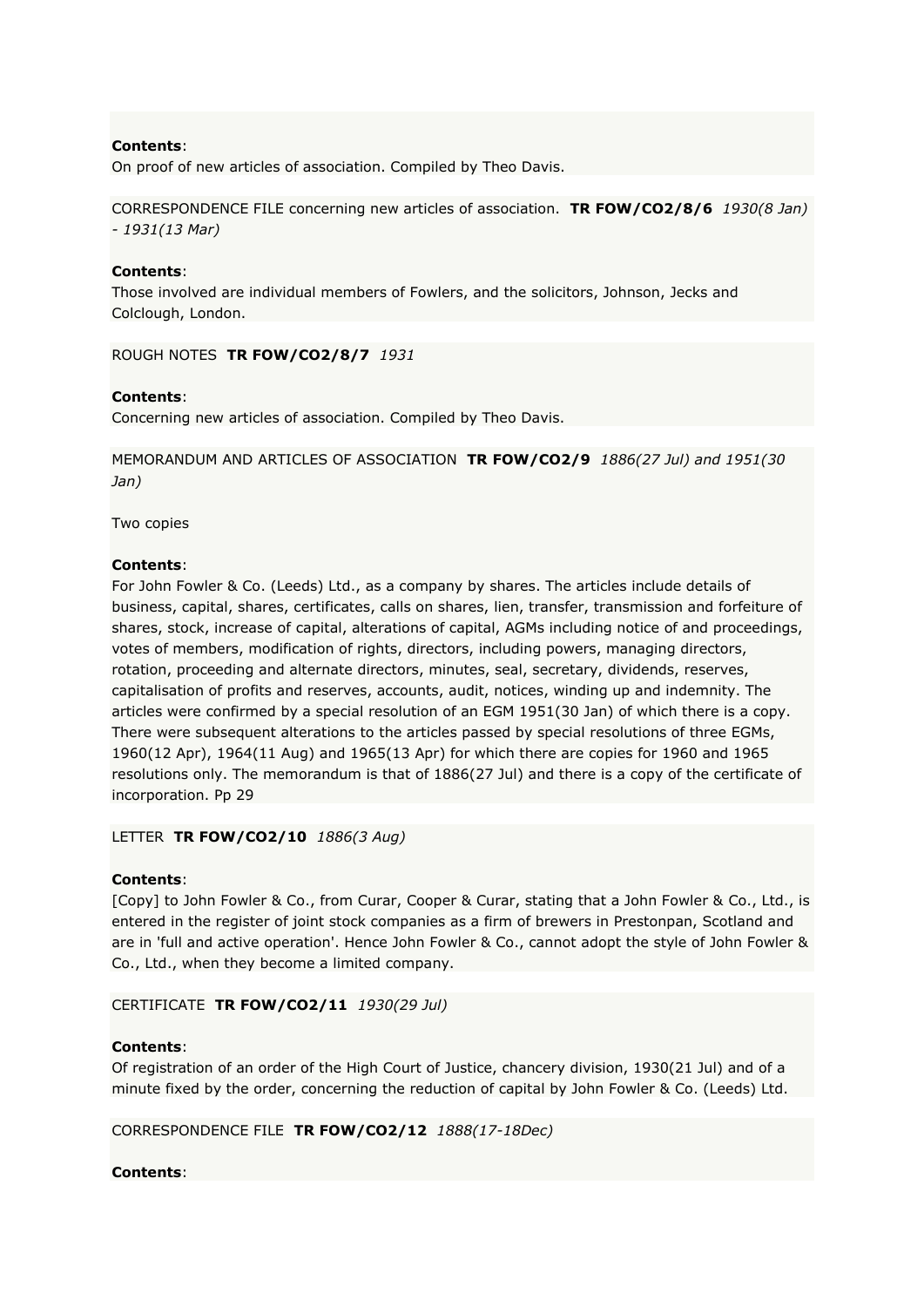Concerning the remittance to J. Spence of Paton & Charles, Tunnel Soap Works, Wopping, London, of a copy of the articles of association for John Fowler & Co. (Leeds) Ltd., as he is preparing to register his business as a private company. 'Mr. Spence is a very old friend of the late Mr. Robert Fowler'.

#### SHARE LEDGER **TR FOW/CO2/13** *1886 - 1901*

Bound volume

### **Contents**:

Ordinary and preference shares, John Fowler & Co. (Leeds) Ltd. In three sections: i. 1886 - 1900. Share ledger proper. Separate accounts for individual shareholders, headed by name, address and occupation. The credit entries itemize holdings, the debit entries itemize transfers. There is also an alphabetical index of shareholders.

ii. 1886 - 1899. Annual summaries of shareholdings. Each summary is divided into individual shareholders.

iii. 1887 - 1901. Register of share transfers.

## NOTES **TR FOW/CO2/13/1** *[c1900]*

### **Contents**:

On individual shareholdings. Compiled from above ledger by W. McIntosh.

BUNDLE of nine requests for shares in the company of John Fowler & Co. (Leeds) Ltd. **TR FOW/CO2/14** *1886(2 Nov) - 1887(3 Jan)*

#### **Contents**:

They are:

Request for shares **TR FOW/CO2/14/i** *1886(2 Nov)*

#### **Contents**:

Emma Mary Fowler of Snaresbrook House, Wanstead, spinster, 533 preference shares at £10 each.

Request for shares **TR FOW/CO2/14/ii** *1886(2 Nov)*

#### **Contents**:

Edith Rebecca Fowler of Snaresbrook House, Wanstead, spinster, 533 preference shares at £10 each.

Request for shares **TR FOW/CO2/14/iii** *1886(2 Nov)*

#### **Contents**:

Laura Elizabeth Fowler of Snaresbrook House, Wanstead, spinster, 533 preference shares at £10 each.

Request for shares **TR FOW/CO2/14/iv** *1886(2 Nov)*

## **Contents**:

Lucy Pease Fowler of Snaresbrook House, Wanstead, spinster, 533 preference shares at £10 each.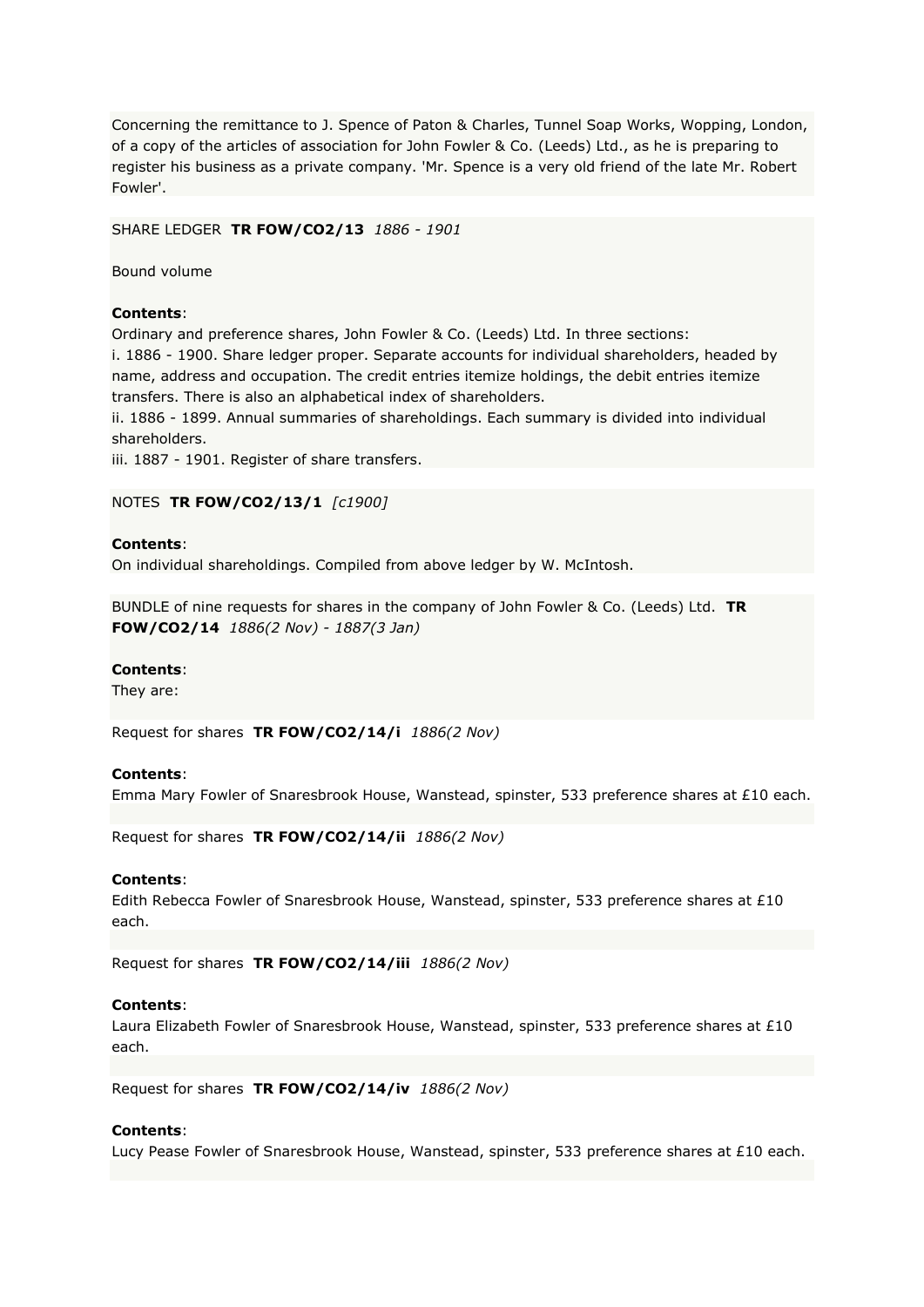Request for shares **TR FOW/CO2/14/v** *1886(4 Nov)*

## **Contents**:

William Fowler of 35 Cornhill, London, Justice of the Peace for Essex, 3,700 preference share at £10 each.

Request for shares **TR FOW/CO2/14/vi** *1886(23 Nov)*

## **Contents**:

Jane Fowler of Woodford, Essex, spinster, 50 preference shares at £10 each.

Request for shares **TR FOW/CO2/14/vii** *1886(23 Nov)*

## **Contents**:

Emma Lucy Fowler of Woodford, Essex, spinster, 50 preference shares at £10 each

Request for shares **TR FOW/CO2/14/viii** *1886(25 Nov)*

#### **Contents**:

J. G. Fowler of Woodford, Essex, accountant, 4 preference shares at  $£10$  each.

Request for shares **TR FOW/CO2/14/ix** *1887(3 Jan)*

## **Contents**:

Robert Henry Fowler of the Steam Plough Works, Leeds, engineer, 500 preference shares at £10 each.

FILE OF SHARE TRANSFERS **TR FOW/CO2/15** *1887(29 Jan) - 1912(24 Aug)*

## **Contents**:

For preference and ordinary shares in John Fowler & Co. (Leeds) Ltd. In chronological order. Correspondence, notes, cheques and a death certificate are included in the file as supporting documents to the transfers. The death certificate is for Christopher Geldard, died 1897(Jul) of pneumonia at Edgbaston, Birmingham.

### BUNDLE OF PAPERS **TR FOW/CO2/16** *1911 - 1912*

## **Contents**:

Concerning calls upon the ordinary shares of John Fowler & Co. (Leeds) Ltd. The papers include call letters, letters of consent, cancelled share certificates and related correspondence. The first call was paid on 1911(30 Dec), in accord with a board meeting of 1911(27 Nov). The second call was paid 1912(31 Dec) in accord with a board meeting of 1912(18 Nov). Both were at the rate of £2-10-0d per share.

LETTER to John Fowler & Co. (Leeds) Ltd., from Price, Waterhouse & Co., auditors **TR FOW/CO2/17** *1886(8 Dec)*

## **Contents**:

Concerning how account is to be made for the 18,000 £10 ordinary shares in the firm, issued as £5 paid, which represent the portion of the purchase price payable by the company not represented by the book value of the properties taken over.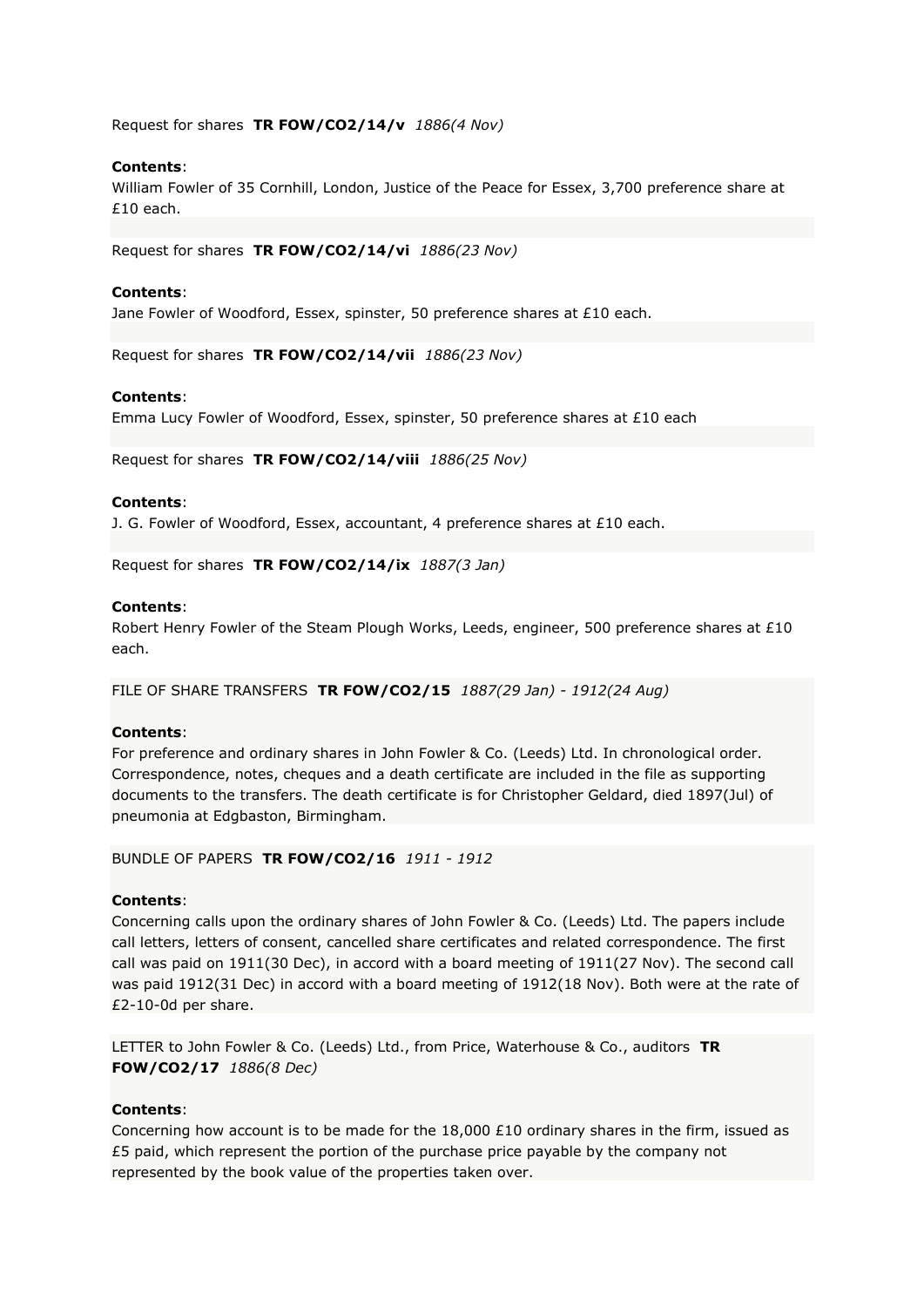BUNDLE of correspondence **TR FOW/CO2/18** *1886(30 Jun) - 1887(23 Feb)*

## **Contents**:

Concerning financial transactions on the formation of John Fowler

Letter to Robert Fowler from Sir Joseph Pease of Darlington. **TR FOW/CO2/18/i** *1886(30 Jun)*

### **Contents**:

[Investment trsutee by the will of John Fowler]. Concerns valuation of securities and their transfer to himself, Fowler and R. W. Eddison as investment trustees, if Eddison should agree.

Letter to Robert Fowler from C. R. Fry of Darlington **TR FOW/CO2/18/ii** *1886(16 Jul)*

#### **Contents**:

Concerning retention of Eddison as investment trustee and the issue of £13,300 in debentures in the joint names of the three trustees and the remaining £35,261 divided between John Fowler's four daughters. Also notes the daughters' division of £21,316 in shares. There is also a sheet of pencilled financial notes compiled by Robert Fowler from this letter.

Letter to Robert Fowler from C. R. Fry of Darlington **TR FOW/CO2/18/iii** *1886(6 Aug)*

#### **Contents**:

Concerning releases, transfers and allotment of stocks, in accord with ii. above.

Letter to Robert Fowler from Sir Joseph Pease, Hutton Hall, Guisborough **TR FOW/CO2/18/iv** *1886(29 Dec)*

## **Contents**:

Concerning a conveyance, the purchase of £13,300 of debentures and a mortgage.

Letter to John Fowler & Co. (Leeds) Ltd., from C. R. Fry **TR FOW/CO2/18/vi** *1887(16 Feb)*

#### **Contents**:

Noting receipt of £48,500 of debentures, representing the property of the three trustees and the four daughters as under TR FOW/CO2/18/ii.

Letter to Robert Fowler from C. R. Fry **TR FOW/CO2/18/vi** *1887(18 Feb)*

### **Contents**:

Acknowledging cheque for £1,054 as half-years interest on £48,500 debentures as in vi. and concerning transmission of coupons to Dinsdale & Co. Also mentions a settlement with the four daughters.

Letter to John Fowler & CO. (Leeds) Ltd. from C. R. Fry **TR FOW/CO2/18/vii** *1887(23 Feb)*

#### **Contents**:

Acknowledging cheque for £57 as balance due to the four daughters, including calculations for arriving at the amount.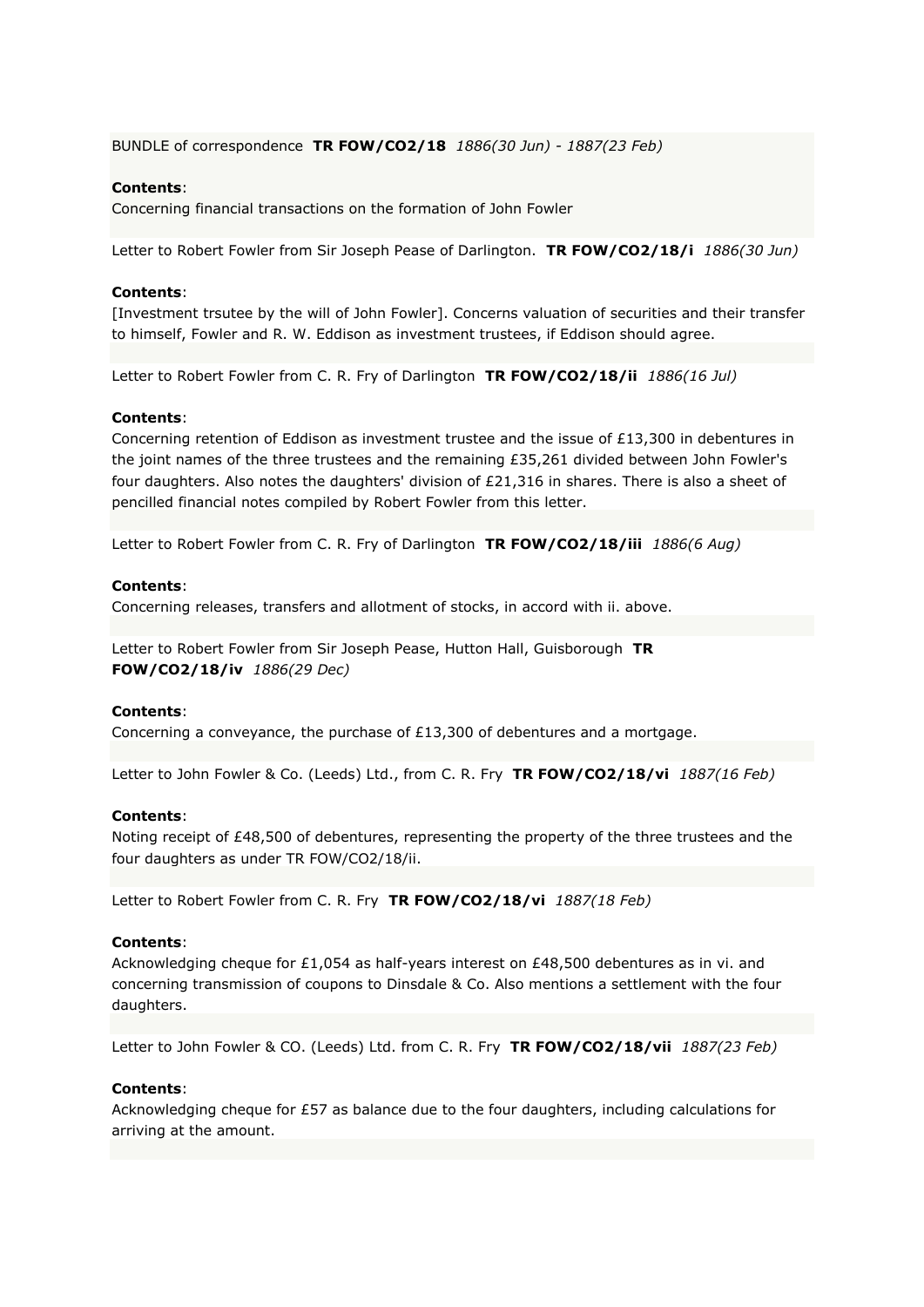Letter to W. McIntosh, John Fowler & Co. (Leeds) Ltd., from C. R. Fry **TR FOW/CO2/18/viii** *1887(22 Jul)*

## **Contents**:

Remitting transfer for 533 £10 4% preference shares in the firm from Miss Laura E. Fowler, one of the above four daughters, due to her marriage settlement.

Letter to John Fowler & Co. (Leeds) Ltd., from C. R. Fry **TR FOW/CO2/18/ix** *1887(11 Aug)*

## **Contents**:

Acknowledging remittance of certificate for above 533 shares, in the names of Joseph Albert Pease, Harold G. Pease and C. Geldard.

## CORRESPONDENCE FILE **TR FOW/CO2/19** *1891(8-11 Jul)*

## **Contents**:

Concerning disposal of 533 preference shares in John Fowler & Co. (Leeds) Ltd., held by J. A. Pease, H. G. Pease and C. Geldard, in trust for Mr. & Mrs. John Geldard, as in TR FOW/CO2/19 vii. above, by offer for public auction, though they may be privately offered to other shareholders first. The attitude of R. Fowler was that the offer was 'of a most extraordinary kind... the nature of a threat'. 'I do not believe that Sir Joseph could approve of such a proceeding for a moment'. 'By such proceedings these girls would grossly injure all of us'.

## FINANCIAL STATEMENTS **TR FOW/CO2/20** *1891 - 1893*

## **Contents**:

In respect of the executors of the late David Greig in account with the estate of the deceased, namely:

i. 1891(31 Mar) - 1893(1 Jul). Capital account.

ii. 1891(4 May) - 1893(5 Aug). Income account. [Draft]

Solicitors: Wilson, Bristows & Carpmael, 1 Copthall Buildings, London.

The following letters are attached:

i. 1893(10 Aug). To David Greig [jnr], Grimsby from the solicitors enclosing the two statements, noting overpayment of capital account and with various financial remarks.

ii. 1893(11 Aug). To the solicitors from David Greig [jnr], Grimsby in reply. 'All to my knowledge appears correct', and discusses problem of share holdings, especially 50 nitrate rail shares and Fowler shares.

iii. 1893(15 Aug). To W. McIntosh, John Fowler & Co. (Leeds) Ltd., from the solicitors, remitting the two statements and above two letters in their present copy form. Notes Greig's wish to recoup the estate from the shareholdings in Fowlers.

iv. 1893(15 Aug). To R. H. Fowler from W. McIntosh. Remitting above and requesting Fowler to sign necessary cheque.

CORRESPONDENCE FILE **TR FOW/CO2/21** *1900(31 Jul - 1 Aug)*

## **Contents**:

Concerning inquiry by Dawes & Sons, London over the shares of John Fowler & Co. (Leeds) Ltd., as to whether any public issue and the right of R. H. Fowler to transfer preference shares when he also holds ordinary shares not fully paid up.

CORRESPONDENCE FILES **TR FOW/CO2/22** *1902 - 1913*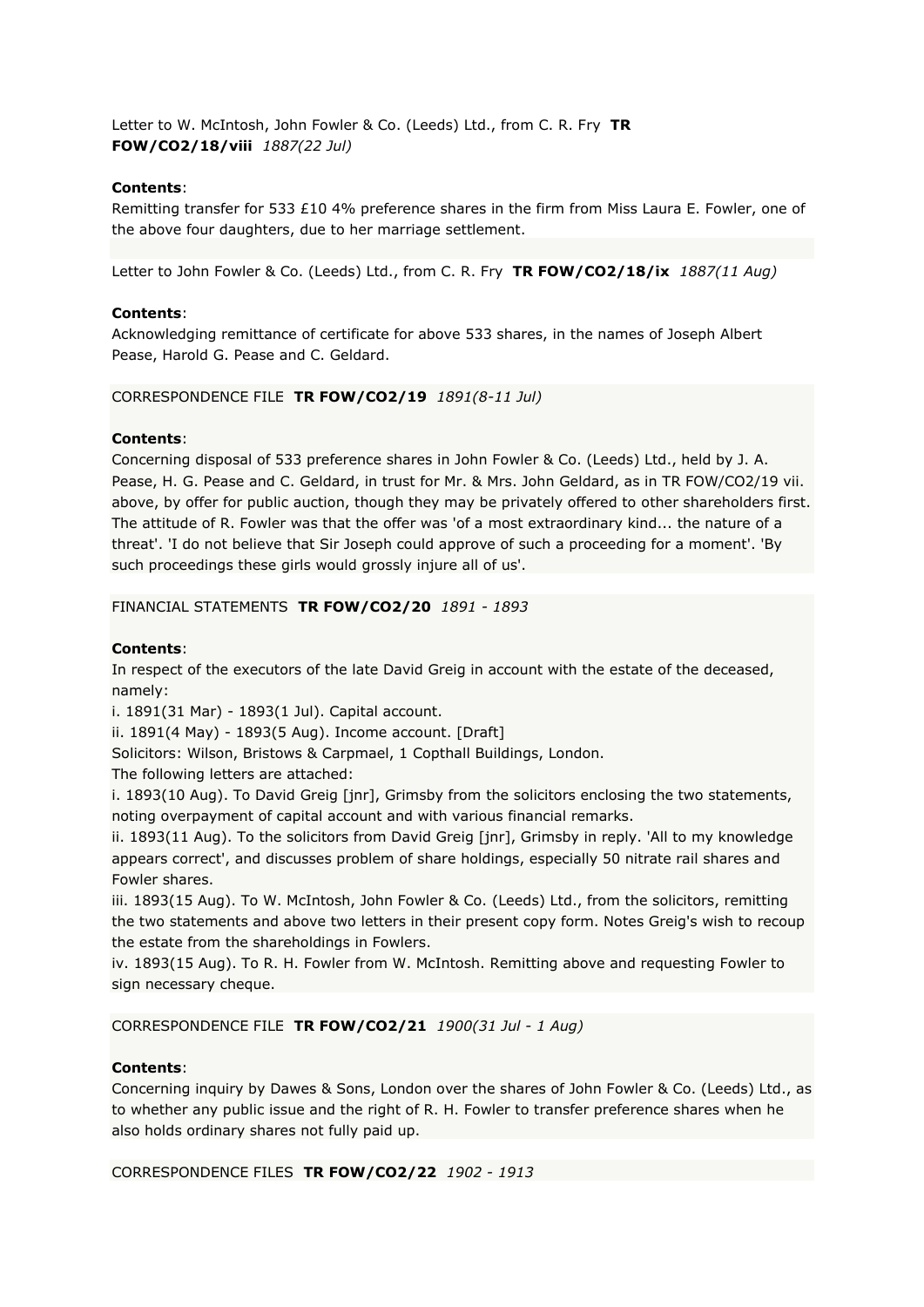Between Reginald Wigram and John Fowler & Co. (Leeds) Ltd., concerning his shareholdings in the firm. Original and copy.

Letter **TR FOW/CO2/22/i** *1902(4 May)*

## **Contents**:

'I have a foolish prejudice against holding shares, especially unsaleables which carry a heavy liability'.

Letter **TR FOW/CO2/22/ii** *1912(28-29 May)*

## **Contents**:

Payment of share dividends and notes board's decision for a further call on the shares.

Letter **TR FOW/CO2/22/iii** *1913(8 Jun-24 Jul)*

## **Contents**:

Transfer of some shares to his sons now the shares are fully paid to avoid heavy estate duty and succession duty.

CORRESPONDENCE FILE **TR FOW/CO2/23** *1907(26-30 Apr)*

## **Contents**:

Between W. Sheldon and John Fowler & Co. (Leeds) Ltd., remits cheque for £1,700 to be placed on deposit and will take up £5,000 of preference shares 'at once', if any to sell.

## CORRESPONDENCE FILE **TR FOW/CO2/24** *1909(5-13 Jan)*

Original and copy

## **Contents**:

Between David Greig, Lowthorpe, Hull and John Fowler & Co. (Leeds) Ltd., concerning the estate of his brother, James Greig of Colwyn Bay, deceased, in respect of the disposal of his 924 preference and 646 ordinary shares in the firm, including details of dividends.

#### CORRESPONDENCE FILE **TR FOW/CO2/25** *1913(18-19 Mar)*

Original and copy

#### **Contents**:

Between David Greig, Lowthorpe, Hull and John Fowler & Co. (Leeds) Ltd., concerning the amount of company capital, as divided into ordinary and preference shares.

WILL [Copy] of Alfred Fowler of 26 Gilbert Street, Grosvenor Square, London and of 113 Cannon Street, London, engineer. **TR FOW/CO2/26** *1932(25 Nov)*

## **Contents**:

Provisions include: i. Paul Rudolph Hasson, nephew by marriage; Edmund Godfrey Pelly; Theodore Davis, all of 113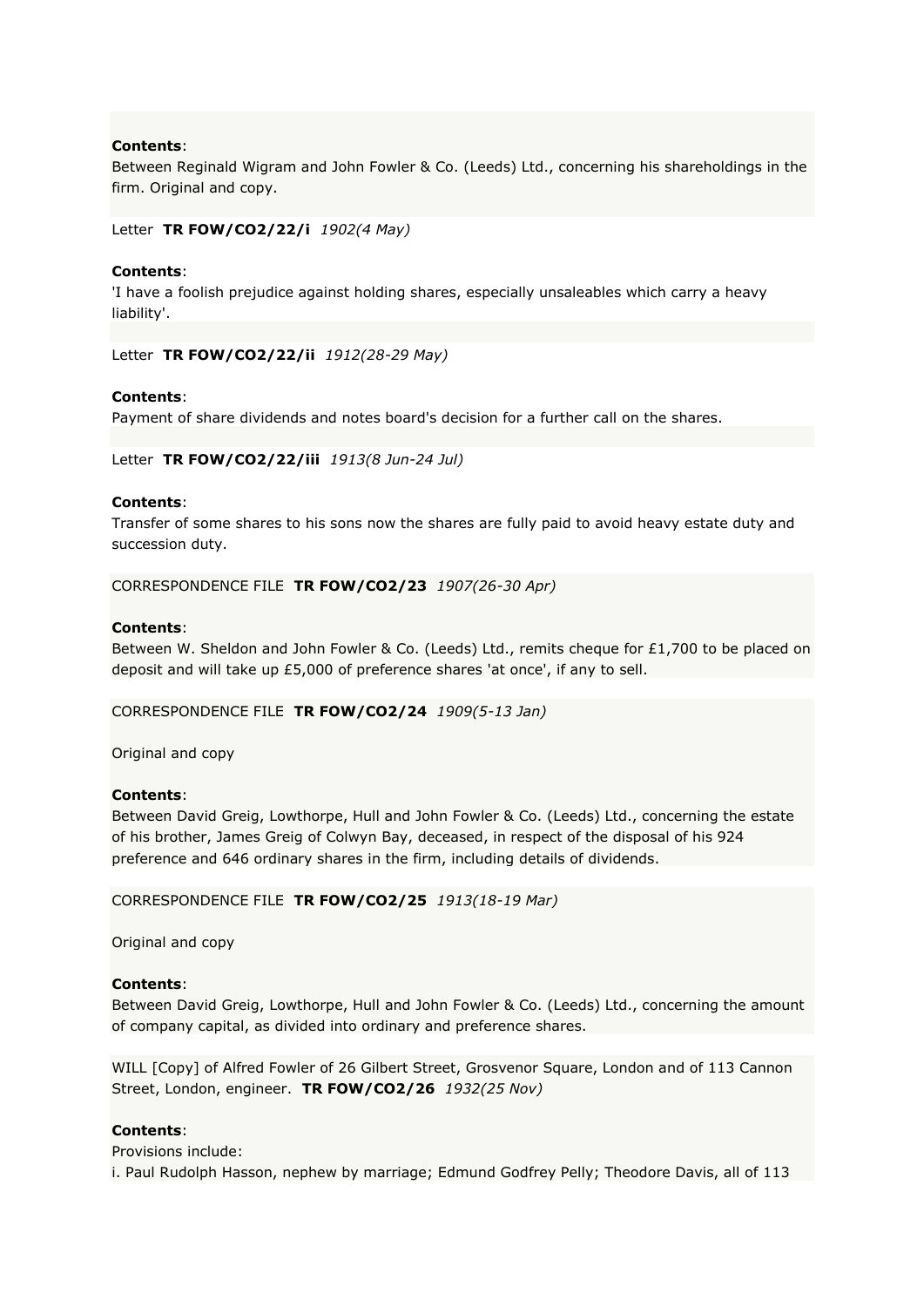Cannon Street, London, to be executors.

ii. Legacy of £1,000 to Theodore Davis if he should prove will.

iii. Bequest of all ordinary shares in John Fowler & CO. (Leeds) Ltd., to Paul Rudolph Hasson.

iv. Bequest of pecuniary legacies, namely: £500 to Lady Gorell, closest friend of his late wife; £1,000 to Virginia Lee Hasson, wife of his nephew; £1,000 to Anita Alejandra Lloyd, sister-in-law; £1,000 to Ynez Sophia Stackable, sister-in-law; £500 to Albert Young Hyland, friend and solicitor; £500 to each of domestic servants still in service at time of death and having done a minimum of two years service, together with one year's wages.

v. Bequest of leasehold residence, 26 Gilbert Street with contents to Paul Rudolph Hasson. vi. All debts owing to him, except for mortgages, debentures and investments, are to be forgiven. vii. Bequest of real and personal estate not covered by above and after payment of funeral and restamentary expenses, to Paul Rudolph Hasson, or his wife should he predecease Fowler. viii. 'My funeral should be conducted with as little trouble and expense as possible'.

# DEBENTURES **TR FOW/CO2/27** *[1886]*

# **Contents**:

[Blank] for the issue of £150,000 4½% first mortgage debentures at not less than £100 cash. John Fowler & Co. (Leeds) Ltd.

LETTER **TR FOW/CO2/28** *1887(14 Feb)*

## **Contents**:

To John Fowler & Co. (Leeds) Ltd., from Williams Brown & Co., Leeds, bankers, acknowledging receipt of £30,000 in debentures.

## LETTER **TR FOW/CO2/29** *1887(18 Feb)*

## **Contents**:

To John Fowler & Co. (Leeds) Ltd., from Clifford Wigram, 7 Leadenhall Street, London, acknowledging receipt of debentures for £5,000 on his behalf and for £5,000 on the behalf of Percy Wigram.

TRUST DEED **TR FOW/CO2/30** *1896(28 Jan)*

# **Contents**:

[Copy] Party 1: John Fowler & Co. (Leeds) Ltd. Party 2: The Law Debenture Corporation Ltd. For securing £200,000 first mortgage debentures. Contains 46 clauses and three schedules. Pp

# SPECIAL DEPOSIT CERTIFICATE **TR FOW/CO2/31** *[1903]*

# **Contents**:

[Blank specimen] for profit sharing scheme for officers, employees and staff, John Fowler & Co. (Leeds) Ltd. The scheme was subject to a trust deed, 1904(25 Jul) between John Fowler & Co. (Leeds) Ltd., of the one part and R. H. Fowler and A. Fowler of the other, acting as trustees for the certificate holders. The terms of the scheme are set out in the certificate. Deposit certificates were to be issued as special and ordinary, each issue up to £20,000 maximum, and be secured by Fowlers with the trustees by equal amounts of first mortgage debentures. Both issues carried 3½% annual interest but the special issue included provisions for interest up to a further 10%.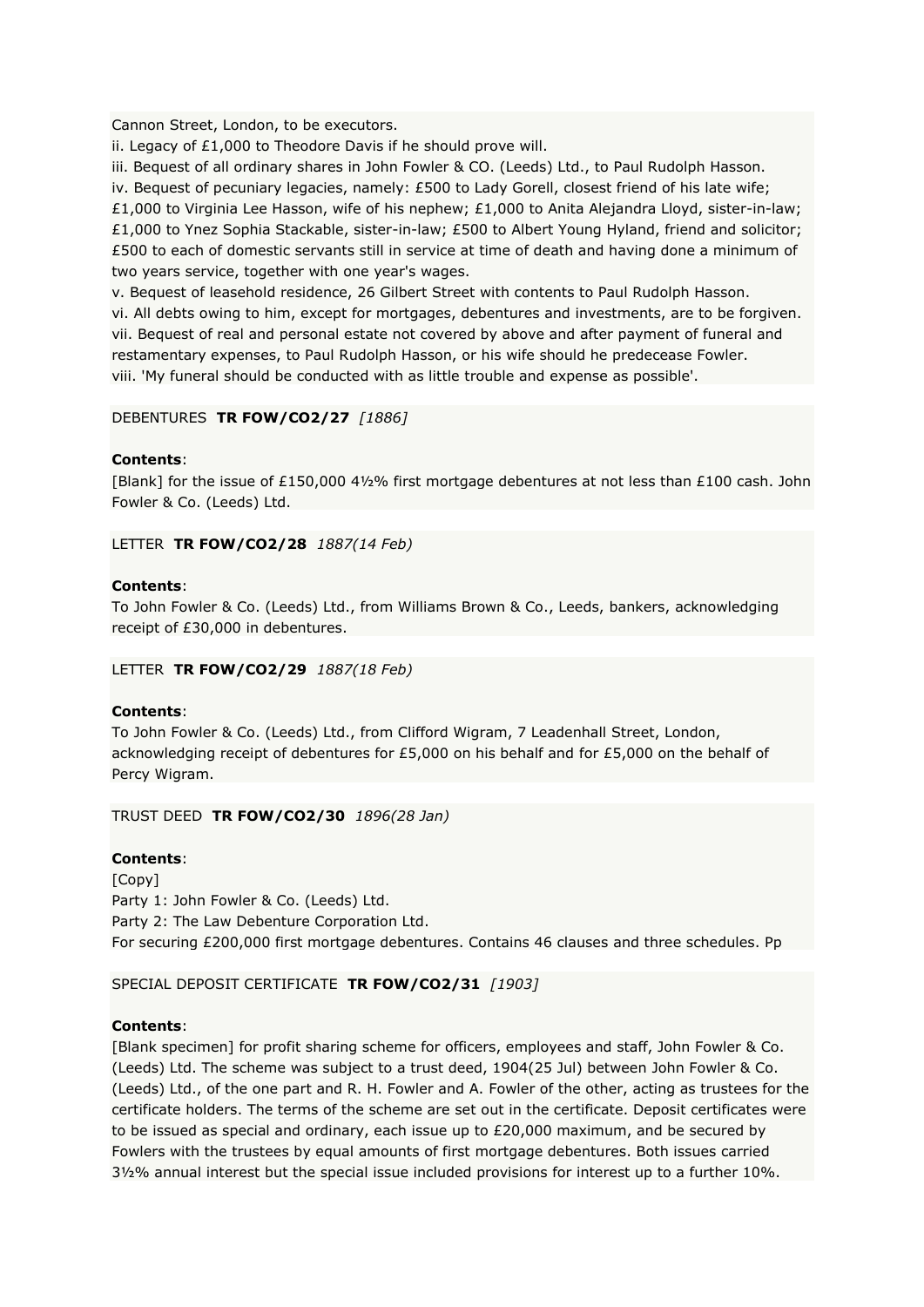## TERMS **TR FOW/CO2/31/1** *[1903]*

Two copies

## **Contents**:

Of above profit sharing scheme for officers, employees and staff, as printed on above certificate. A legal opinion, 1903(5 Dec), is also included in respect of the relationship of the scheme to the company's rules and regulations.

LETTER OF APPLICATION **TR FOW/CO2/31/2** *[1903]*

## **Contents**:

[Blank specimen] for certificates in above profit sharing scheme. Pp 1

CORRESPONDENCE FILE **TR FOW/CO2/32** *1909(1 Feb - 26 Mar)*

## **Contents**:

Concerning the application by F. W. B. Williams for special and ordinary deposit certificates of £100 each in above scheme for officers, employees and staff.

TERMS **TR FOW/CO2/33** *[1903]*

## **Contents**:

Of profit sharing scheme for managers. [Scheme No. 2]

COMPANY REGISTER **TR FOW/CO2/34** *1929(19 Jun) - 1935(11 Apr)*

Bound volume

# **Contents**:

Cable Cultivating Contractors Ltd. Leeds. Contents: i. 1929(19 Jun)-1935(11 Apr). Register of members and share ledger. ii. 1929(19 Jun)-1935(11 Apr). Register of directors.

# FILE OF SHARE TRANSFERS **TR FOW/CO2/35** *1932 - 1935*

# **Contents**:

Cable Cultivating Contractors Ltd.: i. 1932(12 May). 2,001 ordinary shares, Nos 1 and 3-2,002 in the name of Charles Henry Fowler to Paul Rudolph Hasson. ii. 1935(24 Apr). 818 ordinary shares, Nos 2 and 5,003-5,819 in the name of Matthew Henry

## CORRESPONDENCE FILE **TR FOW/CO2/36** *1929(23 Apr - 1 May)*

# **Contents**:

Royston to Nicholas Geldard.

Concerning clause thirty of the articles of association of Cable Cultivating Contractors Ltd., whereby Charles Henry Fowler was appointed permanent director and chairman for life, subject to the provisions of article thirty-eight. This measure was approved of by M. H. Royston who was entrusted with negotiating the business with Simpson Curtis. Curtis suggested inserting the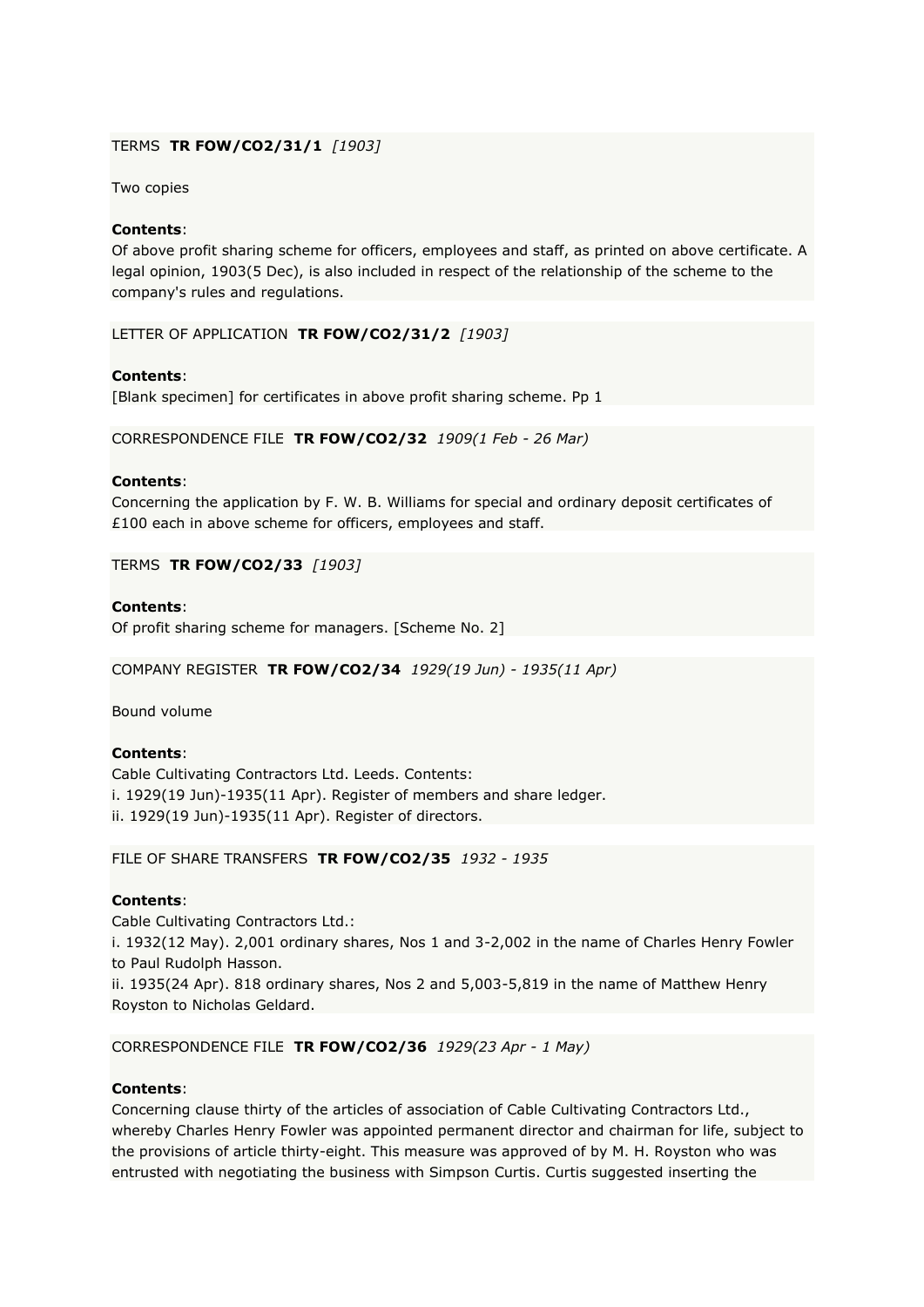measure to ensure the position of John Fowler & Co. (Leeds) Ltd., and Royston agreed without consulting C. H. Fowler who was in consultation over the 'German claim' at the time. Fowler himself 'had no idea' of this, signing the articles without reading them and wrote to Alfred Fowler 'It is a pity you are always so ready to discredit and mistrust me and construe anything of this kind in the way you do... I resent exceedingly the suggestion that I had this clause inserted'. 'In the circumstances I prefer to retire altogether'. Alfred Fowler's letter [not extant] aroused further comments from C. H. Fowler, especially about E. G. Pelly 'who has got such a swollen head he sadly needs an iron hat! I get tired of his overbearing manner and the balderdash he often talks'. Also includes Fowler's official letter of resignation from the board of Cable Cultivating Contractors Ltd.

SHARE TRANSFER **TR FOW/CO2/37** *[1932]*

## **Contents**:

[Cancelled] of 1,599 shares of £1 each, Nos 1-1,599, in the name of Alfred Fowler to Paul Rudolph Hasson, The Mechanical Cleansing Service Ltd. Affixed is a statement of share holding [cancelled] by the transferee, Paul Rudolph Hasson.

[The cancelled date is 1932(10 May)]

MEMORANDUM AND ARTICLES OF ASSOCIATION **TR FOW/CO2/38** *1933(19 Dec)*

Six copies

## **Contents**:

For Essex Tillage Contractors Ltd., as a company limited by shares. Incorporated 1934(1 Jan), certificate No 283,187. Pp 14

LETTER **TR FOW/CO2/39** *1930(22 Aug)* Language: German

## **Contents**:

To Theo Davis from John Fowler & Co. G.m.b.H., Magdeburg, concerning verification of shareholding therein by John Fowler & Co. (Leeds) Ltd., and also the land registration of Poltestrasse No 5.

CORRESPONDENCE FILE **TR FOW/CO2/40** *1933 - 1935* Language: English and German

## **Contents**:

Concerning shareholding in John Fowler & Co., G.m.b.H., Magdeburg by John Fowler & Co. (Leeds) Ltd. There are three certificates of shareholding, as at 1933(16 Jan), 1934(31 Dec) and 1935(31 Dec), with remittal and acknowledging correspondence.

In German with English translations, apart from acknowledging letters in English]

LETTER **TR FOW/CO2/41** *1930(22 Aug)*

## **Contents**:

[Copy] from Société des Etablissements John Fowler, Melun, explaining the part holding therein by partners, as opposed to shareholders and the verification of such holdings.

FILE **TR FOW/CO2/42** *1934 - 1935*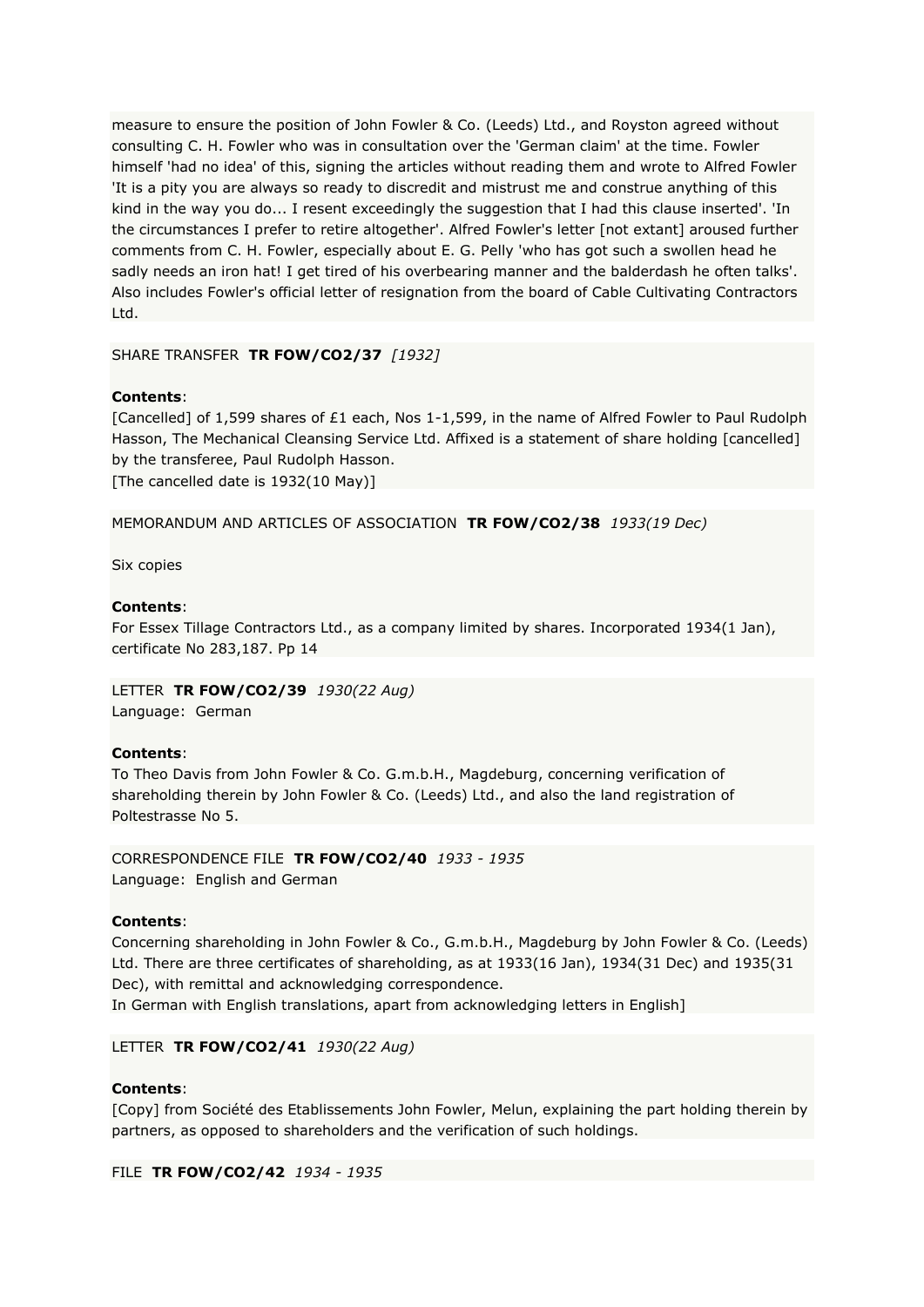Of three letters certifying part holding in Société des Etablissements John Fowler, Melun as at 1933(31 Dec), 1934(31 Dec) and 1935(31 Dec).

NOMINATION **TR FOW/CO2/43** *1934(26 Mar)* Language: French

## **Contents**:

[Copy] of Paul Rudolph Hasson of 26 Gilbert Street, London, engineer, as 'Gerant' of Société des Etablissements John Fowler, Melun in place of Alfred Fowler of 26 Gilbert Street, London, deceased. Includes copies of various declarations and confirmatory documents.

DEED OF FORMATION AND ARTICLES OF ASSOCIATION **TR FOW/CO2/44** *1928(19 Jul)* Language: English and Italian

## **Contents**:

For Societa Anonima "La Penetrazione" Rome. The articles include details of head office; objects; capital; meetings; board of directors; balance sheet; liquidation. There is also a copy of the receipt of the preliminary bank deposit for the society to be formed.

PROVISIONAL SHARE CERTIFICATES **TR FOW/CO2/45** *1929(Mar)*

## **Contents**:

For Societa Anonima "La Penetrazione": Rome [Typescript copies, in English translation]

i. 1929(25 Mar). Certificate No 10 for 50 shares of 500 lire each.

ii. 1929(27 Mar). Certificate No 11 for 200 shares of 500 lire each. [The figure 200 replaces 250 as originally made out]

LETTER **TR FOW/CO2/45/1** *1929(30 Mar)*

# **Contents**:

[Copy] to Charles Fowler from G. Bertellini, Societa Anonima "La Penetrazione", Rome, remitting various provisional share certificates and a cheque.

LETTER **TR FOW/CO2/46** *1930(24 May)*

## **Contents**:

To John Fowler & Co. (Leeds) Ltd., from Societa Anonima "La Penetrazione" Rome, agreeing to the terms in Fowlers letter to transfer 150 shares, free of charge, to Fowlers in return for the exclusive right to use and sell Fowler's patent penetration plant in Italy for 1930(1 Jan) - 1933(31 Dec), subject to various provisions.

CORRESPONDENCE **TR FOW/CO2/47** *1930(28 Nov)* Language: English and Italian

## **Contents**:

From Societa Anonima "La Penetrazione" Rome acknowledging receipt of two provisional share certificates, namely:

i. Certificate No 14 for 40 shares, in the name of Giovanni Bertellini.

ii. Certificate No 20 for 40 shares, in the name of Michele Alfredo.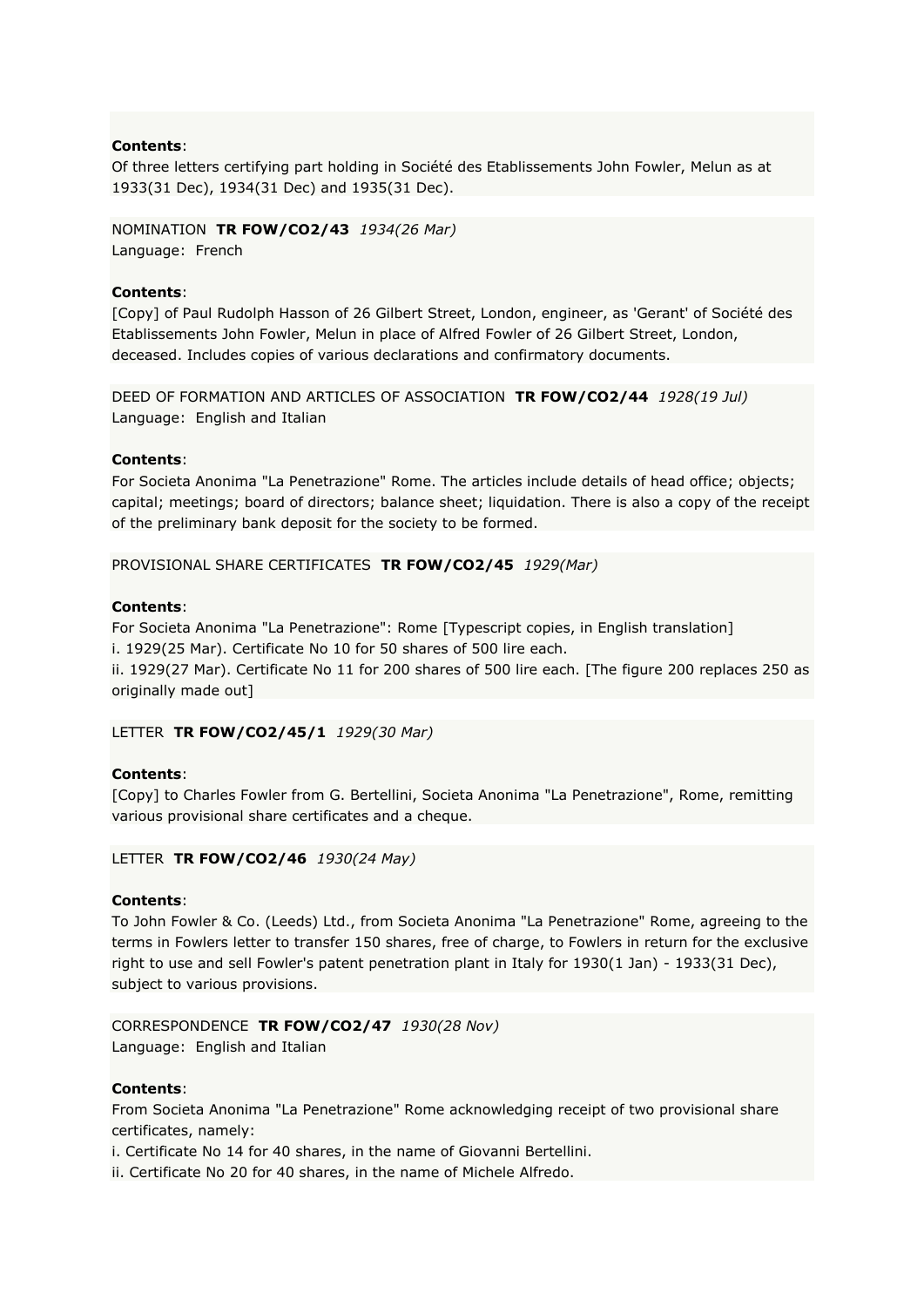## STATEMENT **TR FOW/CO2/48** *1931(21 Feb)*

## **Contents**:

Of shareholdings in Societa Anonima "La Penetrazione". Rome Arranged by shareholders, subdivided into different share issues. Attached is a list of the different share issues.

#### CORRESPONDENCE FILE **TR FOW/CO2/49** *1931(Feb)*

Language: English and Italian

#### **Contents**:

i. 1931(21 Feb). To Giovanni Bertellini from Societa Anonima "La Penetrazione", Rome acknowledging receipt of four definitive share certificates, Nos 1-4 each for 10 shares at lire 5,000 per certificate in place of provisional certificate No 14.

ii. 1931(25 Feb). To John Fowler & Co. (Leeds) Ltd., from Giovanni Bertellini remitting receipt for deposit of above 40 shares.

#### CONTRACT **TR FOW/CO2/50** *1932(13 Jan)*

Language: English and Italian

## **Contents**:

Party 1: Alfonso Barbiero

Party 2: Charles Fowler, on the behalf of John Fowler & Co.

Whereby Party 2 purchases 500 shares in Societa Anonima "La Penetrazione" Rome for a consideration of 300,000 lire, the shares inclusive of interest up to 1933(Dec). Payment to be 150,000 lire by 1932(Dec) and remaining 150,000 lire by 1933(Dec). Shares to be delivered 1932(Jan). Party 1 may repurchase all the shares at the purchase price, minus 50,000 lire as interest, during 1933 only, in which case he will undertake to pool his shares with Party 2 to give Fowler power and control of the company, Party 1 then also forming part of the board of directors.

#### LETTER **TR FOW/CO2/51** *1932(22 Feb)*

Language: English and Italian

## **Contents**:

To Charles Fowler, John Fowler & Co. (Leeds) Ltd., from Societa Anonima "La Penetrazione' acknowledging the receipt of two share certificates for 40 shares each at 20,000 lire per certificate in the names of Charles Fowler and Baron Tristano Gallotti, in substitution for the twelve certificates for 10 shares each at 5,000 lire per certificate formerly held by Alfonso Barbeiro.

MEMORANDUM AND ARTICLES OF ASSOCIATION **TR FOW/CO2/52** *1922(11 May)*

Two copies

## **Contents**:

For John Fowler & Co. (India) Ltd., as a company limited by shares. The articles include details of transfer and transmission of shares, alteration of capital, alteration of rights, proceedings at general meetings, direction and management, borrowing powers, common seal, winding-up and indemnity to directors. There is also a copy of the certificate of registration 1922(17 May), No 181834. Pp 17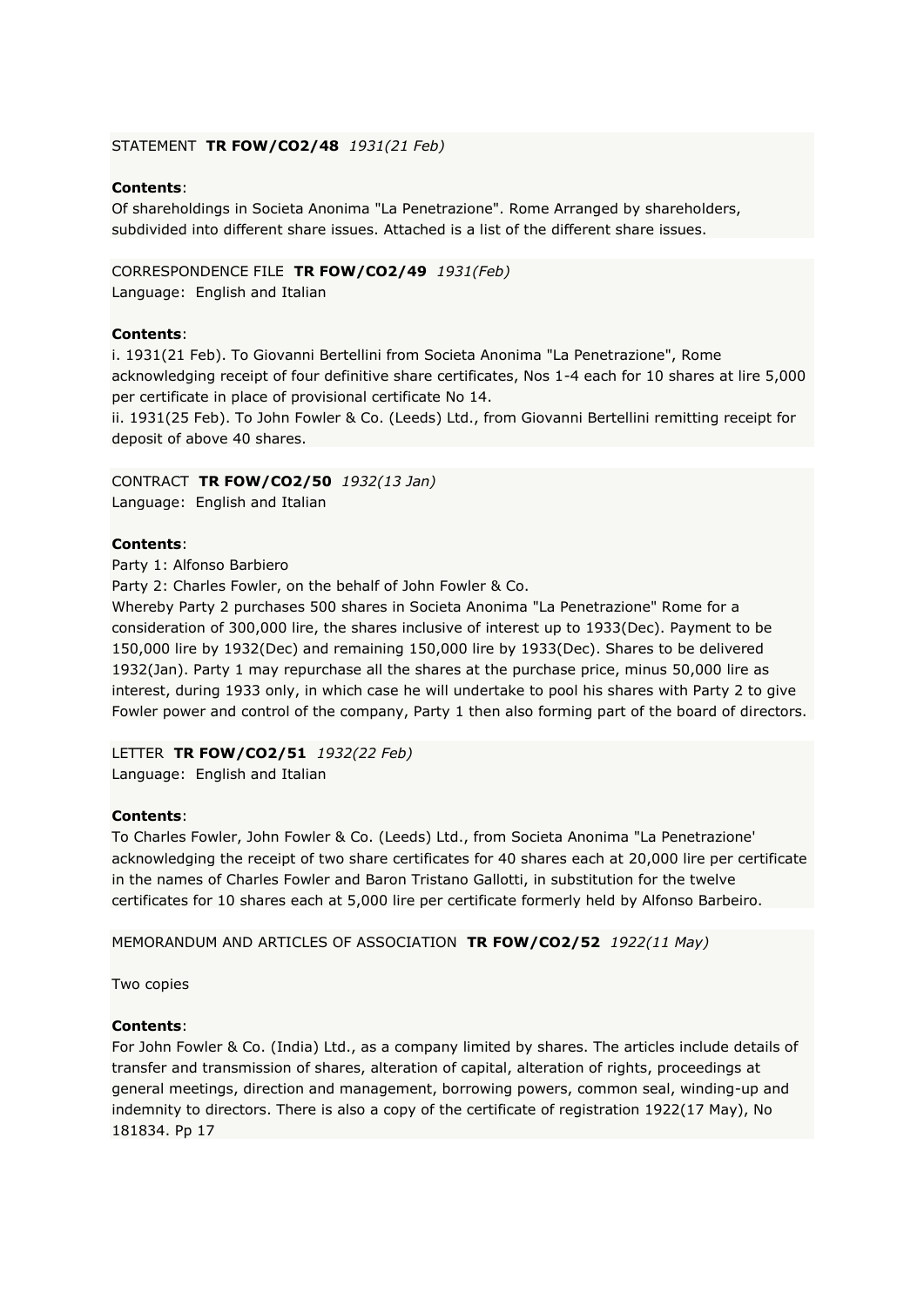FILE of papers concerning shareholding in John Fowler & Co. (India) Ltd. **TR FOW/CO2/53** *1922 - 1933*

Share certificate **TR FOW/CO2/53/i** *1922(28 Jul)*

#### **Contents**:

For 150 shares at £1 each, Nos 301-450 in the name of Charles Henry Fowler of the Steam Plough Works, Leeds.

Share transfer **TR FOW/CO2/53/ii** *1932(12 May)*

#### **Contents**:

For TR FOW/CO2/53/i to Paul Rudolph Hasson of 113 Cannon Street, London E.C.4., engineer.

Letter [copy] to the directors of John Fowler & Co. (India) Ltd., from Paul R. Hasson **TR FOW/CO2/53/iii** *1933(25 Sep)*

#### **Contents**:

Requesting that as executor of the will of Alfred Fowler deceased, his name be entered in the register of members in respect of 150 shares, Nos 1, 3-151.

For John Fowler & Co. (Manila) Ltd., as a company limited by shares. The articles include details of transfer and transmission of shares, increase of capital, proceedings at general meetings, direction and management, borrowing powers, winding-up, indemnity to directors. There is also a copy of the certificate of registration 1922(23 Jun), No 129, 716. Pp 18 **TR FOW/CO2/54** *1913(20 Jun)*

#### **Contents**:

MEMORANDUM AND ARTICLES OF ASSOCIATION

FILE of company documents, John Fowler & Co. (Manila) Ltd. **TR FOW/CO2/55** *1913(Jul)*

Register of directors. **TR FOW/CO2/55/i** *1913(Jul)*

Notice of situation of registered office, namely 113 Cannon Street, London. **TR FOW/CO2/55/ii** *1913(Jul)*

Letter to W. McIntosh, John Fowler & Co. (Leeds) Ltd., London, from Bristows, Cooke & Carpmael, London **TR FOW/CO2/55/iii** *1913(16 Jul)*

#### **Contents**:

Forwarding TR FOW/CO2/i. and TR FOW/CO2/ii.

RETURN **TR FOW/CO2/56** *1913(15 Sep)*

#### **Contents**:

Of allotment of shares in John Fowler & Co. (Manila) Ltd., including names, addresses and descriptions of allottees.

BUNDLE of five files concerning shareholdings in John Fowler & Co. (Manila) Ltd. **TR FOW/CO2/57** *1913(Sep) and 1923(Mar)*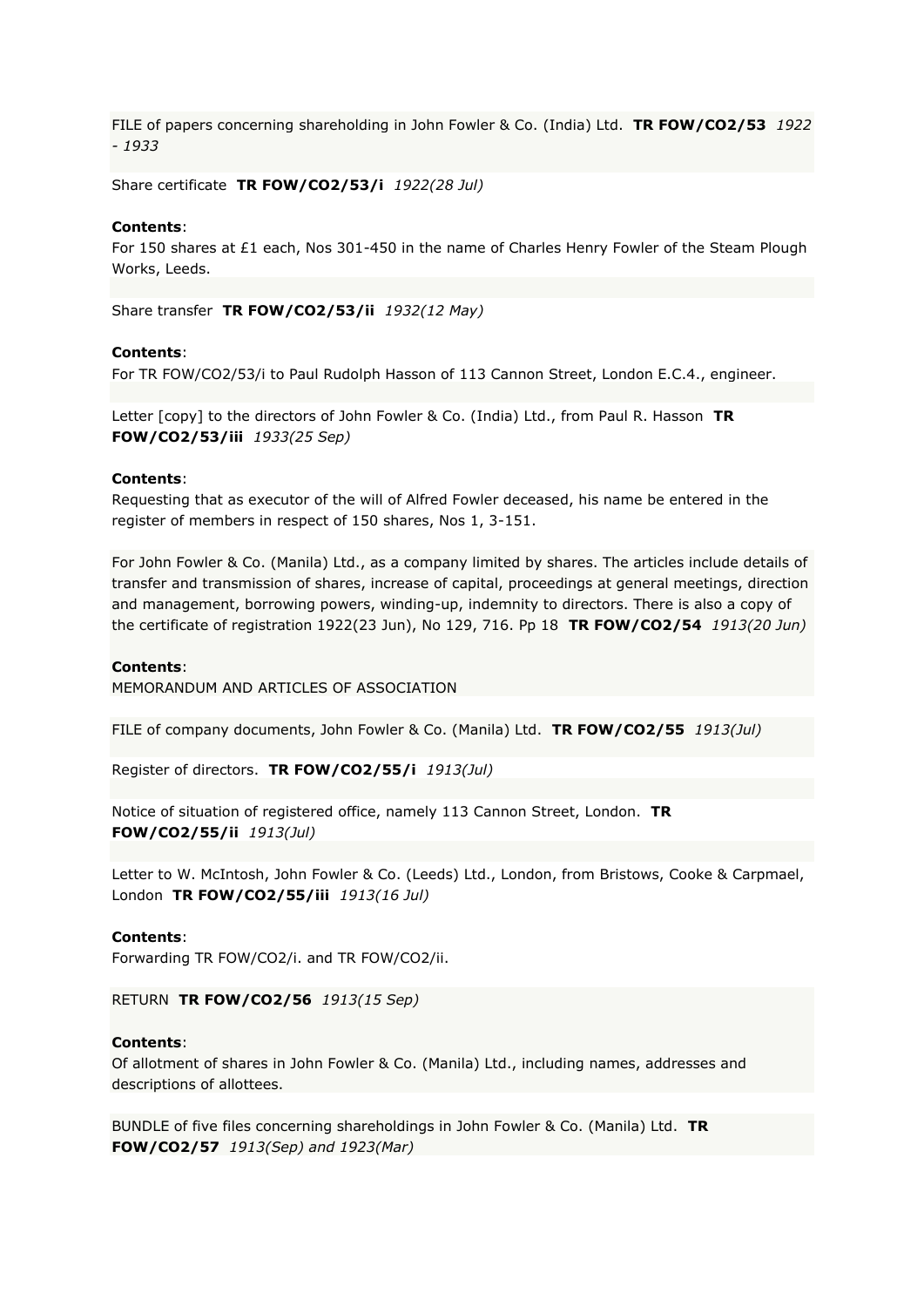The files contain share certificates and their related letters requesting allotment with receipt for payment for shares, statements of shareholding by allottee and blank transfers. The certificates are all for the issue of £5,000 in 500 shares of £10 each.

Certificate No 3 for 7 shares, Nos 16-22, in the name of William McIntosh. **TR FOW/CO2/57/i** *1913(16 Sep)*

Certificate No 4 for 7 shares, Nos 23-29, in the name of J. W. Thackery. **TR FOW/CO2/57/ii** *1913(16 Sep)*

Certificate No 6 for 7 shares, Nos 37-43, in the name of W. G. Wigram. **TR FOW/CO2/57/iii** *1913(16 Sep)*

Certificate No 7 for 7 shares, Nos 44-50, in the name of H. J. Eddison. **TR FOW/CO2/57/iv** *1913(16 Sep)*

Certificate No 5 for 7 shares, Nos 1-8 in the name of ) Charles **TR FOW/CO2/57/v** *1913(16 Sep)*

Certificate No 8 for 8 shares, Nos 30-36 in the name of) Henry Fowler. [no ref.] *1923(22 Mar)*

AGREEMENT **TR FOW/CO2/58** *1913(1 Oct)*

## **Contents**:

Party 1: John Fowler & Co. (Leeds) Ltd. - registered office, 113 Cannon Street, London. Party 2: John Fowler & Co. (Manila) Ltd. - registered office, 113 Cannon Street, London. Containing the terms upon which Party 1 has agreed to sell its business and goodwill in the Phillipine Islands as manufacturers and dealers in steam ploughs, traction engines, agricultural implements and other similar articles to Party 2. Terms include:

i. Party 1 to sell to Party 2 all its business and goodwill, stock in trade, book debts and property in the Phillipine Islands as from 1913(31 Mar) at a consideration of £500 cash. [£167-6-0d book debts; £296-12-2d stock; £36-1-10d goodwill].

ii. Party 1 to pay all its related debts and liabilities up to 1913(31 Mar).

iii. Inventory to be made of all property, assets, debts and liabilities of Party 1 for their Phillipine business as at 1913(31 Mar).

iv. Party 2 to be entitled to benefit of all current Phillipine contracts after 1913(31 Mar). [Both copies of the agreement are extant, with two typescript copies]

## DECLARATION **TR FOW/CO2/59** *1913(23 Oct)*

Five typescript copies

## **Contents**:

[Copy] by John Alfred Donnison of London, public notary, that the memorandum and articles of association and certificate of incorporation of John Fowler & Co. (Manila) Ltd., have been duly signed by H. Birtles, assistant registrar of joint stock companies of England. Attached is: i. 1913(24 Oct). Certificate of Richard Westacott, Vice and Deputy Consul-General of the United States of America for Great Britain and Ireland at London, as to validity of the above certificate.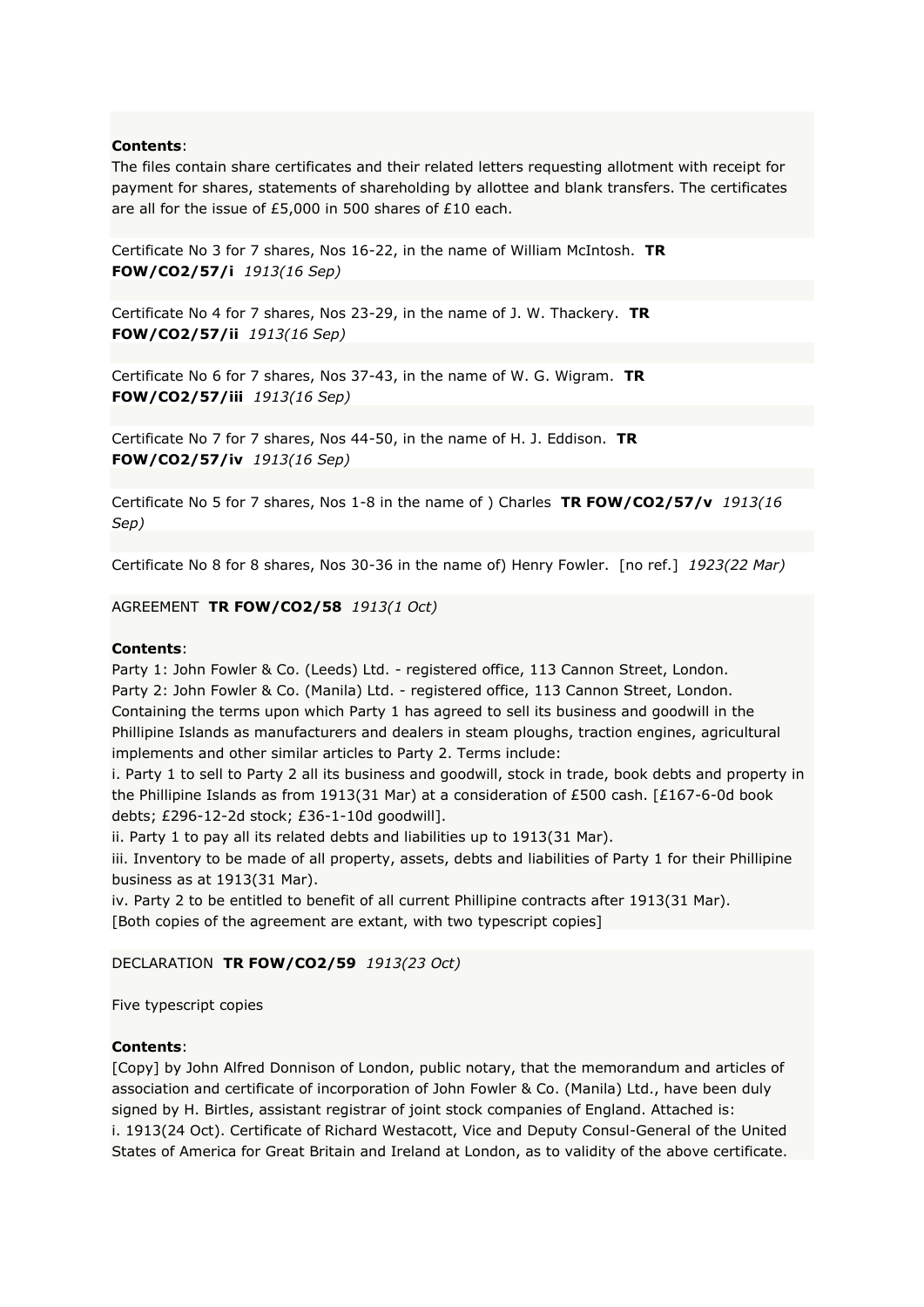# APPLICATION **TR FOW/CO2/60** *1913[4 Nov]*

## Four typescript copies

## **Contents**:

[Copy] of a foreign corporation, John Fowler & Co. (Manila) Ltd., for a licence to transact business in the Phillipine Islands under the provision of act No 1459 of the Phillipine Commission as a registered United Kingdom company, trading as mechanical and general engineers and makers and dealers in steam engine boilers, steam ploughs and cultivating implements. Registered office is 113 Cannon Street, London; capital stock is £5,000 of which £500 was subscribed and paid up as at 1913(4 Nov). Its agent in the Phillipine Islands is J. J. Newcombe, a resident of Manila.

## DECLARATION **TR FOW/CO2/60/1** *1913(5 Nov)*

Five typescript copies

# **Contents**:

[Copy] by John Alfred Donnison of London, public notary, that on 1913(5 Nov) Robert Hay Fenton, secretary of John Fowler & Co. (Manila) Ltd., appeared before him to swear to the validity of the above application. Attached is:

i. 1913(6 Nov). Certificate of Richard Westacott, Vice and Deputy Consul-General of the United States of America for Great Britain and Ireland at London, as to the validity of the above certificate.

CORRESPONDENCE FILE concerning the incorporation and registration of John Fowler & Co. (Manila) Ltd. **TR FOW/CO2/61** *1913(18 Jun-29 Oct)*

## **Contents**:

Copy and original. In chronological order. Much of the correspondence is with the solicitors, Bristows, Cooke & Carpmael, 1 Copthall Buildings, London, and also between various members of the board of directors. The following items are not correspondence:

i. 1913(15 Sep). Minutes of first meeting of board of directors. [Copy]

ii. 1913(22 Sep). Minutes of statutory general meeting. [Copy]

FILE of papers concerning shareholding in The Fowler Tarspraying Co., Ltd., Johannesburg. **TR FOW/CO2/62** *1924(24 Dec) - 1933(10 Mar)*

Extract from letter concerning registration of the company **TR FOW/CO2/62/i** *1924(24 Dec)*

## **Contents**:

1924(10 Dec), the directors and the shareholding.

Share transfer of one share in the name of Robert L. M. Warren to John Fowler & Co. (Leeds) Ltd. **TR FOW/CO2/62/ii** *1922(12 Aug)*

## **Contents**:

[Also copy of transfer]

Share transfer of 650 shares in the name of Theodore Davis to John Fowler & Co. (Leeds) Ltd. **TR FOW/CO2/62/iii** *1933(10 Mar)*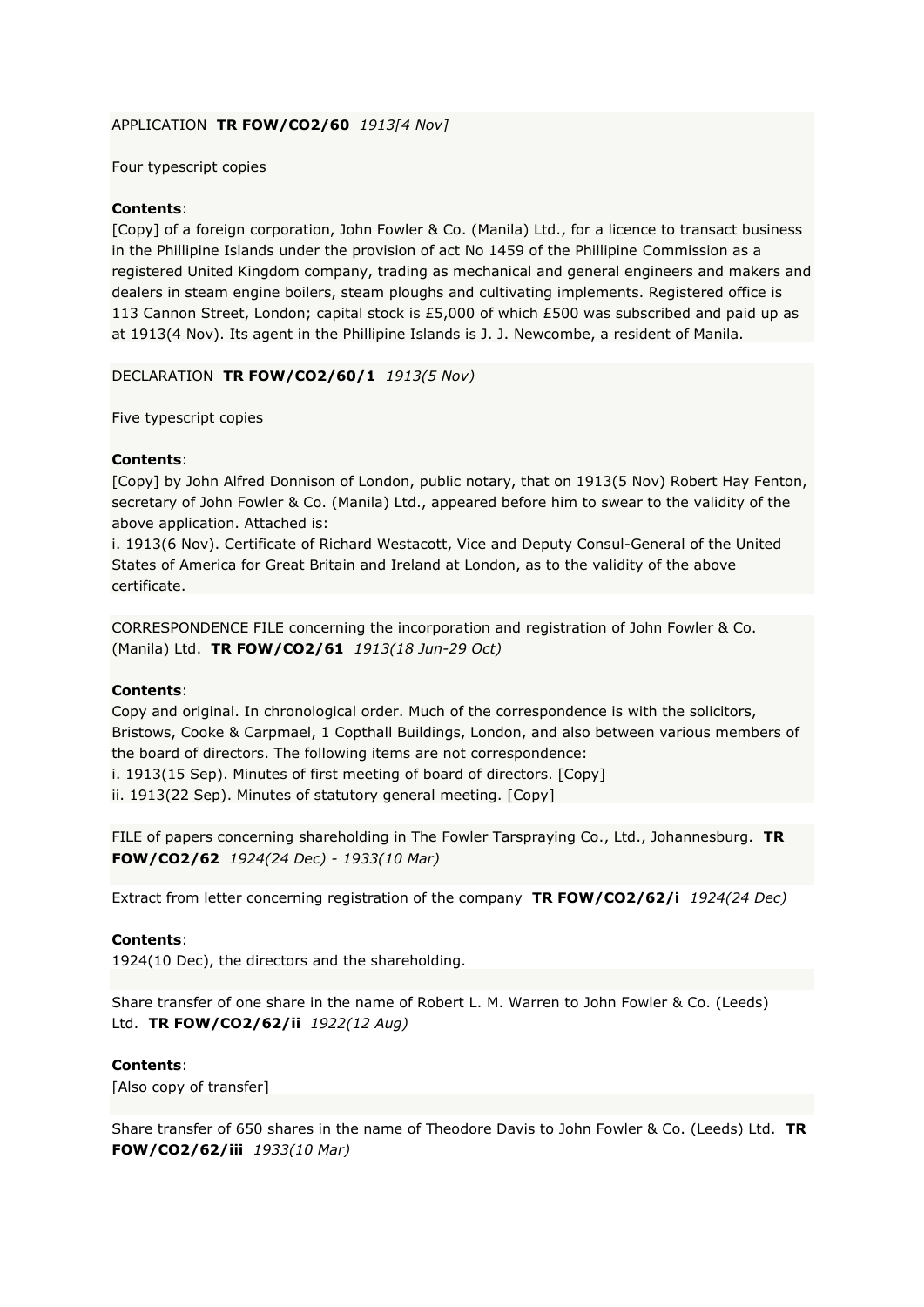# MEMORANDUM AND ARTICLES OF ASSOCIATION **TR FOW/CO2/63** *1913(26 Aug)*

# **Contents**:

For John Fowler & Co. (Sydney) Ltd., as a company limited by shares. The articles include details of transfer and transmission of shares, increase of capital, proceedings at general meetings, direction and management, borrowing powers, winding-up, indemnity to directors. There is also a copy of the certificate of incorporation, 1913(28 Aug), No 130819 and of a special resolution (17 Nov) changing the company's style to John Fowler & Co. (Australia) Ltd. Pp 21

## NOTICE **TR FOW/CO2/64** *1913(27 Aug)*

## **Contents**:

Of the situation of the registered office of John Fowler & Co. (Sydney) Ltd., namely: 113 Cannon Street, London E.C.

## STATEMENT **TR FOW/CO2/65** *1913(27 Aug)*

## **Contents**:

Of nominal capital of John Fowler & Co. (Sydney) Ltd., as £20,000 divided into 2,000 shares of £10 each.

REGISTER **TR FOW/CO2/66** *1913(27 Aug)*

## **Contents**:

Of directors of John Fowler & Co. (Sydney) Ltd.

## CERTIFICATE **TR FOW/CO2/67** *1913(28 Aug)*

## **Contents**:

Of incorporation of John Fowler & Co. (Sydney) Ltd., as a company limited by shares, No 130819.

## AGREEMENT **TR FOW/CO2/68** *1913(29 Sep)*

## **Contents**:

Party 1: John Fowler & Co. (Leeds) Ltd., registered office 113 Cannon Street, London Party 2: John Fowler & Co. (Sydney) Ltd., registered office 113 Cannon Street, London Containing the terms upon which Party 1 has agreed to sell the Sydney branch of its business as dealers in steam ploughs, traction engines and agricultural implements and other similar articles to Party 2. Terms include:

i. Party 1 to sell to Party 2 all the goodwill of the Sydney branch with all stock in trade, book debts and property as from 1912(31 Dec) at a consideration of £13,000 cash. [£5,164-4-2d book debts; £1,425-2-9d bills receivable; £5,614-8-6d stock and office furniture; £50-1-10d goodwill; £80-0- 0d unexpired time on railway ticket; £666-2-9d cash]

ii. Inventory to be made of all property, assets, debts and liabilities of the Sydney branch of Party 1 as at 1912(31 Dec)

iii. Party 2 to be entitled to the benefit of all current contracts of the Sydney branch as from 1912(31 Dec).

[Two copies of the agreement are extant and one typescript copy]

RETURN **TR FOW/CO2/69** *1913(30 Sep)*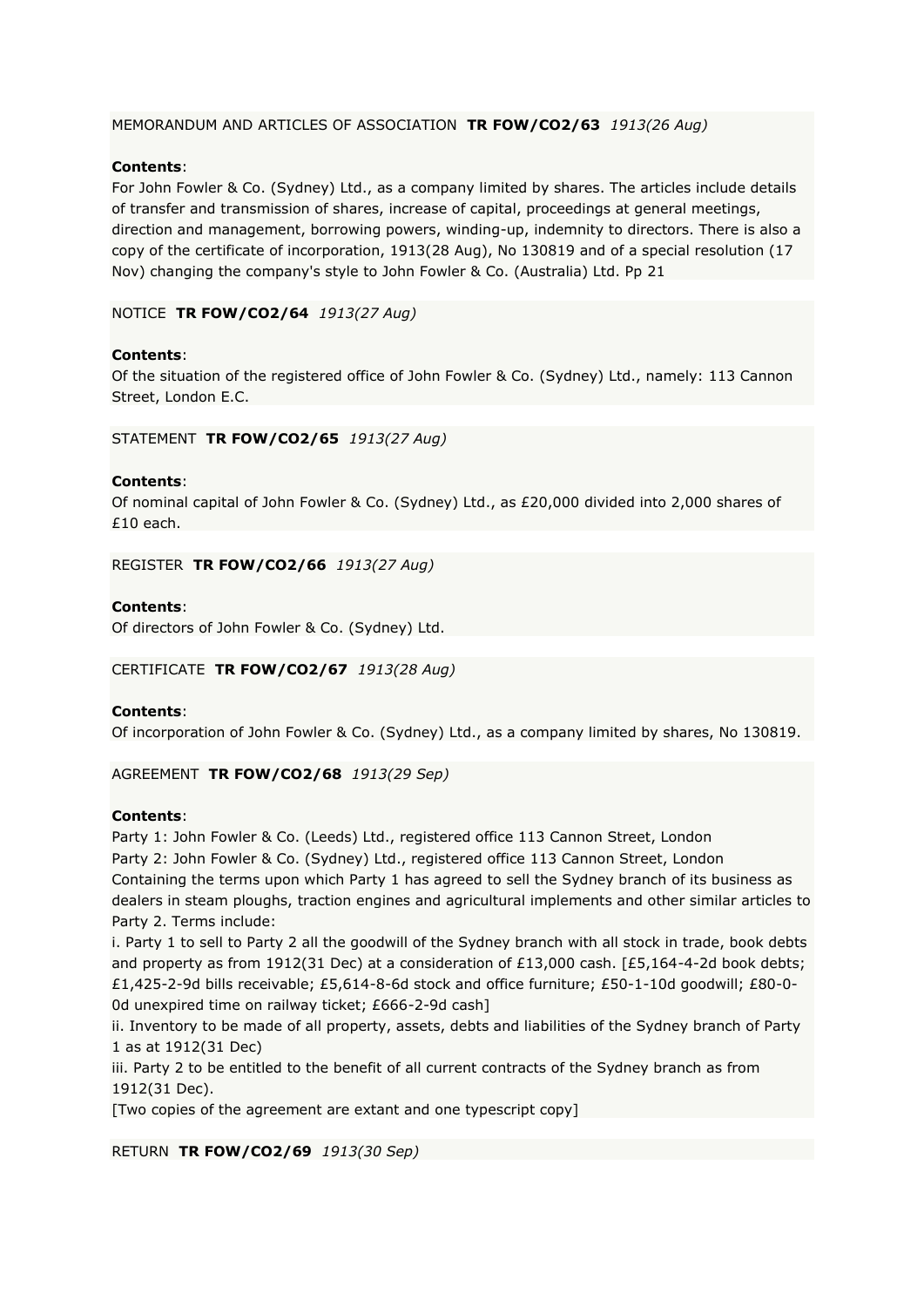Of allotment of shares in John Fowler & Co. (Sydney) Ltd., including names and addresses and descriptions of allottees.

## REPORT **TR FOW/CO2/70** *1913(27 Oct)*

## **Contents**:

To shareholders of John Fowler & Co. (Sydney) Ltd., of receipts and payments on the company's capital account, of preliminary expenses and of directors, manager and secretary appointed.

CERTIFICATE **TR FOW/CO2/71** *1913(2 Dec)*

Original and two typescript copies

## **Contents**:

Of change of name of John Fowler & Co. (Sydney) Ltd., to John Fowler & Co. (Australia) Ltd., as sanctioned by a special resolution of the company.

CORRESPONDENCE FILE between John Fowler & Co. (Leeds) Ltd., and Bristows, Cooke & Carpmael, solicitors **TR FOW/CO2/71/1** *1913(8 and 9 Dec)*

## **Contents**:

Remitting the above and commenting on company seal and power of attorney below.

FILE concerning the incorporation and registration of John Fowler & Co. (Sydney) Ltd., and subsequently John Fowler & Co. (Australia) Ltd. **TR FOW/CO2/72** *1913(23 Jul-25 Oct)*

# **Contents**:

Much is copy and original correspondence in chronological order, with the solicitors Bristows, Cooke & Carpmael, 1 Copthall Buildings, London E.C., and also between various members of the board of directors. The non-correspondence items include:

i. 1913(13 Oct). Notice of EGM to be held 27 Oct to change style of the company. [Two copies and draft]

ii. 1913(29 Sep). Minutes of first meeting of the board of directors. [Copy]

iii. 1912(31 Dec). Balance sheet of Sydney branch of John Fowler & Co. (Leeds) Ltd., [One copy] and balance sheet of John Fowler & Co. (Sydney) Ltd. [Four copies]

iv. 1913(27 Oct). Minutes of EGM [One certified copy and three ordinary copies]

v. 1913(27 Oct). Minutes of statutory general meeting. [One certified copy and three ordinary copies]

vi. 1913(28 Oct). Notice of EGM to be held 17 Nov to confirm change of style. [Two copies and draft]

BUNDLE of files concerning shareholdings in John Fowler & Co. (Sydney) Ltd. **TR FOW/CO2/73** *1913(29 Sep) - 1938(9 Apr)*

# **Contents**:

Subsequently John Fowler & Co. (Australia) Ltd., for the issue of £20,000 in 2,000 shares of £10 each.

Letter **TR FOW/CO2/73/i** *1913(29 Sep)*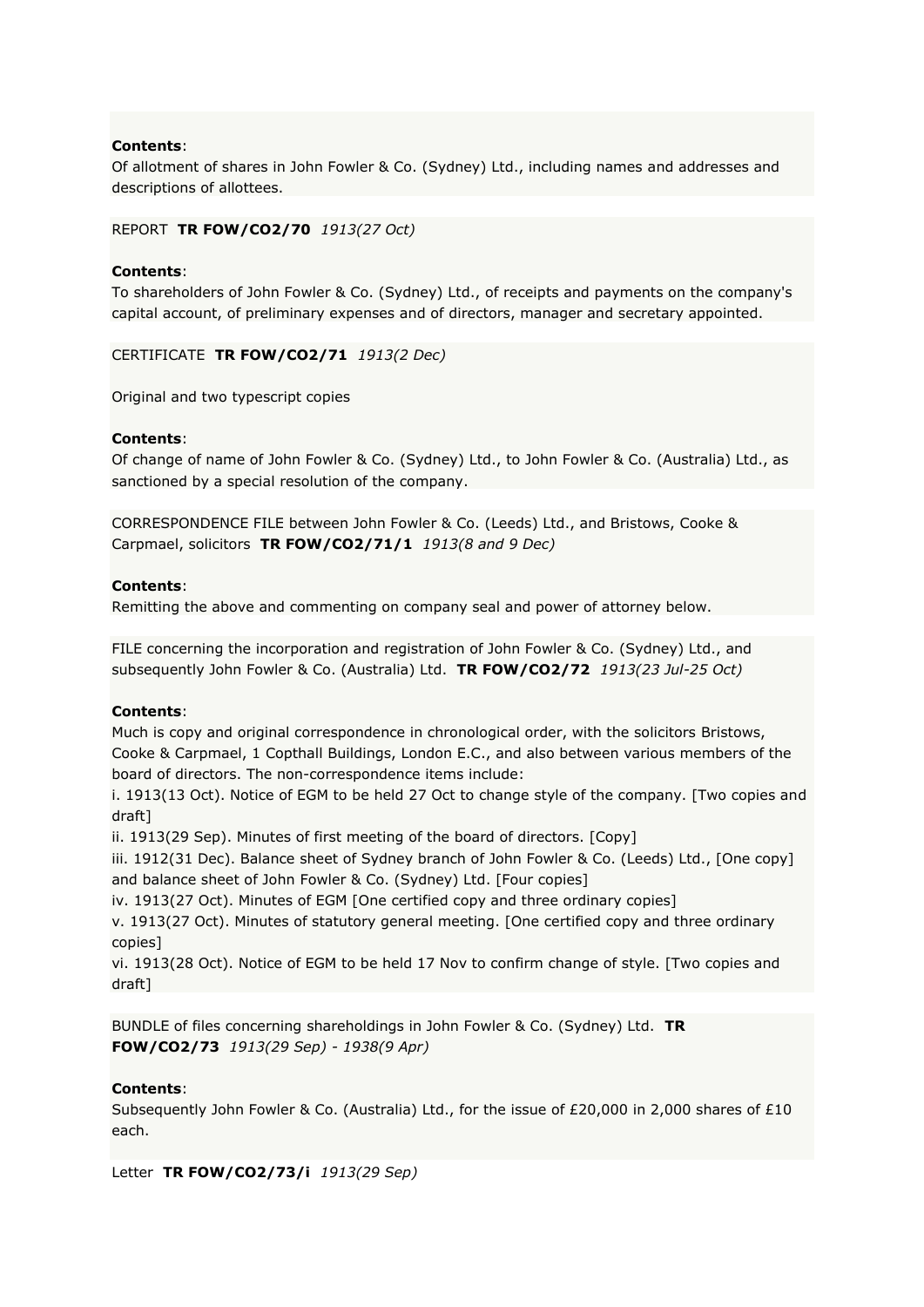Requesting allotment with receipt of payment for shares. Originally attached to certificate No 2 for 199 shares in the name of Alfred Fowler.

Certificate **TR FOW/CO2/73/ii** *1913(30 Sep)*

## **Contents**:

No 5 for 200 shares, Nos 701-900 in the name of Walter Gott Wigram. Together with letter requesting allotment with receipt of payment for shares.

Certificate **TR FOW/CO2/73/iii** *1913(30 Sep)*

#### **Contents**:

No 6 for 200 shares, Nos 901-1100 in the name of John William Thackery. Together with letter requesting allotment with receipt of payment for shares, statement of shareholding by allottee and blank transfer.

Letter **TR FOW/CO2/73/iv** *1913(29 Sep)*

#### **Contents**:

Requesting allotment with receipt of payment for shares. Originally attached to certificate No 7 for 200 shares in the name of Charles Henry Fowler.

Statement of shareholding and blank transfer. **TR FOW/CO2/73/v** *1923(22 Mar)*

#### **Contents**:

Originally attached to certificate No [9] for 200 shares, Nos 501-700, in the name of Edmund Godfrey Pelly.

Certificate **TR FOW/CO2/73/vi** *1929(22 Apr)*

#### **Contents**:

No 10 for 100 shares, Nos 201-300, in the name of Theodore Davis. A blank transfer is attached.

Certificate **TR FOW/CO2/73/vii** *1932(12 May)*

#### **Contents**:

No. 11 for 400 shares, Nos 301-500 and 1,101-1,300, in the name of Paul Rudolph Hasson. A blank transfer is attached.

Certificate **TR FOW/CO2/73/viii** *1933(25 Sep)*

## **Contents**:

No 12 for 200 shares, Nos 1-200, in the name of Paul Rudolph Hasson. Attached are a statement of shareholding and a blank transfer.

Certificate **TR FOW/CO2/73/ix** *1938(9 Apr)*

#### **Contents**: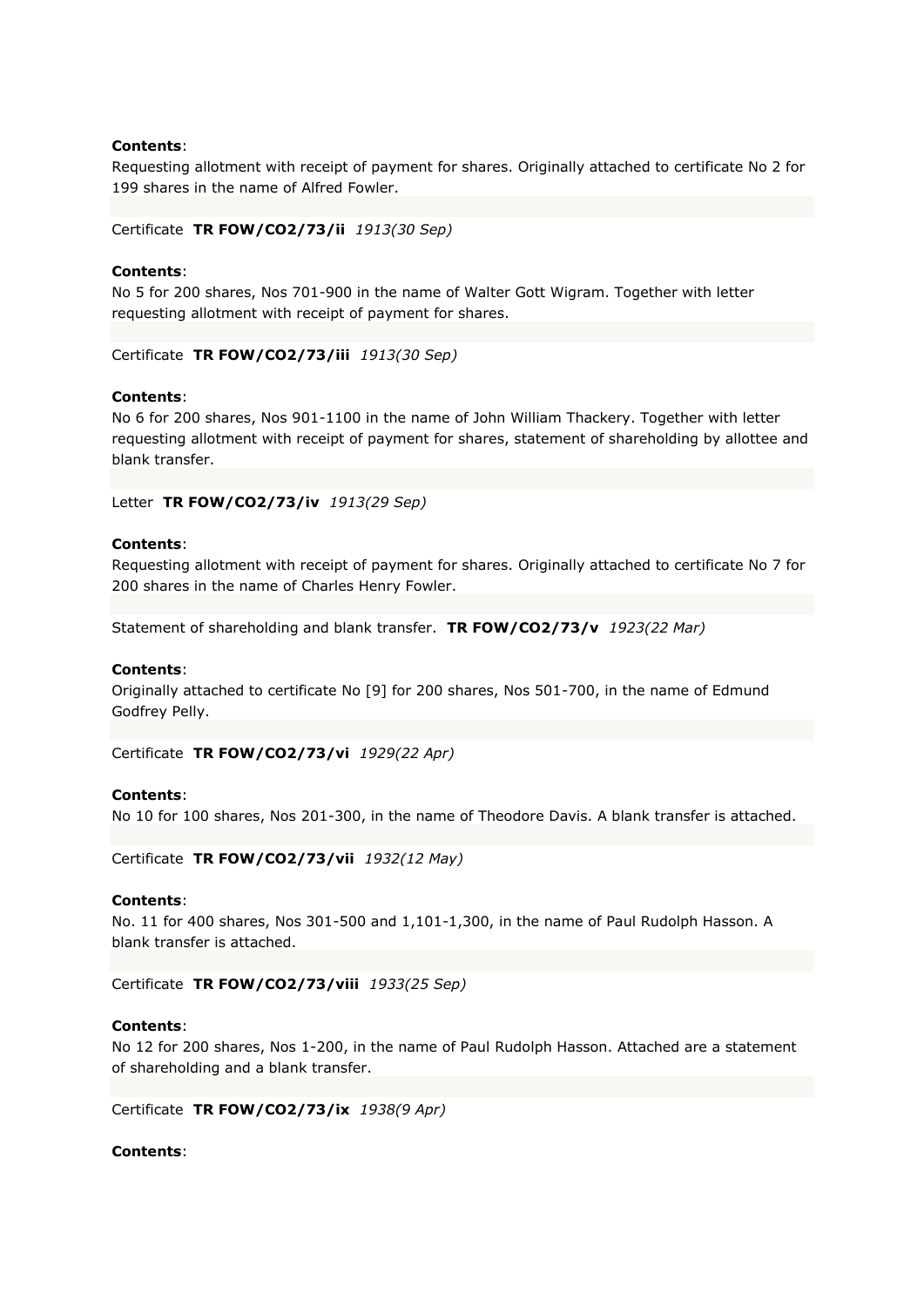No 13 for 200 shares, Nos 701-900, in the name of Theodore Davis. Attached are statement of shareholding [original and draft] and a blank transfer.

FILE of liquidation papers concerning John Fowler & Co. (Australia) Ltd. **TR FOW/CO2/74** *1939(14 Dec) - 1940(26 Jul)*

## **Contents**:

Mainly correspondence in chronological order between John Fowler & Co. (Australia) Ltd., and the Companies Registration Office, London W.C.2. Also included are:

i. 1937(31 Dec). Financial statement. For year ending 1937(31 Dec). Includes balance sheet, profit and loss account, account with John Fowler & Co. (Leeds) Ltd.

MEMORANDUM AND ARTICLES OF ASSOCIATION **TR FOW/CO2/75** *1926(17 Nov)*

Typescript copy

## **Contents**:

For John Fowler & Co. (New Zealand) Ltd., as a company limited by shares. The articles include details of shares, share certificates, calls, shareholders priority to right of purchase, transfer and transmission of shares, forfeitures, increase of capital, reduction of capital, general meetings, proceedings at general meetings, votes of members, resolutions, directors, managing director, directors' remuneration, dividends, seal, borrowing, accounts, audit, notices, indemnity and responsibility.

STATEMENT of shareholding **TR FOW/CO2/76** *1927(31 Jan)*

## **Contents**:

Namely 2,501 £1 shares in John Fowler & Co. (New Zealand) Ltd., by Charles Henry Fowler.

LETTER to Charles Henry Fowler, London from John Fowler & Co. (New Zealand) Ltd. **TR FOW/CO2/77** *1927(1 Dec)*

## **Contents**:

Notifying second call of 2/6d per share on the 2,501 shares held by Fowler. A copy letter acknowledging the call is attached.

STATEMENT of shareholding **TR FOW/CO2/78** *1932(30 Dec)*

## **Contents**:

Namely 3,501 £1 shares in John Fowler & Co. (New Zealand) Ltd., by Theodore Davis. A blank transfer is attached.

FOLDER of files relative to the liquidation and winding-up of John Fowler & Co. (New Zealand) Ltd. **TR FOW/CO2/79** *1936(30 Nov) - 1940(16 Mar)*

Financial statement for year ending 1936(30 Nov). **TR FOW/CO2/79/i** *1936(30 Nov)*

## **Contents**:

Includes balance sheet, profit and loss account, trading account - for tar sealing on Auckland Wellington Main Highway; final balance. Attached is:

a. 1937(2 Mar). Letter to John Fowler & Co. (Leeds) Ltd., London from H. R. Port, liquidator, John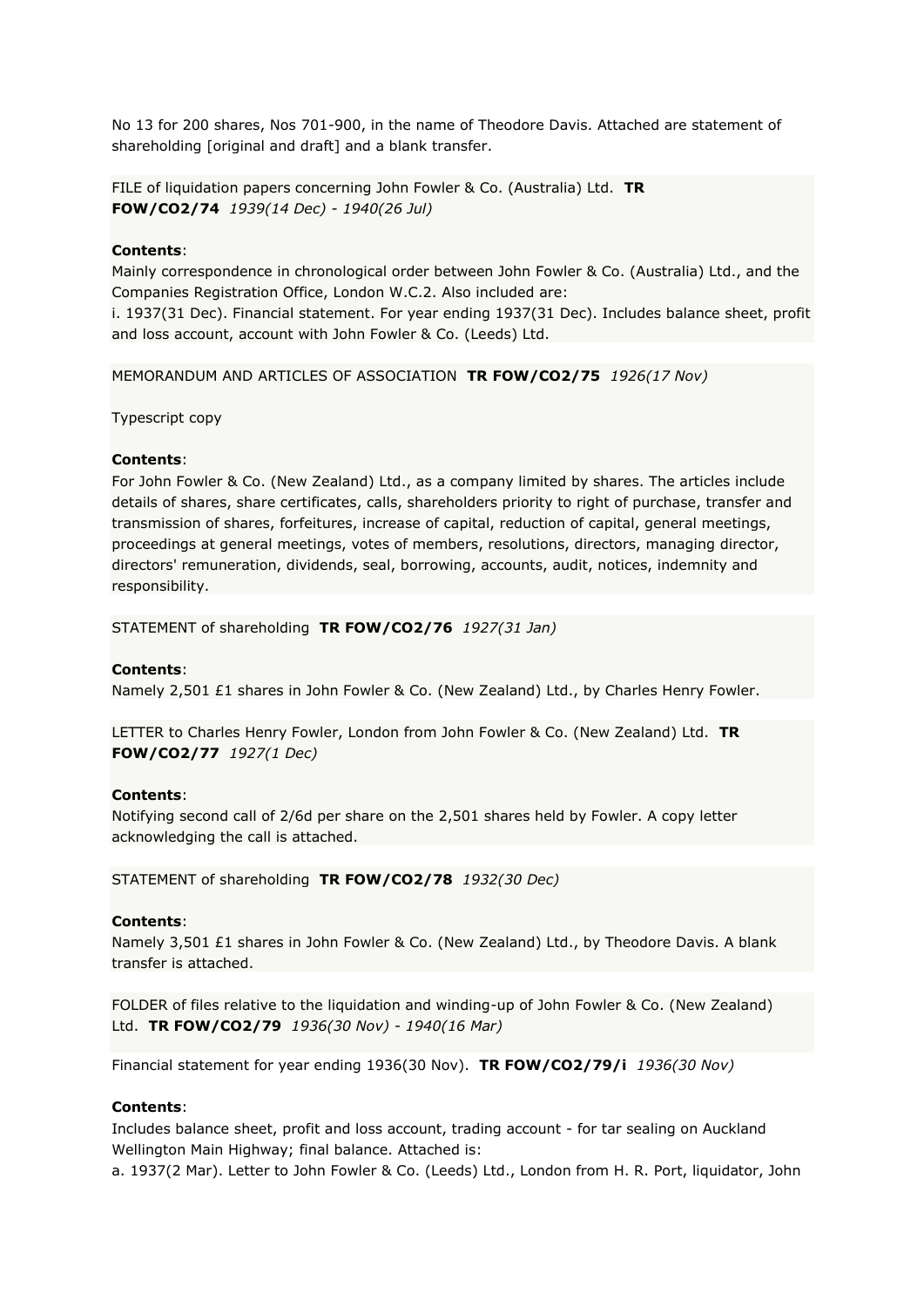Fowler & Co. (New Zealand) Ltd., Wellington noting his appointment at the EGM of 1937(19 Jan) and forwarding the statements.

b. 1937(19 Mar). Copy letter to the liquidator from John Fowler & Co. (Leeds) Ltd., Acknowledging the above and enquiring over the outstanding debt for plant.

Liquidator's statement of account for twelve months ending 1938(19 Jan). **TR FOW/CO2/79/ii** *1938(19 Jan)*

## **Contents**:

A copy of the verifying affidavit is attached with the following letters:

a. 1938(23 Jun). Copy letter to the Commissioner of taxes, Wellington from K. R. Port concerning liability of company for tax on interest paid to John Fowler & Co. (Leeds) Ltd., for purchase of a steam roller in 1926(Dec) for £1,860-14-8d and the grant of tax relief for such. Includes a list of shareholders for 1933 - 1936, as at 30 Nov per year.

b. 1938(12 Aug). Copy letter to the manager, the Royal Exchange Assurance Corp. of London, Wellington from A. C. Day, Turnbull & Jones Ltd., reporting on damage to the above steam roller by a fire at the Ben Nevis Hotel, Twakina, 1 Aug.

c. 1938(26 Aug). Letter to John Fowler & Co. (Leeds) Ltd., London from K. R. Port enclosing all the above with comments and reporting on the process of liquidation.

There are also MSS calculations by Theo Davis.

Liquidator's statement of account for eighteen months ending 1938(19 Jul). **TR FOW/CO2/79/iii** *1938(19 Jul)*

## **Contents**:

A copy of the verifying affidavit is attached. Also attached is: a. 1938(1 Nov). Letter to John Fowler & Co. (Leeds) Ltd., London, from K. R. Port endorsing the statement and commenting on failure to sell the roller.

Liquidator's statement of account **TR FOW/CO2/79/iv** *1939(19 Jan)*

## **Contents**:

For twenty-four months ending 1939(19 Jan). A copy of the verifying affidavit is attached. Also attached is a 1939(2 Feb) letter to John Fowler & Co. (Leeds) Ltd., London from K. R. Port enclosing the statement, noting sale of rollers and that two gritting machines and one pre-heater remain to be sold.

Liquidator's statement of account for thirty months ending 1939(19 Jul). **TR FOW/CO2/79/v** *1939(19 Jul)*

#### **Contents**:

A copy of the verifying affidavit is attached. Also attached is:

a. 1939(24 Aug). Letter to John Fowler & Co. (Leeds) Ltd., London from K. R. Port enclosing the statement, noting sale of pre-heater and problems of remitting money to England due to the exchange control.

b. 1939(23 Oct). Copy letter to K. R. Port from John Fowler & Co. (Leeds) Ltd., acknowledging the above and agreeing to dispose of gritting machines for scrap.

There are also MSS calculations of conversion of share capital.

Winding-up papers **TR FOW/CO2/79/vi** *1939(7 and 27 Nov)*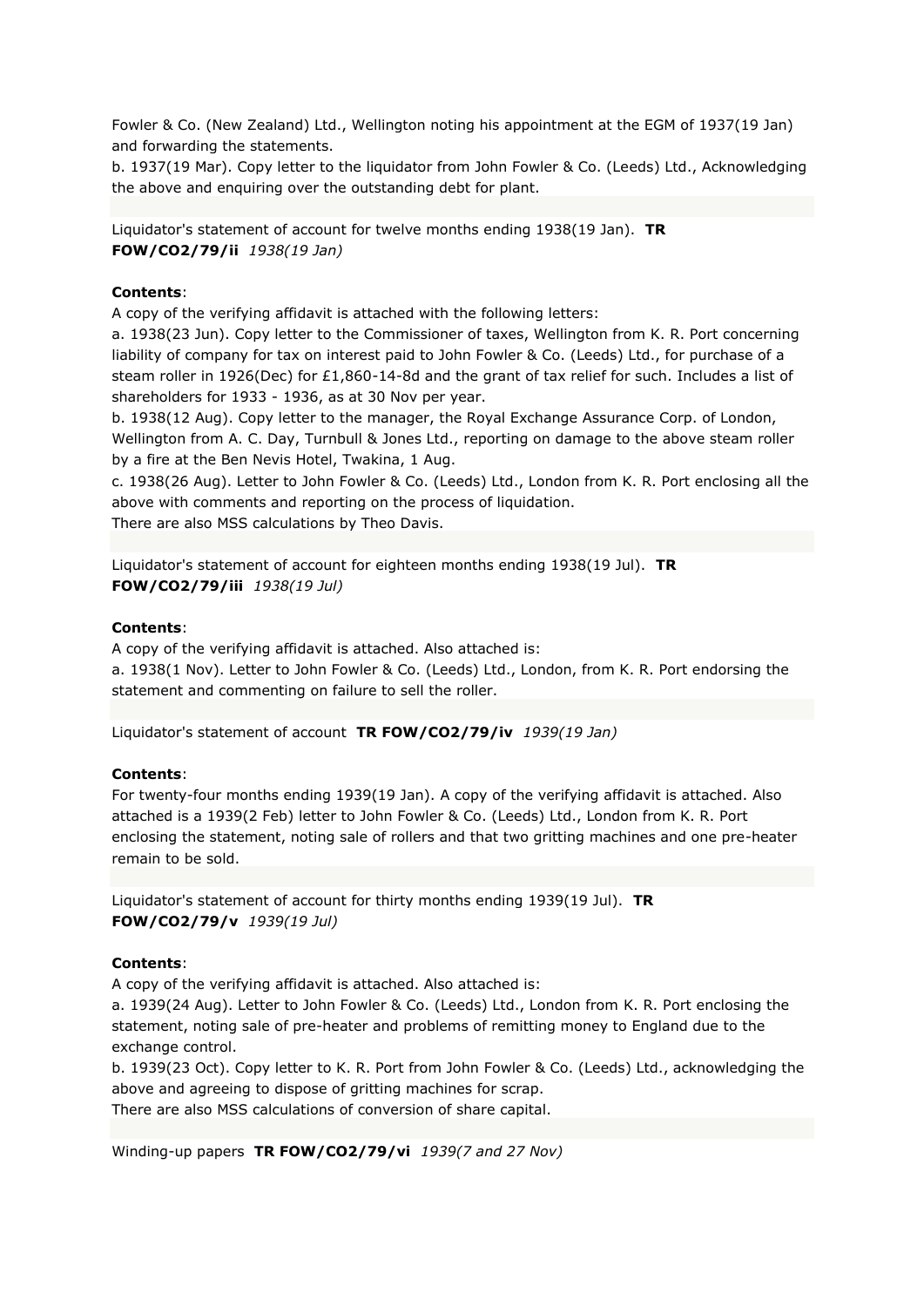a. 1939(27 Nov). Minutes of final general meeting. [Copy]

b. 1939(7 Nov). Winding-up accounts for 1937(19 Jan) - 1939(7 Nov).

Includes realisation account, shareholders' distribution account, statement of payments and receipts.

c. 1939(27 Nov). Auditor's report on above accounts. Rowley, Gill, Hobbs & Glen, Wellington. d. 1939(27 Nov). Liquidator's report, K. R. Port.

The following correspondence is attached:

a. 1939(27 Nov). Letter to John Fowler & Co. (Leeds) Ltd., London from K. R. Port enclosing the above and advising that £631-9-8d is left payable to T. Davis to be paid in instalments due to the exchange control. Also details of final disposition of plant. [Two copies]

b. 1940(20 Jan). Copy letter to K. R. Port from John Fowler & Co. (Leeds) Ltd., acknowledging the above and noting payment of £631-9-8d to E. R. Hadfield who holds power of attorney for T. Davis. [Two copies]

c. 1940(16 Mar). Letter to J. Fowler & Co. (Leeds) Ltd., from K. R. Port notifying that John Fowler & Co. (New Zealand) Ltd., struck off New Zealand Register of joint stock companies, 1940(28 Feb).

Correspondence file **TR FOW/CO2/79/vii** *1939(13 Nov) - 1940(3 Apr)*

## **Contents**:

Between Hadfield, Peacock & Tripe, Wellington, barristers and solicitors, [Original] and John Fowler & Co. (Leeds) Ltd., London, [Copy] concerning transmission in instalments of above £631-9-8d. Also includes:

a. 1940(8 Mar). Statement of account for 1939(13 Nov) - 1940(11 Mar) for payment of the  $E631$ -9-8d.

b. 1940(7 Mar). Statement of account for legal services, 1939(8 Nov) - 1940(11 Mar). The letter of 1939(13 Nov) from Wellington refers to 'this country's deplorable financial position' and finishes:

'In view of the outrageous mess our Government has made of this country's finances and reputation it is gratifying to us to hear that some of our young aviators have been putting up some fine performances'.

LETTER to Robert Fowler from Leatham, Tar & Co., Wakefield, brokers **TR FOW/CO2/80** *1887(28 Apr)*

## **Contents**:

Remitting their contract [Affixed] for the sale of 44,400 Belgian 4% May and November bonds to John Fowler & Co. (Leeds) Ltd.

DEBENTURES **TR FOW/CO2/81** *1905(5 Apr and 15 May)*

## **Contents**:

Nos 1-3, 48, 49, 102 and 103 from the issue of 50 5% debentures of £5 each, The Newry Traction Co., Ltd., in the name of John Fowler & Co. (Leeds) Ltd. Nos. 1-3, 102 and 103 are 5 Apr, Nos 48 and 49 are 15 May.

BUNDLE of papers concerning the holding of 400 ordinary shares at  $£1$  each in The Rhodesia Cotton Co., Ltd., by John Fowler & Co. (Leeds) Ltd. **TR FOW/CO2/82** *1906 - 1908*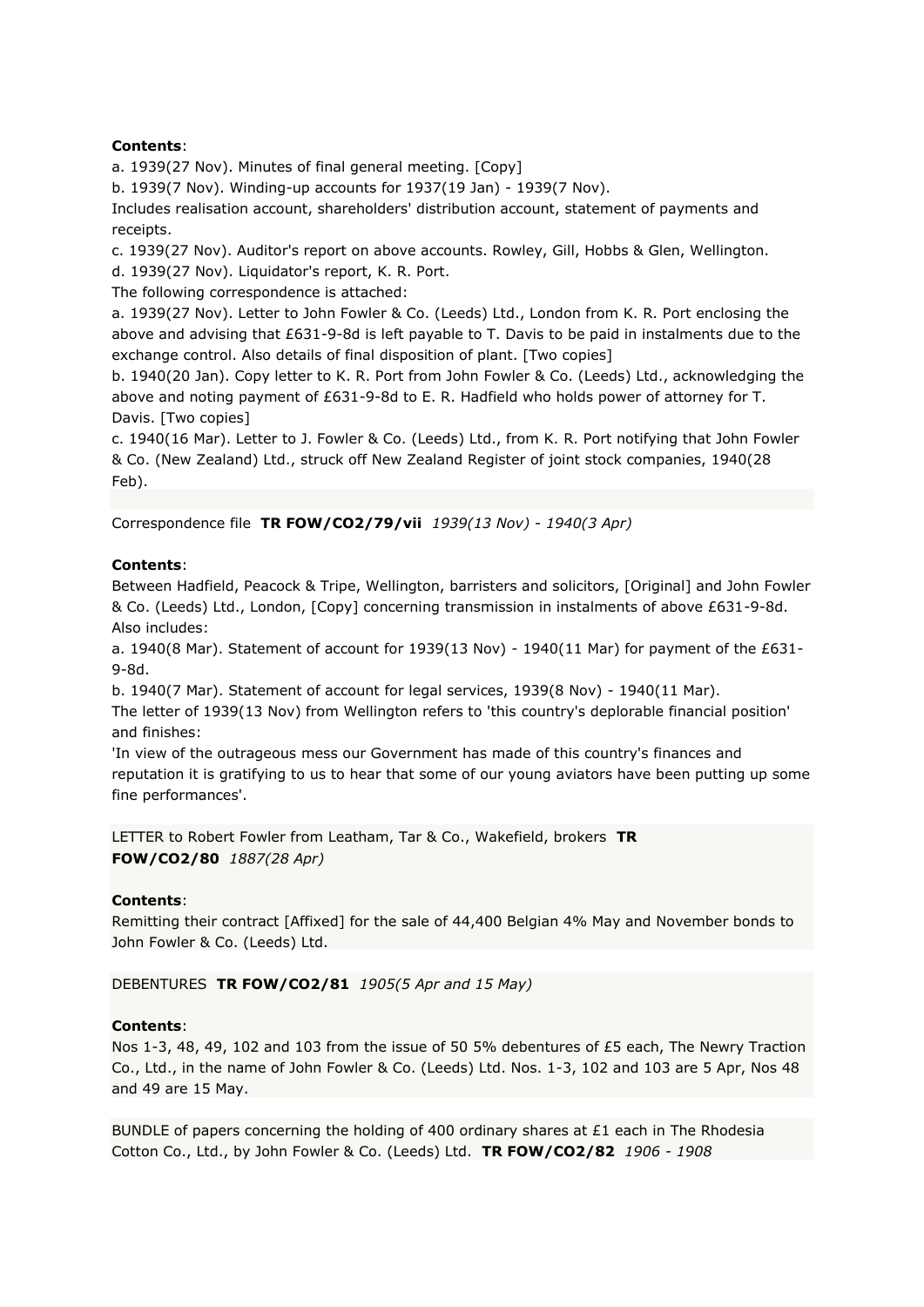Receipt **TR FOW/CO2/82/i** *1906(9 May)*

## **Contents**:

For £50 as deposit for application for above shares.

Letter **TR FOW/CO2/82/ii** *1906(11 May)*

## **Contents**:

Of allotment from The Rhodesia Cotton Co., Ltd., in reply to above application.

Receipt **TR FOW/CO2/82/iii** *1906(18 May)*

## **Contents**:

For £50 as payment on allotment of shares.

Director's report, The Rhodesia Cotton Co., Ltd. **TR FOW/CO2/82/iv** *1906(12 Jun)*

#### **Contents**:

Pp 1

Receipt **TR FOW/CO2/82/v** *1907(5 Apr)*

## **Contents**:

For £100 as first call of 5/-d per share on the above shares.

Receipt **TR FOW/CO2/82/vi** *1907(17 Oct)*

#### **Contents**:

For £100 as second call of 5/-d per share on the above shares.

Receipt **TR FOW/CO2/82/vii** *1908(30 Mar)*

## **Contents**:

For £100 as final call of 5/-d per share on the above shares.

NOTICE OF AGM of The Rhodesia Cotton Co., Ltd., to be held at Rhodesia House, London, E.C.2. 1926(31 Dec). **TR FOW/CO2/82/1** *1926(23 Nov)*

## **Contents**:

A letter is affixed referring to the imminence of voluntary liquidation.

## DEBENTURES **TR FOW/CO2/83** *1908(27 May)*

## **Contents**:

Nos 35-47 from the issue of 60 6% second mortgage debentures of £100 each, Underwood, Son & Co., Ltd., in the name of Miss Violet Carice Underwood of Brentford House, Brentford. Transferred to John Fowler & Co. (Leeds) Ltd., 1909(2 Jun).

BUNDLE **TR FOW/CO2/84** *1915 - 1918*

## **Contents**: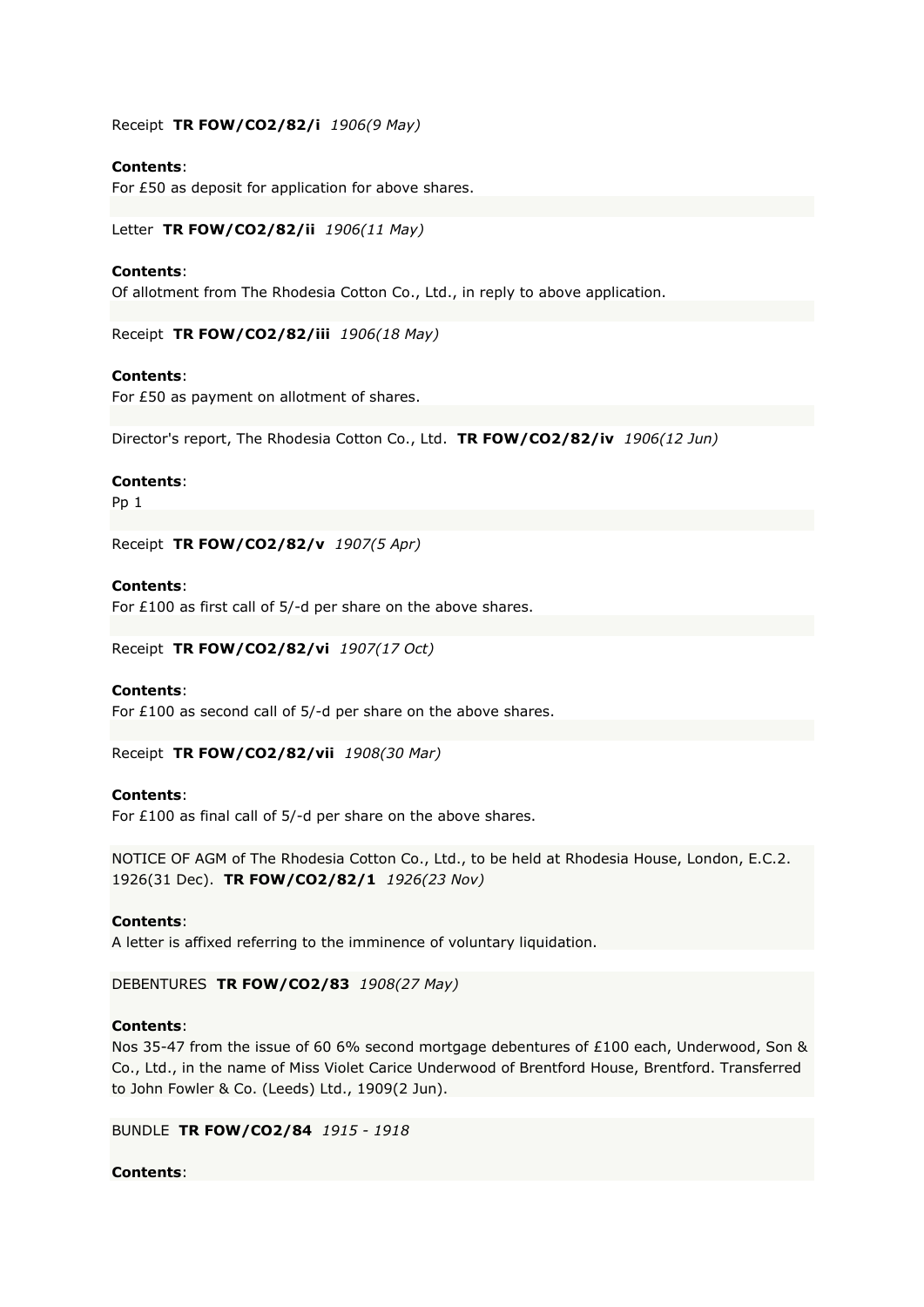Of seven application files including correspondence concerning the 4½% British War Loan, 1925- 1945 and its transferrance from John Fowler & Co. (Leeds) Ltd., as follows: £14,000 to R. H. Fowler; £6,000 to A. Fowler; £2,000 to W. McIntosh; £2,000 to W. Sheldon; £2,000 to G. S. Tuer; £2,000 to W. Daniel; £2,000 to J. M. Thackeray. All transfers from 1915(25 Nov).

## SHARE CERTIFICATE **TR FOW/CO2/85** *1923(1 Dec)*

## **Contents**:

No 8 for 263 shares, Nos 948-1, 210 from the issue of 125,000 10% B participating preference shares of £1 each, Incorporated Anglo-Roumanian Industries Ltd., in the name of John Fowler & Co. (Leeds) Ltd.

PARTICULARS of Incorporated Anglo-Roumanian Industries Ltd. **TR FOW/CO2/85/1** *1923(4 Oct)*

Two copies

## **Contents**:

Including details of the capital and formation of the company. Pp 5

CORRESPONDENCE FILE **TR FOW/CO2/85/2** *1923(22 Oct - 1 Nov)*

## **Contents**:

[Copy] between Incorporated Anglo-Roumanian Industries Ltd., and John Fowler & Co. (Leeds) Ltd., concerning above purchase of shares by Fowlers in exchange for 250,000 Roumanian lei.

REPORT **TR FOW/CO2/86** *1940(31 Jan)*

## **Contents**:

To John Fowler & Co. (Leeds) Ltd., that there is no trace of Incorporated Anglo-Roumanian Industries Ltd., at Bush House or of their occupation of 40-43 Norfolk St., Strand.

STOCK AND SHARE CERTIFICATES **TR FOW/CO2/87** *1927(9 Sep)*

# **Contents**:

The Orchard Sugar Co., Ltd., in the name of John Fowler & Co. (Leeds) Ltd. Includes: i. Share certificate No 221 for 296 shares Nos 63,193 - 63,488 from the issue of 600,000 premium shares of 2/6d each.

ii. Stock certificate No 28 for £37 of 5% second mortgage debenture stock.

# LETTER **TR FOW/CO2/87/1** *1926(18 Oct)*

# **Contents**:

[Copy] to John Fowler & Co. (Leeds) Ltd., from The Orchard Sugar Co., Ltd., concerning forthcoming allotment of stocks and shares as above, in respect of a debt of £37-12-3d.

## CIRCULAR LETTER **TR FOW/CO2/87/2** *1927(9 Sep)*

# **Contents**:

Notifying issue of above stocks and shares.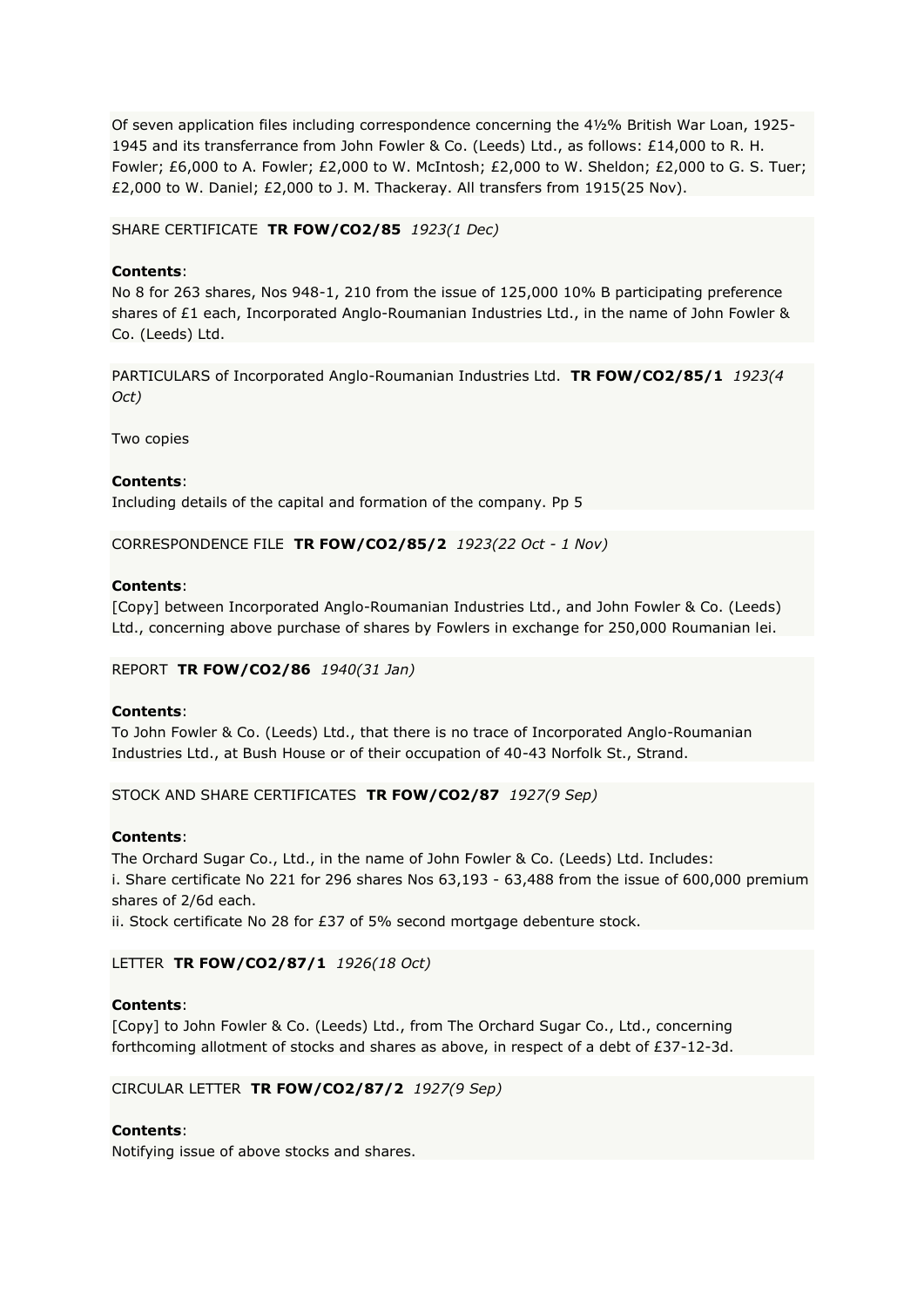# LETTER **TR FOW/CO2/87/3** *1927(12 Sep)*

# **Contents**:

[Copy] to The Orchard Sugar Co., Ltd., from John Fowler & Co. (Leeds) Ltd., remitting allotment letter for stocks and shares and the discharged account for £37-12-3d.

LIST of share certificates and documents held by John Fowler & Co. (Leeds) Ltd., in their London office and sent to Leeds 1937(13 Apr). **TR FOW/CO2/88** *1937(13 Apr)*

# **Contents**:

The list is arranged by issuing companies, sub-divided into individual share owners with details of quantity, numbers and any transfer of shares. The companies are: The Mechanical Cleansing Service Ltd.; Cable Cultivating Contractors Ltd.; John Fowler & Co. (India) Ltd.; John Fowler & Co. (Australia) Ltd., The Orchard Sugar Co., Ltd.; John Fowler & Co. (New Zealand) Ltd.; Becos Associated Works Ltd.; John Fowler & Co. G.m.b.H., Magdeburg; Société des Etablissements John Fowler, Melun; The Fowler Tar Spraying Co., Ltd., Johannesburg; Mechanical Tar Spraying & Grouting Co., Ltd., Societa Anomina "La Penetrazione", Rome. A forwarding letter of 1937(14 Apr) is attached.

# PRESS CUTTING **TR FOW/CO2/89** *1937(Jul)*

# **Contents**:

Reprinting prospectus for the issue of 175,000 5½% cumulative preference shares of £1 each, and 800,000 ordinary shares of 5/-d each. Aveling Barford Ltd. Includes details of 1937 valuation, balance sheet and profit and loss account, both for year ending 1937(31 Mar) Source not indicated [probably the 'Times'].

# PARTICULARS **TR FOW/CO2/90** *1936(10 Jul)*

# **Contents**:

For the sale of 1,000,000 ordinary shares of 5/-d each at 10/-d per share, Craven Brothers (Manchester) Ltd., manufacturers of high-class modern machine tools for railway, aircraft, automobile, shipyard and general engineering workshops and steel works. Includes details of profits, assets and customers. Pp 4. A blank application form is included. Pp 1

## PROSPECTUS **TR FOW/CO2/91** *1936(24 Jun)*

# **Contents**:

For the issue of 780,000 ordinary shares of 5/-d each at par, Foster, Yates & Thom Ltd., engineers. Includes details of when payable, assets, profits, director's interests, a works valuation and a memorandum of association 1936(28 May). Pp 4. A blank application form is also included. Pp 1

## SHEET OF ILLUSTRATIONS **TR FOW/CO2/91/1** *1936*

## **Contents**:

Of boilers, rubber presses, vulcanisers, mixing and warming rolls and works views, Foster, Yates & Thom Ltd. Pp 1

PROSPECTUS **TR FOW/CO2/92** *1936(31 Mar)*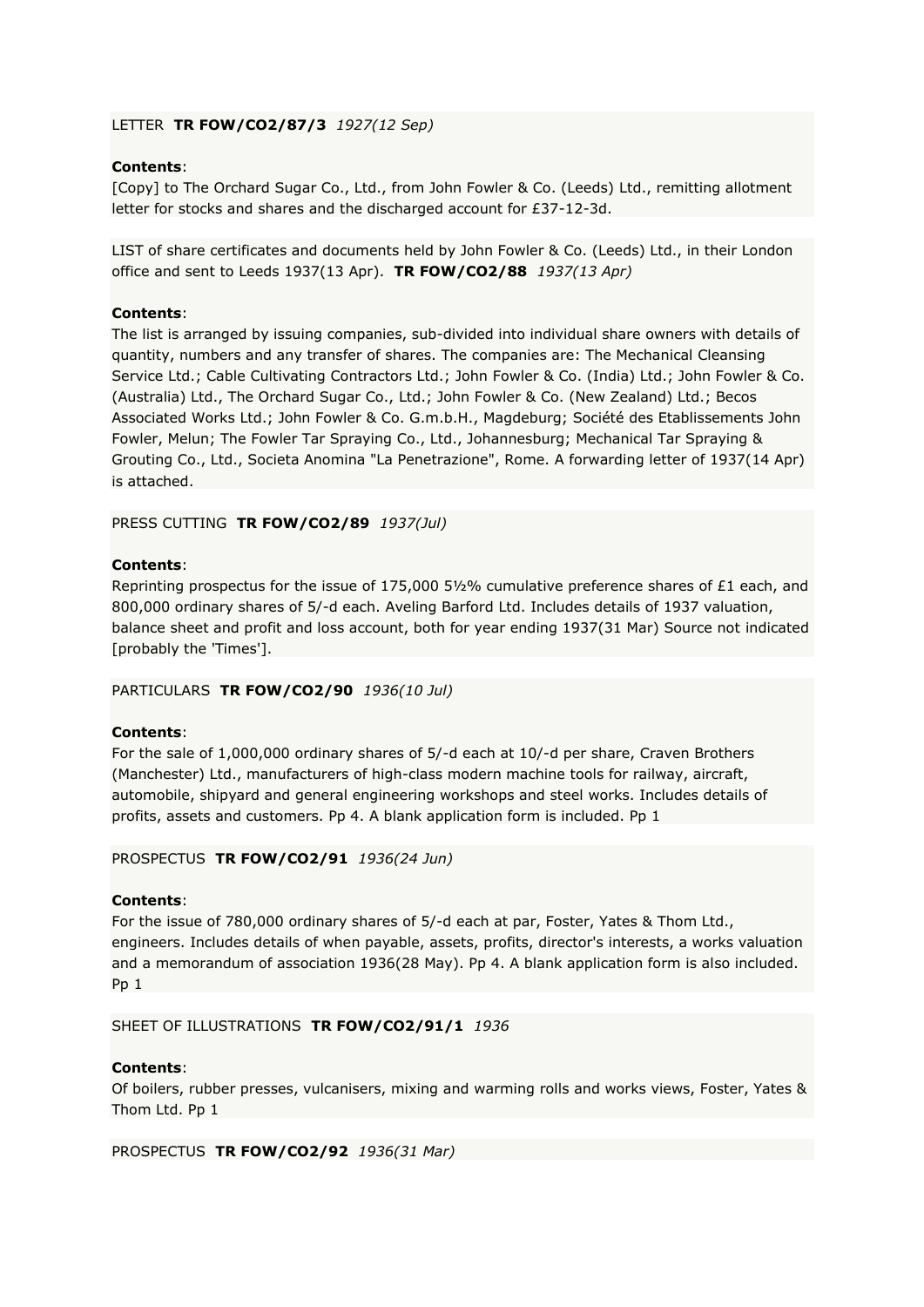For the issue of 1,600,000 shares of 5/-d each at par, Marshall, Sons & Co., (Successors) Ltd., Gainsborough, engineers. Includes details of when payable, company profits, assets, property and capital, with a memorandum of association, 1936(23 Mar). Pp 4 A blank application form is included. Pp 1

[Two copies of prospectus and application form]

LETTER **TR FOW/CO2/92/1** *1936(1 Apr)*

# **Contents**:

[Copy] to P. R. Hasson, Leeds from Theo Davis remitting the above prospectus. Comments, 'It seems very frank and one wonders at the courage of the underwriters'.

PRESS CUTTINGS **TR FOW/CO2/92/2** *1936(2 Apr)*

Mounted

## **Contents**:

Concerning above prospectus 'The Financial Times' and 'The Financial News'.

PRESS CUTTINGS **TR FOW/CO2/92/3** *1936(19 Nov)*

## **Contents**:

Concerning first AGM of Marshall, Sons & Co. (Successors) Ltd. [Source not indicated]. Two sheets of pencilled calculations made from the cutting are affixed.

FINANCIAL STATEMENT **TR FOW/CO2/93** *1937(30 Sep)*

# **Contents**:

Marshall, Sons & Co. (Successors) Ltd., for year ending 1937(30 Sep). Includes balance sheet, profit and loss account and directors' report. Pp 3

## PROSPECTUS **TR FOW/CO2/94** *1947(24 Mar)*

## **Contents**:

For the issue of 400,000 4½% cumulative preference shares of £1 each at 21/6d per share, Marshall, Sons & Co., Ltd., Gainsborough. Includes details of when payable, subsidiary companies, yearly profits for 1937-1946, assets, liabilities and an auditors' report. Pp 3. A blank application form is also included.

## PROSPECTUS **TR FOW/CO2/95** *1936(10 Jul)*

# **Contents**:

For the issue at par of:

i. 300,000 6% cumulative participating preference shares of £1 each.

ii. 150,000 ordinary shares of 5/-d each.

The National Coke & Oil Co., Ltd., manufacturers of motor spirit, diesel oil and low temperature coke. Includes details of when payable, company objects, general manager's report, analyst's report and a memorandum of association 1933(27 Oct). Pp 4. A blank application form is included. Pp 1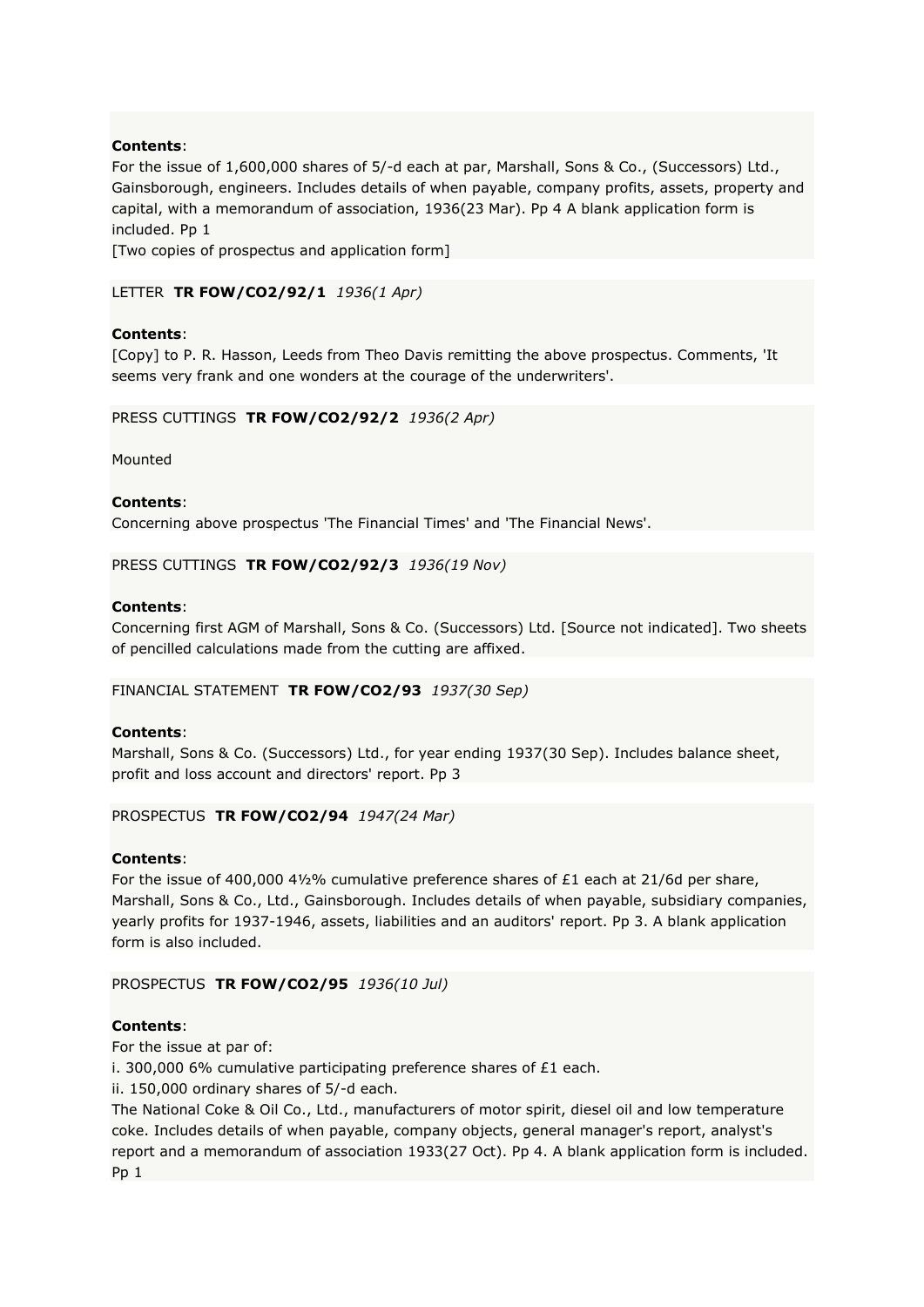#### REPORT **TR FOW/CO2/95/1** *1936(28 Apr)*

## **Contents**:

On test on the products of the National Coke & Oil Co., Ltd., conducted at their works, Tipton, Staffs by Frank Levy, 19-25 Apr. Pp 4

REPORT **TR FOW/CO2/95/2** *1936(3 Jun)*

## **Contents**:

On test on the products of the National Coke & Oil Co., Ltd., conducted at their works, Tipton, Staffs by Dr. C. H. Lander. Pp 4

PRESS CUTTING **TR FOW/CO2/95/3** *1936(13 Jul)*

#### **Contents**:

Reprinting above prospectus, minus the memorandum of association, 'The Times', Pp 21-22

PRESS CUTTING **TR FOW/CO2/95/4** *1936(18 Jul)*

Mounted

# **Contents**:

Concerning return of share application money by above company as minimum subscription had not been made. 'The Times'.

PRESS CUTTING **TR FOW/CO2/96** *1936(Jul)*

#### **Contents**:

Reprinting prospectus for the issue of £750,000 4% mortgage debenture stock at par, South Durham Steel & Iron Co., Ltd. Includes statement of assets. 'The Times'.

PROSPECTUS **TR FOW/CO2/97** *1936(12 Jun)*

## **Contents**:

For the issue of 400,000 5% cumulative preference shares of £1 each at 21/6d per share, John Thompson Engineering Co., Ltd. Includes details of date payable, profits and assets for 1926 - 1935, director's interest and a memorandum of association 1936(5 Jun). A blank subscription form Pp 1 and a list of vendors Pp 1 are included.

FINANCIAL STATEMENT **TR FOW/CO2/98** *1937(31 Dec)*

## **Contents**:

The Union Discount Co., of London Ltd., for year ending 1937(31 Dec). Includes balance sheet, profit and loss account, directors' report. Pp 3

EXTERNAL AGREEMENTS **TR FOW/CO3** [n.d.]

**Arrangement**: Areas of Business

TR FOW/CO3/1-5 International

TR FOW/CO3/1-2 The Leeds and London Electrical Engineering Co., Ltd.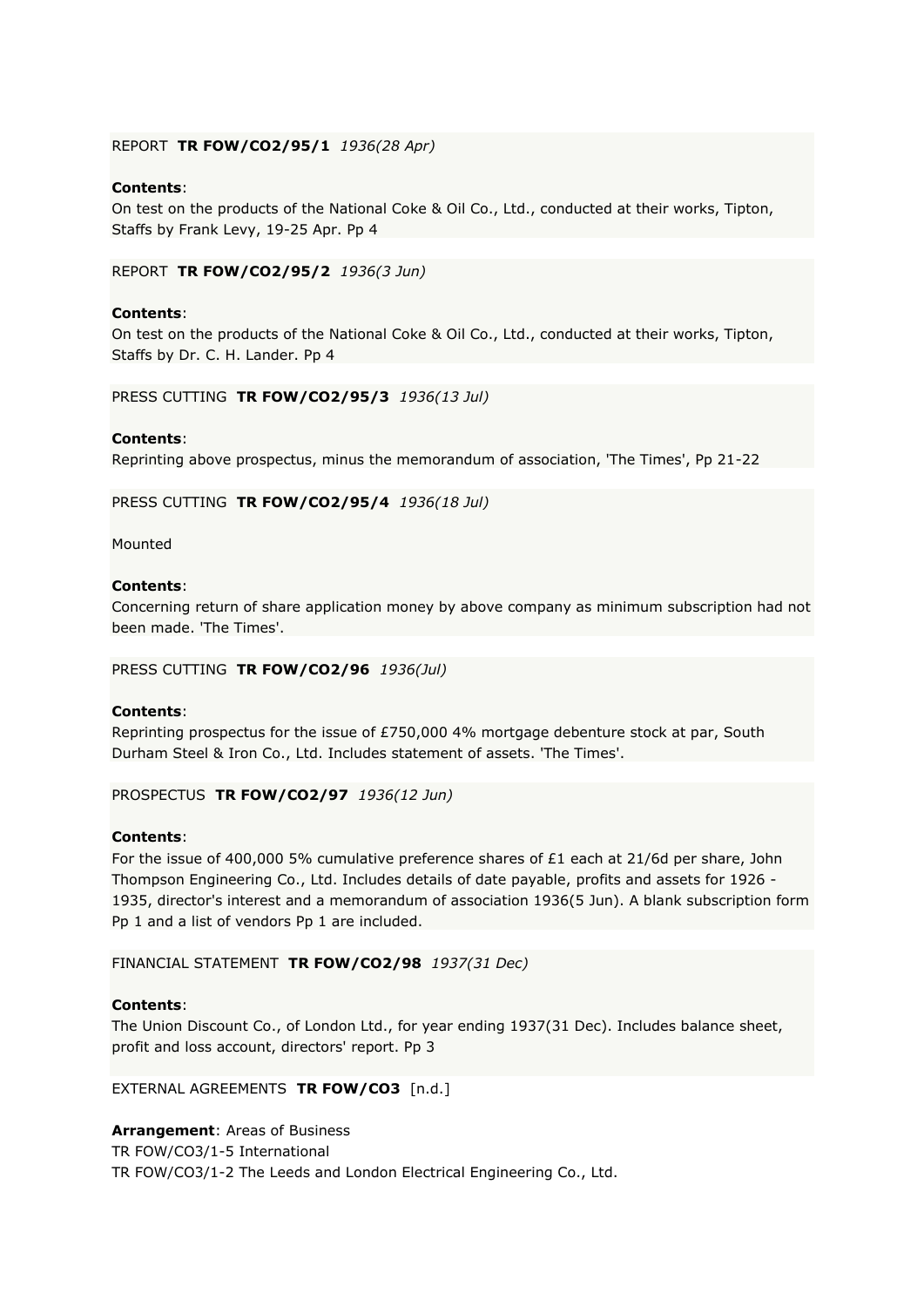TR FOW/CO3/3-5 Agricultural and General Engineers Ltd. TR FOW/CO3/6-47 Europe TR FOW/CO3/6-13 England TR FOW/CO3/6 John Fowler & Co. TR FOW/CO3/7-10 John Fowler & Co. (Leeds) Ltd. TR FOW/CO3/7 Banking Arrangements TR FOW/CO3/8-9 Powers of Attorney TR FOW/CO3/10 Manufacturing Contract TR FOW/CO3/11 Hall's Transmission Gear Syndicate Ltd. TR FOW/CO3/12 Medway Steel Co. TR FOW/CO3/13 Cable Cultivating Contractors Ltd. TR FOW/CO3/14 Spain TR FOW/CO3/15-18 Italy TR FOW/CO3/15-17 Giovanni Bertellini TR FOW/CO3/18 Paolo Vesica TR FOW/CO3/19-22 Germany TR FOW/CO3/23-28 Czechoslovakia; John Fowler & Co., Prague TR FOW/CO3/23-27 Banking Arrangements TR FOW/CO3/28 Business Contract TR FOW/CO3/29-34 Hungary; John Fowler & Co., Budapest TR FOW/CO3/29-33 Banking Arrangements TR FOW/CO3/34 Litigation; The Anglo-Hungarian Mixed Arbitral Tribunal TR FOW/CO3/35 Poland TR FOW/CO3/36-37 Latvia TR FOW/CO3/38-47 Russia TR FOW/CO3/38 John Fowler & Co.; Power of Attorney TR FOW/CO3/39-47 The Baku-Batoum Pipe-Line Syndicate Ltd. TR FOW/CO3/48-50 Asia TR FOW/CO3/48 Phillipines TR FOW/CO3/49-50 Dutch East Indies TR FOW/CO3/51-55 Africa TR FOW/CO3/51 Abyssinia TR FOW/CO3/52-55 South Africa TR FOW/CO3/52-53 Farming Agreements TR FOW/CO3/54-55 Locomotives Dispute TR FOW/CO3/56-62 America TR FOW/CO3/56 United States of America TR FOW/CO3/57-60 Cuba TR FOW/CO3/61-62 Colombia TR FOW/CO3/63-64 Australia

AGREEMENT **TR FOW/CO3/1** *1891(31 Dec)*

Three copies

# **Contents**:

Party 1: The House to House Electric Light Supply Co., Ltd. Party 2: Robert Hammond, trading as Hammond & Co. Party 3: John Fowler & Co. (Leeds) Ltd. Party 4: The Leeds and London Electrical Engineering Co., Ltd.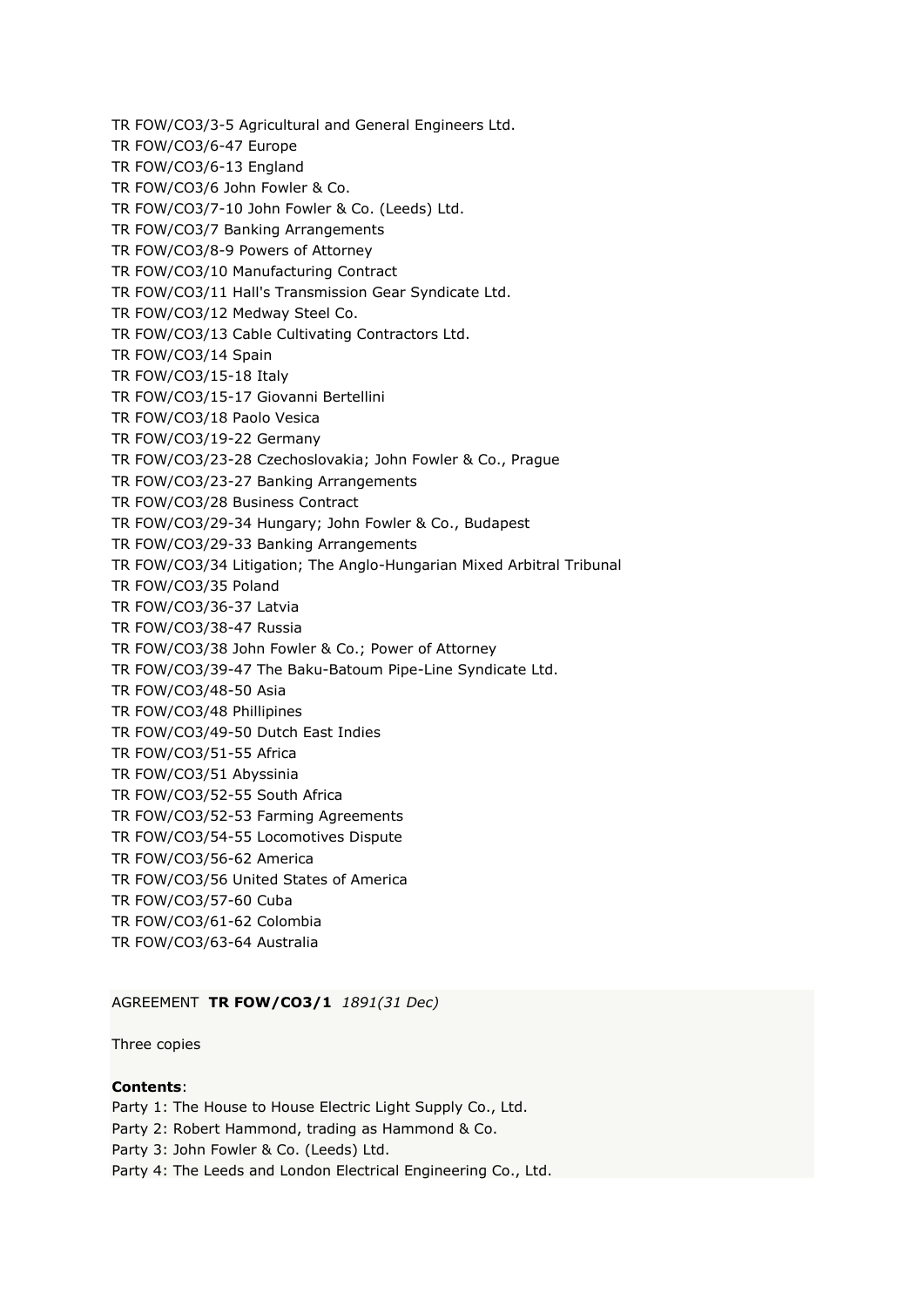In respect of contracts for electric power supply and electrical engineering. Party 1 partly carry on business by erecting and installing electric power generating and accumulating centres (central supply stations) in the United Kingdom and elsewhere and has laid out a large amount of capital in canvassing various districts in the United Kingdom and obtaining provisional orders for future business. Party 2 has been in business for some time as an electrical engineer and contractor, having erected the central supply station at Brompton for Party 1. Party 3 includes amongst its activities the manufacture of steam engines to motivate electrical machinery and has facilities at Leeds to manufacture and supply electrical machinery parts and fittings, being willing to lay down additional plant for this purpose. Party 4 has amongst its objects the supply, fixture and maintenance of all electrical appliances, having a nominal capital of £100,000, divided into 10,000 ordinary shares of £5 each, 9,750 7% preference shares of £5 each and 250 founders' shares of £5 each. Terms include:

i. Party 1 assigns to Party 4 the benefit of its goodwill and business connections outside the Metropolitan area (i.e. twelve mile radius of Charing Cross) for central supply stations and electrical machinery, forthwith transmitting all orders and enquiries for such to Party 4. ii. Party 1 to pay Party 4 all dividends from its holdings in founders' shares in Party 4 and its subcompanies and will not sell or dispose of such shares without party 4's consent.

iii. Party 2 assigns to Party 4 the benefit of his goodwill and business as an electrical engineer throughout the world, except in Spain, South America and Mexico, including use of his various business styles. He will forthwith give Party 4 notice of his enquiries and orders, Party 4 then having the option of having such orders transferred to them. Their acceptance or refusal will be communicated in writing to Party 2 within fourteen days of the receipt of details from him. iv. Party 2 shall enter into electrical engineering contracts previously approved in writing by himself and Party 3, paying all monies and considerations to Party 4.

v. Party 2's orders for Spain, South America and Mexico, shall be offered to Party 4 for execution at net trade price in the first instance, who have option of acceptance or refusal as in iii. above. vi. The subsisting contract between Party 2 and the Electrical Engineering Co., of Ireland shall be deemed made for Party 4, although Party 2 will bear any loss exceeding £1,000.

vii. Party 3 will notify Party 4 of all enquiries and orders for electrical engineering. They then have the option of acceptance or refusal as in iii above. Electric light engines or engines driving dynamos not combined with electrical apparatus are excluded from this agreement.

viii. Party 3 will enter into electrical engineering contracts, previously approved in writing by themselves and Party 2, paying all monies and considerations to Party 4.

ix. Contracts hereby secured for Party 4 to be executed thus: Party 3 will manufacture and supply all engines, machinery and plant, debiting the cost of labour and materials to Party 4 as in Schedule 1; Party 2 to execute such parts of the contracts not covered by Party 3, debiting the cost of labour and materials to Party 4 as in Schedule 2.

x. Any party may give six calendar months notice after 1892(31 Dec) of disagreement with the costs in Schedules 1 and 2. Either all parties are then to agree or go to arbitration.

xi. Party 4, within seven days receipt of monies from Parties 2 and 3 as in iv and viii above, will pay Parties 2 and 3 their costs for work in progress as in the two schedules. If it is impossible to fix the amount to be paid by Party 4 this will be 80% of amount received from Parties 2 and 3. xii. Any experimental work is to be by the joint agreement of Parties 1, 2 and 3, is to be executed by Party 3 and the cost paid by Party 4.

xiii. Until Party 4 has money in its hands by this agreement, amounts needed by Party 4 are to be advanced in equal proportions by Parties 2 and 3, each having the option of converting such advances into preference shares in Party 4, or regarding them as loans with 5% annual interest. xiv. If Party 3 has to keep a stock of materials in hand to execute such orders, it will receive from Party 4 5% annual interest upon the value of the stock.

xv. Parties 2 and 3 to equally subscribe and pay for the 250 founders' shares in Party 4 to help Party 4 make payments under this agreement, namely £2,625 to Party 2 and £425 to Party 3.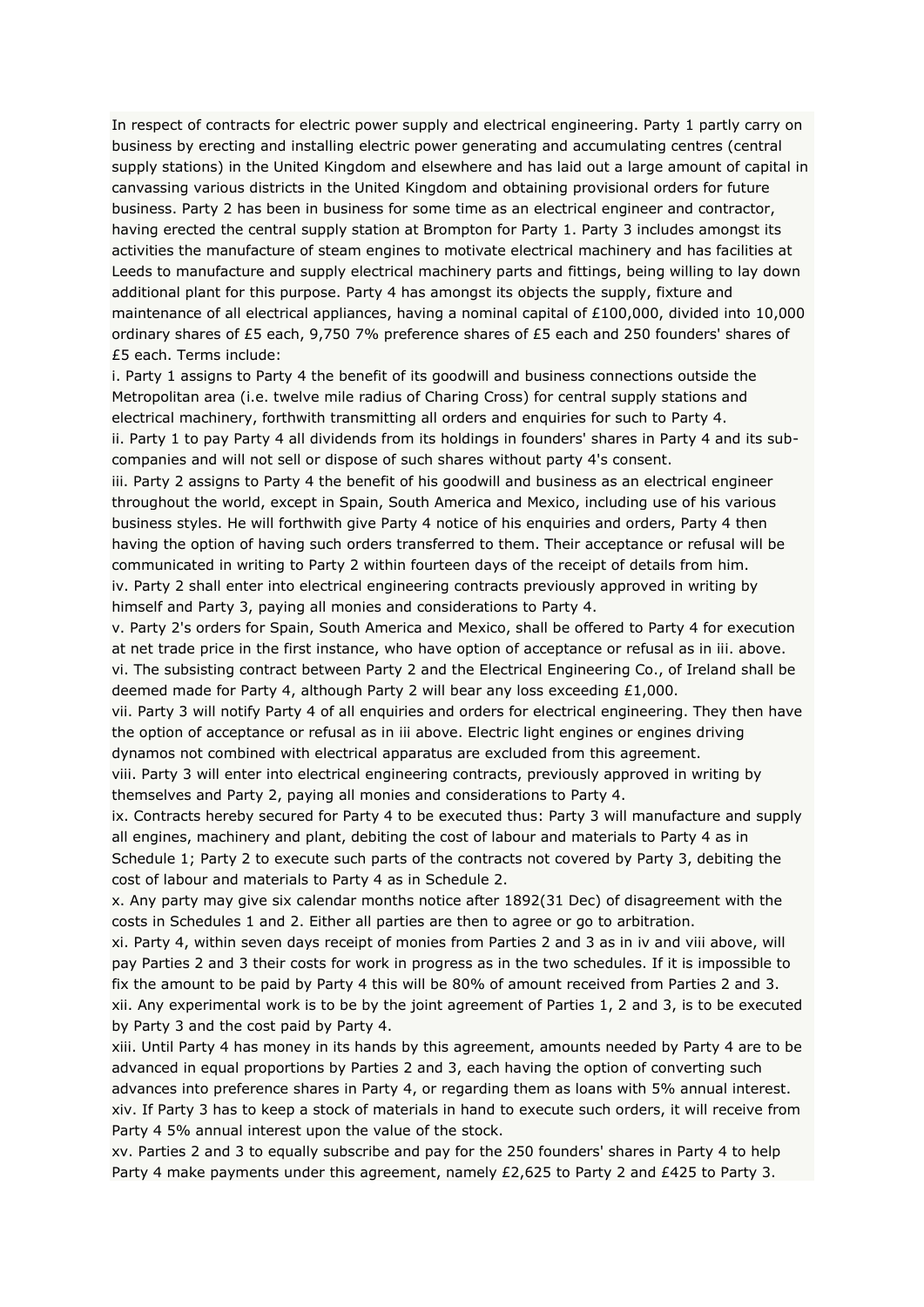xvi. Party 4 to render accounts relating to its contracts as at 31 Mar per year and distribute its gross divisible earnings thereafter; by paying its own administration and working expenses, including debt for experimental work; by paying interest as under xiii. and xiv. above; by paying a dividend of 7% per year on its paid up preference shares; by paying Party 1  $£1,050$  per year, guaranteed at at least £525 for each of the first two years of the agreement should the amount be allowed to accumulate; by paying Party 2 one tenth of its earnings, not in excess of  $£1,000$  per year; by paying dividends on its ordinary and founders' shares.

xvii. Parties 2 and 3 will equally pay Party 1 one fifth of each dividend received by them on the founders' shares of Party 4.

xviii. Any losses from contracts to be borne by Party 4, and on its failure to do so be equally divided between Parties 2 and 3, the amounts being debited to Party 4. Party 1 shall not be liable for such losses. The debts may be offset by Parties 2 and 3 subscribing to preference shares in Party 4.

xix. Parties 2 and 3 to render full account to Party 4 of work done.

xx. This agreement does not create any partnership between the parties.

xxi. Secretary of Party 4 to be William McIntosh of 6 Lombard Street, London.

xxii. Party 4 only to do business as specified in this agreement, save by joint concurrence of Parties 1, 2 and 3.

xxiii. Party 4 to be a party to all such contracts approved by the other parties.

xxiv. Neither Party 2 or any board member of Parties 1 and 3, to join the board of another company doing electrical engineering work similar to Party 4.

xxv. Parties 1, 2 and 3 to bear their own administration, working and travelling expenses but Party 4 to bear the cost of preparing and sending tenders for contracts.

xxvi. Agreement to last five years, renewable for five more years, provided Party 4 will have paid dividends on its founders' shares in the two years before, amounting to £2,000 aggregate. Similar renewal after ten years for another five, though here the aggregate in the two preceding years is to be £6,000.

xxvii. This agreement to be ended with the bankruptcy or winding-up of any of Parties 1, 2 and 3. xxviii. Neither of Party 2 or 3 can make transfers of their shares in Party 4 without the consent of the other.

xxix. Arbitration clause.

xxx. Costs of this agreement to be met by Party 4. Pp 12

AGREEMENT **TR FOW/CO3/2** *1897(17 Jun)*

## **Contents**:

Party 1: The Leeds and London Electrical Engineering Co., Ltd.

Party 2: John Fowler & Co. (Leeds) Ltd.

Supplemental to TR FOW/CO3/1 above in respect of contracts secured thereby for the benefit of Party 1 herein. The above agreement expired 1896(31 Dec) and no renewal was made, thereby leaving forty four contracts entered into by Party 2 for the benefit of Party 1 pending and uncompleted, as listed in Schedule 1. Party 2 has left owing the sum of £47,947-2-6d by Party 4. Party 2 also had owing to them on 1896(31 Dec) the sum of £24, 380-1-Od, detailed in Schedule 2, by persons and bodies with whom it had entered into contracts with on the behalf of Party 1. Terms of this agreement are:

i. Party 2 to complete the forty four contracts in hand as from 1896(31 Dec) at their own expense, using all models, patterns and patent rights belonging or vested in Party 1, indemnifying Party 1 against all legal actions and damages under the contracts and taking all monies and benefits for their own use.

ii. Party 2 to collect and retain the debts in Schedule 2 offsetting such amounts against the £47,947-2-6d owed them by Party 1.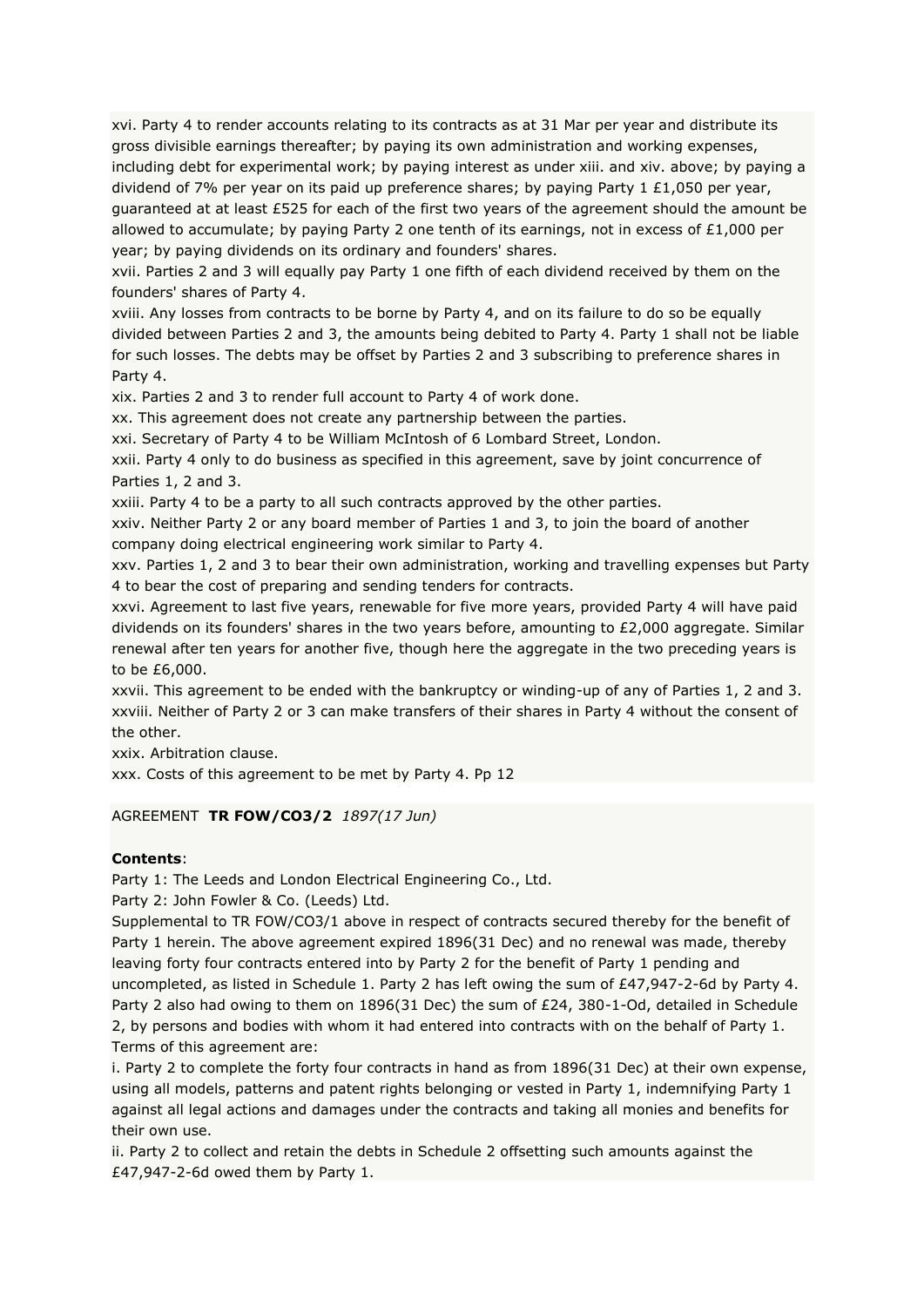iii. Party 2 to buy all the goodwill of Party 1 together with its patents, stock in trade, models, patterns, shares, debts, cash in hand, assets, property and rights, including its premises. In consideration of this Party 2 will undertake, pay, satisfy and discharge all debts, liabilities and contracts of Party 1 other than those in Schedule 1 and the amount owing to Party 2 themselves, indemnifying Party 1, its liquidators and contributors against the same and also paying the costs of winding-up Party 1 and a sum of £250 (which may be used to offset Party 1's debt to Party 2). iv. Party 1 to forthwith procure the necessary resolutions for its own voluntary winding-up. Attached are notes between Mr. Sparshott, solicitor and Fowlers over the need, if any, for payment of stamp duty on above agreement and for a formal assignment of business goodwill.

PROPOSED PLAN for the formation of Agricultural & General Engineers Ltd. **TR FOW/CO3/3** *1919 [Sep/Oct]*

## **Contents**:

Divided into Class A firms, i.e. partnerships and Class B firms, i.e. private limited liability companies and most public limited liability companies. A theoretical outline with no firms specifically mentioned.

NOTES on proposed plan. **TR FOW/CO3/3/1** *1919 [Sep/Oct]*

In pencil

## **Contents**:

Probably by William McIntosh, company secretary, John Fowler & Co. (Leeds) Ltd.

## FINANCIAL STATEMENT **TR FOW/CO3/4** *1919(Sep)*

## **Contents**:

Of the comparative valuations and profits of Agricultural & General Engineers Ltd., divided into the five firms concerned; Aveling & Porter Ltd.; Blackstone & Co., Ltd.; R. Garrett & Sons Ltd.; Jas F. Howard Ltd.; E. H. Bentall & Co., Ltd. Auditors: Price Waterhouse & Co., London. Attached is: i. 1919(8 Sep). Letter to Alfred Fowler, John Fowler & Co. (Leeds) Ltd., from Price Waterhouse & Co., remitting above statement. 'A very confidential document', says pending the valuation it is very difficult to give a corresponding figure for Fowlers should they join the combine, but suggest £550,000, excluding German and Austrian debts and estimating the increase in capital assets.

LETTER to Alfred Fowler from Walter Wigram **TR FOW/CO3/5** *1919(22 Oct)*

# **Contents**:

Returning above statement and letter, TR FOW/CO3/4, with comments, 'I am not very impressed... the proposal was one we could not possibly entertain for a moment'. Is surprised at the low earning capacity of the five firms [£123,799 average pre-war profits] and the capital [£1,485,273] thereby allowing only an 8% dividend to be paid. Is bemused by the auditors' valuation of Fowler's net assets - 'seems to me to be very low'. Also queries A.G.E. board representation. Is strongly in favour of an amalgamation but with Marshalls or Claytons, on the lines of Ruston & Hornsby Ltd., the advantages being an offset to government attempts to limit dividends of an individual firm, reduced selling costs by combination of all London offices and also in foreign towns, reduced manufacturing costs by rationalising manufacture between the firms, exchange of new ideas, increased selling power and a check on expenditure. Suggests Fowlers thoroughly overhaul their organisation to meet the competition of A.G.E., by improving deliveries, reducing manufacturing costs, improving the quality of work, increasing selling capacity,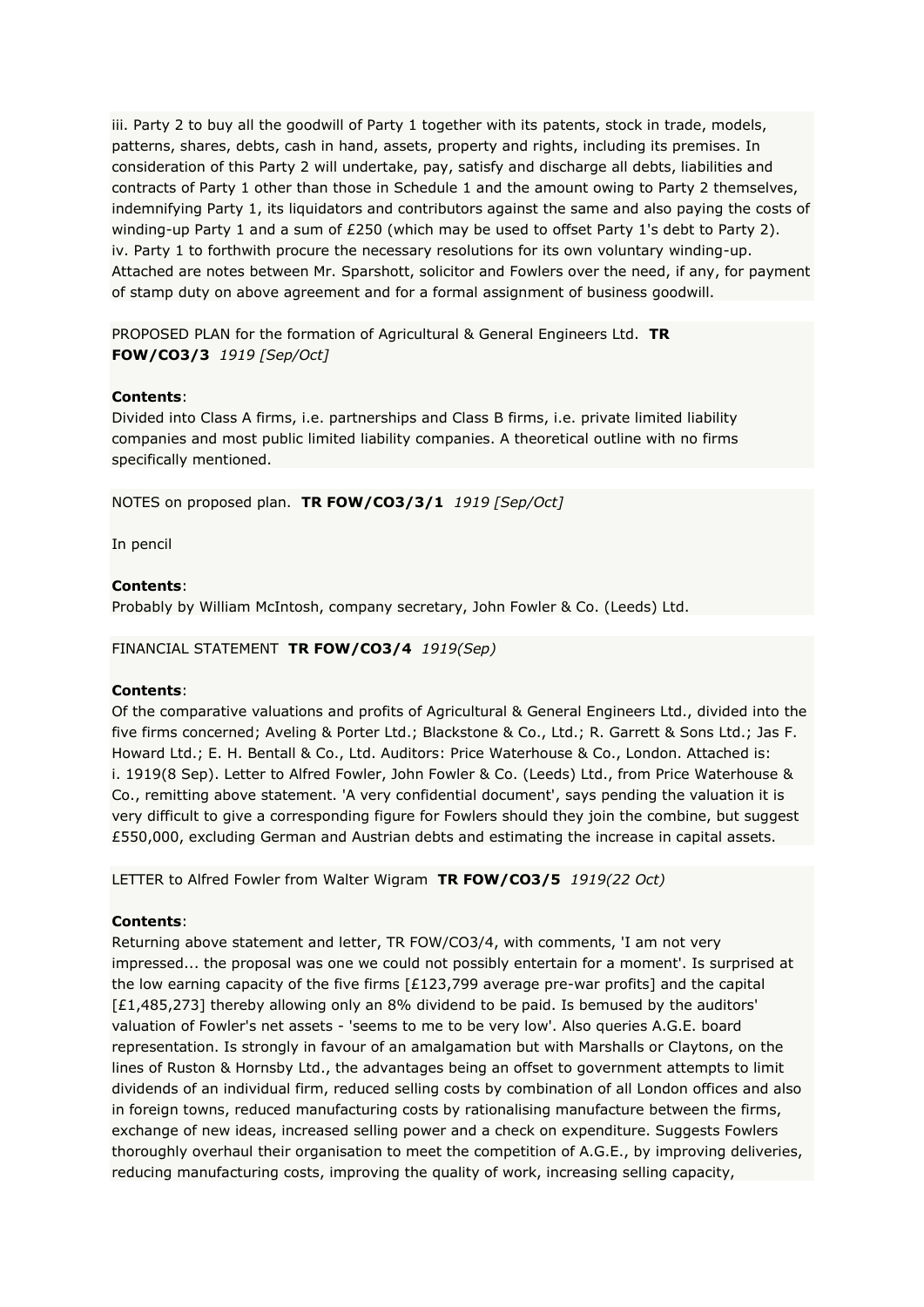experimenting on the implement range, maintaining good customer relations and capitalising the reserves. Also sees a need to subdivide Leeds work more than in the past. Says has confidence that Fowlers can meet the competition by A.G.E., 'but we have got to set our house in order and not wait until we are compelled to do it'.

SECURITY **TR FOW/CO3/6** *1879(18 Nov)*

One membrane

# **Contents**:

Party 1: Waterman Mummery of Ospringe, nr. Faversham, Kent, builder Party 2: Robert Fowler, Barnard Fowler, David Greig, Robert William Eddison and Reginald Wigram, trading as John Fowler & Co., of 71 Cornhill, London, engineers.

For £475-15-4d with interest by Party 1, in respect of £37-17-4d of goods sold and delivered to him by Party 2 and of £304-18-0d and £133-0-0d for the hire of one 8 HP traction engine with gear and two traction wagons with gear, as in two agreements of 1877(1 Oct) and 1877(7 Dec). Party 1 having defaulted in payment of these sums and Party 2 having threatened to commence legal proceedings for recovery of the debt, together with the removal of the engine, wagons and gears, both parties have consented to this security. The terms are that Party 1 assigns to Party 2 all goods and chattels listed in the schedule [namely those located in his carpenters workshop, shed, forge, yard and store room at Painters Forstall and Painters Farm] until 1879(18 Dec) as security for payment of the amount with 5% interest. If only part of the sum is paid by that date, interest will be payable half yearly on 18 Dec and 18 Jun at 5%. Party 1 is to insure the goods and chattels, pledged as security, against loss or damage by fire with the Phoenix Insurance Office up to at least £600.

# AGREEMENT **TR FOW/CO3/7** *1887(1 Mar)*

# **Contents**:

## [Draft]

Party 1: John Fowler & Co. (Leeds) Ltd.

Party 2: Samuel James Brown, Henry Oxley, James Walker Oxley and Thomas Harrison of Leeds, Yorkshire, bankers, in business as William Williams Brown & Co.

Over banking arrangements. Party 1 having already opened an account with Party 2 who had consented to make advances on loans, this agreement concerns securities for such sums. Terms include half-yearly commission, bank charges and interest at 5%. Bank is to hold forty seven first mortgage debentures value £30,000 as security. Also concerns consolidation and appropriation of securities and monies. Affixed are two letters to Party 2 from Party 1:

i. 1887(8 Feb). Remits above agreement for signature.

ii. 1887(3 Mar). Notifies receipt of above agreement and requests copies of documents authorising the agreement. Requests remittance of cheque for £28, 811-14-4d to transfer balance from old partnership account to new limited company account.

POWER OF ATTORNEY **TR FOW/CO3/8** *1887(4 Aug)*

# **Contents**:

Party 1: John Fowler & Co. (Leeds) Ltd., registered office, 6 Lombard Street, London, incorporated under the various companies act and registered 1886(13 Aug).

Party 2: William McIntosh of 6 Lombard Street, London.

For all matters of bankruptcy or proceedings for liquidation by arrangement with creditors; to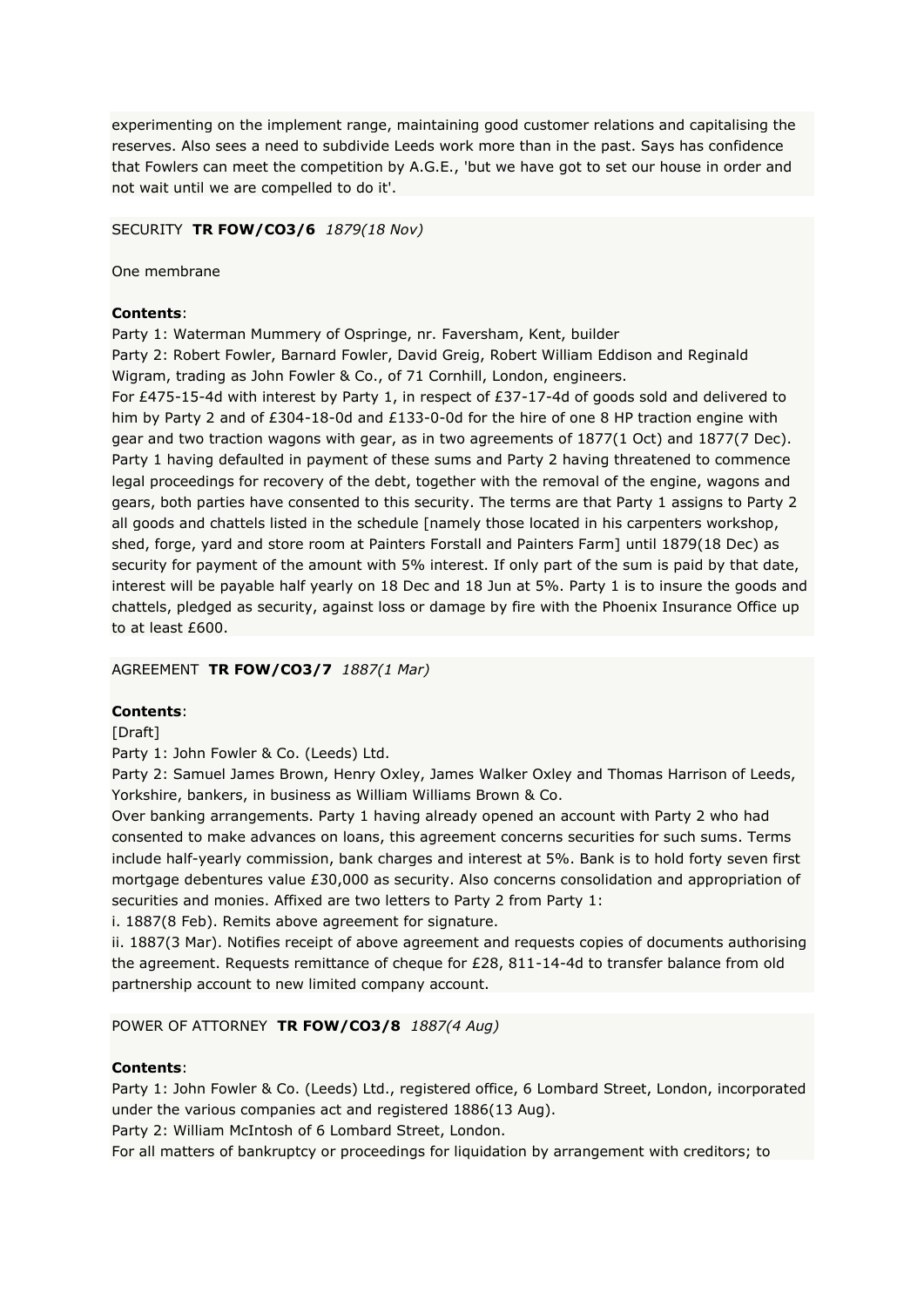present petitions, prove debts, vote or appoint any person proxy to represent Party 1 in matters relating to any debtor or his affairs, in pursuance of the bankruptcy acts.

POWER OF ATTORNEY **TR FOW/CO3/9** *1906(24 Sep)*

## **Contents**:

Party 1: John Fowler & Co. (Leeds) Ltd., registered office, 6 Lombard Street, London. Party 2: Robert Henry Fowler, Alfred Fowler and William McIntosh, all of 6 Lombard Street, London, John William Thackeray of the Steam Plough Works, Leeds, four of the directors of the above company.

Singly to each of Party 2 to make agreements with persons willing to hire out the machinery of Party 1, including steam ploughs and other agricultural implements, the hirer having the option to eventually purchase the same.

[Business area not specified]

## AGREEMENT **TR FOW/CO3/10** *1892(11 Oct)*

## **Contents**:

[Copy]

Party 1: John Fowler & Co. (Leeds) Ltd., registered office, 6 Lombard Street, London Party 2: The Yorkshire House to House Electricity Co., Ltd., registered office, 32 Park Row, Leeds. In respect of the acceptance by Party 2 of Party 1's tender of £12,190 for the construction and maintenance of electrical plant to be installed in Leeds, Party 2 having been granted relevant powers, under the Leeds Electric Supply Order of 1891. Party 1's tender and specification formed Schedules 2 and 3 of the original agreement, but are not extant for this copy version. The terms are contained in Schedule 1 [Extant] and include the appointment of a consulting engineer, namely Robert Hammond, of 117 Bishopgate Street, London.

## AGREEMENT **TR FOW/CO3/11** *1904(Oct)*

## **Contents**:

[Draft] Party 1: Emerson Bainbridge Party 2: Frederick Baynes Party 3: John Baker Party 4: Alfred Julius Boult Party 5: John Fowler Party 6: Robert Measures Party 7: Lancaster Shaw Party 8: Ernest Schumacher Party 9: H. W. Underhill

Party 10: Harold Wade

Party 11: John William Hall

Concerning the formation of a registered limited company, namely Hall's Transmission Gear Syndicate Ltd. Boult, Wade and Hall are owners of various letters patent, listed in Schedule 1 [not extant] relating to Hall's invention in connection with transmission gear and governed by two separate agreements of 1902(1 Dec) and 1903(28 Oct), involving Boult and Wade as Party 1, Hall as Party 2 and Moton David Moss as Party 3. Boult, Wade and Hall have since become entitled to Moss's interests including £10,000 and his moiety of the patents. Under the agreement of 1903(28 Oct) a sum of £7,200 was advanced by Boult, Measures, Shaw, Schumacher and Underhill with provisions for interest as set out in Schedule 2. Hall is also in possession of the following, formerly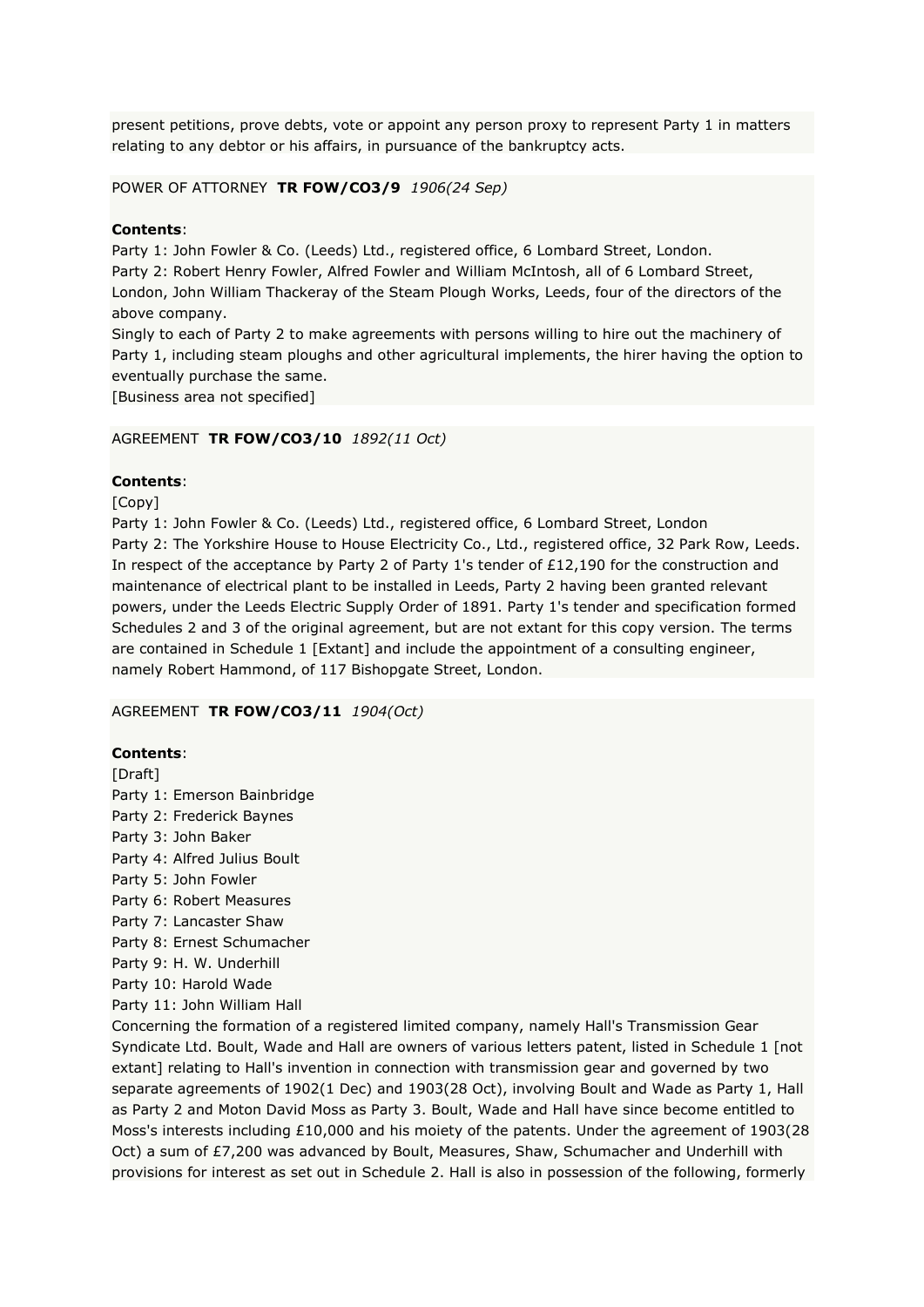the property of M. D. Moss, namely a piece of land near Ipswich and certain transmission gear, lorries, machinery and fittings. Since 1904(4 Jun) all the parties have advanced various sums, listed in Schedule 4 [not extant]. Terms include:

i. Syndicate to have a nominal capital of £50,000 in shares of £1 each, comprising 30,000 ordinary shares and 20,000 preference shares, the latter with a cumulative dividend of 4% per annum. ii. The eleven parties will enter into an agreement with the syndicate, when registered, to transfer all their interests in the above patents, land and property, in return for  $£37,415$  in preference and ordinary shares, as detailed per party in Schedule 3 [extant]. The agreement for the transfer of the property will be registered at the registry of joint stock companies.

iii. The syndicate will pay Moss's debts incurred in developing and exploiting the patents, as set out in Schedule 5 [not extant], either in cash or shares. By the issue of debentures or debenture stock, the syndicate may raise money to pay off the debts in developing and exploiting the patents, in paying off the sums advanced by all the parties since 1904(4 Jun) with 5% interest, as in Schedule 4 [not extant] and sum to be advanced, and in paying legal expenses associated with the formation and registration of the syndicate. The issue not to exceed £20,000 without sanction of the syndicate's general meeting, and the debentures to last five years.

iv. Any of the eleven parties may join the board of directors. The debenture holders may nominate one director for each £5,000 secured.

v. Hall to be manager of the syndicate for three years from the date of incorporation, at a salary of £360 per year, with a 5% commission upon the divided profits.

vi. Every share to carry one vote and likewise each £5 secured by debenture.

vii. Memorandum and articles of association to be in the form annexed. [Not extant]

## AGREEMENT **TR FOW/CO3/12** *1905(20 Dec)*

#### **Contents**:

[Copy]

Party 1: Aveling & Porter Ltd., registered office, Rochester, Kent.

Party 2: William Fowler of the Globe Foundry, Leeds, Yorkshire, iron and steel founder, in business as the Medway Steel Co.

Subsequent to a lease, 1905(20 Dec) of premises in Strood, Kent, divided thus: first part of premises for twenty one years; second part for eighteen years; third part for twenty one years, all as from 1906(1 Jan). Terms include:

i. Party 2 to purchase from Party 1 the fittings, loose plant and other effects, as in annexed inventory [not extant] at a sum to be agreed upon within ten days time, payable thus: £50 on 1906(1 Apr) and the balance in equal monthly instalments of £50, commencing 1905(1 May). ii. Party 2 to execute at the premises, forming parts one and two of the lease, all orders for steel castings and malleable iron castings from Party 1, and in priority to orders from other parties, during 1906(1 Feb) - 1927(1 Jan), at Sheffield prices.

iii. Party 1 to obtain all steel castings required by them in their business as general engineers from Party 2.

iv. Party 2 may not assign or part with this agreement without the consent of Party 1, though he may bring a partner into his business.

v. Monies payable by Party 1 for steel and iron castings thus: 90% on the Friday following the week of the goods' delivery; balance on tenth day of the month following.

vi. Party 2 may carry on at the premises in the lease, or within a fifty mile radius of such, the business of manufacturing, selling and repairing traction engines, agricultural engines, road locomotives, tramway locomotives, steam road rollers, steam ploughing engines, cement making mills and machinery, traction wagon trains and other road locomotion vehicles. The same to apply to any assignee or underlessee of the premises.

vii. If lease wholly determined or in respect of part one of the premises, this agreement to end.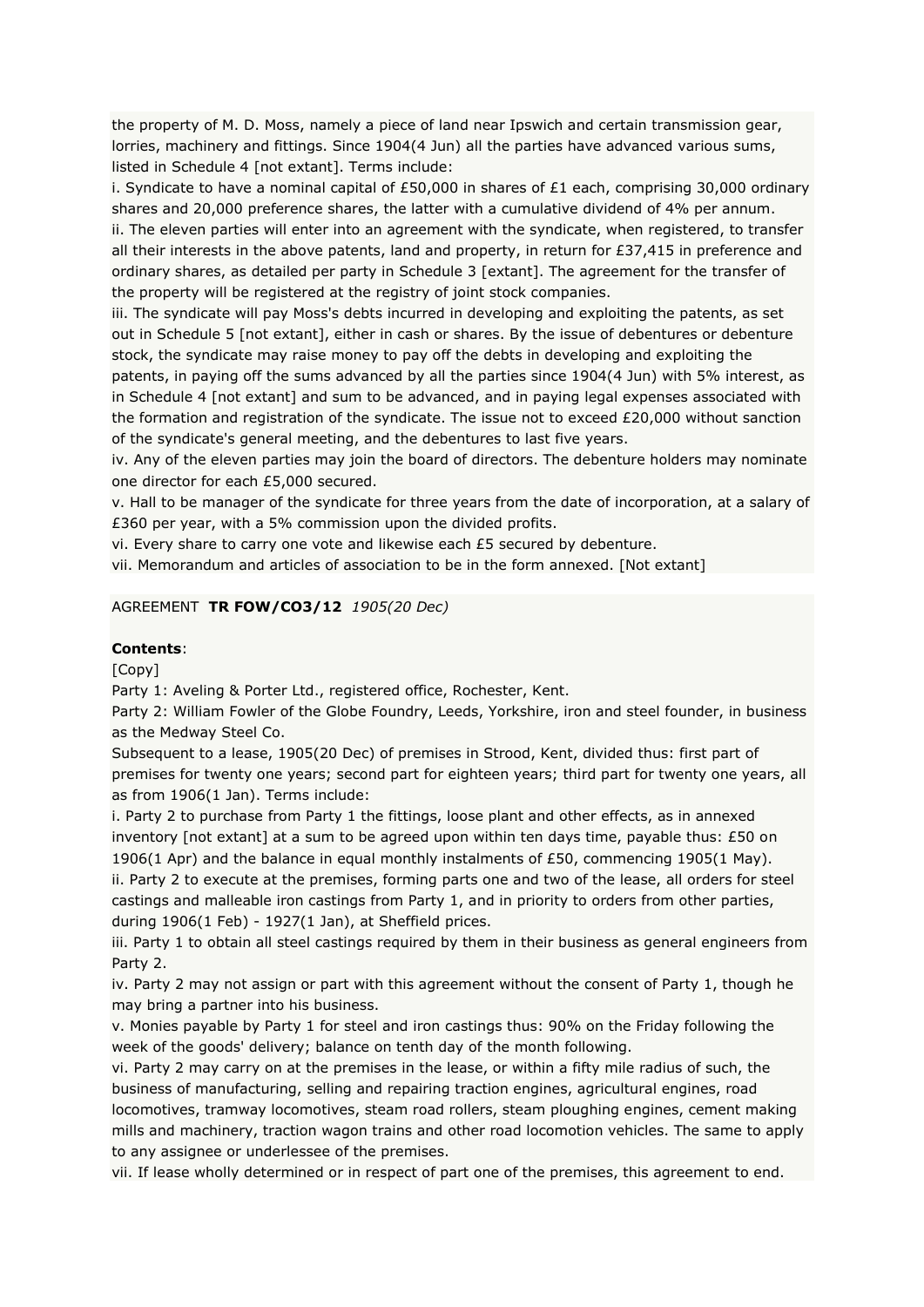viii. If rents payable for the premises by Party 2 not duly paid, as specified in the lease, Party 1 has the option to offset the amount in respect of goods supplied to them by Party 2. ix. Arbitration clause.

LETTER to the director of Cable Cultivating Contractors Ltd., from Lloyds Bank Ltd., Leeds **TR FOW/CO3/13** *1935(12 Apr)*

## **Contents**:

Acknowledging notification of appointment of Nicholas Geldard as a director of the company and of John Henry Bride as company secretary.

POWER OF ATTORNEY **TR FOW/CO3/14** *1929(19 Jun)* Language: Spanish

## **Contents**:

Party 1: John Fowler & Co. (Leeds) Ltd.

Party 2: Edward Crown of Madrid.

To make an agreement, on the behalf of Party 1, with the Anglo-Spanish Industrial Association S.A. of Madrid for the partial manufacture and sale of steam, gasoline and diesel road rollers, together with spare parts and accessories, and to introduce mutually agreed modifications into such an agreement. Sworn before John A. Donnison of London, public notary. The power is succeeded by:

i. 1929(19 Jun). Certificate of registration of above power, Spanish Consulate, London, [in Spanish].

CORRESPONDENCE FILE between John Fowler & Co. (Leeds) Ltd., and Giovanni Bertellini, their Italian representative. **TR FOW/CO3/15** *1920(2 Jul) - 1927(7 Sep)*

Letter of terms [copy] to Bertellini from C. H. Fowler. **TR FOW/CO3/15/i** *1920(2 Jul)*

Three copies

#### **Contents**:

'We have come to the conclusion that the manner in which you have been conducting our business for the past year, is extremely unsatisfactory and in our opinion detrimental to our best interests'. However, 'we are willing to give you an opportunity of winning back the confidence of our customers and ourselves again'. Therefore offers new terms including remuneration solely on business done and orders obtained by a 10% commission, quotations to customer to be in sterling, gross prices are not to be increased, orders and business for spare parts to be kept distinct from those for new goods, all tackles to be visited and reported on at least annually, customer remittances to be sent immediately to the London office, customers' orders must not be cancelled or interfered with, Fowlers will supply necessary literature and pay for approved advertisements and Bertellini's business time is to be spent solely as Fowlers' representative. This arrangement to run 1920(30 Jun) - 1921(31 Dec), when subject to review. 'It is absolutely necessary that you should immediately take steps to destroy the competition and growing local business of Sig. Rocchi'.

Letter to Fowlers from Bertellini, London **TR FOW/CO3/15/ii** *1920(5 Jul)*

#### **Contents**:

Accepting terms in above letter. [Original and copy]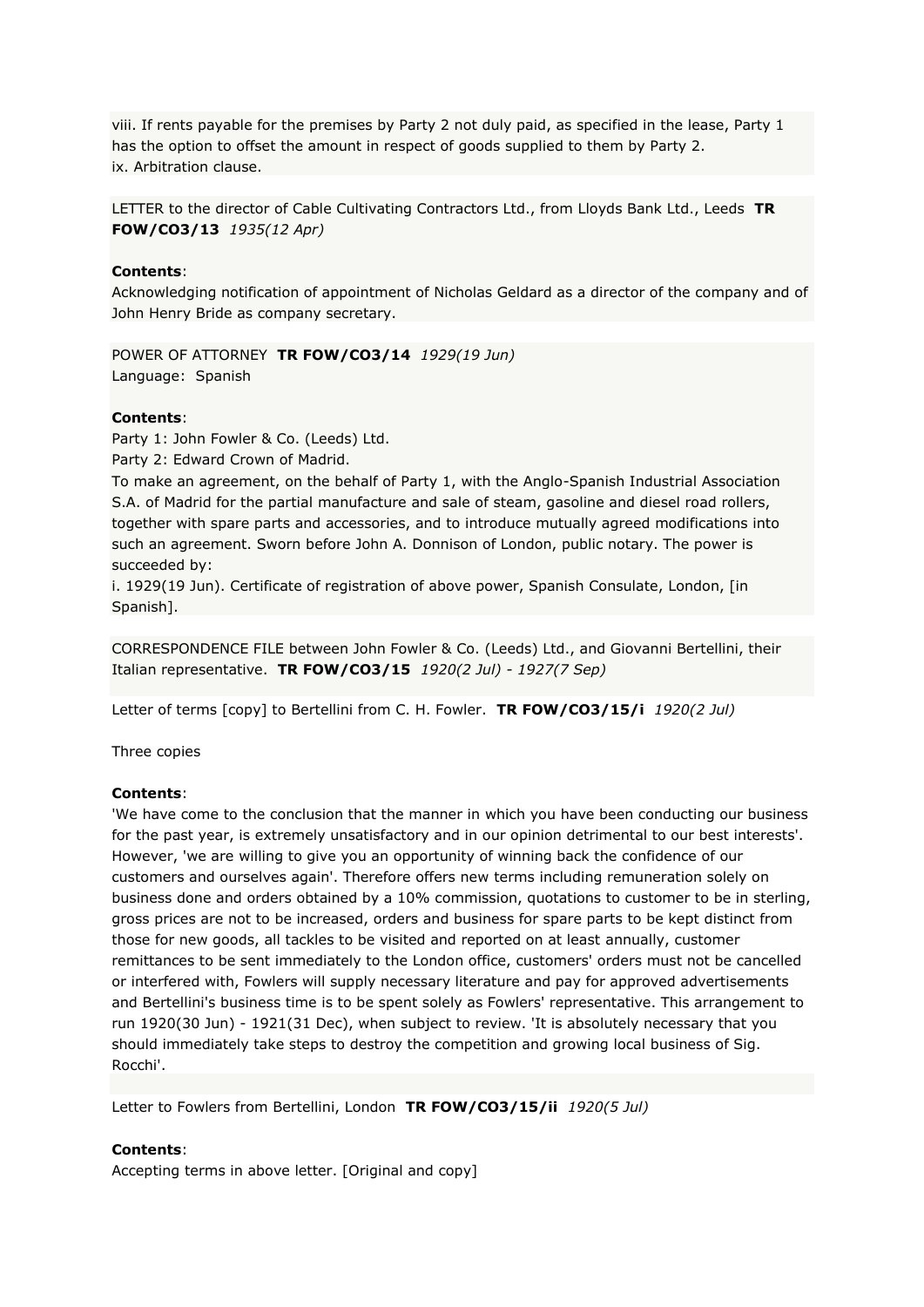Letter of agreement [Copy] to Bertellini, Bologna from Fowlers **TR FOW/CO3/15/iii** *1921(7 Sep)*

#### **Contents**:

Offering new terms as the firm's representative. Namely payment of £500 per year for office and travelling expenses, 5% commission on orders obtained and all other terms as in TR FOW/CO3/15/i above. Arrangement to run 1921(1 Jan) - 1922(31 Dec), subject to termination thereafter by three months notice in writing by either party. [Bertellini presumably signed the original].

DEED OF RECEIPT AND COMPROMISE **TR FOW/CO3/16** *1933(21 Oct)* Language: English and Italian

#### **Contents**:

By Giovanni Bertellini that he has received £850 from John Fowler & Co. (Leeds) Ltd., as full payment of the settlement for his services to the branches of the company, formerly claimed as £2, 733-12-11d in an appeal before the magistrative of labour. The claim was in respect of indemnity for dismissal as the company's representative during 1914 - 1932 (though not for services prior to that for John Fowler & Co., Magdeburg); for notice of dismissal; for reimbursement of rights not enjoyed during his service; and for work with Societa Anonima "La Penetrazione".

DECLARATION **TR FOW/CO3/16/1** *1933(21 Oct)* Language: English and Italian

#### **Contents**:

By Giovanni Bertellini, subsidiary to TR FOW/CO3/16 above, that he has revoked the instructions in his letters, 1933(22 Apr and 7 Oct) to John Fowler & Co. (Leeds) Ltd., relating to payment of indemnities, to have been payed via Charles Fowler. The figure is now settled as in above deed TR FOW/CO3/16 and direct payment has been made this date by cheque by Charles Fowler.

DEED OF RECEIPT AND COMPROMISE **TR FOW/CO3/17** *1934(15 Oct)* Language: English and Italian

#### **Contents**:

By Giovanni Bertellini in respect of differences between John Fowler & Co. (Leeds) Ltd., concerning the balances on the closure of the current account between them. The amount according to Bertellini's calculations was £630-8-10d to his credit, whereas Fowler's calculations were for £110-19-5d to his credit. The compromise amount herein agreed is  $£400$  thereby settling any further claim in the matter and acknowledgment of the necessary cheque is also made.

ACCOUNT **TR FOW/CO3/17/1** *1932 - 1933* Language: Italian

#### **Contents**:

Relative to above deed TR FOW/CO3/17 comparing amounts to the credit of Bertellini as calculated by himself and as calculated by Fowlers.

RECEIPT **TR FOW/CO3/17/2** *1934(8 Oct)* Language: Italian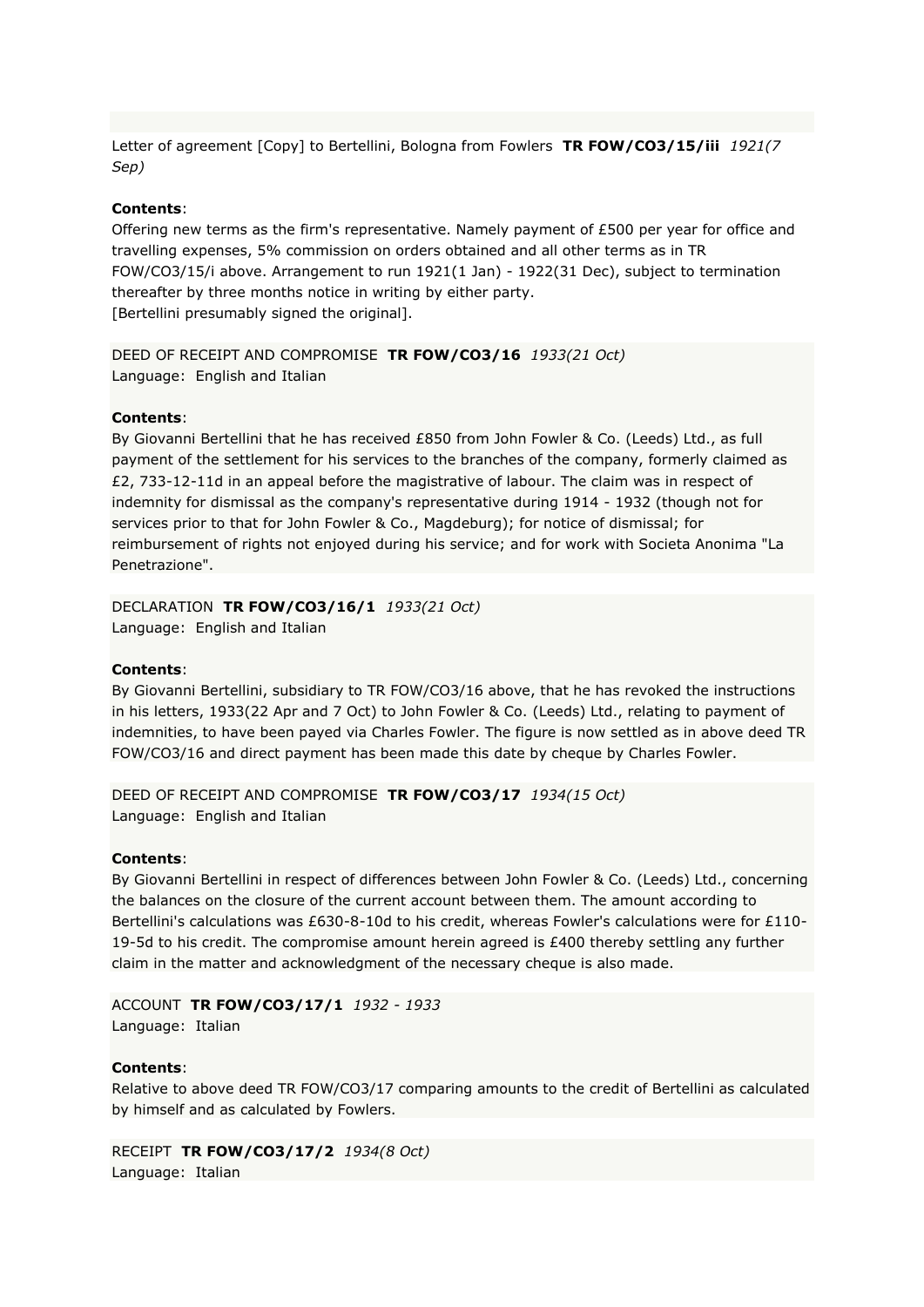To Giovanni Bertellini from Guiliamo Folena for 1,000 lire.

LETTER to Carlo Rimini, Rome, advocate from Soc. An. Impressa Macchinario Stradale Agricola, Rome **TR FOW/CO3/17/3** *1934(31 Oct)*

## **Contents**:

Acknowledging receipt of the key of the Fowler duplicate store in Rome, and noting contents to be as stated in sole contract.

LETTER [Copy] to John Fowler & Co. (Leeds) Ltd., from Carlo Rimini, Rome, advocate **TR FOW/CO3/4** *1934(31 Oct)*

## **Contents**:

Remitting TR FOW/CO3/17; TR FOW/CO3/17/1; TR FOW/CO3/17/2 above with comments.

DEED OF RECEIPT **TR FOW/CO3/18** *1935(2 Aug)* Language: Italian

## **Contents**:

By Paolo Vesica of Naples for L.34, 681, 30, of which L.17, 340, 65 has been paid by Societa Anonima "La Penetrazione", Rome, and L.17, 340, 65 by John Fowler & Co. (Leeds) Ltd., as settlement of the amount due to him by the above societa for payment of legal expenses, by virtue of the sentence of the Tribunal of Rome, 1934(12 Jul) and of the Court of Appeal of Rome, 1935(14 Jul).

# AGREEMENT **TR FOW/CO3/19** *1931(28 Apr/6 Jun)*

Language: English and German

## **Contents**:

Party 1: John Fowler & Co. (Leeds) Ltd.

Party 2: Gustav Adolf Weitzel, Dampfpflug-und Dampfwalzenunternehmung, A.G., Eisleben, [Germany]

Concerning the provision of capital for Party 2 by Party 1. Terms include:

i. Party 1 to place a credit to Party 2 of up to 120,000 gold marks, with a German bank at an interest of 1% above the German Reichsbank's discount rate and to last until 1937(31 May) provided the interest obligations are met.

ii. As a security for the above loan, Party 2 mortgage to Party 1 twenty complete steam ploughing tackles and seven complete road rollers, as previously mortgaged to the Deutsche Bank and Diskonto-Gesellschaft, Erfurt. There is however a reserve of ownership on the last two steam ploughing sets purchased from Rheinmetall to be payed off, expiring 1935.

iii. Party 2 to purchase from Party 1, prior to the autumn season 1931, two 18 NHP AAS steamploughing engines, with superheater, two watercarts and a transportable pump; two 150 HP diesel ploughing engines, with two new ropes. Total price 156,000 gold marks, payable by shares to the equivalent of 16,000 marks in Party 2, reckoned as 40,000 marks in terms of the purchase prices and the remaining 116,000 marks in nine acceptances, bearing 6% interest and payable at specified dates during 1932(15 Jun) - 1936(15 Jun).

iv. So long as the loan is in force, Party 2 undertakes to buy Party 1's products at competitive prices.

v. Gustav Adolf Weitzel, major shareholder in Party 2 undertakes that Party 1 may nominate a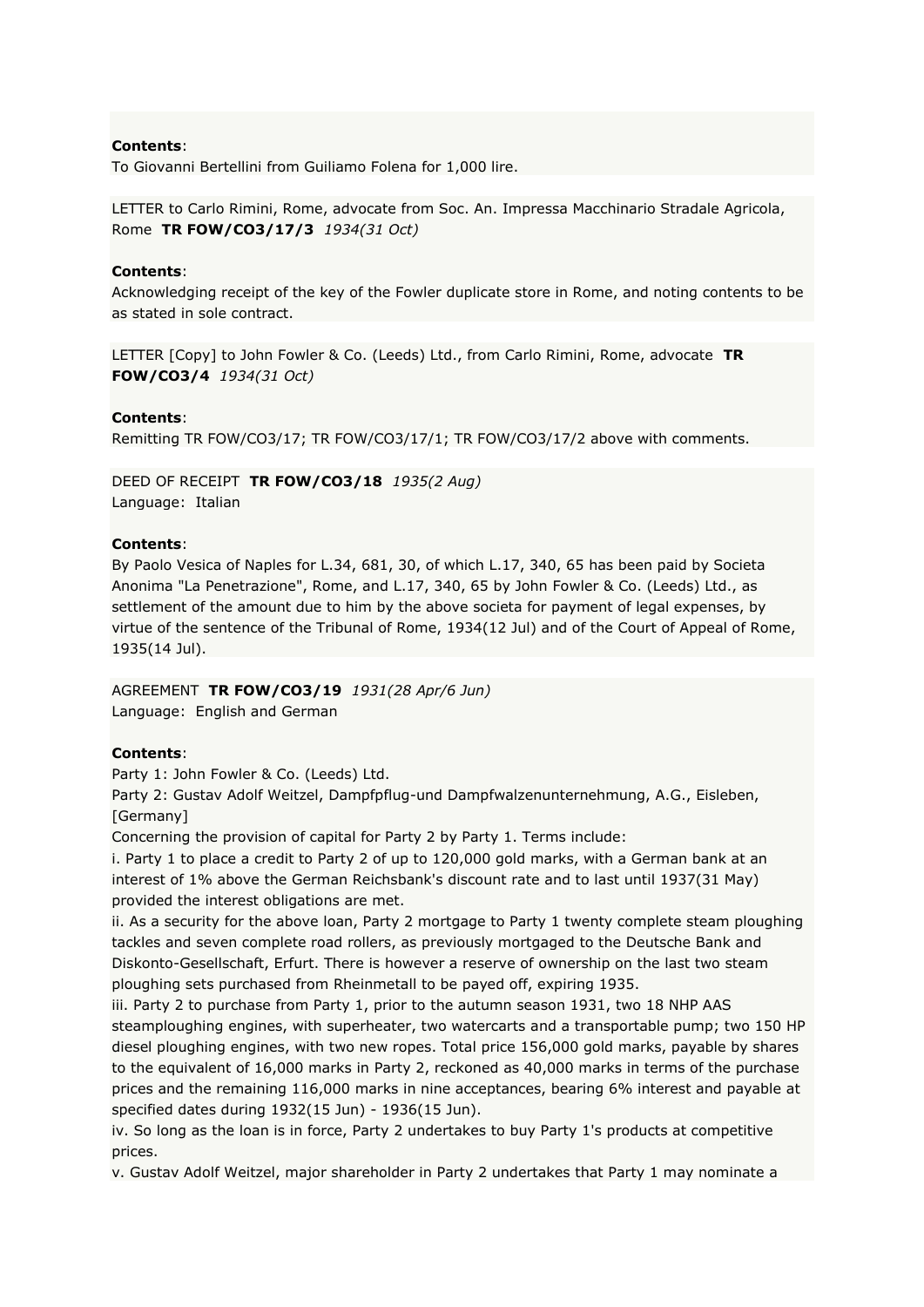member of the board of directors of Party 2 and either Party 1 or Weitzel may grant the other the right to purchase the other's shares in the event of disposal being desired. Weitzel will not take an interest in a competing firm without Party 1's consent, while this agreement is in force.

vi. No further credits to be undertaken by Party 2 without Party 1's consent.

vii. Legal and other costs to be borne by Party 2.

viii. Agreement to take effect from 1931(1 Jun)

The agreement is followed by:

i. 1931(21 May). Declaration by John Alfred Donnison of London, public notary, as to the validity of the signatures of Party 1 on the above. Party 2 signed 1931(6 Jun) and this is followed by: ii. 1931(8 Jun). Declaration by Michael Zahn, public notary as to the validity of the signatures in respect of Party 2 on the above.

In German. There are two typescript German copies of the agreement proper, together with an English translation

SUPPLEMENTAL AGREEMENT to TR FOW/CO3/19. **TR FOW/CO3/19/1** *1931(21 May/6 Jun)* Language: English and German

## **Contents**:

Terms include:

i. Credit now to be conditional on Party 2 placing at Party 1's disposal quarterly acceptances for the 120,000 marks. Party 1 will then immediately remit the value of such to Party 2 at a designated German bank. These acceptances will be extended or renewed by Party 1 so that 120,000 marks still remains on credit as at 1937(31 May), but provided that Party 2 duly pay 1% interest on the acceptances to Party 1 and also the German bill stamp duty (the interest being deducted from Party 1's remittances to Party 2) and Party 2's losses are less than half their present share capital. This replaces clause i of the above agreement.

ii. Both parties may now withdraw by giving three months notice 'in the event of political upheavals occurring in either England or Germany which make the orderly course of business impossible'.

The agreement is followed by:

i. 1931(21 May). Declaration by John Alfred Donnison of London, public notary, as to the validity of the signatures of Party 1 on the above.

Party 2 signed 1931(6 Jun) and this is followed by:

ii. 1931(8 Jun). Declaration by Michael Zahn, public notary, as to the validity of the signatures of Party 2 on the above.

In German. There are two typescript German copies of the agreement proper, together with an English translation

SPECIFICATION AND ESTIMATE **TR FOW/CO3/19/2** *1931(29 May)* Language: German

## **Contents**:

[Copy] for a 4/5/6 furrow, slanting frame, anti-balance plough for G. A. Weitzel A.G., Eisleben. John Fowler & Co. (Leeds) Ltd. [In German]. Attached is:

i. 1931(28 Apr). Order [Copy] for two 18 NHP AAS steam ploughing engines, Nos. 18012/18013 with superheater, two water carts and a portable pump; two 150 HP diesel ploughing engines, Nos. 18217/18218 with two new ropes, from John Fowler & Co. (Leeds) Ltd. Also includes details of rates of payment with interest. G. A. Weitzel A.G. Eisleben.

LETTER OF RELEASE **TR FOW/CO3/19/3** *1931(10 Jun)* Language: German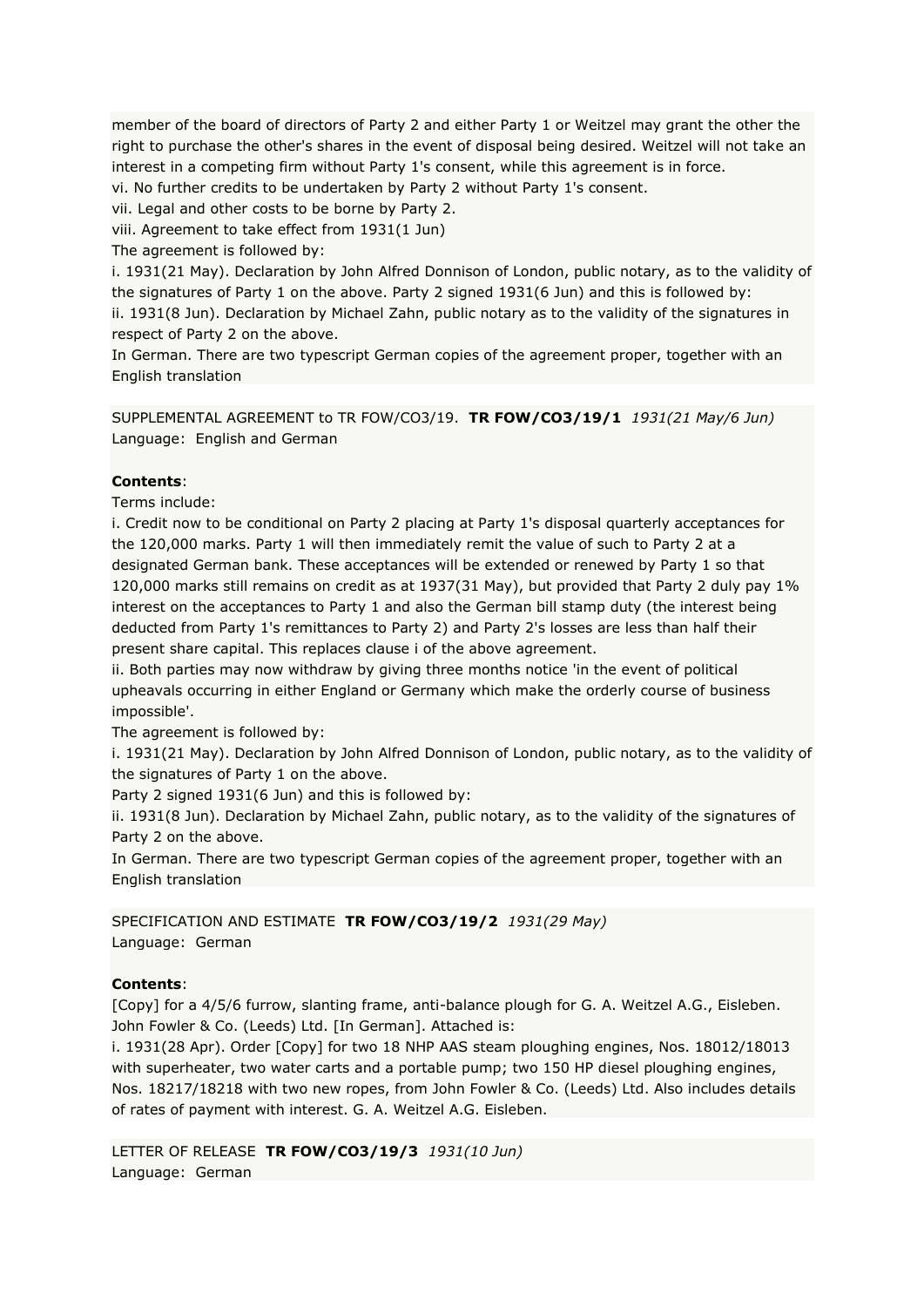To John Fowler & Co., G.m.b.H., Magdeburg from Deutsche Bank und Disconto-Gesellschaft Filiale Erfurt for RM.16,000 in respect of Gustav Adolf Weitzel A.G., Eisleben, through Hermann Brauns, Weimar.

## RECEIPT **TR FOW/CO3/19/4** *1931(10 Aug)*

## **Contents**:

To John Fowler & Co. (Leeds) Ltd., by Westminster Bank Ltd., London E.C.3., for 800 shares, nos 7191-7990 in G. A. Weitzel A.G.

LIST **TR FOW/CO3/19/5** *1933(1 Nov) - 1936(15 Dec)*

Three copies

## **Contents**:

Of acceptances outstanding in respect of four ploughing engines, as in above order, TR FOW/CO3/19/2 i. by G. A. Weitzel A.G.

AGREEMENT **TR FOW/CO3/20** *1931(19/24 Jun)*

Original and two copies Language: German

## **Contents**:

Party 1: Gustav Adolf Weitzel, Dampfpflug-und Dampfwalzenuntemehmung A.G., Eisleben Party 2: John Fowler & Co. (Leeds) Ltd., London. [Germany] Transferring eighteen steam ploughing sets and seven road rollers to Party 2 as a security for the loan as in TR FOW/CO3/19 above, of 120,000 gold marks. The machinery, excepting one ploughing set, was previously mortgaged to the Deutsche Bank and Diskonto-Gesellschaft, Erfurt. A reserve ownership on two further steam ploughing sets remains with their manufacturer, Rheimmetall, and this will pass to Party 2 on its expiry in 1935 and a further agreement is to be then made for that transfer. The machinery is listed in the schedule; the eighteen steam ploughing sets comprise ten Fowlers (4635/36 - 1913; 7614/15 - 1896; 8480/81 - 1899; 10750/51 - 1906; 10476/77 - 1906; 11198/99 - 1907; 11196/97 - 1907; 13495/96 - 1912; 13717318- 1913; 13266/67 - 1912), seven Rheinmetall and one Heilbronn; the seven steam road rollers comprise six Fowlers (5189, 5629, 6172, 6144, 6146, 5926) and one Rheinmetall.

LETTER [Copy] to John Fowler & Co. (Leeds) Ltd., London from John Fowler & Co., G.m.b.H., Magdeburg **TR FOW/CO3/20/1** *1931(27 Jun)*

## **Contents**:

Remitting above agreement TR FOW/CO3/20, with various comments.

## CORRESPONDENCE FILE **TR FOW/CO3/21** *1931(Jul)*

## **Contents**:

Concerning the release of seventeen sets of steam ploughs and seven sets of road rollers to Gustav Adolf Weitzel, Dampfpflug und Dampfwalzenunternehmung A.G., Eisleben, by Deutsche Bank und Disconto-Gesellschaft, Erfurt, to whom they were assigned by a protokol, 1930(25 Apr)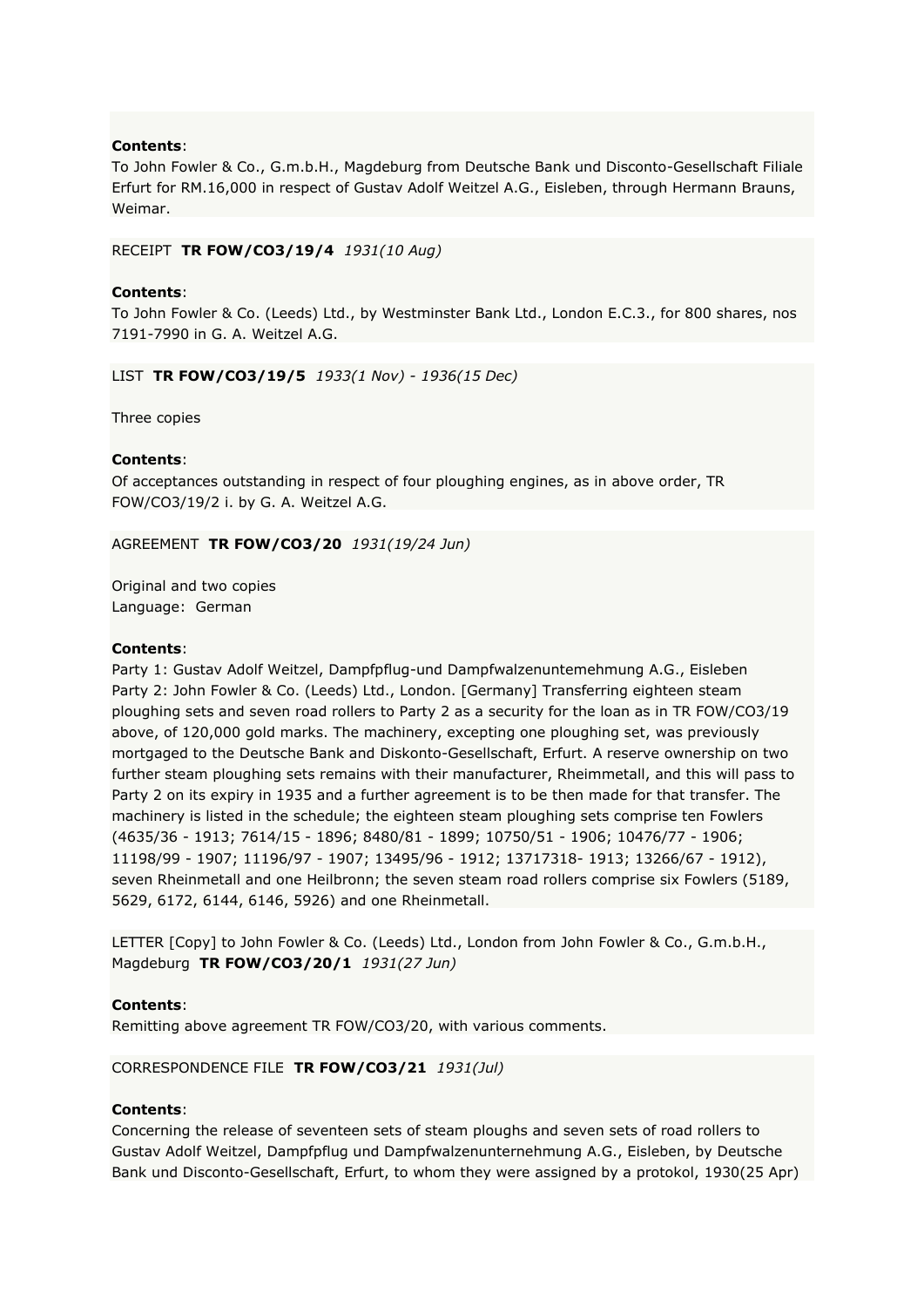as a pledge. Release to be effective from 1931(11 Jul), in accord with above agreement, TR FOW/CO3/20.

[Two original letters in German with English translations, and translation into English from German only of a third letter]

NOTICE OF SURRENDER **TR FOW/CO3/22** *1935(25 Feb)* Language: English and German

## **Contents**:

By Gustav Adolf Weitzel Dampfpflug und Dampfwalzenunternehmung A.G., Eisleben of two superheated steam ploughing engines, Nos. 18012/13, built 1931; two water carts and one portable pump, purchased from John Fowler & Co. (Leeds) Ltd. Ownership is to revert to Hermann Brauns, Geheimar Kommerzienrat, Weimar.

Affixed is:

i. 1935(26 Feb). Letter to Fowlers from Brauns noting above surrender of rights in Fowler machinery to him.

CORRESPONDENCE FILE between Moritz Zdekauer, Prague and John Fowler & Co. (Leeds) Ltd. **TR FOW/CO3/23** *1928(5-25 Oct)* Language: English and German

## **Contents**:

Concerning account 'John Fowler & Co., Kontoseparato' with Zdekauer. This is to now revert to the style of John Fowler & Co. (Leeds) Ltd., as pre-first world war 'in view of prospective extensions of business'.

CORRESPONDENCE FILE between Anglo-Czechoslovakian Bank, Prague and John Fowler & Co. (Leeds) Ltd. **TR FOW/CO3/24** *1929(19 Oct) - 1932(13 May)*

## **Contents**:

Concerning two accounts which were opened in 1929(Oct) by John Fowler & Co. (Leeds) Ltd., in respect of John Fowler & Co., Prague: a main account, operated from London and an office expenses account operated from Prague. Interest on both accounts at 4%, overdrafts at 7¾% and statements to be quarterly.

[Original and copy correspondence]

CORRESPONDENCE FILE between Anglo-Czechoslovak and Prague Credit Bank, London and John Fowler & Co. (Leeds) Ltd. **TR FOW/CO3/25** *1934(10 Apr - 7 May)*

## **Contents**:

Concerning new Prague account and difficulties over exercising any veto on the inland transactions of John Fowler & Co., Prague, due to exchange regulations. [Original and copy correspondence]

CORRESPONDENCE FILE between Mercurbank, Vienna and John Fowler & Co. (Leeds) Ltd. **TR FOW/CO3/26** *1929(30 Oct) - 1932(19 May)* Language: English and German

## **Contents**:

Concerning transfer of the account of John Fowler & Co., Prague to the name of John Fowler & Co. (Leeds) Ltd.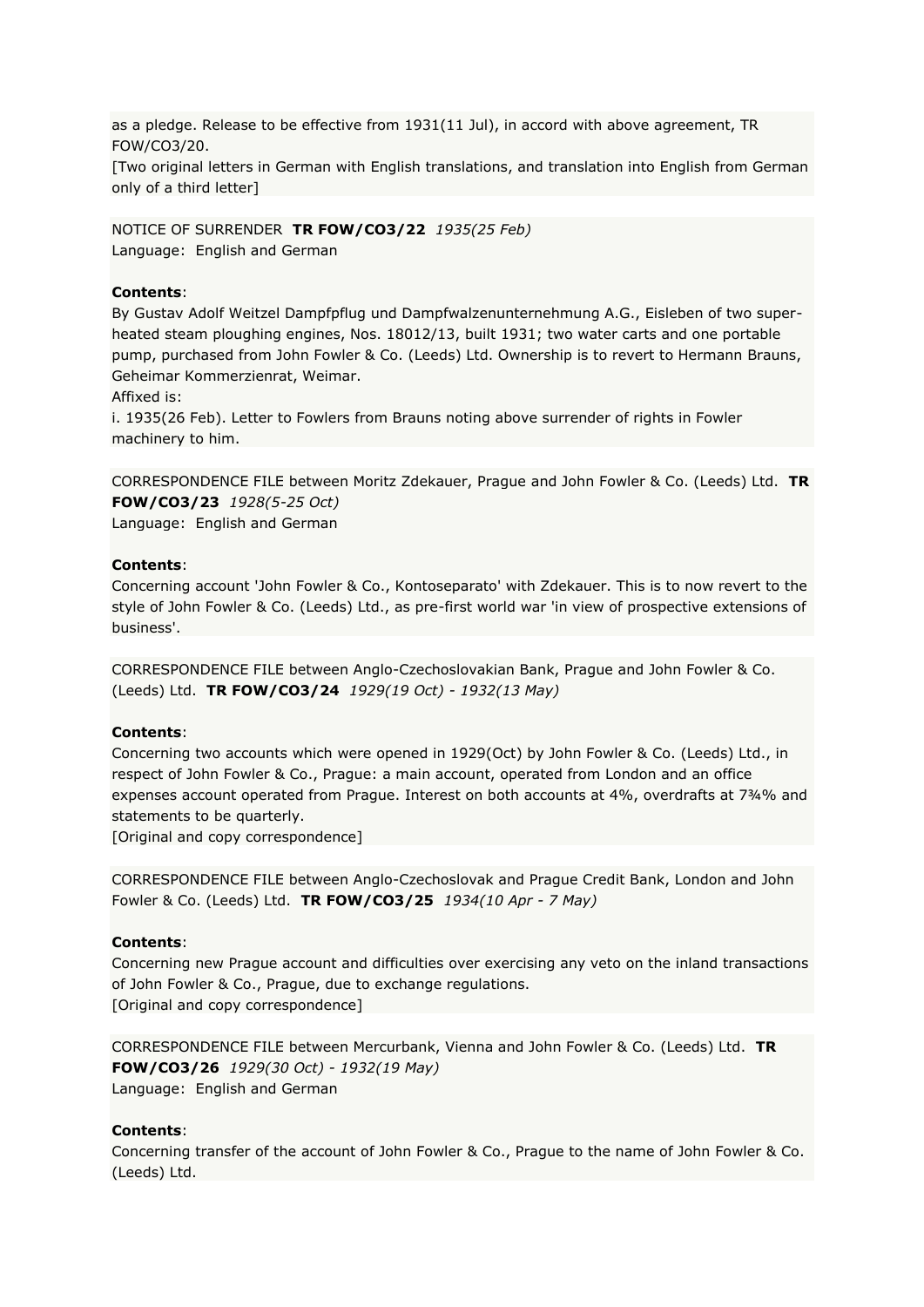LETTER to John Fowler & Co. (Leeds) Ltd., from Mercurbank, Vienna. **TR FOW/CO3/27** *1931(22 Aug)* Language: English and German

**Contents**:

Advising their resumption of business as from 1931(25 Aug). 'Compelled by the circumstances (meantime overcome) relating to our German parent institution, we closed our Bank for a time'. Affixed are two mounted press cuttings concerning the bank's temporary closure.

CONTRACT **TR FOW/CO3/28** *1921(12 Nov, 15 Dec, 20 Dec)* Language: English and German

# **Contents**:

Party 1: George Turner jnr., sole owner and proprietor as from 1921(1 Jan) of the steam plough hire firm, previously in the names of John Egan and Friedrich Planer, and now styled 'George Turner Jr., formerly Egan-Planer steam plough hire'. [Czechoslovakia]

Party 2: John Fowler & Co., [Prague]; George Turner snr., Ernst Wolff; Wilhelm Richter; Hubert Scott; Tom Lamb; heirs of Richard Toepffer.

Whereby Party 2 buy an interest in Party 1's firm as sleeping partners, from 1921(1 Jan) with the following shares: John Fowler & Co., - 20%; heirs of Richard Toepffer - 15%; George Turner snr., - 15%; Ernst Wolff - 15%; Wilhelm Richter - 10%; Hubert Scott - 9%; Tom Lamb - 4%. The amounts of capital were paid in the form of their previous shares in Egan-Planner steam plough hire. Terms include:

i. Party 2 to share profits and losses in proportion to amounts of capital invested.

ii. Party 1 and Party 2, except John Fowler & Co., transfer management of the business, including accounting to John Fowler & Co. George Turner, jnr., is then to run the foreign business, assisted by Wilhelm Richter. Fowlers may appoint a person to run the home business if Turner's commitments in foreign business become too great to do this also. Fowlers to receive 40,000 Czechoslovakian crowns per year for internal running of the business, payable quarterly in arrears; to receive 7½% of annual surplus remaining after deduction of 5% interest on partners' capital and before any deduction for reserves. Any annual loss to be carried over to the following year. Fowlers to pay management and accounting salaries but to receive expenses for travelling etc., outside Prague.

iii. Ernst Wolff to be chairman, though Fowlers have right to supervise all business proceedings. He is to receive no payment.

iv. Disposal of steam ploughs to be decided by majority or at least 51% of interested parties. Employment of new machines to be decided by a majority of at least 76%. For voting each partner has one vote for each 1% of his share in the business.

v. No partner may hold an interest in a similar firm operating in the former territory of Austria without the consent of John Fowler & Co., and Ernst Wolff

vi. Contract to remain in force should one or more partners die, their places being taken by the successors to their interest.

vii. Contract to last to 1922(31 Dec), renewable automatically for one year periods, unless six months written notice given to terminate. This is due to the uncertainty of the present situation. Provisions for liquidation and distribution of joint capital on termination, including auction amongst partners of outstanding claims and all other assets.

viii. Arbitration clause.

The parties signed at three different dates.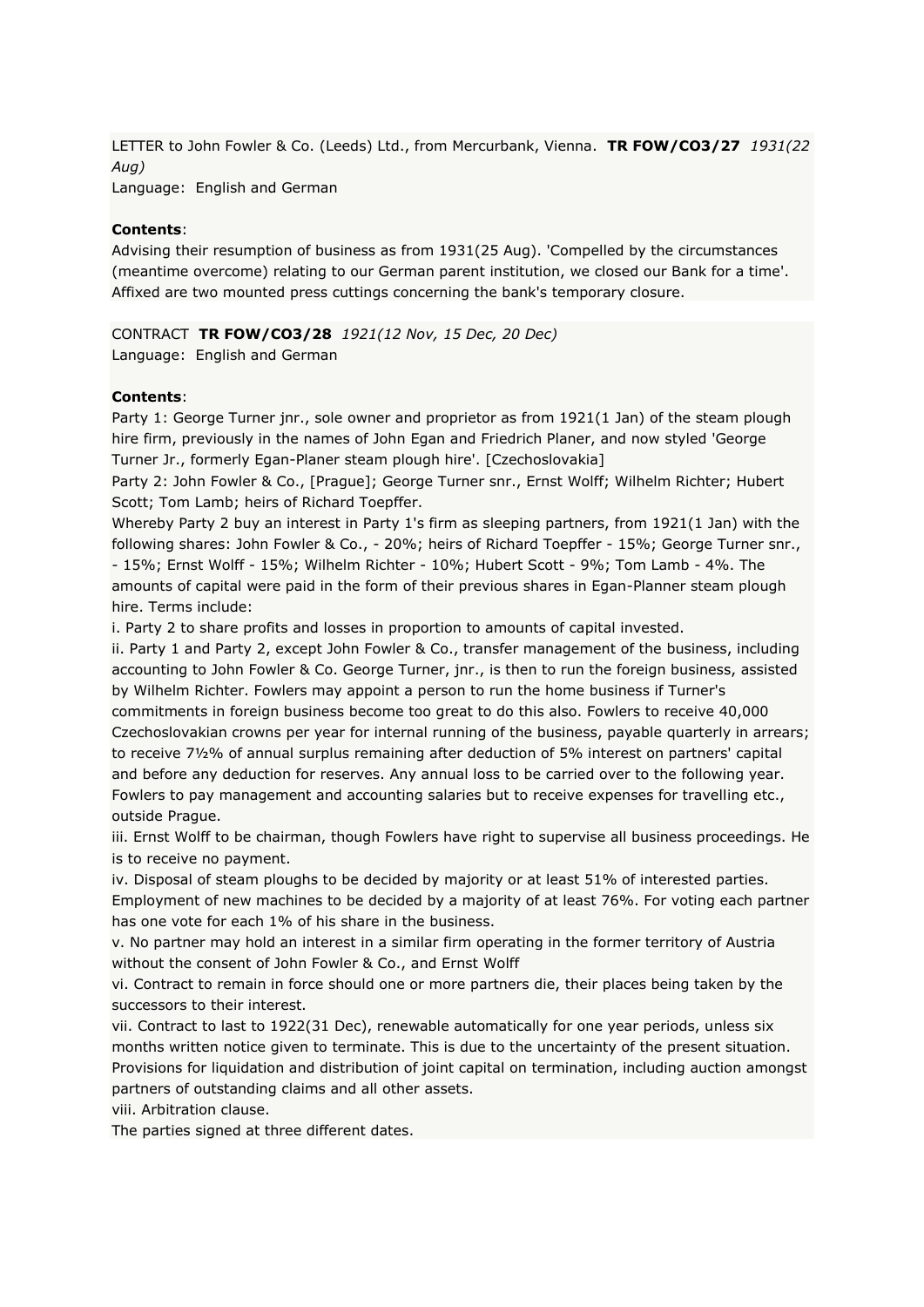CORRESPONDENCE FILE between Pester Ungarische Commercial Bank, Budapest and John Fowler & Co. (Leeds) Ltd **TR FOW/CO3/29** *1928(27 Dec) - 1931(5 Feb)* Language: English and German

## **Contents**:

Concerning the opening of an account in the name of John Fowler & Co. (Leeds) Ltd., in respect of John Fowler & Co., Budapest, in 1928 and the closure of the same in 1931(Jan).

CORRESPONDENCE FILE to John Fowler & Co., Budapest from John Fowler & Co. (Leeds) Ltd **TR FOW/CO3/30** *1930(21 Aug)*

Two copy letters

## **Contents**:

Concerning changes in banking arrangements in Budapest. The office account with Pester Ungarische Commercial Bank is to be closed, there are to be two 'London' accounts, one with 'Postsparcassa', the other with 'Escompte' Bank, and one office expenses account with 'Escompte'. 'This certainly meets with our approval'.

CORRESPONDENCE FILE between The Innerstaedter Filiale der Ung, Escompte und Wechlersbank, Budapest and John Fowler & Co. (Leeds) Ltd. **TR FOW/CO3/31** *1930(21 Aug) - 1932(13 May)* Language: English and German

#### **Contents**:

Concerning the opening of an account in the name of John Fowler & Co. (Leeds) Ltd., in respect of John Fowler & Co., Budapest.

CORRESPONDENCE FILE concerning The Innerstaedter Filiale der Ung, Escompte und Wechlersbank, Budapest **TR FOW/CO3/32** *1931(Sep)*

To John Fowler & Co. (Leeds) Ltd., from John Fowler & Co., Budapest. **TR FOW/CO3/32/i** *1931 3 Sep*

#### **Contents**:

Have been informed by the 'Escompte' Bank that the National Bank will not give them permission to credit money to Fowlers' 'London Income' account. 'It is therefore necessary for us to open a new account at this bank and conceal the fact that it belongs to a foreign firm, namely 'John Fowler & Co., Budapest, Separate Account'.

To John Fowler & Co., Budapest from John Fowler & Co. (Leeds) Ltd. **TR FOW/CO3/32/ii** *1931 7 Sep*

#### **Contents**:

In reply to above. It 'introduces something entirely new, and as we regard it, preposterous... It amounts in principle to confiscation at least temporary. We never heard of such a thing in our experience'.

To 'Escompte' Bank from John Fowler & Co. (Leeds) Ltd. **TR FOW/CO3/32/iii** *1931 7 Sep*

#### **Contents**:

Changing style of bank account as suggested in TR FOW/CO3/32/i.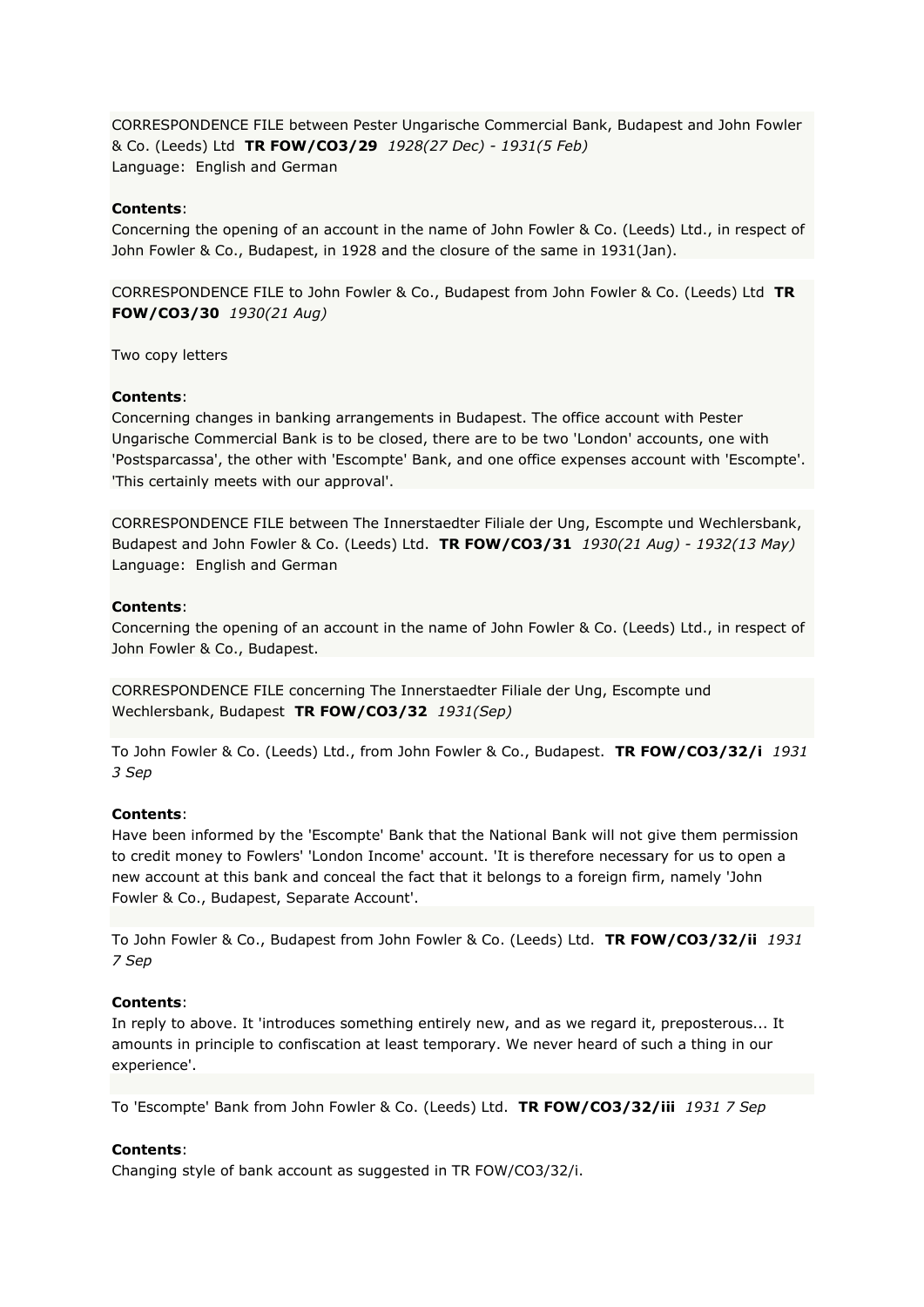LETTER [Copy] to M. Kir Postatakarekpenztar, Budapest from John Fowler & Co. (Leeds) Ltd **TR FOW/CO3/33** *1930(16 Sep)*

## **Contents**:

Concerning transfers to Fowler's bank account with them by means of the firm signature 'John Fowler & Co.' [Budapest] in accord with instructions enclosed.

VOLUME OF LITIGATION **TR FOW/CO3/34** *1924(8 Jan - 29 Sep)*

Bound Volume

## **Contents**:

The Anglo-Hungarian Mixed Arbitral Tribunal, Claim 1924 H/1.

Claimants: John Fowler & Co. (Leeds) Ltd.

Respondents: The Hungarian Government; Leszamitolo es Penzvalto Bank; Anglo-Austrian Bank; Pester Ungarische Commercial Escompte Bank; Ungarische Landes Zentral Sparkasse; Hungarian Post Office Bank.

In respect of the branch business John Fowler & Co., Budapest. During the Great War on 1915(26 Jun) the business was placed under supervision by the Hungarian Government, by a decree of the Royal Hungarian Ministry, 1914(20 Oct) and remained so until 1919(13 Oct). There was then a Communist supervisor during 1919(1 Mar - 2 Aug). Both supervisors were paid Kr.13,600 all told out of the branch's assets. During 1919 the Communist authorities issued 'white' money, which amounted to Kr.28,775 held by the branch on 1919(15 Aug), at which date the Hungarian Government devalued it by 80%. During 1920(8 - 18 Mar), the Hungarian Government sequestrated 50% of all unstamped Austro-Hungarian notes and then issued a 4% compulsory loan in respect of sequestration and the branch therefore lost Kr. 82, 168.99 credit. The Hungarian Government prevented the branch remitting all surplus balances to the claimant during the war which would have amounted to Kr. 2,865,770.00 after deduction of expenses. Of this amount, Kr. 1,049, 145 was invested in Hungarian Treasury Bills and the remainder credited between the respondent banks. The claimants were also in receipt of debtors acceptances during the war and the amounts so paid were into two of the respondent banks. Amounts claimed under the Treaty of Trianon are:

Fees and expenses of government supervisors £ 561- 3- Od "White" money 946- 6- 6d Unstamped notes 3,390- 7- 4d Surplus balances 118,244- 6-11d Acceptances 99,220- 2- 3d Loss of use and benefit of the above five sums 96,711-14- 8d

## Claim. **TR FOW/CO3/34/i** *1924(8 Jan)*

## **Contents**:

Includes three exhibits. There are also typescript alterations, including the addition of Alfred Fowler, Amy Isabel Fowler and George Turner to the claimants and the deletion of the respondent banks. Pp 13

Answer [Copy] **TR FOW/CO3/34/ii** *1924(19 May)*

#### **Contents**: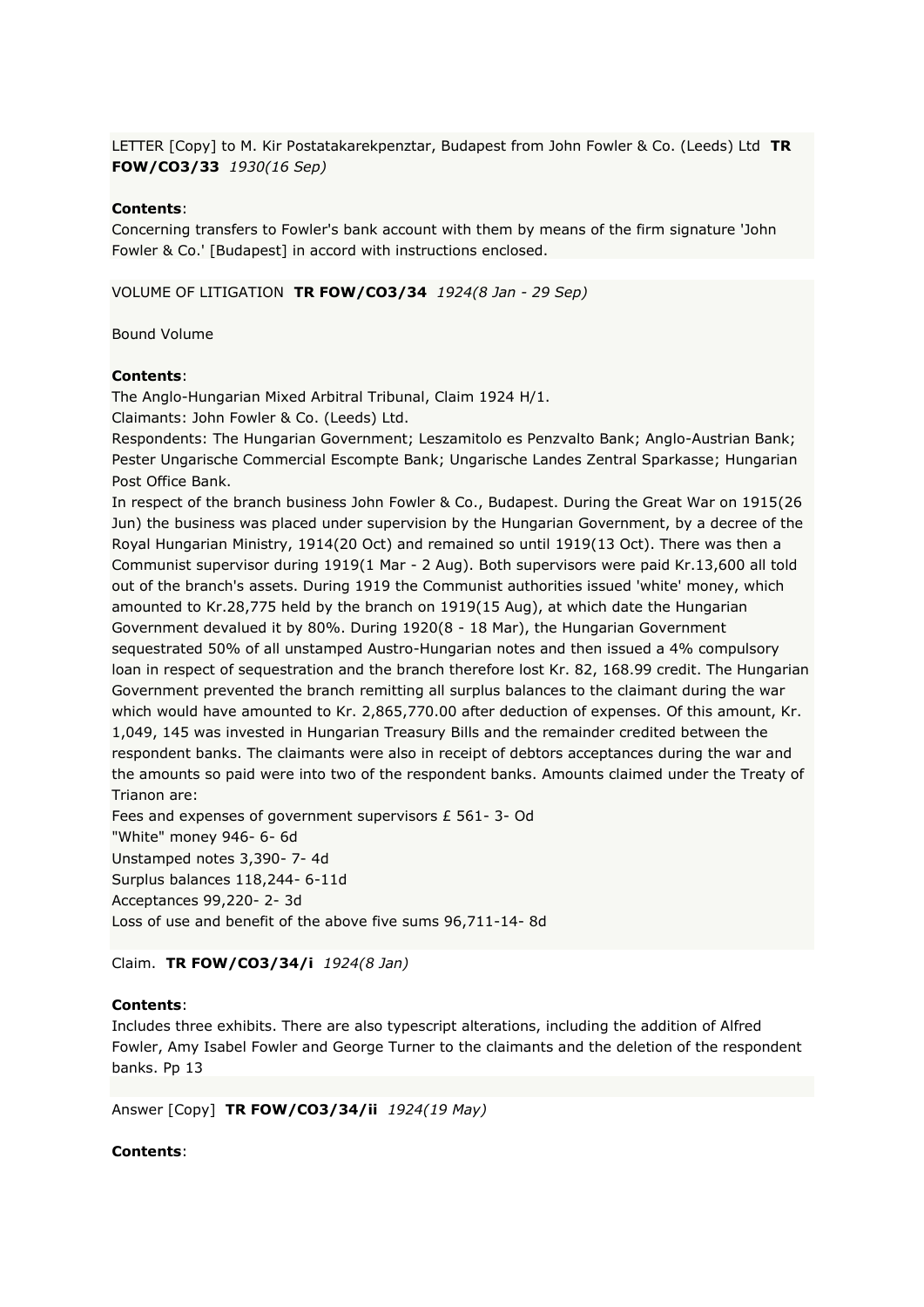By the Hungarian Government to above claim. Pp 23 There is a separate annexe of eight enclosures to go with the answer. Pp 13 [This is to TR FOW/CO3/34/i above in its unaltered form]

Answer [Copy] **TR FOW/CO3/34/iii** *1924(13 Sep)*

# **Contents**:

By the Hungarian Government to an amendment by the claimants, delivered 1924(29 Jul). Pp 3 [This is to TR FOW/CO3/34/i above in its altered form]

Answer [Copy] **TR FOW/CO3/34/iv** *1924(3 Jun)*

### **Contents**:

By the Magyar Leszamitolo es Penzvaltobank to above claim in its unaltered form. Pp 3

Answer [Copy] **TR FOW/CO3/34/v** *[1924(Jun)]*

#### **Contents**:

By the Hungarian Commercial Bank of Pest to above claim in its unaltered form. Pp 6 Attached is a copy letter 1924(13 Jun) to the claimants' solicitors from the claimants providing alterations to figures involved in associated annexe. The annexe is separate from the answer, being a copy of the bank account statements.

Answer [Copy] **TR FOW/CO3/34/vi** *1924(10 May)*

### **Contents**:

By the Ungarische Landes Zentral Sparkasse to above claim in its unaltered form. Pp 4 There is a separate annexe, being a copy of the relevant bank account statement.

Answer [Copy] **TR FOW/CO3/34/vii** *1924(6 Jun)*

### **Contents**:

By the Hungarian Post Office Savings Bank to above claim in its unaltered form. Pp 8 There are annexes of three items.

Answer [Copy] **TR FOW/CO3/34/viii** *1924(29 Sep)*

#### **Contents**:

By the Royal Hungarian Postal Savings Bank to above claim in its altered form. Pp 2

Replication by the claimants **TR FOW/CO3/34/ix** *1924(29 Jul)*

#### **Contents**:

To the answer ii. above by the Hungarian Government whereby alterations to the original claim may be made. Pp 1

FINANCIAL STATEMENT **TR FOW/CO3/34/1** *[1924]*

### **Contents**:

Of claim by John Fowler & Co. (Leeds) Ltd., in above litigation. Auditors: Price Waterhouse & Co., London. Contains the principal claim with the following seven schedules: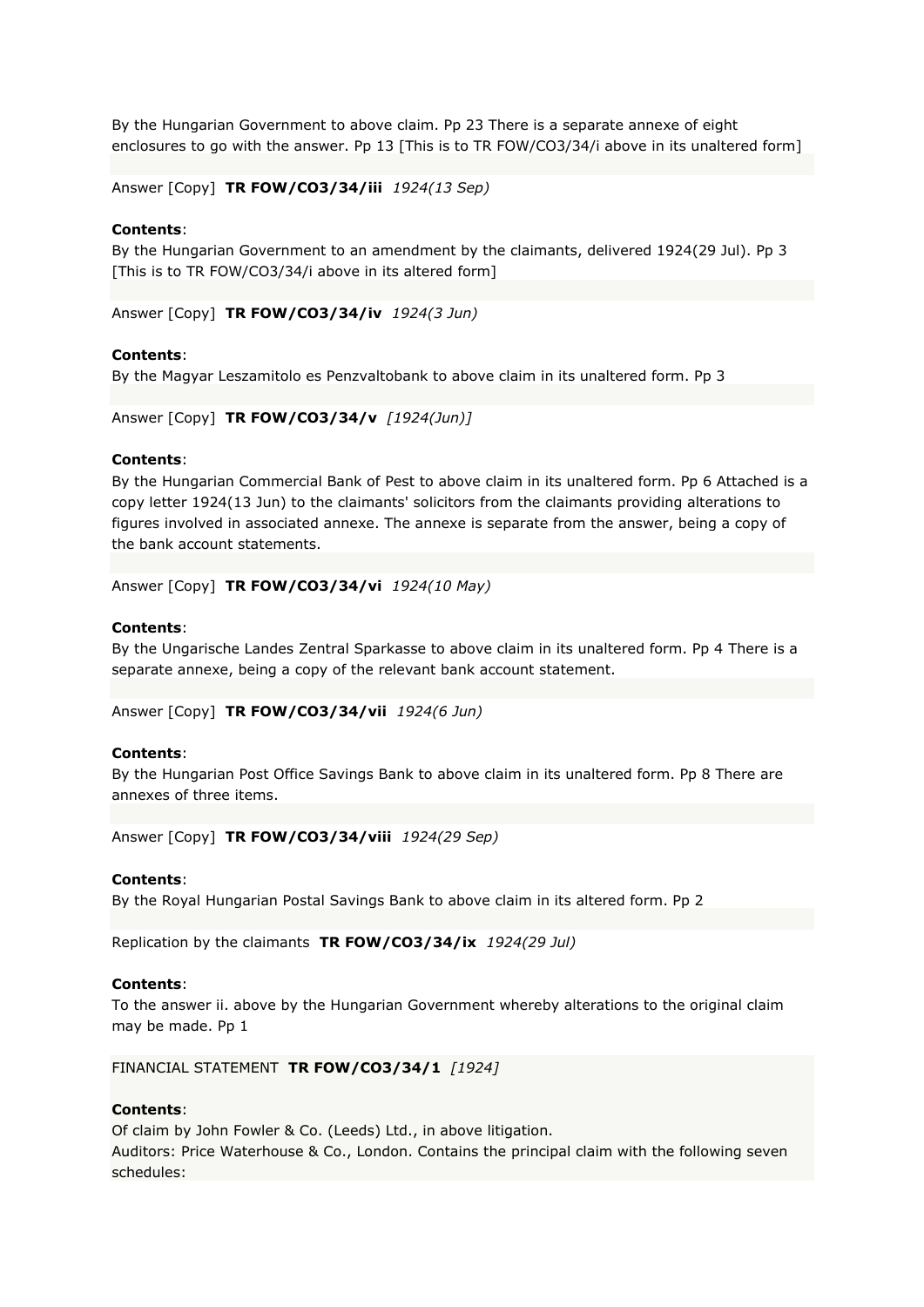1. Unauthorised investments at Budapest.

2. Unauthorised payments made at Budapest, with sanction and under control of government officials.

3. Hungarian Post Office, Budapest.

4. Summarised statement of pre-war debtors, now nationals of new Hungary.

4a. Pre-war debts due from hire companies.

5. Acceptances held in London and payable in Budapest.

6. Acceptors not of Hungarian nationality.

7. Interest on investments.

POWER OF ATTORNEY **TR FOW/CO3/35** *1930(30 Dec)* Language: Polish

# **Contents**:

Party 1: John Fowler & Co. (Leeds) Ltd., registered office, 113 Cannon Street, London. Party 2: George Edward Greaves, manager of Becos Traders Ltd., Krolewska 29a, Warsaw, Republic of Poland.

To be Fowlers' legal representative in negotiating a contract with the Municipality of Warsaw for the supply of gully emptiers and other Fowler machinery, including terms of delivery. To also fulfil and execute all written agreements between Fowlers and the Municipality of Warsaw. The power is succeeded by:

i. 1930(30 Dec). Declaration of John Alfred Donnison of London, public notary, as to his presence at and the validity of the signatures of the above power.

ii. 1930(30 Dec). Certificate of authenticity of TR FOW/CO3/35 i. above. Consulate of the Republic of Poland, London.

POWER OF ATTORNEY **TR FOW/CO3/36** *1928(23 May)* Language: Lithuanian

# **Contents**:

Party 1: John Fowler & Co. (Leeds) Ltd., registered office, 113 Cannon St., London Party 2: Bruno A. Meyer of Riga, Latvia.

To be the firm's legal representative in negotiations with the Board of public works in Riga, for the supply of Fowler road rollers. To deliver specifications, estimates and tenders for rollers and to enter into contracts for their supply and delivery. To arrange for all payments to Fowlers to be made through a bank in Riga and fulfil and execute all written agreements between Fowlers and the Latvian Government. The power is succeeded by

i. 1928(23 May). Declaration by John Alfred Donnison of London, public notary, as to his presence at and the validity of the signatures of the above power.

ii. 1928(24 May). Certificate of authenticity of TR FOW/CO3/36 i. above. Consulate of the Republic of Latvia, London.

POWER OF ATTORNEY **TR FOW/CO3/37** *1928(24 Sep)*

# **Contents**:

As TR FOW/CO3/36 above, except that the financial arrangements are now not via a bank, but via the attorney who is to receive the payments and provide receipts. There is anidentical notary's declaration afterwards, 1928(24 Sep), followed by the certificate of the Latvian consulate, 1928(25 Sep).

POWER OF ATTORNEY **TR FOW/CO3/38** *1873(7 May)*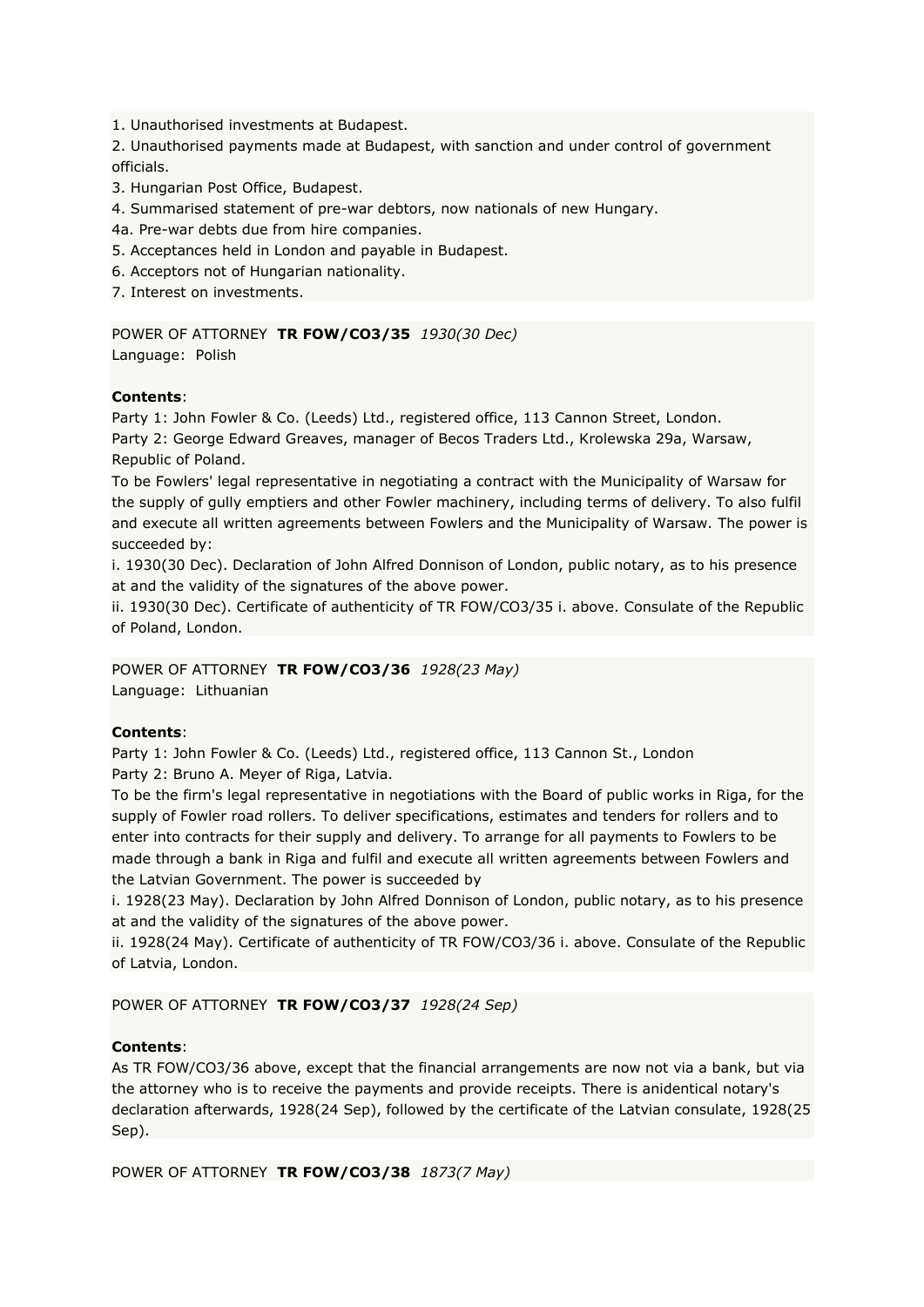Language: French

#### **Contents**:

Party 1: Robert Fowler of the Steam Plough and Locomotive Works, Leeds, senior partner in and on the behalf of the firm John Fowler & Co., of the same, engineers and manufacturers of Fowlers' patent steam ploughing locomotive engines, patent clip drum and other machinery Party 2: Ladaslas de Klupffel, of Saint Petersburg.

To arrange all matters connected with the clearing of the Russian custom house of certain steam plough engines with their associated machinery, which John Fowler & Co., are about to forward to Russia for experiments in the Government of Samara on the lands of the Imperial Apparages. To forward the engines and tackle to Samara and receive and pay all sums of money in respect of the Imperial Department of Apparages, and to Russian land owners for transport expenses of the machinery and of the workmen in charge, from London to Samara. The power is succeeded by: i. 1873(7 May). Declaration by John Alfred Donnison of London, public notary, as to his presence at and the validity of the signatures of the above power.

ii. 1873(7 May/8 Apr). Certificate of authenticity of TR FOW/CO3/38 i. above. Russian consulate, London.

LETTER to [Robert] Fowler from Frederick Power, Grand Hotel, Paris **TR FOW/CO3/39** *1888(6 Apr)*

#### **Contents**:

Explains his recent involvement with the pipe line scheme since Fowler was last in Paris, and in accordance with Fowler's desire to get hold of the machinery contract for the undertaking, remits his estimate based upon actual tenders. 'Take the concession all round, I can honestly say that I have never seen its like, its a liberty to coin money... The finance I consider rather a matter of good credit than of large outlay.' Discusses relation of contracts to financing the scheme. Thus an advantage for Fowlers securing contracts, if linked with English finance. Warns 'several large houses both here and in Belgium and in Amsterdam are making very specious offers.' Wants legal advice as to advantage of registering the scheme in London. Estimates 1,000,000 tons of freight per year involved. Suggests a minimum of 12-17% return on the shares and 6% on the bonds. Discusses petroleum trade and advantage of absence of competition to the scheme, 'a great manufacturing, shipping and commercial undertaking ...' Was ever so good a business seen... you can pick no hole in it.' Speaks of experience of the American engineer involved. 'I am solely acting in my friends interest.'

#### NOTES **TR FOW/CO3/39/1** *1888(Apr)*

### **Contents**:

Including financial calculations and contract details by Frederick Power, enclosed with above letter.

PRO FORMA INVOICE **TR FOW/CO3/39/2** *1888(7 Apr)*

#### **Contents**:

For four compound horizontal steam engines each with two double acting pumps and seven locomotive multitubular boilers, as might be supplied in connection with above pipe line scheme. John Fowler & Co. (Leeds) Ltd. Compiled as a result of above letter TR FOW/CO3/39 from Power.

LETTER to [Robert] Fowler from Frederick Power, Grand Hotel, Paris **TR FOW/CO3/40** *1888(8 Apr)*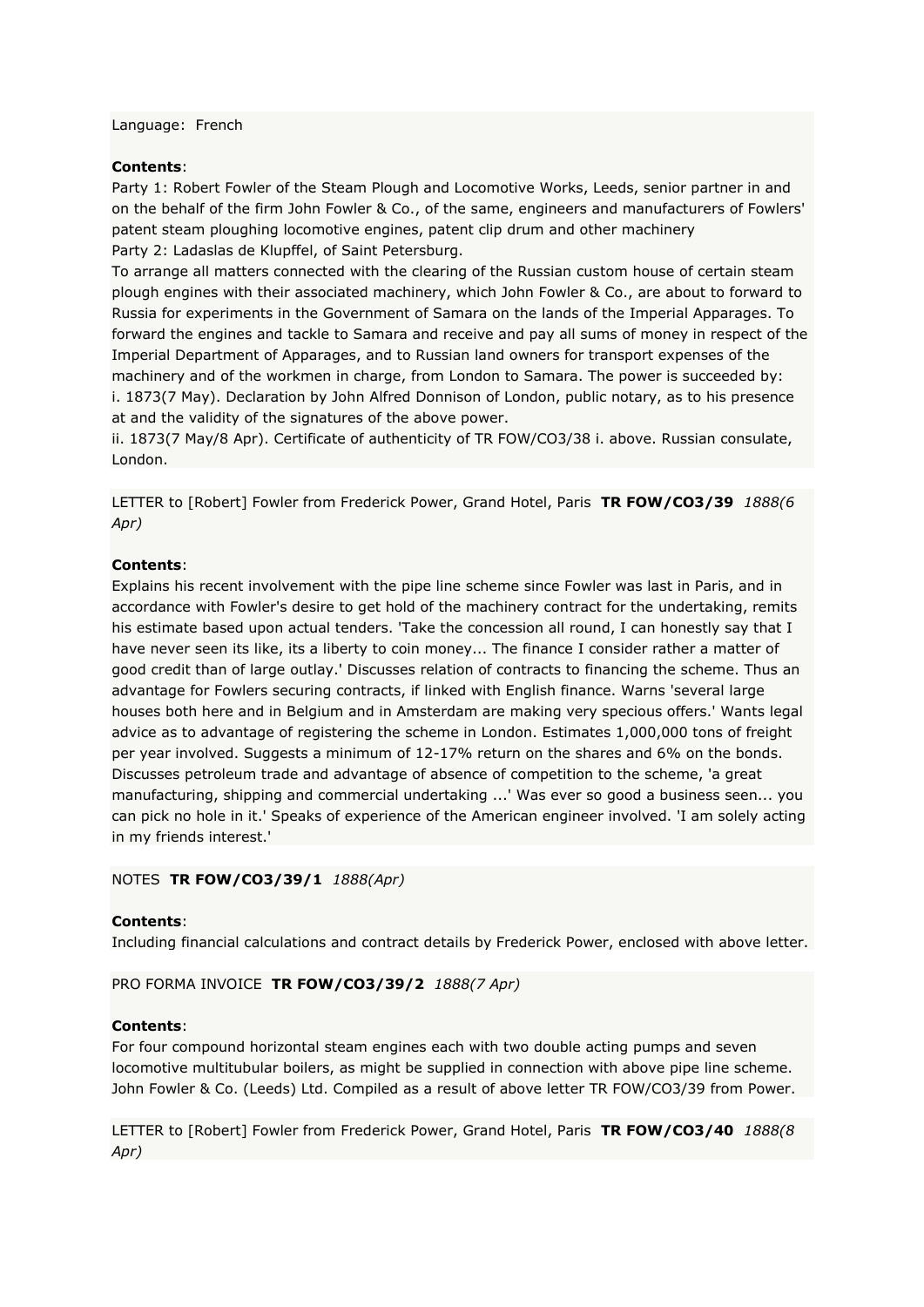Suggests means of providing capital for the scheme and amount of underwriting advisable, including Belgian participation. 'What I said about your taking the lump contract in my other letter, I fully meant... it is but really a manufacturing contract after all'.

# PARTICULARS **TR FOW/CO3/40/1** *1888(Apr)*

Language: French

# **Contents**:

Of machinery required for each pumping station on the pipe line. Compiled by 'Bary' and remitted with above letter.

NOTES **TR FOW/CO3/41** *1888(1 Jun)*

# **Contents**:

Including statistical and commercial data, concerning the petroleum industry of America and Russia and the projected Baku-Batoum oil pipe line. Compiler not indicated.

# FINANCIAL NOTES **TR FOW/CO3/42** *1888(Jun)*

# **Contents**:

On the projected working of the Baku-Bantoum Pipe-Line Syndicate Ltd., including details of shares, expenditure, division of capital and securities. Compiled by C. W. Bader.

LETTER to Robert Fowler from C. W. Bader **TR FOW/CO3/42/1** *1888(15 Jun)*

### **Contents**:

Remitting above notes, TR FOW/CO3/42. Comments also that the notes on the American and Russian petroleum industry, TR FOW/CO3/41 were handed over to Fowler by Bader's father.

LETTER to Robert Fowler from Frederick Power, Hyde Park Gardens, London **TR FOW/CO3/43** *1888(22 Jun)*

### **Contents**:

Commenting on above financial notes, TR FOW/CO3/42, for the pipe line scheme 'a very clever one, the real brunt of it lies on the Belgian shoulders, and the whole matter becomes one of credit... The clauses in the project, making it a "sine qua non" that the government undertake to advance on the bonds, render the finance absolutely safe.' Wonders if Ilimoff can get the ministers sanction on the advance on the bonds in St. Petersburg. 'The proper Anglo-Belgian company should be formed at some time to give Ilimoff a back-bone.' Discusses question of capital division and the need to subscribe well. Says he will stand in with Fowler to provide half the capital, if they divide between them half the net profits from the engine contract.

# PROJECTED CONSTITUTION **TR FOW/CO3/44** *1888(Jul)* Language: French

### **Contents**:

'D'une Société Anglo-Belge pour l'exécution de l'Enterprise des travaux de la Conduite de Naphte de la Mer Caspienne à la Mer Noire'. Annotated with modifications by I. P. Ilimoff.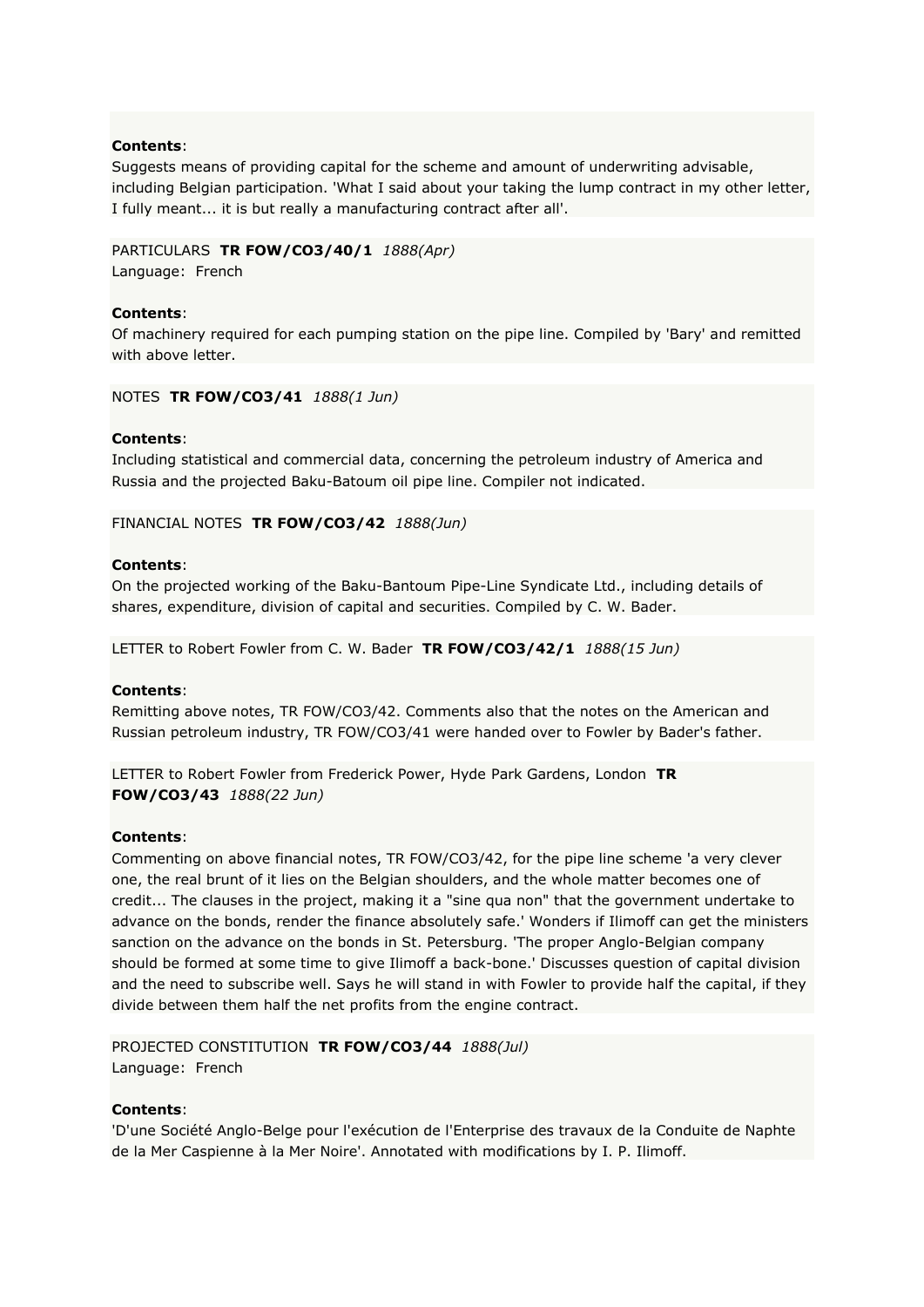COPY LETTER to Baron [Sadoine Liege] from I. P. Illimoff, St. Petersburg **TR FOW/CO3/44/1** *1888(11 Jul/29 Jun)* Language: French

# **Contents**:

Remitting above constitution with his modifications and noting the unanimous decision of the Russian council of ministers to prolong the remittance of the caution money for the pipe line project. 'La Minister [des Domaines] a eu la bienveillance de faire changer la présentation au comité des ministers, et je suis très content que la question a été décide à l'unaniraité.' Discusses possibility of banking with 'Le Credit Lyonnais' but 'aujourd-hui les Banques sont fermées a course de fête'.

### PROSPECTUS **TR FOW/CO3/45** *[1888]*

# **Contents**:

For the issue of 14,000 shares of £100 each. The Baku-Batoum Pipe-Line Syndicate Ltd. 'Private Circulation only'. Pp 2 [William Fowler was one of the directors]

NOTES **TR FOW/CO3/45/1** *[1888]*

# **Contents**:

In the matter of the pipe line for conveying petroleum from Baku in the Caspian to Batoum in the Black sea. To accompany above prospectus, TR FOW/CO3/45. Includes various financial calculations. Pp 4

### AGREEMENT **TR FOW/CO3/46** *1889 (23 Jan)*

Two copies in different MSS forms

### **Contents**:

[Copy]

Party 1: I. P. Ilimoff of St. Petersburg

Party 2: 'The several subscribers hereto' [none are indicated]

In respect of the concession granted by the Russian Imperial Government to Party 1 to lay down an oil pipe line from Baku to Batoum [and embodied in a Russian company 'Société de las Conduite de Napthe de la Mer Caspienne a la Mer Noire']. An English syndicate is being formed to execute this concession and Party 1 therefore intends to apply to the Russian Government to have the concession modified thus:

i. Right to import pipes and reservoirs from abroad for the line between Batoum and Michaeloff, subject to import duty.

ii. The Société may open the line for working between Batoum and Michaeloff as soon as complete, including the transport of crude oil and its general products. If other similar sections shall be completed before the whole, i.e. Michaeloff to Tiflis or Tiflis towards the Apscheron peninsular, the same terms to apply.

iii. If in any year during the period of fifteen years from the opening of the pipe line in its entirety, the income of the undertaking won't pay the interest and redemption on the bonds, the

Government will remit the amount to the Société, providing it does not exceed 3% of the nominal capital of the Société's obligations, or £66,500 per year (420,000 metal roubles).

The Earl of Kilmorey, now in St. Petersburg, is to assist in the application for the modifications and if they are granted £85,000 (1,000,000 paper roubles) will be required as caution money. The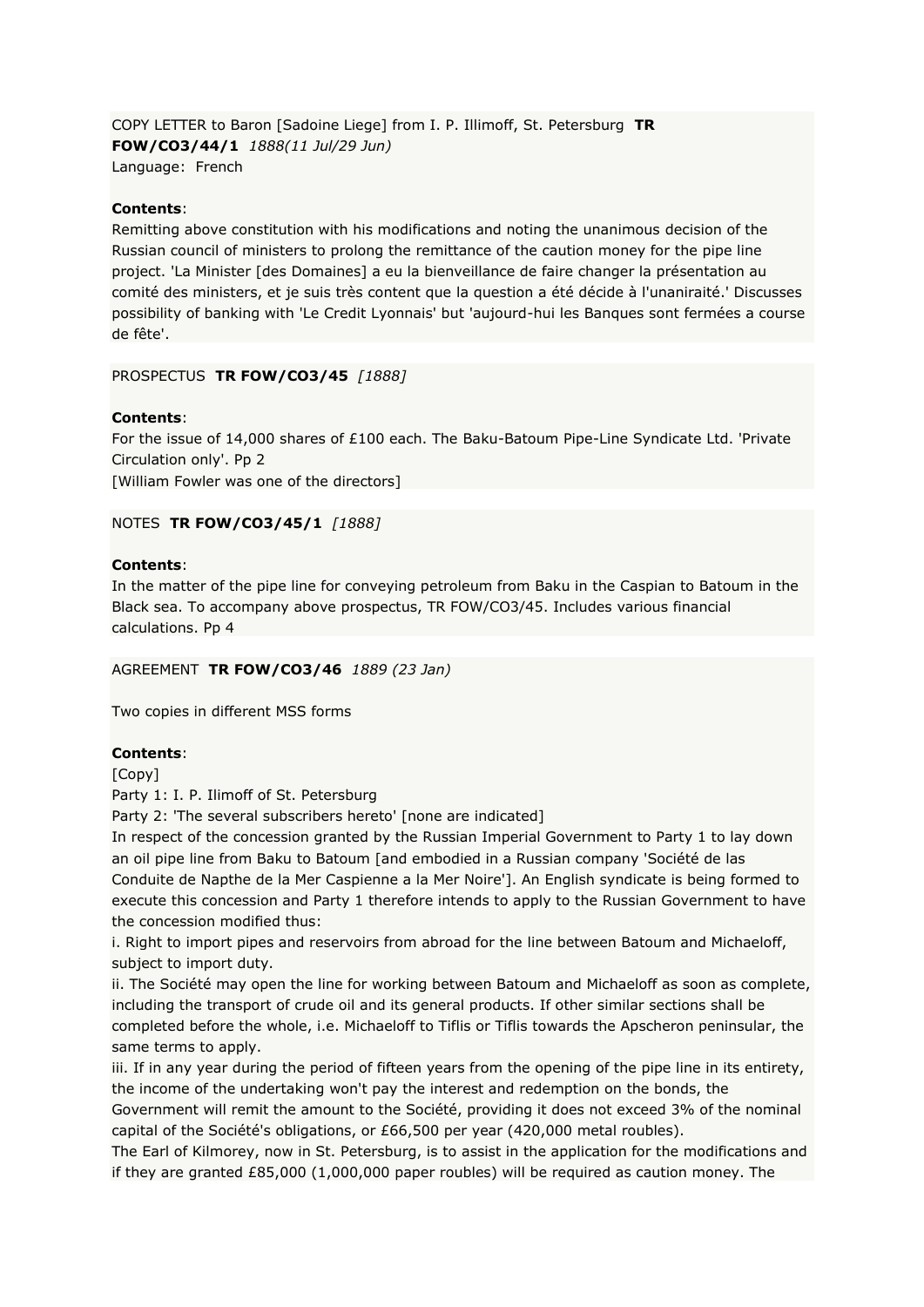undersigned subscribers will provide this amount with the necessary guarantees. The money is to be held on credit at a St. Petersburg bank, and only transferred into the Imperial Treasury by Kilmorey if the modifications are granted within three months. Party 1 will reimburse the entire caution money to Party 2, with 6% per year interest and a bonus of 20% from the monies received from the companies executing the concession.

# STATEMENT **TR FOW/CO3/47** *1889 (28 Jan)*

# **Contents**:

[Copy] by ten signees of caution money provided by them, namely 1,000,000 paper roubles, not exceeding £90,000 for carrying out a concession for the construction of a pipe line to convey oil from Baku to Batoum after the above agreement, TR FOW/C03/46, with I. P. Ilimoff of St. Petersburg, the concessionaire. Banking to be via Credit Lyonnais, St. Petersburg. The signees are: Frederick Power, £10,000; J. & P. Higson, £5,000; R. H. Fowler, £8,500; John Russell & Co., Ltd., £25,000; A. W. Harrison, £1,500; Alfred Suart, £10,000; W. Latham Bright, £5,000; Baron Sadoine Liege, £10,000; William Fowler, £10,000; J. Shaw Stewart, £5,000.

# POWER OF ATTORNEY **TR FOW/CO3/48** *1913 (5 Nov)*

Four copies of the power and five of the declarations

# **Contents**:

[Copy]

Party 1: John Fowler & Co. (Manila) Ltd.

Party 2: J. J. Newcombe, a resident of Manila, Philippine Islands.

To establish, supervise, control and carry on the business of the company in the Phillipine Islands. Includes rights:

i. To make and file all documents to enable company to carry on business, and any subsequent company documents.

ii. To open an office and agency of the company in Manila and acquire suitable premises.

iii. To act as company's agent for sale of goods.

iv. To appoint and employ clerks and servants of the company.

v. To endorse company cheques and bills and warrants and pay the same into bank account.

vi. To demand and receive payment and delivery of receipts for money and property owing or belonging to company. To settle all accounts and claims by or for the company, including prosectuion or defence at law.

vii. To accept service of summons against the company in legal proceedings and appear as its representative before any government authority.

viii. To act as company's representative for any bankruptcy or insolvency.

ix. To prosecute anyone committing a criminal offence against the company.

x. To confirm title of the company to any property.

The power is succeeded by:

i. 1913 (5 Nov). Declaration [Copy] by John Alfred Donnison of London, public notary, as to his presence at and the validity of the signatures of the above power.

ii. 1913 (6 Nov). Certificate [Copy] of authenticity of i. above. Consulate of the United States of America, London.

POWER OF ATTORNEY **TR FOW/CO3/49** *1925 (23 Feb)* Language: Dutch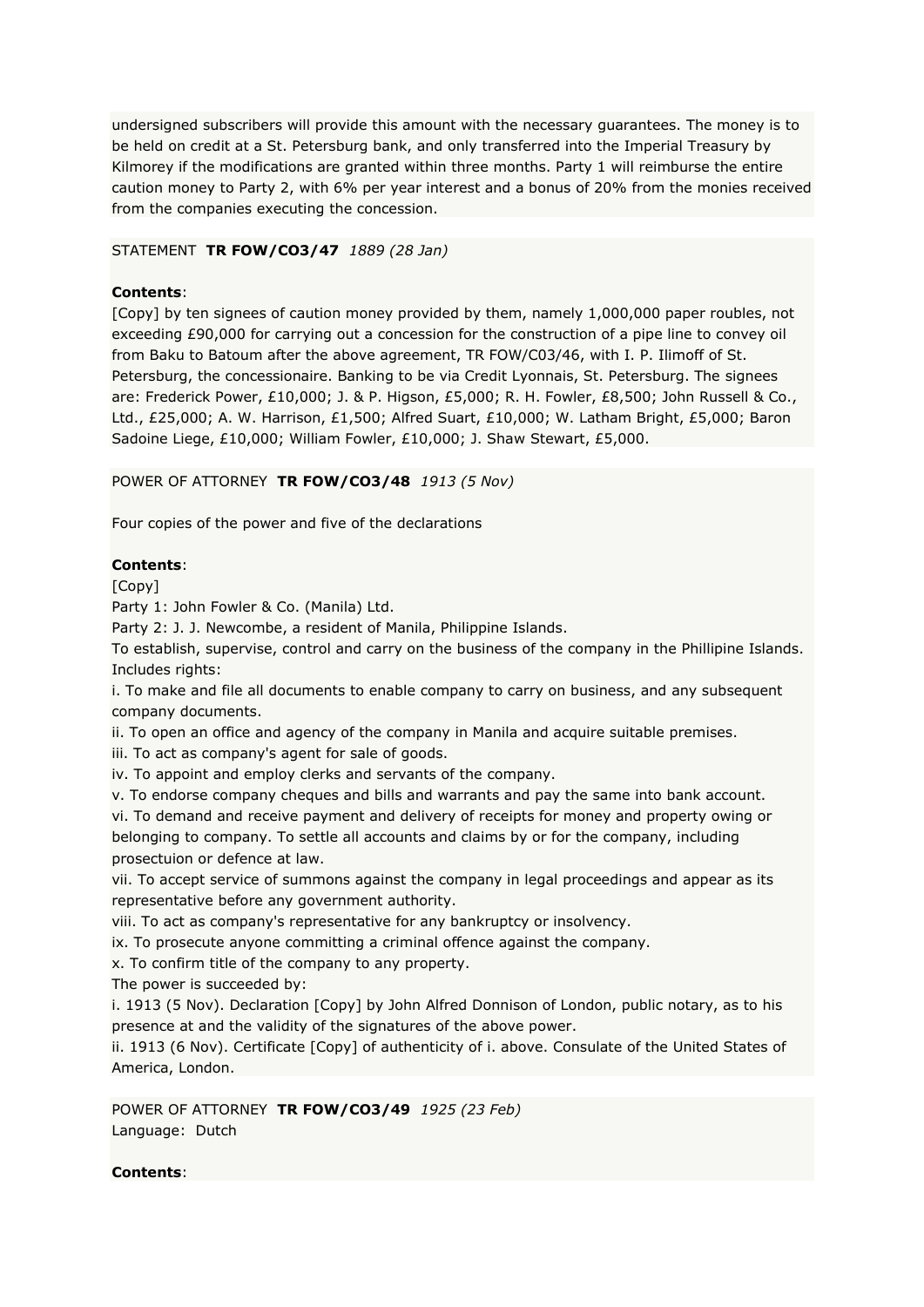Party 1: John Fowler & Co. (Leeds) Ltd., registered office, 113 Cannon St., London Party 2: Denis Edward Pelly of Witham Lodge, Witham, Essex.

To be the firm's attorney in the Dutch East Indies and all countries and places outside the British Isles and Europe. That is: To carry out his duties as the company's traveller, submitting estimates and obtaining orders for the supply of the company's goods. To obtain delivery to him of letters and parcels addressed to the company, giving receipts for the same. To obtain delivery to him of all goods, machinery and parts consigned to the company, giving receipts for the same. To deal with cases of alleged infringements by the company of patents and patent rights, or of the company's own patents and patent rights. To insure all or any of the company's property as he may think fit. The power is succeeded by:

i. 1925 (23 Feb). Declaration by John Alfred Donnison of London, public notary, as to his presence at and the validity of the signatures of the above power.

ii. 1925 (23 Feb). Certificate of authenticity of i. above. Consulate of the Netherlands, London.

POWER OF ATTORNEY **TR FOW/CO3/50** *1930 (12 Jun)* Language: Dutch

# **Contents**:

Party 1: Charles Henry Fowler of Leeds as 'Commissaris' in the Dutch limited compaany, N. V. Maatschappy voor Machinale Aspaltatie en Wegenbouw, established in Soerabaia, Java

Party 2: McAuliffe, Davis & Hope of Soerabaia, chartered accountants.

To do everything that Party 1 could do as 'Commissaris' in the said company. The power is succeeded by:

i. 1930 (12 Jun). Declaration by John Alfred Donnison of London, public notary as to his presence at and the validity of the signature of the above power.

ii. 1930 (13 Jun). Certificate of authenticity of i. above. Consulate of the Netherlands, London.

# PARTICULARS **TR FOW/CO3/51** *1907 (Feb)*

# **Contents**:

[Draft] of The Abyssinian Development Syndicate Ltd. Includes details of capital and shares and of the various commercial and economic transactions and events leading to the syndicate's formation. Also includes details of the four main proposed areas of the syndicate's activities:

i. Coal and light railways concession granted by Emperor Menelik.

ii. Traction engine transport operations.

iii. General trading operations.

iv. Navigation and trading on the Juba River.

Affixed is:

i. 1907 (26 Feb). Letter [Copy] to R. H. Fowler, London from L. Marx, London remitting above, 'let me know whether you approve of it'.

LETTER to R. H. Fowler, London from C. P. Goode **TR FOW/CO3/51/1** *1907 (12 Mar)*

### **Contents**:

Enclosing copy of cable received that day from Walker in Abyssinia. Says Marx is pleased with the cable and the syndicate must be quickly assembled, with a working capital of £60,000, of which £20,000 will be for the transport side. Lenders are willing to underwrite £10,000 for payment in shares. Goode suggests Fowler underwrites £5,000. Need to hurry as Mr. Perducchi, an Italian officer, who has spent ten years in Abyssinia will need to be secured for the venture. Walker suggests Fowlers supply eight trains consisting of Ursular engines and six ton wagons for which Goode supplies a costing. Indicates probably further traction orders as well as orders for light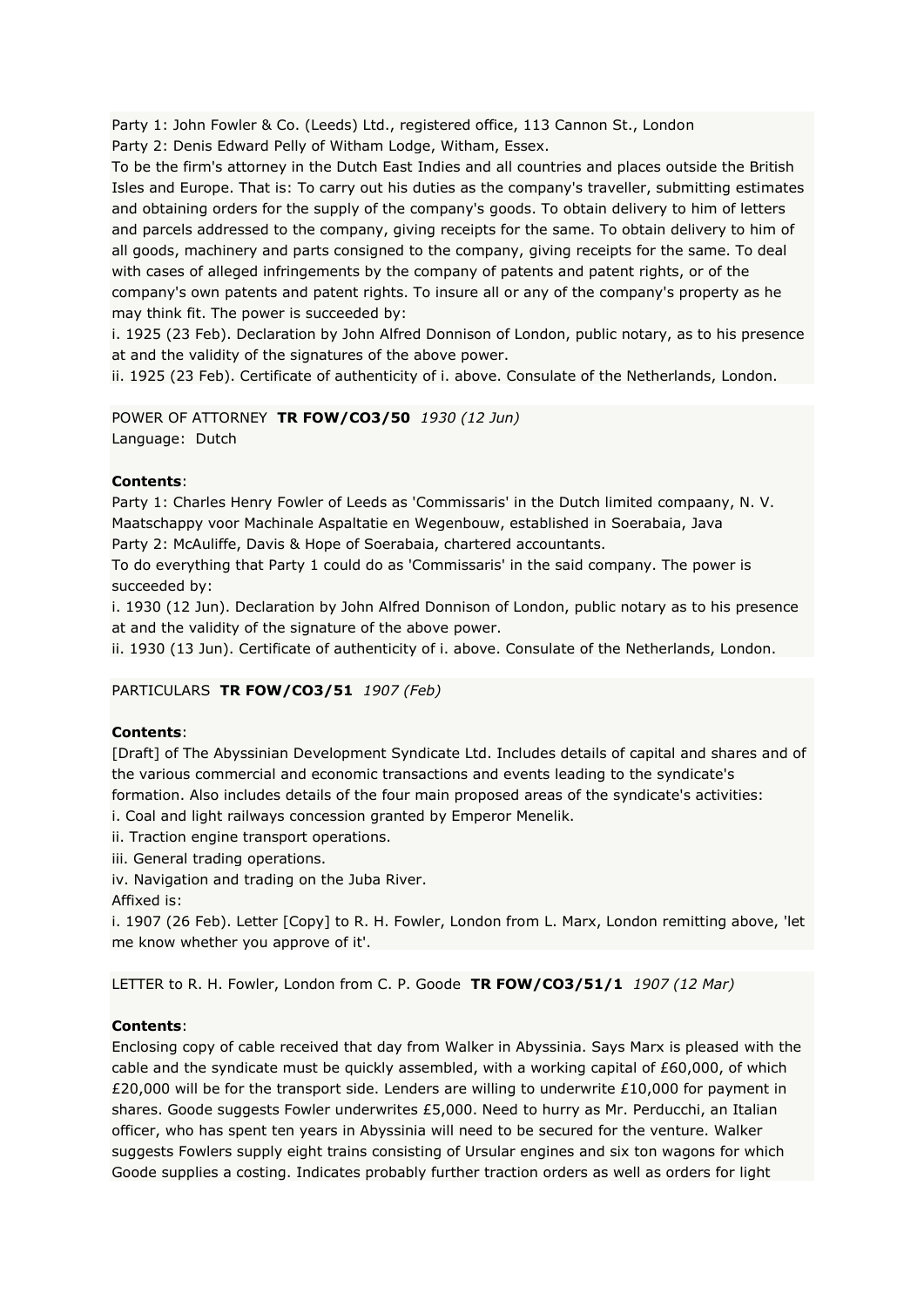railway lines and rolling stock. Goode also provides calculations on estimated quantity of transport business. The first matter to be settled is finance, and Lenders are unwilling to move here until they hear from Fowler. [Original and copy]

Affixed is:

i. 1907 (11 Mar). CABLE [Copy] to Fowlers, London from Abyssinia. In code with translation. 'Consider regular transport practicable, profitable with eight not six engines provided they run in sections of two and that there is enough freight to allow twenty five tons per trip. Calculate eighteen journeys yearly and freight at the rate of 161b per ton up, 101b down. Type Ursular. Actual working cost per journey with two engines about £80 each way. Time twenty two days. Writing fully. Walker'.

AGREEMENT **TR FOW/CO3/52** *1904[Mar]*

Original and two copies

# **Contents**:

Party 1: The Vereeniging Estates Ltd., represented by Edgar John Stanley Bolton of Johannesburg, a director of the same

Party 2: John Fowler & Co. (Leeds) Ltd., of Leeds, represented by William Alexander McLaren, at present of Johannesburg, by virtue of a power of attorney.

That Party 2 has the right to plough and cultivate so much of three farms, namely Vyffontein No. 3, Leeuwkuil No. 187 and Klipfontein No. 562, all in the District of Heidelberg, Transvaal Colony, as within limits pointed out by Ignaas Kok, estates manager of Party 1. Terms include:

i. Party 1 will give Party 2 the use of the whole steam ploughing plant in working order and repair, which has been inspected by McLaren, but retaining rights of repair at their own cost. Party 2 can also use Party 1's stock of spare parts free of charge.

ii. Party 1 to supply coal to work the plant at 10/6d per short ton, of quality equal to the best steam coal as supplied from the Central Mine to the Railway Department and delivered in quantities of two tons minimum. Payment by Party 2 to be quarterly.

iii. Party 1 to supply lubricating oil at cost price to Party 2; to supply eight trek oxen for carting water for the plant, two trek oxen for other work, and natives, not exceeding twenty, save during harvest time. Animals to be free of charge. Natives to be paid by Party 2.

iv. Party 1 to give Party 2 use of mealie shelter and portable steam engine.

v. Party 2 to keep steam plant in good working order and plough and cultivate land in a fit and proper manner, providing own seed; to take precautions against grass fires. Party 2 has no rights to depasture stock or sub-let rights of this agreement.

vi. Party 2 to receive one half of all crops grown on land ploughed and cultivated by them, and a further 10% if harvested by them. Crops to remain the property of Party 1 until harvested.

vii. Party 2 may use artificial fertilisers, having notified Party 1. Party 1's maximum share of produce from such ground then not to exceed three muid sacks per acre of grain.

viii. Agreement cancelled should Party 2 cease work on the land for thirty consecutive days between 1 Mar and 31 Jul in any year, with no rights of compensation for crops to Party 2. This will not apply if due to severe drought or machinery default, not due to Party 2.

ix. Agreement to last two years from 1904(1 Mar), with the option for a three year continuation for Party 2, on giving notice prior to four calendar months before the end of the two years.

The agreement is not dated, but is signed. The date of receipt stamped on by Party 2 is 1904(5 Apr).

# AGREEMENT **TR FOW/CO3/53** *1911(22 May)*

Two remitted letters are affixed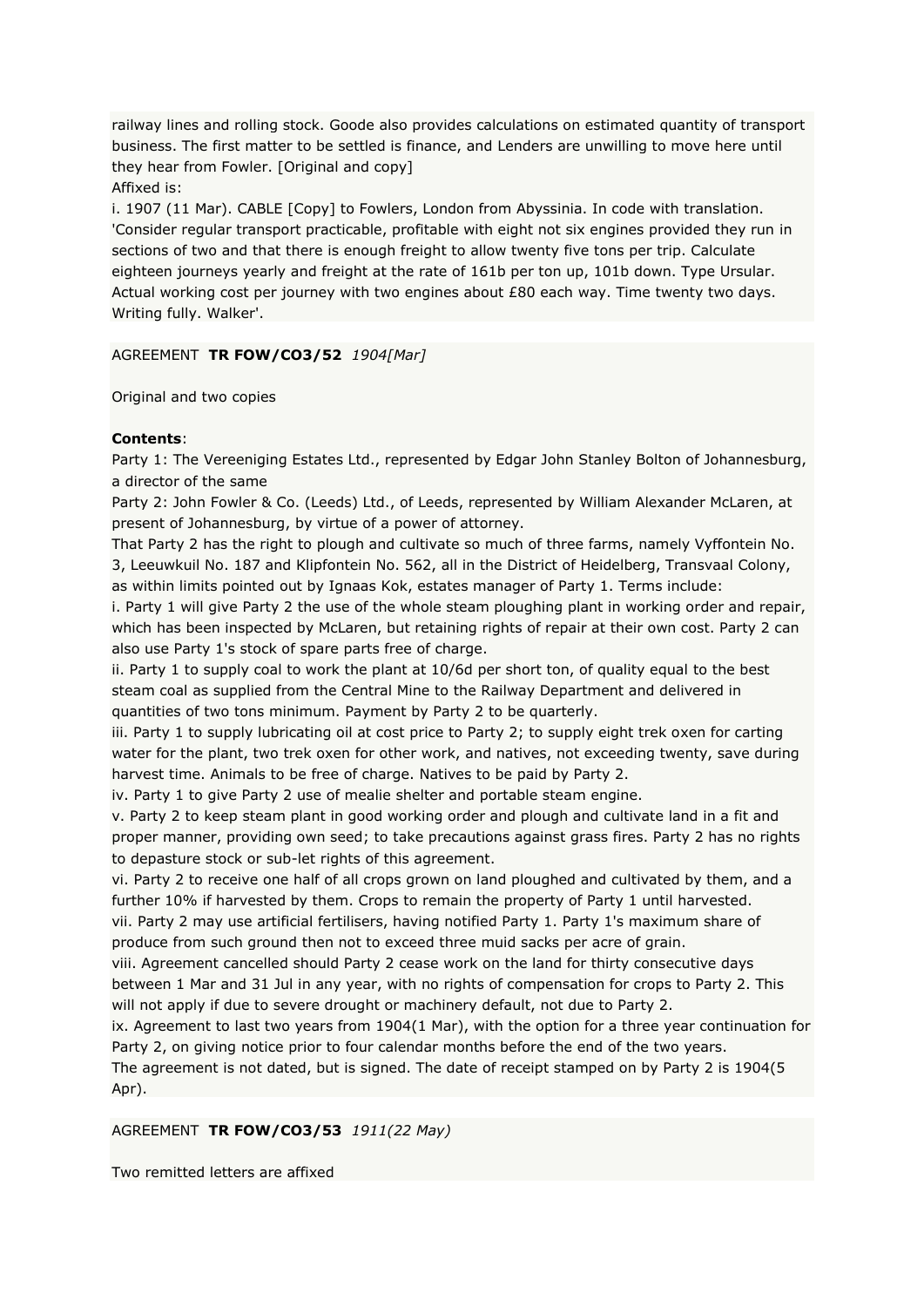Party 1: John Fowler & Co. (Leeds) Ltd.

Party 2: William Alexander McLaren of Johannesburg, Transvaal.

Providing for the continuance of Party 2 as manager of the Farm Branch of Party 1 in South Africa. This is both agricultural and stock farming in accord with an agreement of 1909(15 May) with The Vereeniging Estates Ltd., in respect of leasing portions of four farms, namely Leeuwkuil No. 187 and Klipplaatsdrift No.336, both District of Heidelburg, and Vyffontein No.3 and Klipfontein No. 562, both District of Polchefstroom, all in Transvaal Colony, South Africa. The lease may be terminated by twenty seven calendar months notice on either side only from 31 Jul following such a notice. Party 2 is also general manager of Party 1's engineering and general business in South Africa. Terms include:

i. Farm branch to remain a separate undertaking from Party 1's engineering and general business, keeping its own full accounts.

ii. Party 2's remuneration to be a half of the net annual profits of the branch, after payment of annual interest at 5% on capital employed (amount of capital to be decided by directors of Party 1, as is the amount of net profits). This to apply retrospectively from 1904(1 Jan), all losses since then being provided for out of future profits. Such remuneration payable as soon as annual balance sheet and accounts certified by auditors.

iii. Party 2 not to acquire property or incur liabilities on the behalf of Party 1, or pledge or involve Party 1's credit beyond the ordinary course of business.

iv. Agreement does not constitute a partnership, and does not impinge upon arrangements between Party 2 and Party 1 as general manager of Party 1's business in South Africa. v. Clause for continuation of determination of agreement, including provisions over termination of

the lease.

#### DECLARATION **TR FOW/CO3/54** *1896(11 Mar)*

#### **Contents**:

By John Walker, managing director of the Metropolitan & Suburban Railway Co., Ltd., [Cape Town] as to his agreement to accept delivery of two locomotive engines, manufactured by John Fowler & Co., (Leeds) Ltd., of the Steam Plough and Locomotive Works, Leeds, engineers, on the express condition they will remain Fowlers' property until the Railway company will have paid off their price of £3,300 sterling, in instalments over three years with 5% per year interest.

AGREEMENT [Copy] **TR FOW/CO3/55** *1897(25 Sep)*

#### **Contents**:

Party 1: John Fowler & Co. (Leeds) Ltd., registered office, 6 Lombard St., London

Party 2: John Walker of 27 Wallbrook, London and Cape Town, South Africa, managing director of the Metropolitan & Suburban Railway Co., Ltd., of Cape Town

Party 3: The Metropolitan & Suburban Railway Co., Ltd.

In settlement of various legal disputes between the parties, namely:

i. Party 1 versus Party 2. Queen's bench division of the High Court of Justice. Commenced 1896(25 Nov). Claim of £320 for goods sold and delivered to Party 2, namely spare parts for two locomotive engines. Party 3 subsequently added to defendants.

ii. Party 3 versus Party 1. Supreme Court of the Colony of the Cape of Good Hope. Commenced 1897(4 Feb). Claim of recovery of all monies paid to Party 1 in respect of the two locomotives and damages for alleged breach of contract.

iii. Party 1 versus Parties 2 and 3. Queen's bench division of the High Court of Justice. Commenced 1897(9 Jun). Claim of payment from Parties 2 and 3 of the second instalment of the contract price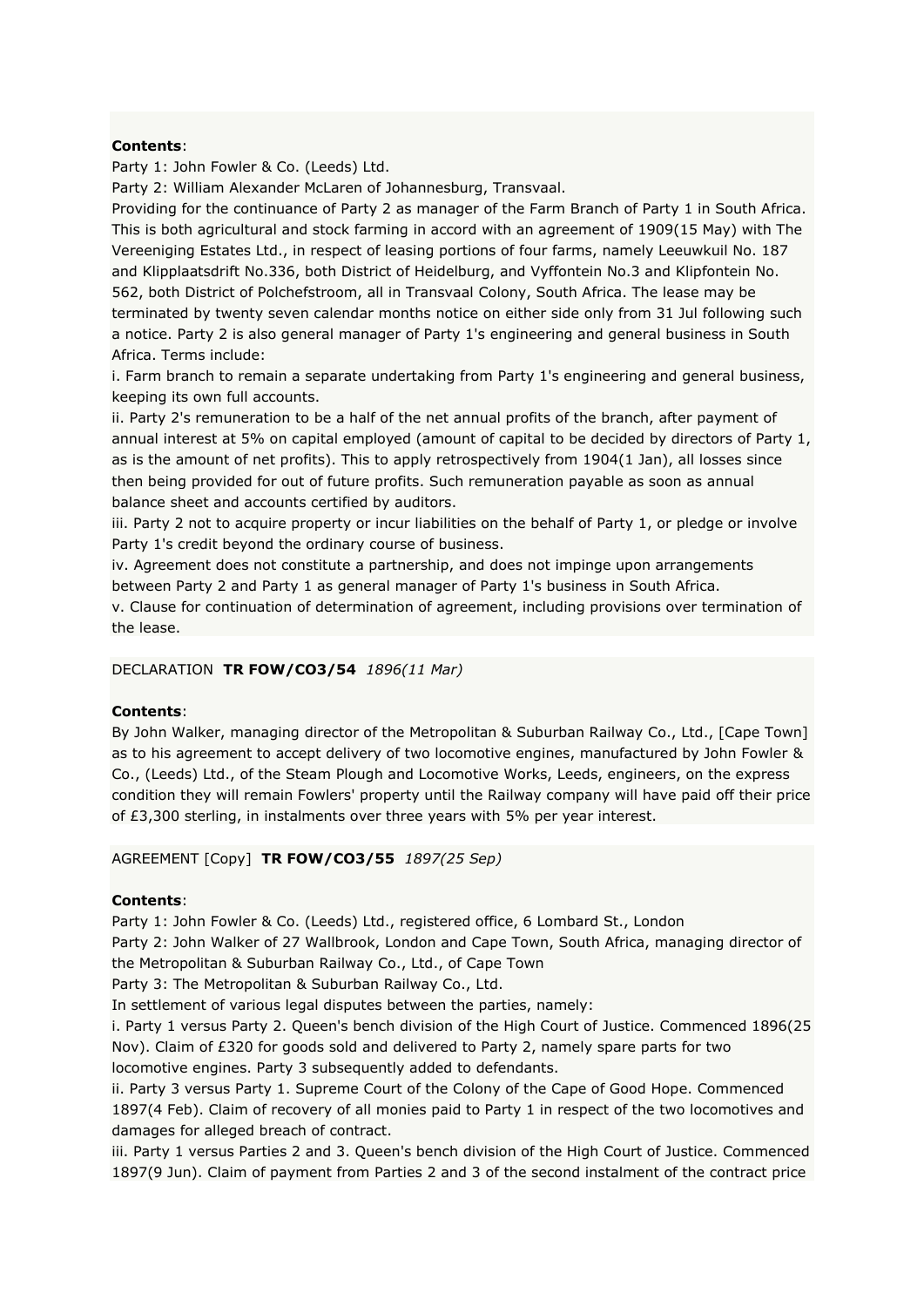of the two locomotives, with interest.

Terms are:

i. Plaintiffs in above three actions to have the same dismissed without costs to either party. ii. Party 1 may sell the two locomotives, with Party 2 rendering aid, not for less than £2,500 per locomotive, without Party 2's consent. Sale proceeds to be divided in paying Party 2 £1,529-9-11d for first instalment of contract and freight insurance, landing, haulage, erecting, alteration, trial and docks charges; in paying Party 1, £2,475 as balance of contract price with interest, but not for spare parts which Party 1 may sell as they wish; in paying legal costs of all parties. Any surplus thereafter to be equally divided between Parties 1 and 2.

iii. If Party 1 does not effect a sale within six calendar months, Party 2 will sell the two locomotives to the Grand Junction Railways Ltd., at the Cape of Good Hope, at terms agreeable to both Parties 1 and 2. For such a sale, Party 1 guarantees that wheels of the two locomotives will not at any time cut into the boiler plates on railway lines of curves with a radius of five chains or above. Party 1 will make any necessary alterations at their cost if the locomotives do not run on railway lines under five chains radius of the curvature.

iv. If neither sales, as in ii. or iii. are effected within nine calendar months, the matters of the various claims will be referred to arbitration in London.

Although the actual agreement is a copy, it is succeeded by a duly signed receipt by Walker 1897(11 Oct) for £1,529-9-11d in full settlement of all his claims. Affixed are:

i. 1897(20 Dec). Letter of receipt to Party 1 from Pauling & Co., Ltd., Capetown for delivery of above two locomotives, "Green Point" and "Sea Point", in good order.

ii. 1897(20 Dec). List of spare parts for above two locomotives, as duly received by Pauling & Co., Ltd.

POWER OF ATTORNEY **TR FOW/CO3/56** *1920(30 Apr)*

# **Contents**:

Party 1: John Fowler & Co. (Leeds) Ltd., registered office, 113 Cannon St., London Party 2: Edward Richard Stackable, of Sheldon Building, 461 Market, San Francisco, California. To demand, sue and receive the sum of 18,500 from the West Sacramento Co., of San Francisco owing to Party 1 on a promissory note dated 1915(5 May), together with interest. The power is succeeded by:

i. 1930(30 Apr). Declaration by John Alfred Donnison of London, public notary, as to his presence at and the validity of the signatures of the above power.

ii. 1930(1 May). Certificate of authenticity of i. above. Consulate of the United States of America, London.

REGISTRATION OF POWER OF ATTORNEY **TR FOW/CO3/57** *1930(8 Aug); 1930(21 Jul)* Language: Spanish

# **Contents**:

By Paul Rudolph Hasson, the attorney, before Dr. Eduardo Delgado y Longa of Havana, public notary, namely:

Party 1: John Fowler & Co. (Leeds) Ltd.

Party 2: Paul Rudolph Hasson of Havana, a citizen of the United States of America.

To act as the firm's legal representative in Cuba, in government and other legal matters, including the signing of necessary agreements. Dr. Diego Mario Gimenez [y Lopez] of Havana, advocate, is to act as his substitute during any absence or incapacity. This is in accord with a resolution of a board meeting of Party 1, 1930(21 Jul).

The registration recites the original power in full, followed by note of renunciation, 1932(19 Dec).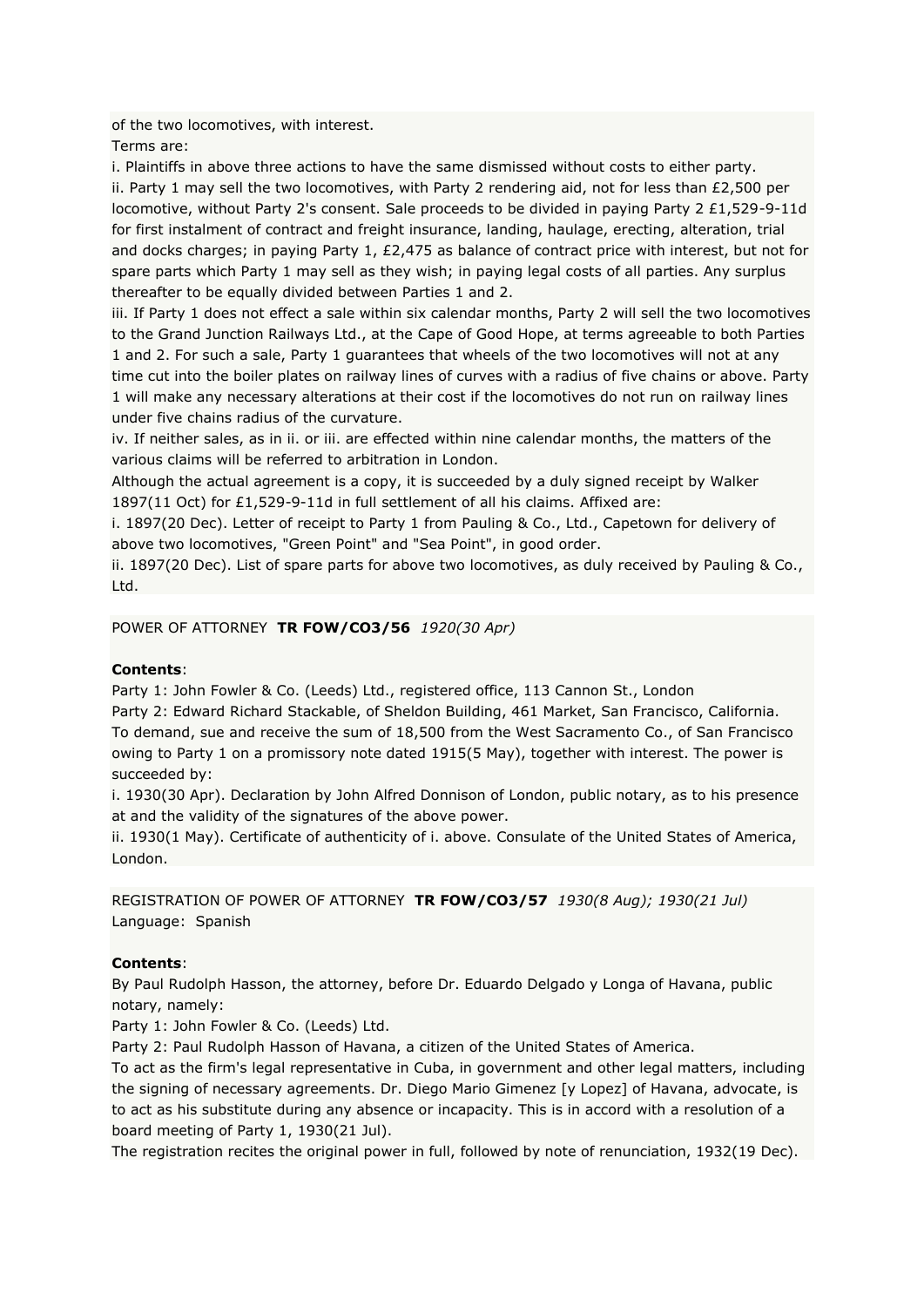POWER OF ATTORNEY **TR FOW/CO3/58** *1927(9 Aug)* Language: Spanish

# **Contents**:

Party 1: Paul Rudolph Hasson of Edifico La Metropolitana "O'Reilly", Havana, a citizen of the United States of America

Party 2: Diego Mario Gimenez y Lopez of 34 Empedrado, Havana.

To act as Party 1's general commercial and legal representative. Sworn before Dr. Mario Recio y Forns of Havana, public notary. Followed by note of renunciation, 1933(16 May).

### POWER OF ATTORNEY **TR FOW/CO3/59** *1927(14 Jan)*

Original and copy Language: Spanish

### **Contents**:

Party 1: Virginia Lee Hasson, "asistada" by Paul R. Hasson, her husband, both of Marcanao, Havana and citizens of the United States of America

Party 2: Dr. Diego Mario Gimenez y Lopez of Havana, advocate.

To act as Party 1's general legal representative. Sworn before Dr. Mario Recio y Forns, of Havana, public notary. Followed by a note of renunciation, 1933(6 Jan).

#### RENUNCIATION OF POWER OF ATTORNEY **TR FOW/CO3/60** *1933(6 Jan)*

Original and copy Language: Spanish

### **Contents**:

By Dr. Diego Mario Gimenez y Lopez of Havana, a citizen of "Camaguey", before Dr. Eduardo Delgado y Longa of Havana, public notary, namely TR FOW/CO3/59 above.

#### AGREEMENT **TR FOW/CO3/61** *1928(5 Mar)*

### **Contents**:

Party 1: John Fowler & Co. (Leeds) Ltd., of 113 Cannon Street, London; Holman Bros., Ltd., of Camborne

Party 2: Charles Millington, of 5 Victoria Terrace, Belle Vue Road, Leeds

Whereby Party 2 is to proceed to Colombia to supervise and erect machinery supplied by the above two firms, through the agency of Mr. Julio Gonzalez Concha of Bogota, working generally in conjunction with Mr. Concha to further the sale of such machinery. Party 2's interest is only to be with such machinery as is manufactured by the two firms and is listed in the schedule to the agreement. Party 2 to fulfil the above terms for twelve calendar months, commencing from his departure from England, at an annual salary of £500, payable at the rate of £125 per quarter in advance. Party 1 will pay for Party 2's second class passage from Leeds to Bogota and also for his return. Party 2 to render periodical reports on his activities.

POWER OF ATTORNEY **TR FOW/CO3/62** *1932(11 Mar)* Language: Spanish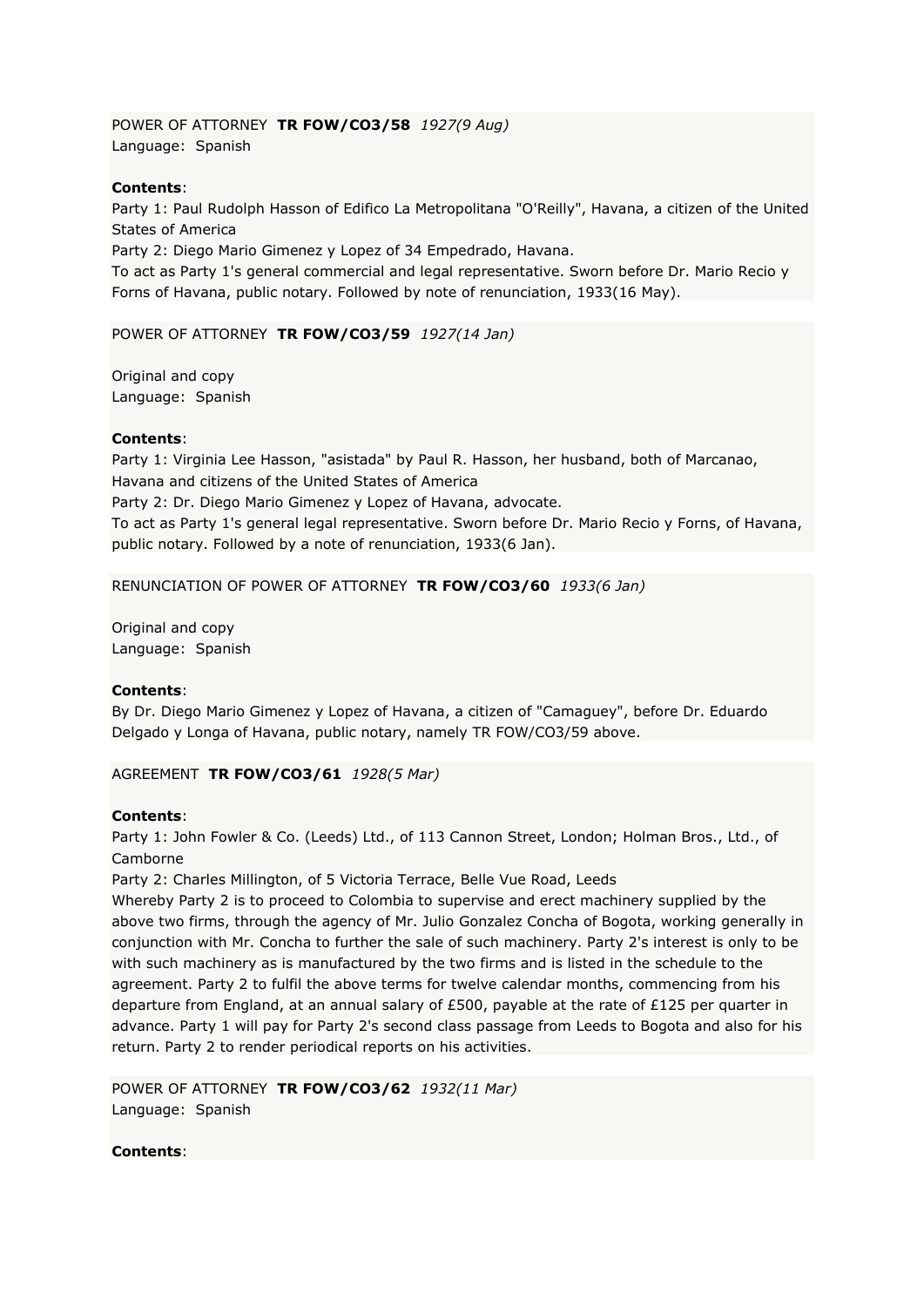# [Copy]

Party 1: John Fowler & Co. (Leeds) Ltd., registered office, 113 Cannon Street, London Party 2: Don Daniel Robertson, residing at Bogota, Apartado 357, Republic of Colombia In accord with a resolution of the board of Party 1, 1932(4 Mar), to make offers and tenders for invitations for tender from the government and municipalities of Colombia for the supply of Fowler machinery and accessories, including signing and submitting all necessary papers and documents. Should Fowlers be awarded any such contract, he is to execute the same except concerning the collection of money which is to be paid into Fowler's account with the Westminster Bank Ltd., 21 Lombard Street, London. He is to make all necessary deposits for any tenders he may present and to arrange for the transport of the goods from the port of discharge to the place of delivery. He is also to liquidate, adjust and arrange all Fowlers' accounts and business pending with their former agent, Senor Julio Gonzalez Concha of Bogota, Apartado 345 and with Uribe, Garcia, Alvarez y Cia, sub-agents to Concha, also of Bogota. He is also to procure from Concha the price of a steam wagon, No. 16885 and a trailer, and to liquidate and obtain from Uribe, Garcia, Alvarez y Cia, three 7/5 winch concrete mixers and spares, a 10 cwt winch and a 15 cwt winch, 15 concrete hand carts and all spares for wagons and rollers, giving necessary receipts and discharges. [In Spanish with English translation]. The Spanish version is also preceded by:

i. 1932[11 Mar]. Declaration by John Alfred Donnison of London, public notary, as to his presence at and the validity of the signatures of the above power.

POWER OF ATTORNEY **TR FOW/CO3/63** *1907(12 Aug)*

### **Contents**:

Party 1: John Fowler & Co. (Leeds) Ltd., registered office, 6 Lombard Street, London, England Party 2: Frank Nelson Yarwood of 14 O'Connell St., Sydney, New South Wales, Australia, accountant.

To accept and hold all declarations of trust made by Walter Maplesden Noakes of Sydney, in favour of Party 1 in respect of the purchase hire agreements of Noakes for steam plough tackle and other machinery, purchased on hire by Noakes from Party 1. To take any necessary legal steps should Noakes die, become bankrupt, insolvent or any monies be owing by Noakes to Party 1 that are liable not to be recovered. The following are attached:

i. 1907(12 Aug). Declaration by Alfred Fowler of 6 Lombard Street, London, that he is a director of Party 1, was present when the power was signed and sealed and that the company is duly registered under the companies act and such a power is allowed by the articles of association in respect of the Australian Colonies.

ii. 1907(12 Aug). Declaration by John Alfred Donnison of London, public notary, as to the validity of i. above.

### POWER OF ATTORNEY **TR FOW/CO3/64** *1913(22 Dec)*

Two typescript copies

#### **Contents**:

[Copy]

Party 1: John Fowler & Co. (Australia) Ltd.

Party 2: J. H. Moyland of Sydney, New South Wales, Australia

To establish, supervise and control and carry on the business of the company in Australia and New Zealand. Includes rights:

i. To make and file all documents to enable the company to carry on business.

ii. To open an office and agency in Sydney, and acquire suitable premises.

iii. To act as the company agent for the sale of goods.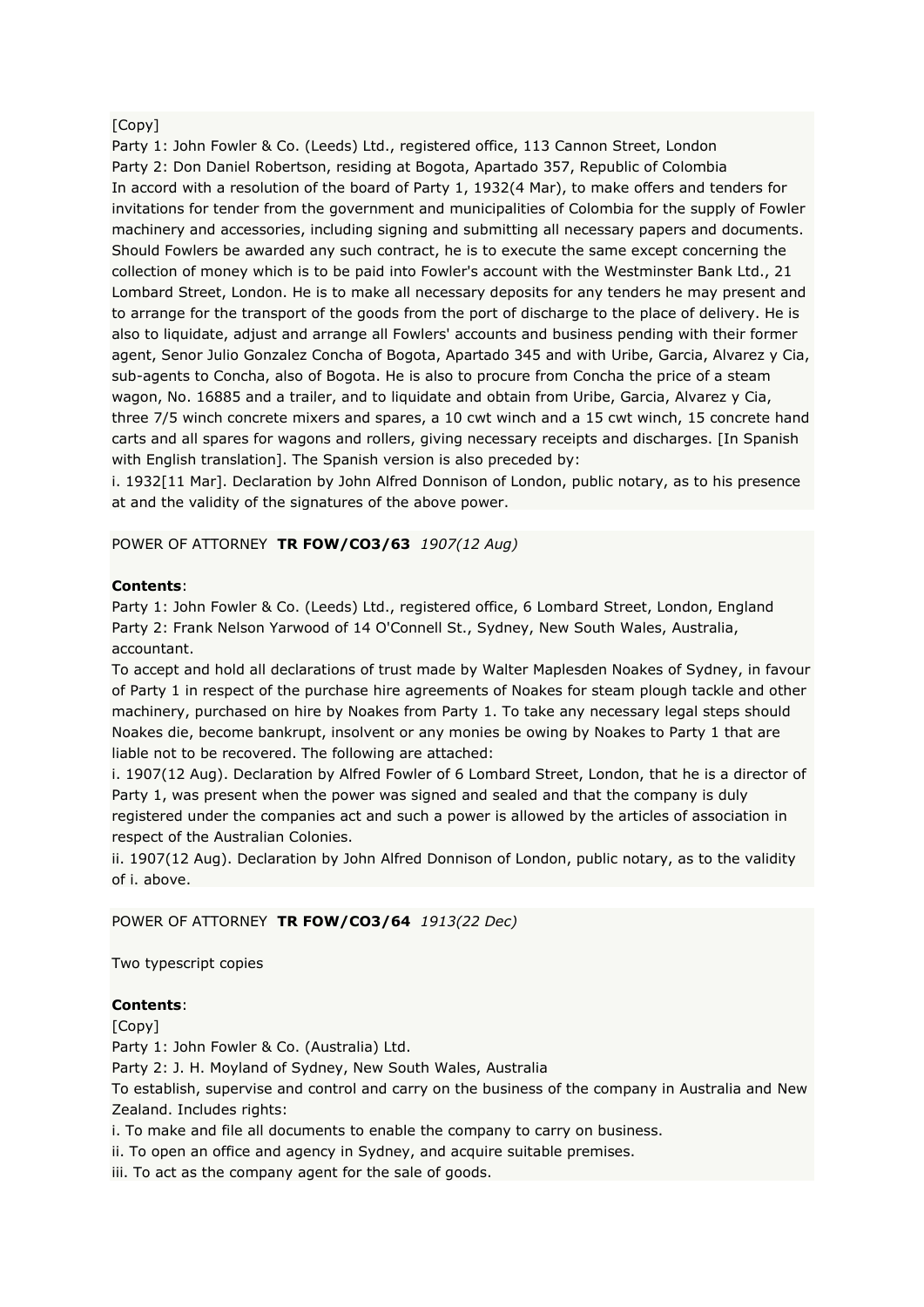iv. To appoint and employ clerks and servants of the company.

v. To endorse company cheques, bills and warrants and pay the same into bank accounts.

vi. To demand and receive payment and delivery of receipts for money and property owing or belonging to the company. To settle all accounts and claims by or for the company, including prosecution or defence at law.

vii. To accept service of summons against the company in legal proceedings, including prosecution or defence at law.

viii. To act as the company's representative for any bankruptcy or insolvency.

ix. To prosecute anyone committing a criminal offence against the company.

x. To confirm the title of the company to any property.

The following are attached:

i. 1913(22 Dec). Declaration by Robert Hay Fenton, secretary of John Fowler & Co. (Australia) Ltd., as to his presence at and the validity of the signing of the above power of attorney. ii. 1913(22 Dec). Declaration by John Alfred Donnison of London, public notary, as to the validity of the above declaration.

# MINUTES **TR FOW/CO3/64/1** *1913(24 Dec)*

Two typescript copies

# **Contents**:

Of meeting of board of directors of John Fowler & Co. (Australia) Ltd., concerning adoption of power of attorney above.

# REAL ESTATE RECORDS **TR FOW/CO4** [n.d.]

### **Arrangement**: TR FOW/CO4/1-11 England

TR FOW/CO4/1-9 Steam Plough Works, Leeds and Adjoining Property TR FOW/CO4/10-11 Atlas Works, Pershore, Worcestershire TR FOW/CO4/12-15 Wales TR FOW/CO4/12-15 Llansea, Flintshire TR FOW/CO4/16-17 France TR FOW/CO4/16 Melun, 1923 TR FOW/CO4/17 Dammarie and Melun, 1930 TR FOW/CO4/18 Germany TR FOW/CO4/18 Magdeburg TR FOW/CO4/19-37 Czechoslovakia and Hungary TR FOW/CO4/19-25 Prague and Budapest, 1913-14 TR FOW/CO4/26-27 Prague TR FOW/CO4/26 Valuation, 1924 TR FOW/CO4/27 Projected Lease, 1932 TR FOW/CO4/28-37 Budapest TR FOW/CO4/28 General Holdings, 1926 TR FOW/CO4/29 Petz Property, 1932 TR FOW/CO4/30-31 Fillér Utca Property, 1935 TR FOW/CO4/32-37 Budaorsi Utca Property, 1935-1938 TR FOW/CO4/38 India TR FOW/CO4/38 Bombay TR FOW/CO4/39 Hawaiian Islands TR FOW/CO4/39 Honolulu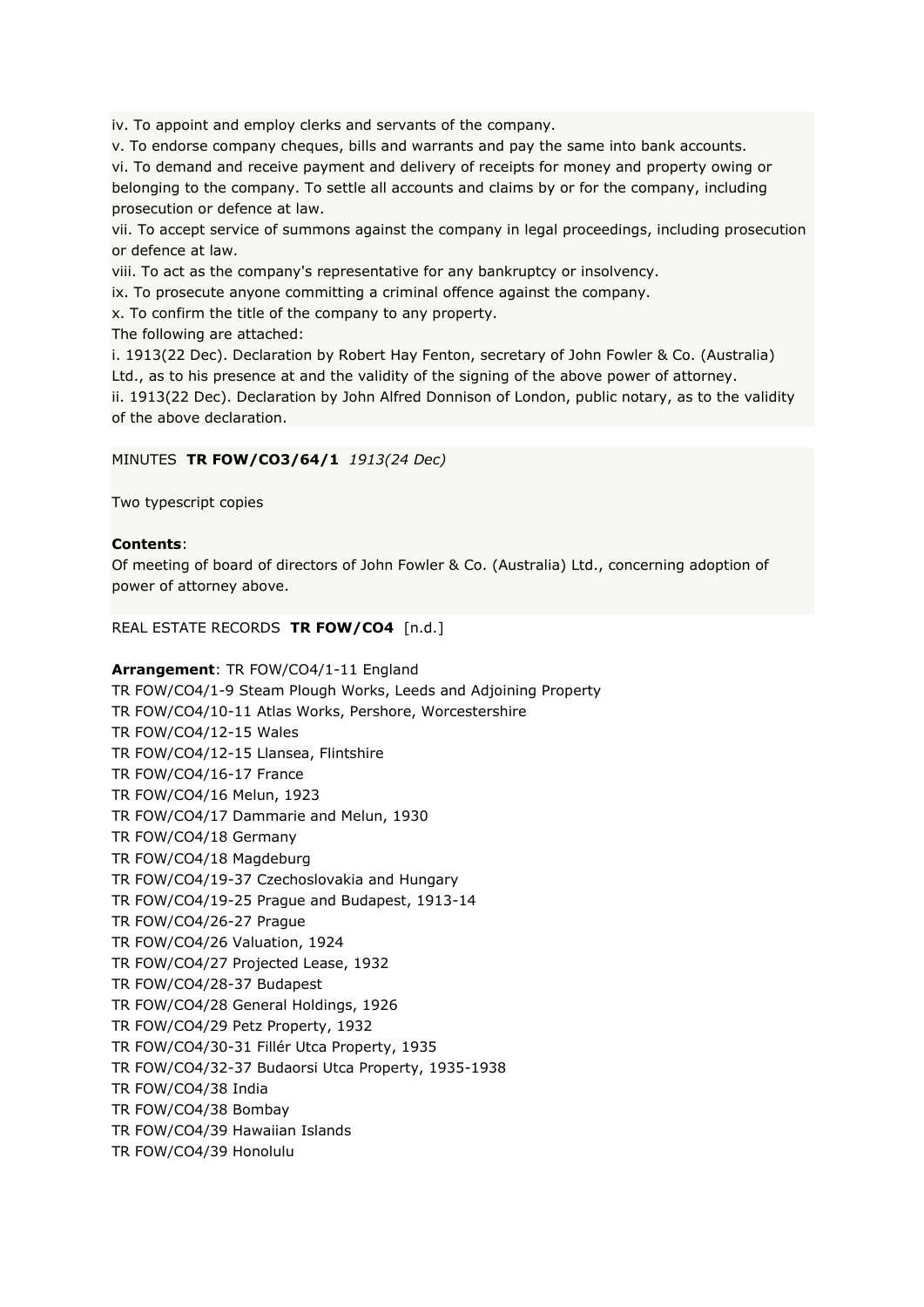LETTER to Mr. Hawthorn, [Kitson & Hewitson, Leeds?], from James Kitson, Brighton **TR FOW/CO4/1** *1868(20 Jul)*

# **Contents**:

Concerning land [adjoining the Steam Plough Works, Leeds, of John Fowler & Co.], namely a strip in pottery field sold to John Fowler, deceased by James Kitson, though without any formal conveyance. John Fowler & Co., wished to have the wall of this piece of property partially or wholly removed for access, but the owner of the adjoining land had privies built against it. Kitson provides advice for R. W. Eddison of John Fowler & Co., as how to proceed in the matter in terms of the various parties legal rights.

STATEMENT OF ACCOUNT **TR FOW/CO4/2** *1871 - 1874*

### **Contents**:

For six land conveyances [in Leeds] to Robert Fowler, [as the senior partner of John Fowler & Co.]. The statement is divided into the individual conveyances with details of the consideration, legal and other fees, and a note of debit to the appropriate account.

LIST of seventeen land purchases at Leeds, by John Fowler & Co., (Leeds) Ltd **TR FOW/CO4/3** *1898 - 1913*

#### **Contents**:

The list states: premises; date of purchase; vendor; price. A letter of remittance from Bristows, Cooke and Carpmael, the firm's solicitors is affixed.

PLAN **TR FOW/CO4/4** *[late nineteenth century]*

Coloured linen tracing

### **Contents**:

Of an estate situate near the North Midland Railway Station in the town of Leeds, belonging to the devisees of the late Mr. William Bedford, bordering Leathley Lane and adjacent to the Steam Plough Works [eventually purchased by Fowlers].

PLAN **TR FOW/CO4/5** *[late nineteenth century]*

Coloured linen tracing

#### **Contents**:

Of property bordering Leathley Street and Union Street, area 1 acre, 2 roods, 24 perches and adjacent to the Steam Plough Works [eventually purchased by Fowlers].

CORRESPONDENCE FILE **TR FOW/CO4/6** *1904(24 Aug)*

#### **Contents**:

Concerning the purchase by John Fowler & Co., (Leeds) Ltd., of eight houses from Mrs. Selena Woolfall of 17 Regent Park Terrace at a sum of £1,300, namely Nos. 21, 23, 25 and 27 Ward Street and Nos. 24, 26, 28 and 30 Dresser Street, all adjoining Fowlers' works. There is also mention of other recent land purchases.

CORRESPONDENCE FILE **TR FOW/CO4/7** *1905(24 Nov)*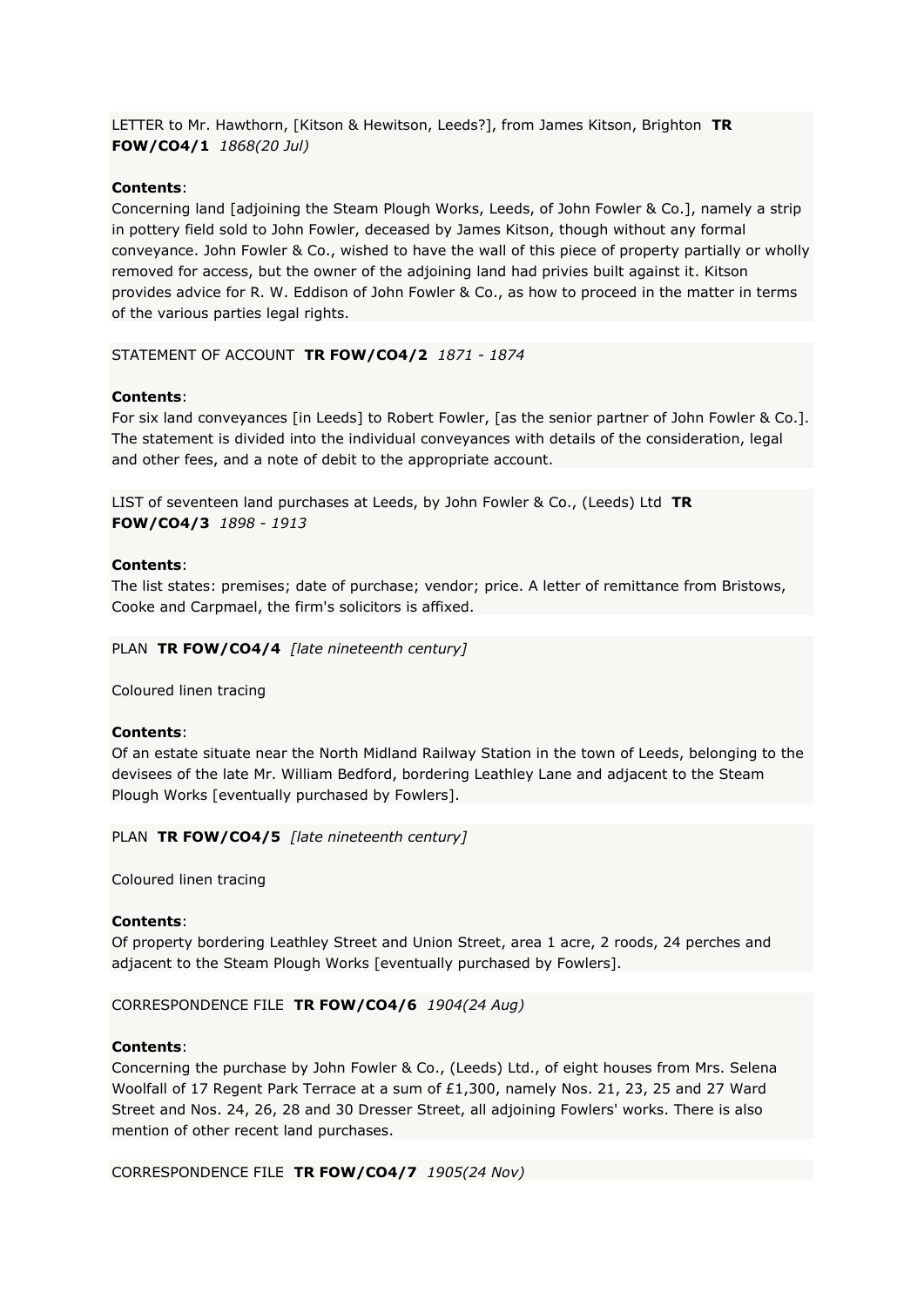Concerning the purchase by John Fowler & Co., (Leeds) Ltd., of twenty houses from W. Burnett of Pannal Ash, Harrogate at a sum of £2,800, namely Nos. 4, 6, 8, 10, 12, 14, 16, 18, 20, 22 Dresser Street and Nos. 1, 3, 5, 7, 9, 11, 13, 15, 17, 19 Ward Street, adjacent to Fowlers' works.

LETTER to Alfred Fowler, John Fowler & Co., (Leeds) Ltd., from Wilson, Bristows & Carpmael, solicitors **TR FOW/CO4/8** [n.d.]

### **Contents**:

Enclosing plan [attached] of proposed alterations to new drawing shop and noting the land concerned was purchased by Robert Fowler, 1873(24 Feb), with covenants restricting building right.

### AGREEMENT **TR FOW/CO4/9** *1913(14 Oct)*

Two copies of agreement and of letter

### **Contents**:

[Copy]

Party 1: John Fowler & Co., (Leeds) Ltd. - registered office, 6 Lombard Street, London. Party 2: John Smiths Tadcaster Brewery Co., Ltd., - registered office, The Brewery, Tadcaster, Yorkshire.

Of tenancy by Party 2 of a messuage or public house, known as 'The Cabbage Inn', in Leathley Lane, Hunslet, Leeds, together with outbuildings, yards, rights, casements, conveniences and appurtenances, but excluding the cottage adjoining the inn. The tenancy is for one year from 1913(1 Oct) and renewable annually by either Party giving three calendar months written notice, at an annual rent of £75, payable quarterly on 1 Jan, 1 Apr, 1 Jul and 1 Oct. Terms include

i. Party 2 to pay the rent as above, together with rates, taxes and assessments, except land tax and public authority charges, such as paving and sewering; to maintain interior in good state of repair, including decoration; to maintain premises as a public house; not to assign, underlet or part with possession of the premises, except for a term under twelve months; not to make alterations without Party 1's consent; to allow occupying undertenant to reside there permanently with his family; neither they nor any undertenant to permit gaming, rioting or disorderly practices, or any acts to endanger the inn's licence or business; to duly apply to the magistrates for necessary licences; not to cause disturbance to landlords or occupiers of adjacent property; to make necessary insurances against loss of licence.

ii. Party 1 to keep in repair main structure and exterior, including decoration.

iii. Provisions for breach of agreement, rent arrears or endangerment of licence to protect Party 1. Also for destruction, uninhabitability of premises and structural alterations demanded by local authorities.

### Affixed is

i. 1913(9 Oct). Letter [Copy] to Party 1 from Party 2 stating awareness their tenant may be caused inconvenience and loss due to vibrations caused by Party 1's working of machinery in the adjoining foundry.

AGREEMENT **TR FOW/CO4/10** *1908(26 May)*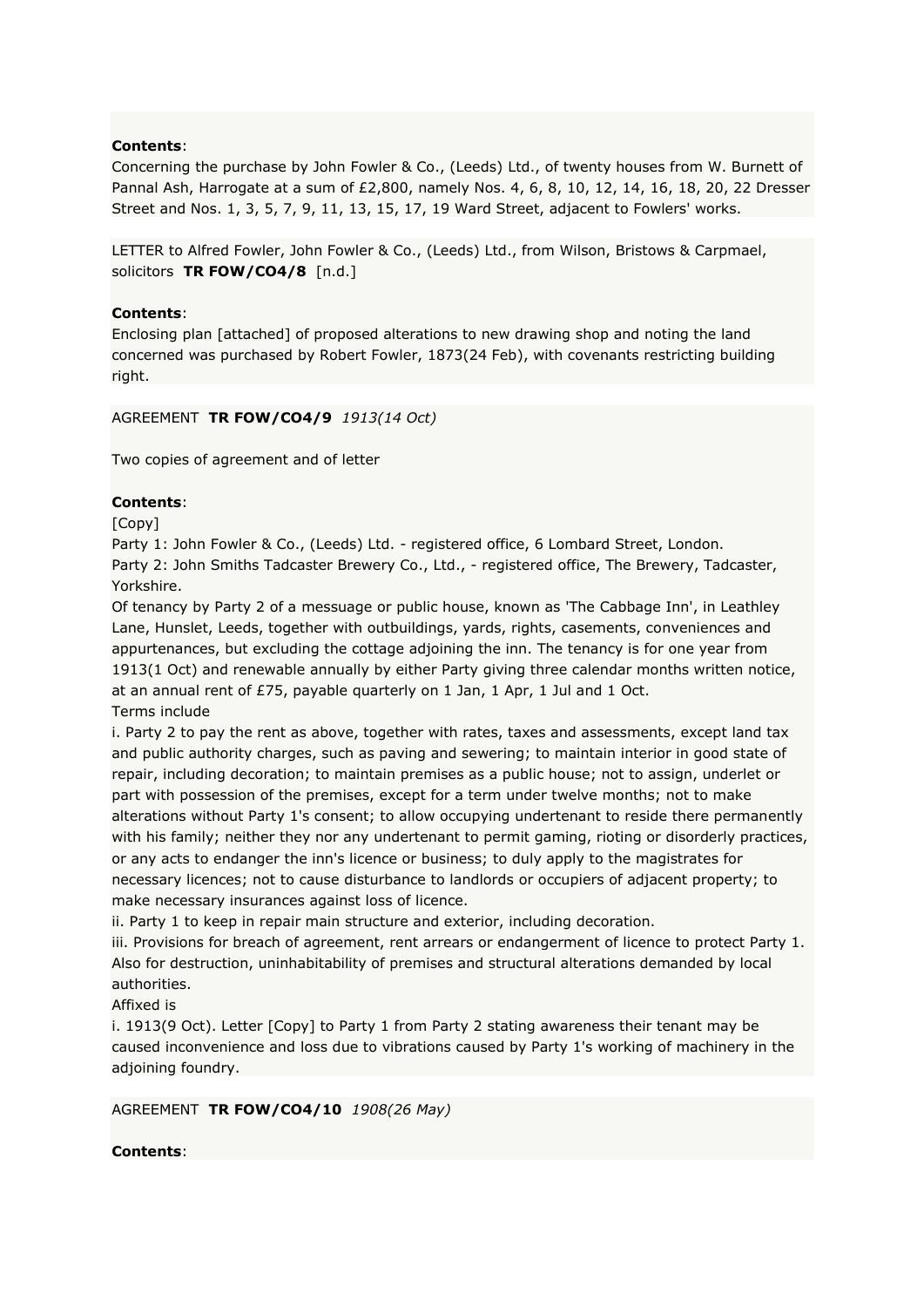# [Unexecuted]

Party 1: The Horsfall Destructor Co., Ltd. - registered office, Atlas Works, Pershore, Worcestershire.

Party 2: John Fowler & Co., (Leeds) Ltd. - registered office, 6 Lombard Street, London. Of tenancy by Party 2 of a shed, store or building, part of the Atlas Works, owned by Party 1. The shed is 200 feet by 35 feet, Marked 'F' on affixed plan, together with the right of way thereto. The tenancy is for one year, commencing 1908(9 May), renewable annually by either party, giving six calendar months written months prior to the 9 May. If any mortgagee or debenture holder comes into possession of the shed, under any security given by Party 1, this agreement ends within fourteen days of notice being given of such possession. If Party 2 have no goods on the premises purchased from Party 1, or to be purchased, Party 1 may determine the tenancy. Rent payable half yearly at 9 Nov and 9 May.

Party 2 to only use the premises as a store for machinery and goods sold to them by Party 1. Party 1 to maintain the premises and pay all rates, taxes and outgoings. A plan of the Atlas Works is attached. Signed and sealed by Party 1 only.

# PLAN **TR FOW/CO4/10/1** *1908(May)*

Two copies

Blueprint

# **Contents**:

Of the Atlas Works, Pershore, Worcestershire, as attached to above agreement.

DECLARATION **TR FOW/CO4/11** *1908(May)*

### **Contents**:

[Unexecuted]

By John Fowler & Co., (Leeds) Ltd., to The Horsfall Destructor Co., Ltd., that in consideration of the above agreement, TR FOW/CO4/10, they will use the above premises only as a place of storage for machines, sold or to be sold, by The Horsfall Destructor Co., Ltd., to them, affording facilities to the firm to use parts thereof as a painting shop and as storage space for things not sold by the firm to Fowlers.

CONVEYANCE **TR FOW/CO4/12** *1901(14 Feb)*

One membrane - bifoliate

### **Contents**:

Party 1: Edward Arthur Evans, of Rhos on Sea, Colwyn Bay, Denbighshire, builder.

Party 2: Charles A. Dearden of Brynymor, Penyffordd, Ffynnongroew, Llansea, Flintshire, engineer. Of a brickfield in Llansea, Flintshire, about ¾ acre, being part of a larger field and coloured pink on the attached plan, together with all the brick kilns and machinery, except the mines and minerals, for a consideration of £1,059.

MORTGAGE **TR FOW/CO4/13** *1901(16 Feb)*

One membrane - bifoliate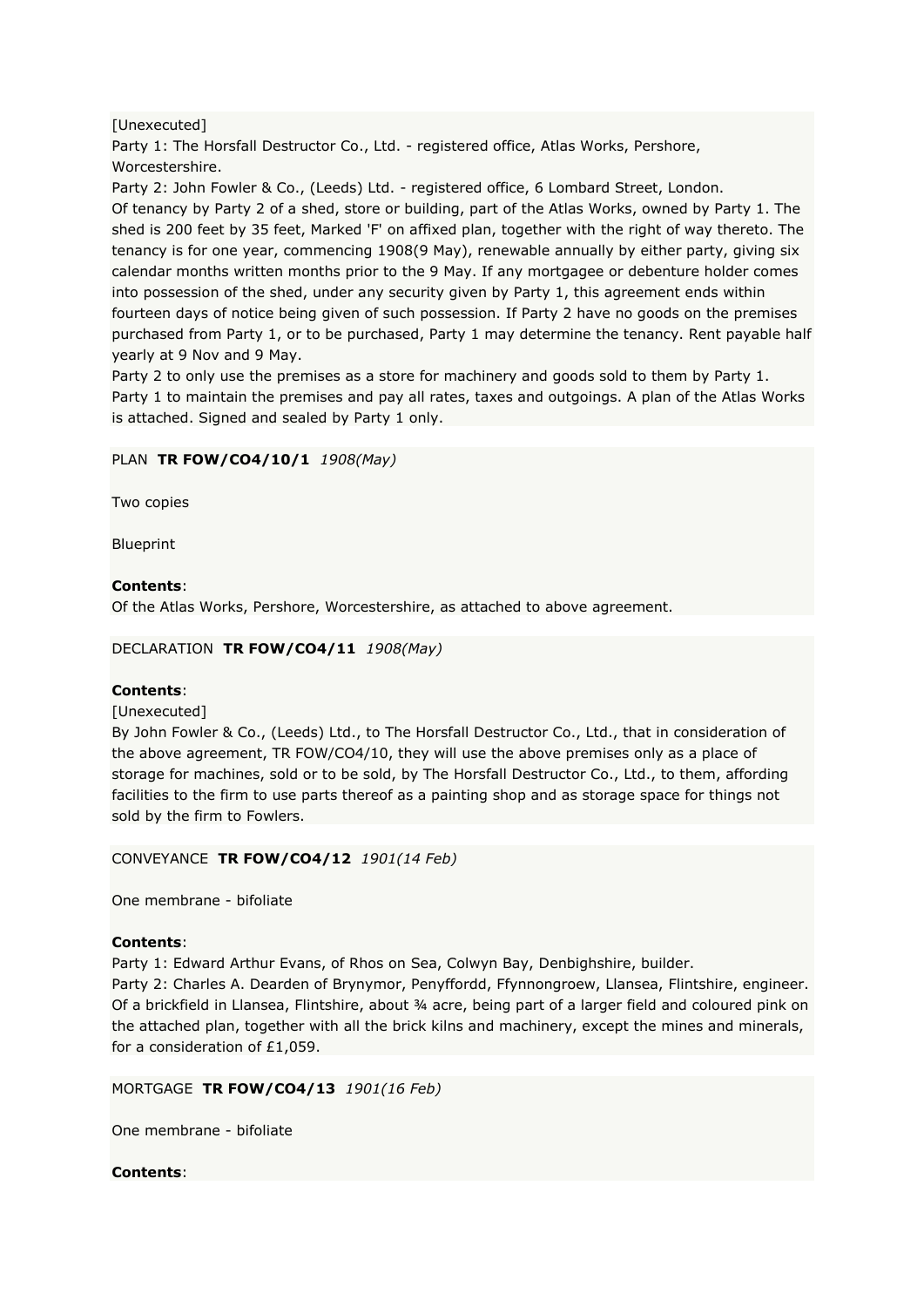Party 1: Charles Atkinson Dearden of Brynymor, Penyffordd, Ffynnongroew, Llansea, Flintshire, engineer.

Party 2: Edward Arthur Evans of Rhos on Sea, Llandrillo yn Rhos, Denbighshire, builder. Of the brickfield, as in the above conveyance TR FOW/CO4/12, to secure the consideration therein of £1,059, with 5% annual interest, payable on 1901(16 Aug).

MEMORANDUM OF DEPOSIT **TR FOW/CO4/14** *1902(20 Mar)*

#### **Contents**:

By Edward Arthur Evans of Connah's Quay, builder with John Fowler & Co., (Leeds) Ltd., of the above conveyance and mortgage, TR FOW/CO4/12 and 13, as an equitable security for the repayment by Evans on 1902(29 Apr) of the sum of £163-6-8d owing to Fowlers, together with 5% annual interest thereon computed from 1902(29 Jan), with the right to execute a mortgage to the company for a further security if desired.

#### ACCEPTANCE **TR FOW/CO4/15** *1902(1 Jan)*

#### **Contents**:

For John Fowler & Co., (Leeds) Ltd., to Edward A. Evans, Connah's Quay for £139-5-7d due after six months.

DEED OF PURCHASE **TR FOW/CO4/16** *1923(2 Jul)* Language: French

#### **Contents**:

[Official Copy]

Party 1: Charles Victor Louis Maxime Galland, attorney of the Court of Appeal, Paris of 1 Villa Ornane, Paris 18, born 1899(19 Aug).

Party 2: Société Anonyme John Fowler with a capital of 100,000 francs, divided into 100 shares of 1,000 francs each, of 2 Rue de la Varenne, Melun. Registered at Paris 1909(17 Jul). Administrateur Henri Charles Duburguer of Melun.

In accord with a resolution of the société 1923(30 Jun), of a house in Melun on the corner of Rue de la Varenne and le Boulevard Chamblain, No. 10 Rue de la Varenne and No. 12 le Boulevard Chamblain. There then follows a description of the house and of Galland's title to the property. Consideration: 145,000 francs. Sworn before Maitre Lacombe, Melun, public notary.

CORRESPONDENCE FILE [Copy] between Société Anonyme John Fowler, Melun and John Fowler & Co., (Leeds) Ltd. **TR FOW/CO4/16/1** *1923(29 Nov - 1 Dec)*

#### **Contents**:

Concerning above purchase of a house. Also includes notes on the société's increase of capital and the non-issue of share certificates.

LETTER [Copy] to John Fowler & Co., (Leeds) Ltd., from H. C. Duburguet, Société des Etablissements John Fowler, Melun **TR FOW/CO4/17** *1930(30 Oct)*

Two copies

#### **Contents**:

Concerning title deeds of properties owned by the société at Dammane, dated 1914(16 Feb) [not extant], and 2 Rue de la Varenne, Melun dated 1923(2 Jul) [TR FOW/CO4/16], their possession by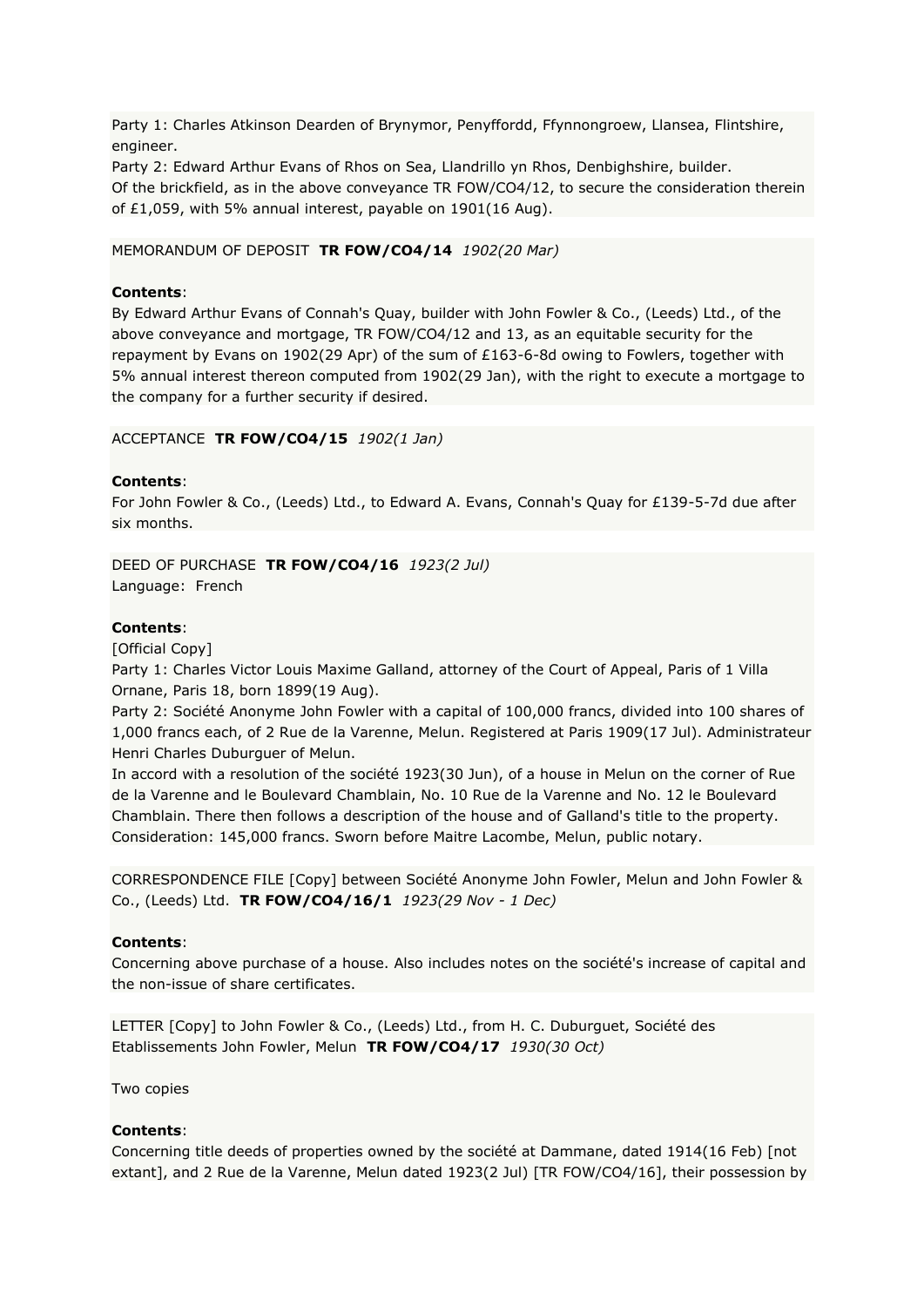the société's notary, Maitre Lacombe of Melun and their registration at Bureau d'Enregistrement des Domaines et du Timbre, Melun.

AGREEMENT **TR FOW/CO4/18** *1928(12 Nov)* Language: German

#### **Contents**:

Party 1: Charles Fowler of Leeds. Party 2: The firm of William Turner of Magdeburg. Of tenancy by Party 2 of half a shed on Poltestrasse 5, Magdeburg, continuing the tenancy commenced 1924(1 Apr), in accord with an agreement of 1924(21 Jun) and expired 1928(1 Jul), at an annual rent of 3,000 marks and renewable by six months written notice.

LETTER [Copy] to John Fowler & Co., (Leeds) Ltd., from Justizrat Ullmann, Magdeburg **TR FOW/CO4/18/1** *1928(17 Nov)* Language: German

#### **Contents**:

Remitting above agreement and requesting a statement from Charles Fowler to confirm the rent of half the shed also includes the land thereupon, as stated in the earlier agreement but not in the above. [English translation from the German]. A copy letter of acknowledgment, 26 Nov by C. H. Fowler is attached.

STATEMENT by Charles Henry Fowler **TR FOW/CO4/18/2** *1928(3 Dec)* Language: German

#### **Contents**:

In accord with above letter, that the rent of half the shed also includes the land thereupon.

AGREEMENT **TR FOW/CO4/19** *1913(23/30 Oct)*

Three typescript copies Language: English and German

#### **Contents**:

[Copy]

By Richard Toepffer, George Turner, Robert Henry Fowler and Alfred Fowler that they are owners of several plots of land with premises in Prague and Budapest, let to the firms of John Fowler & Co., Prague and John Fowler & Co., Budapest. These two leases are to last two years as from 1913(1 Oct) at the same rents. Should John Fowler & Co., purchase the lands and premises this agreement is to expire on the day of their transfer.

The original was signed in Magdeburg 23 Oct and in London 30 Oct. English translation from the German

CONVEYANCE **TR FOW/CO4/20** *[1914(Feb)]*

Four typescript copies Language: English and German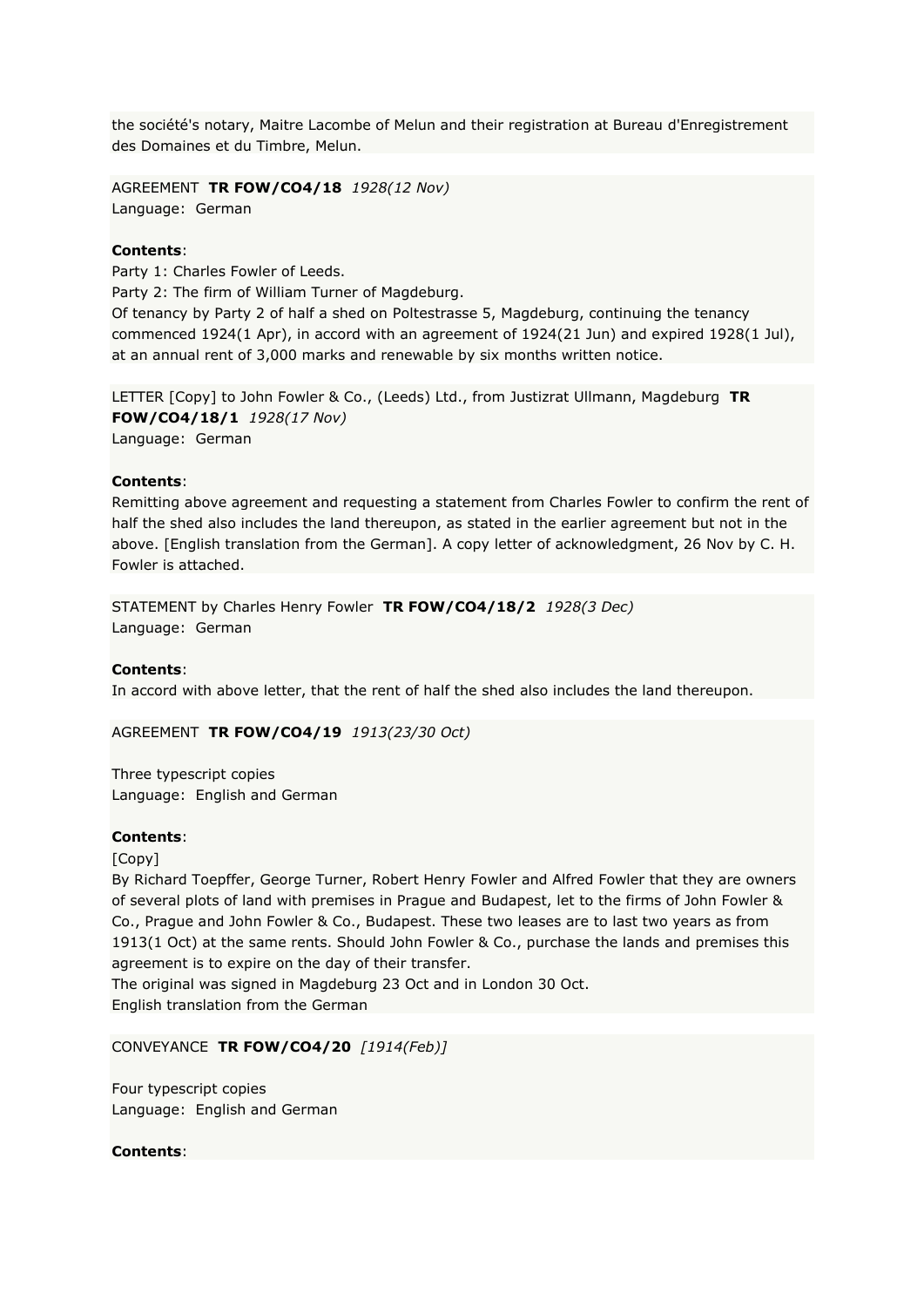# [Copy]

Party 1: Richard Toepffer and George Turner.

Party 2: John Fowler & Co., Prague.

Of real properties, namely a garden C.303/2 and a building plot C.697 with a factory No. 397 in Alt-Lieben, Prague in occupation by Party 2. The factory as such is a dwelling house with a small repairing shop and a warehouse. Consideration: 130,200 Kronen. The conveyance does not include the machines in the repairing shop, already the property of Party 2, Legal costs to be borne by Party 2. Valuation costs to be borne equally by the two partners.

# VALUATION **TR FOW/CO4/20/1** *1913(30 Oct)*

Two copies Language: English and German

# **Contents**:

[Copy]

[Of the real properties, the premises of John Fowler & Co., Prague] situate in Alt-Lieben, Nos. C.303/2 and C.697, comprising 4286.12 square metres of land, and including a dwelling house, a factory building and a garden. Value: 130,195.63 Kronen. Valuer: Franz Schön, Prague. A sketch was attached but is no longer extant.

# CERTIFIED EXTRACT **TR FOW/CO4/20/2** *1913(8 Nov)*

Three typescript copies Language: English and German

# **Contents**:

[Copy]

From the Register of Partnership Firms of the Imperial Royal Commercial Court of Prague, vol. VIII pol. 101, in respect of John Fowler & Co., Alt-Lieben, Prague, firm no. 1231. Five entries covering 1881(13 Oct) - 1913(20 Aug).

CONVEYANCE **TR FOW/CO4/21** *[1914(Feb)]* Language: English and German

# **Contents**:

[Copy]

Party 1: Richard Toepffer and George Turner of Magdeburg.

Party 2: John Fowler & Co., Budapest.

Of real properties with the buildings thereon, Land Register Nos. 3960, 4896, 6125, 6939, 8086 and 8454, a total area of 15072.60 square klafters, [in Kefenföld] Budapest.

Consideration: 120,000 Kronen. Legal costs to be borne by Party 2. Legal representative for Party 1 to be Dr. Max Somogyi of Budapest, advocate.

One MSS copy German translation from the Hungarian with four typescript copies of the English translation from the German

# VALUATION **TR FOW/CO4/21/1** *1913(19 Nov)*

Two copies Language: English and German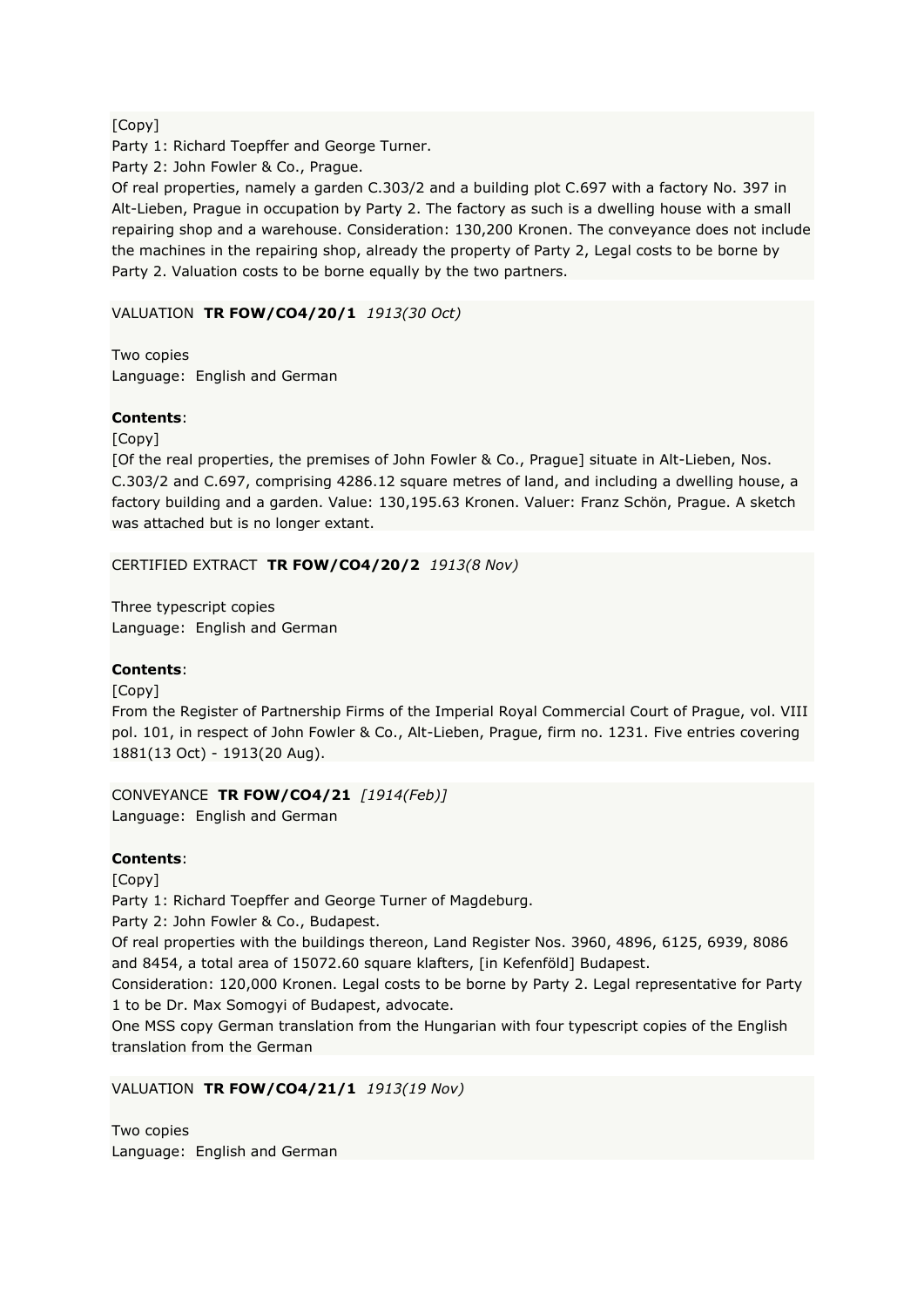### [Copy]

Of real properties [the premises] of John Fowler & Co., Budapest, situate in Kefenföld, comprising 15072.60 square klafters of land and including nine buildings, enclosure buildings and canalizations. Value: 596,197.54 Kronen. Valuer: Löllbach Kalman, Budapest.

# AGREEMENT **TR FOW/CO4/22** *1914(17/20 Feb)*

Language: English and German

# **Contents**:

Party 1: Richard Toepffer, George Turner, Robert Henry Fowler and Alfred Fowler.

Party 2: John Fowler & Co., (Leeds) Ltd., of London and Leeds.

With regard to the agreement between all those in Party 1 [TR FOW/CO1/23 above] that the whole of their rights as members of the three partnership firms of John Fowler & Co., Magdeburg, Prague and Budapest are exercised on account of Party 2 as trustees with no interest in the property or goodwill of the three partnerships. Terms of this agreement are:

i. Party 1 or their three successors will transfer all the property and goodwill of the three partnership firms to Party 2 or a third party specified by Party 2.

ii. Party 2 acknowledge their debts to Party 1 for the transfer of real property in Prague and Budapest as follows, but only after Party 1 has taken up the obligation in i. above: Toepffer = £9,000; Turner = £9,000; R. H. Fowler = £6,000; A. Fowler = £3,000. The amount to be owed as loans, repayable in five yearly equal instalments, commencing one year after the signing of this agreement, with an interest of 5% per year. Party 2 may repay the loans sooner should they so decide.

# DECLARATION **TR FOW/CO4/23** *1914(5/15 May)*

Language: English and German

# **Contents**:

Of discharge by Richard Toepffer, George Turner, R. H. Fowler and Alfred Fowler for sums of money due them by John Fowler & Co., (Leeds) Ltd., as under the above agreement, TR FOW/CO4/22, namely: Toepffer=£9,000 + £33-5-9d interest; Turner = £9,000 + £33-5-9d interest; R. H. Fowler = £6,000 + £22-3-10d interest; A. Fowler = £3,000 + £11-1-11d interest. Also confirms the full completion of the transaction of landed property in Prague and Budapest.

CORRESPONDENCE FILE **TR FOW/CO4/24** *1913(7 Jul) - 1914(11 May)*

# **Contents**:

[Original and copy] concerning above transfer of property in Budapest and Prague. The 'complex plan' had the support of the firm's three respective solicitors in Prague, Budapest and Magdeburg, namely Dr. Kaunders, Dr. Somogyi and Justizrat Ullman. They advocated that the transfer would save future costs, avoid problems of inheritance and make leases and contracts admitting purchase rights superfluous. Ullman noted that R. H. Fowler's fear of the respective governments requiring business details of John Fowler & Co., was 'unfounded'. R. H. Fowler was then worried by the high valuation placed on the property, equivalent to £30,000, especially when compared to the then annual rent of  $E1,323$ , stating 'The valuation is no doubt a conscientious one but valuers are often mistaken when it comes to selling, particularly if there is no competition'. He suggested he and A. Fowler paid for their own unpaid share of the land to simplify matters. Toepffer however did not think the valuation too high. Fowler then consulted his fellow directors, W. G. Wigram, J. W. Thackeray and H. T. Eddison. Wigram agreed with the idea of purchase though considered the lock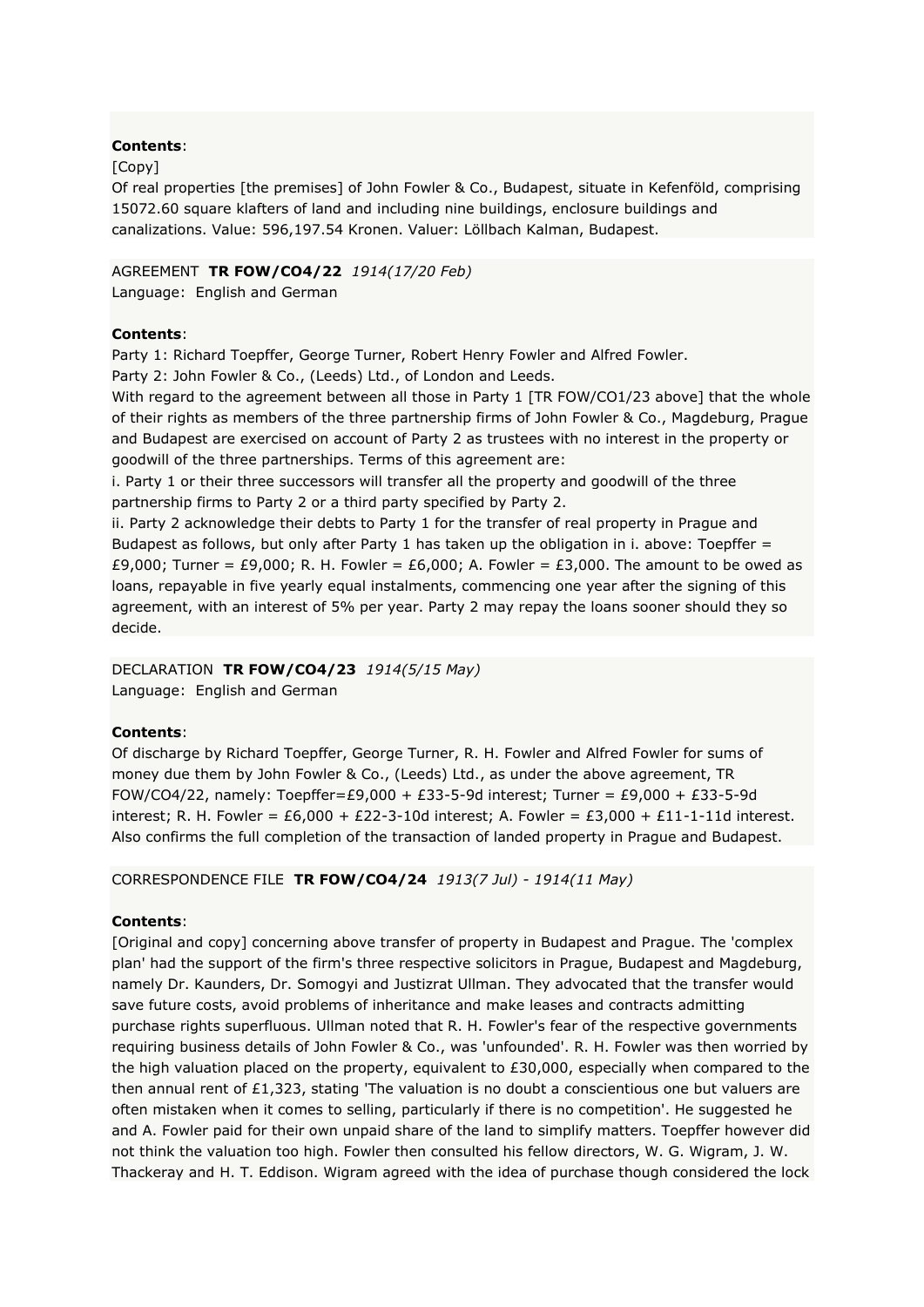up of capital a disadvantage. Thackeray also though the idea 'a wise one' in line with Fowlers purchase of property at Melun and was unable to comment on the valuation figure. Turner next wrote saying neither he or Toepffer suggested the idea of the firm buying the property and pointed out that the market value of the Budapest land was likely to rise during the next few years, allowing a small part to be sold and therefore offset the purchase price. Toepffer then suggested a purchase price of £27,000 which Fowler agreed to. The two conveyances and the sale agreement were then signed in 1914(Feb). The file also includes a copy of the resolution of the board of John Fowler & Co., (Leeds) Ltd., 1893(7 Mar) concerning the transfer of John Fowler & Co., Prague to R. H. Fowler and A. Fowler as agents and trustees for John Fowler & Co., (Leeds) Ltd.

LETTER **TR FOW/CO4/25** *1913(24 Nov)* Language: English and German

# **Contents**:

[Copy] to John Fowler & Co., Magdeburg from Justizrat Ullman, Magdeburg concerning above transfer of property in Budapest and Prague. Remits draft of agreement, TR FOW/CO4/22; the Prague and Budapest valuations, TR FOW/CO4/20/1 and 21/1; drafts of the two conveyances, TR FOW/CO4/20 and 21; together with detailed legal comments.

VALUATION **TR FOW/CO4/26** *1924(13 Apr)* Language: English and German

# **Contents**:

[Copy] of the real properties, the assets of John Fowler & Co., Lieben, Prague, namely 4302.29 square metres of land, together with a storage and assembly shop, a dwelling house, a garage, enclosure materials and sewerage. Value: Kr 1.070.000. Valuers: Pohl & Kutsch, Building Contractors, Prague.

SKETCH **TR FOW/CO4/26/1** *[c. 1924]*

### **Contents**:

Of the premises of John Fowler & Co., Prague with measurements taken from above valuation. Sketch includes ground floor and first floor of the house and a general ground plan of the premises. Made by Theo. Davis.

LETTER [Copy] to John Fowler & Co., (Leeds) Ltd., from John Fowler & Co., Prague **TR FOW/CO4/27** *1932(10 Dec)*

Both are coloured tracings

# **Contents**:

Concerning an intended lease of part of the latters' premises in Prague, namely a wooden shop, now occupied by 'the Morris business' at a maximum of Kc. 32.000 rent per year, excluding government taxes and municipal fees, and commencing 1933(1 Jan). The property has been assessed by an architect and two plans are remitted. Mentions the shop was formerly the blacksmith's shop and the old repair shop and 'is pretty primitive'. The two plans are attached, one a ground plan and the other an elevation.

FILE of papers concerning land holdings and buildings in Kelenföld, Budapest **TR FOW/CO4/28** *1926*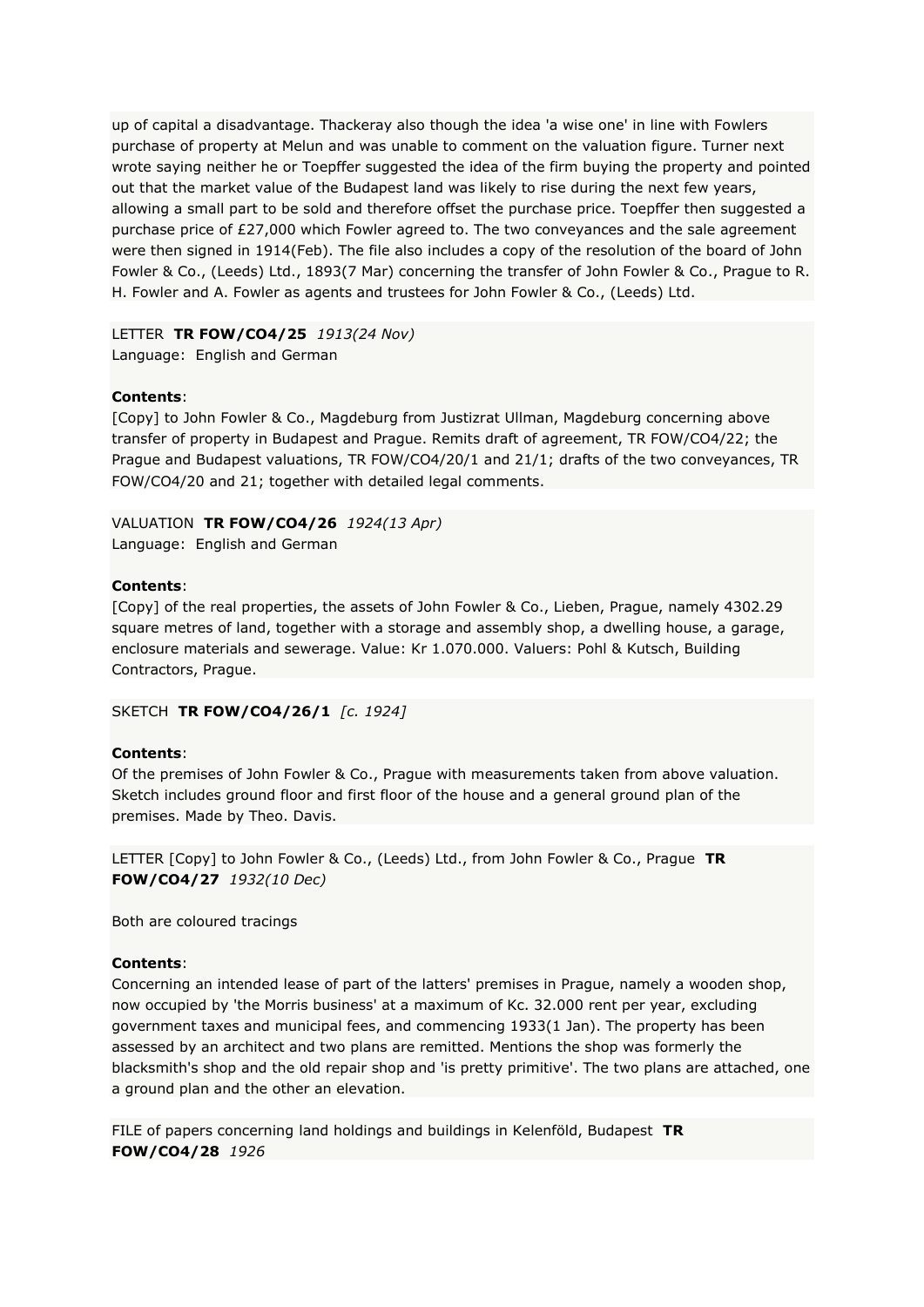The property of John Fowler & Co., (Leeds) Ltd., and the premises of John Fowler & Co., Budapest.

Six certified extracts from the land register in Budapest **TR FOW/CO4/28/i** *1926(7 Jun)* Language: German

#### **Contents**:

In respect of plot nos. 6443, 3669, 5701, 4583, 7463 and 7795. Total = 15072.70 square klafters.

Summary valuation of the premises of John Fowler & Co., Budapest **TR FOW/CO4/28/ii** *1926(29 May)* Language: German

#### **Contents**:

[Other than land] as at 1925(31 Dec). Value: 13477,100,000 papir kronen.

New and summary valuation of the premises of John Fowler & Co., Budapest **TR FOW/CO4/28/iii** *1926(10 Jun)* Language: German

#### **Contents**:

[Other than land] for taxes and rates. Value: 4856,000,000 papir kronen.

Sketch of the premises of John Fowler & Co., Budapest by Theo. Davis. **TR FOW/CO4/28/iv** *[1926]*

Financial calculations concerning the land and buildings occupied by John Fowler & Co., Budapest. **TR FOW/CO4/28/v** *[1926]*

### **Contents**:

Compiled by Theo. Davis.

SUMMARY PARTICULARS **TR FOW/CO4/28/1** *[1926]*

#### **Contents**:

Of land holdings compiled from i. above. Includes plot numbers, place numbers and square klafters.

ACKNOWLEDGMENT **TR FOW/CO4/29** *1932(19 Sep)* Language: Hungarian

#### **Contents**:

By the Land Registry, Budapest of the transfer of a parcel of land on the right bank, Budapest, land register plot no. 7871-12233, from Mrs. Henry Petz and Miss Elizabeth Petz to John Fowler & Co., (Leeds) Ltd., London for 40,000 pengas.

FILE of papers concerning the cancellation of charges by the Land Registry **TR FOW/CO4/29/1** *1932(9 Jul - 10 Sep)* Language: Hungarian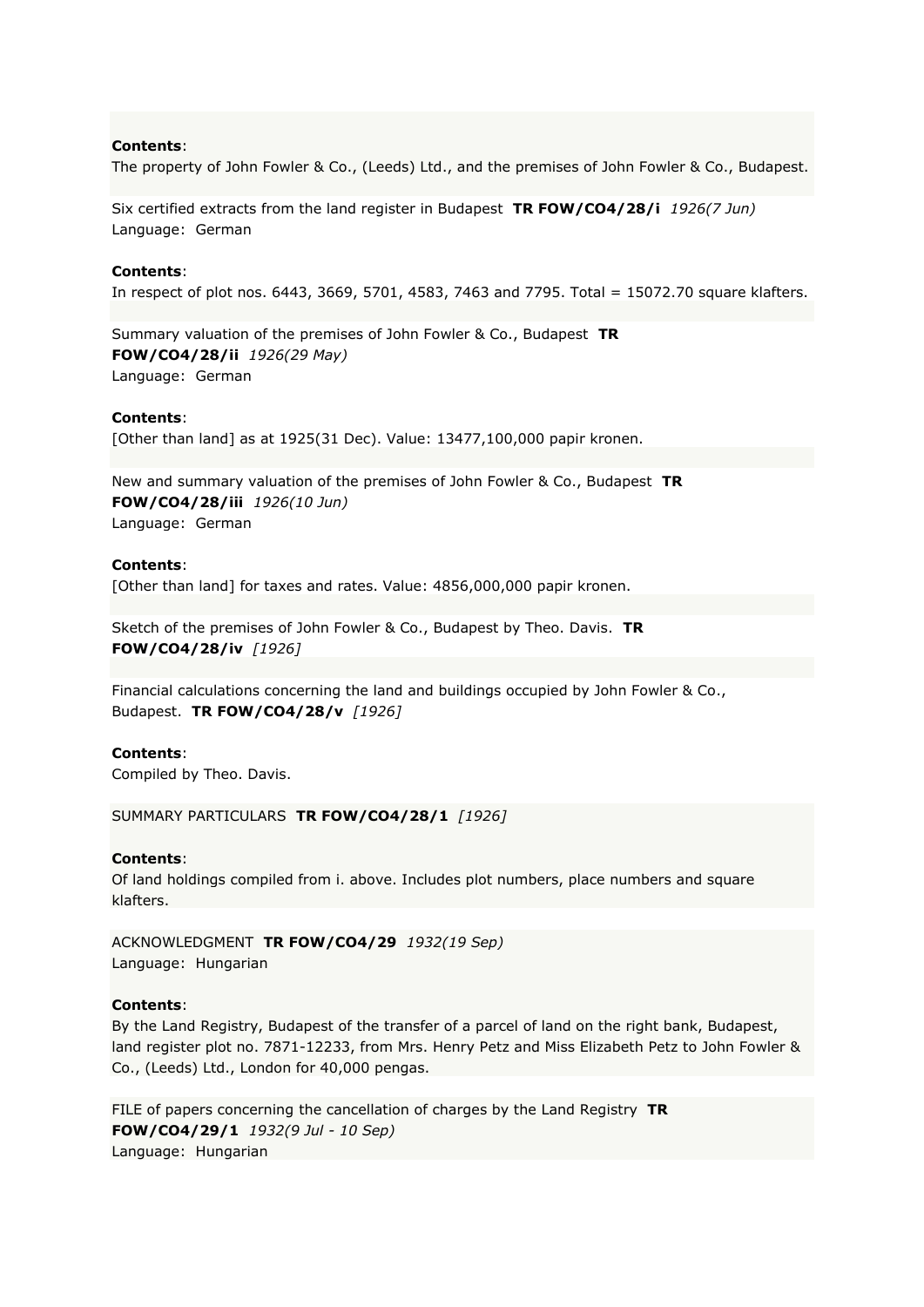Budapest on a parcel of land on the right bank, Budapest, land register plot no. 7871-12233, the property of Mrs. Henry Petz and Miss Elizabeth Petz.

# CONVEYANCE **TR FOW/CO4/30** *1935(28 Aug/6 Sep)*

Language: English and German

# **Contents**:

[Copy]

Party 1: John Fowler & Co., (Leeds) Ltd., 113 Cannon Street, London.

Party 2: Karl Fogel and his wife, née Rosa Csányz of 95 Fillér Utca, Budapest II. Of a parcel of land on the right bank of the Danube, land registry plot no. 7871-12223/2, area 113.5 square klafters, and marked 'a' on the attached plan [extant], adjoining the property of Party 2 along Fillér Utca, at 20 pengas per square klafter, i.e. a total of 2,270 pengas, to be paid in cash into the Escompte Bank. The property carries charges, settlements, road constructions and public safety restrictions in favour of the capital of Budapest. All charges, taxes and government contributions are conveyed with this transfer. The transfer is to be entered in the Land Register, Budapest. Legal costs to be borne by Party 2. Legal disputes to be referred to the District Council I-III. The conveyance is succeeded by:

i. 1935(6 Sep). Declaration [Copy] by Kenneth Livingston Steward of London, public notary to the validity of the signatures of Party 1 on the above.

LETTER [Copy] to John Fowler & Co., (Leeds) Ltd., London from [John Fowler & Co.,] Budapest **TR FOW/CO4/30/1** *1935(29 Aug)*

# **Contents**:

Concerning above land transfer. Remits the two originals of the above for signature and the translation and map. Notes the purchasers have already deposited the consideration. Fogel is described as the Burgomaster of Budapest.

DECREE **TR FOW/CO4/31** *1935(18 Nov)*

Language: German and Hungarian

# **Contents**:

[Copy] of District Council I-III, Budapest, registering above land conveyance, TR FOW/CO4/30.

# AGREEMENT **TR FOW/CO4/32** *1935(24 Jul)*

Language: English and German

# **Contents**:

[Unexecuted]

Party 1: Dr. Viola Rezso, technical officer, representing the city of Budapest.

Party 2: Dr. Anyos Lajos, lawyer, representing John Fowler & Co., (Leeds) Ltd., London. Whereby Party 2 as the fully empowered representative of the firm declares himself ready to hand over a strip of land, land register plot nos. 2574, 2575 and 2576, c. 70 square klafters, to the city of Budapest, whereby Party 1 declares that the city is willing at its own cost to set back the fencing on the property and provide new fencing up to a maximum of 500 pengas, and also that the road coating tax involved for Fowlers will not exceed 1,800 pengas, the strip stretching into the road making zone. The agreement was not approved and was superceded by TR FOW/CO4/33 below.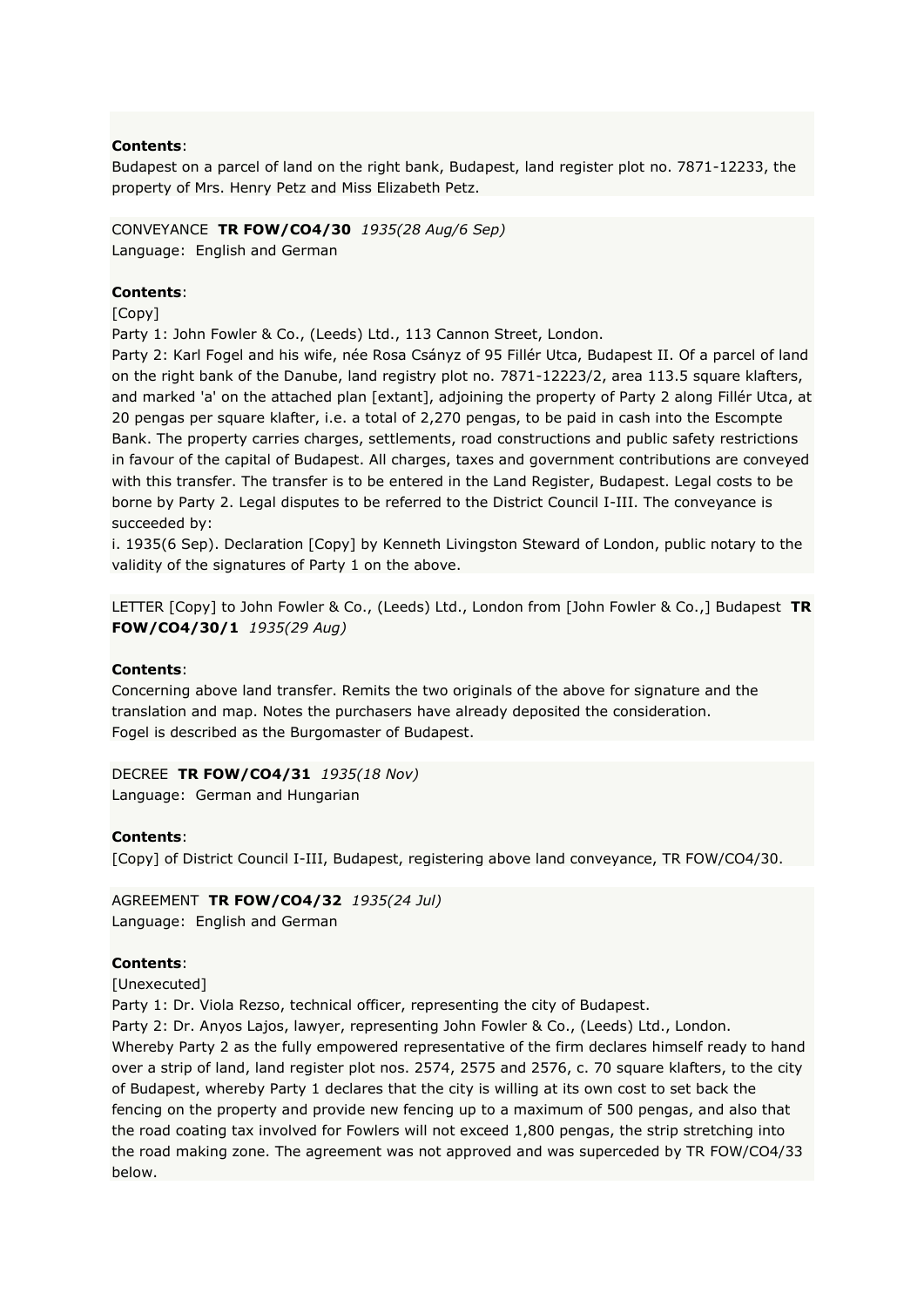### Attached is:

i. 1935(24 Jul). Letter [Copy] to John Fowler & Co., (Leeds) Ltd., London from Dr. Anyos Lajos, Budapest remitting above agreement 'not finalised' for Fowlers approval. Considers it 'very advantageous' as the road coating tax has been reduced from 2,800 - 1,800 pengas and the city is paying for the fencing costs. [English translation from the German?]

# AGREEMENT **TR FOW/CO4/33** *1935(23 Sep)*

Language: English and German

# **Contents**:

Party 1: Dr. Viola Rezso, technical officer, representing the city of Budapest.

Party 2: Dr. Anyos Lajos, lawyer, representing John Fowler & Co., (Leeds) Ltd., London. That Party 2 conveys to the city of Budapest, 70 klafters of land, land register plot nos. 2575 and 2576 on Dayka Gabor Utca, required for public road making along Budaorsi ut-Dayka Gabor, as a communal possession. The city will transfer the fencing on the front of Dayka Gabor Utca to the boundary of this land and provide 500 pengas worth of fencing. The maximum road coating tax will be 1,800 pengas. Legal fees to be borne by the city.

Attached is:

i. 1935(28 Sep). Letter [Copy] to John Fowler & Co., (Leeds) Ltd., London from Dr. Anyos Lajos, Budapest remitting above agreement 'to your advantage' and noting need for a subsequent declaration. [English translation from the German?]

# FILE **TR FOW/CO4/34** *1934(26 and 31 Aug)*

Language: Hungarian

# **Contents**:

Of six certified extracts from the Land Register in Budapest, in respect of plot nos. 4583-27293, 7795-2577, 5701-2575 and 2576, 6443-2571 and 2572, 3669-2573, 7463-2574, all located adjoining Budaorsi Utca, Budapest.

# GROUND PLAN **TR FOW/CO4/35** *1935(Feb)*

The plan is a coloured drawing and the cross sections are a coloured tracing Language: Hungarian

# **Contents**:

Of proposed public road making along Dayka Gabor Utca, Budapest, indicating eighteen cross sections, detailed on an attached tracing.

# PLAN **TR FOW/CO4/36** *[1935]*

Blueprint Language: Hungarian

# **Contents**:

Of properties adjacent to Dayka Gabor Utca, Budapest in connection with proposed public road making, including plot numbers and areas in square klafters.

AGREEMENT **TR FOW/CO4/37** *1938* Language: English, German and Hungarian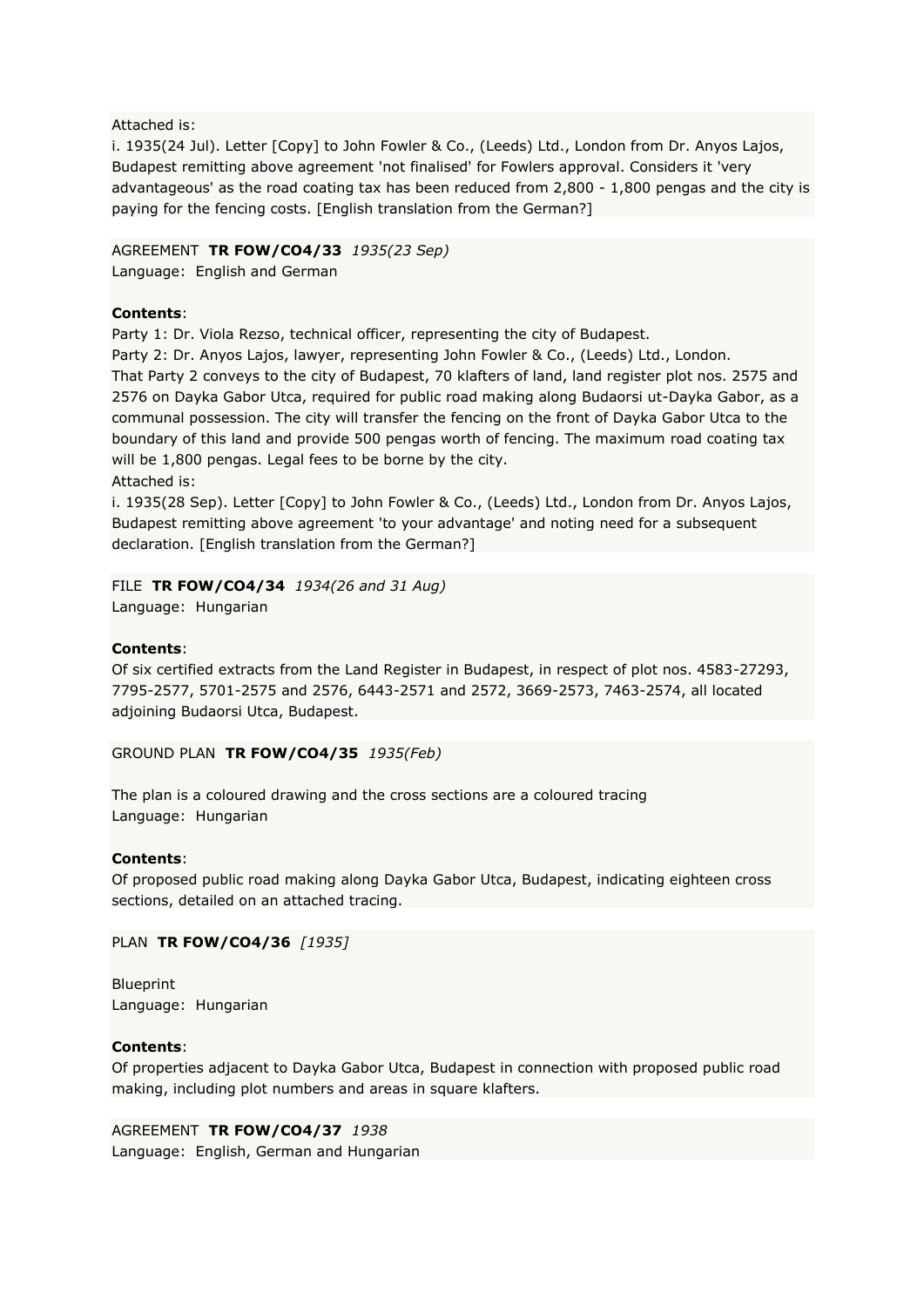[Copy]

Party 1: The Community of the City of Budapest, expropriator.

Party 2: John Fowler & Co., (Leeds) Ltd.

Of expropriation of a piece of land, land register no. 12308-2575 and 2576, in Budaorsi Utca, right bank, Budapest, for public roads, under the law of 1851 and according to the entry in the land register and the plan in the agreement of 1938(31 May) [not extant]. Party 2 is to remove everything from the land, including vegetation and bring it to water level, prior to handing it over and up to such a date is to bear the cost of taxation and duties. Disputes to be referred to the District Court I-III, Budapest.

# LEASE **TR FOW/CO4/38** *1923(31 Jan)*

# **Contents**:

[Copy]

Party 1: John Fowler & Co., (Leeds) Ltd., - registered in England, with a place of business in Bombay.

Party 2: Glenfield & Kennedy Ltd., - registered under the English Companies Acts. Of the rear portion of the first floor (about 1,000 square feet) of Fowler Building, on the south side of Goa Street, Bombay, with rights to use entrance halls, passages and the lift in the building for egress and regress. The lift is only for use 9.00 a.m. - 6.30 p.m., and not on Sundays and public holidays. Lease is for three years eight months from 1923(1 Jan) at a monthly rent of 350 rupees, payable on the first of each month, commencing 1923(1 Feb). Terms include:

i. Party 2 to pay the rent; maintain and repair the interior, including decoration; to use the premises for business only; not to cause annoyance to other occupants or jeopardise fire insurance policy; not to assign, underlet or part with the premises.

ii. Party 1 to pay rates and taxes, but not gas and electricity charges; to light and clean all entrances and passages; to let Party 2 affix a name plate or board in the main entrance hall; to maintain exterior, approaches and drainage; to provide necessary electric wiring and points, but not fittings and fans.

iii. Provisions for breach of lease, rent arrears and destruction of premises to protect Party 1. iv. Lease renewable by Party 2 by written statement three months prior to its termination, for a further five years.

v. If any rates increase by the Municipal Corporation of Bombay, such a sum to be divided equally between the two parties.

LETTER to R. H. Fowler from W. &. J. Lockett, Liverpool **TR FOW/CO4/39** *1884(17 Jun)*

### **Contents**:

Concerning the written statement by Mr. Macfarlane [the American agent of John Fowler & Co.] that he does not admit the claim against him by Locketts concerning his Honolulu house. Locketts want Fowler to get Macfarlane to pay 'without further delay' the amount of £302-16-5d. 'We have used every patience in this business'.

PATENTING RECORDS **TR FOW/CO5** [n.d.]

**Arrangement**: TR FOW/CO5/1-47 Letters Patent and Specifications TR FOW/CO5/1-37 United Kingdom TR FOW/CO5/1-30 Letters Patent TR FOW/CO5/31-37 Specifications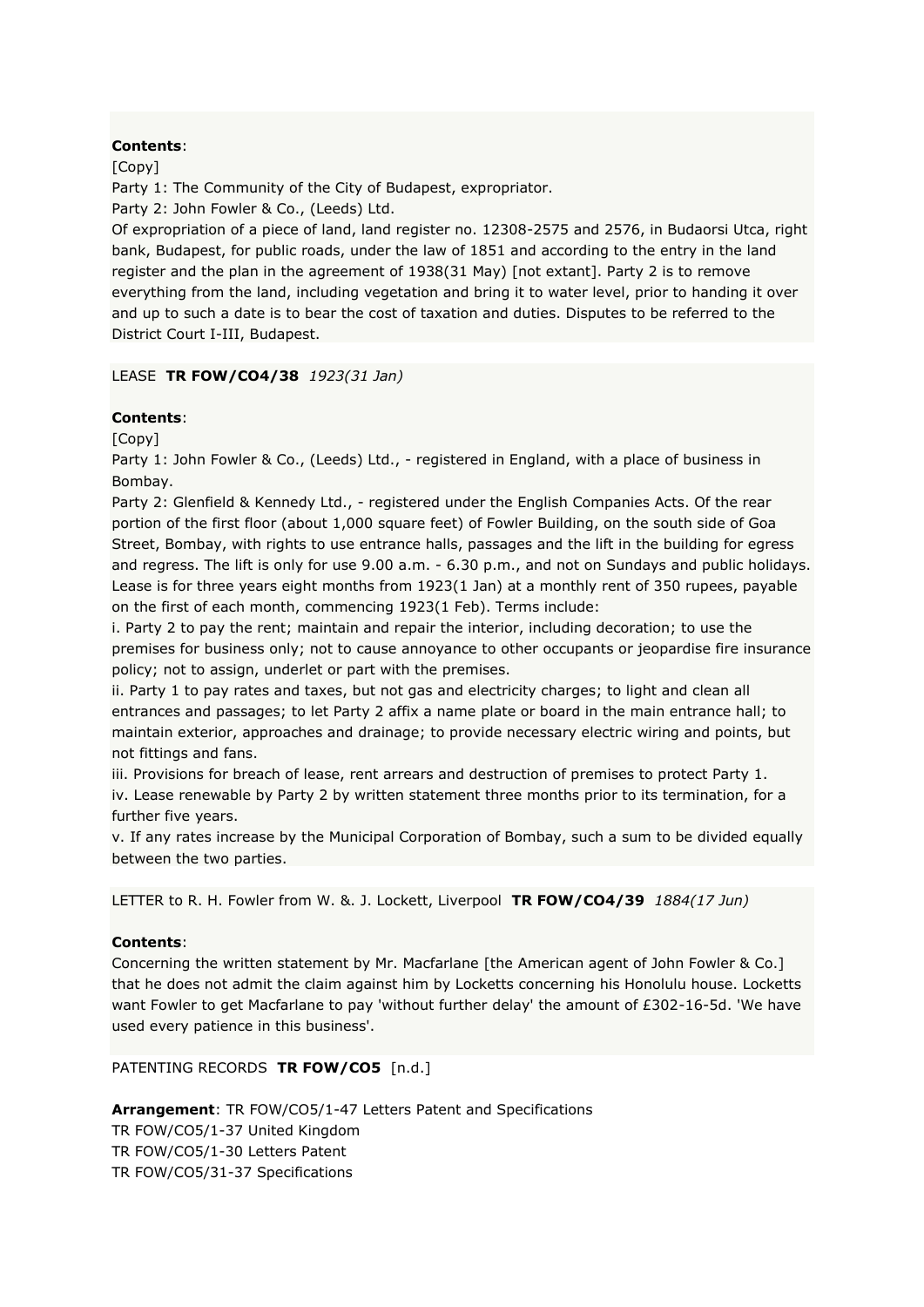TR FOW/CO5/38 Canada TR FOW/CO5/39 Cape of Good Hope TR FOW/CO5/40 Natal TR FOW/CO5/41 Queensland TR FOW/CO5/42 Tasmania TR FOW/CO5/43-44 France TR FOW/CO5/45 Germany TR FOW/CO5/46-47 United States of America TR FOW/CO5/48-115 Patent Licences, Assignments and Agreements TR FOW/CO5/48-81 Fowler's System of Steam Cultivation TR FOW/CO5/48-52 Fiskens' Patent TR FOW/CO5/53-54 Williams' Patents TR FOW/CO5/55 Collinson Hall's Patent TR FOW/CO5/56-66 Burton, Greig, Fowler, Head, Worby & Ellis' Patents TR FOW/CO5/67 Burness' Invention TR FOW/CO5/88-69 Patent Trustees and The Steam Plough Royalty Co. Ltd. TR FOW/CO5/70-80 English Licencing of the System TR FOW/CO5/81 U.S.A. Licencing of the System TR FOW/CO5/82-89 Ploughs and Implements TR FOW/CO5/90-95 Steam Engines TR FOW/CO5/96 Railway Materials TR FOW/CO5/97-99 Electrical Machinery TR FOW/CO5/100 Road Making Machinery TR FOW/CO5/101-113 Standard Patent Agreements with Employees TR FOW/CO5/114-115 Agreements by other Manufacturers with Patentees TR FOW/CO5/114 Brown & May TR FOW/CO5/115 Amies, Barford & Co. TR FOW/CO5/116-137 Patent Litigation TR FOW/CO5/116-135 Chancery 1863 No.42. Fowler, Beadell, Clutton & Lake v. Howard & Howard TR FOW/CO5/116 Bill of Complaint TR FOW/CO5/117 Summonses to Parties TR FOW/CO5/118-122 Exhibits TR FOW/CO5/123-135 Correspondence with Plaintiffs' Solicitors TR FOW/CO5/136 Steevens' Infringement of Fowler's Steam Plough Patents 1864 TR FOW/CO5/137 Termination of Litigation with George Greig over Royalties 1885

# LETTERS PATENT UK. **TR FOW/CO5/1** *1852(21 Oct)*

2 membranes. Great Seal yellow wax in metal skiff bottom part only

# **Contents**:

To John Fowler of Temple Gate, Bristol, Somersetshire for an invention of 'Improvements in laying wires for electric telegraphs'. Term: 14 years. Patent no: 481.

### LETTERS PATENT UK. **TR FOW/CO5/2** *1853(8 May)*

2 membranes. Great Seal yellow wax in metal skiff.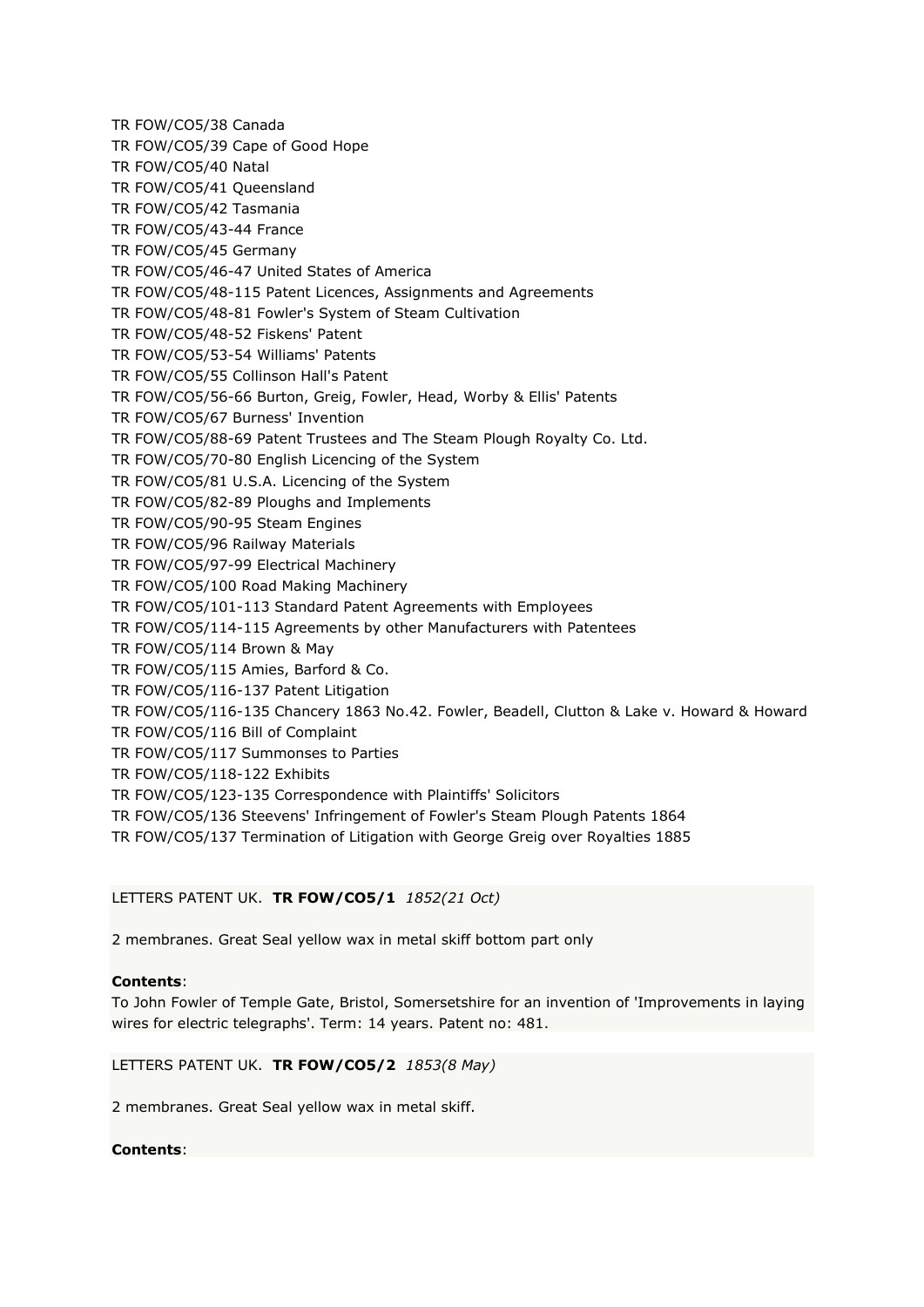To John Allin Williams of Baydon, Wiltshire - farmer. For an invention of 'Improvements in machinery or apparatus for driving or actuating ploughs. Term: 14 years. Patent no: 1030. Duty paid: £50 & £100.

### LETTERS PATENT UK. **TR FOW/CO5/3** *1862(17 Jan)*

2 membranes. Great Seal yellow wax in metal skiff.

#### **Contents**:

To Robert Romaine of Devizes, Wiltshire - agricultural engineer. For an invention of 'Improvements in apparatus to be used in cultivating land by steam power and in steam boilers used for agricultural and traction purposes'. Term: 14 years. Patent no: 129. Duty paid: £50.

LETTERS PATENT UK. **TR FOW/CO5/4** *1862(7 Mar)*

2 membranes. Great Seal yellow wax broken, in metal skiff.

#### **Contents**:

To John Fowler jnr., David Greig and Richard Noddings of Leeds, Yorkshire. For an invention of 'Improvements in apparatus for cultivating and tilling land'. Term: 14 years. Patent no: 612. Duty paid: £50 & £100.

#### LETTERS PATENT UK. **TR FOW/CO5/5** *1862(8 May)*

2 membranes. Great Seal yellow wax in metal skiff.

### **Contents**:

To John Fowler of Leeds, Yorkshire - engineer and John King of Chadshunt, Warwickshire - farmer. For an invention of 'Improvements in apparatus for tilling land by steam power'. Term: 14 years. Patent no: 1379. No subsequent duty stamped.

LETTERS PATENT UK. **TR FOW/CO5/6** *1865(20 Apr)*

2 membranes. Great Seal yellow wax.

#### **Contents**:

To David Greig of the Steam Plough Works, Leeds, Yorkshire - engineer. For an invention of 'Improvements in machinery for cultivating land'. Partly a communication from Max Eyth, resident at Shubra, Egypt. Term: 14 years. Patent no: 1104. Subsequent duty probably stamped but this part of the patent has been cut out.

LETTERS PATENT UK. **TR FOW/CO5/7** *1866(5 Jul)*

2 membranes. Great Seal yellow wax.

#### **Contents**:

To Robert Fowler of Cornhill, London. For an invention of 'Improvements in locomotive engines and tenders'. A communication from Edwin Parke Quadling of Cape Town, Cape of Good Hope. Term: 14 years. Patent no: 1781. No subsequent duty stamped.

LETTERS PATENT UK. **TR FOW/CO5/8** *1867(16 Jul)*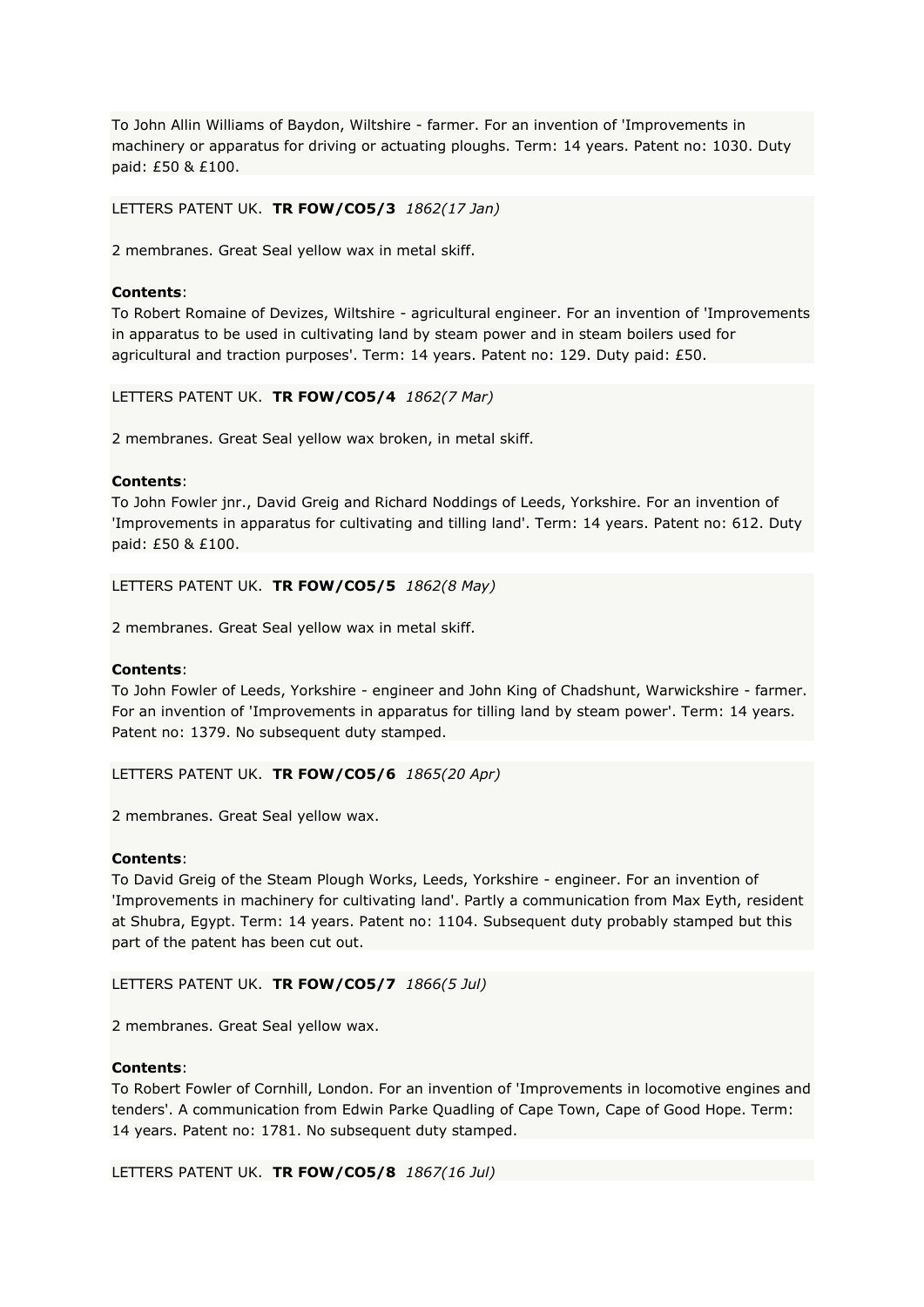2 membranes. Great Seal yellow wax - broken in metal skiff.

### **Contents**:

To Thomas Pirie of Nether Kinmundy, Aberdeenshire, Scotland - implement maker. For an invention of 'Improvements in ploughs'. Term: 14 years. Patent no: 2088. Duty paid £50 & £100.

LETTERS PATENT UK. **TR FOW/CO5/9** *1868(16 Mar)*

2 membranes. Great Seal yellow wax in metal skiff damaged.

### **Contents**:

To David Greig of the Steam Plough Works, Leeds, Yorkshire. For an invention of 'Improvements in traction engines and other engines to travel on common roads'. Term: 14 years. Patent no: 890. No subsequent duty stamped.

LETTERS PATENT UK. **TR FOW/CO5/10** *1870(22 Jun)*

2 membranes. Great Seal yellow wax in metal skiff.

#### **Contents**:

To Thomas Graham of Green Mount Street, Beeston Hill, Leeds, Yorkshire - mechanical engineer and Thomas Dixon of Leek Terrace, Hunslett, Nr. Leeds, Yorkshire - blacksmith. For an invention of 'Improvements in rotary engines'. Term: 14 years. Patent no: 1779. no subsequent duty stamped.

LETTERS PATENT UK. **TR FOW/CO5/11** *1871(23 Feb)*

1 membrane. Great Seal yellow wax in metal skiff.

### **Contents**:

To Thomas Atkinson of Leeds, Yorkshire - engineer. For an invention of 'Improvements in the construction of steam cultivating machinery'. Term: 14 years. Patent no: 481. Duty paid: £50.

LETTERS PATENT UK. **TR FOW/CO5/12** *1871(26 May)*

1 membrane. Great Seal yellow wax in metal skiff.

#### **Contents**:

To Robert Burton and Richard Holgate Shaw, both of the Steam Plough Works, Leeds, Yorkshire. For an invention of 'Improvements in wheels for traction engines'. Term: 14 years. Patent no: 1412. No subsequent duty stamped.

#### LETTERS PATENT UK. **TR FOW/CO5/13** *1871(16 Jun)*

1 membrane. Great Seal yellow wax in metal skiff.

### **Contents**:

To David Greig and William Daniel both of the Steam Plough Works, Leeds, Yorkshire. For an invention of 'Improvements in machinery for compressing air'. Term: 14 years. Patent no: 1599. No subsequent duty stamped.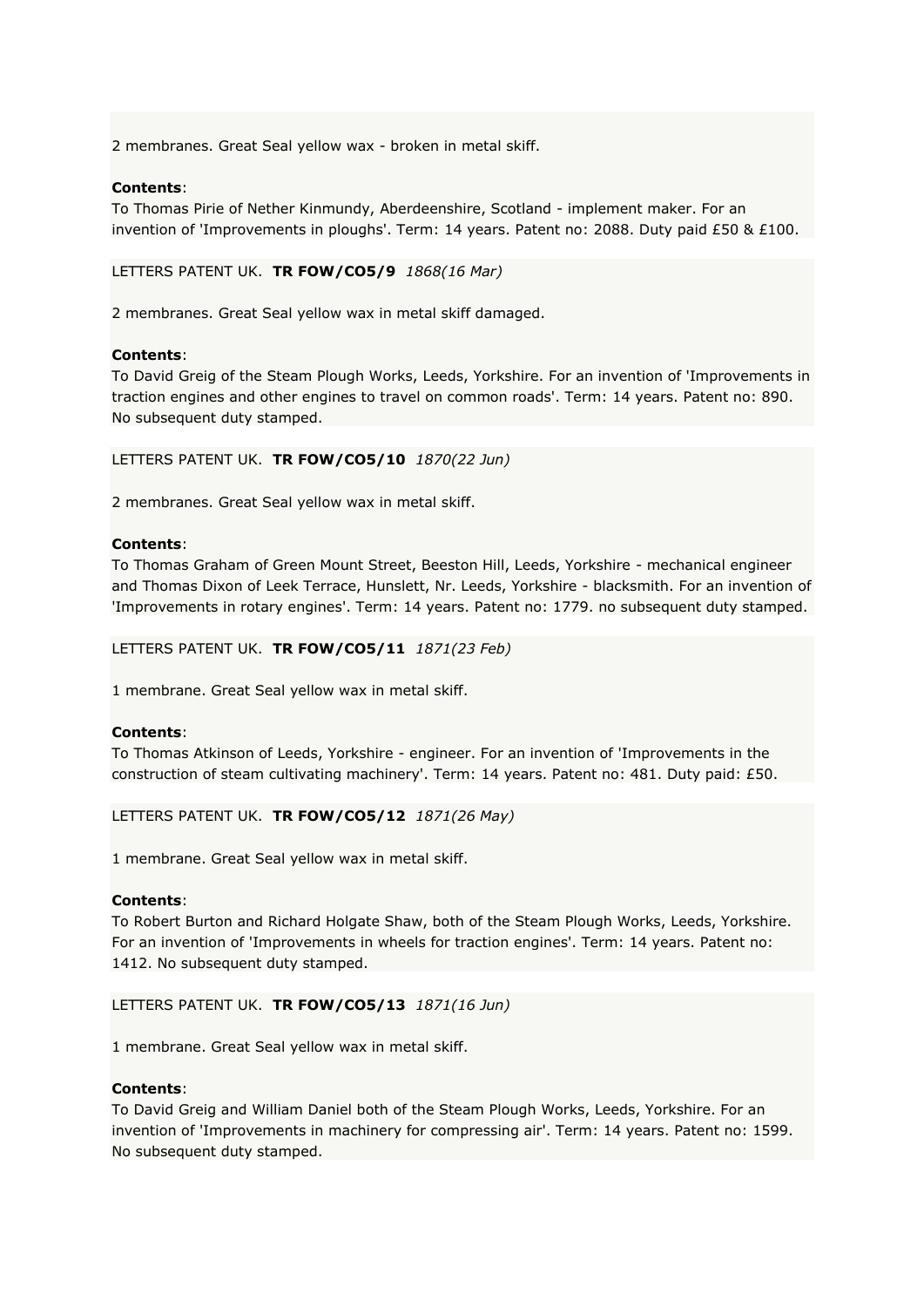# LETTERS PATENT UK. **TR FOW/CO5/14** *1872(1 Aug)*

1 membrane. Great Seal yellow wax in metal skiff.

### **Contents**:

David Greig and Thomas Gillott, both of the Steam Plough Works, Leeds, Yorkshire. For an invention of 'Improvements in coal cutting machines'. Term: 14 years. Patent no: 2302. No subsequent duty stamped.

LETTERS PATENT UK. **TR FOW/CO5/15** *1872(24 Oct)*

1 membrane. Great Seal yellow wax - broken in metal skiff bottom part only.

### **Contents**:

To John McLennan of Dunrobin Mains, Gospie, Sutherlandshire, North Britain. For an invention of 'Improvements in steam ploughs'. Term:14 years. Patent no: 3151. Duty paid: £50 & £100.

LETTERS PATENT UK. **TR FOW/CO5/16** *1872(22 Nov)*

1 membrane. Great Seal yellow wax in metal skiff.

#### **Contents**:

To David Greig and George Greig, both of the Steam Plough Works, Leeds, Yorkshire. For an invention of 'Improvements in the construction of steam and other multiple furrow ploughs'. Term: 14 years. Patent no: 3498. Duty paid: £50 & £100.

LETTERS PATENT UK. **TR FOW/CO5/17** *1874(11 Apr)*

1 membrane. Great Seal yellow wax - part only.

#### **Contents**:

To David Greig and Max Eyth, both of the Steam Plough Works, Leeds, Yorkshire. For an invention of 'Improvements in steam cultivating apparatus'. Term: 14 years. Patent no: 1265. Duty paid: £50.

LETTERS PATENT UK. **TR FOW/CO5/18** *1875(23 Feb)*

1 membrane Great Seal yellow wax in metal skiff.

### **Contents**:

To David Greig and Max Eyth, both of the Steam Plough Works, Leeds, Yorkshire. For an invention of 'Improvements in steam ploughing, traction, mining, portable and other engines'. Term: 14 years. Patent no: 663. No subsequent duty stamped.

LETTERS PATENT UK. **TR FOW/CO5/19** *1875(8 Apr)*

1 membrane. Great Seal yellow wax in metal skiff.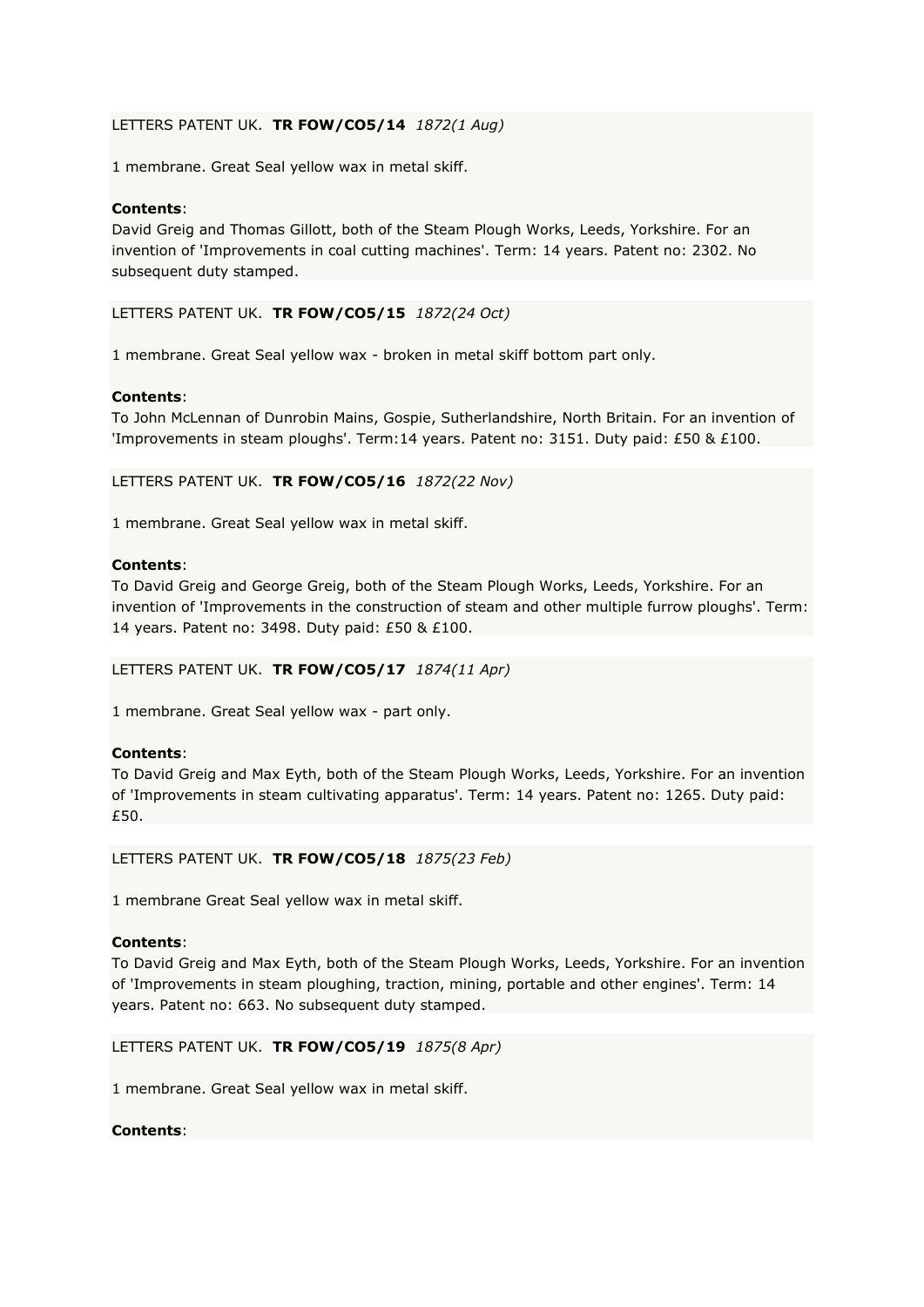To David Greig of the Steam Plough Works, Leeds, Yorkshire. For an invention of 'Improvements in apparatus for cultivating or tilling land'. Term: 14 years. Patent no: 1563. No subsequent duty stamped.

### LETTERS PATENT UK. **TR FOW/CO5/20** *1876(2 Mar)*

1 membrane. Great Seal yellow wax in metal skiff.

#### **Contents**:

To David Greig and Max Eyth, both of Leeds, Yorkshire. For an invention of 'Improvements in machinery for moving land'. Term: 14 years. Patent no: 902. Duty paid: £50 & £100.

LETTERS PATENT UK. **TR FOW/CO5/21** *1876(14 Jun)*

1 membrane. Great Seal yellow wax - broken in metal skiff top part only.

#### **Contents**:

To David Greig of the Steam Plough Works, Leeds, Yorkshire. For an invention of 'Improvement in traction engines for military purposes'. Term: 14 years. Patent no: 2471. No subsequent duty stamped.

LETTERS PATENT UK. **TR FOW/CO5/22** *1876(26 Jun)*

1 membrane. Great Seal yellow wax in metal skiff.

#### **Contents**:

To David Greig and Max Eyth, both of the Steam Plough Works, Leeds, Yorkshire. For an invention of 'Improvements in air dondensers for steam engines'. Term: 14 years. Patent no: 2633. No subsequent duty stamped.

LETTERS PATENT UK. **TR FOW/CO5/23** *1876(24 Aug)*

1 membrane. Great Seal yellow wax in metal skiff.

#### **Contents**:

To David Greig and Gustav Achilles, both of the Steam Plough Works, Leeds, Yorkshire. For an invention of 'Improvements in traction engines and other locomotive engines driven by means of gear wheels'. Term: 14 years. Patent no: 3333. Duty paid: £50.

LETTERS PATENT UK. **TR FOW/CO5/24** *1876(3 Oct)*

1 membrane. Great Seal yellow wax in metal skiff.

### **Contents**:

To George Greig of Harvieston, Stonehaven, Kincardineshire, Scotland. For an invention of 'Improvements in steam and other cultivators'. Term: 14 years. Patent no: 3831. Duty paid: £50 & £100.

LETTERS PATENT UK. **TR FOW/CO5/25** *1877(20 Jan)*

1 membrane. Great Seal yellow wax in metal skiff.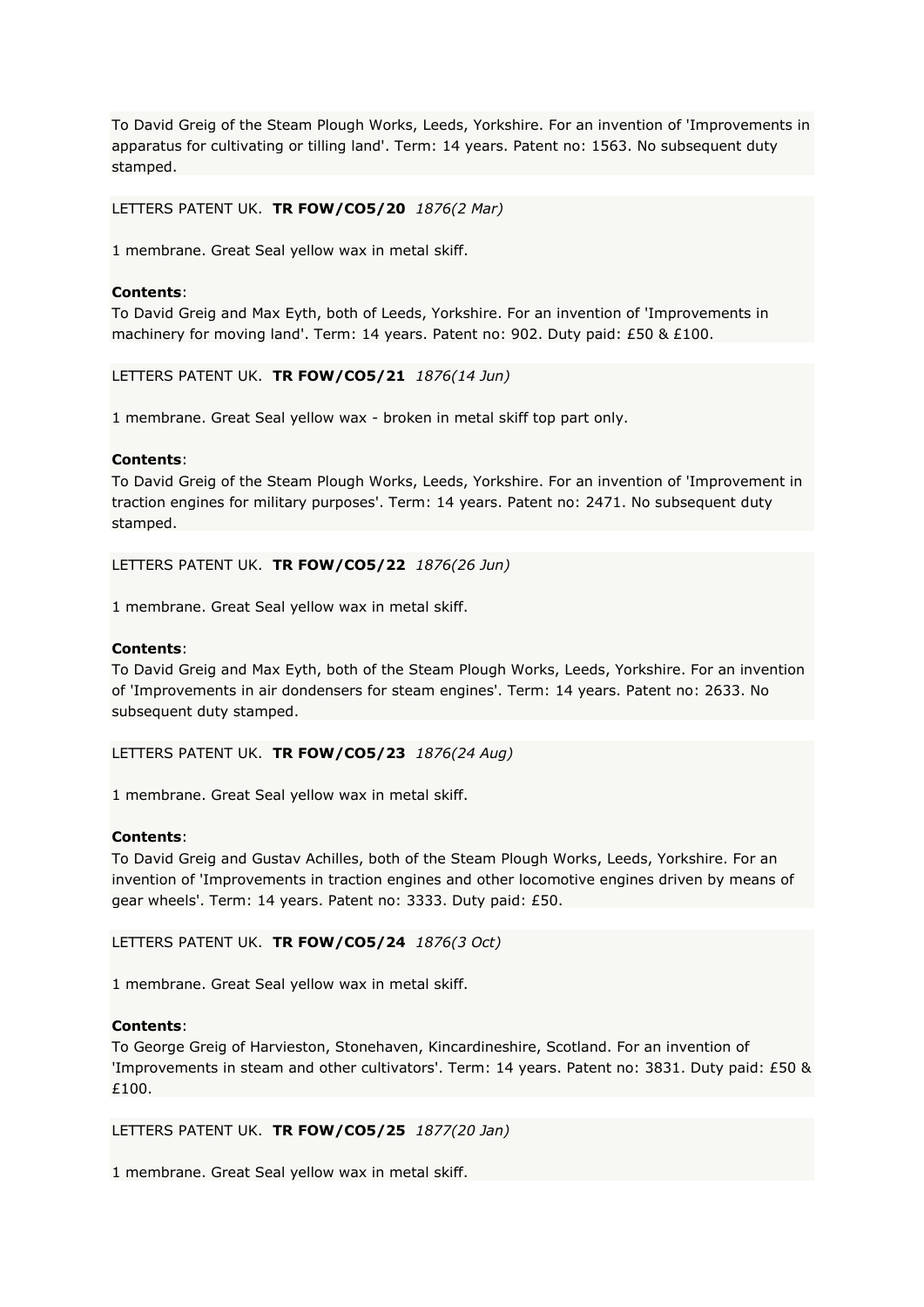To David Greig of the Steam Plough Works, Leeds, Yorkshire: Thomas Benstead of 44 Winsover Road, Spalding, Lincolnshire and James Edwin Phillips of Grantham, Lincolnshire. For an invention of 'Improvements in mowing and reaping machines'. Term: 14 years. Patent no: 269. No subsequent duty stamped.

# LETTERS PATENT UK. **TR FOW/CO5/26** *1877(12 Mar)*

1 membrane. Great Seal yellow wax in metal skiff.

# **Contents**:

To James Stear of the Strafford Collieries, Barnsley, Yorkshire and William Daniel of the Steam Plough Works, Leeds, Yorkshire. For an invention of 'Improvements in engines worked by compressed air'. Term: 14 years. Patent no: 984. No subsequent duty stamped.

LETTERS PATENT UK. **TR FOW/CO5/27** *1877(12 Mar)*

1 membrane. Great Seal yellow wax in metal skiff.

### **Contents**:

To the Honourable Walter Stuart, Master of Blantyre, residing at Scibers Cross, Sutherlandshire and George Greig of Harvieston, Stonehaven, Kincardineshire. For an invention of 'Improvement in wire and other fences'. Term: 14 years. Patent no: 991. No subsequent duty stamped.

LETTERS PATENT UK. **TR FOW/CO5/28** *1877(22 Jun)*

1 membrane. Great Seal yellow wax in metal skiff.

### **Contents**:

To Robert William Eddison of Leeds, Yorkshire. For an invention of 'Improved means of propelling street cars and other vehicles'. Term: 14 years. Patent no: 2431. No subsequent duty stamped.

LETTERS PATENT UK. **TR FOW/CO5/29** *1877(2 Jul)*

1 membrane. Great Seal yellow wax in metal skiff.

### **Contents**:

To David Greig of the Steam Plough Works, Leeds, Yorkshire. For an invention of 'Improvements in balance ploughs'. Term: 14 years. Patent no: 2537. Duty paid: £50.

CERTIFICATE **TR FOW/CO5/29/1** *1884(1 Jul)*

### **Contents**:

Of renewal of above Letters Patent. For 7 years from 1884. Duty: £100.

LETTERS PATENT UK. **TR FOW/CO5/30** *1877(31 Jul)*

1 membrane. Great Seal yellow wax in metal skiff.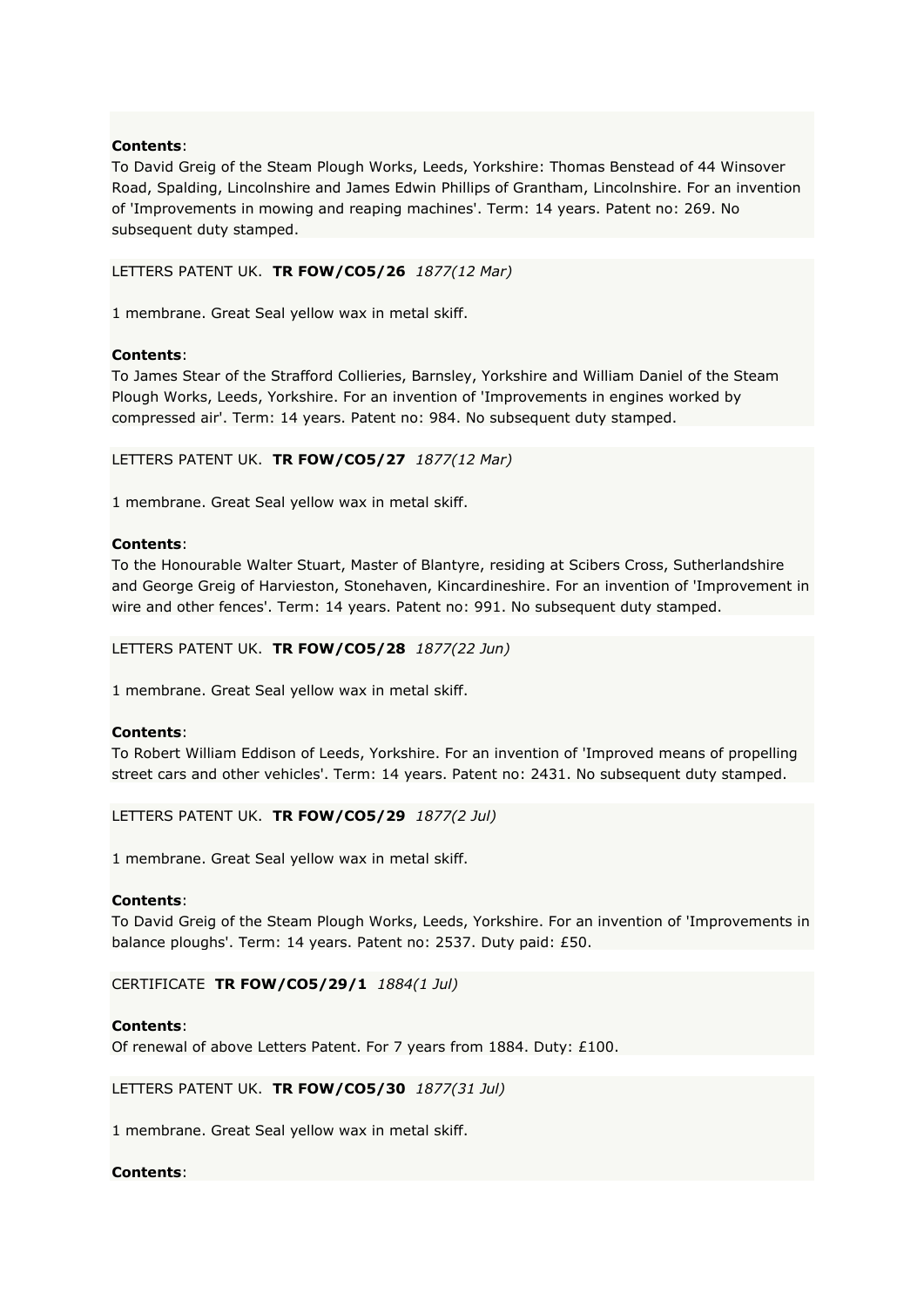To The Honourable Walter Stuart, Master of Blantyre, residing at Scribers Cross, Sutherlandshire and George Steig of Harvieston, Stonehaven, Kincardineshire. For an invention of 'Improvements in machinery for reaping and rolling land and in steam engines for these and other purposes'. Term: 14 years. Patent no: 2938. Duty paid: £50.

VOLUME OF PATENT SPECIFICATIONS. Volume 1. **TR FOW/CO5/31** *1858(3 Mar) - 1861(25 Jun)*

Bound volume

### **Contents**:

All are printed UK specifications. There is a contents list at the front of the volume stating date, patent number, patentee and description.

Specification [provisional only] no.424. **TR FOW/CO5/31/i** *1858(3 Mar)*

### **Contents**:

For 'Improvements in apparatus employed in laying down electric telegraph cables! In the name of John Fowler jnr. of Cornhill, London - engineer.

Specification no.710. **TR FOW/CO5/31/ii** *1858(3 Apr)*

### **Contents**:

For Improvements in apparatus used when ploughing, tilling, or cultivating land by steam power'. In the name of John Fowler jnr. of Cornhill, London. Pp.5. 2 sheets of drawings.

Specification no.1232. **TR FOW/CO5/31/iii** *1858(1 Jun)*

### **Contents**:

For 'Improvements in agricultural apparatuses for ploughing and otherwise operating upon land'. In the names of Robert Wilson Chandler of Bow, Middlesex - engineer and Thomas Oliver of Hatfield, Herts - farmer. Pp.8. 3 sheets of drawings.

Specification no. 1591. **TR FOW/CO5/31/iv** *1858(14 Jul)*

### **Contents**:

For 'Improvements in apparatus used when ploughing, tilling or cultivating land by steam power'. In the name of John Fowler jnr. of Cornhill, London - engineer. Pp.8. 5 sheets of drawings.

Specification no.1948. **TR FOW/CO5/31/v** *1858(27 Aug)*

### **Contents**:

For 'Improvements in the construction and arrangement of locomotive and other carriages to facilitate their movement on common roads and other surfaces'. In the names of John Fowler jnr. of Cornhill, London. Pp.4. 1 sheet of drawing.

Specification no.2153. **TR FOW/CO5/31/vi** *1858(25 Sep)*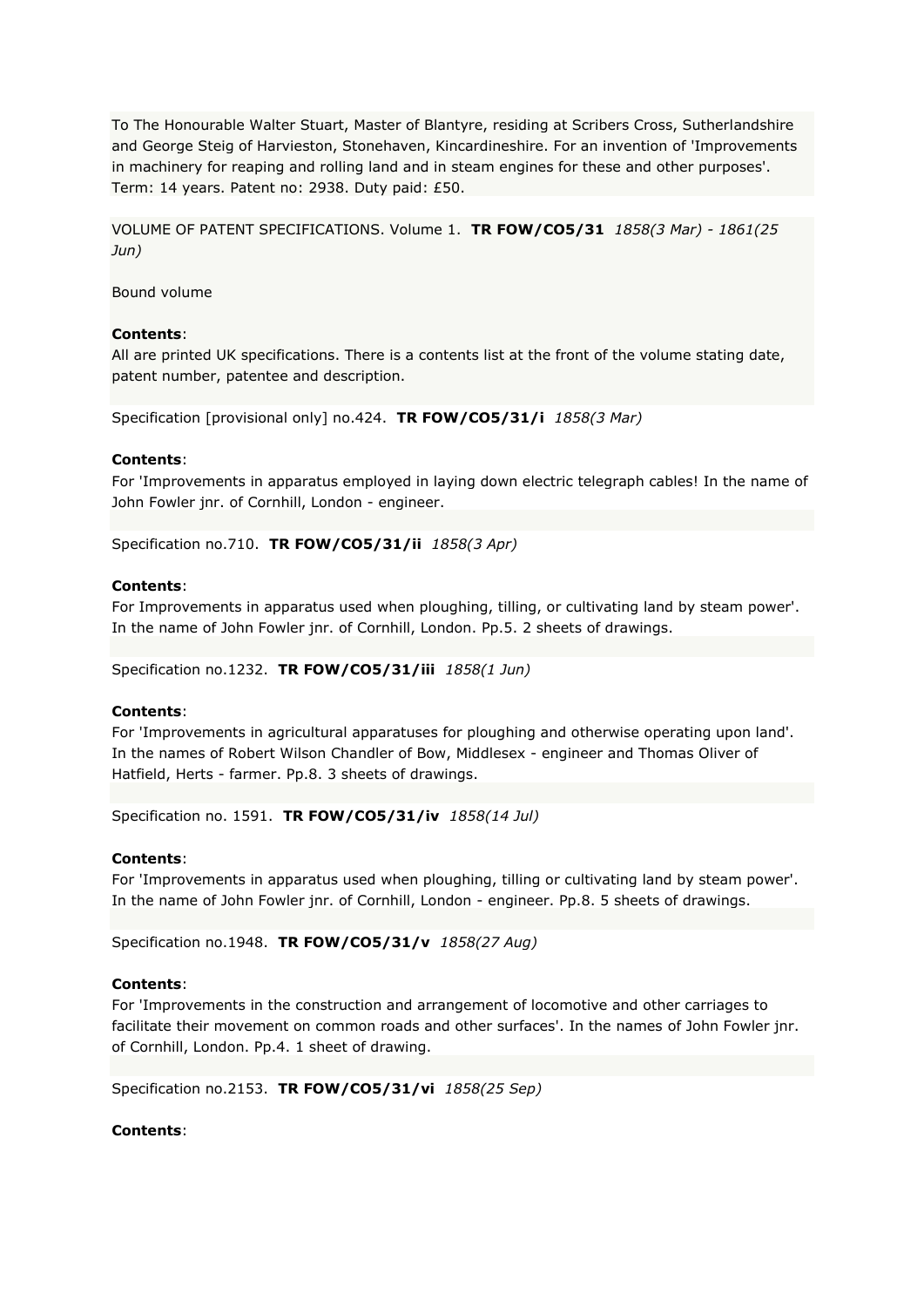For 'Improvements in the construction of steam cultivators, and in the means for operating such and other locomotive steam engines'. In the name of Robert Romaine of Bedford Row, Middlesex gent. Pp.14. 3 sheets of drawings.

Specification no.2156. **TR FOW/CO5/31/vii** *1858(25 Sep)*

### **Contents**:

For 'Improvements in apparatus for applying power to the cultivation of the soil'. In the name of Collinson Hall of Navestock, Essex - esquire. Pp.6. 1 sheet drawing.

Specification no.2420. **TR FOW/CO5/31/viii** *1858(20 Oct)*

# **Contents**:

For 'Improvements in agricultural apparatuses for ploughing and otherwise operating up land'. In the names of Robert Wilson Chandler of Bow, Middlesex - engineer and Thomas Oliver of Hartfield, Herts - farmer. Pp.11. 5 sheets of drawings.

Specification no.2458. **TR FOW/CO5/31/ix** *1858(3 Nov)*

# **Contents**:

For 'Improvements in applying motive power to actuate ploughs and other agricultural implements'. In the names of John Fowler jnr. Robert Burton and David Greig, all of Cornhill, London. Pp.8. 2 sheets of drawings.

Specification no.216. **TR FOW/CO5/31/x** *1858(3 Nov)*

### **Contents**:

For 'Improvements in agricultural implements and in apparatuses used for hauling agricultural implements by steam power'. In the names of John Fowler jnr. of Cornhill, London, Robert Burton of Kingsland, Middlesex,: David Greig of New Cross, Kent and Jeremiah Head of Newcastle-on-Tyne. Pp.11. 5 sheets of drawings.

Specification no.1229. **TR FOW/CO5/31/xi** *1859(18 May)*

### **Contents**:

For 'Improvements in the means of applying steam power to the cultivation of the soil'. In the name of Robert Romaine, late of Canada West, now of Bedford Row, Middlesex - gent. Pp.7. 1 sheet of drawing.

Specification no.1908. **TR FOW/CO5/31/xii** *1859(19 Aug)*

### **Contents**:

For 'Improvements in ploughs, cultivators, or tilling implements and in machinery for giving motion to the same by steam power'. In the names of John Fowler jnr. Robert Burton and David Greig jnr. all of Cornhill, London: Edward Ellis Allen of Knightsbridge, and William Worby of Ipswich. Pp.20. 5 sheets of drawings.

Specification no.974. **TR FOW/CO5/31/xiii** *1860(18 Apr)*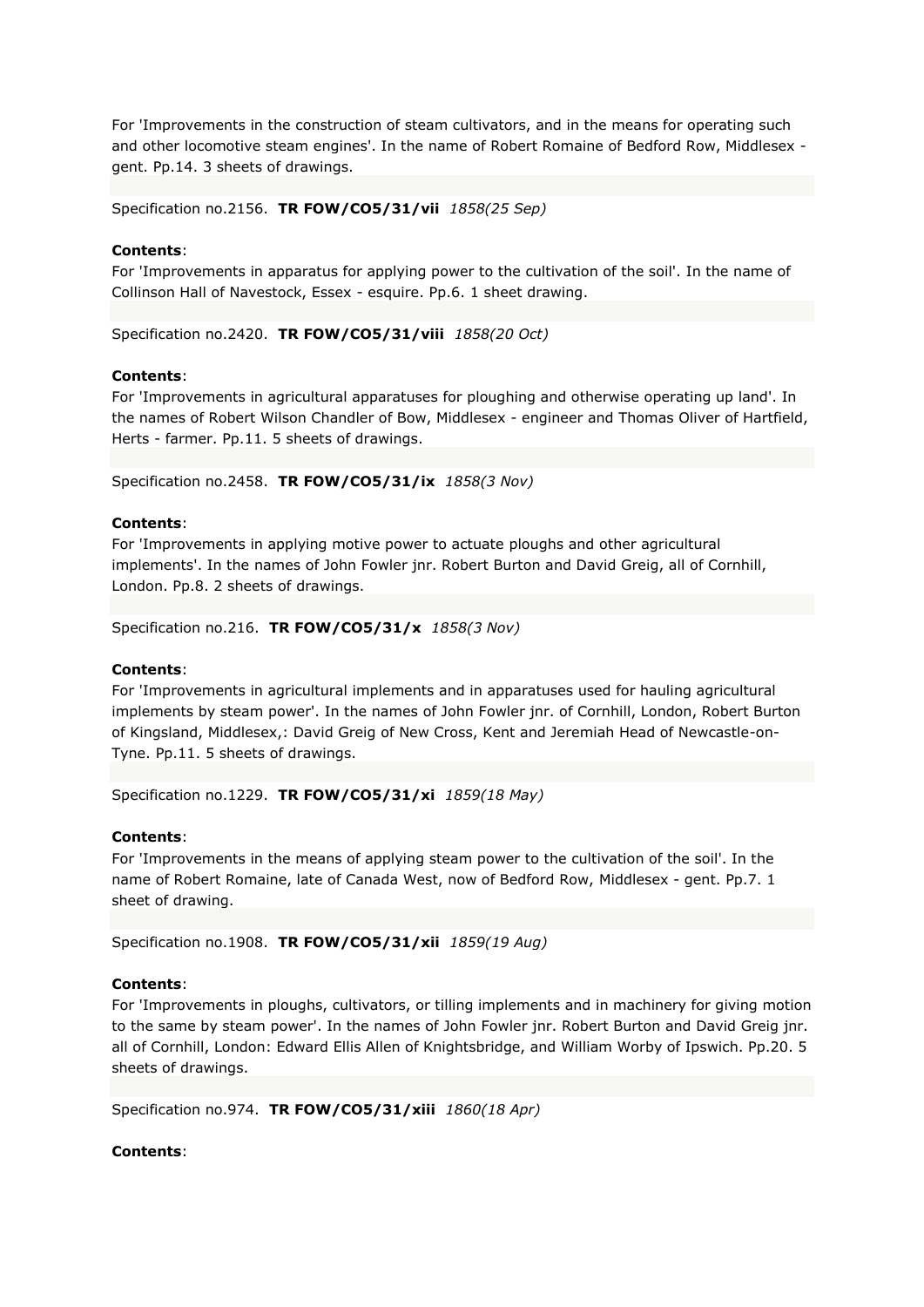For 'Improvements in tilling land, and in actuating agricultural implements by steam power and in apparatuses employed therein'. In the names of John Fowler jnr. of Cornhill, London: William Worby of Ipswich and David Greig of New Cross, Deptford. Partly a communication from Schubert and Hesse, of Dresden. Pp.11. 2 sheets of drawings.

Specification no.2003. **TR FOW/CO5/31/xiv** *1860(18 Aug)*

### **Contents**:

For 'Improved machinery applicable to steam cultivation'. In the name of Robert Romaine, of Devizes, Wiltshire - gent. Pp.13. 5 sheets of drawings.

Specification no.2889. **TR FOW/CO5/31/xv** *1860(24 Nov)*

### **Contents**:

For 'Improvements in apparatus for raising, lowering and hauling weights'. In the names of John Fowler, the younger. Robert Burton and David Greig, all of Leeds, Yorks - mechanical engineers. Pp.7. 2 sheets of drawings.

Specification no.1252. **TR FOW/CO5/31/xvi** *1861(16 May)*

#### **Contents**:

For 'Improvements in implements for cultivating land suitable to be worked by steam or other power'. In the name of Charles Clay of Walton, Wakefield, Yorks. Pp.6. 1 sheet of drawing.

Specification no.1483. **TR FOW/CO5/31/xvii** *1861(10 Jun)*

#### **Contents**:

For 'Improvements in machinery applicable to steam cultivation'. In the name of Robert Romaine of Devizes, Wiltshire - agricultural engineer. Pp.16. 5 sheets of drawings.

Specification no.1628. **TR FOW/CO5/31/xviii** *1861(25 Jun)*

#### **Contents**:

For 'Improvements in machines for ploughing or tilling land by steam power'. In the name of John Fowler jnr. of Leeds, Yorkshire - engineer. Pp.4. 1 sheet of drawing.

VOLUME OF PATENT SPECIFICATIONS. Volume 2. **TR FOW/CO5/32** *1862(17 Jan) - 1870(13 Dec)*

#### **Contents**:

All are printed UK specifications. Contents list at the front of the volume as vol.1. Items are in chronological order.

Specification no.129. **TR FOW/CO5/32/i** *1862(17 Jan)*

#### **Contents**:

For 'Improvements in apparatus to be used in cultivating land by steam power and in steam boilers used for agricultural and traction purposes'. In the name of Robert Romaine of Devizes, Wiltshire - agricultural engineer. Pp.14. 7 sheets of drawings [3 provisional, 4 final].

Specification no.612. **TR FOW/CO5/32/ii** *1862(7 Mar)*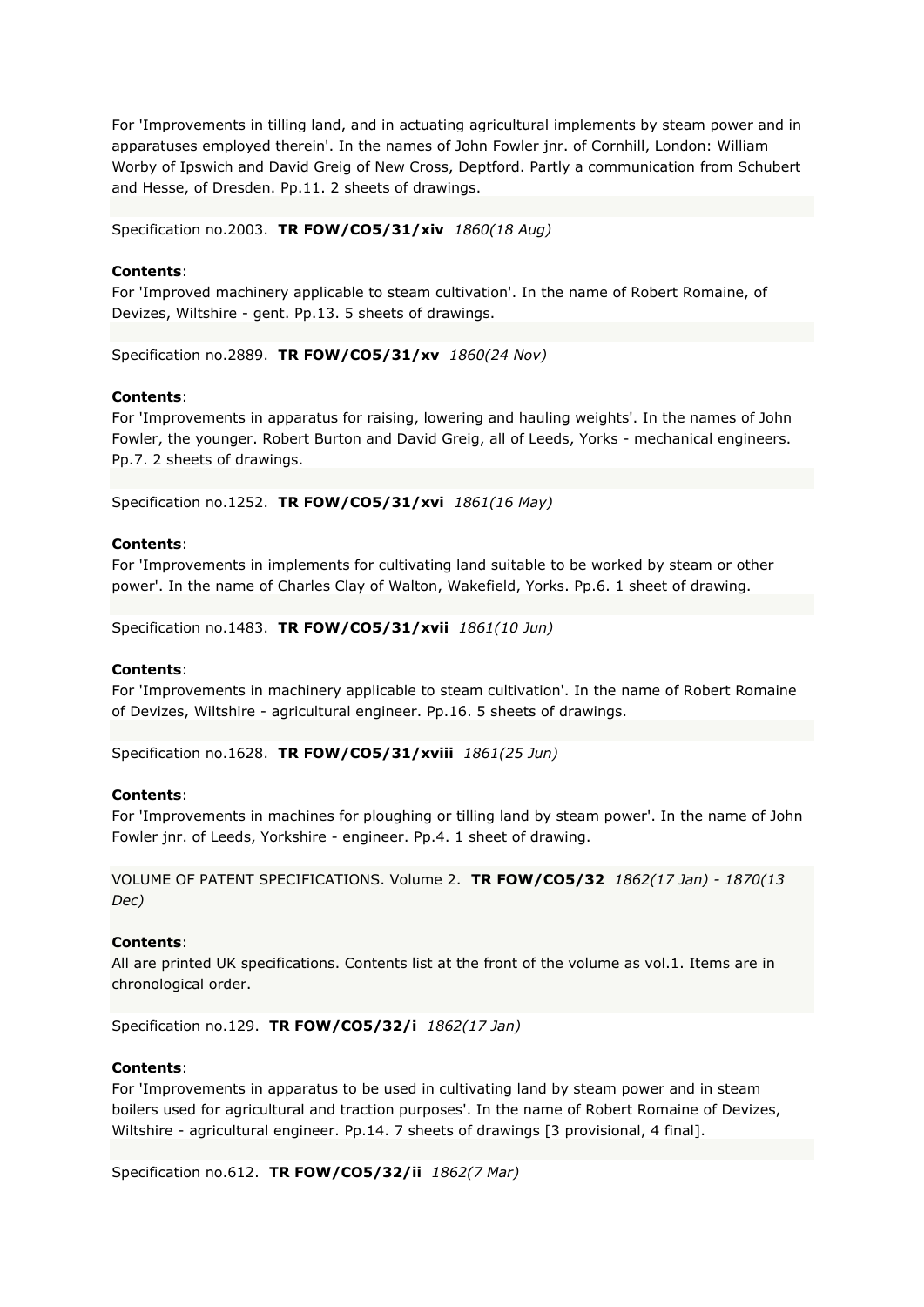For 'Improvements in apparatus for cultivating or tilling land'. In the names of John Fowler jnr, David Greig and Richard Noddings of Leeds, Yorkshire. Pp.6. 5 sheets of drawings.

Specification no.1221. **TR FOW/CO5/32/iii** *1862(25 Apr)*

### **Contents**:

For 'Improved apparatus for cultivating land by means of steam power'. In the name of William Fisken of Stamfordham, Northumberland - presbyterian minister. Pp.5. 1 sheet of drawing.

Specification no.1318. **TR FOW/CO5/32/iv** *1862(3 May)*

#### **Contents**:

For 'Improvements in engines for hauling agricultural implements'. In the name of John Fowler of Leeds, Yorkshire - engineer. Pp.5. 1 sheet of drawing.

Specification no.1379. **TR FOW/CO5/32/v** *1862(8 May)*

#### **Contents**:

For 'Improvements in apparatus for tilling land by steam power'. In the names of John Fowler of Leeds, Yorkshire - engineer and John King of Chadshurst, Warwickshire - farmer. Pp.11. 5 sheets of drawings.

Specification no.2513. **TR FOW/CO5/32/vi** *1863(13 Oct)*

#### **Contents**:

For 'Improvements in apparatus used for hauling agricultural implements'. In the name of John Fowler of Leeds, Yorkshire - engineer. Pp.6. 1 sheet of drawing.

Specification no.3126. **TR FOW/CO5/32/vii** *1863(11 Dec)*

#### **Contents**:

For 'Improvements in engines for hauling agricultural implements, and also in traction engines'. In the name of Thomas Webb of Smallwood Manor, Uttoxeter, Staffordshire. Pp.5. 2 sheets of drawings.

Specification no.1283. **TR FOW/CO5/32/viii** *1864(21 May)*

#### **Contents**:

For 'Improvements in horse-shoes'. In the name of John Fowler jnr. of Leeds, Yorkshire - engineer. Pp.3. 1 sheet of drawing.

Specification no.1351. **TR FOW/CO5/32/ix** *1864(31 May)*

#### **Contents**:

For 'Improvements in steam carriages to travel on common roads, and also in portable steam engines'. In the names of John Fowler of Leeds, Yorkshire - engineer and Thomas Webb of Smallwood Manor, Uttoxeter, Staffordshire. Pp.6. 2 sheets of drawings.

Specification no.1104. **TR FOW/CO5/32/x** *1865(20 Apr)*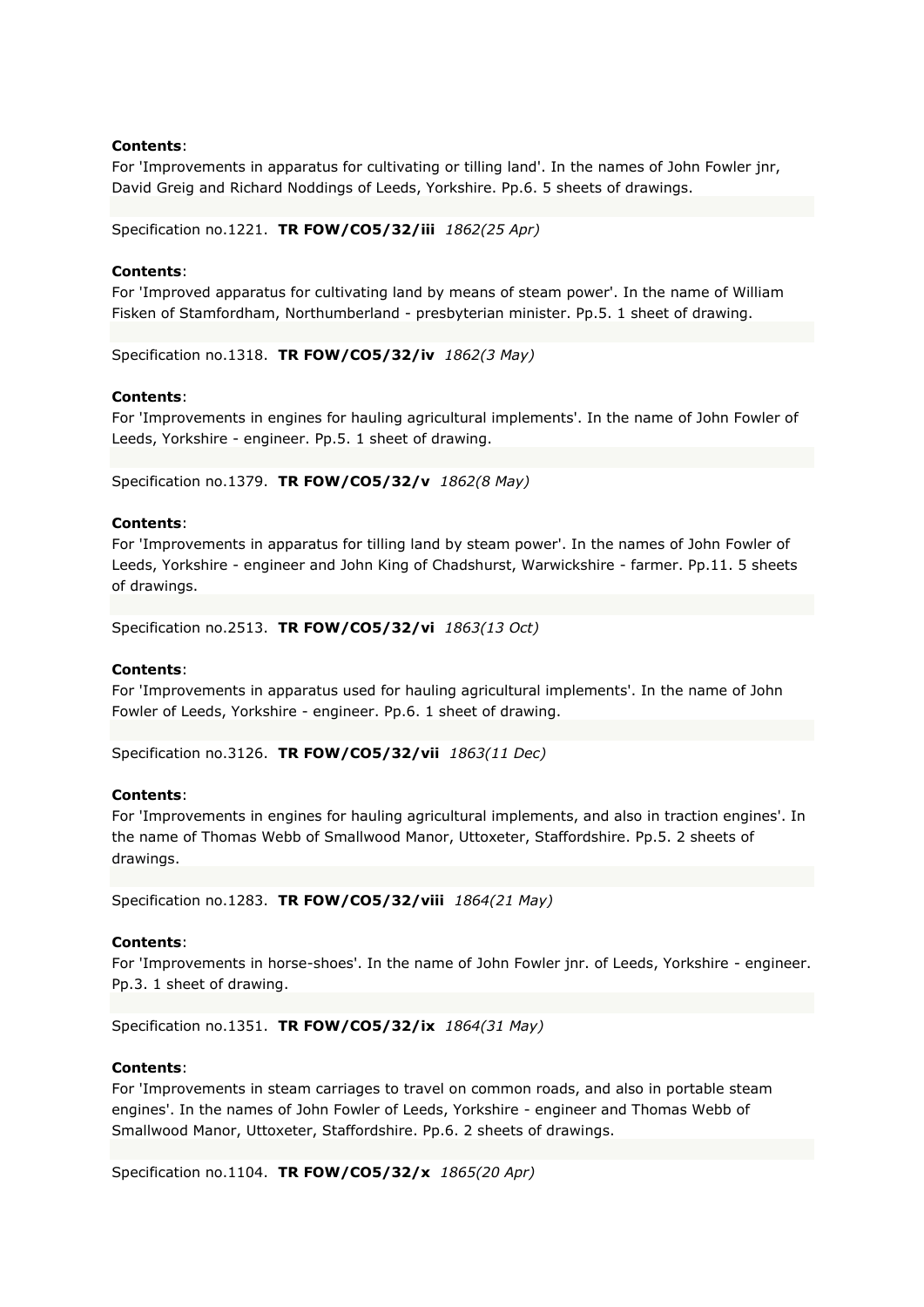For 'Improvements in machinery for cultivating land'. In the name of David Greig of the Steam Plough Works, Leeds, Yorkshire - engineer. Partly a communication from Max Eyth, residing at Shubra, Egypt. Pp.2. 5 sheets of drawings.

Specification no.2524. **TR FOW/CO5/32/xi** *1865(2 Oct)*

### **Contents**:

For 'Improvements in travelling cranes'. In the names of David Greig and Robert Burton, both of the Steam Plough Works, Leeds, Yorkshire - engineers. Pp.5. 1 sheet of drawing.

Specification no.1781. **TR FOW/CO5/32/xii** *1866(5 Jul)*

#### **Contents**:

For 'Improvements in locomotives engines and tenders'. In the name of Robert Fowler of Cornhill, London. A communication from Edwin Parke Quadling of Cape Town, Cape of Good Hope. Pp.6. 4 sheets of drawings.

Specification no.300. **TR FOW/CO5/32/xiii** *1867(2 Feb)*

#### **Contents**:

For 'Improvements in engines and machinery employed in tilling land'. In the names of David Greig, Robert Burton and Frederick Parker, of the Steam Plough Works, Leeds, Yorkshire. Pp.6. 2 sheets of drawings.

Specification no.1016. **TR FOW/CO5/32/xiv** *1867(4 Apr)*

#### **Contents**:

For 'Improvements in railways and railway engines'. In the names of Barnard Fowler, Cornhill, London - merchant and David Greig of the Steam Plough Works, Leeds, Yorkshire - engineer. Pp.6. 1 sheet of drawing.

Specification no.2088. **TR FOW/CO5/32/xv** *1867(16 Jul)*

### **Contents**:

For 'Improvements in ploughs'. In the name of Thomas Pirie, of Nether Kirimundy, Aberdeenshire, Scotland - implement maker. Pp.7. 1 sheet of drawing.

Specification no.890. **TR FOW/CO5/32/xvi** *1868(16 Mar)*

#### **Contents**:

For 'Improvements in traction engines and other engines to travel on common roads'. In the name of David Greig of the Steam Plough Works, Leeds, Yorkshire. Pp.4. 1 sheet of drawing.

Specification no.3643. **TR FOW/CO5/32/xvii** *1868(30 Nov)*

#### **Contents**:

For 'Improvements in casting, plough heads, wheels and crank axles'. In the names of David Greig - engineer and John Fernie - ironmaster, born of Leeds, Yorkshire. Pp.6.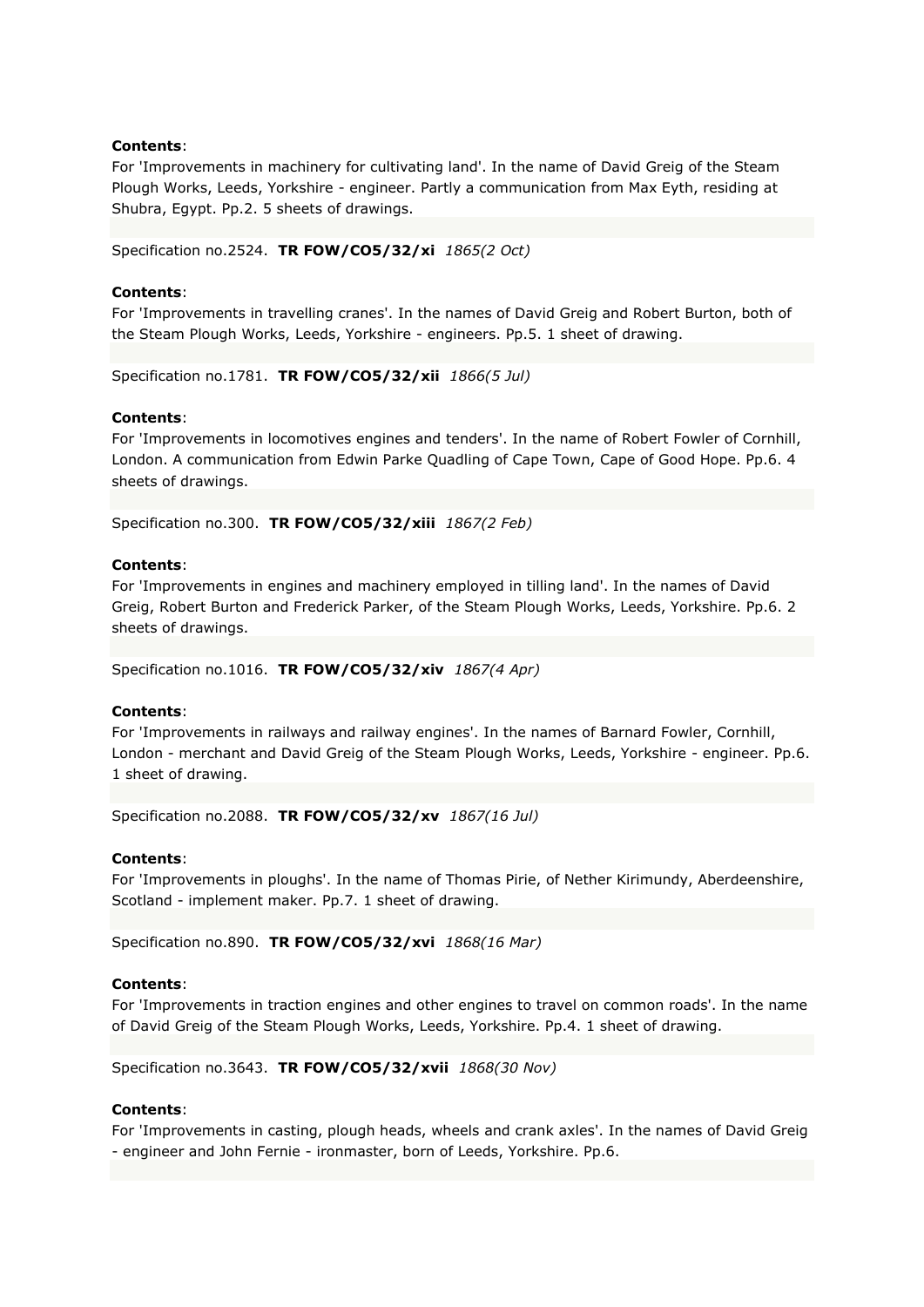Specification no.3711. **TR FOW/CO5/32/xviii** *1868(5 Dec)*

### **Contents**:

For 'Improvements in the construction of steam cultivating machinery'. In the names of Barnard Fowler, David Greig and Robert Burton of the Steam Plough Works, Leeds, Yorkshire. Pp.6. 2 sheets of drawings.

Specification no.60. **TR FOW/CO5/32/xix** *1869(8 Jan)*

### **Contents**:

For 'Improvements in horse ploughs'. In the name of Reginald Wigram, of Leeds, Yorkshire engineer. Pp.4. 1 sheet of drawing.

Specification no.1318. **TR FOW/CO5/32/xx** *1869(28 Apr)*

#### **Contents**:

For 'Improvements in apparatus to be used in cultivating land when steam power is employed'. In the names of David Greig, Robert Burton, James Gozney and Thomas Atkinson, all of the Steam Plough Works, Leeds, Yorkshire - engineers. Pp.9. 4 sheets of drawings.

Specification [provisional only] no.2162. **TR FOW/CO5/32/xxi** *1869(17 Jul)*

### **Contents**:

For 'Improvements in carrying the steering or other road wheels of implements, traction engines or other machines adapted for moving over common roads or fields'. In the name of Max Eyth, of the Steam Plough Works, Leeds, Yorkshire. Pp.2.

Specification no.697. **TR FOW/CO5/32/xxii** *1870(9 Mar)*

### **Contents**:

For 'Improvements in smelting iron ore, and in furnaces employed therein'. In the name of George Fowler, of Basford, Nottinghamshire. Pp.6. 1 sheet of drawing.

Specification no.1779. **TR FOW/CO5/32/xxiii** *1870(22 Jun)*

### **Contents**:

For 'Improvements in rotary engines'. In the names of Thomas Graham, of Beeston Hill, Yorkshire - mechanical engineer, and Thomas Dixon of Hunslet, Leeds, Yorkshire - blacksmith. Pp.5. 1 sheet of drawing.

Specification no.2184. **TR FOW/CO5/32/xxiv** *1870(5 Aug)*

#### **Contents**:

For 'Improvements in steam engines'. In the name of Max Eyth of the Steam Plough Works, Leeds, Yorkshire - engineer. Pp.6. 2 sheets of drawings.

Specification no.2725. **TR FOW/CO5/32/xxv** *1870(15 Oct)*

### **Contents**: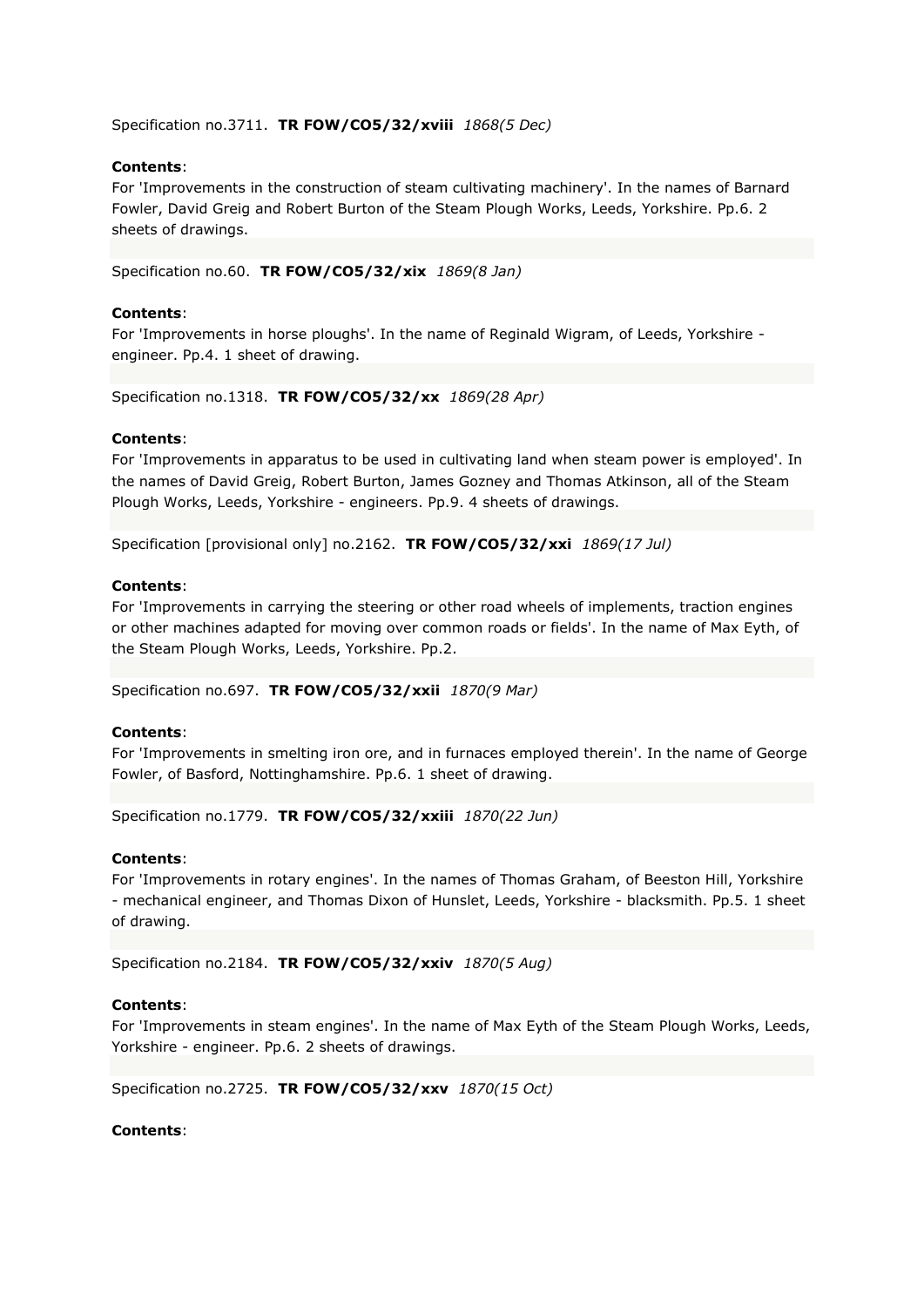For 'Improvements in apparatus for ploughing, harrowing, and sowing land when steam power is employed'. In the names of David Greig and Max Eyth, both of the Steam Plough Works, Leeds, Yorkshire. Pp.11. 5 sheets of drawings.

Specification [provisional only] no.3263. **TR FOW/CO5/32/xxvi** *1870(13 Dec)*

### **Contents**:

For 'Improvements in carriages and waggons, and relating especially to carriages and waggons to be drawn in trains on common roads by traction engines'. In the names of David Greig and James Gozney, of the Steam Plough Works, Leeds, Yorkshire - engineers. Pp.2.

VOLUME OF PATENT SPECIFICATIONS. Volume 3. **TR FOW/CO5/33** *1871(23 Feb) - 1877(31 Jul)*

Bound volume

### **Contents**:

All are printed UK specifications. Contents list at the front of volume as volume 1. Items are in chronological order. Contents:

Specification no.481. **TR FOW/CO5/33/i** *1871(23 Feb)*

### **Contents**:

For 'Improvements in the construction of steam cultivating machinery'. In the name of Thomas Atkinson of Leeds, Yorkshire - engineer. Pp.7. 1 sheet of drawing.

Specification [provisional only] no.760. **TR FOW/CO5/33/ii** *1871(21 Mar)*

### **Contents**:

For 'Improvements in the construction of wheels for traction engines and waggons'. In the names of Robert Burton and Robert Weston Burton of the Steam Plough Works, Leeds, Yorkshire. Pp.2.

Specification no.980. **TR FOW/CO5/33/iii** *1871(13 Apr)*

### **Contents**:

For 'Improvements in traction engines to travel on ordinary roads'. In the names of David Greig and Max Eyth, both of the Steam Plough Works, Leeds, Yorkshire. Pp.8. 3 sheets of drawings.

Specification no.1412. **TR FOW/CO5/33/iv** *1871(26 May)*

### **Contents**:

For 'Improvements in wheels for traction engines'. In the names of Robert Burton and Richard Holgate Shaw, both of the Steam Plough Works, Leeds, Yorkshire. Pp.5. 1 sheet of drawing.

Specification no.1599. **TR FOW/CO5/33/v** *1871(16 Jun)*

### **Contents**:

For 'Improvements in machinery for compressing air'. In the names of David Greig and William Daniel, both of the Steam Plough Works, Leeds, Yorkshire. Pp.5. 1 sheet of drawing.

Specification no.1782. **TR FOW/CO5/33/vi** *1871(7 Jul)*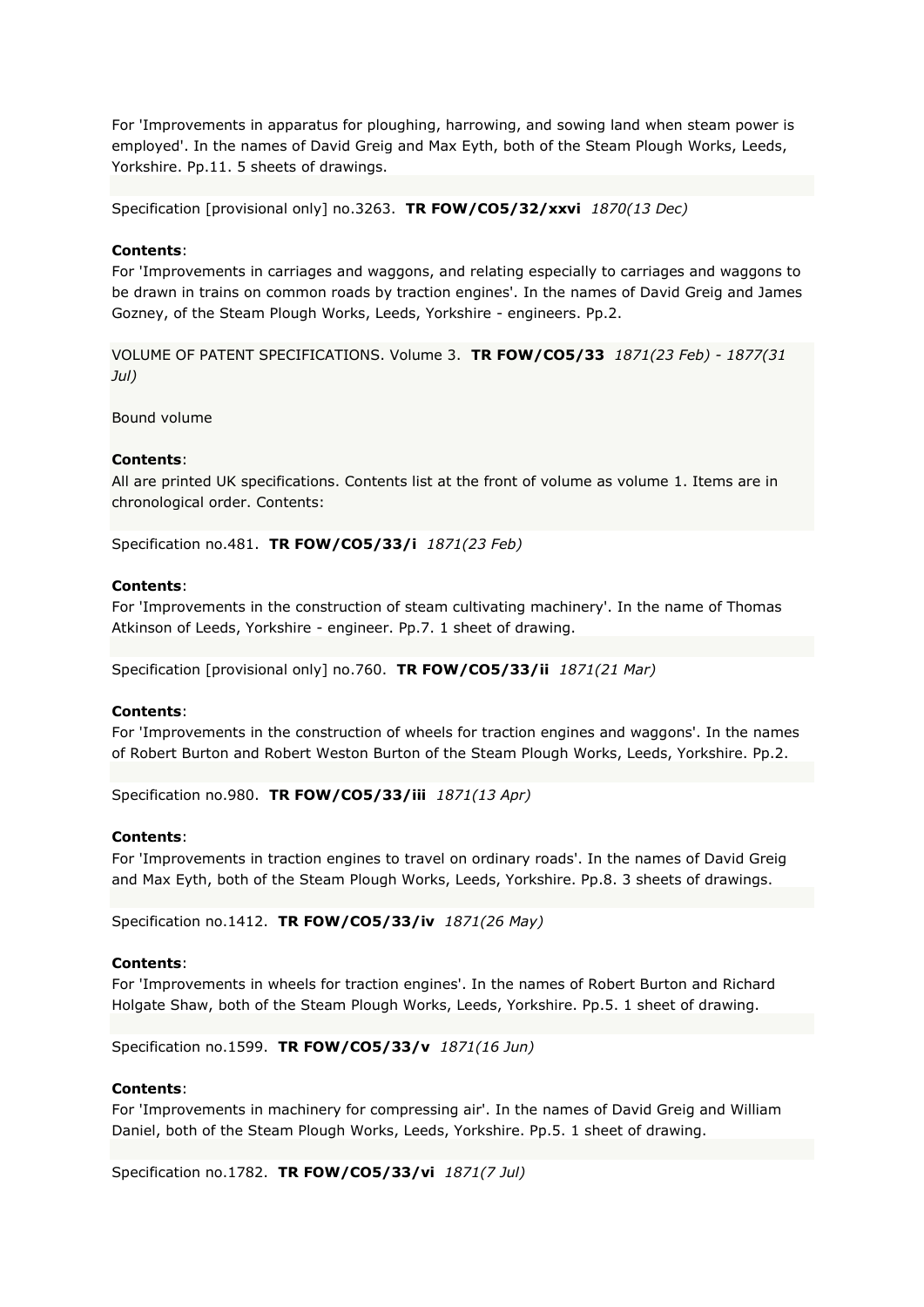### **Contents**:

For 'Improvements in the transport of agricultural or other produce over the land, and in wagons employed for such purposes'. In the names of David Greig and Robert Burton, both of the Steam Plough Works, Leeds, Yorkshire. Pp.4. 2 sheets of drawings.

Specification no.2302. **TR FOW/CO5/33/vii** *1872(1 Aug)*

### **Contents**:

For 'Improvements in coal cutting machinery'. In the names of David Greig and Thomas Gillott, both of the Steam Plough Works, Leeds, Yorkshire. Pp.5. 2 sheets of drawings.

Specification no.3151. **TR FOW/CO5/33/viii** *1872(24 Oct)*

#### **Contents**:

For 'Improvements in steam ploughs'. In the name of John McLennan of Dunrobin Mains, Golspie, Sutherlandshire, Scotland. Pp.9. 1 sheet of drawing.

Specification no.3498. **TR FOW/CO5/33/ix** *1872(22 Nov)*

#### **Contents**:

For 'Improvements in the construction of steam and other multiple furrow ploughs'. In the names of David Greig and George Steig, both of the Steam Plough Works, Leeds, Yorkshire. Pp.7. 1 sheet of drawings.

Specification no.2137. **TR FOW/CO5/33/x** *1873(18 Jun)*

#### **Contents**:

For 'Improvements in apparatus for facilitating the charging and discharging of tubs or corves on to and off cages of lifts'. In the name of George Fowler of Basford Hall, Nottinghamshire. Pp.7. 1 sheet of drawing.

Specification no.3940. **TR FOW/CO5/33/xi** *1873(1 Dec)*

#### **Contents**:

For 'Improvements in apparatus for actuating steam ploughs and other agricultural implements'. In the names of David Greig and Robert Burton, both of the Steam Plough Works, Leeds, Yorkshire - engineers. Pp.6. 2 sheets of drawings.

Specification no.319. **TR FOW/CO5/33/xii** *1874(24 Jan)*

#### **Contents**:

For 'Improvements in implements to be used in cultivating waste or moor land by steam power'. In the name of George Grencille William Sutherland Leveson Gower, Duke of Sutherland, of Stafford House, Middlesex. Pp.5. 1 sheet of drawing.

Specification no.527. **TR FOW/CO5/33/xiii** *1874(10 Feb)*

### **Contents**:

For 'Improvements in machinery for towing by fixed ropes'. In the names of David Greig and Max Eyth, both of the Steam Plough Works, Leeds, Yorkshire. Pp.10. 2 sheets of drawings.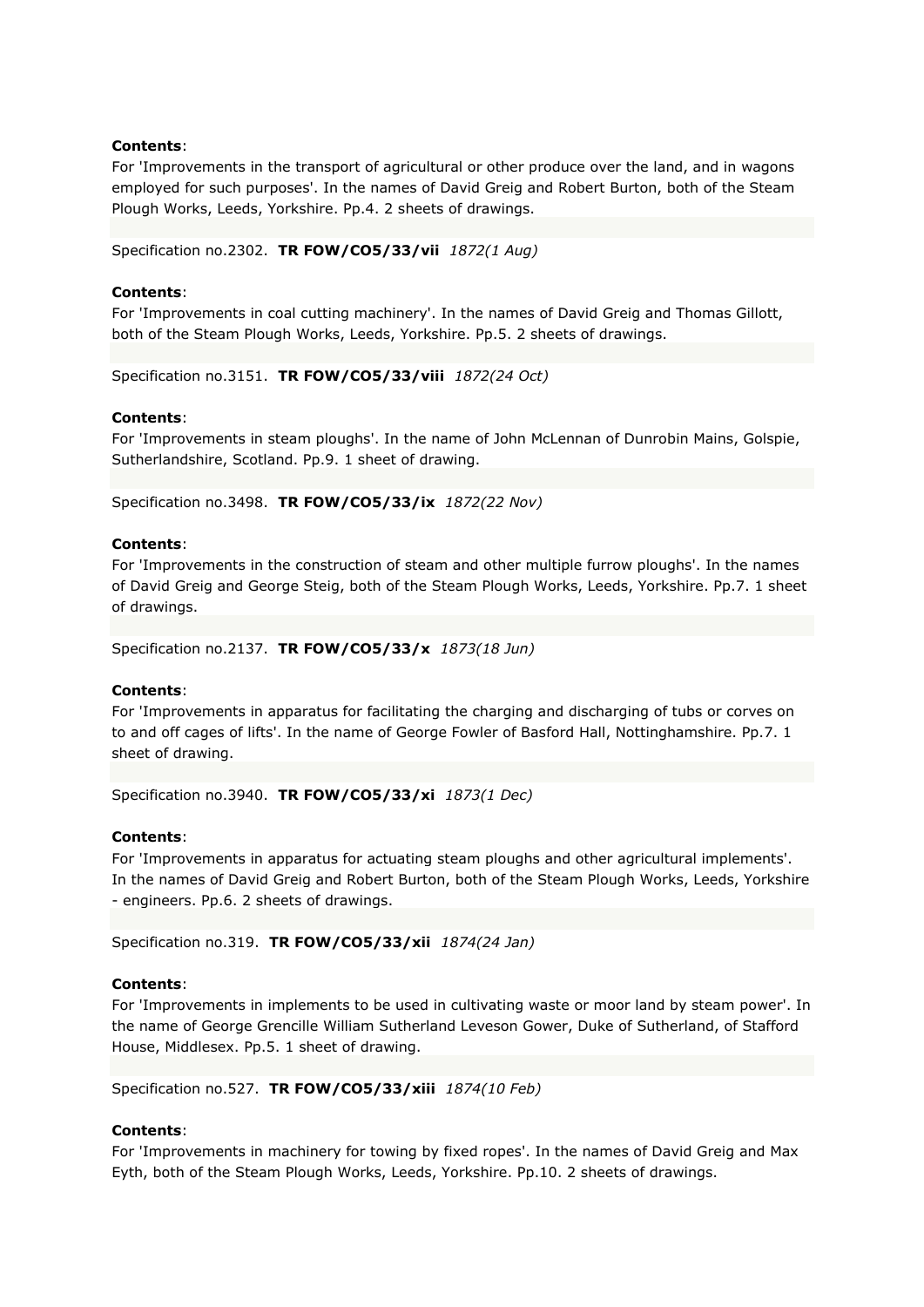Specification no.1265. **TR FOW/CO5/33/xiv** *1874(11 Apr)*

#### **Contents**:

For 'Improvements in steam cultivating apparatus'. In the names of David Greig and Max Eyth, both of the Steam Plough Works, Leeds, Yorkshire. Pp.20. 4 sheets of drawings.

Specification no.1657. **TR FOW/CO5/33/xv** *1874(9 May)*

#### **Contents**:

For 'Improvements in the construction of machinery for the cultivation of land by steam power'. In the names of David Greig and Richard Holgate Shaw of the Steam Plough Works, Leeds, Yorkshire. Pp.5. 1 sheet of drawing.

Specification no.1658. **TR FOW/CO5/33/xvi** *1874(9 May)*

#### **Contents**:

For 'Improvements in tramway carriages when propelled by steam or other motive power'. In the names of David Greig and Robert Burton, both of the Steam Plough Works, Leeds, Yorkshire. Pp.4. 1 sheet of drawing.

Specification no.3535. **TR FOW/CO5/33/xvii** *1874(14 Oct)*

### **Contents**:

For 'Improvements in combined engines and boilers for winding, hauling, pumping, air compressing, and other purposes'. In the names of David Greig of the Steam Plough Works, Leeds, Yorkshire - engineer and William Daniel of the same - engineer. Pp5. 3 sheets of drawings.

Specification no.4284. **TR FOW/CO5/33/xviii** *1874(12 Dec)*

### **Contents**:

For 'Improvements in wagons and in apparatus for distributing manure'. In the name of George Greig, India Buildings, Edinburgh. Pp.5. 2 sheets of drawings.

Specification no.663. **TR FOW/CO5/33/xix** *1875(23 Feb)*

#### **Contents**:

For 'Improvements in steam ploughing, traction, mining, portable and other engines'. In the names of David Greig and Max Eyth, both of the Steam Plough Works, Leeds, Yorkshire. Pp.7. 2 sheets of drawings.

Specification [provisional only] no.1483. **TR FOW/CO5/33/xx** *1875(22 Apr)*

### **Contents**:

For 'Improvements in straw elevators'. In the name of George Greig of Harvieston, Stonehaven, Kincardineshire, Scotland. Pp.2.

Specification no.1563. **TR FOW/CO5/33/xxi** *1875(28 Apr)*

### **Contents**: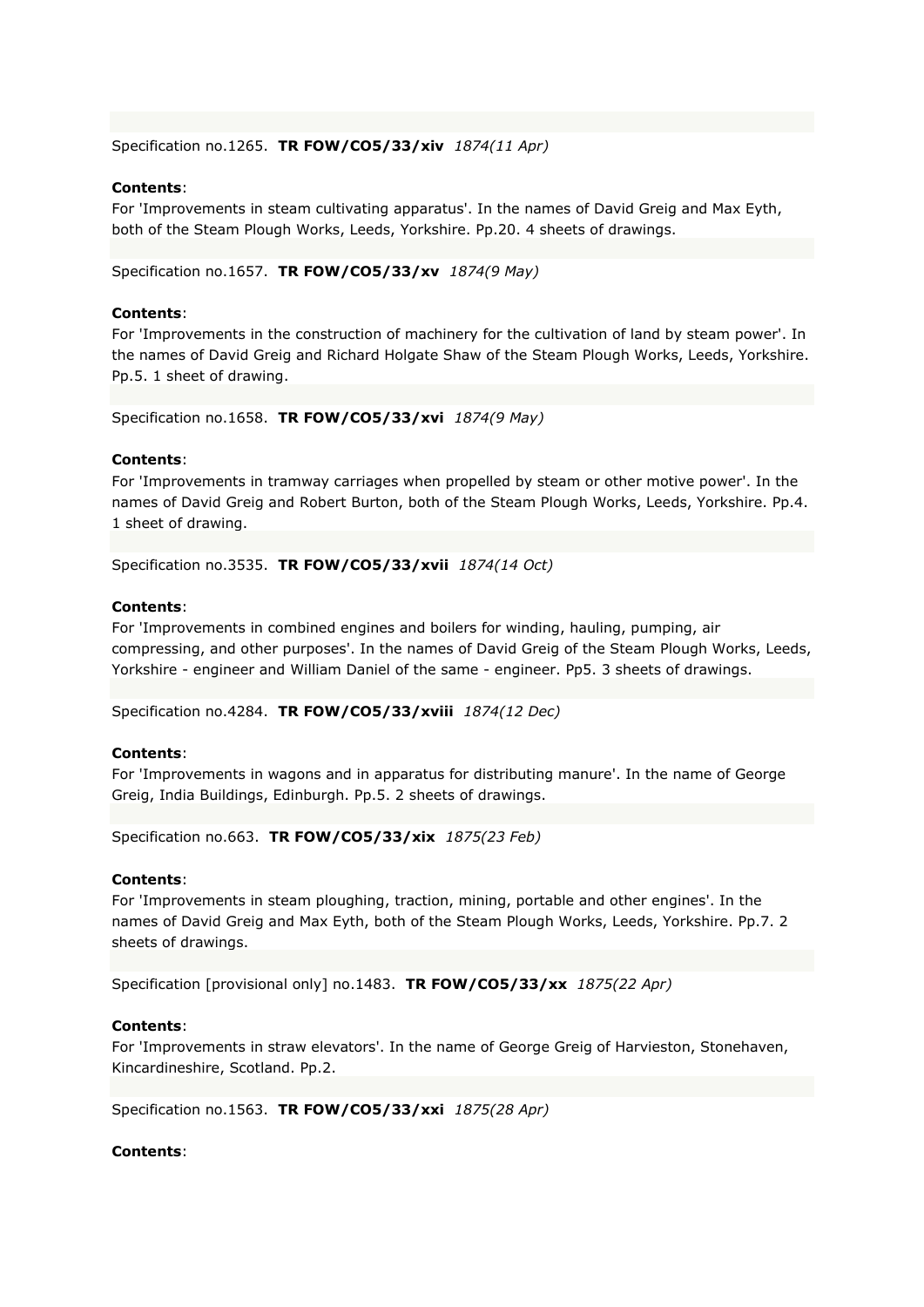For 'Improvements in apparatus for cultivating or tilling land'. In the name of David Greig of the Steam Plough Works, Leeds, Yorkshire. Pp.4. 1 sheet of drawing.

Specification [provisional only] no.3111. **TR FOW/CO5/33/xxii** *1875(4 Sep)*

### **Contents**:

For 'Improvements in air compressors'. In the names of David Greig of the Steam Plough Works, Leeds, Yorkshire and John Short and John George Weeks, both of Bedlington Colliery, Bedlington, Northumberland. Pp.1.

Specification no.4453. **TR FOW/CO5/33/xxiii** *1875(22 Dec)*

#### **Contents**:

For 'Improvements in implements for tilling land'. In the names of Robert Burton and Alfred Greig, both of the Steam Plough Works, Leeds, Yorkshire. Pp.9. 4 sheets of drawings.

Specification no.102. **TR FOW/CO5/33/xxiv** *1876(8 Jan)*

### **Contents**:

For 'Improvements in reaping machines'. In the name of Thomas Benstead, Spalding, Lincolnshire. Letters patent granted but no final specification filed. Pp.1.

Specification no.902. **TR FOW/CO5/33/xxv** *1876(2 Mar)*

#### **Contents**:

For 'Improvements in machinery for moving land'. In the names of David Greig and Max Eyth, both of Leeds, Yorkshire. Partly a communication from Peter Waite, Adelaide, Australia. Pp.6. 2 sheets of drawings.

Specification no.2471. **TR FOW/CO5/33/xxvi** *1876(14 Jun)*

#### **Contents**:

For 'Improvements in traction engines for military purposes'. In the name of David Greig of the Steam Plough Works, Leeds, Yorkshire. Pp.3. 2 sheets of drawings.

Specification no.2633. **TR FOW/CO5/33/xxvii** *1876(26 Jun)*

#### **Contents**:

For 'Improvements in air condensors for steam engines'. In the names of David Greig and Max Eyth, both of the Steam Plough Works, Leeds, Yorkshire. Pp.3. 1 sheet of drawing.

Specification no.2791. **TR FOW/CO5/33/xxviii** *1876(8 Jul)*

#### **Contents**:

For 'Improvements in locomotive and tramway engines'. In the name of David Greig of the Steam Plough Works, Leeds, Yorkshire. Pp.2. 2 sheets of drawings.

Specification no.2789. **TR FOW/CO5/33/xxix** *1876(8 Jul)*

#### **Contents**: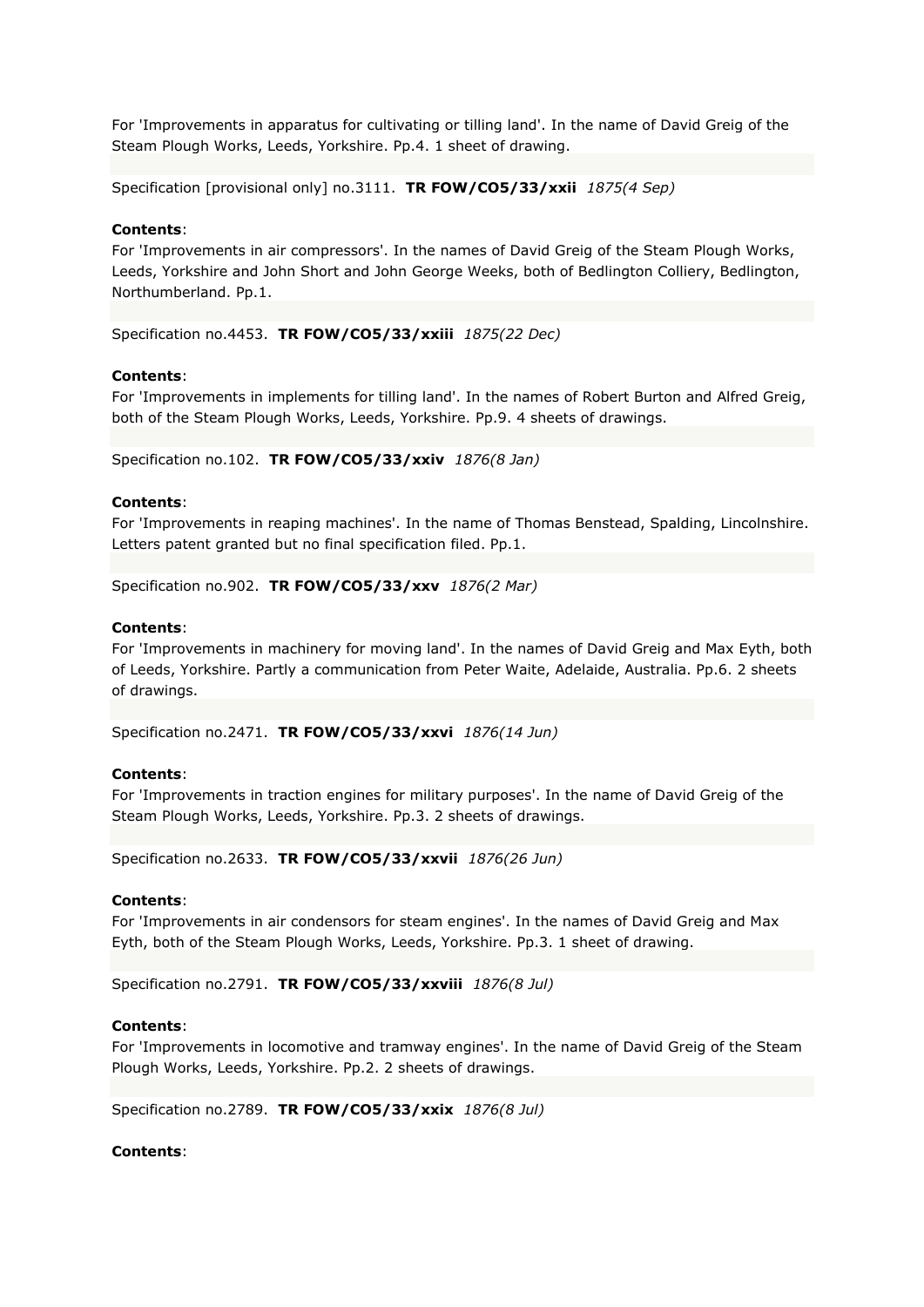For 'Improvements in reaping machines'. In the names of Thomas Benstead of Spalding, Lincolnshire and David Greig of the Steam Plough Works, Leeds, Yorkshire. Pp4. 3 sheets of drawings.

Specification no.3333. **TR FOW/CO5/33/xxx** *1876(24 Aug)*

### **Contents**:

For 'Improvements in traction engines and other locomotive engines driven by means of gear wheels'. In the names of David Greig and Gustav Achilles, both of the Steam Plough Works, Leeds, Yorkshire. Pp.4. 4 sheets of drawings.

Specification no.3831. **TR FOW/CO5/33/xxxi** *1876(3 Oct)*

### **Contents**:

For 'Improvements in steam and other cultivators'. In the name of George Greig of Harvieston, Stonehaven, Kincardineshire, Scotland. Pp.3. 3 sheets of drawings.

Specification no.269. **TR FOW/CO5/33/xxxii** *1877(20 Jan)*

#### **Contents**:

For 'Improvements in mowing and reaping machines'. In the names of David Greig of the Steam Plough Works, Leeds, Yorkshire: Thomas Benstead, of Spalding Lincolnshire, and James Edwin Phillips of Stantham, Lincolnshire. Pp.4. 2 sheets of drawings.

Specification [provisional only] no.786. **TR FOW/CO5/33/xxxiii** *1877(26 Feb)*

#### **Contents**:

For 'Improvements in locomotive and other steam engines'. In the names of Richard Wigram and Frederick James Cribb, both of the Steam Plough Works, Leeds, Yorkshire. Pp.1.

Specification no.984. **TR FOW/CO5/33/xxxiv** *1877(12 Mar)*

#### **Contents**:

For 'Improvements in engines worked by compressed air'. In the names of James Stear of the Strafford Collieries, Barnsley, Yorkshire - engineer and William Daniel of the Steam Plough Works, Leeds, Yorkshire - engineer. Pp.2. 2 sheets of drawings.

Specification no.991. **TR FOW/CO5/33/xxxv** *1877(12 Mar)*

### **Contents**:

For 'An improvement in wire and other fences'. In the names of The Honourable Walter Stuart, Master of Blantyre, resident at Scibers Cross, Sutherland, Scotland and George Greig of Harvieston, Stonehaven, Kincardineshire, Scotland. Pp.2. 1 sheet of drawing.

Specification no.1351. **TR FOW/CO5/33/xxxvi** *1877(6 Apr)*

#### **Contents**:

For 'Improvements in traction engines'. In the names of Barnard Fowler and Max Eyth, both of the Steam Plough Works, Leeds, Yorkshire. Pp.3. 3 sheets of drawings.

Specification no.2537. **TR FOW/CO5/33/xxxvii** *1877(2 Jul)*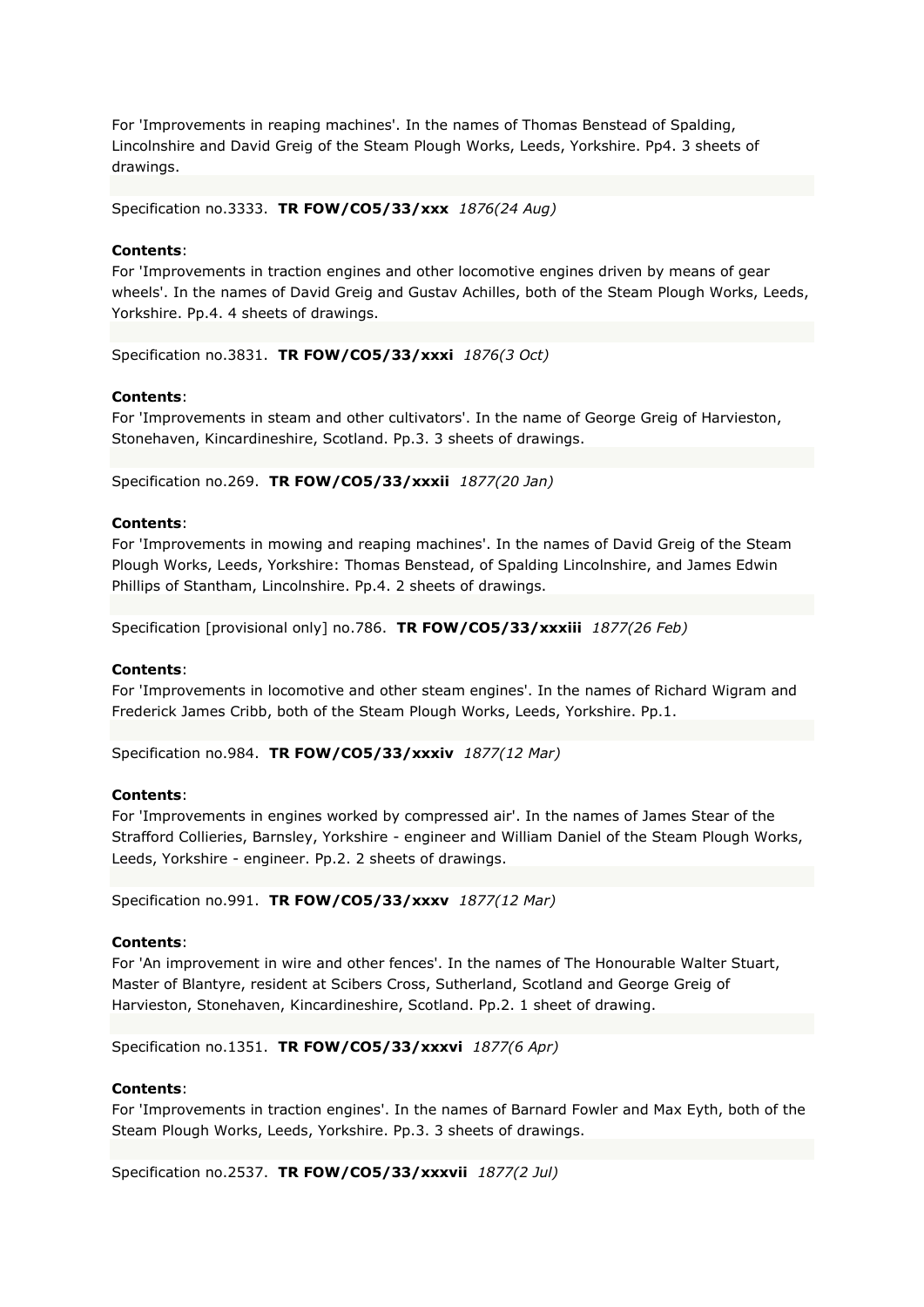### **Contents**:

For 'Improvements in balance ploughs'. In the name of David Greig of the Steam Plough Works, Leeds, Yorkshire. Pp.3. 2 sheets of drawings.

Specification no.2938. **TR FOW/CO5/33/xxxviii** *1877(31 Jul)*

### **Contents**:

For 'Improvements in machinery for reaping and rolling land, and in steam engines for these and other purposes'. In the names of The Honorable Walter Stuart, Master of Blantyre, resident at Scibers Cross, Sutherland, Scotland and George Greig of Harvieston, Stonehaven, Kincardineshire, Scotland. Pp.5. 3 sheets of drawings.

### PATENT SPECIFICATION **TR FOW/CO5/34** *1860(18 Apr)*

### **Contents**:

[Enrolment duplicate], UK. No. 974. For 'Improvements in tilling land and in actuating agricultural implements by steam power and in apparatus employed therein'. In the names of John Fowler jnr, of Cornhill, London: William Worby of Ipswich and David Greig of New Cross, Deptford. Partly a communication from Schubart and Hesse, Dresden. 3 membranes. The accompanying drawing is not extant.

### PATENT SPECIFICATION DRAWING **TR FOW/CO5/35** *1866(5 Jul)*

### **Contents**:

[Enrolment duplicate], UK. No.1781. For 'Improvements in locomotive engines and tenders'. In the name of Robert Fowler of Cornhill, London. A communication from Edwin Parke Quadling of Cape Town, Cape of Good Hope. The drawing is of Figs. 1-3 only: Figs. 4 & 5 formed an additional sheet now lost. The printed specification [TR FOW/CO5/32 xii] reproduces all 5 figures on 4 sheets.

PATENT SPECIFICATION DRAWING **TR FOW/CO5/36** *1871(26 May)*

### **Contents**:

[Enrolment duplicate], UK no. 1412. For 'Improvements in wheels for traction engines'. In the names of Robert Burton and Richard Holgate Shaw, both of the Steam Plough Works, Leeds, Yorkshire. The drawing is reproduced in the printed specification [TR FOW/CO5/33 iv].

PATENT SPECIFICATION DRAWING **TR FOW/CO5/37** *1871(16 Jun)*

### **Contents**:

[Enrolment duplicate], UK. No. 1599. For 'Improvements in machinery for compressing air'. In the names of David Greig and William Daniel, both of the Steam Plough Works, Leeds, Yorkshire. The drawing is reproduced in the printed specification [TR FOW/CO5/33 v].

### LETTERS PATENT. **TR FOW/CO5/38** *1894(15 Dec)*

### **Contents**:

Dominion of Canada to Walter Maplesden Noakes and Edward Joseph Clarkson, both of Sydney, New South Wales - engineers. For an invention of 'Improvements in machine sheep shears'. Elected domicile: Ottowa, Ontario. Term: 18 years. Patent no: 47733. attached is: i. 1894(14 Jul). Specification [duplicate] for the above. Pp.4. 1 sheet of drawing.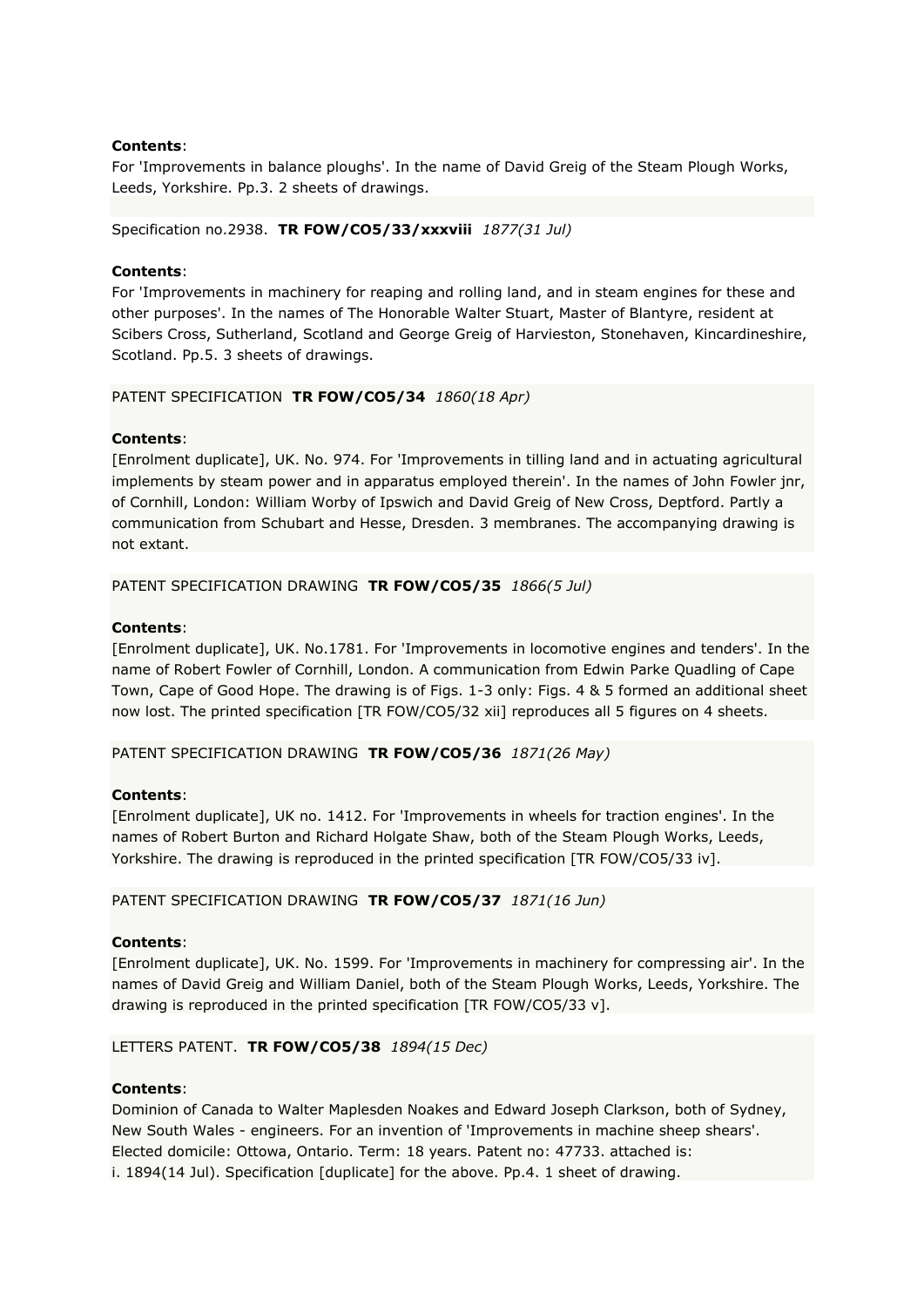### CERTIFICATE **TR FOW/CO5/39** *1894(20 Aug)*

# **Contents**:

Of deposit of patent specification at the office of the Colonial Secretary, Cape Town, Cape of Good Hope. In the names of Walter Maplesden Noakes and Edward Joseph Clarkson of Sydney, New South Wales.

LETTERS PATENT. **TR FOW/CO5/40** *1894(23 Aug)*

1 membrane.

### **Contents**:

Colony of Natal. To Walter Maplesden Noakes and Edward Joseph Clarkson, both of Sydney, New South Wales, Australia. For an invention of 'An improved machine sheep-shear'. Term: 14 years.

LETTERS PATENT. **TR FOW/CO5/41** *1895(4 Jan)*

### **Contents**:

Colony of Queensland. To Walter Maplesden Noakes and Edward Joseph Clarkson, both of 25 Elizabeth Street, Sydney, New South Wales - engineers. For an invention of 'An improved machine sheep shear'. Term: 14 years. Patent no: 2700. Register of Patents Vol.III.

LETTERS PATENT. **TR FOW/CO5/42** *1895(29 Apr)*

1 membrane.

### **Contents**:

Colony of Tasmania. To Walter Maplesden Noakes and Edward Joseph Clarkson of Sydney, New South Wales - engineers. For an invention of 'A improved machine sheep-shear'. Term: 14 years. Patent no: 1307, book of patents no.5.

LETTERS PATENT. **TR FOW/CO5/43** *1856(30 Sep)* Language: French

### **Contents**:

France. To John Fowler jnr. [of Bristol], represented by Maurice Sautter, 2 rue Drouot, Paris. For an invention of 'Improvements in machinery and ploughs for working and cultivating the land'. Term: 14 years. Patent no: 27,999.

PATENT SPECIFICATION **TR FOW/CO5/43/1** *1856(4 Jun)*

# **Contents**:

[Duplicate]. For the above invention [steam plough and anchor]. In French. Text is MSS. 2 sheets of drawings.

LETTERS PATENT. **TR FOW/CO5/44** *1879(25 Jun)* Language: French

# **Contents**: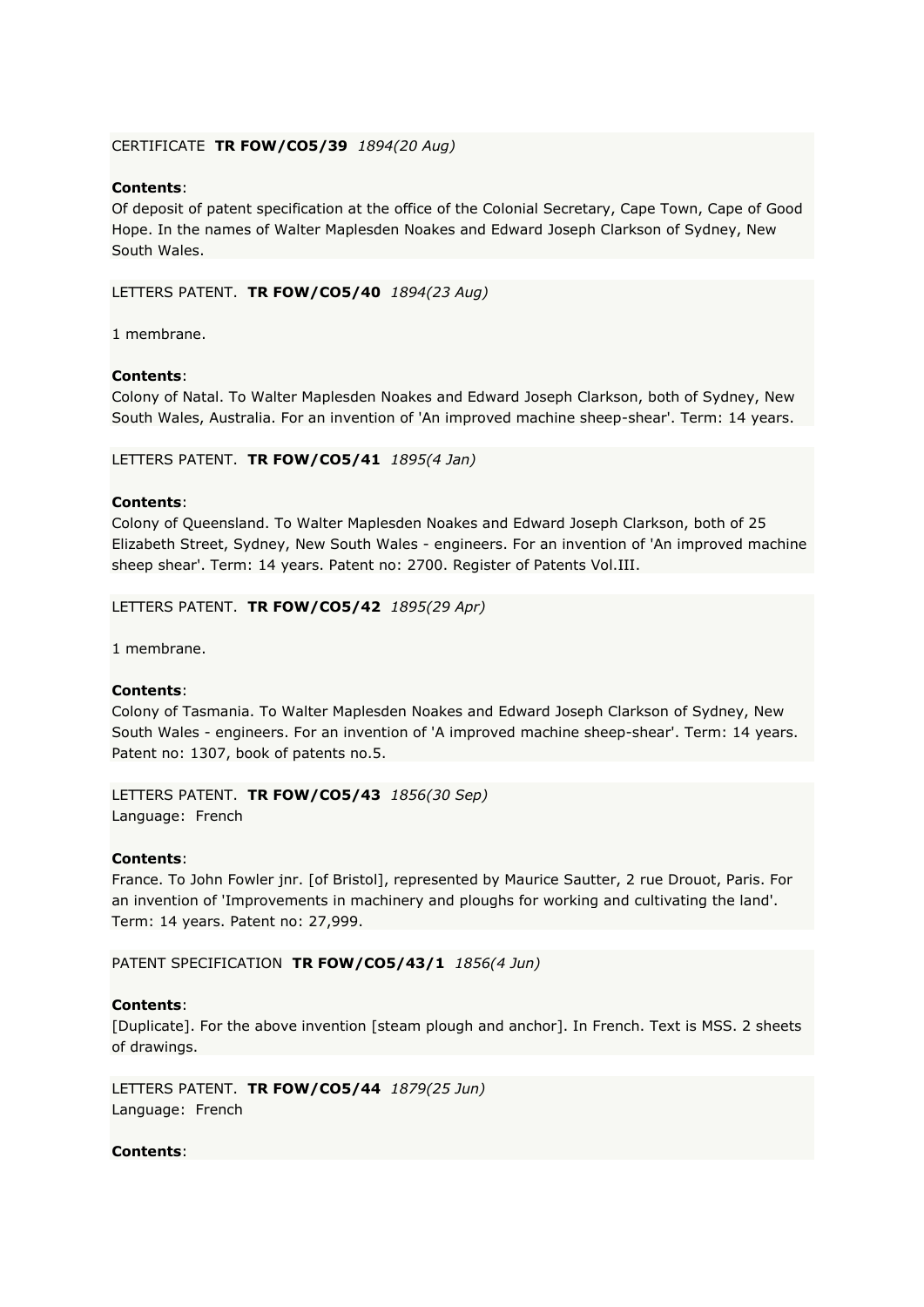France. To Alfred Greig [of Leeds], represented by Maurice Sautter, 6 rue de l'Oratorie, Paris, For an invention of 'Improvements in railways'. Term: 14 years. Patent no: 130,056.

PATENT SPECIFICATION **TR FOW/CO5/44/1** *1879(8 Apr)*

### **Contents**:

[Duplicate]. For the above invention. In French. Taxt is MSS. 1 sheet of drawing.

CERTIFICATE **TR FOW/CO5/45** *1894(27 Aug)*

Language: German

### **Contents**:

Of deposit of patent specification at the German Imperial Patent Office, Berlin. Patent no: 7540. In the names of Walter Maplesden Noakes and Edward Joseph Clarkson, Sydney, New South Wales. For 'Sheep-shearing machinery'.

### LETTERS PATENT. **TR FOW/CO5/46** *1880(6 Apr)*

### **Contents**:

The United States of America. To Alfred Greig of Leeds, England. For an invention of 'Improvement in permanent ways for railways'. Term: 17 years. Patent no: 226,308. Attached is: i. 1880(6 Apr). Specification, for the above. Pp.2. 3 sheets of drawings.

### LETTERS PATENT. **TR FOW/CO5/47** *1895(9 Apr)*

### **Contents**:

The United States of America. To Walter Maplesden Noakes and Edward Joseph Clarkson of Sydney, New South Wales. For an invention of 'Machine sheep-shears'. Term: 17 years. Patent no: 537,065. Attached is:

i. 1894(6 Sep). Specification for the above. Pp.2. 2 sheets of drawings.

### AGREEMENT **TR FOW/CO5/48** *1855(24 Jul)*

### **Contents**:

Party 1: William Fisken of Stamfordham, Northumberland - Presbyterian minister. David Fisken of Stockton-on-Tees, Co. Durham - gent and Thomas Fisken of the same - schoolmaster. Party 2: Robert Roger of Stockton, aforesaid - engineer and ironfounder. Party 1 being joint inventors of 'Fisken's steam or power ploughing machine', having registered a provisional specification and UK letters patent being applied for, are willing to assign to Party 2 the said invention and letters patent, as soon as the latter be granted. Party 2 is to then pay the costs of patenting and an indenture is to be made officially assigning the patent to Party 2 for a consideration of 7½% of the value of each plough made by Party 2, provided proper books are maintained and are open for inspection.

# LICENCE **TR FOW/CO5/49** *1857(30 Jul)*

### **Contents**:

Party 1: David Fisken - engineer and Thomas Robert Hay Fisken, of Hartlepool, Co. Durham schoolmaster.

Party 2: Robert Roger of Stockton, Co. Durham - ironfounder.

Certain rights of manufacture and sale of an invention in the name of Party 1, protected by UK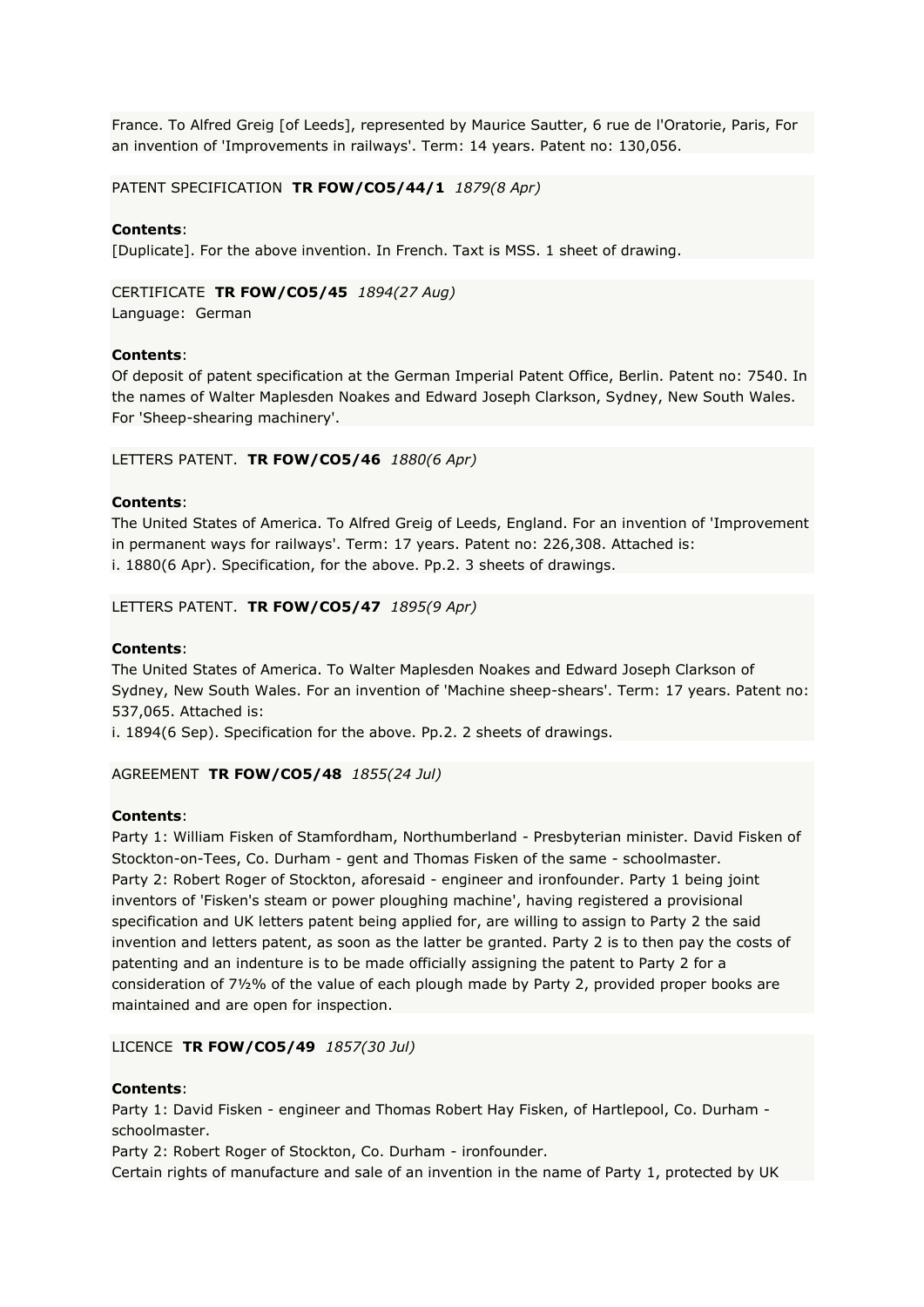letters patent no.1855 (19 Jul), namely 'Improvements for transmitting steam or other power for the tillage of lands by ploughs and other implements as well as for other purposes and machinery for applying the power so transmitted'. Rights not to cover machinery in connection with agriculture or tillage of the land. Party 2 to pay 7½% of the value of any such manufactured and sold, and to keep books of account for inspection by Party 1. Licence to extend until expiry of patent, including any renewals.

# AGREEMENT **TR FOW/CO5/50** *1857(30 Jul)*

# **Contents**:

Party 1: Robert Roger of Stockton, Co. Durham - ironfounder.

Party 2: William Fisken of Stamfordham, Northumberland - Presbyterian minister; David Fisken engineer and Thomas Robert Hay Fisken of Hartlepool, Co. Durham - schoolmaster.

Subsequent to that of 1855(24 Jul) [TR FOW/CO5/48]. The UK letters patent having been granted, the final specification filed and the patenting costs paid by Party 2, disputes arose between the parties whereby the above agreement was not brought into effect and no assignment of the patent made. Terms of this agreement include:

i. Party 2 will release Party 1 from the former agreement for a consideration of  $E62$ , as paid immediately prior to this agreement.

ii. Party 1 will release Party 2 from the former agreement provided Party 1 can use the machine manufactured by Party 2 under the above-mentioned letters patent, then lying at Stuart Hall, nr. Stirling, Scotland. Although Party 2 may have for his own use the materials lately part of another such machine.

iii. Party 2 is to deliver to Party 1 the agreement of 1855(24 Jul), the letters patent and related documents.

### DEED **TR FOW/CO5/51** *1859(3 Aug)*

### **Contents**:

Party 1: John Fowler the younger of 28 Cornhill, London - engineer.

Party 2: David Fisken, late of Stockton, Co. Durham, now of Stamfordham, Northumberland engineer and Thomas Robert Hay Fisken, late of Stockton aforesaid, now of Hartlepool, Co. Durham - schoolmaster.

Varying terms of indenture of 1858(6 Mar) between David Fisken and Thomas Robert Hay Fisken - Party 1, William Fisken - Party 2, Robert Roger - Party 3 and John Fowler jnr. - Party 4. Terms of this deed include:

i. Covenant undertaken by John Fowler in former agreement to be considered void on payment of £100 by him to Party 2, here within acknowledged.

ii. Party 1 to grant to Party 2 forthwith licence for the use of their joint invention under letters patent UK 1855(19 Jul). For the purpose of cultivation of the soil.

iii. Invention of Party 2 to be employed in whole or part with no other method or system of cultivation.

iv. Party 1 to pay £5 per set of machinery manufactured and sold under such patent to Party 2. v. Party 1 to cause a plate to be fixed to each such set of machinery entitled 'Fisken's Patent', and these words also to appear in advertisements by Party 1 for such machinery.

vi. Any improvements upon the above invention made by Party 2 may be granted to Party 1 by licences for their manufacture, sale and use at the request and expense of Party 1. vii. All unaltered provisions of the former agreement to remain in force.

Attached is:

1. 1862(23 Dec). Certificate of registration of above deed in the Great Seal Patent Office.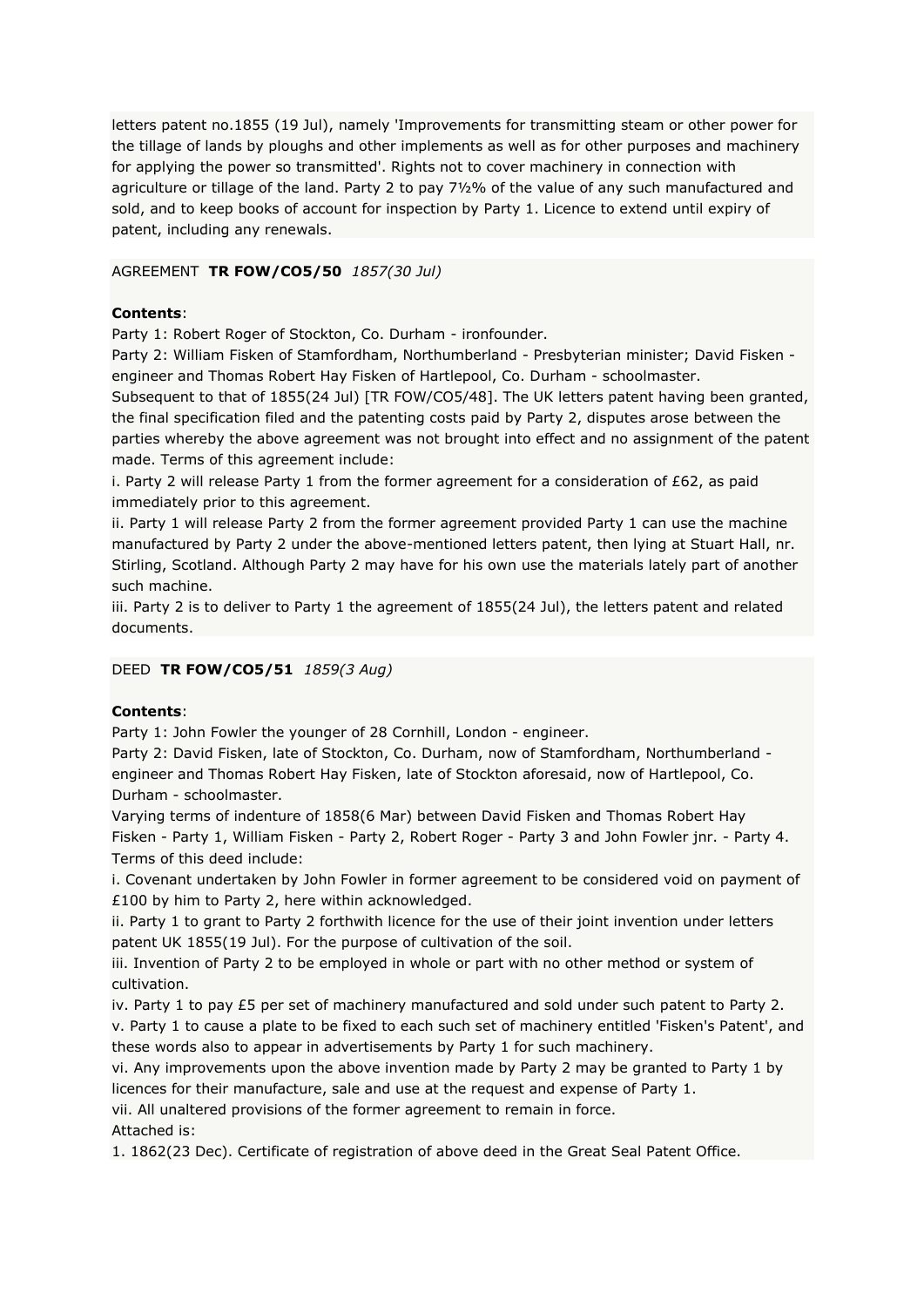# AGREEMENT **TR FOW/CO5/52** *1862(15 Sep)*

# **Contents**:

Party 1: John Fowler

Party 2: David Fisken and Thomas Robert Hay Fisken.

Concerning the licence held by Party 1 for the manufacture and sale of machinery, as patented by Party 2, UK 1855(19 Jul). Namely 'Improvements in steam or other power for the tillage of land by ploughs and other implements as well as for other purposes and machinery for applying the power so transmitted'. For the pupose of cultivation of the soil. Terms include:

i. Party 1 to pay to Party 2 £1 per plough or tilling implement on the balance principle and £1 per self moving anchor made and sold under the above patent. To be payable from 1862(30 Jun) and paid half-yearly thereafter, within one calendar month of 30 Jun or 31 Dec. Accounts of such items to be maintained by Party 1 and half-yearly statements seat to Party 2 as at 30 Jun and 31 Dec per year, so long as patent in force.

ii. Consideration to be £200, payable to Party 2, herewithin acknowledged.

iii. All unaltered provisions of deeds of 1859(3 Aug) [TR FOW/CO5/51] to remain in force.

iv. Party 1 has the right to any disclaimer or memorandum of alteration of the patent either in title or specification. All are to be estopped from offering any opposition.

### ASSIGNMENT **TR FOW/CO5/53** *1859(6 Aug)*

### **Contents**:

Party 1: John Allen Williams of Baydon, Nr. Hungerford, Wiltshire - esquire.

Party 2: John Fowler the younger of 28 Cornhill, London - civil engineer.

Two grants of letters patent with all their rights and priviledges in the name of Party 1. Namely UK patent no.1030, 1855(8 May) for an invention of 'Improvements in machinery or apparatus for driving or actuating ploughs and other implements employed in working and cultivating land'. and patent no.285 UK, 1857(30 Jan) for an invention of 'Improvements in machinery or apparatus for ploughing or tilling land by steam power! The assignment is absolute, subject to the terms in the separate Deed of Arrangement [TR FOW/CO5/54] and that Party 1 may reserve for his use two double windlasses and three locomotive engines previously made by him under the above patents and that John Smith of Cove, nr. Wolverhampton, may also reserve for his use two double ploughing machines and five locomotive engines previously made by him. Attached is: 1 membrane.

i. 1859(8 Aug). Certificate of registration of above assignment in the Great Seal Patent Office.

### DEED OF ARRANGEMENT **TR FOW/CO5/54** *1859(6 Aug)*

6 membranes - bifoliate.

# **Contents**:

Party 1: John Fowler the younger of 28 Cornhill, London - civil engineer.

Party 2: John Allin Williams of Baydon, nr. Hungerford, Wiltshire - esquire. Containing terms to which above assignment of UK letters patent [TR FOW/CO5/53] is subject. These include: i. Royalties payable by Party 1 are only for the second grant of letters patent, namely 1857(30 Jan).

ii. The expression 'rope traction' means 'the drawing, hauling or pulling by means of a travelling rope or ropes made of any material whatsoever actuated by winding machinery apparatus or mechanism of any description whatsoever'.

iii. Party 1 to pay to Party 2,  $E6$  per windlass, single or double drum used or applied in any hauling, winding or pulling machinery, involving 'rope traction', sold or let under the above patent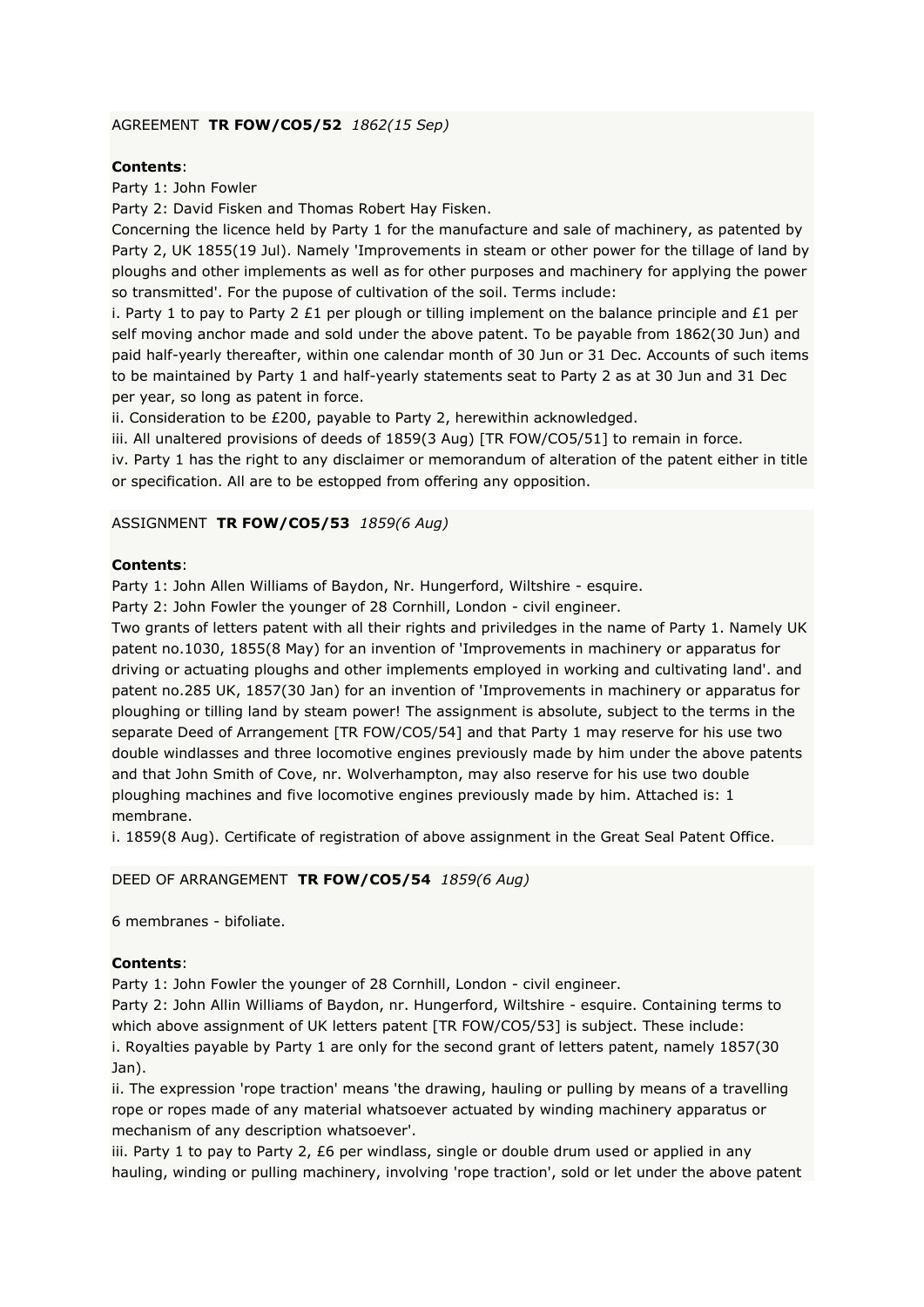of 1857. To be payable at 1860(25 Mar) and half-yearly thereafter within one calendar month of 25 Mar and 29 Sep. Party 1 is also to pay £6 for every two out of three complete sets of hauling, winding or pulling machinery, involving 'rope traction', sold or let other than under the above patent of 1857. The amount to be payable as above.

iv. Any improvements to the above patent to be communicated to Party 1 who may apply for and obtain letters patent in the name of Party 2, after which they likewise are to be assigned to Party 1. Party 2 may however, act freely if Party 1 declines to patent such improvements after 2 months of their communication.

v. Accounts of the sale, lease, issue and disposal of such machinery as in iii, to be maintained by Party 1 including the names and addresses of persons concerned. Party 2 has right to inspect same.

vi. In the instance of legal actions to defend patent when undertaken by Party 1, the costs may be offset against above amounts owing to Party 2. When undertaken by Party 2, he may use the name of Party 1 provided indemnity be given to Party 1 against expense.

vii. Party 1 to pay Party 2 £5 per cultivating implement or apparatus manufactured, sold or let, if under patent by Party 2 and not concerned with hauling, winding or pulling machinery. Payable as in iii.

viii. If in the following 12 months either party makes notification of their intent to extend the letters patent, the otherparty has three months in which to dissent. Party 1 will pay all stamp duties, unless they notify Party 2 one month prior to payment. If such notification is made and the duty paid by Party 2, the letters patent are then to be assigned to Party 2.

ix. The letters patent are to be delivered up to Party 2 should Party 1 become bankrupt. x. If at least half the steam cultivating machinery manufactured by Party 1 under this deed of arrangement does not involve 'rope traction', then Party 2 has rights of reassignment of letters patent.

xi. If the letters patent are deemed void by a Common Law or Equity Court, Party 1 may end the arrangement with Party 2 and reassign the letters patent.

xii. Party 1 has licensing rights of the letters patent, provided that the covenant with Party 2 that such licences will contain the terms of this deed of arrangement.

xiii. Complex clauses concerning the arbitration of any disputes arising. The following deed was subsequently entered after the above

1864(25 Feb)

SUPPLEMENTAL AGREEMENT

Party 1: John Fowler of 28 Cornhill, London - civil engineer.

Party 2: John Allin Williams of Baydon, nr. Hungerford, Wiltshire - esquire. Additional to the above arrangement, principally in regard to further inventions and applications and the claims of both parties upon them and their rights. Terms include:

i. Accounts mentioned in above arrangement be considered closed and settled as at 1863 (30 Jun), though party 1 considers them to be in excess of amount payable by him.

ii. The application of the above arrangement to the two engine system of cultivation is here clarified. The term (per windlass' is to include both double and single models and two windlasses working together to accompany the haulage of one implement by two engines. A two engine system is deemed as one set of machinery for the payment of the  $E6$  royalty not as two sets as previously claimed by Party 2. However, if a double drum windlass is used under each engine in accord with Party 2's invention, protected by letters of patent 1855(8 May), no.1030, the royalty will be on each two drum windlass, even if engines are employed and also if two or more implements are used by two engines at the same time.

iii. Party 1 now has further UK letters patent, 1859, no.610 for an invention of 'Improvements in machinery or apparatus for cultivation by steam power'. Although Party 1 does not admit the validity of this invention, as it touches on a patent of his own, he is willing to pay 10/- to Party 2 per plough and cultivating implement made with a pulley wheel at each end or attached to any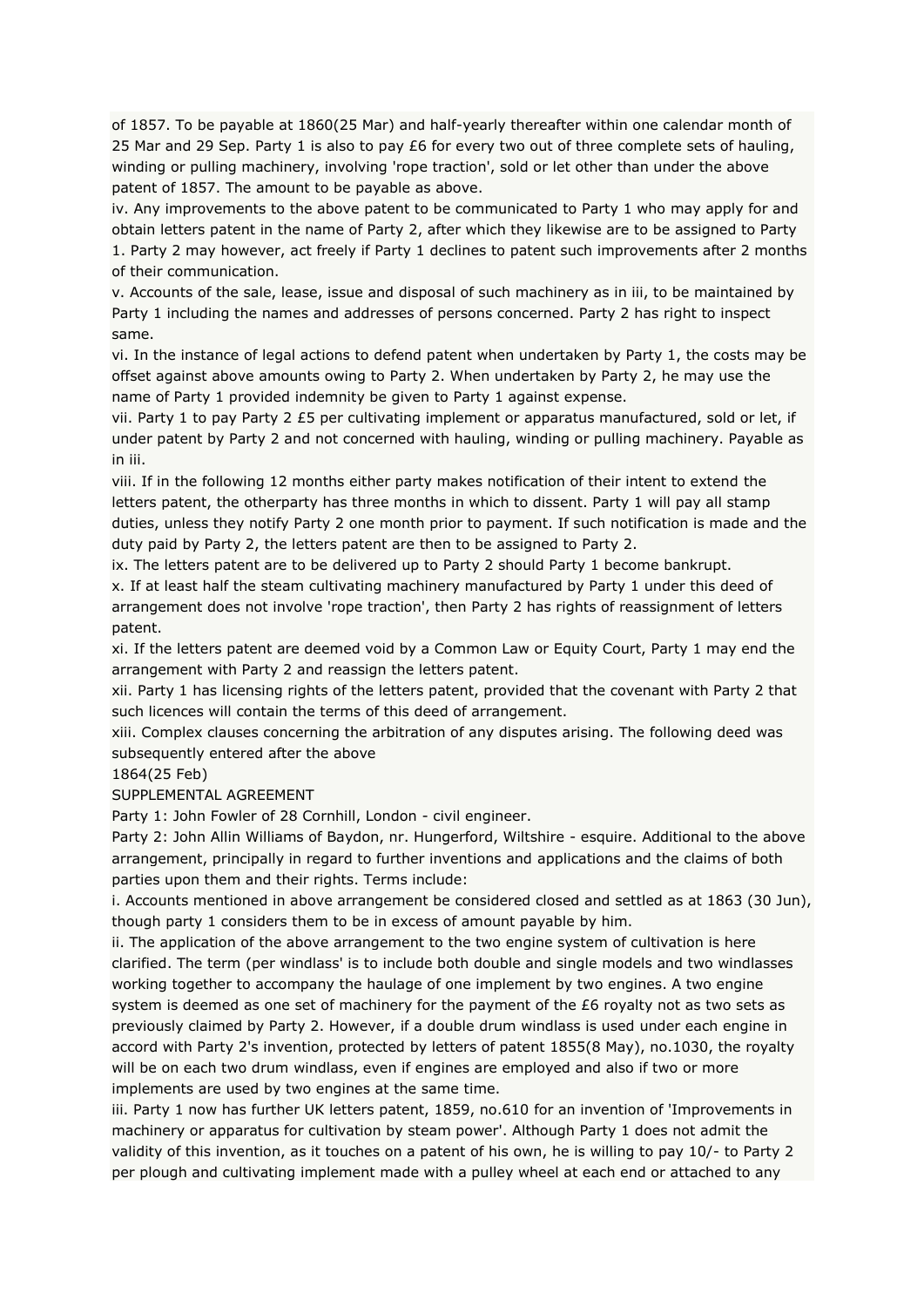part of the frame. This payment is not covered by term vii in above arrangement and iv. Party 2 may make use of the apparatus described in UK letters patent 1858(3 Apr), no. 719, granted to Party 1, for taking up the slack rope on pulleys provided it is applied to implements or cultivators applied to winding, hauling and pulling machinery purchased from Party 1. Royalty to be 1d. per application if demand. Party 2 is also to affix a plate reading 'Fowlers Patent' to the drum of any such apparatus. Details are to be sent to Party 1 of such implements or cultivators and the name and address of persons sold or delivered to so that Party 1 may check that they were originally purchased from him. Details to be sent half-yearly at 30 Jan and 31 Dec. v. Accounts to be as in above arrangement and to take effect from 1863(30 Jun). vi. All unaltered provisions in above arrangement to stand.

### LICENCE **TR FOW/CO5/55** *1859(5 Aug)*

### **Contents**:

Party 1: Collinson Hall of Navestock, Essex - esquire.

Party 2: John Fowler jnr. of 28 Cornhill, London - engineer.

Of rights of manufacture and sale of an invention in the name of Party 1, protected by UK letters patent 1858(25 Sep). Namely 'Improvements in apparatus for applying power to the cultivation of the soil according to the terms of a prior agreement. Terms include:

i. Party 1 may make and use machinery so patented on his lands, provided they exceed no more than ten implements and machines at one time.

ii. Party 2 to pay to Party 1  $E4$  per windlass using wire rope made and sold under the above patent. To be payable at 1859(25 Dec) and half yearly thereafter within 15 days of 24 Jun and 25 Dec. After 28 days of these dates and no payment being made Party 1 has rights of distraint. Party 2 to give notice of premises for manufacture and sale of such items and to keep accounts with verifying documents, open to inspection by Party 1. If account not rendered by Party 2 within one calendar month of above dates, he will be liable to payment of £100 as 'liquidated damages'. iii. No deed to be made prejudicing terms of this licence.

iv. Party 2 to pay £49.9.8d. as present costs of patenting and also of drawing up this licence, herewithin acknowledged. Also to pay stamp duty on letters patent at the required intervals of 3 and 7 years for their continuance.

v. Complex clauses concerning bankruptcy, insolvency or death of Party 2 and the means for arbitration of any disputes arising.

vi. Term 'windlass in which rope used' to mean 'any windlass, drum or pulley upon a horizontal, vertical or inclined axle in or upon or round which wire rope or band of any description is passed or made to take'.

vii. Licence to extend for 14 years, that is term of protection of patent, provided renewal be made at the required intervals. 4 membranes.

# ASSIGNMENT **TR FOW/CO5/56** *1859(22 Dec)*

# **Contents**:

Party 1: Robert Burton of Kingsland, Middlesex.

Party 2: David Greig of New Cross, Kent and Jeremiah Head of Newcastle on Tyne, Northumberland.

Party 3: John Fowler the younger of 28 Cornhill, London - engineer. By Parties 1 & 2 to Party 3. Of their legal title including the rights of management and disposal, in an invention in the names of all 3 parties, protected by UK letters patent 1859(24 Jan) no. 216. Namely 'Improvements in agricultural implements and in apparatus used for hauling agricultural implements by steam power'. This is in accord with a prior agreement by the parties and the cost of the letters patent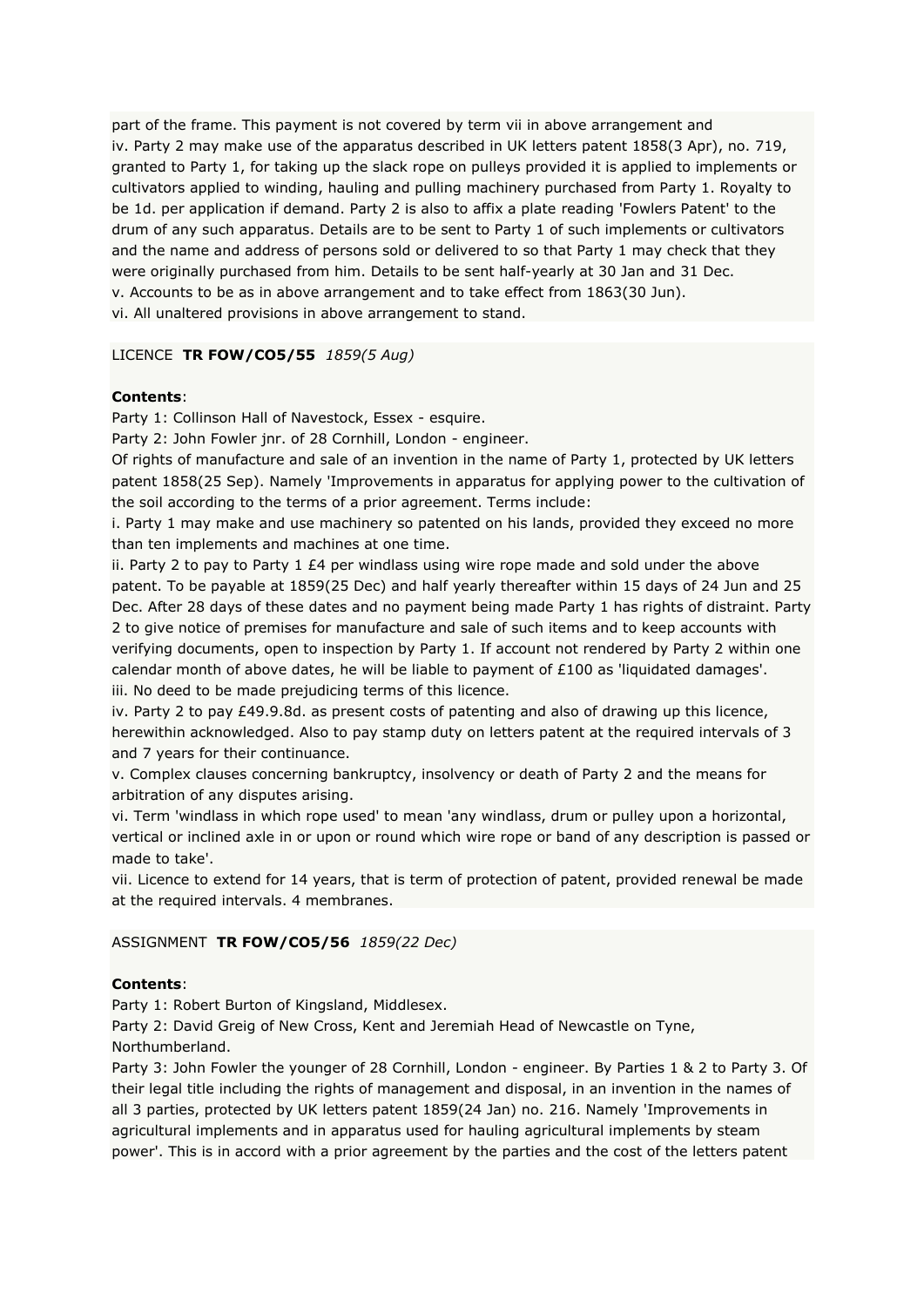having been met by Party 3. The assignment is also subject to certain terms in respect of Party 1, though not Party 2, and these are contained in separate articles of agreement [TR FOW/CO5/57].

ARTICLES OF AGREEMENT **TR FOW/CO5/57** *1859(22 Dec)*

1 membrane - biofoliate.

# **Contents**:

Party 1: John Fowler the younger of 28 Cornhill, London.

Party 2: Robert Burton of 8 Maberley Terrace, Balls Pond Road, Kingsland, Middlesex. Containing terms in respect of the above assignment [TR FOW/CO5/56] with regard to the parties herein named. Terms include:

i. Party 1 to pay Party 2 £5 per windlass manufactured and sold under the above letters patent, and also in respect of such windlasses manufactured and sold under licence from Party 1, though not upon experimental models. To be payable half-yearly within 21 days of 30 Jun and 31 Dec for both himself and/or any licencees. Party 1 to maintain accounts of such sales, open to inspection by Party 2.

ii. Party 1 not bound herein to manufacture the invention.

iii. If by the end of 1860 Party 1 does not consider that the invention can be brought into general use, he may determine his obligation to pay royalties by notifying Party 1 in writing before 1861 (24 Jan). Then if Party 2 should request, Party 1 will grant Party 2 an exclusive license for the sale and manufacture of the invention, at the expense of Party 1 and Party 1 will still have to pay the stamp duty of £50 to renew the letters patent after 3 years of their grant unless Party 2 considers such continuation not to be worthwhile.

iv. If the royalties per year after 1860, amount to less than  $E200$ , Party 1 will make up this deficiency in his payments. If Party 1 is at any timedesirous of not paying this £200 per year he may give Party 2 notice of such within 6 calendar months after 1861(1 Jan). Then if Party 2 should request, Party 1 will grant Party 2 an exclusive license for the sale and manufacture of the invention, at the expense of Party 1.

v. Party 1 is to pay the stamp duty of £50 after 3 years of the grant of letters patent and that of £100 after 7 years, provided his obligation to pay royalties is still in force.

ASSIGNMENT **TR FOW/CO5/58** *1860(22 Dec)*

# **Contents**:

Party 1: Robert Burton, late of Kingsland, Middlesex, now of Leeds, Yorkshire.

Party 2: David Greig, of New Cross, Kent.

Party 3: William Worby of Ipswich, Suffolk.

Party 4: Edward Ellis Allen of 1 Parkside, Knightsbridge, Middlesex.

Party 5: John Fowler the younger of 28 Cornhill, London and of Leeds, Yorkshire.

By Parties 1-4 to Party 5 of their legal title in an invention in the names of all five parties. Protected by UK letters patent 1859(19 Aug) no. 1908. Namely 'Improvements in ploughs, cultivators or tilling implements and in machinery for giving motion to the same by steam power'. In accordance with a previous agreement and the cost of the letters patent having been met by Party 5. To be subject to terms contained in four separate agreements, viz. Party 5 & Party 1, 1860(22 Dec) [TR FOW/CO5/64]; Party 5 & Party 2, 1860(22 Dec) [TR FOW/CO5/63]; Party 5 & Party 3, 1860(22 Dec) [TR FOW/CO5/62] and Party 5 & Party 4, 1859(5 Aug). Any sale, disposition or license of the letters patent by Party 5 for any valuable consideration is to be notified to the other parties. 1½ membranes - bifoliate. Attached is:

i 1861(6 May) Certificate of registration of above assignment with the Great Seal Patent Office.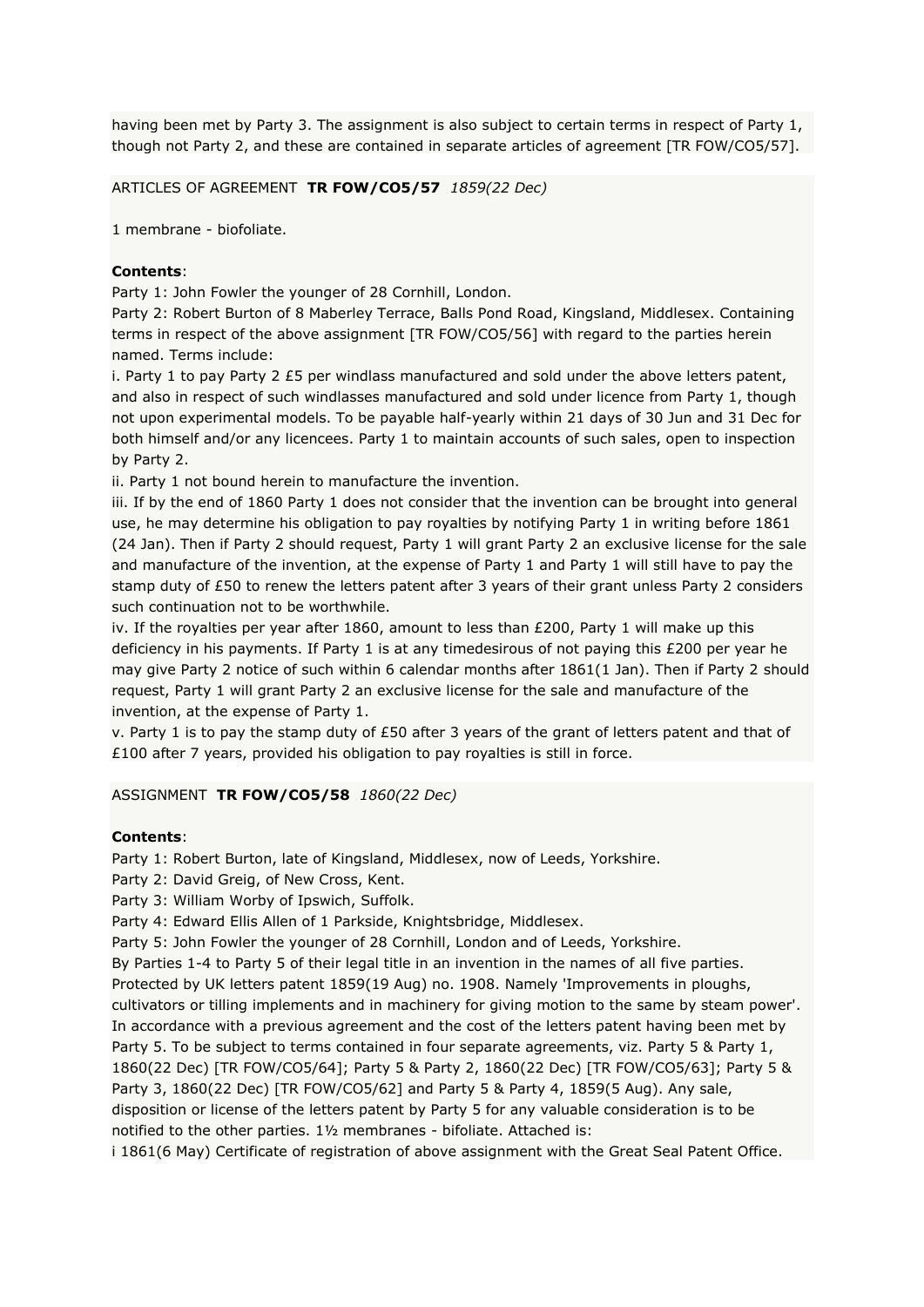# ASSIGNMENT **TR FOW/CO5/59** *1860(22 Dec)*

### **Contents**:

Party 1: Robert Burton, late of Kingsland, Middlesex, now of Leeds, Yorkshire. Party 2: David Greig, of New Cross, Kent.

Party 3: John Fowler the younger of 28 Cornhill, London and of Leeds, Yorkshire. By Parties 1 & 2 to Party 3 of their legal title in an invention in the names of all three parties. Protected by UK letters patent 1858(3 Nov) no. 2458. Namely 'Improvements in applying motive power to actuate ploughs and other agricultural implements, in accord with a previous agreement and the cost of the letters patent having been met by Party 3. To be subject to terms contained in two separate agreements, viz Party 3 & Party 1 1860(22 Dec) [TR FOW/CO5/64] and Party 3 & Party 2, 1860(22 Dec) [TR FOW/CO5/63]. Any sale, disposition or license of the letters patent by Party 3 for any valuable consideration is to be notified to the other parties. 1½ membranes - bifoliate. Attached is: i 1861(6 May) Certificate of registration of above assignment with the Great Seal Patent Office.

### ASSIGNMENT **TR FOW/CO5/60** *1860(22 Dec)*

### **Contents**:

Party 1: Robert Burton, late of Kingsland, Middlesex, now of Leeds, Yorkshire.

Party 2: David Greig, of New Cross, Kent.

Party 3: Jeremiah Head, late of Newcastle on Tyne, Northumberland, now of Leeds, Yorkshire. Party 4: John Fowler the younger of 28 Cornhill, London and of Leeds, Yorkshire. By Parties 1-3 to Party 4 of their legal title in an invention in the names of all four parties, protected by UK letters patent 1859(24 Jan) no. 216. Namely 'Improvements in agricultural implements and in apparatus used for hauling agricultural implements by steam power'. In accord with a previous agreement and the cost of the letters patent having been met by Party 4. To be subject to terms contained in four separate agreements, viz Party 4 and Party 1, 1859(22 Dec) [TR FOW/CO5/57] and 1860(22 Dec) [TR FOW/CO5/64]. Party 4 & Party 2 1860(22 Dec) [TR FOW/CO5/63] and Party 4 & Party 3 1860(22 Dec) [TR FOW/CO5/61]. Any sale, disposition or license of letters patent by Party 4 for any valuable consideration is to be notified to the other parties. 1½ membranes - bifoliate. Attached is:

i 1861(6 May) Certificate of registration of above assignment with the Great Seal Patent Office.

DEED OF ARRANGEMENT **TR FOW/CO5/61** *1860(22 Dec)*

# **Contents**:

Party 1: John Fowler the younger of Cornhill, London and of Leeds, Yorkshire - engineer. Party 2: Jeremiah Head, late of Newcastle on Tyne and now of Leeds, Yorkshire - engineer. Containing terms to which above assignment of UK letters patent [TR FOW/CO5/60] is subject and in respect of the use and application of so much of the inventions as described in Schedule 2, Namely that part obviating the need of removing hauling rope pullies out of the way of the implement at each traverse by manual labour. Terms include:

1. Party 1 to pay Party 2 30/- per set of apparatus manufactured and sold by him employing the above part of the invention prior to 1873(24 Jan), but not on experimental sets where Party 1 licenses the patent rights. He is to pay Party 2 one quarter of the total royalty he receives per set, i.e. 30/- per £6. To be payable half-yearly within two calendar months of each half-year from the start of this agreement up to 1873(24 Dec). Party 1 to maintain accounts open to inspection by Party 2 and provide a summary of such within one calendar month of each half-year from the start of this agreement up to 1873(24 Dec).

ii. Party 1 to pay stamp duties for renewal of letters patent. If this has not been effected by one calendar month prior to when such payment is due, Party 2 may pay the amount and Party 1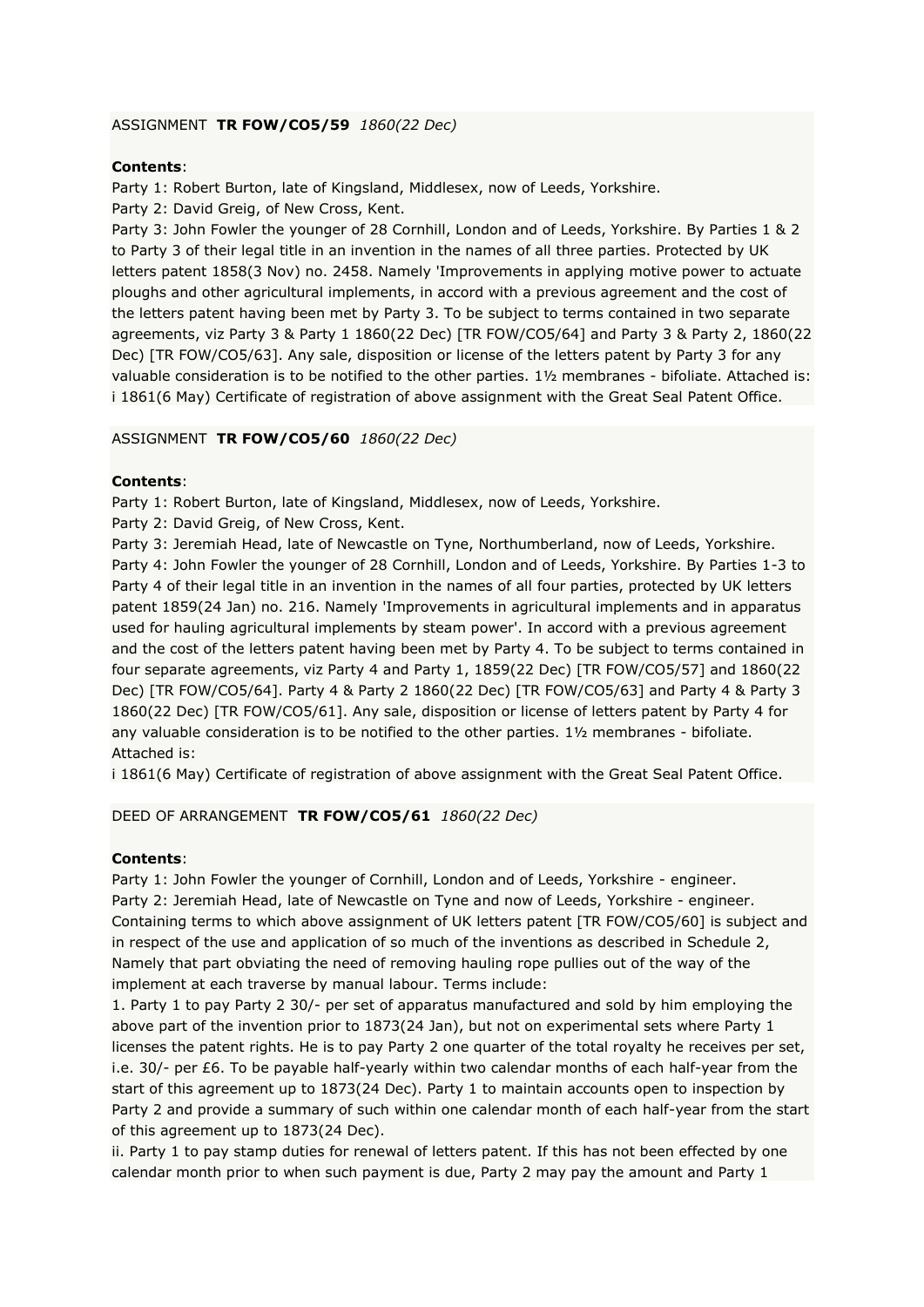repay him at an interest of 5% per year, together with his expenses.

iii. No payment of royalties to be made to Party 2 for any British Colonial or foreign letters patent of the invention. 2 membranes - bifoliate. There is also an incomplete transcript of theoriginal, TR FOW/CO5/61/1

#### DEED OF ARRANGEMENT **TR FOW/CO5/62** *1860(22 Dec)*

3½ membranes-bifoliate.

#### **Contents**:

Party 1: John Fowler the younger of 28 Cornhill, London and of Leeds, Yorkshire - engineer. Party 2: William Worby, of Ipswich, Suffolk - mechanic. Concerning patent rights. Both parties are two of the grantees of UK letters patent listed in Schedule 1 [viz 1858(3 Nov) no. 2458: 1859(24 Jan) no. 216 and 1859(19 Aug) no. 1908]. Party 2 is the owner or proprietor of other UK letters patent, listed in schedule 2 [1855(8 May) no. 1030: 1856(3 Jan) no. 27: 1856(16 Jan) no. 120: 1856(28 Feb) no. 512: 1856(10 Jul) no. 1635: 1856(8 Sep) no.2089: 1857(1 Jan) no. 12: 1857(30 Jan) no. 285: 1857(16 Jun) no. 1682; 1857(2 Dec) no. 2994: 1858(3 Apr) no. 710 and 1858(14 Jul) no. 1591]. Though the letters are subject to his agreements with the Steam Plough Royalty Co. Ltd. Both parties were also party to a deed of 1858(20 Sep) in the names of Robert Ransome, James Allen Ransome, William Dillwyn Sims and Robert Charles Ransome - Party 1; William Worby - Party 2 and John Fowler - Party 3, whose terms included a covenant between Parties 2 & 3 therein for the payment to Party 2 by Party 3 of royalties upon three grants of letters patent [viz 1856(10 Jul), 1857(16 Jun) and 1857(2 Dec) at the rate of £1 per anchor or windlass manufactured or sold under the above three letters patent. Prior agreements to this arrangement are also made by both parties in respect of Schedule 1 for Party 2 and Schedule 2 for Party 1 and these are formalised herein. Terms include:

i. Note of assignment of rights and interests in letters patent, listed in Schedule 1, by Party 2 to Party 1.

ii. Royalty of  $E1$  per anchor or windlass payable to Party 2 as mentioned in above-noted deed of 1858(20 Sep) is not to apply. Party 2 is instead to receive £2 per 'Set of hauling apparatus or winding tackle' manufactured or sold under the letters patent in Schedules 1 & 2, involving both cultivation and drainage of the soil, prior to 1872(24 Jan), but not on experimental sets where Party 1 licenses the patent rights, he is to pay Party 2 one fifteenth of the total royalty he receives per set, i.e. £2 per £30, only after such license monies have been received by him. To be payable half-yearly within three calendar month of each half-year from the start of this arrangement up to 1872(24 Jan). Party 1 to maintain accounts open to inspection by Party 2 and provide a statement of such with the names and addresses of any licences, within one calendar month of each half-year from the start of this arrangement up to 1872(24 Jan).

iii. Party 1 to pay stamp duties for renewal of letters patent in Schedule 1. If this has not been effected by one calendar month prior to when such payment is due, Party 2 may pay the amount and Party 1 repay him at an interest of 5% per year, together with his expenses.

iv. No payment of royalties to be made to Party 2 for any British Colonial or foreign letters patent of those listed in Schedule 1, if application for such made within two years.

v. Any new or improved invention by Party 2 for employing motive power to the traction of any cultivating implement or machinery is to be notified forthwith to Party 1 only. If he then indicates no interest or no reply is made within two weeks, Party 2 may then proceed to obtain letters patent at his own cost, though any time for three months after their grant, Party 1 may elect to come in and take their benefit, provided he pay the costs of Party 2. If Party 1 does indicate an interest he will bear the costs of patenting and also Party 2's expenses. Monies from working such a patent by Party 1, apart from manufacturing profit to be decided, two thirds to Party 1 and one third to Party 2.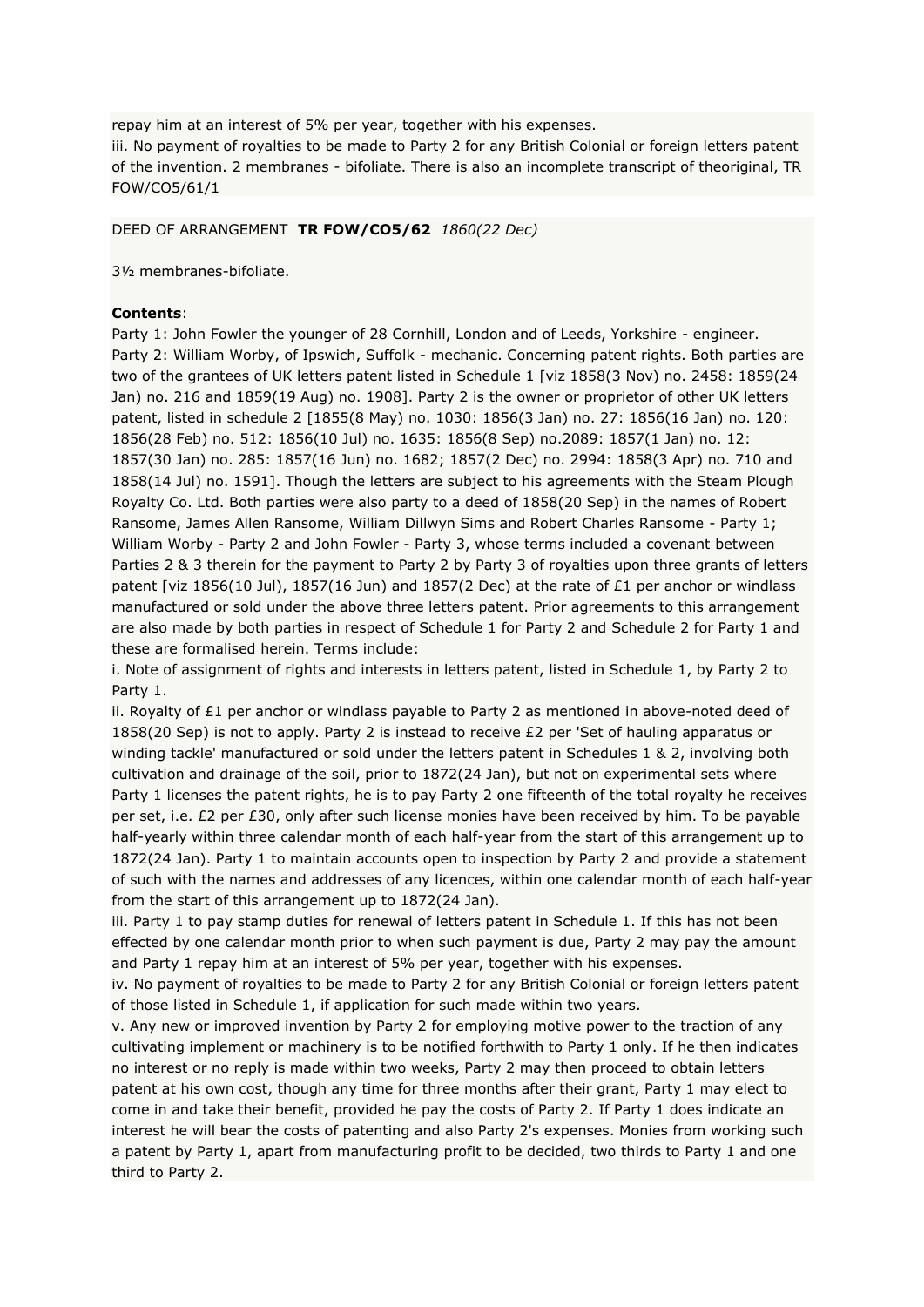vi. The term 'a complete set of hauling apparatus or winding tackle' to mean 'the whole apparatus or tackle (either with or without thehauling rope) which shall be used or employed as the medium of communicating motion from the motive power (whatever way be the nature or character of such power) to any implement or apparatus set in motion for cultivating the soil'. vii. Arbitration clause.

### DEED OF ARRANGEMENT **TR FOW/CO5/63** *1860(22 Dec)*

5 membranes-bifoliate.

#### **Contents**:

Party 1: John Fowler the younger, of Leeds, Yorkshire - engineer.

Party 2: David Greig, of Leeds, Yorkshire - engineer. Concerning patent rights. Both parties are two of the grantees of UK letters patent listed on Schedule 1 [viz 1858(3 Nov) no. 2458: 1859(24 Jan) no. 216 and 1859(19 Aug) no. 1908] and Party 2 is the owner or proprietor of other UK letters patent listed in Schedule 2 [viz 1855(8 May) no. 27: 1856(16 Jan) no. 120: 1856(20 Feb) no. 512: 1856(10 Jul) no. 1635: 1856(8 Sep) no. 2089: 1857(1 Jan) no. 12: 1857(30 Jan) no. 285: 1857(16 Jun) no. 1682: 1857(2 Dec) no. 2994: 1858(3 Apr) no. 710 and 1858(14 Jul) no. 1591] though the latter are subject to his agreements with the Steam Plough Royalty Co. Ltd. Prior agreements were made by both parties in respect of the letters patent in both Schedules and of Party 1 continuing to be the employer of Party 2 and this is formalised herein. Terms include: i. Note of assignment of rights and interests on the letters patent listed in Schedule 1 by Party 2 to Party 1 at the latters' expense.

ii. Party 1 to pay Party 2 £2.10.0d. per 'complete set of hauling apparatus or winding tackle' manufactured or sold by him under the letters patent in Schedules 1 & 2, involving cultivation and not merely drainage of the soil, prior to 1873(24 Jan), but not on experimental sets where Party 1 licences the patent rights, he is to pay Party 2 one twelfth of the total royalty he receives, per set i.e. £2.10.0d. per £30. (£30 representing the mutual expectation for such royalty). To be payable half-yearly within 2 calendar months of each half-year from the start of this arrangement up to 1873(24 Jan). Party 1 to maintain accounts open to inspection by Party 2 and provide a statement of such with the names and addresses of any licences within one calendar month of each half year from the start of this arrangement up to 1873(24 Jan).

iii. Party 1 to pay stamp duties for the renewal of letters patent in Schedule 1. If this has not been effected by one calendar month prior to when such payment is due, Party 2 may pay the amount and Party 1 repay him at an interest of 5% per year, together with his expenses.

iv. No payment of royalties to be made to Party 2 for any British Colonial or foreign letters patent of those in Schedules 1 and 2.

v. Any new or improved invention by Party 2 for steam cultivation or for the application of any motive power to the traction of cultivation implements and machinery is to be notified forthwith to Party 1 only whilst alive. If he then indicates no interest or no reply is made within two weeks, Party 2 then proceeds to obtain letters patent at his own expense though any time for three calendar months after their grant, Party 1 may elect to come in and taken their benefit, provided he pay the costs and expenses of Party 2. If Party 1 does indicate an interest he will bear the cost of patenting and also Party 2's expenses, plus any stamp duties and may request an assignment of such letters patent thereafter. Any monies then resulting from working such a patent, apart from manufacturing profit, to be divided two thirds to Party 1 and one third to Party 2, and for any licence of this patent by Party 1, he shall pay Party 2 the equivalent of the licence rent. If Party 2 leaves Party 1's employ prior to 1873(24 Jan) and not contrary to vi, he is entitled to receive a licence for such a patent from Party 1 if required. This clause does not refer to the invention, in the names of Parties 1, 2 and Robert Burton, currently under provisional protection 1860(24 Nov). vi. Party 2 to receive £300 yearly salary from Party 1 or his executors, payable at a minimum of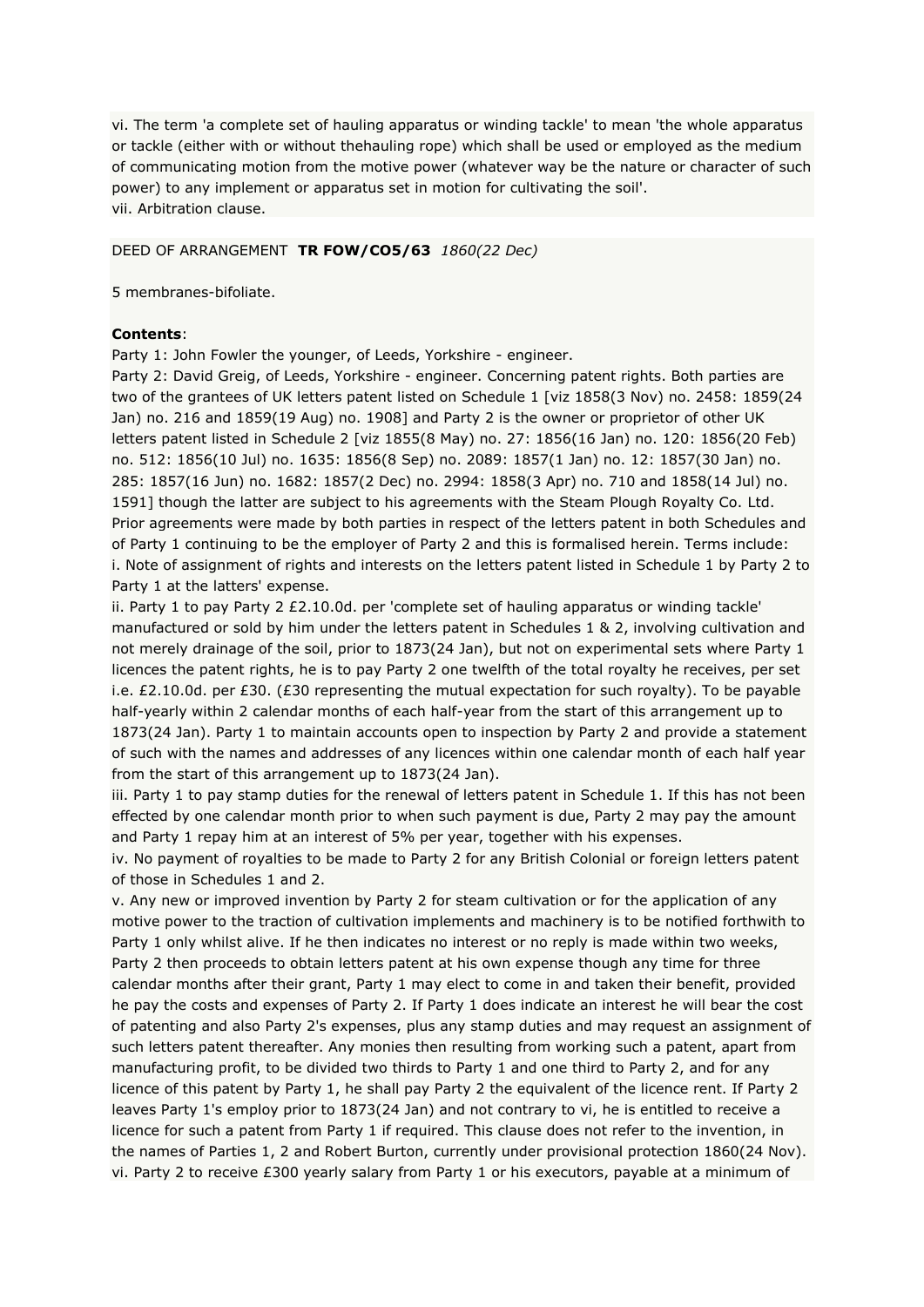quarterly intervals. If he should leave Party 1's employ, save through ill health or Party 1's permission, he is not to be employed in the manufacture of steam cultivating machinery or machinery involving the application of any motive power to the traction of cultivating implements or machinery, prior to 1873(24 Jan). If such employment takes place, in violation of the above, Party 1 is no longer obliged to pay patent royalties to Party 2.

vii. The term 'a complete set of hauling apparatus or winding tackle' to mean 'the whole apparatus or tackle (either with or without theahauling rope) which shall be used or employed as the medium of communicating motion from the motive power (whatever may be the nature or character of such power) to any cultivating implement or object to be moved'. viii. Arbitration clause.

### DEED OF ARRANGEMENT **TR FOW/CO5/64** *1860(22 Dec)*

4 membranes.

### **Contents**:

Party 1: John Fowler the younger, of Leeds, Yorkshire - engineer.

Party 2: Robert Burton, of Leeds, Yorkshire - mechanic. Concerning patent rights. Both parties are two of the grantees of three UK letters patent, listed in the Schedule [viz 1858(3 Nov) no. 2458: 1859(24 Jan) no. 216 and 1859(19 Aug) no. 1908]. They are also parties to an assignment and articles of agreement in respect of such, both dated 1859(22 Dec) [TR FOW/CO5/56 & 57]. For UK letters patent 1859(24 Jan) no. 216. A prior agreement to this arrangement was made by both parties in respect of all three letters patent and of Party 1 continuing to be the employer of Party 2 and this is formalised herein. Terms include:

i. Party 2 to receive £5 per windlass manufactured and sold under letters patent 1859(24 Jan) as in previous articles of agreement plus one third of the royalty for separate parts or portions of the windlass manufactured and sold.

ii. Note of assignment of rights and interests of the three letters patent by Party 2 to Party 1, subject to previous articles of agreement.

iii. In respect of the three letters patents and their rights and interests. Party 1 to pay Party 2 £100 per year, from 1860(25 Dec) - 1873(19 Aug) in four quarterly instalments on 25 Mar, 24 Jan, 29 Sep & 25 Dec up to 1873(24 Jan) and then the appropriate amount for the intervening period on 1873(19 Aug). These payments to be suspended if Party 2 is receiving the following minimum salary from Party 1 - £150 for 1861 and £200 per year thereafter, or if Party 2 should leave the employment of Party 1 though the latter be willing to retain his services save through ill health. If Party 2 dies before 1873(19 Aug), the £100 per year is to be paid to his executors, but the totally yearly amount then payable to his executors with patent royalties will not exceed £300. iv. Either party may end terms of employment by giving three months (calendar) notice in writing. If Party 2 should give notice though Party 1 is still willing to employ him, he will still receive patent royalties as i, unless he be employed in the manufacture of steam cultivating machinery or involving the application of any motive power to the traction of cultivating implements and machinery other than with the licences of Party 1.

v. Party 1 to pay stamp duties for the renewal of letters patent 1858(3 Nov) and 1859 (19 Aug). If this has not been effected by one calendar month prior to when such payments are due, Party 2 may pay the amounts and Party 1 repay him at an interest of 5% per year together with his expenses.

vi. No payment of royalties to be made by Party 2 for any British Colonial or foreign grants of the three letters patents.

vii. Any new or improved invention by Party 2 for steam cultivation or for the application of any motive power to the traction of cultivation implements and machinery to be notified forthwith to Party 1 only. If Party 1 is interested, he will bear the costs of patenting and may request an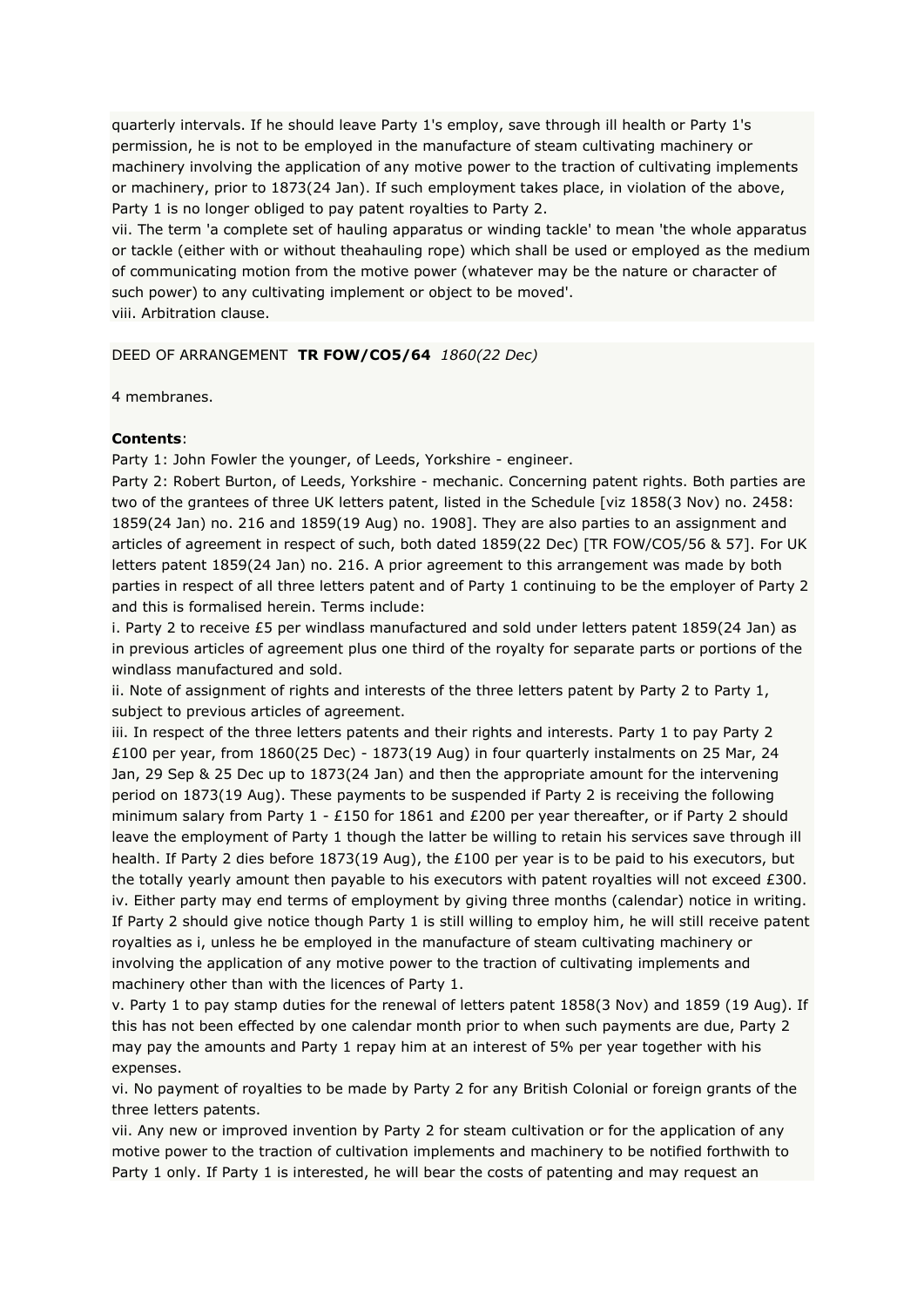assignment of such letters patent from Party 2 thereafter. This shall not cover the invention in the names of Parties 1 & 2 and David Greig, currently under provisional protection, 1860(24 Nov.) The following was subsequently entered after the above:

SUPPLEMENTAL AGREEMENT

Party 1: Robert Fowler, of the Steam Plough Works, Leeds andof 28 Cornhill, London: Robert Eddison of the Steam Plough Works, Leeds - executors and trade trustees by the will of John Fowler the younger, died 1864(4 Dec).

Party 2: Robert Burton aforesaid.

Modifying patent rights subsequent to the death of John Fowler, in respect of the three UK letters patent above and of the UK patents in Schedule 1 to this agreement [viz 1857(16 Jun) no.1684: 1857(2 Dec) no.2994: 1860(18 Apr) no.974: 1861(25 Jun) no.1628: 1862(7 Mar) no.612: 1862(3 May) no.1318: 1864(18 Apr) no.974]. Terms include

i. Royalty account adjusted and settled up to and including 1864(31 Dec).

ii. From 1865(1 Jan) royalties to be:

a. On letters patent 1859(24 Jan) no.216. £4 per winding or hauling drum or windlass, known as the 'clip drum' either original, renewal or duplicate, but £3 per clip drum if mounted upon the detaching windlass frame or carriage known as the 'small tackle' with the engine separate. b. On letters patent in Schedule 1 to this agreement. £4 per pair of engines each mounted or furnished with one winding or hauling drum or windlass, not being a clip drum and attached thereto. £4 per pair of detaching windlass frames or carriages each working with only one winding or hauling drum or windlass attached thereto, not being a clip drum. £4 per combined engine and windlass mounted or furnished with one or more winding, hauling or windlass drums or windlasses, not being clip drums. £3 per detaching windlass frame or carriage mounted or furnished with one or more than one winding or hauling drum or windlass, not being clip drums.

iii. No double royalties are payable except for duplicated or renewed clip drums or clip windlasses.

### MEMORANDUM OF TERMS **TR FOW/CO5/65** *1865(14 Dec)*

### **Contents**:

Parties: Robert Fowler, for himself and his partners in John Fowler & Co.: Robert Burton proposed in order to modify the arrangements of 1860(22 Dec) and 1865(25 Jan) [TR FOW/CO5/64] in respect of the following

i. Burton absolutely restricted from being employed or in business as to be in rivalry with John Fowler & Co. in regard to their manufacture of locomotives and mining drums under UK letters patent 1860(2 Nov) [Burton was one of thepatentees] and any other new areas of manufacture. He is to give Fowler & Co. exclusive benefit relating to inventions of improvements of machinery being made by them, including the drum and locomotives, whilst still in their employ.

ii. Consideration to be additional salary to Burton of  $1\frac{1}{2}\%$  of the net profits of the entire business at Leeds, including steam cultivation, locomotives and haulage drums Burton to accept without dissent the net profits recorded in the company's books. Royalties payable under the two above agreements to remain unaltered and all their provisions remain in force.

iii. This proposed arrangement to come into effect from 1865(30 Jun) and extend to 1876(31 Mar) so long as Burton is in Fowler's employ. Either party may determine employment by notice as agreed in 1860(22 Dec), but if Burton terminate employment he will still be bound under i above. iv. Any invention of Burton whilst in Fowler's employ to continue exclusively with the company.

### DEED OF ARRANGEMENT **TR FOW/CO5/66** *1860(22 Dec)*

### **Contents**:

Party 1: John Fowler the younger, of Leeds, Yorkshire - mechanical engineer. Party 2: Robert Burton, of Leeds, Yorkshire - mechanical engineer.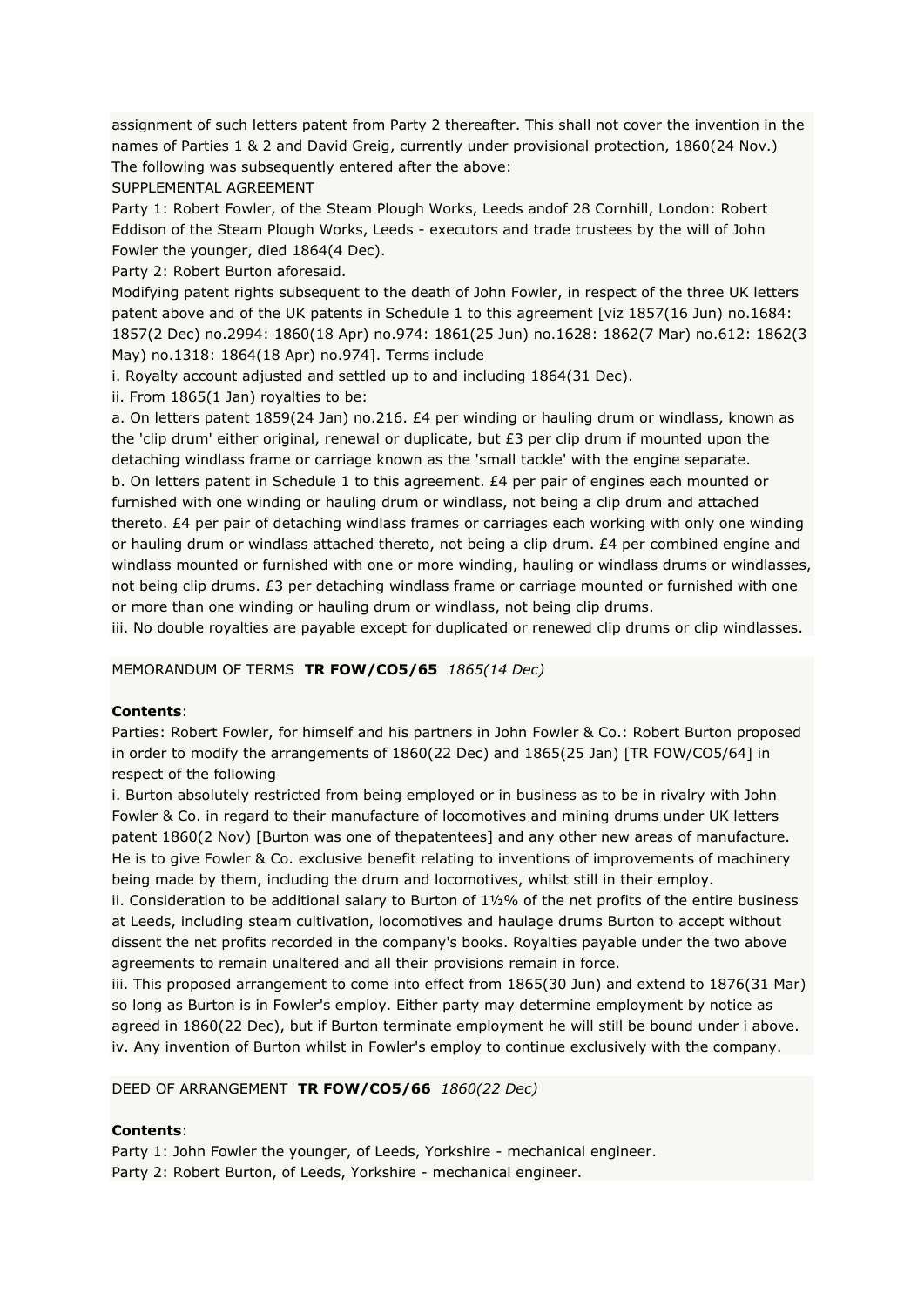Party 3: David Greig, of Leeds, Yorkshire - mechanical engineer.

In respect of an invention in the names of all three parties, under provisional UK patent protection 1860(24 Nov). Namely 'Improvements in the construction of apparatus for raising, lowering and hauling weights', and application having been made for letters patent. This invention is also mentioned in two deeds of arrangement [TR FOW/CO5/63 & 64]. Terms include

i. All previous and future patenting costs for this invention to be equally divided between Party 1 and Party 3, including the payment of stamp duty three years after the grant of letters patent. ii. Party 1 alone to take benefit of the patent for its application to the manufacture of machinery used as a medium for communicating steam power to cultivating and agricultural drainage implements and for such an application of British Colonial or foreign letters patent of the invention. iii. The ownership and all benefits of the invention, except as in ii, to rest with all three parties and be divided into three equal portions. Parties 1 & 3 to take such benefit on condition that they pay the seven year stamp duty on the letters patent. If either does not do so, Party 2 may pay their moiety and also claim their third of the benefits.

iv. Save as in ii, theuse of the letters patent to be governed by the agreement of any two or three of the parties, who each have one vote. Attached is

i. 1860(24 Nov). Certificate of filing of provisional specification for above invention in the Office of the Commissioners of Patents for Inventions no.2889.

# ASSIGNMENT **TR FOW/CO5/67** *1859(6 Jun)*

### **Contents**:

Party 1: William Burness of 2 Prospect Terrace, Bixton, Surrey.

Party 2: John Fowler the younger of 28 Cornhill, London.

Of an invention by Party 1 of improvements to Fowler's balance plough, consisting of elevating the point of an suspension from below the centre of gravity, either by lengthening the beams or increasing the diameter of the wheels, so as to better cope with any stones or destructions in the soil. Rights to apply for and obtain letters patent in the name of Party 1 are also assigned. Any such letters patent are to be subsequently assigned to Party 2. Party 1 will not use, apply or practice his invention, be it patented or not. Consideration is £50, herewithin acknowledged.

### AGREEMENT **TR FOW/CO5/68** *1860(Jan)*

### **Contents**:

Party 1: John Fowler the younger

Party 2: R[obert] N[icholas] Fowler of Cornhill, [London]: John Fowler the elder of Elm Grove, Melksham, [Wiltshire]: Henry Fowler of Woodford, [Essex]: Robert Fowler of the Reform Club [London] and William Fowler.

That all patent rights and monies of Party 1 are to be assigned and vested in three trustees, Robert Fowler, Barnard Fowler and Robert Nicholas Fowler, under these terms

i. Vacancies amongst trustees to be filled by their determination, but with the consent of Party 1 whilst alive.

ii. To pay monies presently owing by Party 1, including those to Robert Nicholas Fowler.

iii. One third of the share of the interest of theproceeds of the patent rights to be divided thus: one sixth to Robert Nicholas Fowler, two sixths to John Fowler the elder, one sixth to Henry Fowler, one sixth to Robert and one sixth to William Fowler. The remaining two thirds of the proceeds to be held in trust for Party 1 as directed or disposed by him.

iv. Rights and monies to be held in trust for Party 1 whilst alive and afterwards for his wife and his children according to a scheme to be devised, but including the rights to act as beneficial owners and to raise funds to maintain and protect the rights.

v. An assignment to be drawn up officially conveying rights and monies.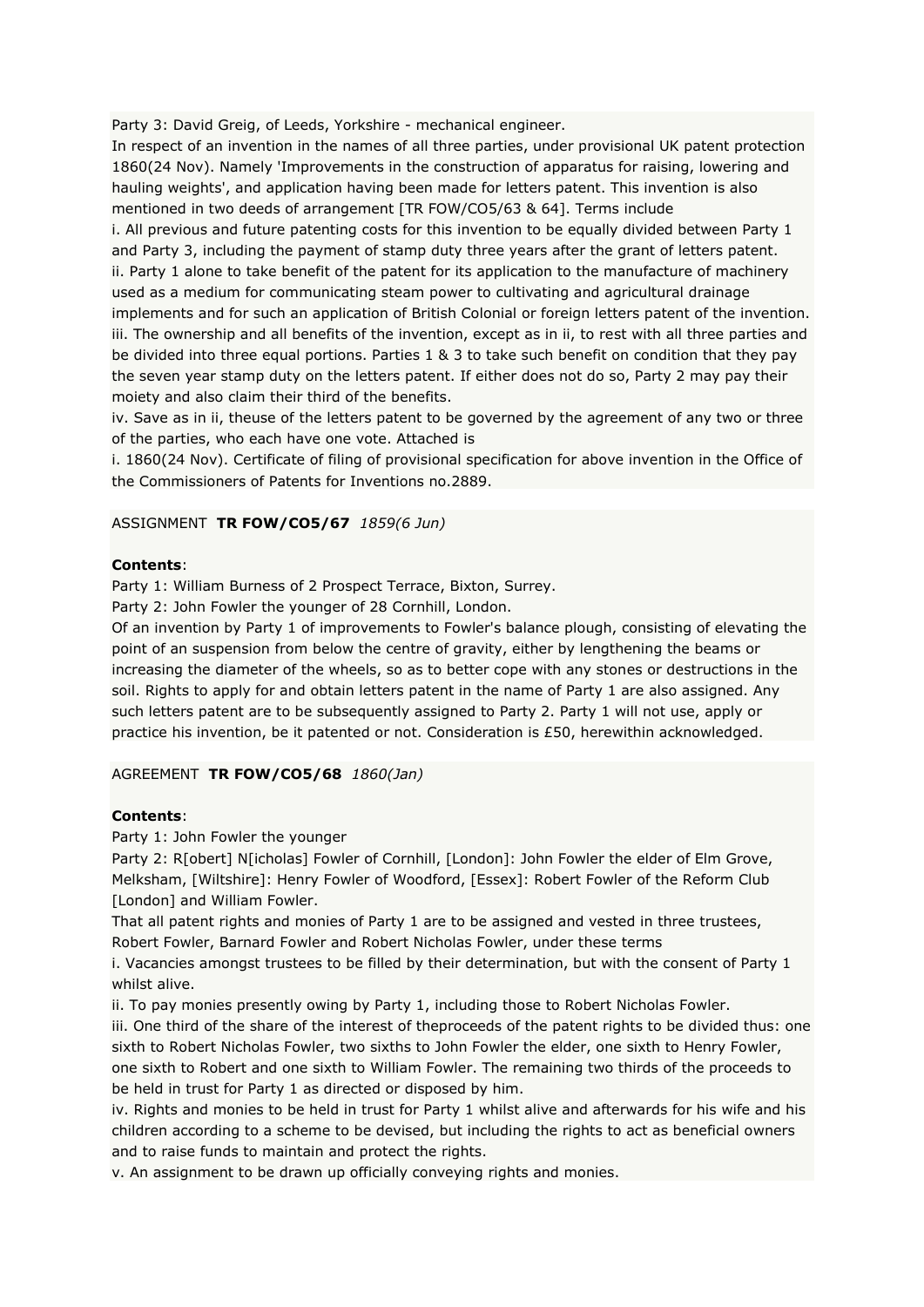vi. Rights also include those in the deed of covenant with the Steam Plough Royalty Co. Ltd. 1859(23 May), who had advanced £16,000 to Party 1.

vii. Rights to belong to Party 1 as beneficial owner whilst alive. The rights to work English patents to rest exclusively with Party 1's own firm at Leeds and those of Ransomes and Sims of Ipswich and Clayton, Shuttleworth & Co. of Lincoln (the latter two wider agreements now being made). These three firms are to pay Party 1 £60 per set of ploughing tackle as royalty, from which he will pay as royalty per set £2.10.0d. to David Greig, £4 to Collinson Hall, £6 to John Allin Williams and £2 to William Worby, leaving £45.10.0d. to Party 1. From the royalties the following is also payable by Party 1 to the Steam Plough Royalty Co. Ltd. an interest of £800 per year on their advance of £16,000 and £10 per set of tackle, guaranteed at a minimum of £1,000 in 1860, £1,500 in 1861 and £2,000 per year thereafter. Also notes that Party 1 has other agreements to pay patent royalties if he should make use of theinventions involved. Party 1 also to have same beneficial interest in any future patent rights he should acquire.

[The parties signed the agreement at different dates. All signed 11 Jan except John Fowler the elder who signed 14 Jan. William Fowler did not sign].

### SUPPLEMENTARY DEED OF COVENANT **TR FOW/CO5/69** *1861(30 Dec)*

1 membrane.

#### **Contents**:

Party 1: John Fowler the younger, of 28 Cornhill, London - engineer.

Party 2: The Steam Plough Royalty Co. Ltd.

Party 3: James Beadel, of Gresham Street, London - land and estate agent: John Clutton of Whitehall Place, Middlesex - land and estate agent, and Robert Lake of Milton Chapel, Nr. Canterbury, Kent - gent.

Appointing John Fowler, of 2 Queen's Square, Westminster, Middlesex- civil engineer and failing him Charles Manby of Great George Street, Westminster, Middlesex - civil engineer, in place of Robert Stephenson of Newcastle upon Tyne - civil engineer, now deceased. To provide opinion and direction in any dispute by the above parties as allowed for in their joint indenture 1859(3 May).

#### MEMORANDUM OF TERMS **TR FOW/CO5/70** *1861(24 Sep)*

#### **Contents**:

Party 1: John Fowler of the firm of Hewitson & Fowler, of Leeds, Yorkshire - agricultural engineers and implement makers.

Party 2: Clayton, Shuttleworth & Co.: Ransomes & Sims: James & Frederick Howard and Charles Burrell - all in business separately in different parts of Great Britain as agricultural engineers and implement makers.

Proposed for the working of the UK steam cultivation patents belonging to John Fowler listed in the Schedule of patents [viz 1859(19 Aug) no.1908: 1860(18 Apr) no.974: 1859(24 Jan) no.216: 1858(3 Nov) no.2458: 1858(14 Jul) no.1591: 1858(3 Apr) no.710: 1857(2 Dec) no.2994:

1857(16 Jun) no.1682: 1857(1 Jan) no.12: 1856(8 Sep) no.2089: 1856(10 Jul) no.1635: 1856 (28 Feb) no.572: 1856(16 Jan) no.120: 1856(3 Jan) no.37: 1855(19 Jul) no.1629: 1861 (25 Jun) no. 1628: 1855(8 May) no.1030: 1857(30 Jan) no.285]. To the above 5 firms. The licence term is left blank but a pencilled margin note reads "expiration of adjustment of Burton's drum patent" i.e. 1874(24 Nov). Terms include

i. Licences to be granted to above five firms, there being no partnership between them, so that each firm will have a distinct licence. Licences can be defeasible by Fowler if their conditions not observed and no sub-licencing to be allowed. Any licencee disputing any licence forfeiture can require arbitration.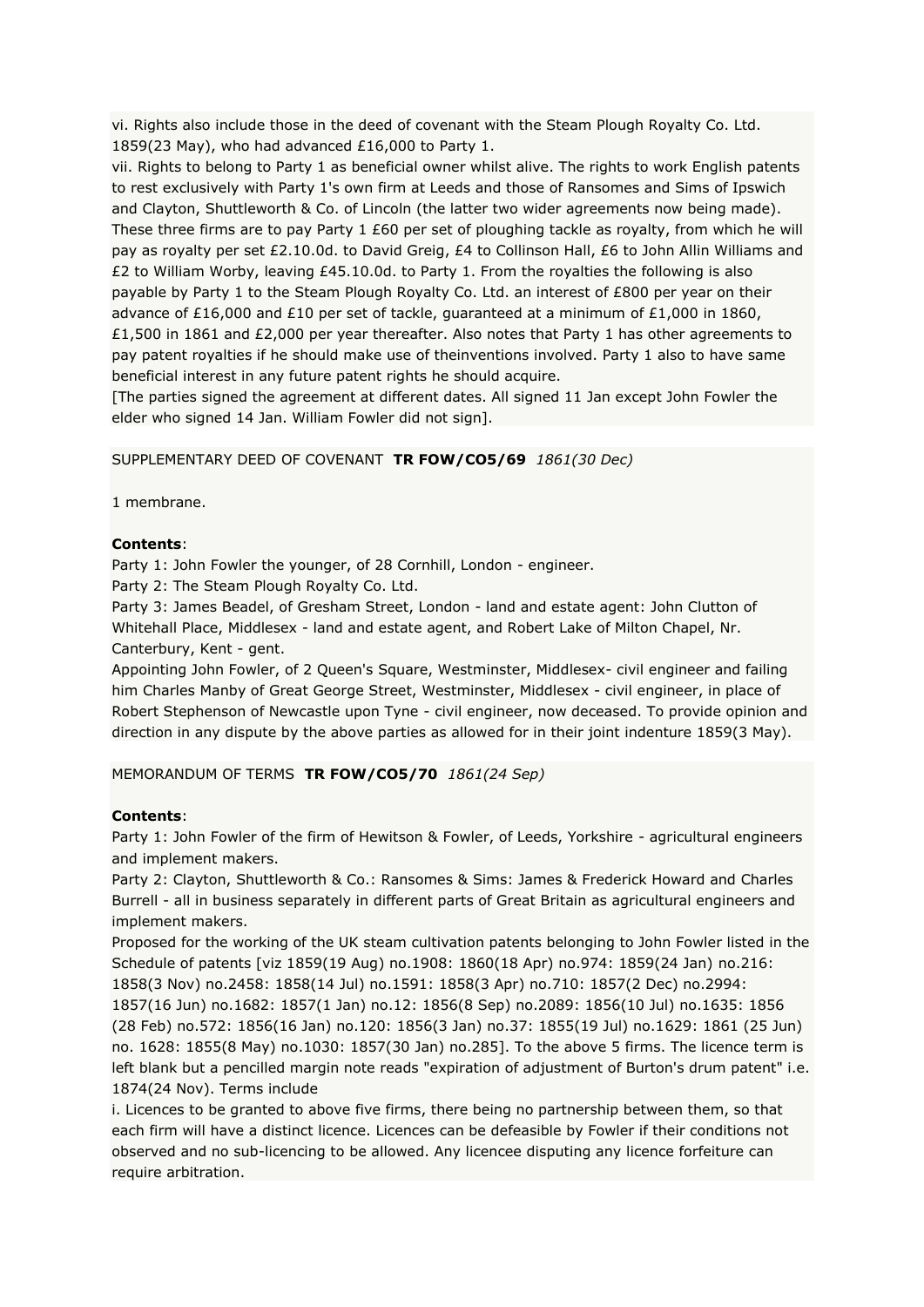ii. The four firms in Party 2 each to pay Fowler royalties on machinery manufactured and sold by them undersuch licences, at rates listed in the schedule of royalties, viz

(a) Ploughs and other implements on the balance principle: £15 single furrow, £20 double furrow and £25 triple furrow models. Also mutually divided according to beam length.

(b) Engine and apparatus self moving along headland working with one anchor. £40 per engine for 8HP or under and £50 for over 8HP.

(c) Apparatus applied to ordinary portable engine, being stationary andusing 2 anchors. £35 per engine, irrespective of HP.

All these royalties to include the use of slack gear on ploughs. Royalties are subject to revision if the patents shall become invalidated in essential particulars. Payable at half-yearly intervals. iii. Patent rights to be defended by Fowler at his expense.

iv. Fowler to pay all stamp duties on the above patents and also tp pay all royalties due to the Steam Plough Royalty Co. Ltd. or other patentees, indemnifying the licencees in Party 2 in respect thereof. Fowler also to pay all principal and interest to the Steam Plough Royalty Co. Ltd., with similar indemnification to to Party 2 and perform all acts necessary to prevent the patents from becoming saleable by the said company. If the latter should occur, then Party 2 may pay and apply the royalties in ii to the said company provided they do not retain any funds in hand for this purpose but only satisfy an existing claim in order to keep the licences on foot.

v. No underselling of machinery by the five firms allowed save as fixed by a majority of their number or by arbitration should they disagree.

vi. The five firms are not bound to work the patents.

vii. None of the five firms or Fowler are to use any improvements upon the patents unless the others may also do so and are to restrict their use to the five firms. Such improvements may be patented at joint expense and for joint benefit.

viii. The licencees to maintain proper accounts of such machinery manufactured and sold, sending half-yearly summaries to Fowler.

ix. For any joint decisions, each of the five firms is to have one vote.

x. Any formal deeds in furtherance of this memorandum to be binding upon each of the five firms and Fowler only and not in any way jointly.

There is then a list of emendations and additions including:

i. Clayton, Shuttleworth & Co., Ransomes & Sims, J. & F. Foward to pay Fowler £15,000 equally divided between them in cash and a further  $£15,000$  to be quaranteed by deed. Payments to be completed before the termination of this agreement.

Apart from the above original there is also a copy of the original TR FOW/CO5/70/1 and a draft TR FOW/CO5/70/2. Neither with the schedule of patents attached but otherwise the same.

### MEMORANDUM OF AGREEMENT **TR FOW/CO5/71** *1861(19 Dec)*

### **Contents**:

Party 1: John Fowler of the firm of Hewitson & Fowler, of Leeds, Yorkshire - agricultural engineers and implement makers.

Party 2: Clayton, Shuttleworth & Co.; Ransomes & Sims; and Charles Burrell - agricultural engineers and implement makers.

For the working of the UK steam cultivating patents belonging to John Fowler, listed in Schedule 2, by Party 2. The two schedules are as in the previous memorandum of terms [TR FOW/CO5/70] and the actual terms are the same save for the omission of J. & F. Howard andthe following additions

i. Licences only to be enjoyed by the present and future members of each firm and their successors in business.

ii. Each firm in Party 2 to pay Fowler  $£5,000$  at once to be set off against an equivalent amount of royalties with no right of refund, if royalties per firm amount to less than £5,000. If the total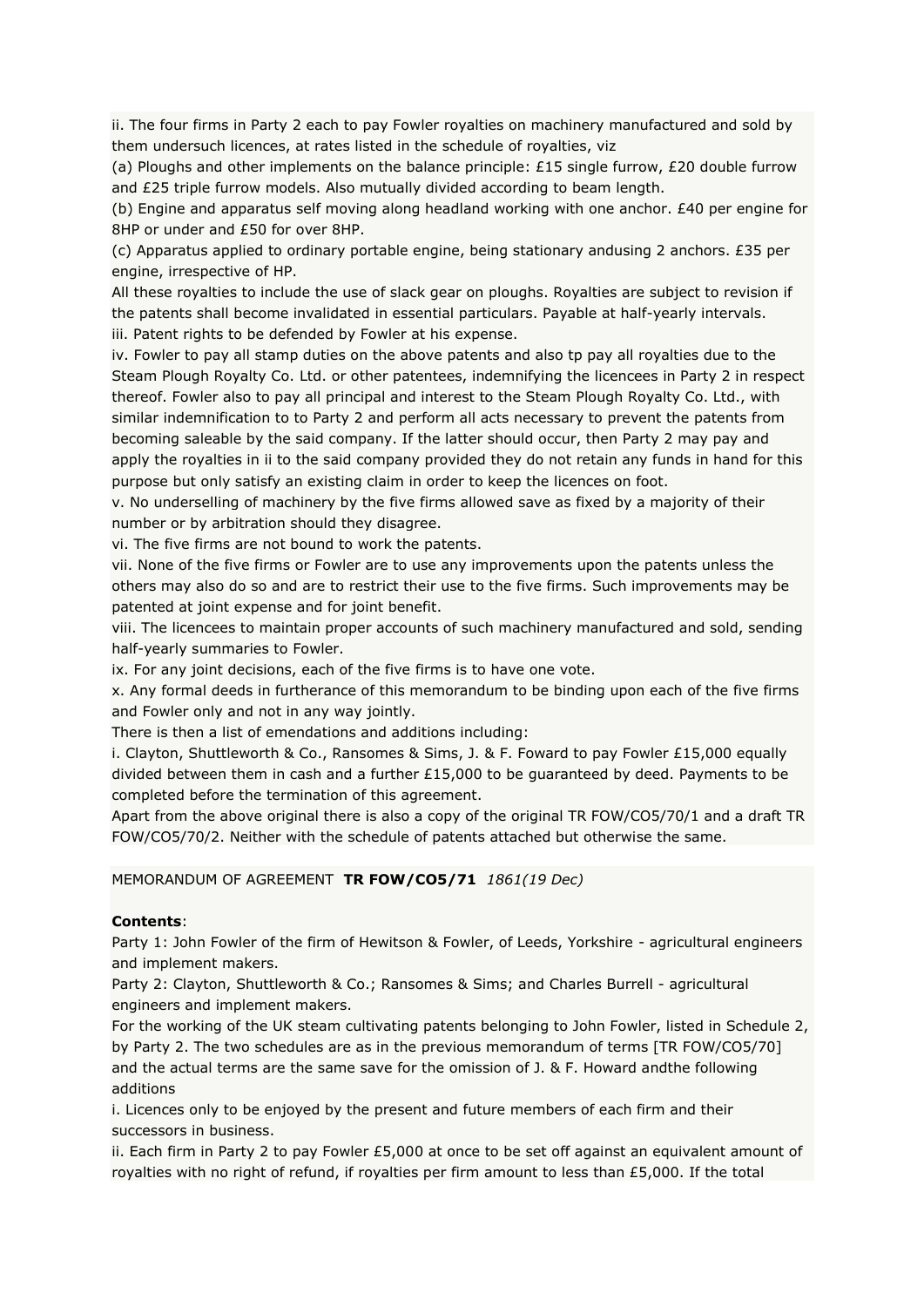monies amounting to Fowler at the end of the licence term shall be less than £22,500, he may require any of the firms in Party 2 who total royalty payments amount to less than £7,500 to make up the difference between their payments and the  $£7,500$ . This is contained in the draft of a deed of guarantee now submitted to Party 2.

iii. Royalties to be payable half-yearly within 21 days of 15 Jan and 15 Jul from 1862 (15 Jan) onwards.

iv. If Fowler should not effectively defend the patents in litigatory proceedings, Party 2 may claim an alotment of royalty as if the patents had expired. However Party 2 may defend the patents indemnifying Fowler against any expense.

v. No further licence to be granted except to Hewitson and Fowler without the consent of Party 2 or a majority of their number.

vi. If none of the other firms wish to patent jointly an improvement upon the above patents originating with one of their number, that firm may patent the improvement at its own expense and for its own use. If such an invention is jointly patented then at the end of the licence term herein, the patent will revert to the inventor with liberty to the other firms to use the invention on equitable terms.

vii. Firms' accounts of such machinery manufactured and sold to be open to be inspected by any of the other firms and Fowler.

viii. For the purposes of voting a secretary to be appointed, to convene necessary meetings and keep minutes of proceedings and to have a vote when required. At least 2 interested parties must attend or such a meeting is to be adjourned.

ix. Fowler may make a licence with one further firm or person for the above patents if Party 2 consent. If they do not they will pay Fowler £5,000 instead, that is £1,666-13.4d. each to be set off against royalties and unrefundable and the figure of £7,500 in ii above will be increased to £10,000.

x. Arbitration clause.

xi. The costs of this agreement, the draft deed of guarantee and other related documents past and future to be borne, one third by John Fowler and the remaining two thirds divided equally between the firms in Party 2.

This represents the memorandum in its final form as J. & F. Howard were originally meant to be amongst Party 2. They declined to enter and the memorandum was altered by removing their names, changing numerical references and inserting term ix above to allow for any later admission by them. The memorandum as intended to be signed by Howards survives, TR FOW/CO5/71/1, and is as above minus term ix and with two riders inserted allowing for the withdrawal of any firm after two or four year intervals, presumably included at Howards' request. Only Fowler, Clayton, Shuttleworth & Co. and Ransomes & Sims signed this memorandum. There is also the copy of the draft of the memorandum, TR FOW/CO5/71/2 without either the additional or amplified clauses as in TR FOW/CO5/70 and 70/1, or the two riders in TR FOW/CO5/71/1.

# SUBSIDIARY AGREEMENT **TR FOW/CO5/72** *1861(19 Dec)*

There are two signed copies.

# **Contents**:

Parties: John Fowler: Clayton, Shuttleworth & Co.: Ransomes & Sims: Charles Burrell. To TR FOW/CO5/71 and 71/1 above, relating to any subsequent admission of James and Frederick Howard. Terms include:

i. The memorandum TR FOW/CO5/71/1, has only been signed by the parties on the understanding that Howards will do likewise and it will not be binding unless Howards should do so. If Howards do so, then the memorandum will replace that of 1861(24 Sep) TR FOW/CO5/70, but if they do not sign and wish to be released from the memorandum of 1861(24 Sep), then the other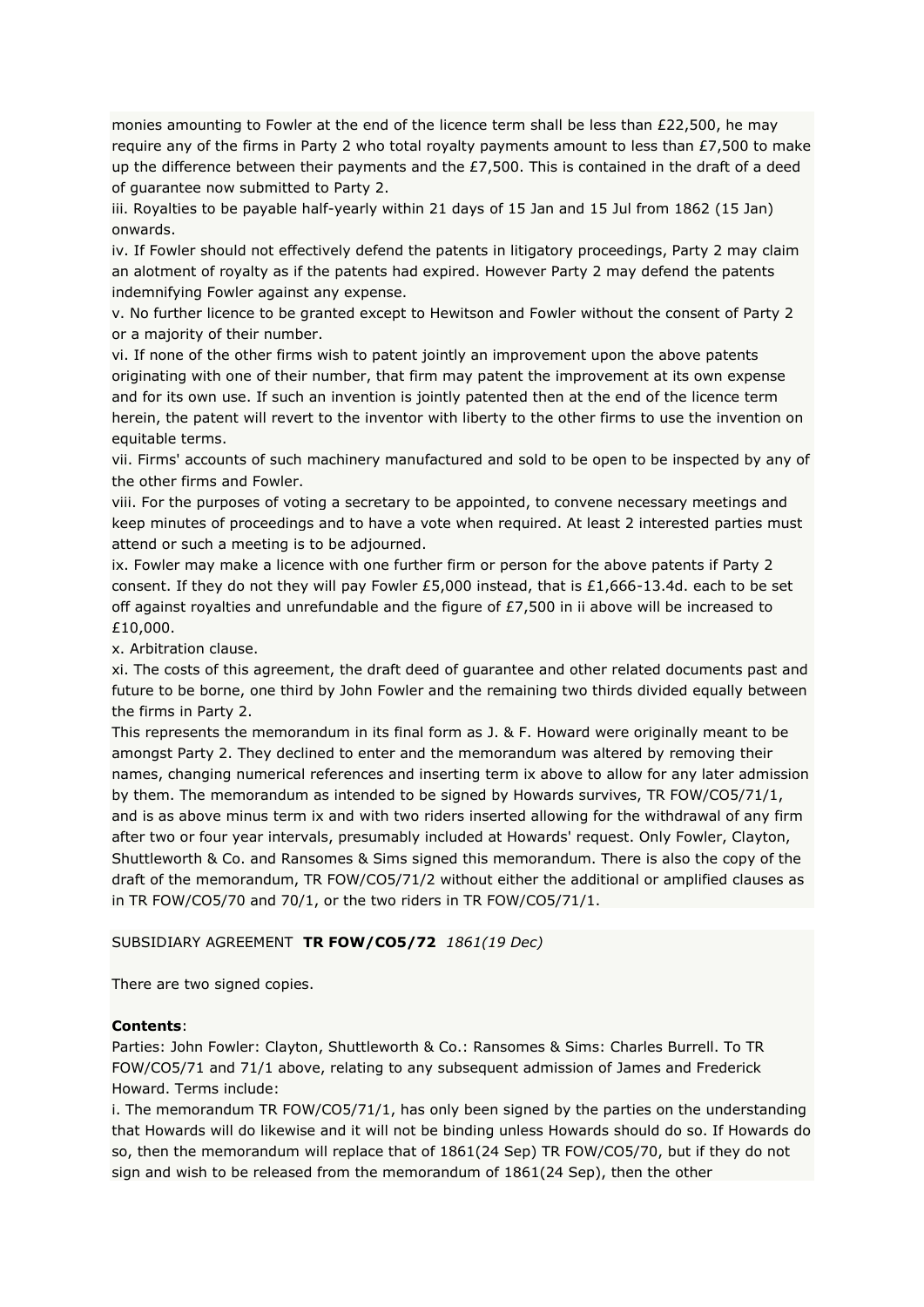memorandum, 1861(19 Dec) TR FOW/CO5/71 will become binding on the parties herein; whereupon that of 1861(24 Sep) shall be treated as a conditional agreement. ii. The sum of £5,000, which each of the last three parties have now paid to Fowler, will be regarded as on account of royalties in respect of either of the memoranda of 1861(19 Dec) TR FOW/CO5/71 and 71/1.

### DEED OF COVENANTS **TR FOW/CO5/73** *1865(21 Nov)*

### **Contents**:

Party 1: Robert Fowler and Robert William Eddison, both of the Steam Plough Works, Leeds, Yorkshire and of 28 Cornhill, London - executors of the will and testament of John Fowler, and in business together as John Fowler & Co. - agricultural and general engineer, at the above two addresses.

Party 2: Nathaniel Clayton, Joseph Shuttleworth and Charles Seely, all of Lincoln - ironfounders, and engineers. Copartners in business as Clayton, Shuttleworth & Co.

Party 3: James Allen Ransome, William Dillwyn Sims, Robert Charles Ransome and John Head, all of Ipswich, Suffolk - ironfounders and engineers. Copartners in business as Ransomes & Sims. Party 4: Charles Burrell of Thetford, Norfolk - engineer and ironfounder.

Party 5: Evan Evans of 1 Copthall Buildings, London and James Aust of the same - gents. Separately by all the parties to uphold the memorandum of agreement 1861(19 Dec) [TR FOW/CO5/71]. Set forth as Schedule 1 [omitting those parts in red in the original]. This is subsequent to the death of John Fowler 1864(4 Dec) and the appointment in his will of 1864(9 Aug) of Party 1 as his executors; the will being proved 1865(20 Jan). District Registry of the Court of Probate, Wakefield. Other changes to parties is that memorandum are the admission of John Head to the partnership of Ransomes & Sims and the omission of Robert Ransome through his decease. Also the termination of the partnership of Hewitson & Fowler with the decease of William Watson Hewitson after which the firm John Fowler & Co. was formed consisting originally of John Fowler only, then the admission of Robert Fowler as partner and now being carried on by Party 1. Simultaneously to this deed three separate deeds of licence are to be executed in respect of each of Parties 2, 3, & 4 [TR FOW/CO5/74-76] referred to in Schedule 2, granting licences of patent rights as allowed for in the memorandum and also extending to UK letters patent listed in Schedule 3, viz 1862(3 May) no.1318 in the name of John Fowler for 'Improvements in engines for hauling agricultural implements'. Simultaneously three separate deeds of guarantee as to be made [TR FOW/CO5/77-79] to enact the provisions of a draft deed of guarantee referred to in the memorandum [TR FOW/CO5/71 ii]. There is also a copy of the original TR FOW/CO5/93/1.

### LICENCE **TR FOW/CO5/74** *1865(21 Nov)*

# **Contents**:

[Copy]

Party 1: John Clutton, of Whitehall Place, Middlesex - Land and estate agent and Robert Lake of Milton Chapel, Nr. Canterbury, Kent - gent.

Party 2: The Steam Plough Royalty Co. Ltd.

Party 3: Robert Fowler and William Eddison and executors of the will and testament of John Fowler of 28 Cornhill, London and of Leeds, Yorkshire - engineer.

Party 4: Nathaniel Clayton, Joseph Shuttleworth and Charles Seely, all of Lincoln - ironfounders and agricultural engineers and co-partners in business as Clayton, Shuttleworth & Co. In respect of above deed of covenant [TR FOW/CO5/73] of rights of manufacture and sale of steam cultivating machinery, protected by UK letters patent in Schedule 1. The schedule is in two parts: art 1 comprises the patents as listed in the memorandum of 1861(24 Sep) [TR FOW/CO5/70] plus 1862(3 May) no. 1318. Part 2 comprises UK patents 1857(16 Jun) no. 1684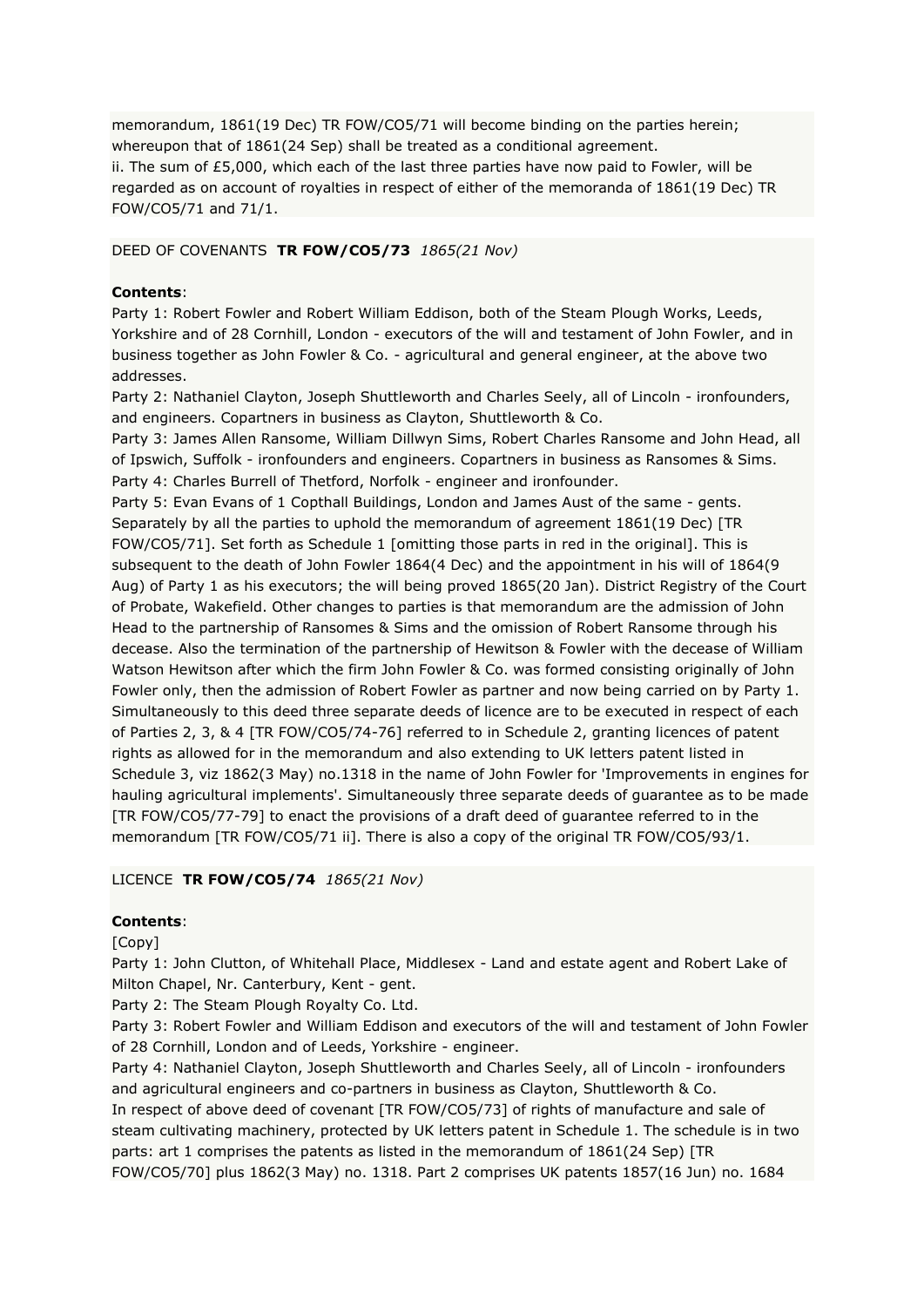and 1860(24 Nov) no.2889. The licence is by Parties 1, 2 & 3 to Party 4. Terms include: i. Licence to run to 1874(24 Nov).

ii. The patents listed in Schedule 1 Part 2 are to be used only for the cultivation of the soil by steam or other power. None of the patents in Schedule 1 to be used for the drainage of the soil by the means of a drain plough or other implement.

iii. The licence may be only assigned to the partners or successors in business of Party 4 and is indivisable as regards all the letters patent, listed in Schedule 1.

iv. Party 3 may revoke the licence if the major part of Party 4 and assigns are deceased, bankrupt or insolvent: if Party 4 has not paid Party 3 royalties within three calendar months of when due and within one calendar month from when such payment has been legally demanded by written notice: and if Party 4 fail to perform any other terms of the licence. Licence revocable on delivery of written notice from Party 3, but not to affect any legal action then proceeding.

v. Party 4 to pay Party 3 royalties on machinery manufactured and sold under the above letters patent at rates listed in Schedule 2 [same as TR FOW/CO5/70]. Payable half-yearly as at 30 Jun and 31 Dec within three calendar months thereafter. Accounts to be maintained by Party 4, open to inspection by Party 3, and half-yearly summaries sent to Party 3 within 21 days of 30 Jun and 31 Dec. Monies may be payable to Party 2, if Party 3 should so indicated.

### LICENCE **TR FOW/CO5/75** *1865(21 Nov)*

### **Contents**:

[Copy]

As TR FOW/CO5/74 except:

Party 4: James Allen Ransome, William Dillwyn Sims, Robert Charles Ransome and John Head, all of Ipswich, Suffolk - ironfounders and agricultural engineers and co-partners in business as Ransomes & Sims.

#### LICENCE **TR FOW/CO5/76** *1865(21 Nov)*

### **Contents**:

As TR FOW/CO5/74 except: Party 4: Charles Burrell of Thetford, Norfolk - engineer and agricultural implement maker. There is also a copy of theoriginal TR FOW/CO5/76/1.

#### DEED OF GUARANTEE **TR FOW/CO5/77** *1865(21 Nov)*

### **Contents**:

[Draft]

Party 1: Nathaniel Clayton, Joseph Shuttleworth and Charles Seely, all of Lincoln - ironfounders and co-partners in business as Clayton, Shuttleworth & Co.

Party 2: Robert Fowler and Robert William Eddison of the Steam Plough Works, Leeds, Yorkshire executors of the will of John Fowler, late of Leeds, Yorkshire - agricultural engineer. Confirming the clauses for minimum payment of royalty as contained in the memorandum of 1861(19 Dec) [TR FOW/CO5/71 ii] and in accord with the above deed of covenant [TR FOW/CO5/73]. This deed replaces the draft deed of guarantee referred to in the memorandum. The £5,000 has been paid by Party 1 and this guarantee is in respect of a minimum £7,500 royalties from Party 1 by the end of the licence, including the £5,000. Any monies owing by Party 2 may beset off against the amount arising by Party 1. If both the other two firms in the deed of covenant [i.e. Ransomes & Sims and Charles Burrell] should exceed £7,500, their joint excess may be offset against amounts owing by Party 1 that constitute the difference between the actual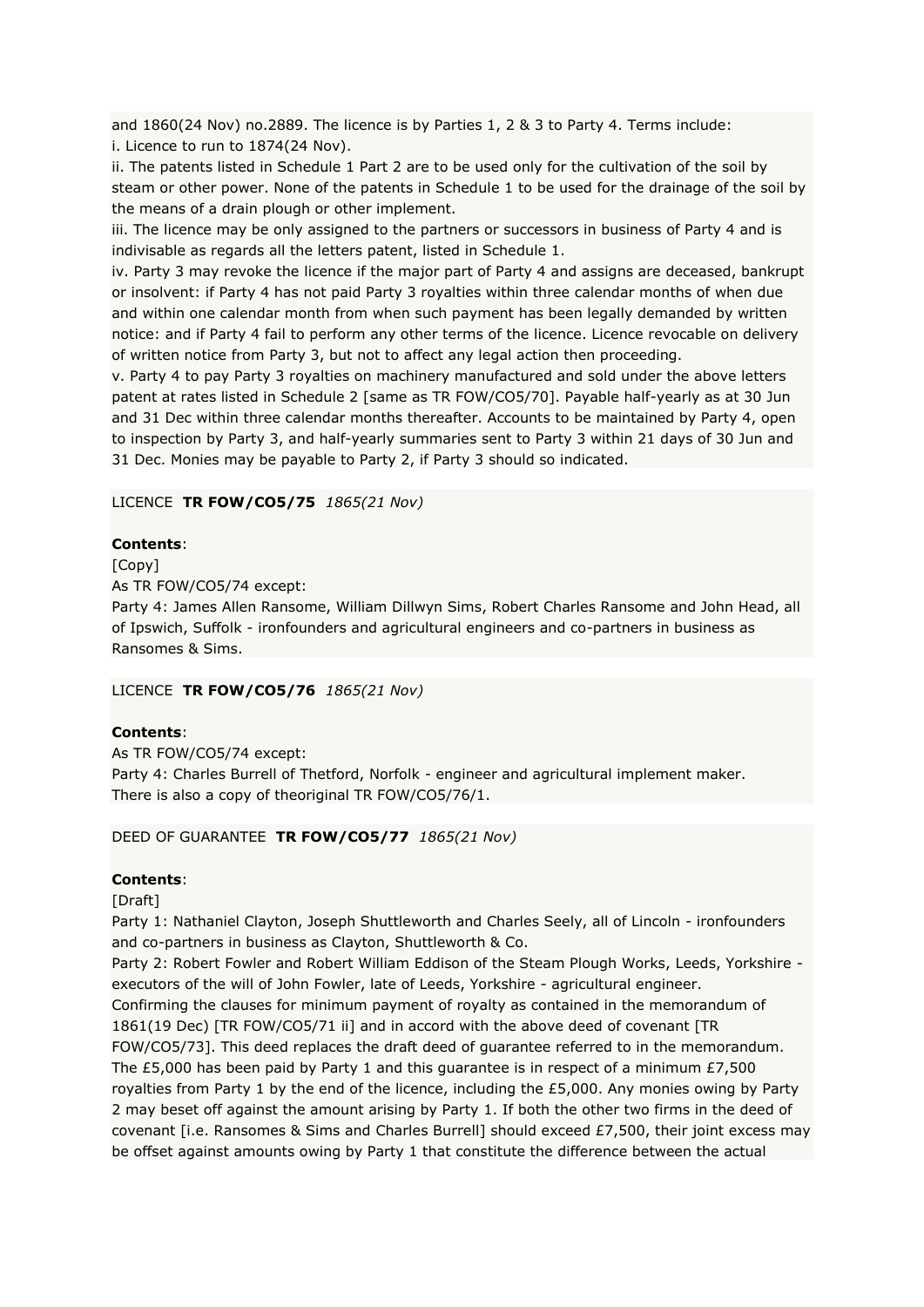monies payed as royalties and the £7,500. If only one of the other firms exceeds £7,500 then the amount offset to Party 1, is half the amount of that firm's excess.

### DEED OF GUARANTEE **TR FOW/CO5/78** [n.d.]

### **Contents**:

As TR FOW/CO5/77 except:

Party 1: James Allen Ransome, William Dillwyn Sims, Robert Charles Ransome and John Head, all of Ipswich, Suffolk - agricultural engineers and co-partners in business as Ransomes & Sins. There is also a copy of the original TR FOW/CO5/78/1.

DEED OF GUARANTEE **TR FOW/CO5/79** *1865(21 Nov)*

### **Contents**:

[Draft] As TR FOW/CO5/77 except:

Party 1: Charles Burrell of Thetford, Norfolk - agricultural engineer.

This in fact is one of the draft deeds of guarantee, drawn up in 1861 and amended to become the draft of the actual deed of 1865.

#### AGREEMENT **TR FOW/CO5/80** *1866(18 Jan)*

### **Contents**:

Party 1: Robert Fowler and Robert William Eddison of the Steam Plough Works, Leeds and of 28 Cornhill, London - executors of the will and testament of John Fowler deceased, of Leeds, Yorkshire - agricultural engineer.

Party 2: James Allen Ransome, William Dillwyn Sims, Robert Charles Ransome and John Head, all of Ipswich, Suffolk - agricultural engineers and ironfounders and copartners in the business of Ransomes & Sims.

Releasing claims and demands by each party upon the other. These are:

i. Upon Party 1: Party 2 has rights and claims against John Fowler deceased for aid and assistance previously rendered to him and for facilities given to him for his steam cultivation inventions. Also for negotiations and promises from him which would entitle Party 1 to be exclusive lincees under letters patent, the subject of a memorandum of 1861(19 Dec) [TR FOW/CO5/71]. Fowler had agreed whilst alive with Party 2 that they would release all such rights and claims for a consideration, as expressed in ii below - but no formal deed was executed.

ii. Upon Party 2: Party 1 has right and claims in respect of the memorandum of 1861(19 Dec), a draft deed of guarantee 1861(19 Dec) and a deed of guarantee 1865(21 Nov) [TR FOW/CO5/78], whereby Party 2 will pay a minimum royalty for working steam ploughs patents of  $E7,500$  by 1874(24 Nov), £5,000 having been irrevocably paid on account. These rights and claims are released in return for a release of those in i above. The release is deemed equivalent therefore to the minimum amount of royalty payable by Party 2.

There is also a draft of the agreement TR FOW/CO5/80/1.

### ARTICLES OF AGREEMENT **TR FOW/CO5/81** *1864(May)*

### **Contents**:

[Draft]

Party 1: John Fowler of the Steam Plough Works, Leeds, Yorkshire - agricultural engineer. Party 2: Wellington Lee, of 197 East Nineteenth Street, New York, United States of America engineer.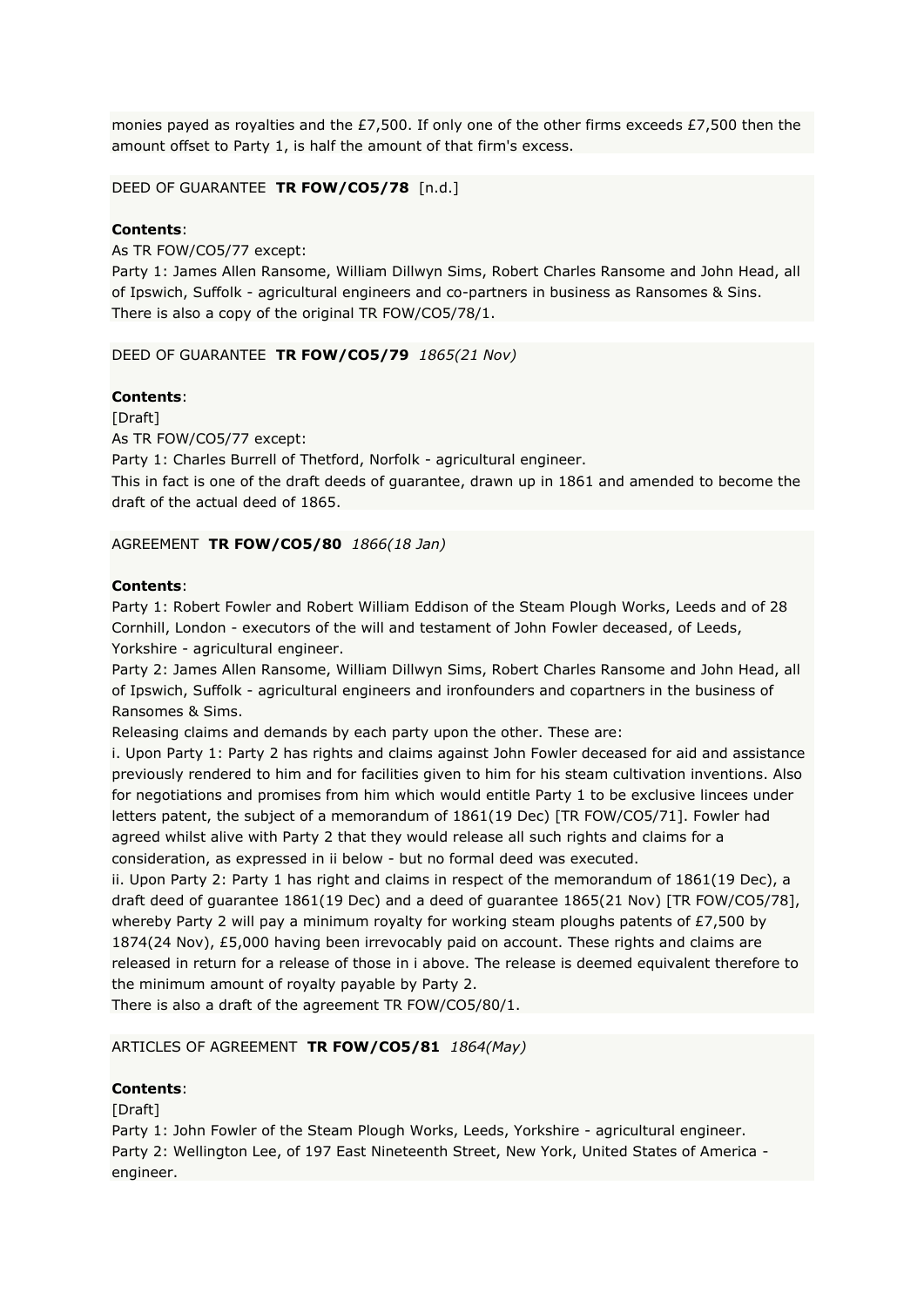For the working of the American patents of Party 1's principal inventions for a system of steam cultivation by Party 2. Including the introduction of such a system into use. The American patents are listed in Schedule 1 viz:

(a) Obtained (a) USA no.1021 [granted in UK 1856(8 Sep)] to John Fowler jnr, pulleys.

(b) USA no.1022 [granted in UK 1856(8 Sep)] to John Fowler jnr, bodywork of plough.

(c) USA no.1023 [granted in UK 1856(28 Feb)] to John Fowler jnr and David Greig, engine system and balance plough.

All three assigned to W.P. Tatham, Philadelphia, Pennsylvania.

(b) Being applied for. In respect of: Levers mounted on winding drum to counteract strain of rope; apparatus for taking up slack rope mounted on ploughs and implements; anchor; compensating brake; coiling gear; two engine cultivating system.

Terms include:

i. Future documents to be made and approved of by Tatham on Party 1's behalf, granting exclusive licence to Party 2 to use the American patents made at Party 2's expense: also 'to bring the same system [of cultivation] into general use and operation and to devote his entire time, skill and energy to the introduction of the same system. Party 2 may sub-licence with Party 1's consent, sale of machinery to be restricted to the USA, Canada and Cuba.

ii. Party 2 to pay Party 1 royalties as in Schedule 2 for machinery manufactured and sold under the letters patent viz: £20 per windlass or dum, £15 per balance plough, £15 per anchor and £10 per cultivator. Payable at half-yearly intervals as at 30 Jun and 31 Dec, in gold. If payment not in gold Party 1 may deem licence and sub-licences void or if not paid within 60 days of these dates one third of these royalties to be retained by Party 2 and also one third of the royalties of sublicencees. If royalties amount to less than £300 within two years of those presents, Party 2's licence will no longer be exclusive, provided he is served notice within 90 days by Party 1. Party 1.

Party 2 cannot then sub-licence or assign save to his manufacturing partners but Party 1 may then grant licences. Similar terms to apply if the royalties amount to less than £500 for the third year of Party 2's licence, and less than £100 for the fourth and subsequent years.

iii. Party 2 cannot sub-licence parts of the cultivating system to be used in other systems.

iv. If Party 2 ceases to be exclusive licencee, Party 1 may bind sub-licencees to account directly to him. Notice in writing of 60 days to be given.

v. Costs of licencing and sub-licencing to be borne by Party 2.

vi. Legal proceedings to defend the American patents to be undertaken by Party 2, if Party 1 should concur in writing (though not to be in his name) costs to be borne two thirds to Party 1 and one third to Party 2. If Party 1 declines to consent and by default certain patents are judged void and the value of the existing patents affected, royalties will be reduced, either by agreement by the parties or if not, by arbitration.

vii. Party 1 after one year and within four years, may purchase Party 2's right and interest under this agreement and the subsequent licence, giving three months notice and stating the consideration. If Party 2 does not concur, he has thirty days from receipt of this notice to give Party 1 double this consideration for purchase of Party 1's right and interest in the patents and their royalties, such a sum to be paid to Party 1 on the expiration of his notice. Any costs of the necessary deeds and assurances to be borne by the purchaser though costs of perusal to be borne by the vendor.

viii. If Party 1 patents a new or improved invention for steam cultivation of the soil, it is deemed to be included herein and a licence will be granted to Party 2 with no further payments to Party 1. If Party 2 makes such an invention or improved, he is to communicate it to Party 1 who has the option to take a USA patent or not at his own expense in Party 2's name. Such patent will be deemed to be included herein and a licence of such made to Party 2. Such an invention or improvement by a third party is to be communicated with details of its right by theparties herein to each other. If they agree, a joint purchase is to be made, the costs being borne, two thirds by Party 1 and one third by Party 2.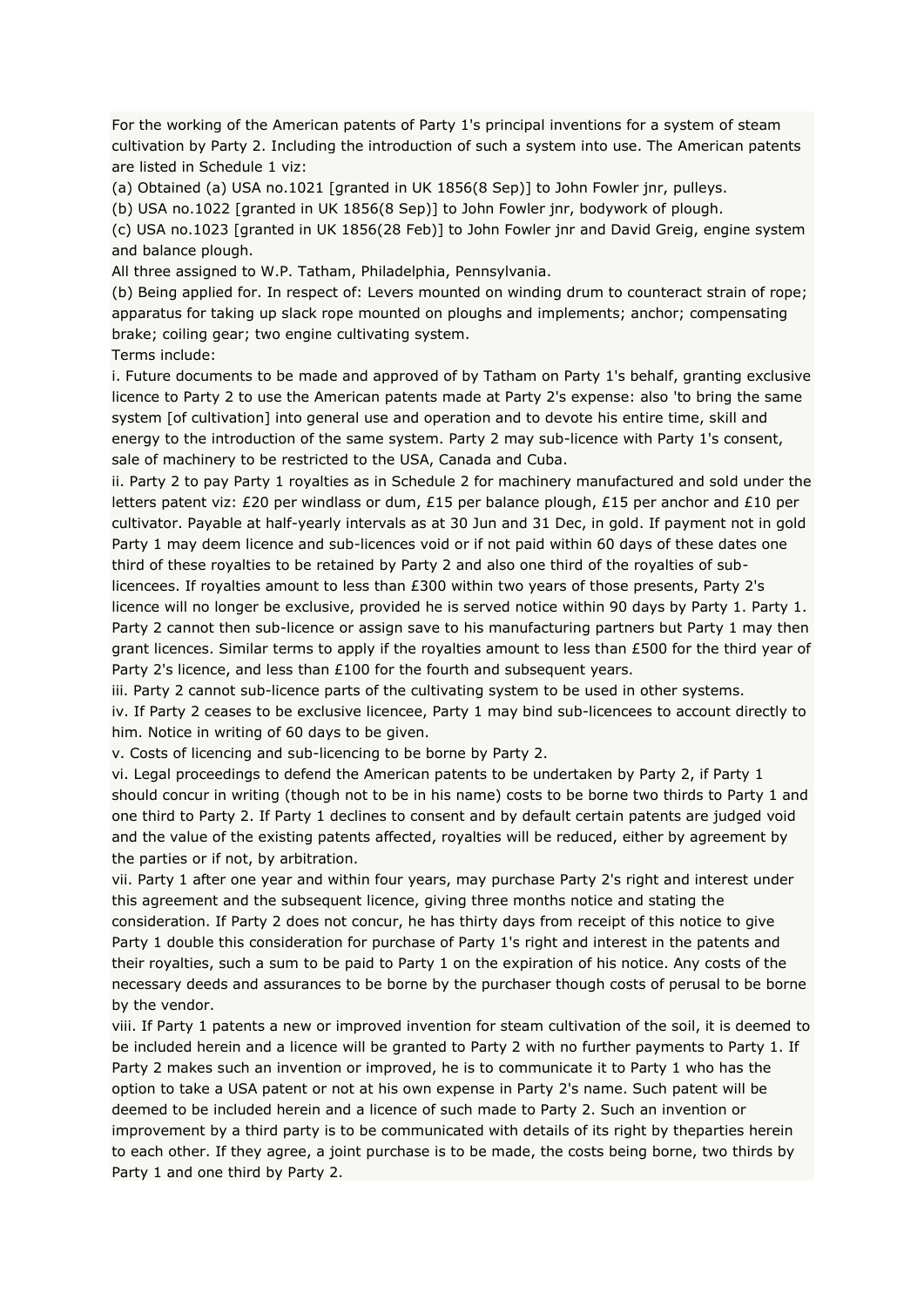ix. Party 1 undertakes to send to the USA, clear of freight but not duty, steam cultivating machinery; to be shipped to New York, straight after the Agricultural Show at Newcastle in Jul next, for exhibition purposes during one year, and then to be sold at the best prices available and at a minimum price to be arranged.

# LICENCE **TR FOW/CO5/82** *1862(16 Jul)*

# **Contents**:

Party 1: Benjamin Mitchell, of Crowe Hall, Norfolk - farmer.

Party 2: John Fowler, of Leeds, Yorkshire - agricultural implement maker.

Of rights of manufacture and sale of an invention in the name of Party 1. Protected by UK letters patent 1860(6 Jul) no. 1636. Namely 'An improved machine applicable for harrowing, weeding, hoeing and other agricultural purposes'. According to the terms of a prior agreement. Terms include:

i. Licence to be exclusive for term of the letters patent, i.e. to 1874(Jul) and for any prolongation. ii. No machines to be made under the licence propelled by horse power. This right to rest with Party 1.

iii. Party 2 to pay Party 1  $£4$  per machine manufactured and sold under the above letters patent from 1862(1 Jul) onwards. Party 2 to keep accounts, including names and addresses of purchasers, open to inspection by Party 1. If the royalties amount to less than £400 within two years of 1862(1 Jul) or Party 1 has not received £400 from Party 2, including royalties by that date, then the licence to Party 2 will no longer be regarded as exclusive.

iv. Party 2 does not hereby imply any admission of the novelty, utility or the legal validity of the above letters patent.

v. Party 2 may terminate the licence by giving three calendar months notice in writing.

# DEED OF ARRANGEMENT **TR FOW/CO5/83** *1869(2 Jun)*

# **Contents**:

Party 1: Robert Fowler and Robert William Eddison, of the Steam Plough Works, Leeds, Yorkshire and of 71 Cornhill, London, in business as John Fowler & Co. - steam plough manufacturers. Party 2: Thomas Pirie of Netherlein Mundy, Aberdeenshire, Scotland - implement maker. Containing terms in respect of an assignment 186(2 Jun) of UK letter patent of 1867(16 Jul) in the names of Thomas Pirie of an invention of 'Improvements in ploughs' and subject to a licence already granted by Party 2 to John Fraser and Alexander Mitchell, both of Peterhead, Aberdeenshire - engineers, founders and implement makers in business as R. Mitchell & Son. Terms include:

i. Party 2 to continue to receive all royalties under above mentioned licence.

ii. Party 1 will grant Party 2 upon request, a licence to manufacture and sell ploughs under this patent for Scotland, Ireland and export to British Colonies, but not for England.

iii. Whilst Party 1 owns the patent, they will not grant any licence for manufacture or sale in respect of Galsgow or Scotland. North of the Forth, nor will Party 1 manufacture and sell such ploughs in these areas.

iv. Party 1 will pay Party 2 5% of the sale price of each plough so manufactured. Payable within 28 days of each quarter year. Party 1 to maintain accounts, open to inspection by Party 2, and send a statement of such within 14 days of each quarter year Royalties from any licencee of Party 1 are payable through Party 1 to Party 2.

v. If Party 1 undertakes legal action to defend the Patent, any costs may be offset by one half of the royalties payable.

vi. If Party 1 is unwilling to pay either of the two payments of stamp duty on the letters patent, they must give notice of such in writing at least one month prior to when payment is due. Party 2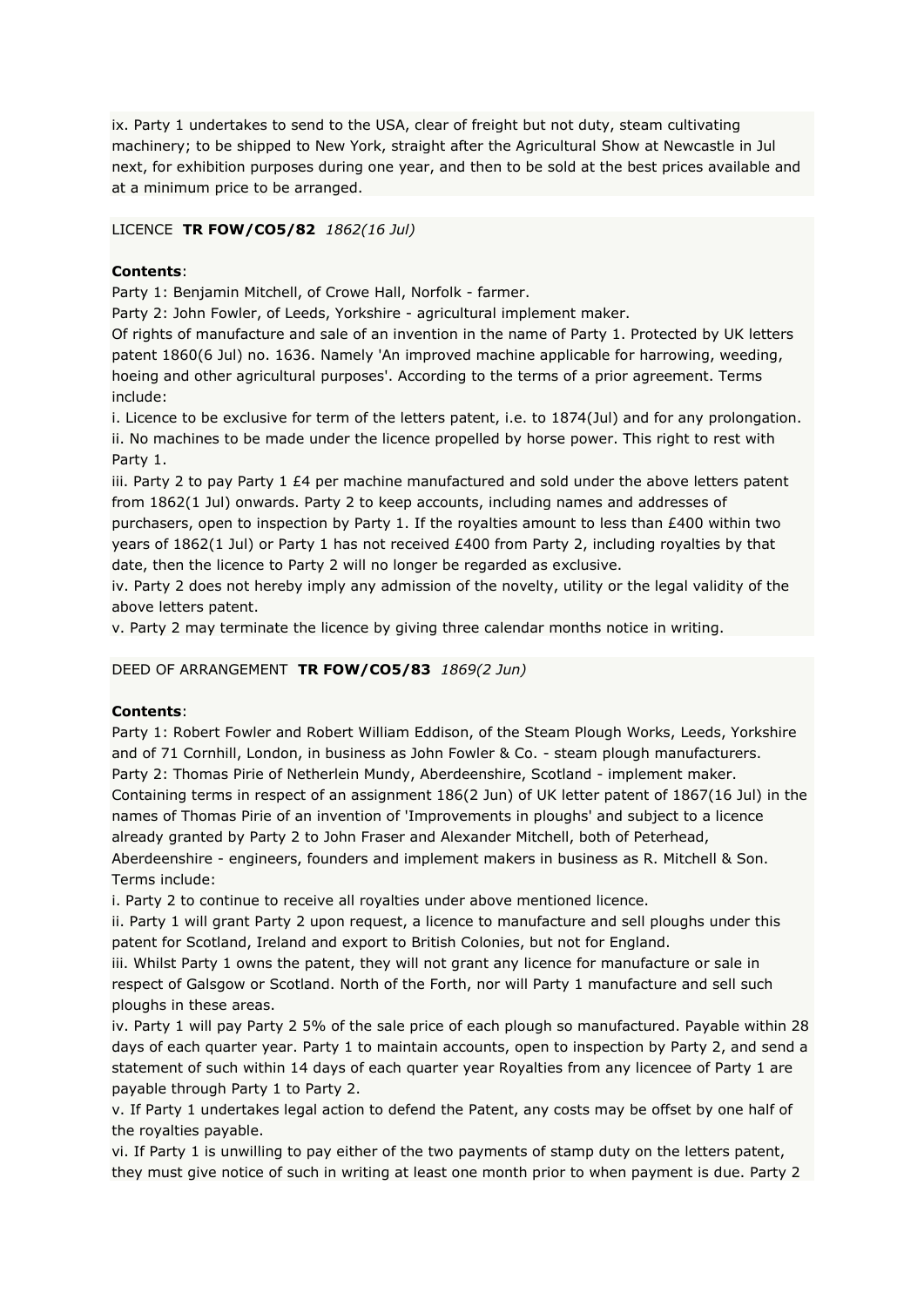is then entitled to a re-assignment of the letters patent and any royalties from Party 1's licencees will go direct to Party 2.

vii. Party 1 may discontinue manufacture under the patent by giving three calendar months notice in writing and Party 2 is then entitled to a re-assignment.

# DEED OF ARRANGEMENT **TR FOW/CO5/84** *1872(23, 30 & 31 Jul)*

#### **Contents**:

Party 1: Robert Fowler, Robert William Eddison and David Greig, all of the Steam Plough Works, Leeds, Yorkshire and of 71 Cornhill, London, in business as John Fowler & Co. - steam plough manufacturers.

Party 2: Thomas Pirie, of Nether Kinmundy, Aberdeenshire, Scotland - implement maker. Replacing the above deed of arrangement [TR FOW/CO5/83] due to a memorandum of agreement 1872(11 Jan) whereby Party 1 agreed with the firms of Ransomes, Sims & Head, of Ipswich: J. & F. Howard of Bedfordand R. Hornsby & Sons, of Grantham. That certain UK letters patent including those of Party 2 1867(16 Jul) be assigned to trustees in order to grant licences and that the licence royalties payable to Party 1 would constitute a proportion of the royalties of all the patents in such licences at a rate not yet determined. Terms herein include:

i. Licence 1869(6 Aug) granted by Party 1 to Party 2 to remain in force and unaltered. Licence intended to be granted to Alexander Mitchell and John Fraser of Peterhead. Aberdeenshire to be done so without alteration in accord with the terms in a deed of arrangement 1871(7, 15, 24, 27 & 30 Nov) involving the parties herein with Mitchell & Fraser.

ii. Party 2 to receive a sum equivalent to one half of the royalties received by Party 1 involving all the letters patent as in the memorandum of arrangement 1871(11 Jan).

iii. If Pirie's patent should revert to Party 1, out of trust, Party 1 will pay Party 2 for each plough manufactured and sold by them: 2/- single furrow plough in Scotland; 4/- multiple furrow plough in Scotland; 1/3 single furrow plough in England or Ireland; 2/6 multiple furrow plough in England or Ireland, and one half of the royalty received for ploughs manufactured under licence from Party 1. Payable in respect of Party 1 and licencees, half-yearly within one month of 1 Jan and 1 Jul. Accounts to be maintained by Party 1, open to inspection by Party 2 and a statement sent halfyearly within fourteen days of 1 Jan and 1 Jul.

#### ARTICLES OF AGREEMENT **TR FOW/CO5/85** *1872(9 Jul)*

Two copies, these are both signed by Party 1 only.

#### **Contents**:

[Unexecuted]

Party 1: Robert Fowler, David Greig and Robert William Eddison of the Steam Plough Works, Leeds, Yorkshire and of 71 Cornhill, London - manufacturers in business as John Fowler & Co. Party 2: Sidney Sorby of Uxbridge, Middlesex and James Colquhoun Richardson of 6 Ray Park Villas, Maidenhead, Berkshire.

Respecting the assignment of an invention by Party 2 and any future letter patent thereof, now under provisional UK protection 1872(17 Apr) no. 1150. For 'Improvements in multiple furrow ploughs', in accord with a previous agreement. Terms include:

i. Party 2 to obtain letters patent and file a final specification at Party 1's expense. Also to forthwith assign such letters patent to Party 1. The invention as provisionally protected is assigned herein.

ii. Party 2 to pay Party 1  $£6$  ( $£3$  to each of Sorby and Richardson) for every plough so manufactured and sold, except experimental models. Payable half-yearly within 28 days of 30 Jun and 31 Dec. Party 1 may retain half the royalties up to the amount of £500 to be offset against the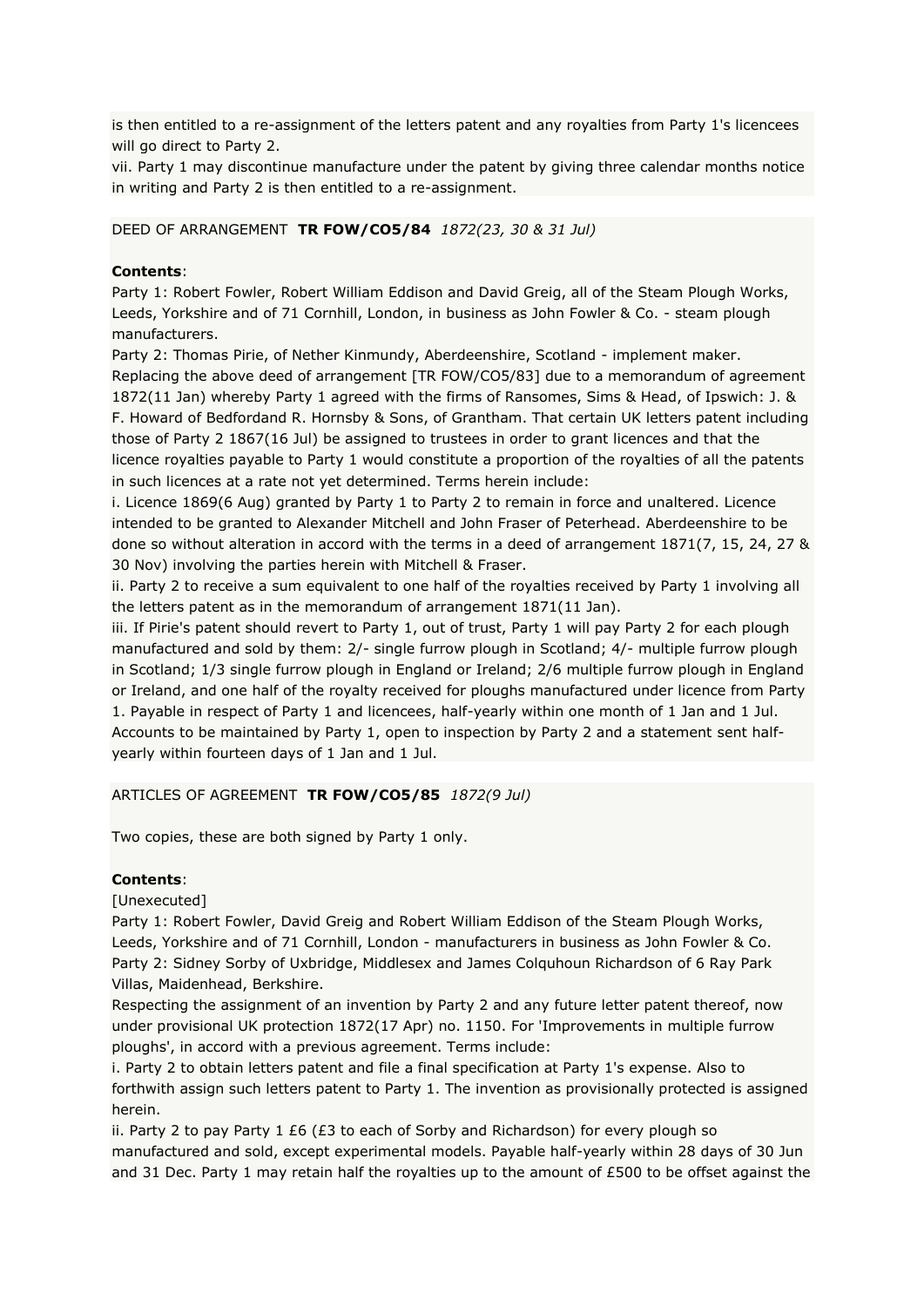costs of experimental machines, trials and any steps taken to bring the plough to the public's notice. Books of account to be maintained by Party 1 and a statement sent half-yearly within 14 days of 30 Jun and 31 Dec. Similar royalties are payable by any licencees of Party 1 through Party 1 to Party 2.

iii. If Party 1 is unwilling to pay stamp duty on the letters patent, they must give Party 2 at least one month's notice in writing. Party 2 is then entitled to a re-assignment including any licences made by Party 1.

iv. If in any year after 1873, the numbers of ploughs sold by Party 1 or their licencees be less than 40 or the total yearly royalties amount to less than £240 and Party 1 being unwilling to make up the deficit from that amount, then Party 2 is also entitled to a re-assignment.

v. Party 1 may cease manufacture of the ploughs by giving Party 2 three calendar months notice in writing and Party 2 thereafter also be entitled to a re-assignment.

vi. Any improvements to the invention by Party 2 to be forthwith communicated to Party 1. If Party 1' is interested, such improvements will be patented in the name of Party 2, but at Party 1's expense and then be made available for Party 1.

# ASSIGNMENT **TR FOW/CO5/86** *1877(7 Dec)*

### **Contents**:

Party 1: John Mc Lennan of Dunrobin Mains, Golspie, Sutherlandshire, Scotland.

Party 2: Robert Fowler, David Greig, Robert William Eddison, Reginald Wigram and Barnard Fowler, all of the Steam Plough Works, Leeds, Yorkshire and of 71 Cornhill, London - engineers and in business as John Fowler & Co.

Of UK letters patent 1872(24 Oct) no.3151 in the name of Party 1. For 'Improvements in steam ploughs' for a consideration of £150, together with £60 expenses, thereinafter acknowledged and subject to the terms in a separate agreement [TR FOW/CO5/87]. 1 membrane. Attached is: i. 1874(9 Dec). Certificate of registration of above assignment in the Great Seal Patent Office.

### PATENT SPECIFICATION UK **TR FOW/CO5/86/1** *1872(24 Oct)*

### **Contents**:

No.3151. For 'Improvements in steam ploughs'. In the name of John McLennan of Dunrobin Mains, Golspie, Sutherlandshire, Scotland. Pp.9. 1 sheet of drawing.

### AGREEMENT **TR FOW/CO5/87** *1874(7 Dec)*

### **Contents**:

Party 1: Robert Fowler, David Greig, Robert William Eddison, Richard Wigram and Barnard Fowler, all of the Steam Plough Works, Leeds, Yorkshire and of 71 Cornhill, London - engineers and in business as John Fowler & Co.

Party 2: John McLennan of Dunrobin Mains, Golspie, Sutherlandshire, Scotland. Containing terms relative to above assignment [TR FOW/CO5/86] of UK letters patent. They include:

i. Party 1 to pay Party 2 £10 per plough manufactured and sold under the above letters patent, but not on experimental models. Payable half-yearly within 28 days of 30 Jun and 31 Dec. Accounts to be maintained by Party 1, open to inspection by Party 2 and Party 1 to send half-yearly statements thereof.

ii. Party 1 to pay all future stamp duties on the above letters patent.

iii. If Party 1 subsequently charges a higher royalty of £10 per plough, any excess of the £10 is to be equally divided between Party 1 and Party 2.

AGREEMENT **TR FOW/CO5/88** *1924(23 Feb)*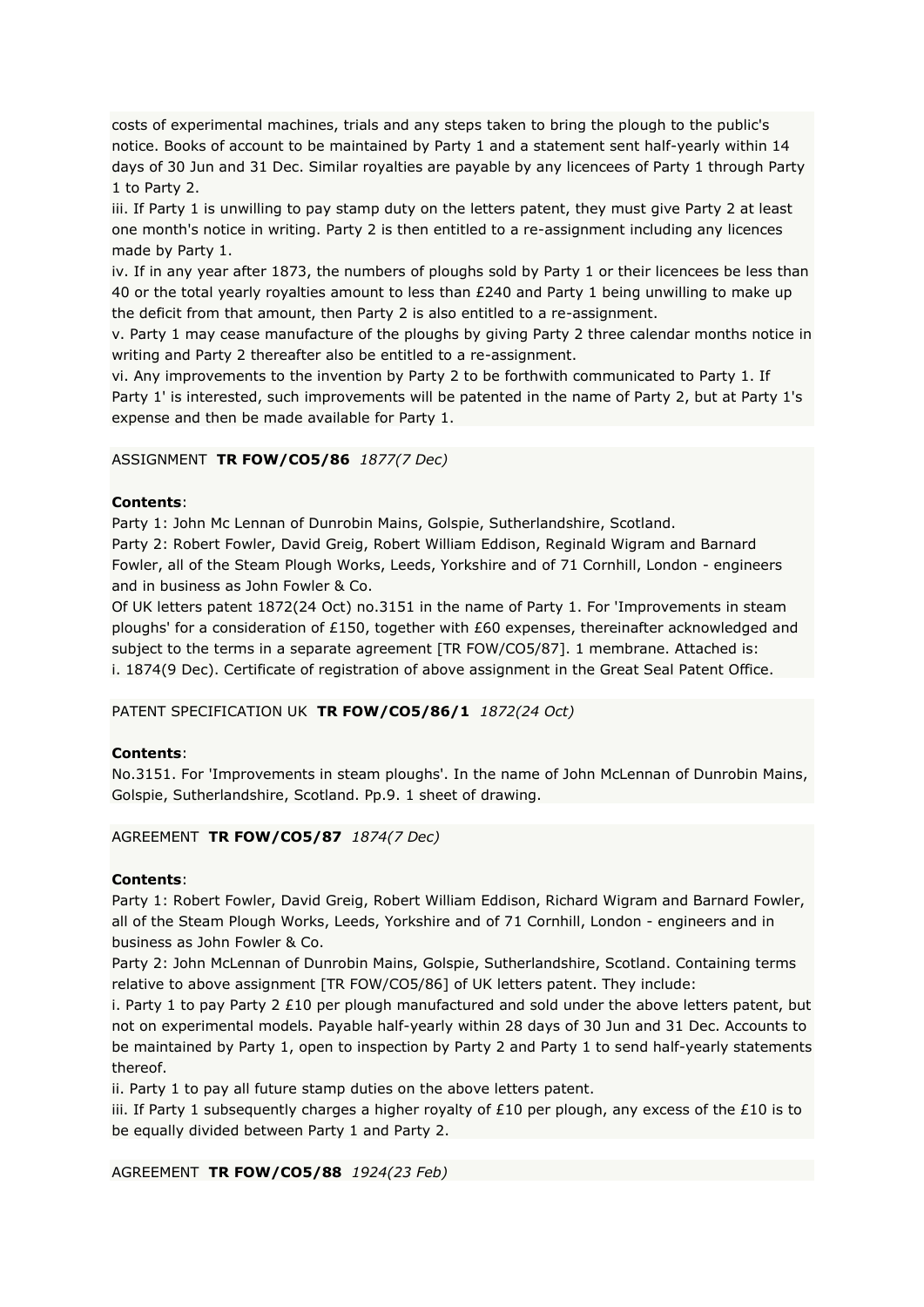### **Contents**:

Party 1: John Fowler & Co. (Leeds) Ltd. - registered office at 113 Cannon Street, London E.C.4. Party 2: Matthew Henry Royston of the Steam Plough & Locomotive Works, Leeds, Yorkshire. Between employer and employee in regard to patent rights. The document is a standard agreement as TR FOW/CO5/101.

### ASSIGNMENT **TR FOW/CO5/89** *1924(28 Oct)*

### **Contents**:

Party 1: Matthew Henry Royston of the Steam Plough & Locomotive Works, Leeds, Yorkshire. Party 2: John Fowler & Co, (Leeds) Ltd. - registered office at 113, Cannon Street, London, E.C.4. Of UK letters patent:

i. 1912 no.5558. In thenames of Party 1, R.H. Fowler & A. Pepper for 'Improvements in harrows and cultivators'. At a royalty of 10/- per implement.

ii. 1921 no. 188459. In the names of Party 1, Party 2 and H. Cooper. For 'Improvements in cultivating implements for use as attachments to motor ploughs and tractors and other mechanically operated agricultural units. At a royalty of 5/Od. per machine.

iii. 1922 no.198118. In the names of Party 1 and Party 2. For 'Improvements in machinery for cleaning out, cutting or enlarging ditches'. At a royalty of £5 per machine.

iv. 1923 no.215675. In the names of Party 1 and Party 2. For 'Improvements relating to scrapers for disc ploughs'. At a royalty of 1/- per scraper. Royalties to be payable when proceeds of sales are received by Party 2. Assignment is in accord with above agreement [TR FOW/CO5/88].

### LETTER **TR FOW/CO5/89/1** *1924(8 Dec)*

### **Contents**:

To John Fowler & Co. (Leeds) Ltd., from Herbert Haddan & Co., London W.C.2. Enclosing the above as registered at the Patent Office.

LICENCE **TR FOW/CO5/90** *1872(20 Jul)*

### **Contents**:

Party 1: Thomas Aveling, of the firm of Aveling & Porter, Rochester, Kent - engineers. Party 2: Robert Fowler, David Greig and Robert William Eddison of Leeds, Yorkshire in business as John Fowler & Co. - engineers.

For the exclusive manufacture and sale of machinery for steam cultivation purposes only, protected by letters patent 1870(8 Apr) no.1037, in the name of Party 1. For 'Improvements in the construction of agricultural road traction and portable steam engines and tramway locomotives' and for the residue of the term of fourteen years with any prolongation. Terms include: i. Party 2 to pay Party  $1 \, \text{E2.10.0d}$ , per engine manufactured andsold under the above patent or to which the patent was applied, including any renewals and repairs. Party 2 is to conspicuously affix a name and number plate to each such engine provided by Party 1. Books of account to be maintained by Party 2 open to inspection by Party 1 and a half-yearly statement of such sent within 21 days of 30 Jun and 31 Dec. Royalties payable also within 21 days of these dates. ii. If there is any breach of i by Party 2, Party 1 may give notice of such in writing. If this is not corrected by one month thereafter Party 1 may determine the exclusive nature of this licence. Party 1 may freely grant licences for purposes other than steam cultivation, under this patent. iii. Exclusive nature of the licence does not extend to Party 1 nor with regard to Party 1 for any improvements by Party 1 thereupon.

iv. Arbitration clause.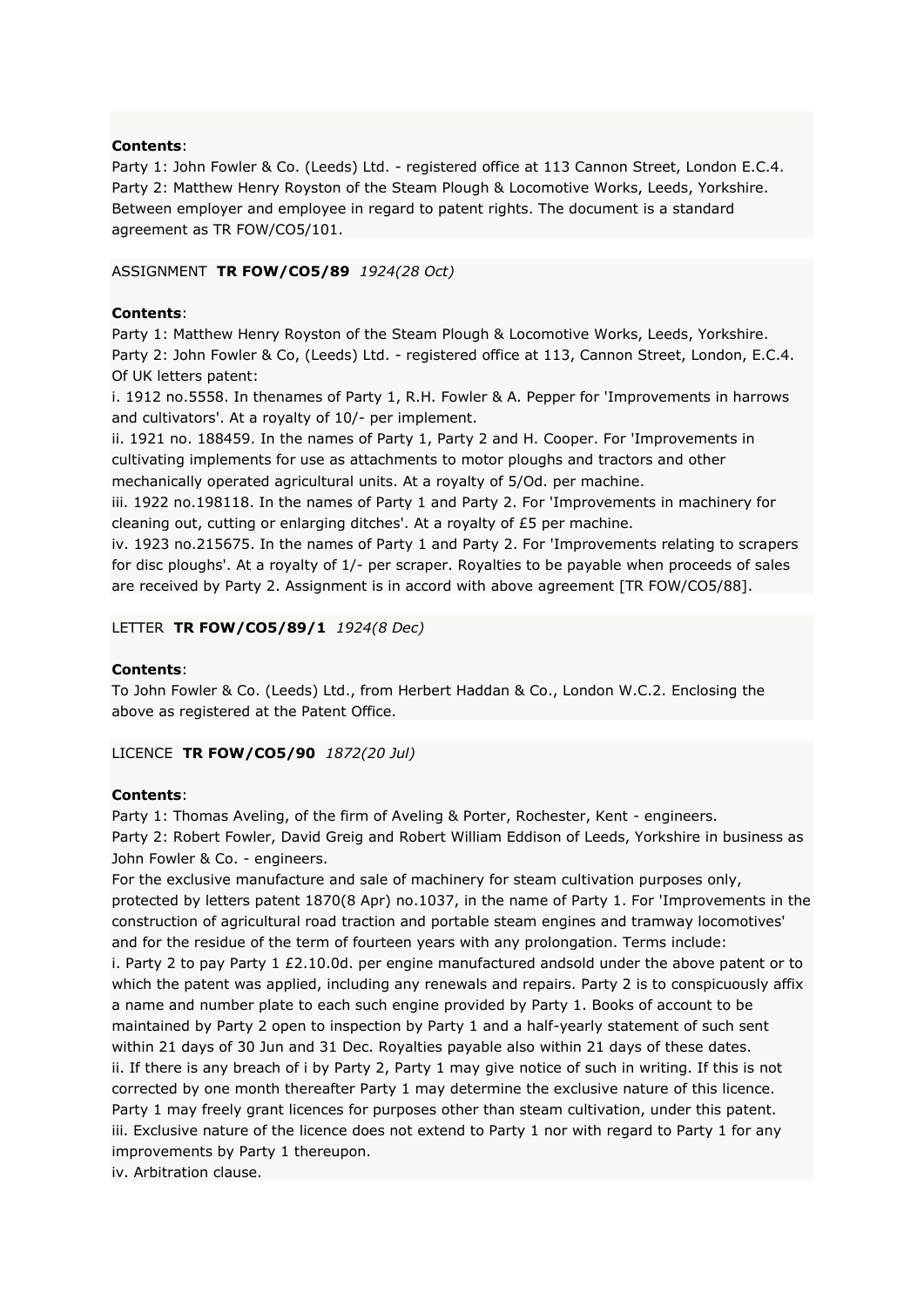Attached is:

i. 1874(24 Jan). Certificate of registration of above licence in the Great Seal Patent Office.

# LICENCE **TR FOW/CO5/91** *1890(10 Apr)*

# **Contents**:

[Copy]

Party 1: John McLaren and Henry McLaren of Leeds, Yorkshire, in business as J. & H. McLaren engineers.

Party 2: John Fowler & Co. (Leeds) Ltd., Leeds, Yorkshire - engineers.

To manufacture, sell and also to export to foreign countries, machinery under UK letters patent 1884(20 Oct) no.13099, in the names of Party 1, for 'Improvements in wheels for traction engines and other purposes' for the residue of the patent term and any prolongation. Terms include: i. Party 2 to pay Party  $1 \, \text{E10}$  per wheel manufactured and sold under the above patent. Payable half-yearly on 30 Jun and 31 Dec. Party 2 to maintain separate book of account for such, open to inspection by Party 1 and send half-yearly statements there-from. Verified by a statutory declaration if required. Party 2 also to conspicuously cast on each such wheel 'Patented 1884 no.13099' together with a running number referring to the number of the wheel in order of such manufacture.

ii. Party 2 may not sub-licence or assign without Party 1's written consent.

iii. Party 1 free to hereafter amend title or specification of invention for errors or omissions. iv. Party 1 may only grant other licences of the patent to Isaac Watt Boulton, of Ashton under Lyne, Lancashire, on terms more favourable than this licence.

LICENCE **TR FOW/CO5/92** *1903(30 Oct)*

Two copies

# **Contents**:

[Copy]

Party 1: Alfred Julius Boult and Harold Wade, of 111 Hatton Garden, London - chartered patent agents.

Party 2: Moton David Moss of Palmerston House, London - gent.

Party 3: John Fowler & Co. (Leeds) Ltd., whose registered office is 6 Lombard Street, London. By Party 1, with the consent of Party 2, to manufacture and sell within the United Kingdom Hall's hydraulic variable speed gear for application to such ploughing and traction engines and road locomotives only as an advertised in two catalogues of Party 3, published 1902-1903, i.e. PN 46 part 1 and PN 56 part 2. Such engines and locomotives may be then exported to any colony, dominion or foreign country. The gear is protected by four UK letters patent listed in Schedule 1 [viz 1896 no.6590; 1896 no.7479; 1897 no.14826 and 1901 no.22406]. Also one provisional UK patent listed in Schedule 2 [viz 1903(7 Jan) no.4427]. The licence is to last for the remainder of the patents' terms and is subject to the terms contained in a separate agreement [TR FOW/CO5/93]. The licence is not to extend to motor cars, motor lorries, wagons or vehicles in which the motive power is applied to the wheels of the vehicle carrying the load, or to engines or locomotives running on rails or tramways.

# AGREEMENT **TR FOW/CO5/93** *1903(30 Oct)*

# **Contents**:

Party 1: Alfred Julius Boult and Harold Wade of 11 Hatton Garden, London - chartered patent agents.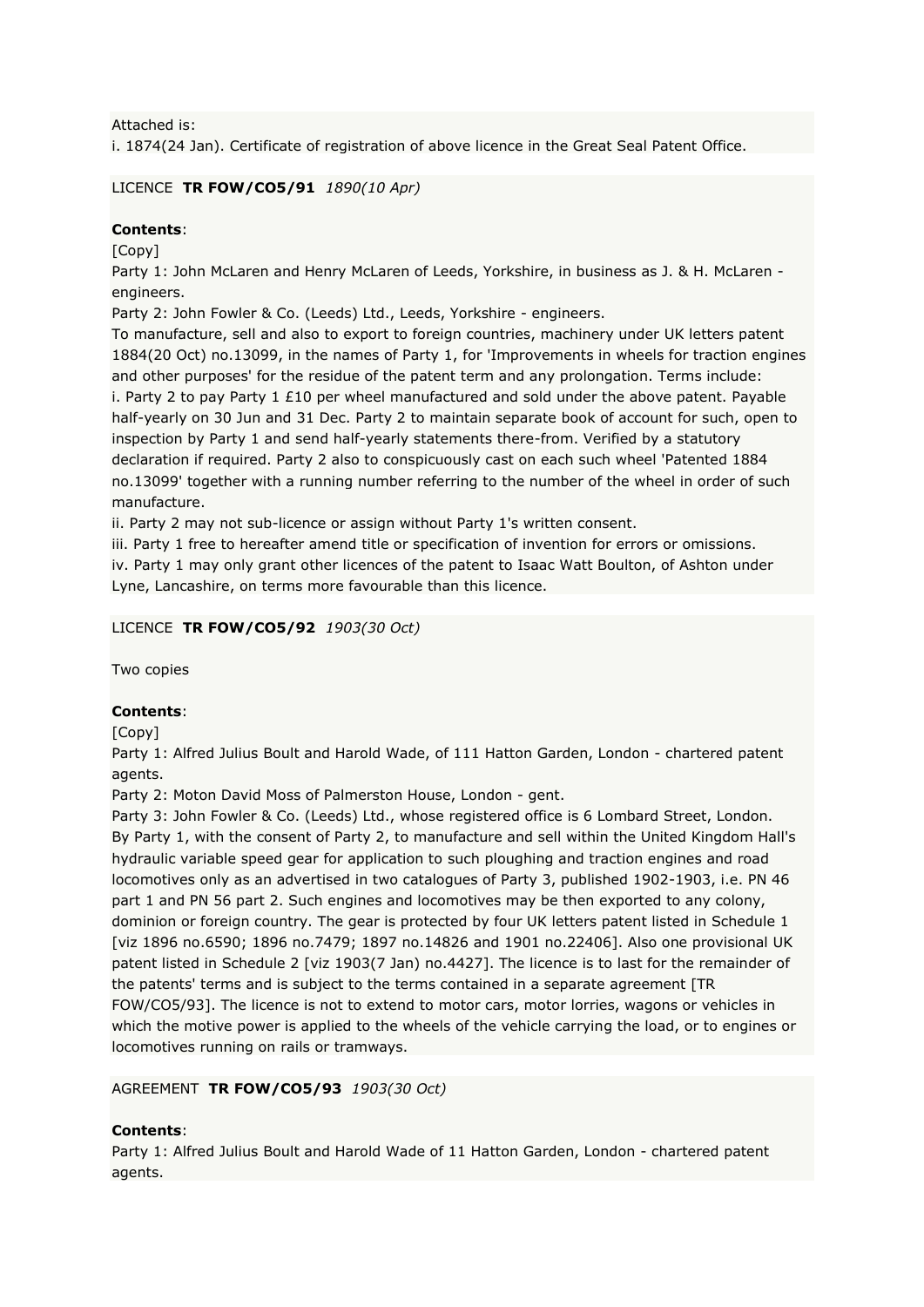Party 2: Moton David Moss of Palmerston House, London - gent.

Party 3: John Fowler & Co. (Leeds) Ltd., whose registered office is 6 Lombard Street, London. Containing terms to which above licence [TR FOW/CO5/92] is subject. They include:

i. Party 2 to forthwith supply drawings of the gear to Party 3 who shall then manufacture a large size gear for experimental purposes within 12 months, thereafter Party 3 will notify Party 2 in writing of their intention or otherwise to manufacture the gear. If no notice given within this period, either Party 1 or Party 2 may revoke the licence.

ii. Party 3 to pay Party 2 15% of the manufacturing cost of each such gear and accessories manufactured and sold (manufacturing cost to equal cost of labour and material plus 100% of the labour costs). When average manufacturing costs shall be determined of each class, design and size of gears, these will be then fixed and royalty of 15% paid on these amounts. Average costs may be verified by chartered accountants if required. Payable half-yearly within 2 months of 31 Mar and 30 Sep to Party 2. Party 3 to keep separate account books for such years, open to inspection by Parties 1 and 2, and, to send a half-yearly statement of such within one month of 31 Mar and 30 Sep, verified by a statutory declaration if required.

iii. Party 3 not to sell gears separately, without written permission of Party 2.

iv. Party 3 to conspicuously cast a metal plate to each gear reading 'Hall's patent' with a running number referring to the order of manufacture of the gear.

v. Party 3 may not assign the licence or sub-licence without written consent of Party 2. vi. Party 3 not to dispute the validity of the patents or the inventions. If Party 3 notifies Party's 1 and 2 of any infringement of the patents and no legal action is taken by Parties 1 and 2 for six months thereafter. Party 3 may give three months written notice in order that licence and agreement be determined. Party 3 may also give such notice if one or more of patents legally judged invalid. During such three months, Party 3's royalties shall be payed into a separate bank account and become their property if any legal decision against the patents become conclusive. vii. Parties 1 and 2 will make no licence for a similar application of the patents, without Party 3's consent, save at a higher rate of royalty. They may themselves however, manufacture machinery with such an application, though not for sale at a price lower than that mutually agreed with Party 3.

viii. If royalties are not paid for 21 days after when due, then Party 1 or 2 may serve three months written notice on Party 3 to remedy the default, failing which the licence may be terminated. ix. All parties to communicate improvements on the gear to each other.

x. Party 3 has exclusive right to export and sell ploughing engines fitted with the gear to any colony, dominion or foreign country.

### MEMORANDUM OF AGREEMENT **TR FOW/CO5/94** *1905(20 Feb)*

### **Contents**:

Party 1: Harold Frederick Crossley Whitehead of "Bellwood", Guest Road, Prestwich, Lancashire mechanical engineer.

Party 2: John Fowler & Co. (Leeds) Ltd., Steam Plough Works, Leeds, Yorkshire - engineers. Granting rights of manufacture and sale of valve gears as protected by UK letters patent 1900 no.23764, in the name of Party 1 for 'Improvements in Corliss valve gears'. Terms include:

i. Royalties to be on this scale

No. Approx. size of steam cycl. - dia. Size of D/Pols dia. Single gears When a pair of gears on one engine

1 12" - 17" 4" £4 each £6 per pair 2 18" - 25" 5" £6 each £10 per pair 3 26" - 33" 6" £8 each £12 per pair 4 34" - 41" 7" £10 each £16 per pair 5 42" - 48" 8" £12 each ££20 per pair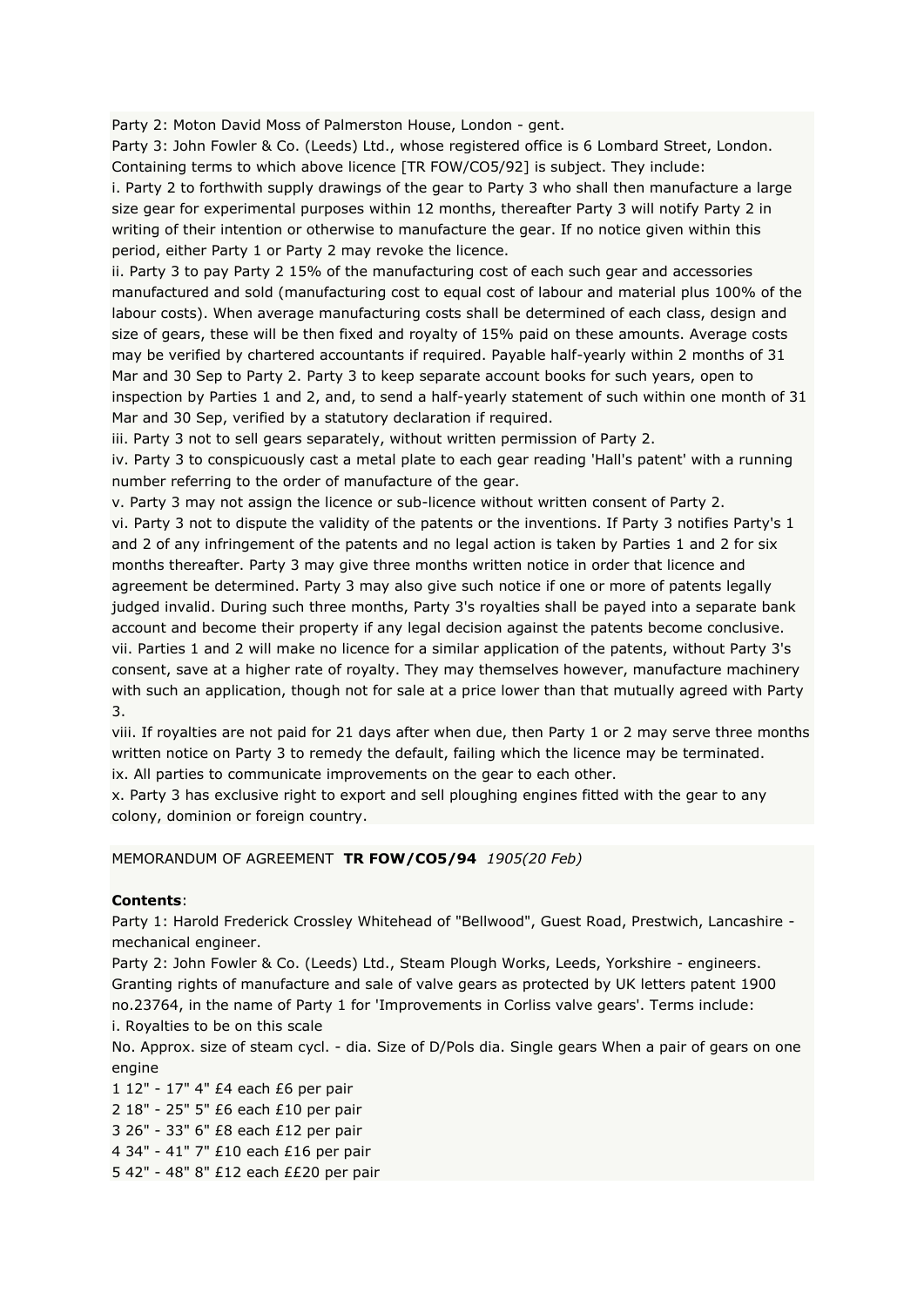Payable half-yearly within fourteen days of 30 Jun and 31 Dec. Statement of account to be sent by Party 2 at the same times.

ii. Arbitration clause.

# LICENCE **TR FOW/CO5/95** *1913(26 Apr)*

# **Contents**:

Party 1: Frank Bottrill, of 41 Mowbray Street, Albert Park, Victoria, Australia - engineer. Party 2: John Fowler & Co. (Leeds) Ltd., of Leeds, Yorkshire.

To manufacture and sell pedrail shoes in the United Kingdom and the rest of the world, except Australia and United States of America in accord with UK letters patent 1912(no.8844. In the name of Party 1 for 'Improvements relating to pedrail shoes for heavy road vehicles' and with other letters patents now being applied for. For the remainder of the patent term and any prolongation. Terms include:

i. Party 2 has rights of export to the United States of America.

ii. Party 2 to pay Party 1 £10 per traction engine fitted with such shoes and £5 per trailer or wagon wheel so fitted. Payable quarterly within thirty days of the first day, other than Sundays, of each successive third month. Separate accounts to be maintained by Party 2 and quarterly statements sent to Party 1.

iii. Party 1 will not grant further licence except at a royalty of at least 10% above ii in consideration of Party 2's expense in manufacturing, testing and exhibiting the first article made under the patent.

iv. Any improvements on the patent to be mutually communicated by the parties. Party 1 may amend, disclaim or alter his specification. If Party 2 invents a means of applying the shoes to other than traction engine wheels, they may sell such except within Australia.

v. If Party 2 make default, Party 1 may give one months' written notice to determine the licence.

### LICENCE **TR FOW/CO5/96** *1890(10 Apr)*

1 membrane.

# **Contents**:

[Cancelled]

Party 1: John Fowler & Co. (Leeds) Ltd.

Party 2: Alfred Greig, formerly of the Steam Plough Works, Leeds, Yorkshire, now of 75 Queen Victoria Street, London - engineer.

To freely manufacture and sell portable railway sleepers, under UK letters patent 1879(30 Mar) no. 1189. In thename of Party 2. Licence is personal, unassignable and no sub-licencing allowed. For remainder of patent term, supplemental to deed of 1881(25 Feb) between Greig-Party 1 and John Fowler & Co.-Party 2, Greig having for some time left the employ of John Fowler & Co.

# ASSIGNEMENT **TR FOW/CO5/97** *1887(6 Jul)*

### **Contents**:

Party 1: William Lowrie of 20 Digby Road, Finsbury Park, Middlesex - engineer and Charles James Hall of 1 Portland Road, Finsbury Park, Middlesex.

Party 2: Robert Hammond of 117 Bishopsgate Street, London - merchant in business as Hammond & Co.

One third share in the inventions and letters patent thereof by Party 1 present or future, with regard to electrical machinery for the U.K., British colonies and foreign countries. This includes the invention of Party 1, under provisional UK protection for electric 'convertors'. This assignment is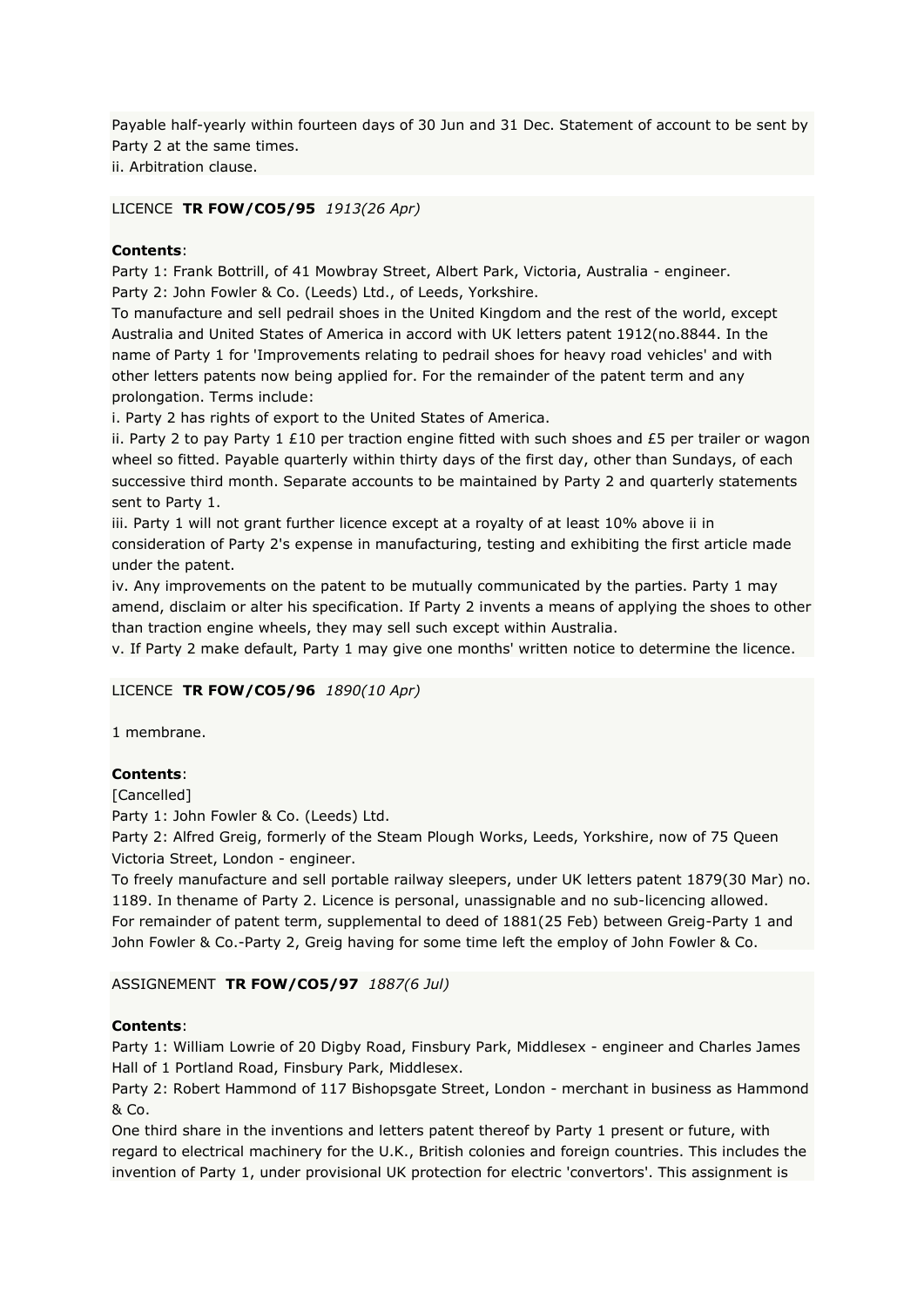subsequent to the deed of 1886(9 Jul) between Lowrie-Party 1 and Hammond-Party 2 whose terms included an agreed half share each in any new patents of Lowrie. This deed remains in force, but not with regard to electrical machinery which is subject to the terms herein. Terms include:

i. Party 2 to bear all patenting costs including experimental and improvement costs.

ii. Party 2 to act as agent for the introduction or sale and disposal of such patents. Actual sale to require consent of all above parties.

iii. Party 2 to bear the patenting costs of all foreign and British colonial letters patent. If he fails to comply, Party 1 to bear the costs and take all the benefits of such patents.

iv. Payments made by Party 2 under i and iii may be liquidated out of one half share of the profits of the patents.

v. If Party 2 obeys terms herein, is entitled to one third share of future patents of Party 1 and also one third share of Party 1's share in such patents. Party 1 may terminate this clause by giving one month's notice.

vi. Party 2 may decline payments by giving one month's notice and party 1 may then purchase back his third share by repaying him the money he has previously expended under the terms herein, though he will be entitled to retain any profits he may have received.

LETTER to W. Collis esquire, c/o John Fowler & Co. (Leeds) Ltd., London from John Fowler & Co. (Leeds) Ltd., Leeds. **TR FOW/CO5/98** *1899(30 Oct)*

### **Contents**:

Forwarding copy of correspondence with George Williamson of Harrogate, concerning his patent terminal covers for electrical transformers, andthe royalty payable of 10/- per cover. A photograph of two 3kw covers is attached.

### AGREEMENT **TR FOW/CO5/99** *1901(18 Nov)*

### **Contents**:

Party 1: George Wilkinson of Kirkside, Bilton, Harrogate, Yorkshire - esquire. Party 2: John Fowler & Co. (Leeds) Ltd., Hunslet Works, Leeds. Granting exclusive rights of manufacture and sale to Party 2 of street boxes, transformers and fittings, as provisionally protected by UK letters patent 1901(no.16460. In the name of Party 1. For 'Improvements of electric alternating current transformers and accessories thereto'. In accord with the specification attached hereto for a term of seven years. Terms include:

i. Letters patent to be obtained by Party 1 and kept in force by him.

ii. Party 2 to pay Party 1 5% of the retail price of each of the complete transformer box, transformer, high and low tension switch board and lamp pillar, manufactured and sold. 2½% of all renewals and spare transformers. Payable half-yearly on 31 Mar and 30 Sep, at which date account should also be rendered.

iii. When the letters patent have been granted and the complete specification received, Party 2 bring the invention to their customers notice by inserting particulars in the next edition of their electrical catalogue and by sending circulars to engineers at various AC electricity works in the UK. iv. When the letters patent have been granted, a licence may be granted embodying returns herein.

v. Costs of this agreement to be divided equally between the parties. Copy of provisional specification attached.

# LICENCE **TR FOW/CO5/100** *1924(5 Nov)*

# **Contents**: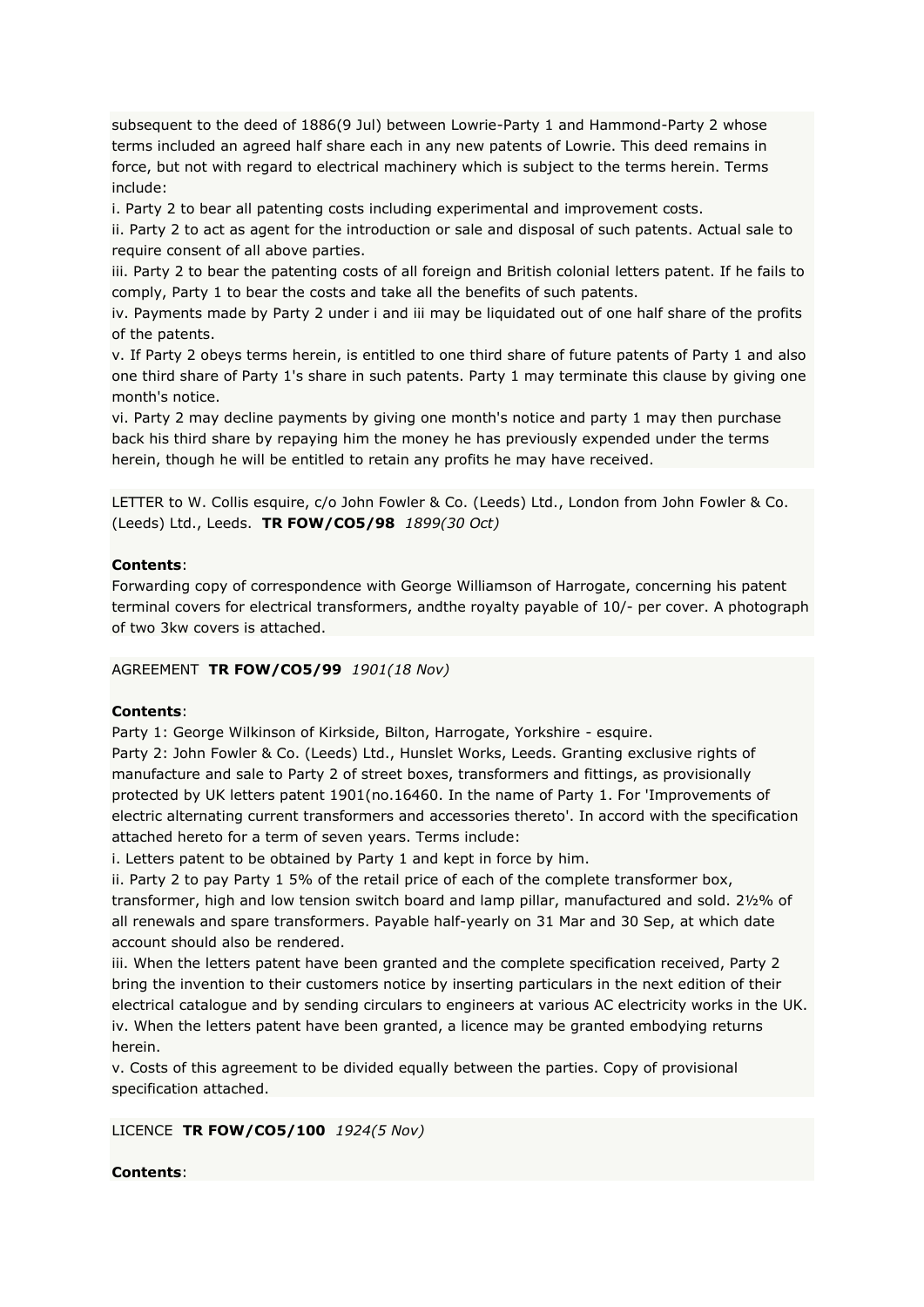Party 1: John Thomas Jackson, Samuel Jackson jnr. and Hugh Hodgkin Jackson, in business as Samuel Jackson & Sons of Hunts Bank Works, Wistarton, nr. Nantwich, Cheshire - mechanical engineers.

Party 2: John Fowler & Co. (Leeds) Ltd. registered office at 113 Cannon Street, London EC4. For exclusive manufacture and sale of road scarifiers, in accord with UK letters patent 1923 no.214815 and initial letters patent 1923 no.9721, in the names of Party 1. For 'Improvements in and relating to road scarifiers', and in accord with a prior agreement. Party 2 may also use and sell the invention without restriction in other countries outside the United Kingdom and India, if patents obtained for there. Duration is for the patent term and any prolongation. Party 1 may use their invention for their own use only. Terms include:

i. Party 2 to pay Party 1 £5 per road scarifier manufactured and sold under the above patents. Party 2 is also to pay a minimum annual royalty of  $£100$  for the first two years of the patents term and £160 per year thereafter. Payable half-yearly as at 13 Jan and 1 Jul, from 1925(1 Jan) onwards. Accounts to be maintained by Party 2 and statements sent as at 1 Jan and 1 Jul. Party 1 has no rights of inspection but a certificate of Party 2's auditors can be provided. Party 2 is to affix a plate to each such scarifier reading 'Jacksons patent'.

ii. Party 1 to forthwith communicate any improvements to Party 2 who may use them freely with no further payments except as in i.

iii. If letters patent infringed, cost of legal proceedings to be equally divided between the parties. Disputes to be referred to arbitration and if neither Party is willing to defend the patents, the licence may be determined by one week's written notice from Party 2.

iv. Renewal fees on letters patent to be paid by Party 1 and produce certificate of such by seven days before payment due. If this is not forthcoming, Party 2 may either pay the renewal fee and offset this against the royalties, or terminate the licence by giving three calendar months written notice.

v. If letters patent obtained for other countries by Party 1 and licences issued, such licences to contain a covenant that licencee not to sell scarifiers at a lower retail price than Party 2. vi. Party 2 may sub-licence for manufacture and sale and pay royalties via itself to Party 1. vii. Arbitration clause.

AGREEMENT **TR FOW/CO5/101** *1924(23 Feb)*

### **Contents**:

Party 1: John Fowler & Co. (Leeds) Ltd., registered office at 113 Cannon Street, London E.C.4. Party 2: Herbert Rowlett, of the Steam Plough & Locomotive Works, Leeds, Yorkshire. Between employer and employee in regard to patent rights. The document is a standard agreement as those below containing the usual terms in respect of both parties rights. Terms include: Party 1 to have benefit of all Parties 2's inventions whilst in their employ, past and future, though Party 2 may make use of such patents. Party 2 to forthwith disclose any future inventions or improvements to Party 1, who, if they consider them to be patentable, will obtain letters patent in both parties names, paying patenting and experimental fees. Party 1 will pay all stamp duties provided it be in their interests to keep any such letters patent in force. Letters patent to be vested in Party 1.

ii. Royalty to be at discretion of Party 1 and to be additional to salary of Party 2.

iii. Party 1 to give one calendar month's notice in writing of intention not to maintain letters patent and Party 2 may then have letters patent revested in him, if he so require, but at his own expense and on repayment to Party 1 one half of patent fees and patent agent's charges already incurred. iv. Party 2 to keep all business of Party 1 private.

v. Party 1's decision final in any question of dispute.

AGREEMENT **TR FOW/CO5/102** *1924(23 Feb)*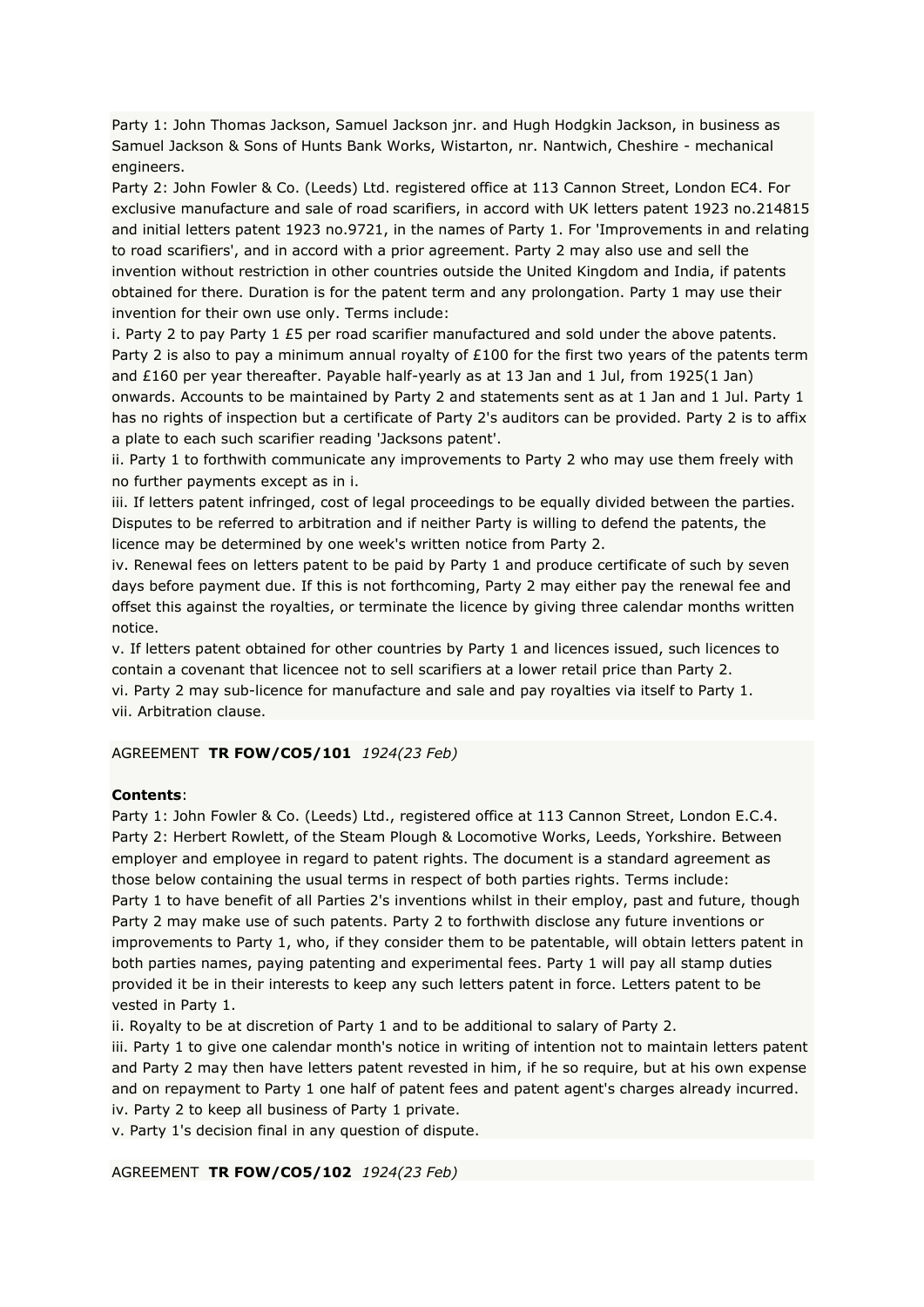Party 1: John Fowler & Co. (Leeds) Ltd., registered office at 113 Cannon Street, London, E.C.4. Party 2: Herbert Hodgson, of the Steam Plough & Locomotive Works, Leeds, Yorkshire. Between employer and employee in regard to patent rights. The documents is a standard agreement as TR FOW/CO5/101

# ASSIGNMENT **TR FOW/CO5/103** *1924(24 Mar)*

# **Contents**:

Party 1: Herbert Hodgson of the Steam Plough and Locomotive Works, Leeds, Yorkshire. Party 2: John Fowler & Co. (Leeds) Ltd., registered office at 113 Cannon Street, London, E.C.4. Of UK letters patent 1920 no.168770, in the names of both parties for 'Rope driven track' in accord with the above agreement [TR FOW/CO5/101] and for a royalty of £3 per vehicle payable to Party 1.

# AGREEMENT **TR FOW/CO5/104** *1924(23 Feb)*

### **Contents**:

Party 1: John Fowler & Co. (Leeds) Ltd., registered office at 113 Cannon Street, London, E.C.4. Party 2: Percival Thomas Moor of the Steam Plough & Locomotive Works, Leeds, Yorkshire. Between employer and employee in regard to patent rights. The document is ou a standard agreement as TR FOW/CO5/101.

### ASSIGNMENT **TR FOW/CO5/105** *1924(22 Sep)*

### **Contents**:

Party 1: Percival Thomas Moor of 16 Moor Drive, Far Headingley, Leeds, Yorkshire. Party 2: John Fowler & Co. (Leeds) Ltd., registered office at 113 Cannon Street, London E.C.4. Of Letters patent UK 1923(11 Jul) no.216382 [unspecified] in the names of both parties, in accord with the above agreement and in consideration of a sum of £20, already paid.

### AGREEMENT **TR FOW/CO5/106** *1924(23 Feb)*

### **Contents**:

Party 1: John Fowler & Co. (Leeds) Ltd., registered office at 113 Cannon Street, London E.C.4. Party 2: Thomas Alfred Smith of the Steam Plough & Locomotive Works, Leeds, Yorkshire. Between employer and employee in regard to patent rights. The document is a standard agreement as TR FOW/CO5/101.

## AGREEMENT **TR FOW/CO5/107** *1924(23 Feb)*

### **Contents**:

Party 1: John Fowler & Co. (Leeds) Ltd., registered office at 113 Cannon Street, London E.C.4. Party 2: Clifford Mitchell Wilcock, of the Steam Plough & Locomotive Works, Leeds, Yorkshire. Between employer and employee in regard to patent rights. The document is a standard agreement as TR FOW/CO5/101.

### AGREEMENT **TR FOW/CO5/108** *1924(25 Apr)*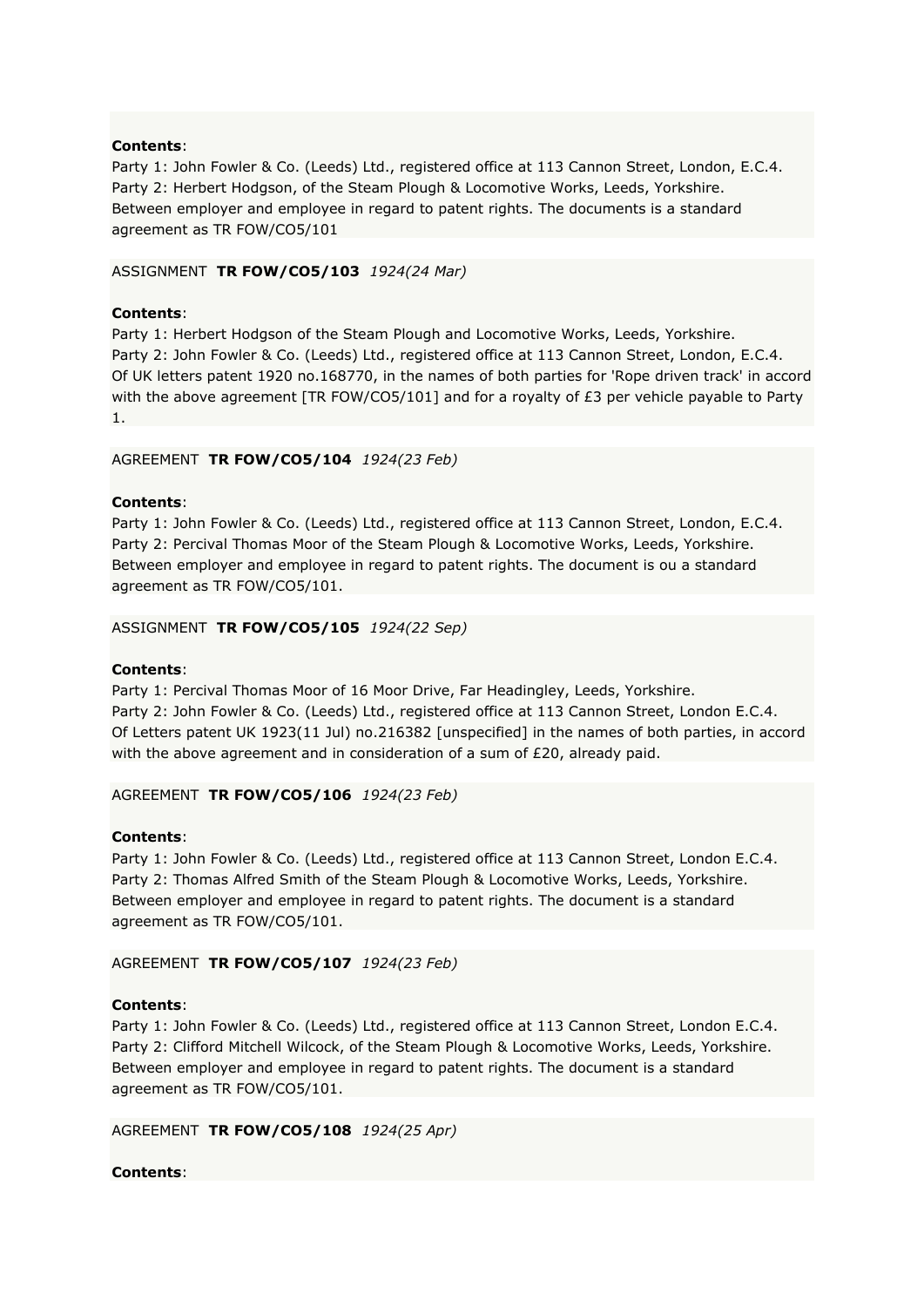Party 1: John Fowler & Co. (Leeds) Ltd., registered office at 113 Cannon Street, London E.C.4. Party 2: Harry Walker of the Steam Plough & Locomotive Works, Leeds, Yorkshire. Between employer and employee in regard to patent rights. The document is a standard agreement as TR FOW/CO5/101.

# AGREEMENT **TR FOW/CO5/109** *1924(25 Apr)*

# **Contents**:

Party 1: John Fowler & Co. (Leeds) Ltd., registered office at 113 Cannon Street, London E.C.4. Party 2: George Frederick Bell of the Steam Plough & Locomotive Works, Leeds, Yorkshire. Between employer and employee in regard to patent rights. The document is a standard agreement as TR FOW/CO5/101.

# AGREEMENT **TR FOW/CO5/110** *1924(25 Apr)*

# **Contents**:

Party 1: John Fowler & Co. (Leeds) Ltd., registered office at 113 Cannon Street, London E.C.4. Party 2: Edward Birrell, of the Steam Plough & Locomotive Works, Leeds, Yorkshire. Between employer and employee in regard to patent rights. The document is a standard agreement as TR FOW/CO5/101.

AGREEMENT **TR FOW/CO5/111** *1934(1 Oct)*

# **Contents**:

Party 1: John Fowler & Co. (Leeds) Ltd., registered office at 113 Cannon Street, London E.C.4. Party 2: William Arthur Owen of the Steam Plough & Locomotive Works, Leeds, Yorkshire. Between employer and employee in regard to patent rights. The document is a standard agreement as TR FOW/CO5/101.

# AGREEMENT **TR FOW/CO5/112** *1929(13 Mar)*

# **Contents**:

Party 1: John Fowler & Co. (Leeds) Ltd., registered office at 113 Cannon Street, London E.C.4. Party 2: William Douglas Craig of the Steam Plough & Locomotive Works, Leeds, Yorkshire. Between employer and employee in regard to patent rights. This is an elaboration upon the above standard agreement and extends six months beyond where Party 2 should leave Party 1's employ.

### AGREEMENT **TR FOW/CO5/113** *1929(8 Apr)*

### **Contents**:

Party 1: John Fowler & Co. (Leeds) Ltd., registered office at 113 Cannon Street, London E.C.4. Party 2: Frank Stanley Heaton of the Steam Plough & Locomotive Works, Leeds, Yorkshire. Between employer and employee in regard to patent rights as TR FOW/CO5/111.

### DEED OF COVENANT **TR FOW/CO5/114** *1861(1 Jan)*

# **Contents**:

Party 1: Robert Romaine of Peterborough, Canada West, British North America, now residing at Devizes, Wiltshire.

Party 2: William Brown and Charles Neale May in business at Devizes, Wiltshire, under the style of Brown & May.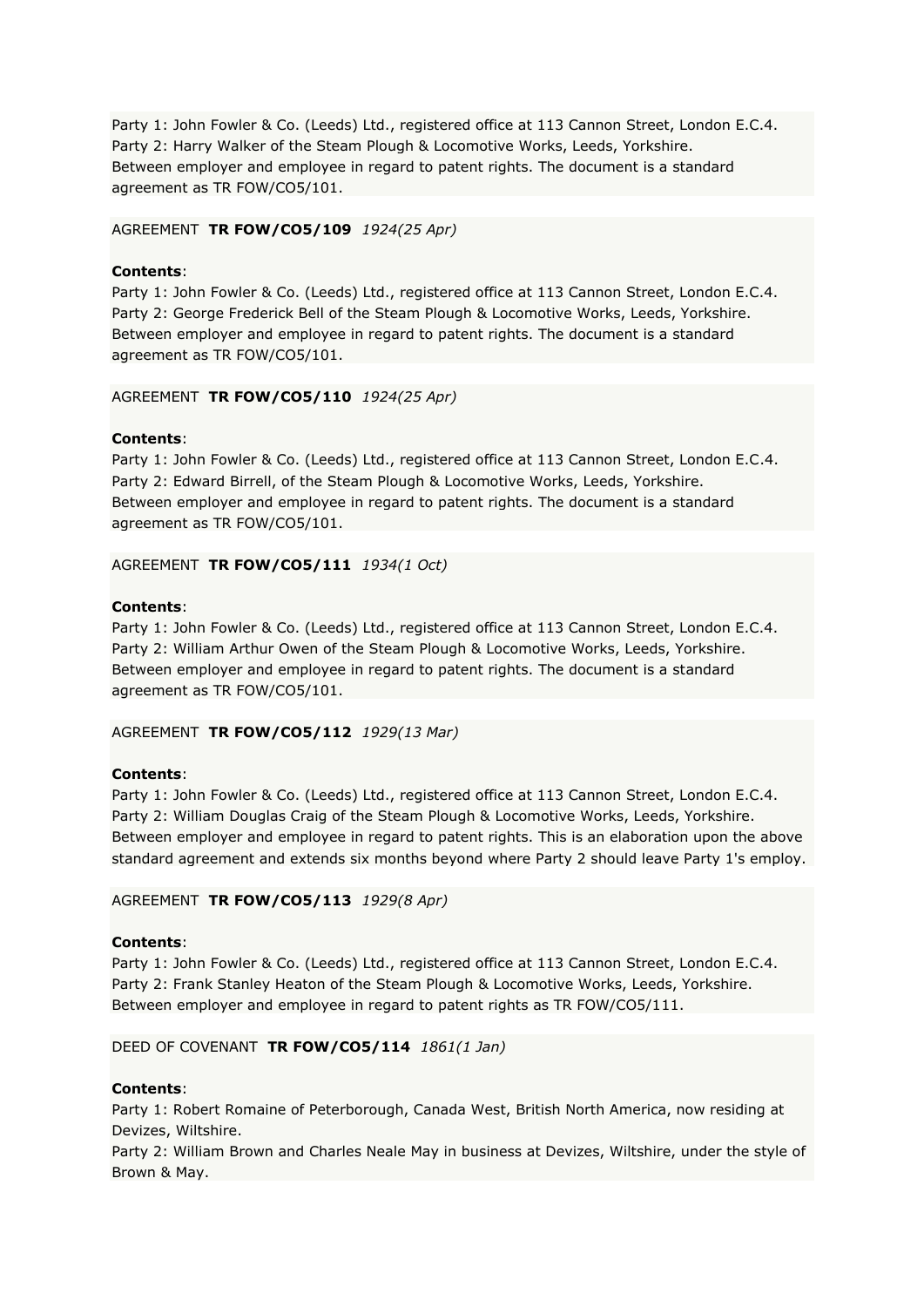Altering certain terms of a licence of patent rights by Party 1 to Party 2, as herein, 1860(11 May) in respect of seven UK letters patent [viz 1847, no.11821; 1855, no.35; 1856, no.2121; 1857, no.2568; 1858, no.2153; 1859, no.127 and 1859, no.1229]. In accord with a prior agreement. Terms include:

i. Clause 14 in the licence is to be abrogated and annulled.

ii. Party 2 to pay Party 1 £300 per year in quarterly instalments of £75 on 25 Mar, 24 Jun, 29 Sep and 25 Dec, from 1861(25 Mar) onwards for the duration of the licence or until one year after notice has been given by Party 2 to discontinue to manufacture under the licence. This amount is on account of royalty. Party 2 also to have at no further cost, one or more metal plates as such amounts would entitle them to under the terms of the licence. If the annual royalties exceed £300. Party 2 may carry the excess amount over for any years when the royalty shall be less than £300. iii. Party 2 may give one year's notice to terminate the licence, ending at one of the above quarter days.

iv. Remainder of licence unaffected by this deed of covenant to remain in force. 1 1 membrane. Attached is:

i. 1861(30 Jan). Certificate of registration of the above deed of covenant in the Great Seal Patent Office.

# AGREEMENT **TR FOW/CO5/115** *1868(21 Nov)*

# **Contents**:

Party 1: Samuel William Campain of Deeping St. Nicholas, Lincolnshire.

Party 2: Thomas Amies and William Barford, both of Peterborough, Northamptonshire, and Thomas Perkins of Hitchin, Hertfordshire, in business as Amies Barford & Co.

Conveying all the interest in an invention, provisionally protected, 1868(16 Nov) UK no.3487. In the name of Party 1 for 'Improvements in steam cultivating machinery, together with rights of manufacture, sale and licence. Terms include:

i. Party 2 to pay the cost of obtaining the letters patent.

ii. Party 2 to pay Party 1 a royalty not in excess of  $£2.10.0d$ . per anchor, machine or apparatus, manufactured and sold under the above patent and also in respect of any licencees. The royalty may be reduced at Party 1's option, but only increased if the retail price per anchor exceeds £30, whereupon Party 1 shall receive 10% of that excess as additional royalty.

iii. Any improvements on the invention by Party 1 should Party 2 request, will be patented in Party 1's name at Party 2's expense and become Party 2's property either as in ii or with Party 1 receiving 10% of the retail price as royalty.

iv. Royalties payable yearly by 25 Mar of the following year. The books of Party 2 are open to inspection by Party 1 in regard to such patented machinery.

v. Party 1 is to complete invention at his own cost including the two anchors already made and which Party 2 will have free use of for exhibition and is to attend show and trials of his apparatus. vi. Legal proceedings and arbitration clauses.

LEGAL ADVICE **TR FOW/CO5/115/1** *1876(16 Dec)*

# **Contents**:

Concerning the above agreement. Royalties were paid by Party 2 and also the third years stamp duty on the letters patent but not the seventh years and no notice of this was given so that the patent lapsed. Advice is concerning liability Party 2 has towards Party 1 for any damages.

### CHANCERY **TR FOW/CO5/116-135** *1863 no.42*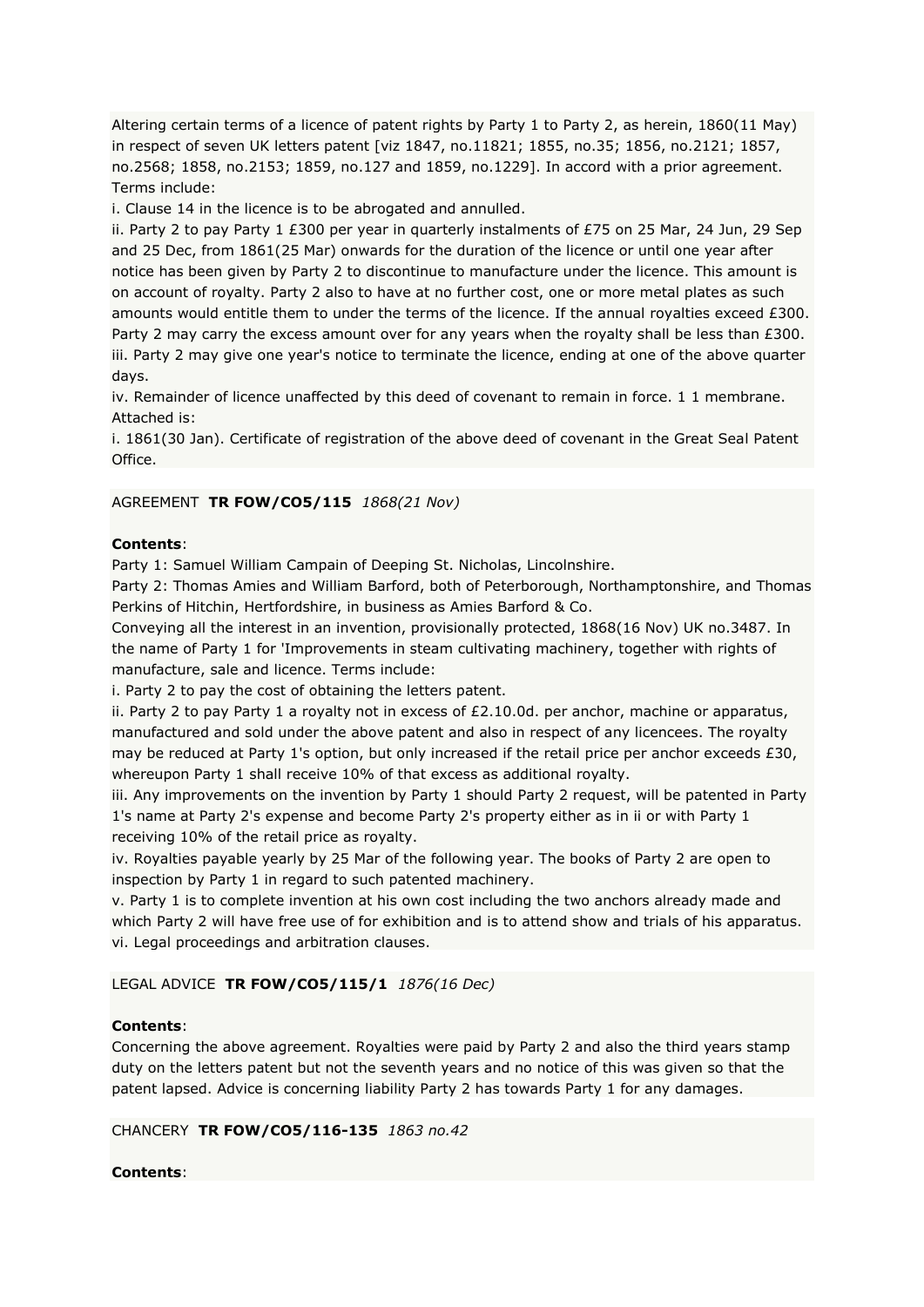Plaintiffs: John Fowler of 28 Cornhill, London - engineer: James Beadell of Gresham Street, London - land and estate agent: John Clutton of Whitehall Place, Middlesex - land and estate agent and Robert Lake of Milton Chapel, near Canterbury, Kent - gent.

Defendants: James and Frederick Howard of the Britannia Iron Works, Bedford - agricultural engineers and implement makers.

Solicitors: Plaintiffs: Wilson, Bristow & Carpmael, 1 Copthall Buildings, Frog Morton Street, London E.C.

Defendants: Bowers, Son & Cotton, 46 Chancery Lane, London W.C.

### BILL OF COMPLAINT **TR FOW/CO5/116** *1863(May)*

#### **Contents**:

[Draft] in respect of the infringement by the defendants of the plaintiffs' patents for steam cultivation, especially in respect of the manufacture and sale of balance ploughs.

The complaint makes reference to various documents. The letters patent concerned are UK 1855(19 Jul) to David & Robert Hay Fisken, and UK 1856(28 Feb) to John Fowler jnr. and David Greig. The former patent was amended by a disclaimer of John Fowler, 1862(20 Dec). Fowler obtained ownership of the two patents by assignments of 1857(27 Jun) with Greig and 1858(6 Mar) with the Fiskens [some details of the latter assignment are mentioned]. The later assignment was relaxed and varied by a deed of 1859(3 Aug) [TR FOW/CO5/51]. Fowler thereafter assigned the two letters patent in trust to his fellow plaintiffs by assignments of 1859(3 May) in respect of Fiskens' patent, and 1859(23 May) in respect of his and Greig's patent.

The Fiskens thereafter entered into an agreement with James Howard 1862(15 Mar) involving their patent to induce Fowler to grant Howard a licence to manufacture and sell their invention alone or in connection with another system of steam cultivation than Fowlers and that the agreement would act as a licence from the Fisken's to Howard. Provisions were also made for the payment of the costs of any legal proceedings by Howard and also for royalty payments to the Fiskens. Howards then made no application to Fowler for a licence and did not inform Fowler of this agreement and 'he knew anyway' that Fowler would not grant any such licence. Fowler then entered into an agreement with the Fiskens 1862(15 Sep) [TR FOW/CO5/52] whose terms included the right of Fowler to enter a disclaimer against Fiskens specification, without any opposition.

The two patents are then described. Fiskens' includes a plough pulled forward by a rope, set in motion by steam or other power at a distance from the implement. It includes one or more furrows according to the number of sets of plough shares affixed. The implement can also plough several ways successively without need of turning or reversing and involving mechanical arrangements applying the principle of equipoise and the law of gravitation to the turning on a common axle of the sets of plough shares affixed to either end of the implement. The use of steam or other power was amended in Fowler's disclaimer. Fowler's and Greig's patent involved improvements on the construction and actuation of the implement, especially the application of traction power. Such implements are said to be 'now continuously coming into more extensive use in the application of steam power to the cultivation of the land', Constructed by Fowler and his licencees and are known as 'balance ploughs'.

Howards' withdrawal from Fowler's agreement for steam plough patent licencing with three other firms 1861(19 Dec) is then mentioned [TR FOW/CO5/73/1, /71] especially in association with a letter to John Fowler from James Howard 1861(17 Dec) recited in full, Referring to 'unsuperable objections' and a letter to William Fisken from James Howard 1862(18 Jan) [TR FOW/CO5/118 vii] referring to Howard's desire to enter into agreement with the Fiskens over their patent. James Howard's letter of 1862(28 Jul) to William Fisken is then recited [TR FOW/CO5/118 xvii] in which he refers to the deed of 1859(3 Aug) as 'Far too valid to get by', Howard having obtained a copy of such from the Fiskens. When the plaintiffs entered an application for a disclaimer to Fiskens' patent, Howard entered a caveat and opposed its allowance. He also encouraged the Fiskens to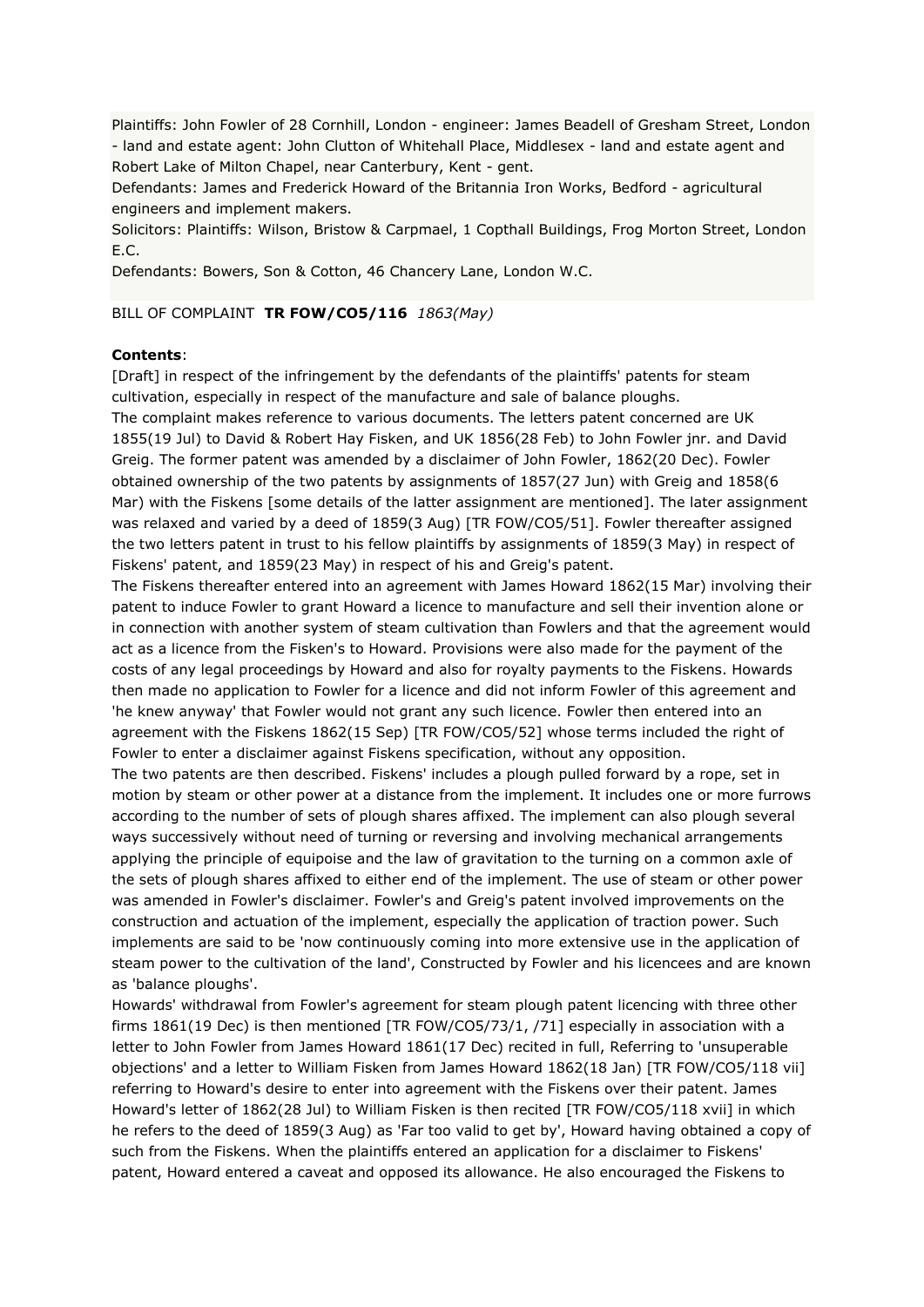join him, offering to pay their expenses with full knowledge of the agreement of 1862(15 Sep). Howards letter of 1862(3 Dec) is thereafter recited [TR FOW/CO5/118 xx].

The Defendants are said to have been manufacturing and selling balance ploughs as under the two letters patents for 'now and some time past', differing only by 'the mere substitution of mechanical equivalents'. This included the time prior to their opposition to Fowler's disclaimer and it has been of 'great and irreparable harm and damage to the plaintiffs'. Such ploughs of Howards were not made according to the deed of 1859 which stated that the plough was to be arranged to wind itself forward along a stationary rope at a greater travelling speed than the plough winding itself forward', but were built and adapted for use with other methods and systems of cultivation and to be actuated forward by a rope attached to the end thereof, set in motion by steam power at a distance from the implement.

On 1862(31 Dec) Beadell, Clutton & Lake commenced an action at law against the Howards on the grounds of this Bill of Complaint. The action was tried 1863(21 Feb) before a chief Justice and a special jury of the City of London, whose verdict (26 Feb) was for the plaintiffs with minimal damages. The defendants were reserved the right to move the Court to set aside the verdict and grant a new trial or to enter a verdict for the defendants upon various points. The Howards then made application to the Court of Common Pleas on 1863(16 Apr) requesting the above verdict to be set aside on six grounds, all recited. Grounds 2-5 were unanimously refused, but grounds 1 and 6 were allowed, namely that there was no evidence of infringement of either of the two letters patent in the construction of their specifications and that Fowler & Greig's specification was insufficient in failing to point out what was new and what was not. The Howards then gave notice of appeal on grounds 2-5 to the Court of Exchequer Chamber.

The prayer requests the defendants cessation from the manufacture and sale of balance ploughs, their deliverance of all stock and parts of such to the plaintiffs, of their violation of the two letters patent to cease, accounts to be taken of their manufacture of the ploughs and the appropriate monies transferred to the plaintiffs, and compensation for the loss of royalties be made. [The Bill as such is not dated but an endorsement concerning printing is dated 1863(23 May)].

SUMMONSES **TR FOW/CO5/117** *1863(4 Aug) - 1864(18 Mar)*

### **Contents**:

For all parties to attend the Chambers of John Romilly, Master of the Rolls, Rolls Yard, Chancery Lane, Middlesex. For the application for a further month's time to plead by the defendants in answer to the plaintiff's bill. Costs of the applications to be considered as costs in the cause. Below are listed dates of summonses and hearings of applications:

- i. 1863(4 Aug). To be heard 11.00 a.m. 7 Aug.
- ii. 1863(1 Sep). To be heard 11.30 a.m. 4 Sep.
- iii. 1863(29 Sep). To be heard 11.30 a.m. 20 Oct.
- iv. 1863(24 Nov). To be heard 11.00 a.m. 27 Nov.
- v. 1863 (23 Dec). To be heard 11.00 a.m. 29 Dec.
- vi. 1864(22 Jan). To be heard 11.00 a.m. 26 Jan.
- vii. 1864(19 Feb). To be heard 11.00 a.m. 23 Feb.
- viii. 1864(18 Mar). To be heard 11.00 a.m. 22 Mar.

LETTER to [William Fisken?] from Thomas Fisken, Bankfoot. **TR FOW/CO5/118** *1850(18 Nov)*

#### **Contents**:

Concerning recent experiments by himself and David Fisken employing ropes and pulleys to work ploughs by mechanical means. Includes sketches. [Original and transcription].

BUNDLE OF CORRESPONDENCE. **TR FOW/CO5/119** *1861(16 Nov) - 1862(3 Dec)*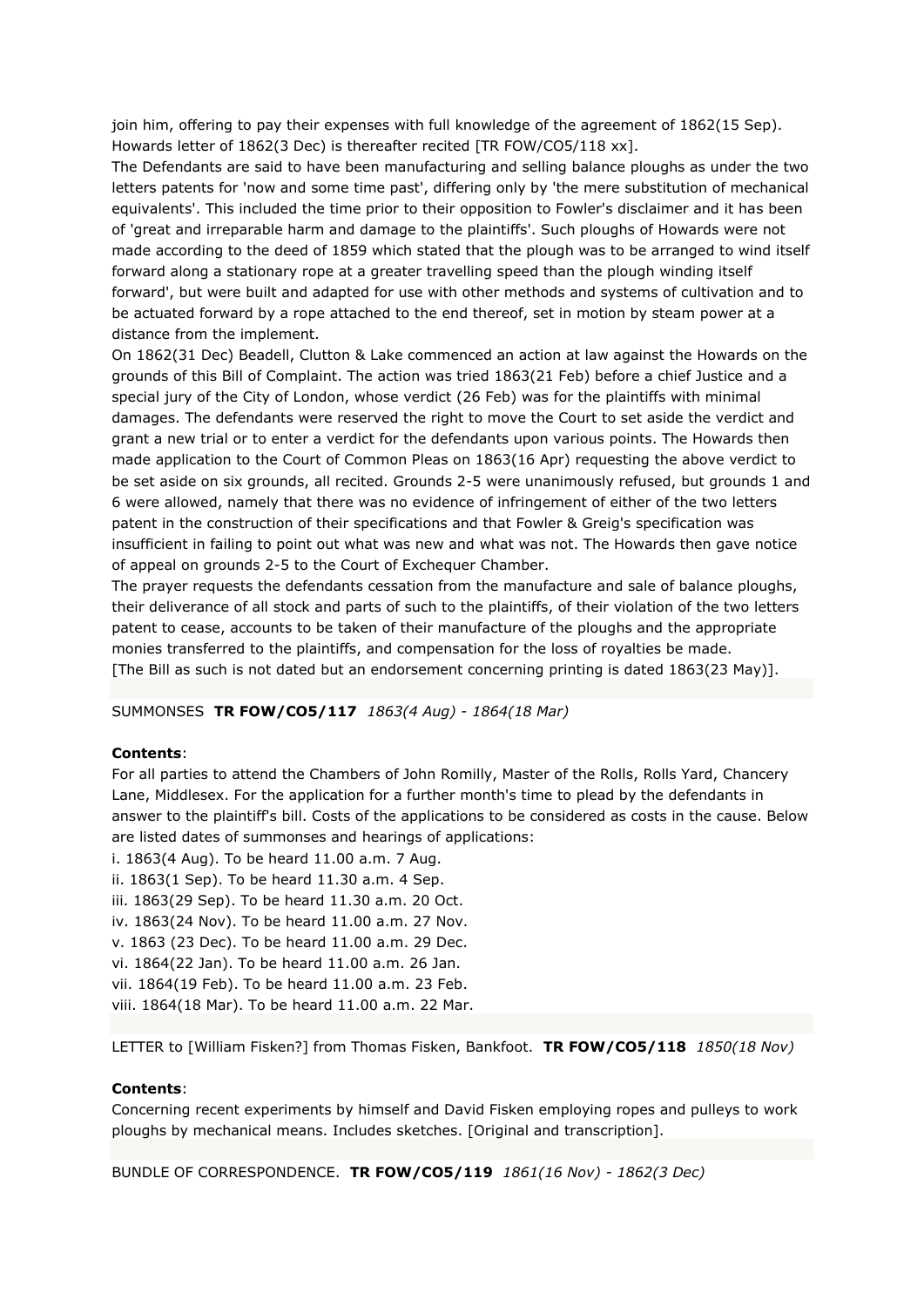All items are to William Fisken from principally James Howard of James & Frederick Howard, Britannia Iron Works, Bedford. Exhibits in above chancery case.

Letter from A.G.E. Morton for James & Frederick Howard. **TR FOW/CO5/119/i** *1861(16 Nov)*

# **Contents**:

Acknowledges Fisken's letter of 14 Nov and says it will be dealt with by James Howard on his return to Bedford.

Letter from James Howard. **TR FOW/CO5/119/ii** *1861(22 Nov)*

### **Contents**:

In reply to Fisken's letter of 14 Nov. Agrees to make anything required and wishes to fix the price himself. Wishes to know position with Mr. Fowler, who "bought your patent out and paid you so much money down and was to pay you so much per set, but as he did not work your patent he gave it back to you". Also if Fisken can grant a patent licence.

Letter **TR FOW/CO5/119/iii** *1861(29 Nov)*

### **Contents**:

James Howard wishes to see Fisken's most recent set of apparatus. Has heard of a set near London and "we would pay you most liberally for the use of it".

Letter from James & Frederick Howard 'Confidential'. **TR FOW/CO5/119/iv** *1861(23 Dec)*

### **Contents**:

Have seen Fisken's apparatus at 'Mr. Hamiltons' and are satisfied with the plough rope. Inquires if Fisken will grant a licence or sell the right to work his anchor. Mr. Fowler has told them Fisken can do nothing without his assent. Also notes: "Mr. Heathcoat's patent for advancing the anchor touches very closely on you and Mr. Fowler".

Letter from James Howard 'Private'. **TR FOW/CO5/119/v** *1861(28 Dec)*

### **Contents**:

Still keen to obtain a patent licence from Fisken and "prepared to treat you on fair terms". Will pay Fisken's expenses if he will come to Bedford even if no terms agreed there and bring his agreement with Fowler, with him.

Letter from James & Frederick Howard 'Private'. **TR FOW/CO5/119/vi** *1862(2 Jan)*

# **Contents**:

In reply to Fisken's letter of 1 Jan. Fisken is able to grant licences and Fowler is "bound to assent". Fisken's visit to Bedford is arranged. Howards will pay half travelling expenses if agreement reached or the whole if no agreement reached.

Letter from James Howard. **TR FOW/CO5/119/vii** *1862(18 Jan)*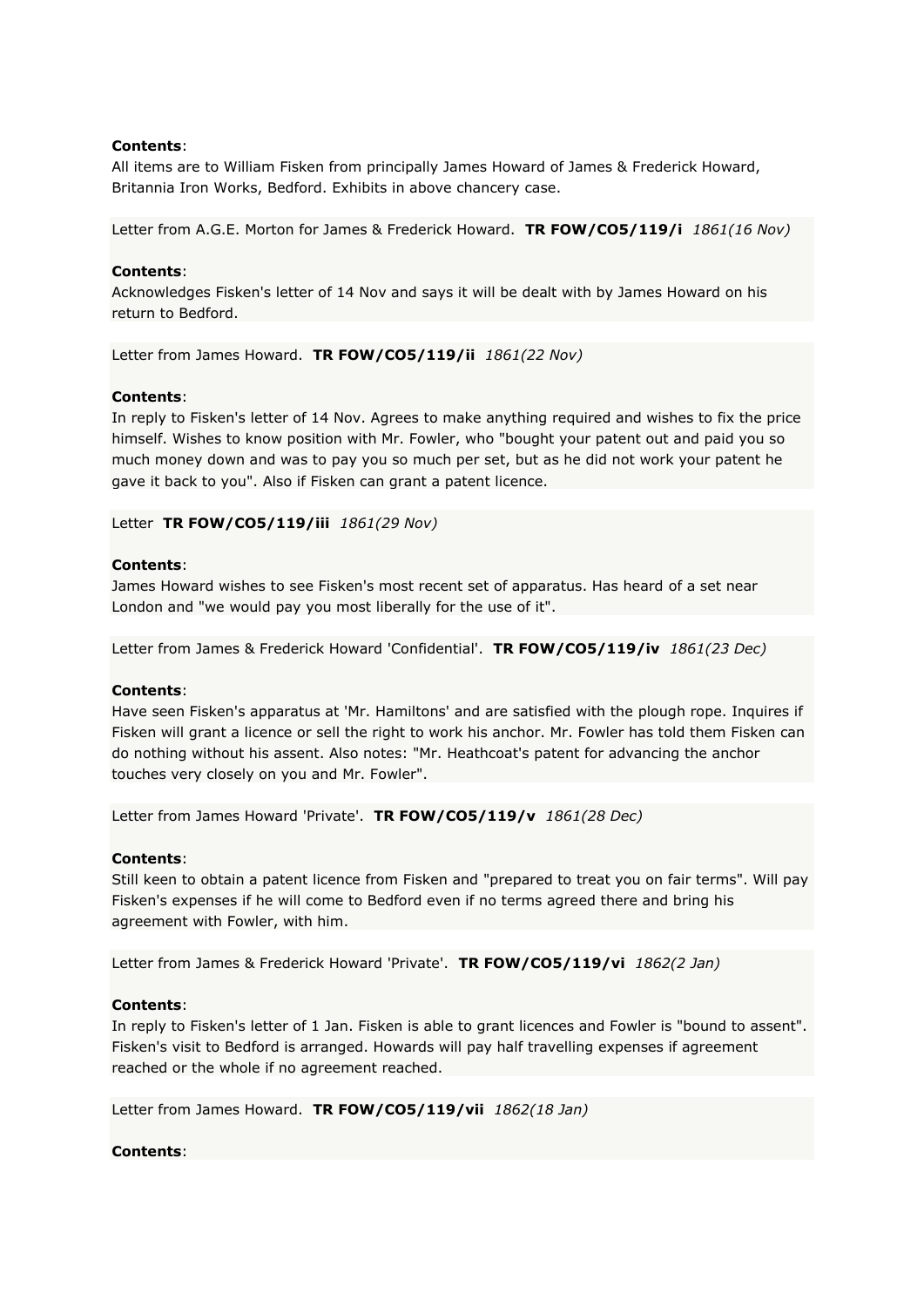"Private and confidential". Have considered Fisken's letter and memorandum and are willing to enter into an agreement and "to lend an aid in extricating you from your present predicament". Cannot agree to first clause in memorandum because "it may happen that in a few months a very superior system of traction may be invented, rendering all others obsolete", and is therefore unwilling to pay "so high a royalty". Position of Fisken with Fowler seen to be uncertain: "You cannot come upon Mr. Fowler or his licencees for a farthing until you get the second agreement set aside by a Court of Equity nor can you deprive Mr. Fowler of his priviledges without adopting this course, or the one you suggested viz of assisting to break down the patent. Mr. Fowler cannot act as he likes. He would not take a step without his brother and the legal advisors of the family". Fisken is to come with brother David to Bedford on 27 Jan if negotiation still viable. Services of a London solicitor will be available if a new patent taken out will need to bring an authority from Robert Fisken to act on his behalf, copies of all agreements and plans and models of new schemes. Expenses to be paid as in letter of 2 Jan.

Letter from James Howard. **TR FOW/CO5/119/viii** *1862(22 Jan)*

# **Contents**:

Concerns meeting on 27 Jan. Thinks it best David Fisken should come.

Letter from James Howard. **TR FOW/CO5/119/ix** *1862(30 Jan)*

#### **Contents**:

Requests deferral of visit until he should write.

Letter from James Howard. **TR FOW/CO5/119/x** *1862(8 Feb)*

#### **Contents**:

Requests deferral of visit due to engagement in important law suit.

Letter from James Howard. **TR FOW/CO5/119/xi** *1862(18 Feb)*

#### **Contents**:

Has received two letters from Thomas Fisken but still very busy, will be in Scotland shortly when a meeting can be arranged.

Letter from James Howard. **TR FOW/CO5/119/xii** *1862(10 Mar)*

#### **Contents**:

Will be at Newcastle shortly where he can meet Fisken and his two brothers Wednesday next.

Letter from James Howard. **TR FOW/CO5/119/xiii** *1862(12 May)*

### **Contents**:

"Private". The firm is so busy 'this season due to the exhibition' that cannot attend to Fisken's negotiations at the moment. Address Fisken to withdraw application for letters patent, "As it is not advisable to publish the scheme until you are prepared to show it". Enquirires what you and your brothers mean by "their statement to Mr. Harle" and advises "You can do nothing until you are released and therefore I hope your brothers will not interfere but leave the matter entirely with me as agreed upon".

Letter from James Howard. **TR FOW/CO5/119/xiv** *1862(27 May)*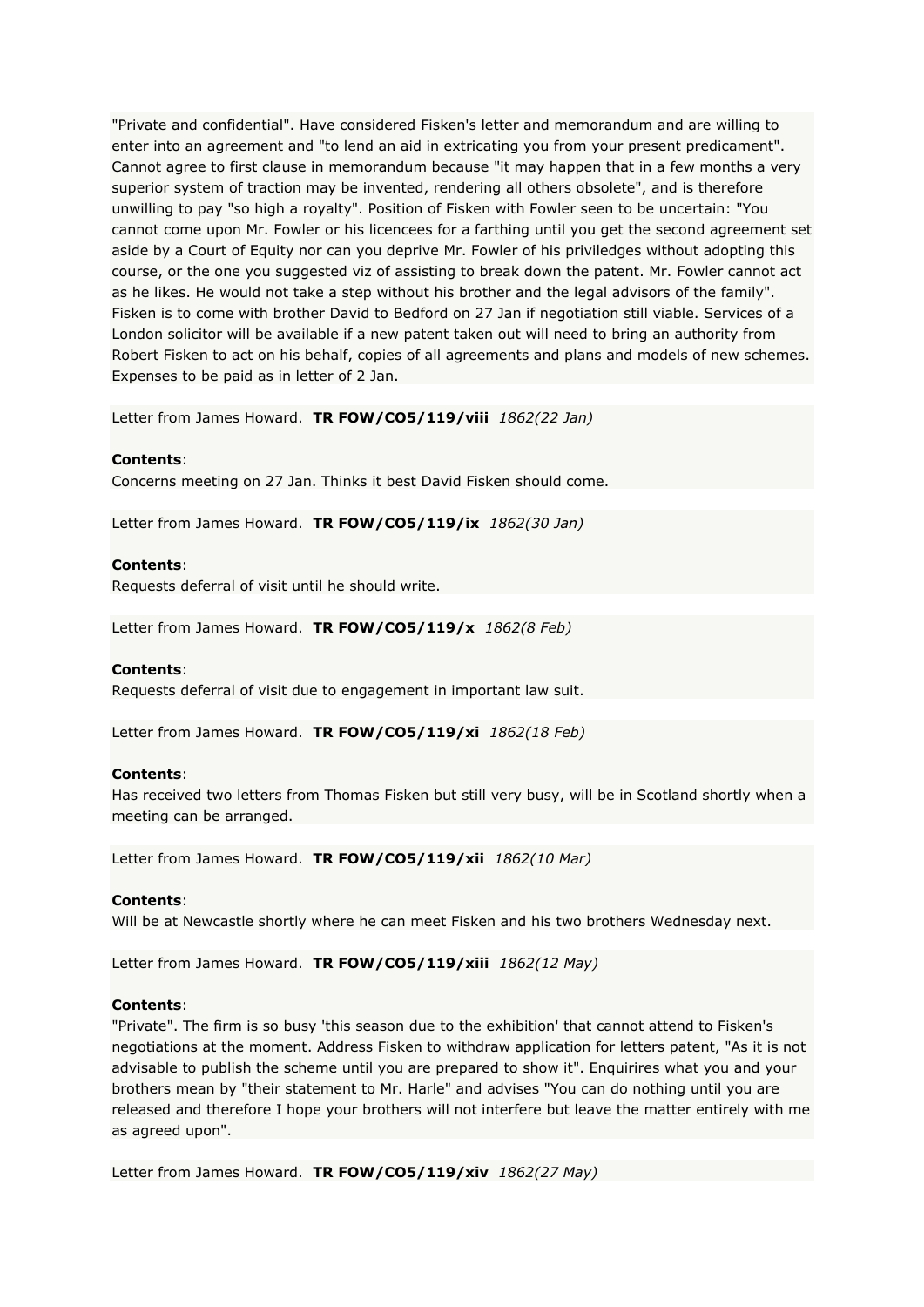"Confidential. Still advises Fisken to do nothing with his new plan until after 'the show is over'. Has not found time yet to see Mr. Harle. Enquires if Fisken is coming 'to the exhibition or to the Battersea meeting'. States: "There can be no doubt as to the nature of the last deed your brother signed. Tis perfectly plain if your brothers did not know what they were about - Mr. Fowler did".

Letter from James Howard. **TR FOW/CO5/119/xv** *1862(14 Jun)*

## **Contents**:

Looks forward to meeting Fisken at Battersea and considering his new plans. States: "Fowlers 'Digger' is a misnomer - tis simply a plough with short breasts which inserts half and turns the other portion as you inche" - tis a miserable operation although it takes with the unthinking".

Letter from James Howard. **TR FOW/CO5/119/xvi** *1862(21 Jul)*

### **Contents**:

Has been to the seaside for a rest. The document Fisken referred to has been taken by his brother Thomas and Howard is seeing him on 1 Aug concerning it.

Letter from James Howard. **TR FOW/CO5/119/xvii** *1862(28 Jul)*

### **Contents**:

"Confidential". States the "last deed is far too valid to get by". And obtain a private arrangement [TR FOW/CO5/51], "Mr. Fisken is so bound and tied by co-partners and licencees that he cannot stir hand or foot - and is certainly at their mercy".

Letter from James Howard. **TR FOW/CO5/119/xviii** *1862(14 Aug)*

### **Contents**:

Sends Fisken case and opinion upon it and wants it to rest for the moment though "I will not let an opportunity slip if one should occur".

Letter from James Howard. **TR FOW/CO5/119/xix** *1862(21 Aug)*

### **Contents**:

Notes £10 will be paid as required.

Letter from James Howard. **TR FOW/CO5/119/xx** *1862(3 Dec)*

### **Contents**:

Has entered an opposition to 'Fowlers' disclaimer [on Fisken's patent] and wants Fisken to do also. Has had a long interview with Mr. Straton who wants to know if there is any written agreement between Fisken and his brothers giving Fisken any licensing interest on the 1855 patent. Would be a good ground for Fisken appearing as an opponent before the Attorney General. If there is no agreement, Howard must appear on his own. The costs of the opposition will not be borne by Fisken.

CATALOGUE **TR FOW/CO5/120** *1863(1 Jan)*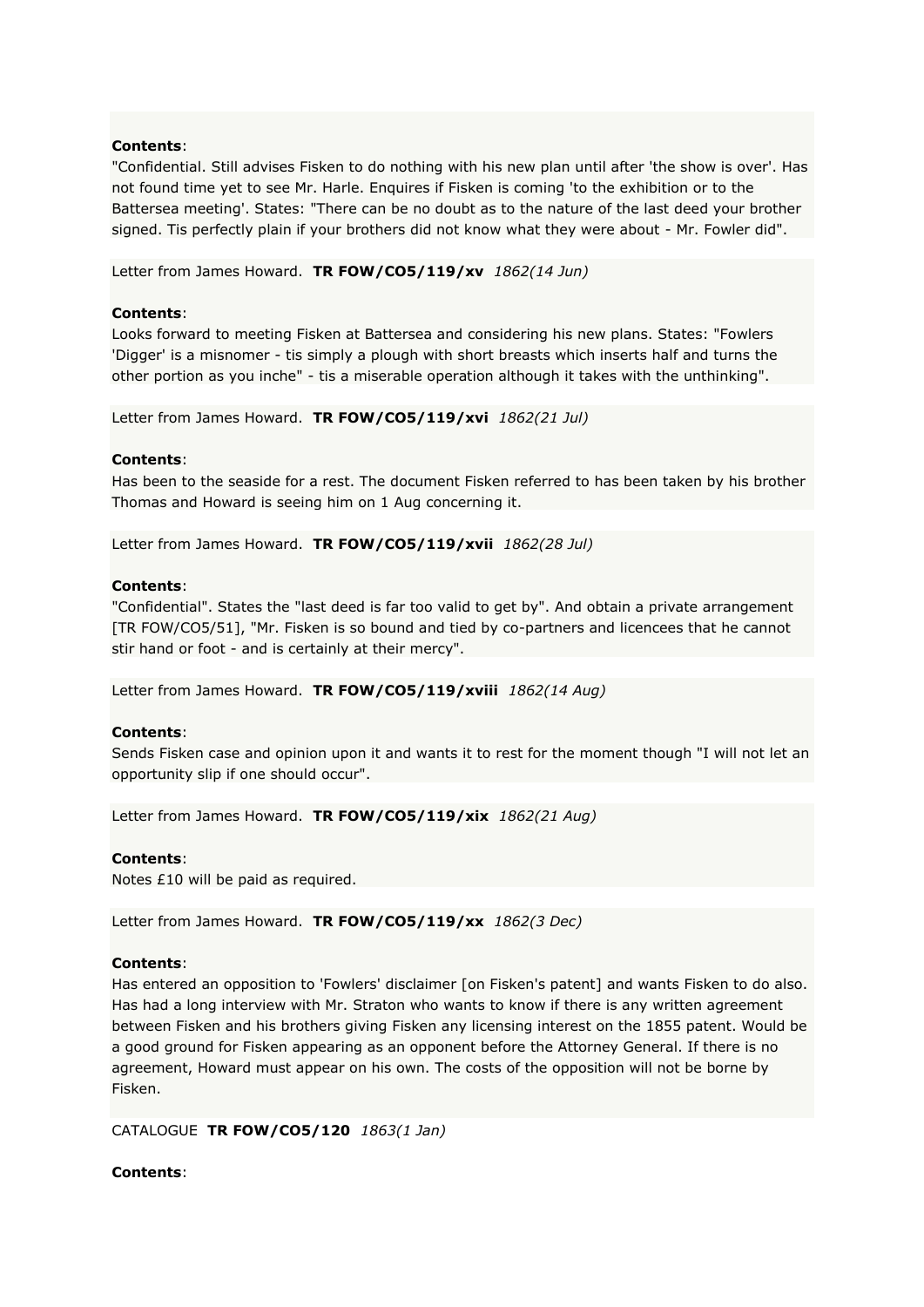Of steam ploughing and cultivating equipment (Howards System, with portable engine). Also includes PA, HA, HH, HR, HY, scarifiers, W, field rollers, cake-breakers. James & Frederick Howard. Pp.60.

## BOOKLET **TR FOW/CO5/121** *1863*

### **Contents**:

Of press extracts reporting on the working of Howard's steam ploughing and cultivating apparatus. In chronological order, 1861(15 Apr) - 1863(2 Feb). James & Frederick Howard. Pp.38.

LEAFLET **TR FOW/CO5/122** *[c.1863]*

Two copies

#### **Contents**:

For Howard's new system of steam cultivation (roundabout system with portable engine). Including testimonials in French. James & Frederick Howard. Pp.2.

LETTER to Wilson, Bristows & Carpmael from A.M. Sherwood, Chancery Lane. **TR FOW/CO5/123** *1863(14 May)*

#### **Contents**:

Concerning the possibility of filing a Bill for an injunction in the case, according to their counsel, Mr. Fooks.

LETTER to Wilson, Bristows and Carpmael from Robert Fowler, St. James Street. **TR FOW/CO5/124** *1863(19 May)*

### **Contents**:

States that John Head has seen Mr. Poppé who has been at Bedford [J. & F. Howard's] to see the tackle he has bought. That Howard has now no balance ploughs in his catalogue (that it is the one Poppé showed to Head) but the catalogues do contain 'one of the old fashioned sideways turnover ploughs'. That on Poppés contract there was written 'one three furrow balance plough £50', but what Poppé bought was distinctively not that in Howards catalogue and he pointed to Fowler's drawing in his catalogue while Head was present saying "exactly like that only with more than two wheels and joined together with chains". Says Head will call on them to make the necessary affidavit and it must be prepared in 'Quaker form', if this is admissible in Chancery.

LETTER to Robert Fowler, St. James Street, from Wilson Bristows & Carpmael. **TR FOW/CO5/125** *1863(20 May)*

### **Contents**:

States counsel Mr. Fooks will be present tomorrow morning to settle the Bill if Fowler would like to attend.

LETTER to Wilson, Bristows & Carpmael from Joseph R. Clement, Ransomes & Sins, Ipswich. **TR FOW/CO5/126** *1863(5 Jun)*

# **Contents**:

Replying in place of John Head who was called away on business. Says Mr. Poppé has left England for Lisbon, but it is Head's firm belief that the plough to be supplied to Poppé is 'exactly similar to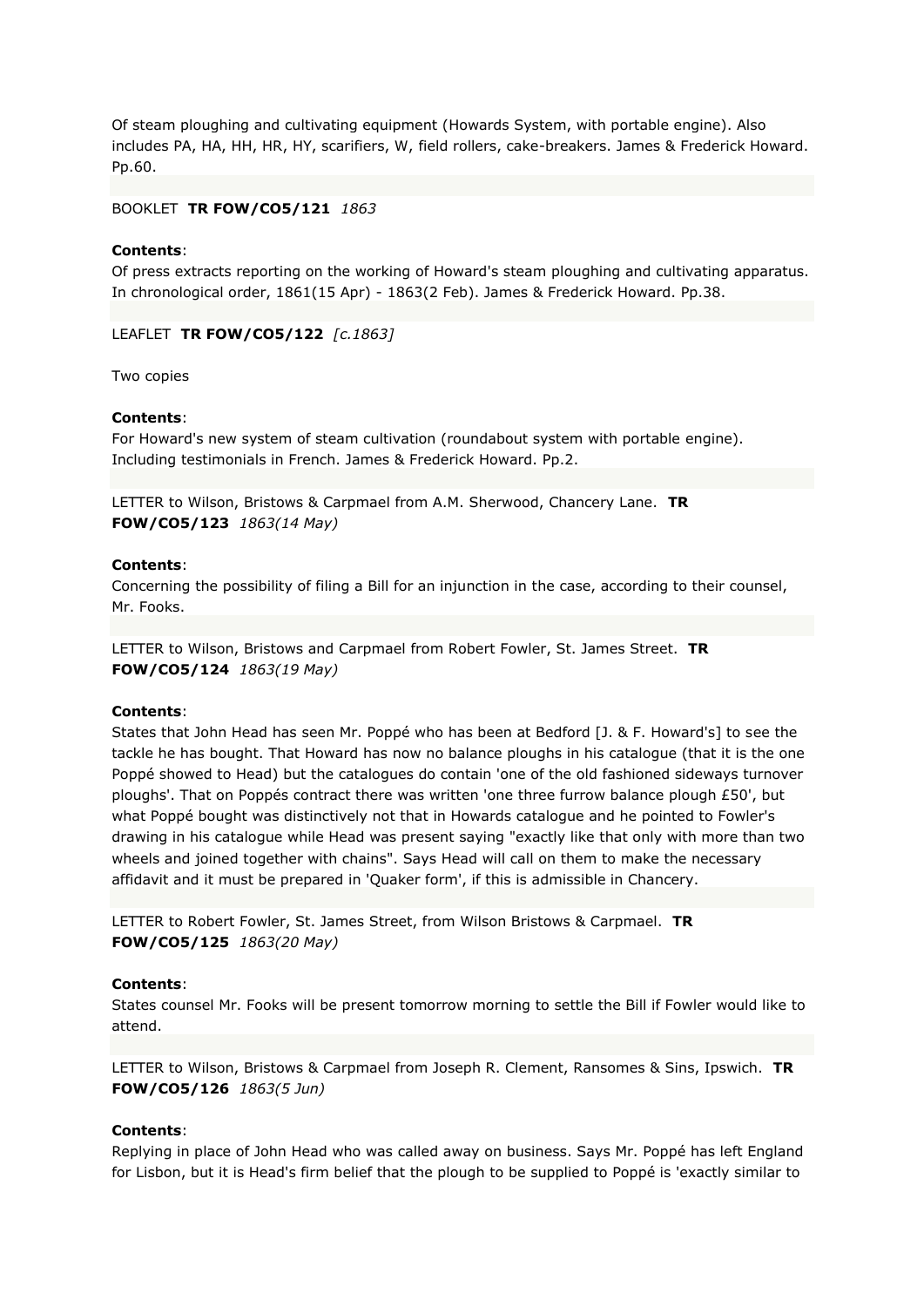the one which is an infringement of Mr. Fowler's'. Attached is: i. 1863 Leaflet for HL and HY. RS. Pp.2.

LETTER to Wilson, Bristows & Carpmael from Robert Fowler, Showyard, Hamburg. **TR FOW/CO5/127** *1863(11 Jul)*

### **Contents**:

Encloses copy of catalogue circulated there by Howards and doesn't know whether their circulation of such a catalogue to all comers 'which contains the drawing they gave an undertaking to suppress' is a breach of this undertaking. "If so please act with rigour and without notice. If you want an affidavit sworn before the counsel, send it to the Hotel de l'Europe". P.S. "I have got the prize, I believe".

TELEGRAM to Wilson, Bristows & Carpmael from Mr. Bristow, Bradford **TR FOW/CO5/128** *1863(27 May)*

# **Contents**:

"If time let Carpmael see clause thirteen of Fowlers bill, if altered make affidavit like it".

LETTER to Bower, Son & Cotton, Chancery Lane from Wilson, Bristows & Carpmael **TR FOW/CO5/129** *1863(1 Jun)*

# **Contents**:

Requesting transcript of Mr. Webster's question for a new trial.

LETTER to Wilson, Bristow & Carpmael from Bower, Son & Cotton **TR FOW/CO5/130** *1863(2 Sep)*

### **Contents**:

Requesting them to endorse a consent on the enclosed summons [TR FOW/CO5/117 ii] and to return it.

LETTER to Wilson, Bristow & Carpmael from Bower, Son & Cotton "Private". **TR FOW/CO5/131** *1863(4 Sep)*

### **Contents**:

The 'writer' wishes to go abroad and Bowers wonder if Wilsons can extend the time for answering the bill until the end of November. Says will send the case on appeal shortly and as Wilsons have an undertaking, they cannot refuse until the case on appeal has been determined.

LETTER to Bower, Son & Cotton from Wilson, Bristows & Carpmael **TR FOW/CO5/132** *1863(10 Sep)*

### **Contents**:

Acceding to request in above letter for extending the time but regarding the case on appeal. "We cannot in justice to our client consent to any delay in settling the case and setting the appeal down and we shall also have to consider with you themost convenient way in which the defendants can give the plaintiffs the usual security for costs".

LETTER to Bower, Son & Cotton from Wilson, Bristows & Carpmael **TR FOW/CO5/133** *1863(14 Nov)*